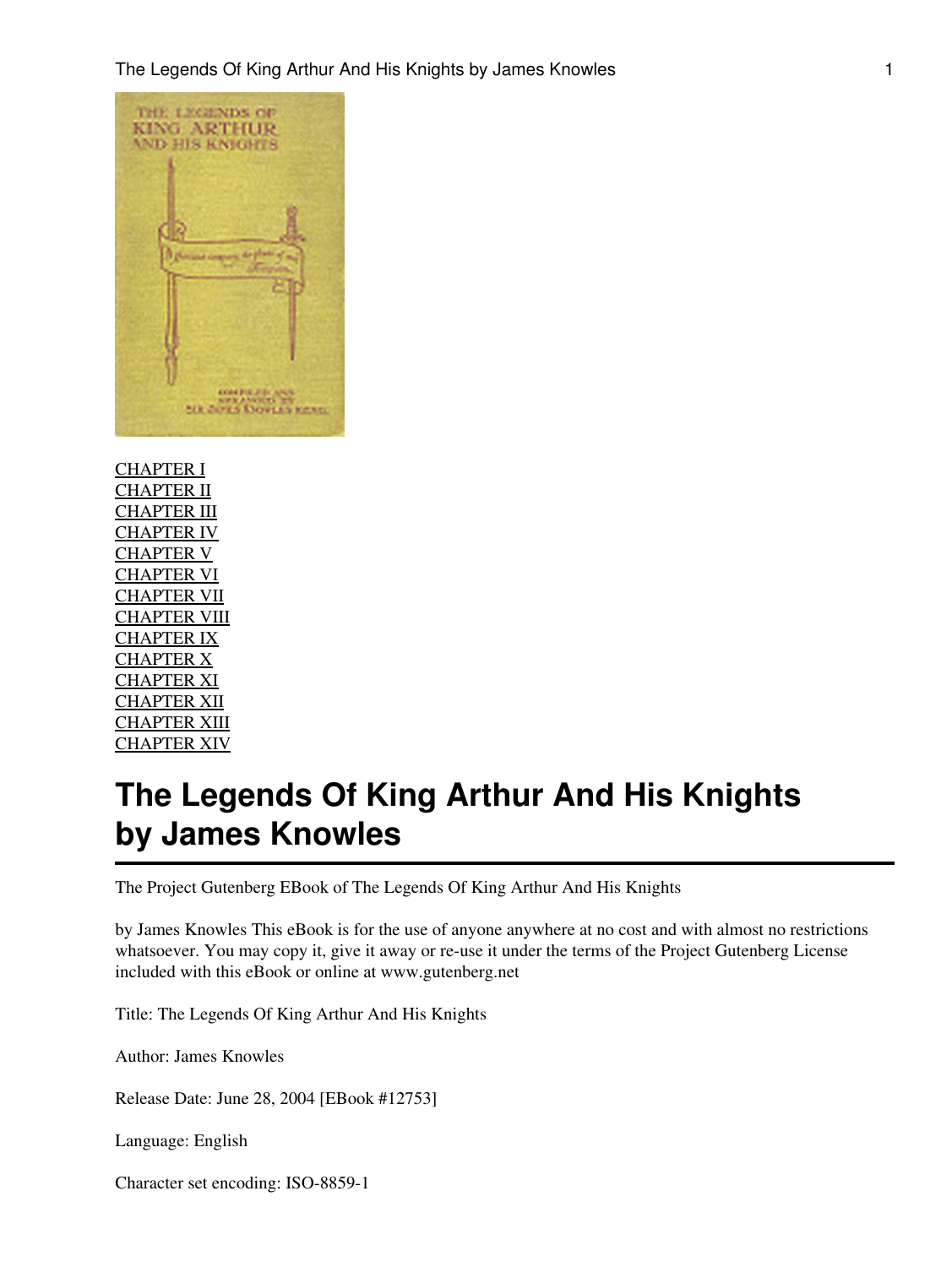# \*\*\* START OF THIS PROJECT GUTENBERG EBOOK KING ARTHUR AND HIS KNIGHTS \*\*\*

#### Produced by Zoran Stefanovic, GF Untermeyer and Distributed Proofreaders Europe, http://dp.rastko.net.

The Legends of KING ARTHUR and his KNIGHTS

Sir James Knowles

Illustrated by Lancelot Speed

#### TO ALFRED TENNYSON, D.C.L. POET LAUREATE

#### THIS ATTEMPT AT A POPULAR VERSION OF THE ARTHUR LEGENDS IS BY HIS PERMISSION DEDICATED AS A TRIBUTE OF THE SINCEREST AND WARMEST RESPECT

1862

#### PREFACE TO THE EIGHTH EDITION

The Publishers have asked me to authorise a new edition, in my own name, of this little book--now long out of print--which was written by me thirty-five years ago under the initials J.T.K.

In acceding to their request I wish to say that the book as now published is merely a word-for-word reprint of my early effort to help to popularise the Arthur legends.

It is little else than an abridgment of Sir Thomas Malory's version of them as printed by Caxton--with a few additions from Geoffrey of Monmouth and other sources--and an endeavour to arrange the many tales into a more or less consecutive story.

The chief pleasure which came to me from it was, and is, that it began for me a long and intimate acquaintance with Lord Tennyson, to whom, by his permission, I Dedicated it before I was personally known to him.

#### JAMES KNOWLES.

#### *Addendum by Lady Knowles*

In response to a widely expressed wish for a fresh edition of this little book--now for some years out of print--a new and ninth edition has been prepared.

In his preface my husband says that the intimacy with Lord Tennyson to which it led was the chief pleasure the book brought him. I have been asked to furnish a few more particulars on this point that may be generally interesting, and feel that I cannot do better than give some extracts from a letter written by himself to a friend in July 1896.

#### "DEAR ----,

"I am so *very* glad you approve of my little effort to popularise the Arthur Legends. Tennyson had written his first four 'Idylls of the King' before my book appeared, which was in 1861. Indeed, it was in consequence of the first four Idylls that I sought and obtained, while yet a stranger to him, leave to dedicate my venture to him. He was extremely kind about it--declared 'it ought to go through forty editions'--and when I came to know him personally talked very frequently about it and Arthur with me, and made constant use of it when he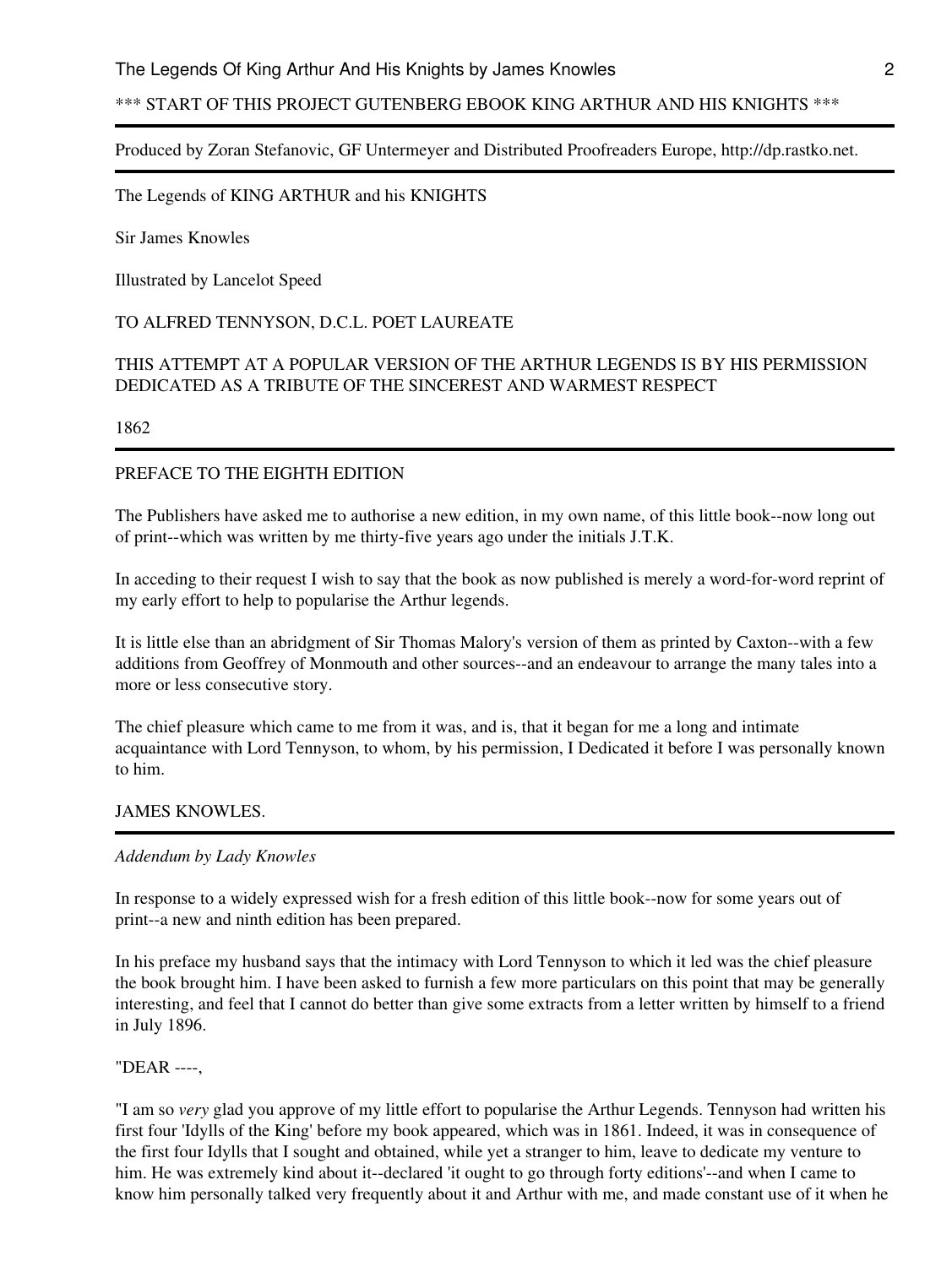at length yielded to my perpetual urgency and took up again his forsaken project of treating the whole subject of King Arthur.

"He discussed and rediscussed at any amount of length the way in which this could now be done--and the Symbolism, which had from his earliest time haunted him as the inner meaning to be given to it, brought him back to the Poem in its changed shape of separate pictures.

"He used often to say that it was entirely my doing that he revived his old plan, and added, 'I know more about Arthur than any other man in England, and I think you know next most.' It would amuse you to see in what intimate detail he used to consult with me--and often with my little book in front of us--over the various tales, and when I wrote an article (in the shape of a long letter) in the *Spectator* of January 1870 he asked to reprint it, and published it with the collected Idylls.

"For years, while his boys were at school and college, I acted as his confidential friend in business and many other matters, and I suppose he told me more about himself and his life than any other man now living knows."

#### ISABEL KNOWLES.

#### **CONTENTS**

#### \* CHAPTER I

The Finding of Merlin--The Fight of the Dragons--The Giants' Dance--The Prophecies of Merlin and the Birth of Arthur--Uther attacks the Saxons--The Death of Uther

#### \* CHAPTER II

Merlin's Advice to the Archbishop--The Miracle of the Sword and Stone--The Coronation of King Arthur--The Opposition of the Six Kings--The Sword Excalibur--The Defeat of the Six Kings--The War with the Eleven Kings

#### \* CHAPTER III

The Adventure of the Questing Beast--The Siege of York--The Battles of Celidon Forest and Badon Hill--King Arthur drives the Saxons from the Realm--The Embassy from Rome--The King rescues Merlin--The Knight of the Fountain

#### \* CHAPTER IV

King Arthur conquers Ireland and Norway--Slays the Giant of St. Michael's Mount and conquers Gaul--King Ryence's Insolent Message--The Damsel and the Sword--The Lady of the Lake--The Adventures of Sir Balin

#### \* CHAPTER V

Sir Balin kills Sir Lancear--The Sullen Knight--The Knight Invisible is killed--Sir Balin smites the Dolorous Stroke, and fights with his brother Sir Balan

#### \* CHAPTER VI

The Marriage of King Arthur and Guinevere--The Coronation of the Queen--The Founding of the Round Table--The Quest of the White Hart--The Adventures of Sir Gawain--The Quest of the White Hound--Sir Tor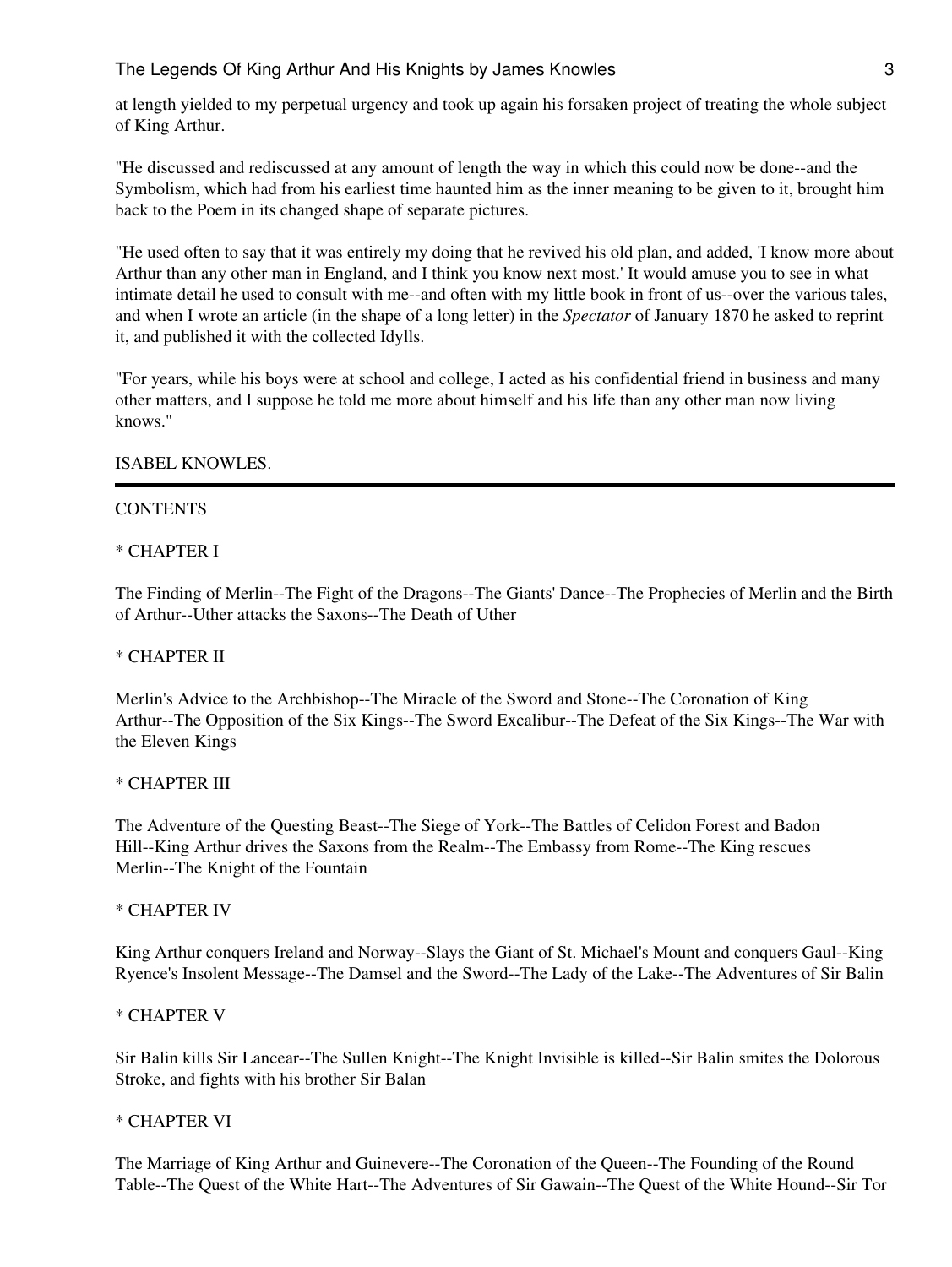kills Abellius--The Adventures of Sir Pellinore--The Death of Sir Hantzlake--Merlin saves King Arthur

#### \* CHAPTER VII

King Arthur and Sir Accolon of Gaul are entrapped by Sir Damas--They fight each other through Enchantment of Queen Morgan le Fay--Sir Damas is compelled to surrender all his Lands to Sir Outzlake his Brother their Rightful Owner--Queen Morgan essays to kill King Arthur with a Magic Garment--Her Damsel is compelled to wear it and is thereby burned to Cinders

#### \* CHAPTER VIII

A Second Embassy from Rome--King Arthur's Answer--The Emperor assembles his Armies--King Arthur slays the Emperor--Sir Gawain and Sir Prianius--The Lombards are defeated--King Arthur crowned at Rome

#### \* CHAPTER IX

The Adventures of Sir Lancelot--He and his Cousin Sir Lionel set forth--The Four Witch-Queens--King Bagdemagus--Sir Lancelot slays Sir Turquine and delivers his Captive Knights--The Foul Knight--Sir Gaunter attacks Sir Lancelot--The Four Knights--Sir Lancelot comes to the Chapel Perilous--Ellawes the Sorceress--The Lady and the Falcon--Sir Bedivere and the Dead Lady

#### \* CHAPTER X

Beaumains is made a Kitchen Page by Sir Key--He claims the Adventure of the Damsel Linet--He fights with Sir Lancelot and is knighted by him in his True Name of Gareth--Is flouted by the Damsel Linet--But overthrows all Knights he meets and sends them to King Arthur's Court--He delivers the Lady Lyones from the Knight of the Redlands--The Tournament before Castle Perilous--Marriage of Sir Gareth and the Lady Lyones

#### \* CHAPTER XI

The Adventures of Sir Tristram--His Stepmother--He is knighted--Fights with Sir Marhaus--Sir Palomedes and La Belle Isault--Sir Bleoberis and Sir Segwarides--Sir Tristram's Quest--His Return--The Castle Pluere--Sir Brewnor is slain--Sir Kay Hedius--La Belle Isault's Hound--Sir Dinedan refuses to fight--Sir Pellinore follows Sir Tristram--Sir Brewse-without-pity--The Tournament at the Maiden's Castle--Sir Palomedes and Sir Tristram

#### \* CHAPTER XII

Merlin is bewitched by a Damsel of the Lady of the Lake--Galahad knighted by Sir Lancelot--The Perilous Seat--The Marvellous Sword--Sir Galahad in the Perilous Seat--The Sangreal--The Knights vow themselves to its Quest--The Shield of the White Knight--The Fiend of the Tomb--Sir Galahad at the Maiden's Castle--The Sick Knight and the Sangreal--Sir Lancelot declared unworthy to find the Holy Vessel--Sir Percival seeks Sir Galahad--The Black Steed--Sir Bors and the Hermit--Sir Pridan le Noir--Sir Lionel's Anger--He meets Sir Percival--The ship "Faith"--Sir Galahad and Earl Hernox--The Leprous Lady--Sir Galahad discloses himself to Sir Lancelot--They part--The Blind King Evelake--Sir Galahad finds the Sangreal--His Death

#### \* CHAPTER XIII

The Queen quarrels with Sir Lancelot--She is accused of Murder--Her Champion proves her innocence--The Tourney at Camelot--Sir Lancelot in the Tourney--Sir Baldwin the Knight-Hermit--Elaine, the Maid of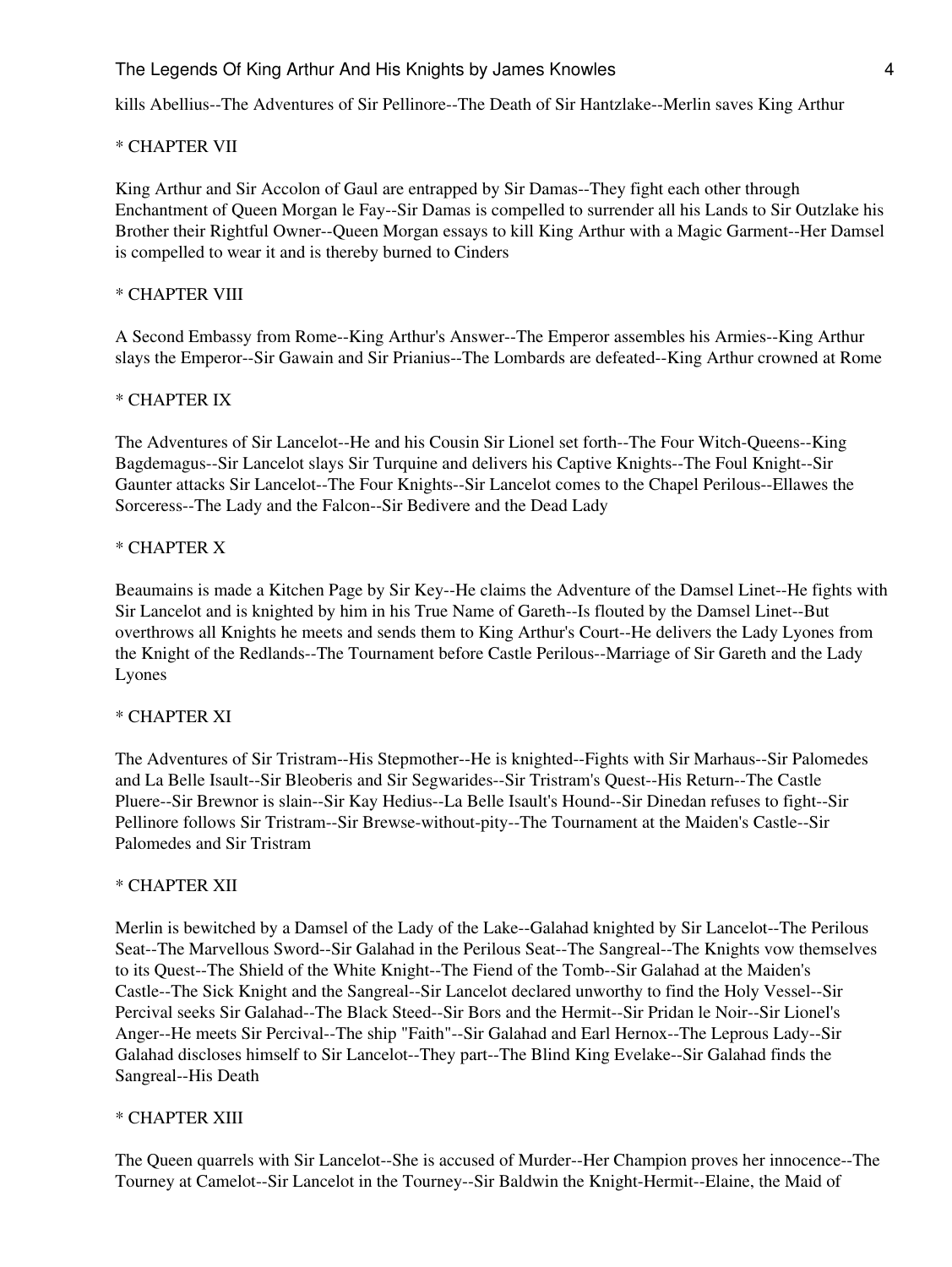Astolat, seeks for Sir Lancelot--She tends his Wounds--Her Death--The Queen and Sir Lancelot are reconciled

#### \* CHAPTER XIV

Sir Lancelot attacked by Sir Agravaine, Sir Modred, and thirteen other Knights--He slays them all but Sir Modred--He leaves the Court--Sir Modred accuses him to the King--The Queen condemned to be burnt--Her rescue by Sir Lancelot and flight with him--The War between Sir Lancelot and the King--The Enmity of Sir Gawain--The Usurpation of Sir Modred--The Queen retires to a Nunnery--Sir Lancelot goes on Pilgrimage--The Battle of Barham Downs--Sir Bedivere and the Sword Excalibur--The Death of King Arthur

#### ILLUSTRATOR'S NOTE

Of scenes from the Legends of King Arthur and his Knights of the Round Table many lovely pictures have been painted, showing much diversity of figures and surroundings, some being definitely sixth-century British or Saxon, as in Blair Leighton's fine painting of the dead Elaine; others--for example, Watts' Sir Galahad--show knight and charger in fifteenth-century armour; while the warriors of Burne Jones wear strangely impracticable armour of some mystic period. Each of these painters was free to follow his own conception, putting the figures into whatever period most appealed to his imagination; for he was not illustrating the actual tales written by Sir Thomas Malory, otherwise he would have found himself face to face with a difficulty.

King Arthur and his knights fought, endured, and toiled in the sixth century, when the Saxons were overrunning Britain; but their achievements were not chronicled by Sir Thomas Malory until late in the fifteenth century.

Sir Thomas, as Froissart has done before him, described the habits of life, the dresses, weapons, and armour that his own eyes looked upon in the every-day scenes about him, regardless of the fact that almost every detail mentioned was something like a thousand years too late.

Had Malory undertaken an account of the landing of Julius Caesar he would, as a matter of course, have protected the Roman legions with bascinet or salade, breastplate, pauldron and palette, coudiére, taces and the rest, and have armed them with lance and shield, jewel-hilted sword and slim misericorde; while the Emperor himself might have been given the very suit of armour stripped from the Duke of Clarence before his fateful encounter with the butt of malmsey.

Did not even Shakespeare calmly give cannon to the Romans and suppose every continental city to lie majestically beside the sea? By the old writers, accuracy in these matters was disregarded, and anachronisms were not so much tolerated as unperceived.

In illustrating this edition of "The Legends of King Arthur and his Knights," it has seemed best, and indeed unavoidable if the text and the pictures are to tally, to draw what Malory describes, to place the fashion of the costumes and armour somewhere about A.D. 1460, and to arm the knights in accordance with the Tabard Period.

#### LANCELOT SPEED.

#### LIST OF ILLUSTRATIONS

The Marriage of King Arthur

Then fell Sir Ector down upon his knees upon the ground before young Arthur, and Sir Key also with him.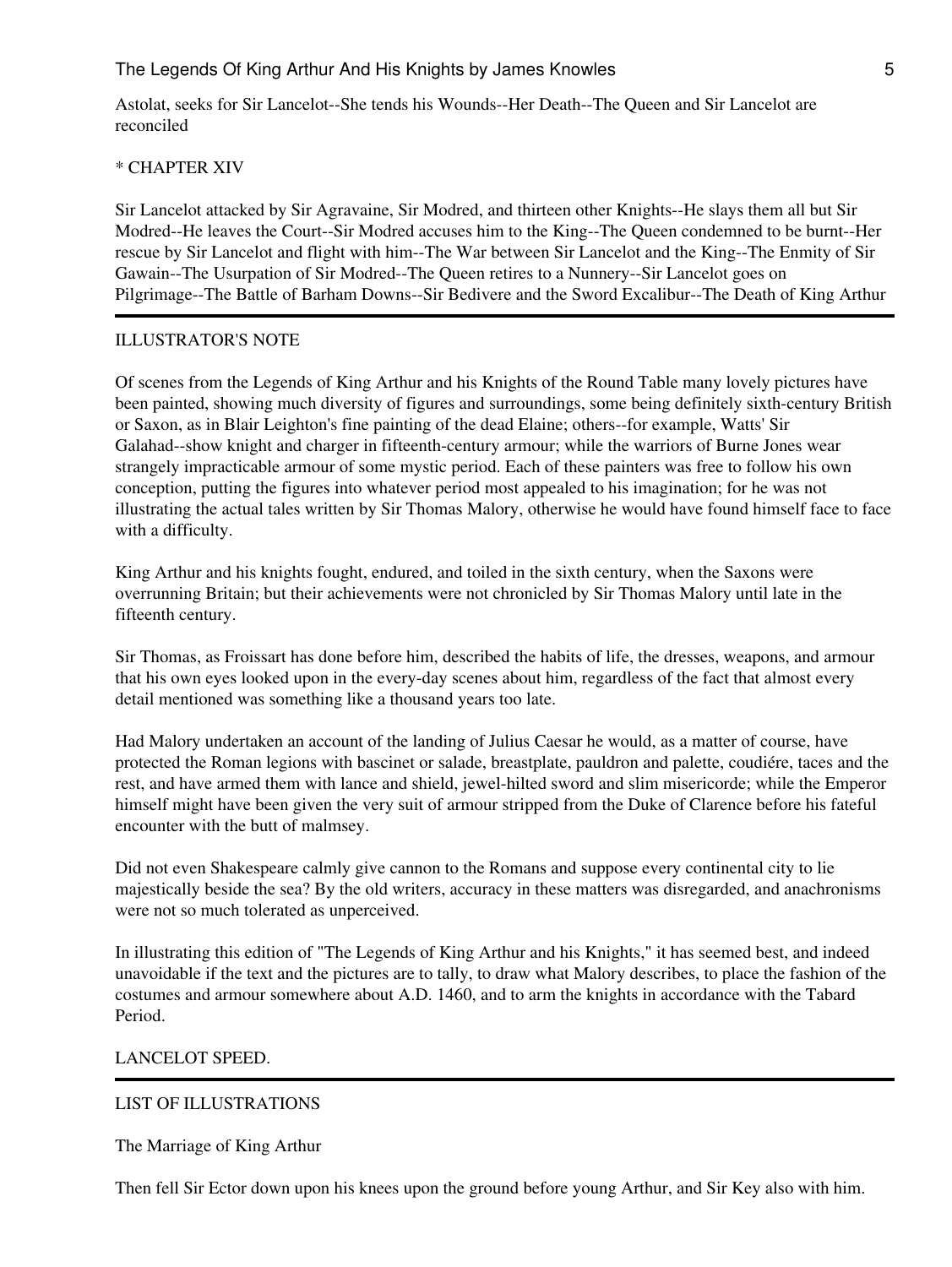The Lady of the Lake

The giant sat at supper, gnawing on a limb of a man, and baking his huge frame by the fire

The castle rocked and rove throughout, and all the walls fell crashed and breaking to the earth

Came forth twelve fair damsels, and saluted King Arthur by his name

Prianius was christened, and made a duke and knight of the Round Table

Sir Lancelot smote down with one spear five knights, and brake the backs of four, and cast down the King of Northgales

Beyond the chapel, he met a fair damsel, who said, "Sir Lancelot, leave that sword behind thee, or thou diest"

"Lady," replied Sir Beaumains, "a knight is little worth who may not bear with a damsel"

So he rode into the hall and alighted

Then they began the battle, and tilted at their hardest against each other

And running to her chamber, she sought in her casket for the piece of iron ... and fitted it in Tristram's sword

By the time they had finished drinking they loved each other so well that their love never more might leave them

Waving her hands and muttering the charm, and presently enclosed him fast within the tree

Galahad ... quickly lifted up the stone, and forthwith came out a foul smoke

"This girdle, lords," said she, "is made for the most part of mine own hair, which, while I was yet in the world, I loved full well"

At last the strange knight smote him to the earth, and gave him such a buffet on the helm as wellnigh killed him

Then was Sir Lancelot sent for, and the letter read aloud by a clerk

But still the knights cried mightily without the door, "Traitor, come forth!"

THE LEGENDS OF KING ARTHUR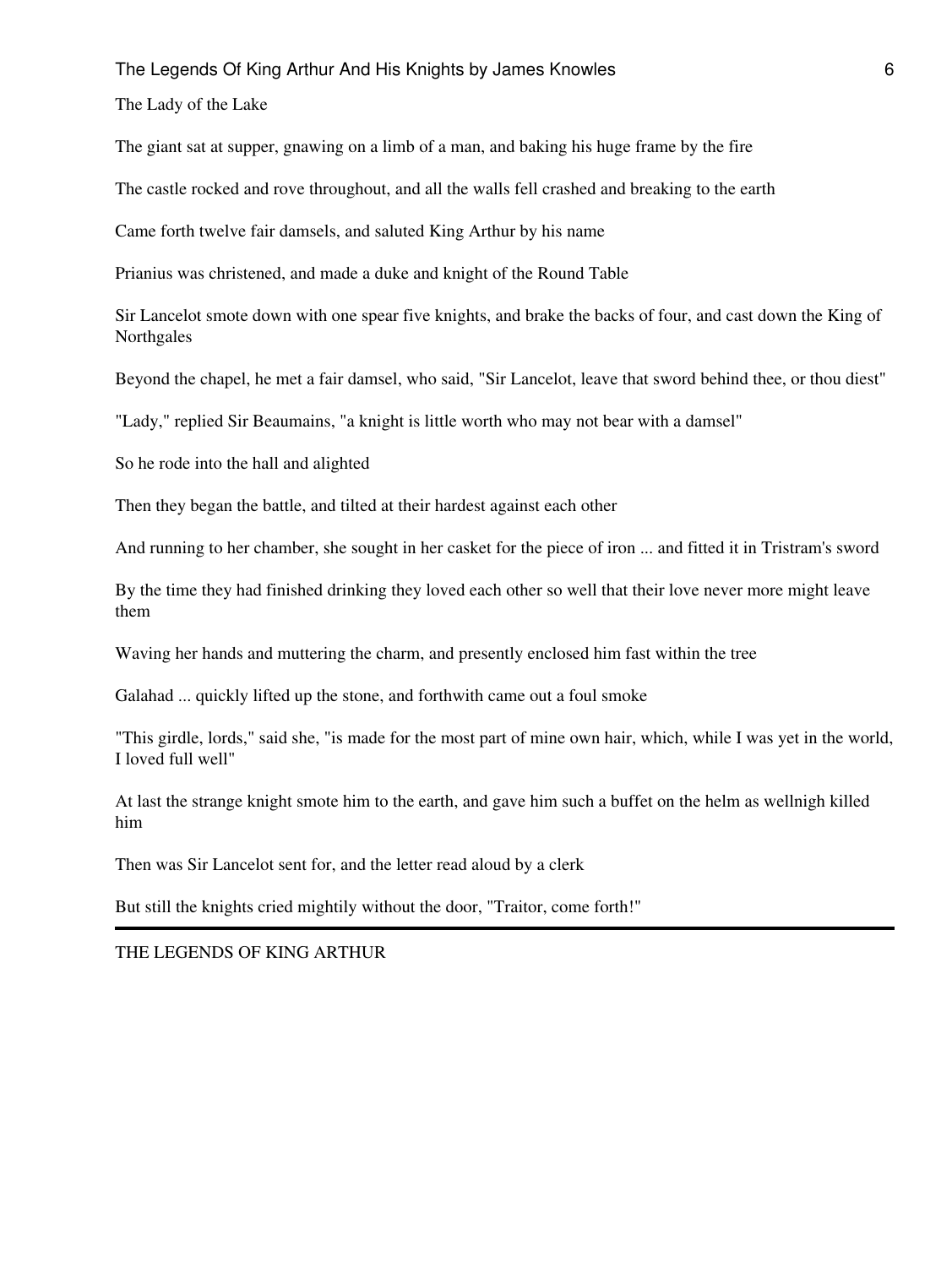# <span id="page-6-0"></span>**CHAPTER I**

#### *The Prophecies of Merlin, and the Birth of Arthur*

King Vortigern the usurper sat upon his throne in London, when, suddenly, upon a certain day, ran in a breathless messenger, and cried aloud--

"Arise, Lord King, for the enemy is come; even Ambrosius and Uther, upon whose throne thou sittest--and full twenty thousand with them--and they have sworn by a great oath, Lord, to slay thee, ere this year be done; and even now they march towards thee as the north wind of winter for bitterness and haste."

At those words Vortigern's face grew white as ashes, and, rising in confusion and disorder, he sent for all the best artificers and craftsmen and mechanics, and commanded them vehemently to go and build him straightway in the furthest west of his lands a great and strong castle, where he might fly for refuge and escape the vengeance of his master's sons--"and, moreover," cried he, "let the work be done within a hundred days from now, or I will surely spare no life amongst you all."

Then all the host of craftsmen, fearing for their lives, found out a proper site whereon to build the tower, and eagerly began to lay in the foundations. But no sooner were the walls raised up above the ground than all their work was overwhelmed and broken down by night invisibly, no man perceiving how, or by whom, or what. And the same thing happening again, and yet again, all the workmen, full of terror, sought out the king, and threw themselves upon their faces before him, beseeching him to interfere and help them or to deliver them from their dreadful work.

Filled with mixed rage and fear, the king called for the astrologers and wizards, and took counsel with them what these things might be, and how to overcome them. The wizards worked their spells and incantations, and in the end declared that nothing but the blood of a youth born without mortal father, smeared on the foundations of the castle, could avail to make it stand. Messengers were therefore sent forthwith through all the land to find, if it were possible, such a child. And, as some of them went down a certain village street, they saw a band of lads fighting and quarrelling, and heard them shout at one--"Avaunt, thou imp!--avaunt! Son of no mortal man! go, find thy father, and leave us in peace."

At that the messengers looked steadfastly on the lad, and asked who he was. One said his name was Merlin; another, that his birth and parentage were known by no man; a third, that the foul fiend alone was his father. Hearing the things, the officers seized Merlin, and carried him before the king by force.

But no sooner was he brought to him than he asked in a loud voice, for what cause he was thus dragged there?

"My magicians," answered Vortigern, "told me to seek out a man that had no human father, and to sprinkle my castle with his blood, that it may stand."

"Order those magicians," said Merlin, "to come before me, and I will convict them of a lie."

The king was astonished at his words, but commanded the magicians to come and sit down before Merlin, who cried to them--

"Because ye know not what it is that hinders the foundation of the castle, ye have advised my blood for a cement to it, as if that would avail; but tell me now rather what there is below that ground, for something there is surely underneath that will not suffer the tower to stand?"

The wizards at these words began to fear, and made no answer. Then said Merlin to the king--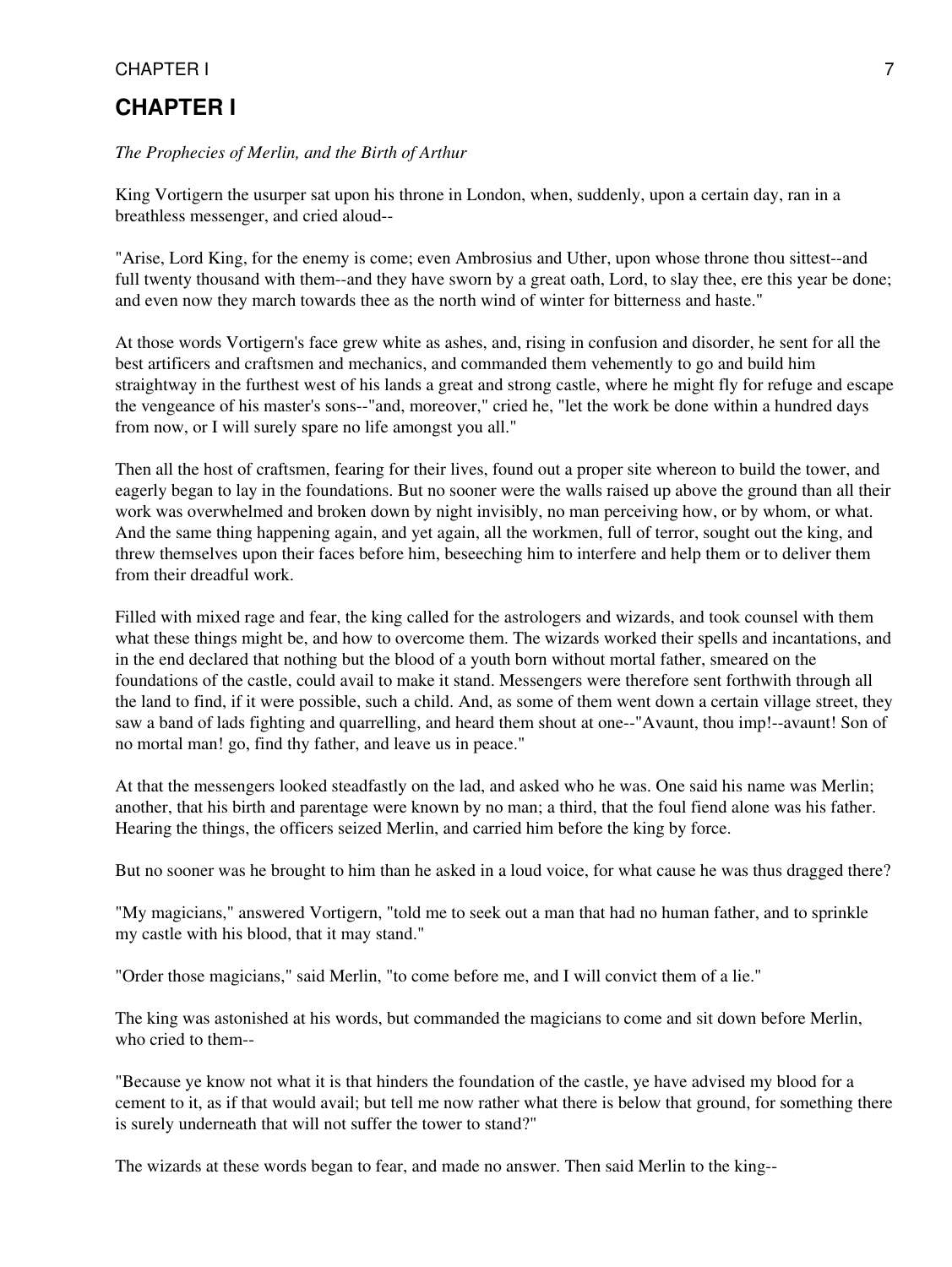# CHAPTER I and the set of the set of the set of the set of the set of the set of the set of the set of the set of the set of the set of the set of the set of the set of the set of the set of the set of the set of the set of

"I pray, Lord, that workmen may be ordered to dig deep down into the ground till they shall come to a great pool of water."

This then was done, and the pool discovered far beneath the surface of the ground.

Then, turning again to the magicians, Merlin said, "Tell me now, false sycophants, what there is underneath that pool?"--but they were silent. Then said he to the king, "Command this pool to be drained, and at the bottom shall be found two dragons, great and huge, which now are sleeping, but which at night awake and fight and tear each other. At their great struggle all the ground shakes and trembles, and so casts down thy towers, which, therefore, never yet could find secure foundations."

The king was amazed at these words, but commanded the pool to be forthwith drained; and surely at the bottom of it did they presently discover the two dragons, fast asleep, as Merlin had declared.

But Vortigern sat upon the brink of the pool till night to see what else would happen.

Then those two dragons, one of which was white, the other red, rose up and came near one another, and began a sore fight, and cast forth fire with their breath. But the white dragon had the advantage, and chased the other to the end of the lake. And he, for grief at his flight, turned back upon his foe, and renewed the combat, and forced him to retire in turn. But in the end the red dragon was worsted, and the white dragon disappeared no man knew where.

When their battle was done, the king desired Merlin to tell him what it meant. Whereat he, bursting into tears, cried out this prophecy, which first foretold the coming of King Arthur.

"Woe to the red dragon, which figureth the British nation, for his banishment cometh quickly; his lurkingholes shall be seized by the white dragon--the Saxon whom thou, O king, hast called to the land. The mountains shall be levelled as the valleys, and the rivers of the valleys shall run blood; cities shall be burned, and churches laid in ruins; till at length the oppressed shall turn for a season and prevail against the strangers. For a Boar of Cornwall shall arise and rend them, and trample their necks beneath his feet. The island shall be subject to his power, and he shall take the forests of Gaul. The house of Romulus shall dread him--all the world shall fear him--and his end shall no man know; he shall be immortal in the mouths of the people, and his works shall be food to those that tell them.

"But as for thee, O Vortigern, flee thou the sons of Constantine, for they shall burn thee in thy tower. For thine own ruin wast thou traitor to their father, and didst bring the Saxon heathens to the land. Aurelius and Uther are even now upon thee to revenge their father's murder; and the brood of the white dragon shall waste thy country, and shall lick thy blood. Find out some refuge, if thou wilt! but who may escape the doom of God?"

The king heard all this, trembling greatly; and, convicted of his sins, said nothing in reply. Only he hasted the builders of his tower by day and night, and rested not till he had fled thereto.

In the meantime, Aurelius, the rightful king, was hailed with joy by the Britons, who flocked to his standard, and prayed to be led against the Saxons. But he, till he had first killed Vortigern, would begin no other war. He marched therefore to Cambria, and came before the tower which the usurper had built. Then, crying out to all his knights, "Avenge ye on him who hath ruined Britain and slain my father and your king!" he rushed with many thousands at the castle walls. But, being driven back again and yet again, at length he thought of fire, and ordered blazing brands to be cast into the building from all sides. These finding soon a proper fuel, ceased not to rage, till spreading to a mighty conflagration, they burned down the tower and Vortigern within it.

Then did Aurelius turn his strength against Hengist and the Saxons, and, defeating them in many places,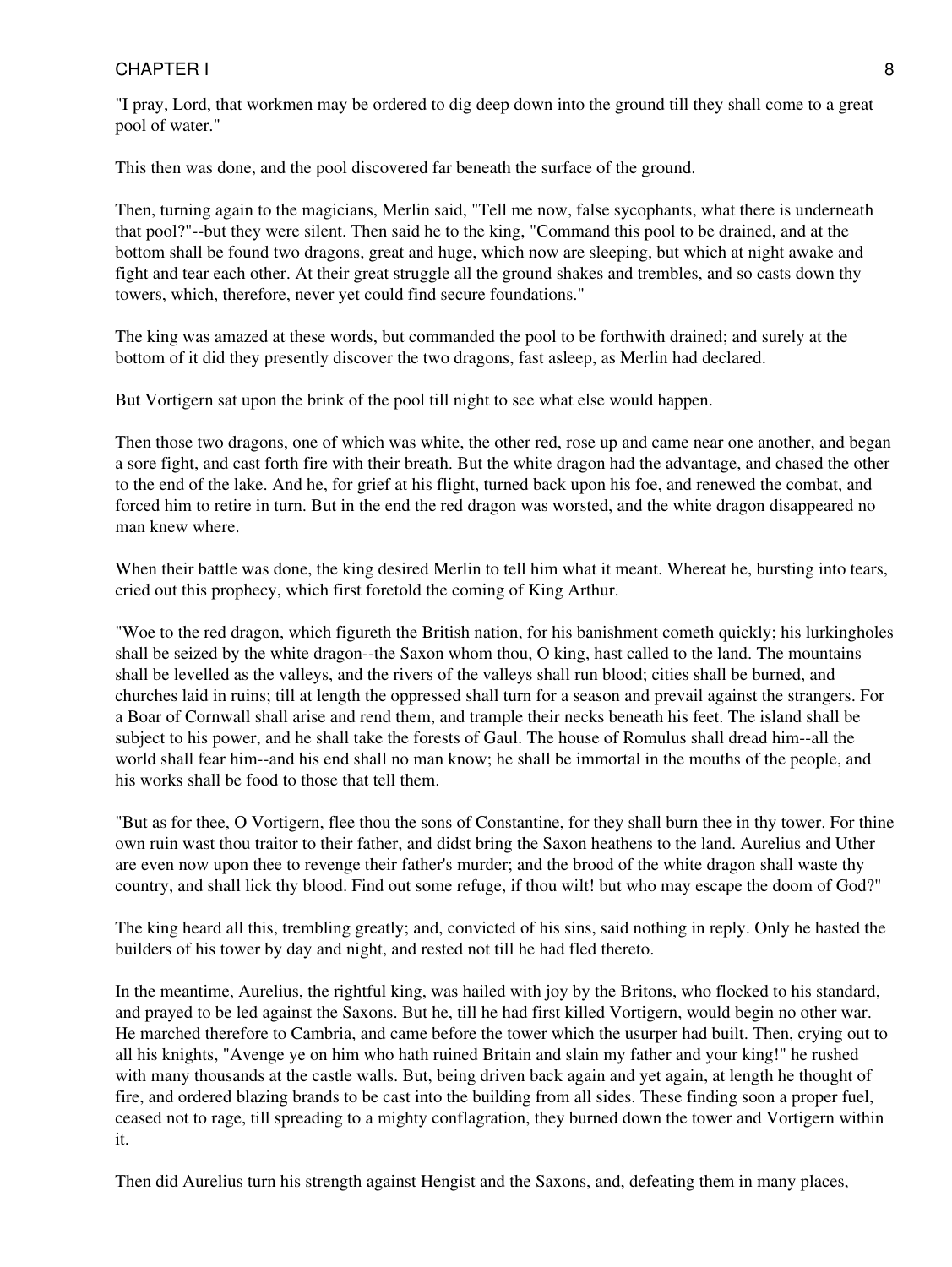weakened their power for a long season, so that the land had peace.

Anon the king, making many journeys to and fro, restoring ruined churches and, creating order, came to the monastery near Salisbury, where all those British knights lay buried who had been slain there by the treachery of Hengist. For when in former times Hengist had made a solemn truce with Vortigern, to meet in peace and settle terms, whereby himself and all his Saxons should depart from Britain, the Saxon soldiers carried every one of them beneath his garment a long dagger, and, at a given signal, fell upon the Britons, and slew them, to the number of nearly five hundred.

The sight of the place where the dead lay moved Aurelius to great sorrow, and he cast about in his mind how to make a worthy tomb over so many noble martyrs, who had died there for their country.

When he had in vain consulted many craftsmen and builders, he sent, by the advice of the archbishop, for Merlin, and asked him what to do. "If you would honour the burying-place of these men," said Merlin, "with an everlasting monument, send for the Giants' Dance which is in Killaraus, a mountain in Ireland; for there is a structure of stone there which none of this age could raise without a perfect knowledge of the arts. They are stones of a vast size and wondrous nature, and if they can be placed here as they are there, round this spot of ground, they will stand for ever."

At these words of Merlin, Aurelius burst into laughter, and said, "How is it possible to remove such vast stones from so great a distance, as if Britain, also, had no stones fit for the work?"

"I pray the king," said Merlin, "to forbear vain laughter; what I have said is true, for those stones are mystical and have healing virtues. The giants of old brought them from the furthest coast of Africa, and placed them in Ireland while they lived in that country: and their design was to make baths in them, for use in time of grievous illness. For if they washed the stones and put the sick into the water, it certainly healed them, as also it did them that were wounded in battle; and there is no stone among them but hath the same virtue still."

When the Britons heard this, they resolved to send for the stones, and to make war upon the people of Ireland if they offered to withhold them. So, when they had chosen Uther the king's brother for their chief, they set sail, to the number of 15,000 men, and came to Ireland. There Gillomanius, the king, withstood them fiercely, and not till after a great battle could they approach the Giants' Dance, the sight of which filled them with joy and admiration. But when they sought to move the stones, the strength of all the army was in vain, until Merlin, laughing at their failures, contrived machines of wondrous cunning, which took them down with ease, and placed them in the ships.

When they had brought the whole to Salisbury, Aurelius, with the crown upon his head, kept for four days the feast of Pentecost with royal pomp; and in the midst of all the clergy and the people, Merlin raised up the stones, and set them round the sepulchre of the knights and barons, as they stood in the mountains of Ireland.

Then was the monument called "Stonehenge," which stands, as all men know, upon the plain of Salisbury to this very day.

Soon thereafter it befell that Aurelius was slain by poison at Winchester, and was himself buried within the Giants' Dance.

At the same time came forth a comet of amazing size and brightness, darting out a beam, at the end whereof was a cloud of fire shaped like a dragon, from whose mouth went out two rays, one stretching over Gaul, the other ending in seven lesser rays over the Irish sea.

At the appearance of this star a great dread fell upon the people, and Uther, marching into Cambria against the son of Vortigern, himself was very troubled to learn what it might mean. Then Merlin, being called before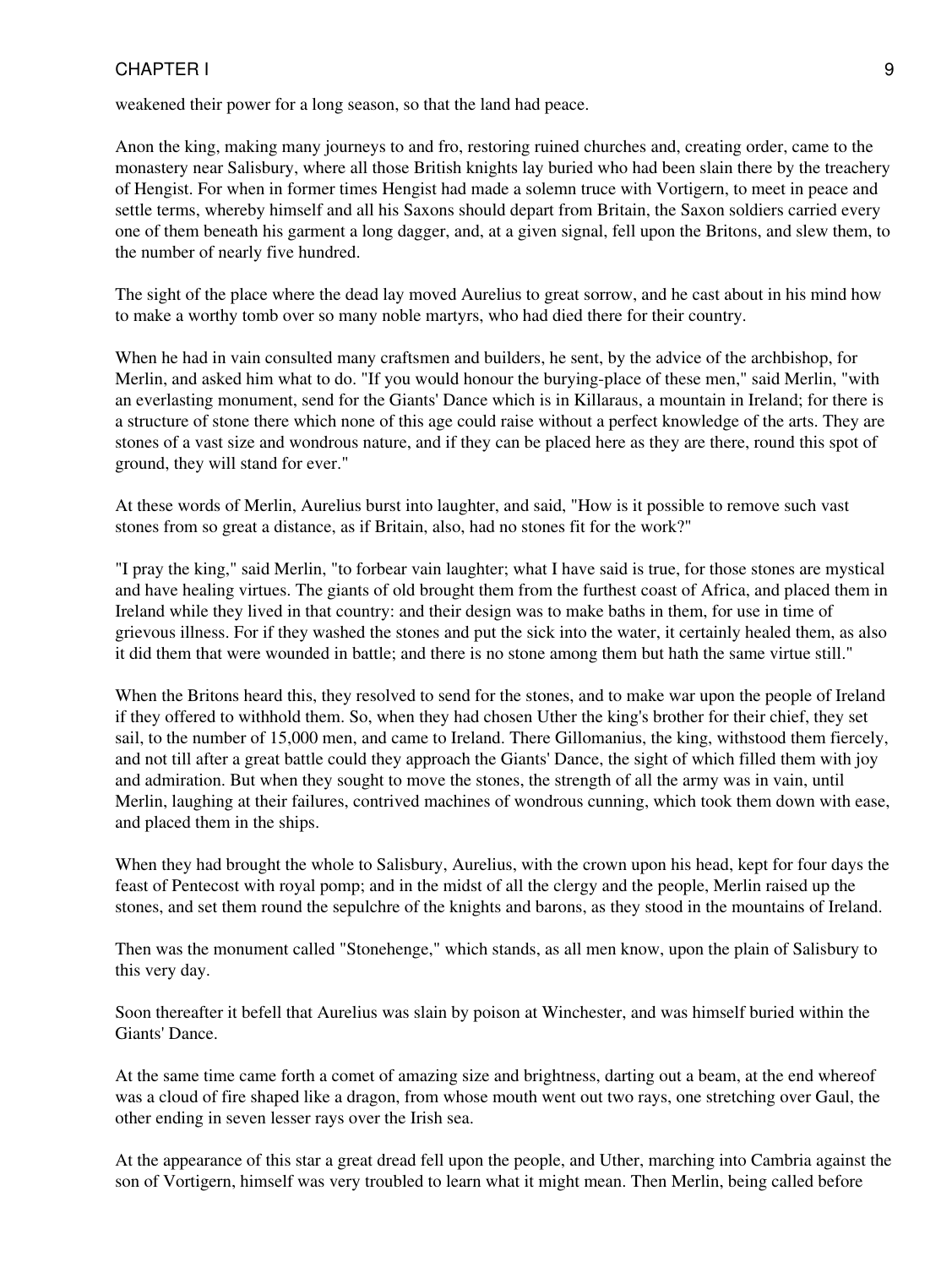him, cried with a loud voice: "O mighty loss! O stricken Britain! Alas! the great prince is gone from us. Aurelius Ambrosius is dead, whose death will be ours also, unless God help us. Haste, therefore, noble Uther, to destroy the enemy; the victory shall be thine, and thou shalt be king of all Britain. For the star with the fiery dragon signifies thyself; and the ray over Gaul portends that thou shalt have a son, most mighty, whom all those kingdoms shall obey which the ray covers."

Thus, for the second time, did Merlin foretell the coming of King Arthur. And Uther, when he was made king, remembered Merlin's words, and caused two dragons to be made in gold, in likeness of the dragon he had seen in the star. One of these he gave to Winchester Cathedral, and had the other carried into all his wars before him, whence he was ever after called Uther Pendragon, or the dragon's head.

Now, when Uther Pendragon had passed through all the land, and settled it--and even voyaged into all the countries of the Scots, and tamed the fierceness of that rebel people--he came to London, and ministered justice there. And it befell at a certain great banquet and high feast which the king made at Easter-tide, there came, with many other earls and barons, Gorloïs, Duke of Cornwall, and his wife Igerna, who was the most famous beauty in all Britain. And soon thereafter, Gorloïs being slain in battle, Uther determined to make Igerna his own wife. But in order to do this, and enable him to come to her--for she was shut up in the high castle of Tintagil, on the furthest coast of Cornwall--the king sent for Merlin, to take counsel with him and to pray his help. This, therefore, Merlin promised him on one condition--namely, that the king should give him up the first son born of the marriage. For Merlin by his arts foreknew that this firstborn should be the long-wished prince, King Arthur.

When Uther, therefore, was at length happily wedded, Merlin came to the castle on a certain day, and said, "Sir, thou must now provide thee for the nourishing of thy child."

And the king, nothing doubting, said, "Be it as thou wilt."

"I know a lord of thine in this land," said Merlin, "who is a man both true and faithful; let him have the nourishing of the child. His name is Sir Ector, and he hath fair possessions both in England and in Wales. When, therefore, the child is born, let him be delivered unto me, unchristened, at yonder postern-gate, and I will bestow him in the care of this good knight."

So when the child was born, the king bid two knights and two ladies to take it, bound in rich cloth of gold, and deliver it to a poor man whom they should discover at the postern-gate. And the child being delivered thus to Merlin, who himself took the guise of a poor man, was carried by him to a holy priest and christened by the name of Arthur, and then was taken to Sir Ector's house, and nourished at Sir Ector's wife's own breasts. And in the same house he remained privily for many years, no man soever knowing where he was, save Merlin and the king.

Anon it befell that the king was seized by a lingering distemper, and the Saxon heathens, taking their occasion, came back from over sea, and swarmed upon the land, wasting it with fire and sword. When Uther heard thereof, he fell into a greater rage than his weakness could bear, and commanded all his nobles to come before him, that he might upbraid them for their cowardice. And when he had sharply and hotly rebuked them, he swore that he himself, nigh unto death although he lay, would lead them forth against the enemy. Then causing a horse-litter to be made, in which he might be carried--for he was too faint and weak to ride--he went up with all his army swiftly against the Saxons.

But they, when they heard that Uther was coming in a litter, disdained to fight with him, saying it would be shame for brave men to fight with one half dead. So they retired into their city; and, as it were in scorn of danger, left the gates wide open. But Uther straightway commanding his men to assault the town, they did so without loss of time, and had already reached the gates, when the Saxons, repenting too late of their haughty pride, rushed forth to the defence. The battle raged till night, and was begun again next day; but at last, their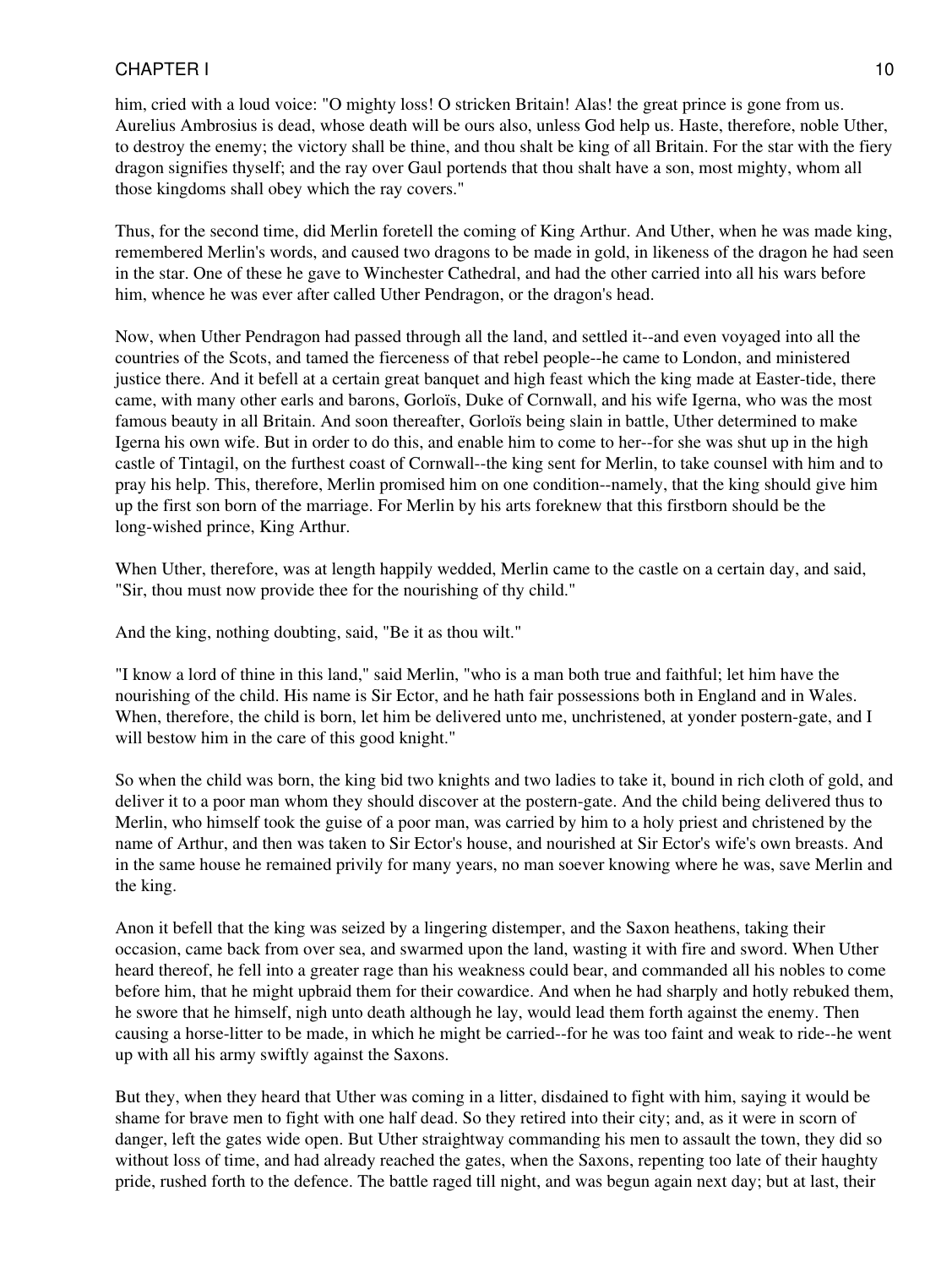leaders, Octa and Eosa, being slain, the Saxons turned their backs and fled, leaving the Britons a full triumph.

The king at this felt so great joy, that, whereas before he could scarce raise himself without help, he now sat upright in his litter by himself, and said, with a laughing and merry face, "They called me the half-dead king, and so indeed I was; but victory to me half dead is better than defeat and the best health. For to die with honour is far better than to live disgraced."

But the Saxons, although thus defeated, were ready still for war. Uther would have pursued them; but his illness had by now so grown, that his knights and barons kept him from the adventure. Whereat the enemy took courage, and left nothing undone to destroy the land; until, descending to the vilest treachery, they resolved to kill the king by poison.

To this end, as he lay sick at Verulam, they sent and poisoned stealthily a spring of clear water, whence he was wont to drink daily; and so, on the very next day, he was taken with the pains of death, as were also a hundred others after him, before the villainy was discovered, and heaps of earth thrown over the well.

The knights and barons, full of sorrow, now took counsel together, and came to Merlin for his help to learn the king's will before he died, for he was by this time speechless. "Sirs, there is no remedy," said Merlin, "and God's will must be done; but be ye all to-morrow before him, for God will make him speak before he die."

So on the morrow all the barons, with Merlin, stood round the bedside of the king; and Merlin said aloud to Uther, "Lord, shall thy son Arthur be the king of all this realm after thy days?"

Then Uther Pendragon turned him about, and said, in the hearing of them all, "God's blessing and mine be upon him. I bid him pray for my soul, and also that he claim my crown, or forfeit all my blessing;" and with those words he died.

Then came together all the bishops and the clergy, and great multitudes of people, and bewailed the king; and carrying his body to the convent of Ambrius, they buried it close by his brother's grave, within the "Giants' Dance."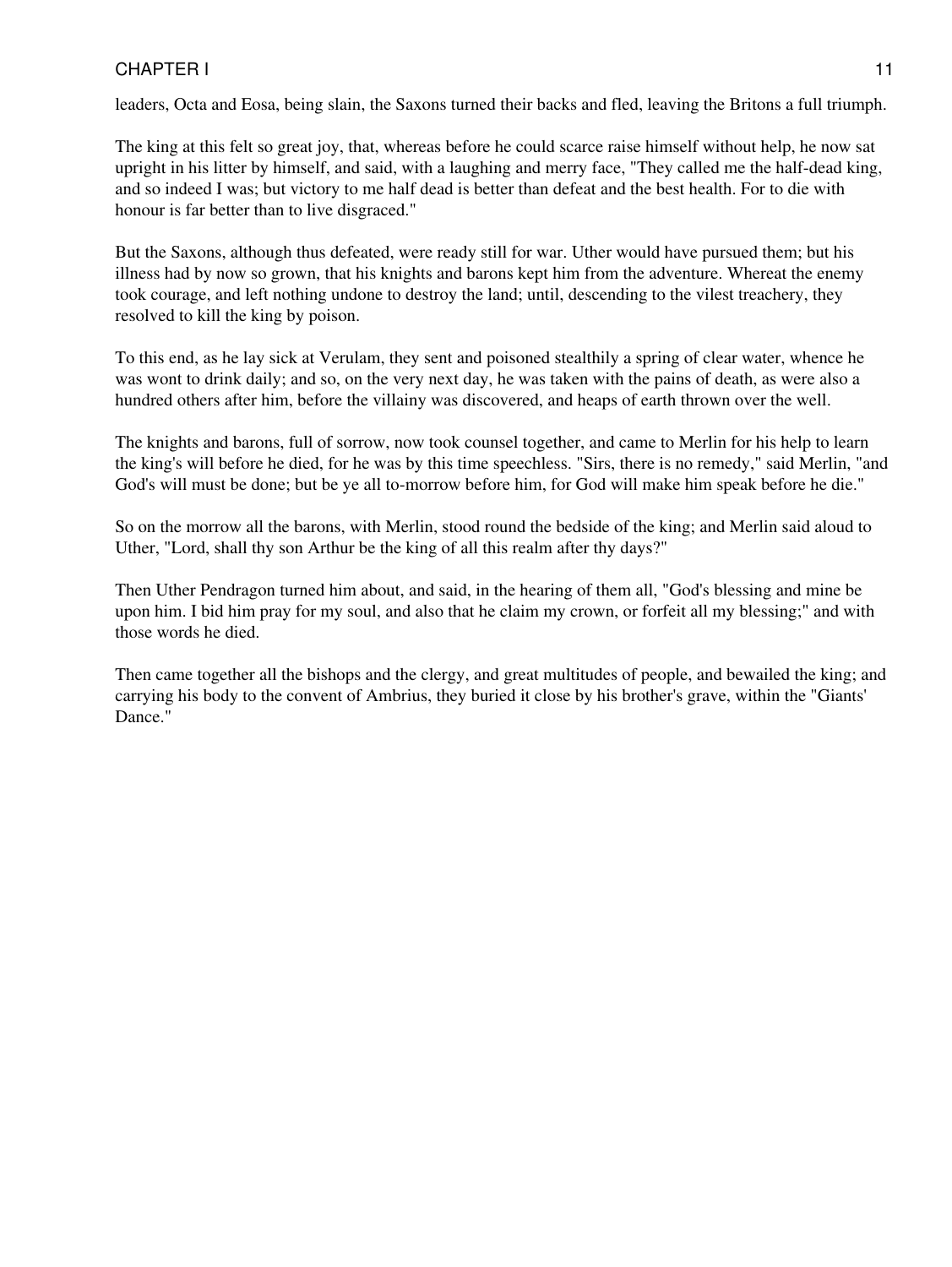# <span id="page-11-0"></span>**CHAPTER II**

*The Miracle of the Sword and Stone, and the Coronation of King Arthur--The Sword Excalilur--The War with the Eleven Kings*

Now Arthur the prince had all this time been nourished in Sir Ector's house as his own son, and was fair and tall and comely, being of the age of fifteen years, great in strength, gentle in manner, and accomplished in all exercises proper for the training of a knight.

But as yet he knew not of his father; for Merlin had so dealt, that none save Uther and himself knew aught about him. Wherefore it befell, that many of the knights and barons who heard King Uther speak before his death, and call his son Arthur his successor, were in great amazement; and some doubted, and others were displeased.

Anon the chief lords and princes set forth each to his own land, and, raising armed men and multitudes of followers, determined every one to gain the crown for himself; for they said in their hearts, "If there be any such a son at all as he of whom this wizard forced the king to speak, who are we that a beardless boy should have rule over us?"

So the land stood long in great peril, for every lord and baron sought but his own advantage; and the Saxons, growing ever more adventurous, wasted and overran the towns and villages in every part.

Then Merlin went to Brice, the Archbishop of Canterbury, and advised him to require all the earls and barons of the realm and all knights and gentlemen-at-arms to come to him at London, before Christmas, under pain of cursing, that they might learn the will of Heaven who should be king. This, therefore, the archbishop did, and upon Christmas Eve were met together in London all the greatest princes, lords, and barons; and long before day they prayed in St. Paul's Church, and the archbishop besought Heaven for a sign who should be lawful king of all the realm.

And as they prayed, there was seen in the churchyard, set straight before the doorways of the church, a huge square stone having a naked sword stuck in the midst of it. And on the sword was written in letters of gold, "Whoso pulleth out the sword from this stone is born the rightful King of Britain."

At this all the people wondered greatly; and, when Mass was over, the nobles, knights, and princes ran out eagerly from the church to see the stone and sword; and a law was forthwith made that whoso should pull out the sword should be acknowledged straightway King of Britain.

Then many knights and barons pulled at the sword with all their might, and some of them tried many times, but none could stir or move it.

When all had tried in vain, the archbishop declared the man whom Heaven had chosen was not yet there. "But God," said he, "will doubtless make him known ere many days."

So ten knights were chosen, being men of high renown, to watch and keep the sword; and there was proclamation made through all the land that whosoever would, had leave and liberty to try and pull it from the stone. But though great multitudes of people came, both gentle and simple, for many days, no man could ever move the sword a hair's breadth from its place.

Now, at the New Year's Eve a great tournament was to be held in London, which the archbishop had devised to keep together lords and commons, lest they should grow estranged in the troublous and unsettled times. To the which tournament there came, with many other knights, Sir Ector, Arthur's foster-father, who had great possessions near to London; and with him came his son, Sir Key, but recently made knight, to take his part in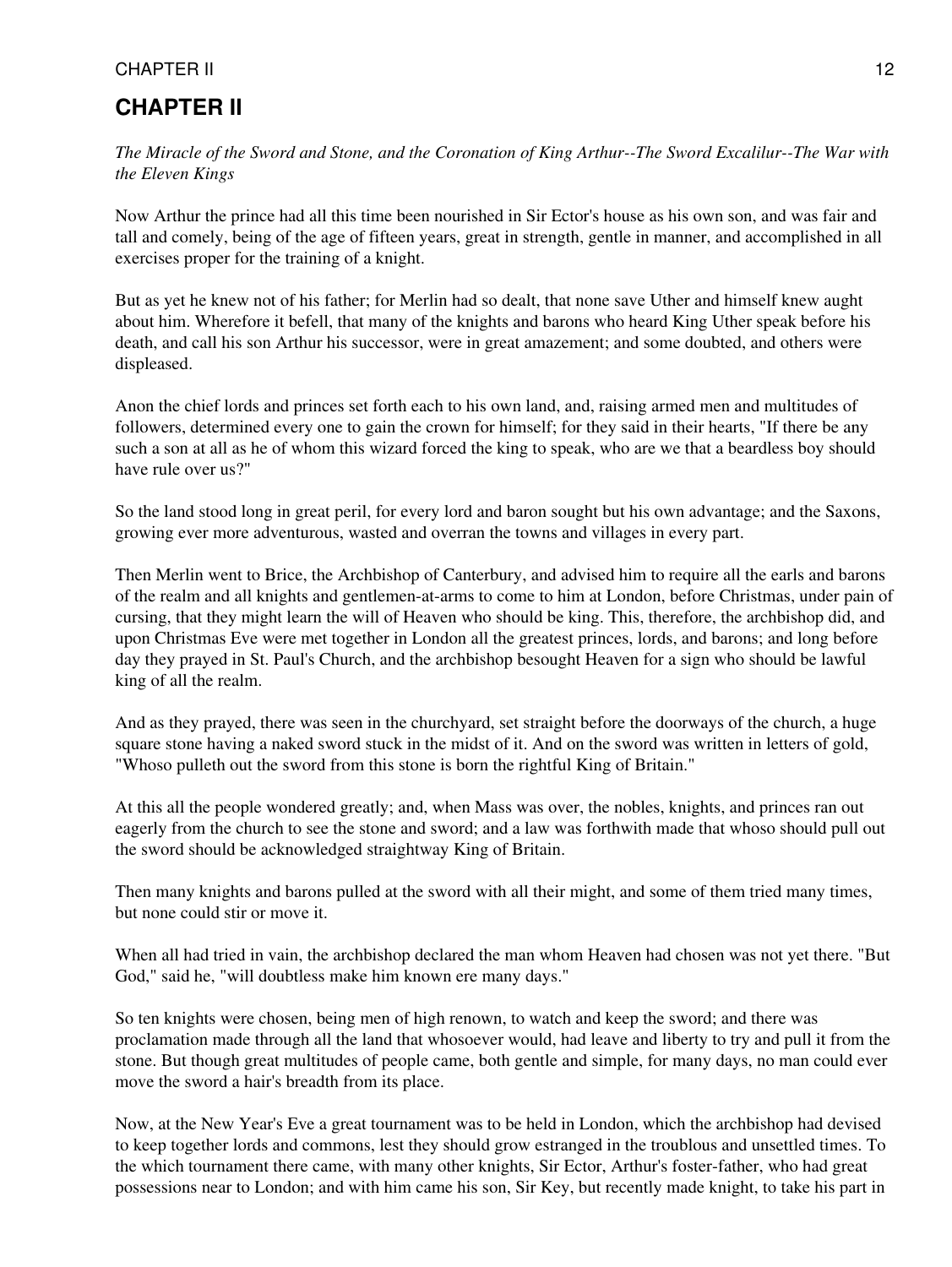the jousting, and young Arthur also to witness all the sports and fighting.

But as they rode towards the jousts, Sir Key found suddenly he had no sword, for he had left it at his father's house; and turning to young Arthur, he prayed him to ride back and fetch it for him. "I will with a good will," said Arthur; and rode fast back after the sword.

But when he came to the house he found it locked and empty, for all were gone forth to see the tournament. Whereat, being angry and impatient, he said within himself, "I will ride to the churchyard and take with me the sword that sticketh in the stone, for my brother shall not go without a sword this day."

So he rode and came to the churchyard, and alighting from his horse he tied him to the gate, and went to the pavilion, which was pitched near the stone, wherein abode the ten knights who watched and kept it; but he found no knights there, for all were gone to see the jousting.

Then he took the sword by its handle, and lightly and fiercely he pulled it out of the stone, and took his horse and rode until he came to Sir Key and delivered him the sword. But as soon as Sir Key saw it he knew well it was the sword of the stone, and, riding swiftly to his father, he cried out, "Lo! here, sir, is the sword of the stone, wherefore it is I who must be king of all this land."

When Sir Ector saw the sword, he turned back straight with Arthur and Sir Key and came to the churchyard, and there alighting, they went all three into the church, and Sir Key was sworn to tell truly how he came by the sword. Then he confessed it was his brother Arthur who had brought it to him.

Whereat Sir Ector, turning to young Arthur, asked him--"How gottest thou the sword?"

"Sir," said he, "I will tell you. When I went home to fetch my brother's sword, I found nobody to deliver it to me, for all were abroad to the jousts. Yet was I loath to leave my brother swordless, and, bethinking me of this one, I came hither eagerly to fetch it for him, and pulled it out of the stone without any pain."

Then said Sir Ector, much amazed and looking steadfastly on Arthur, "If this indeed be thus, 'tis thou who shalt be king of all this land--and God will have it so--for none but he who should be rightful Lord of Britain might ever draw this sword forth from that stone. But let me now with mine own eyes see thee put back the sword into its place and draw it forth again."

"That is no mystery," said Arthur; and straightway set it in the stone. And then Sir Ector pulled at it himself, and after him Sir Key, with all his might, but both of them in vain: then Arthur reaching forth his hand and grasping at the pommel, pulled it out easily, and at once.

Then fell Sir Ector down upon his knees upon the ground before young Arthur, and Sir Key also with him, and straightway did him homage as their sovereign lord.

[Illustration: Then fell Sir Ector down upon his knees upon the ground before young Arthur, and Sir Key also with him.]

But Arthur cried aloud, "Alas! mine own dear father and my brother, why kneel ye thus to me?"

"Nay, my Lord Arthur," answered then Sir Ector, "we are of no blood-kinship with thee, and little though I thought how high thy kin might be, yet wast thou never more than foster-child of mine." And then he told him all he knew about his infancy, and how a stranger had delivered him, with a great sum of gold, into his hands to be brought up and nourished as his own born child, and then had disappeared.

But when young Arthur heard of it, he fell upon Sir Ector's neck, and wept, and made great lamentation, "For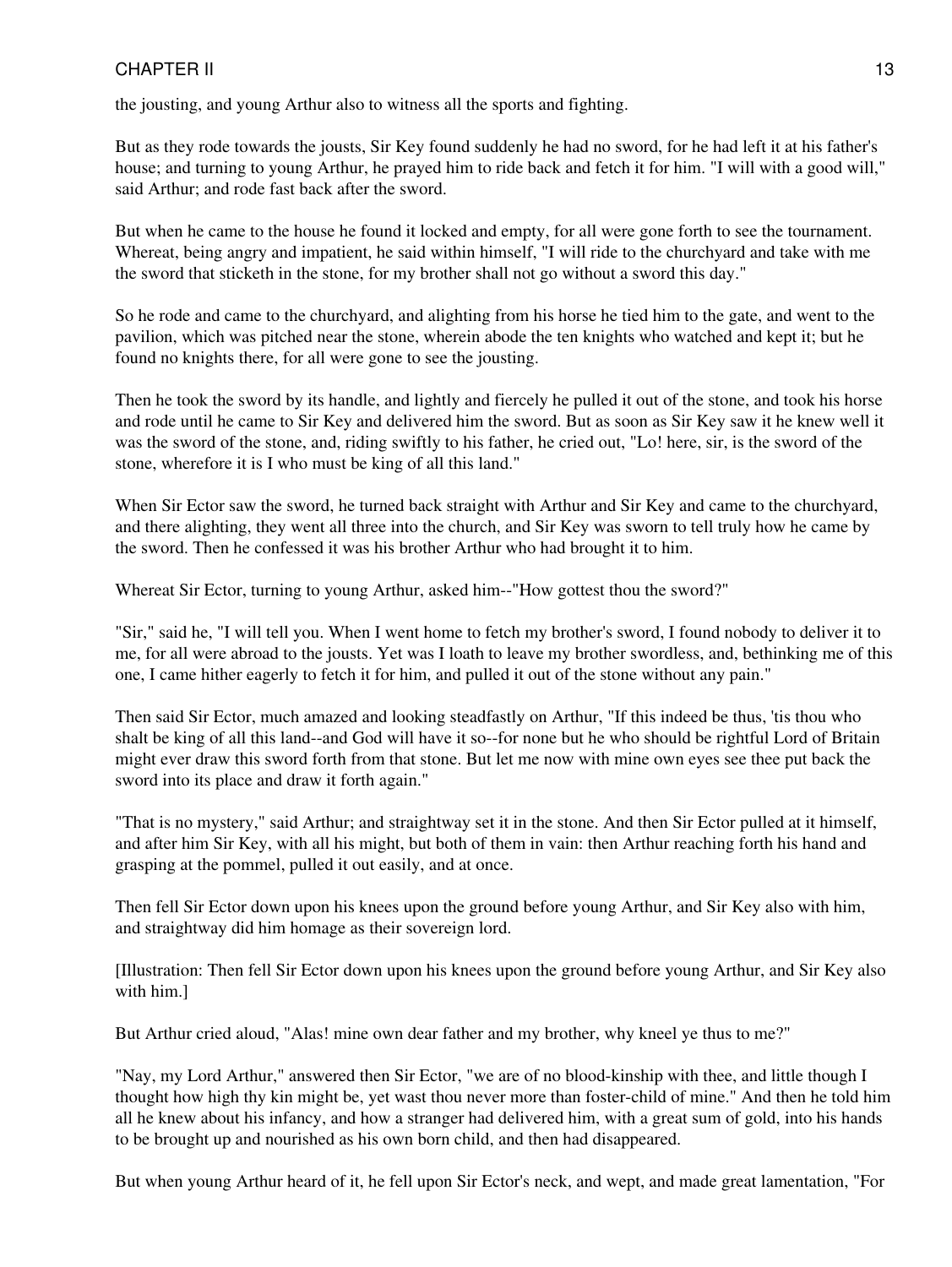now," said he, "I have in one day lost my father and my mother and my brother."

"Sir," said Sir Ector presently, "when thou shalt be made king be good and gracious unto me and mine."

"If not," said Arthur, "I were no true man's son at all, for thou art he in all the world to whom I owe the most; and my good lady and mother, thy wife, hath ever kept and fostered me as though I were her own; so if it be God's will that I be king hereafter as thou sayest, desire of me whatever thing thou wilt and I will do it; and God forbid that I should fail thee in it."

"I will but pray," replied Sir Ector, "that thou wilt make my son Sir Key, thy foster-brother, seneschal of all the lands."

"That shall he be," said Arthur; "and never shall another hold that office, save thy son, while he and I do live."

Anon, they left the church and went to the archbishop to tell him that the sword had been achieved. And when he saw the sword in Arthur's hand he set a day and summoned all the princes, knights, and barons to meet again at St. Paul's Church and see the will of Heaven signified. So when they came together, the sword was put back in the stone, and all tried, from the greatest to the least, to move it; but there before them all not one could take it out save Arthur only.

But then befell a great confusion and dispute, for some cried out it was the will of Heaven, and, "Long live King Arthur," but many more were full of wrath and said, "What! would ye give the ancient sceptre of this land unto a boy born none know how?" And the contention growing greatly, till nothing could be done to pacify their rage, the meeting was at length broken up by the archbishop and adjourned till Candlemas, when all should meet again.

But when Candlemas was come, Arthur alone again pulled forth the sword, though more than ever came to win it; and the barons, sorely vexed and angry, put it in delay till Easter. But as he had sped before so he did at Easter, and the barons yet once more contrived delays till Pentecost.

But now the archbishop, fully seeing God's will, called together, by Merlin's counsel, a band of knights and gentlemen-at-arms, and set them about Arthur to keep him safely till the feast of Pentecost. And when at the feast Arthur still again alone prevailed to move the sword, the people all with one accord cried out, "Long live King Arthur! we will have no more delay, nor any other king, for so it is God's will; and we will slay whoso resisteth Him and Arthur;" and wherewithal they kneeled down all at once, and cried for Arthur's grace and pardon that they had so long delayed him from his crown. Then he full sweetly and majestically pardoned them; and taking in his hand the sword, he offered it upon the high altar of the church.

Anon was he solemnly knighted with great pomp by the most famous knight there present, and the crown was placed upon his head; and, having taken oath to all the people, lords and commons, to be true king and deal in justice only unto his life's end, he received homage and service from all the barons who held lands and castles from the crown. Then he made Sir Key, High Steward of England, and Sir Badewaine of Britain, Constable, and Sir Ulfius, Chamberlain: and after this, with all his court and a great retinue of knights and armed men, he journeyed into Wales, and was crowned again in the old city of Caerleon-upon-Usk.

Meanwhile those knights and barons who had so long delayed him from the crown, met together and went up to the coronation feast at Caerleon, as if to do him homage; and there they ate and drank such things as were set before them at the royal banquet, sitting with the others in the great hall.

But when after the banquet Arthur began, according to the ancient royal custom, to bestow great boons and fiefs on whom he would, they all with one accord rose up, and scornfully refused his gifts, crying that they would take nothing from a beardless boy come of low or unknown birth, but would instead give him good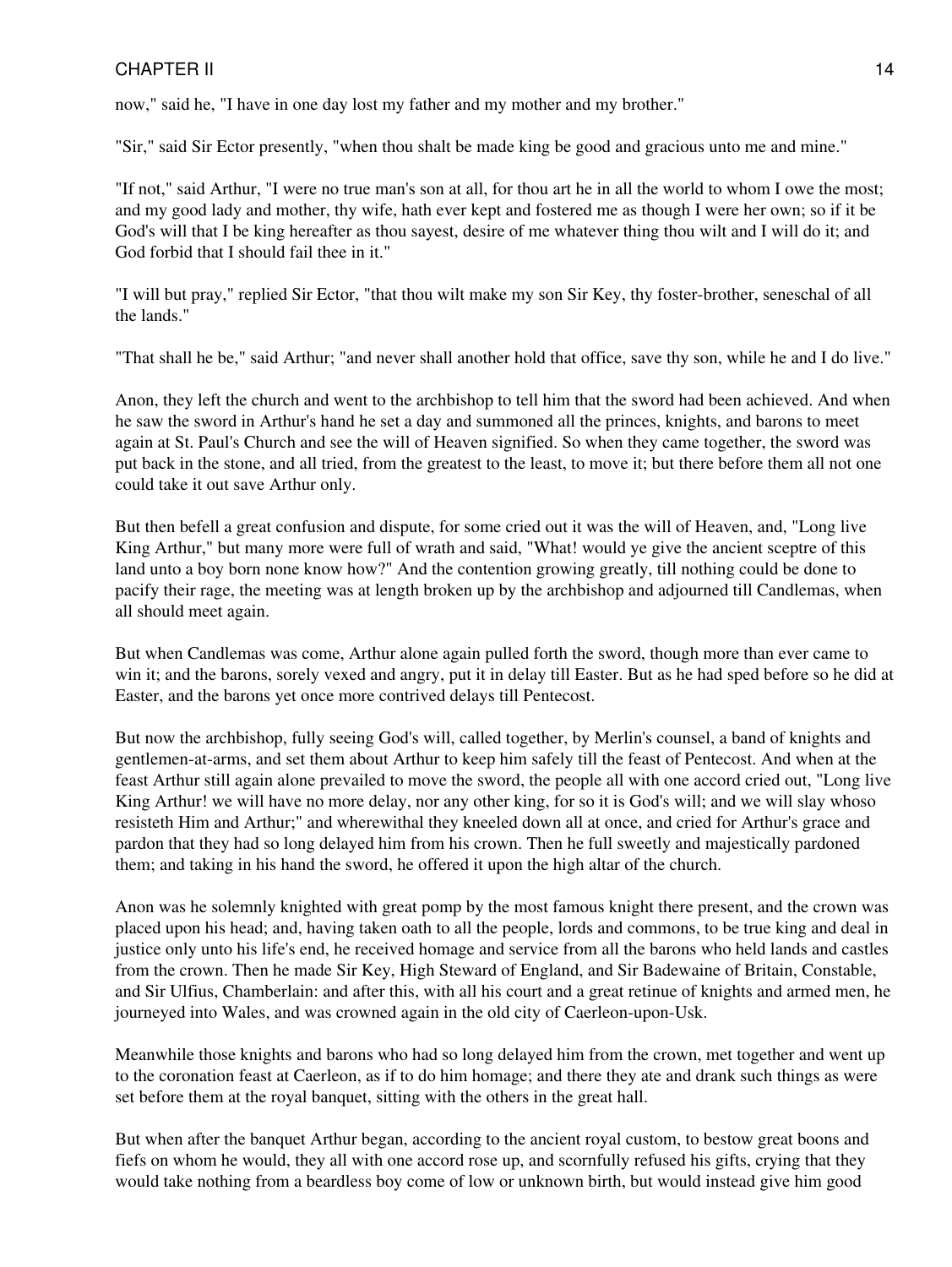gifts of hard sword-strokes between neck and shoulders.

Whereat arose a deadly tumult in the hall, and every man there made him ready to fight. But Arthur leaped up as a flame of fire against them, and all his knights and barons drawing their swords, rushed after him upon them and began a full sore battle; and presently the king's party prevailed, and drave the rebels from the hall and from the city, closing the gates behind them; and King Arthur brake his sword upon them in his eagerness and rage.

But amongst them were six kings of great renown and might, who more than all raged against Arthur and determined to destroy him, namely, King Lot, King Nanters, King Urien, King Carados, King Yder, and King Anguisant. These six, therefore, joining their armies together, laid close siege to the city of Caerleon, wherefrom King Arthur had so shamefully driven them.

And after fifteen days Merlin came suddenly into their camp and asked them what this treason meant. Then he declared to them that Arthur was no base adventurer, but King Uther's son, whom they were bound to serve and honour even though Heaven had not vouchsafed the wondrous miracle of the sword. Some of the kings, when they heard Merlin speak thus, marvelled and believed him; but others, as King Lot, laughed him and his words to scorn, and mocked him for a conjurer and wizard. But it was agreed with Merlin that Arthur should come forth and speak with the kings.

So he went forth to them to the city gate, and with him the archbishop and Merlin, and Sir Key, Sir Brastias, and a great company of others. And he spared them not in his speech, but spoke to them as king and chieftain telling them plainly he would make them all bow to him if he lived, unless they choose to do him homage there and then; and so they parted in great wrath, and each side armed in haste.

"What will ye do?" said Merlin to the kings; "ye had best hold your hands, for were ye ten times as many ye should not prevail."

"Shall we be afraid of a dream-reader?" quoth King Lot in scorn.

With that Merlin vanished away and came to King Arthur.

Then Arthur said to Merlin, "I have need now of a sword that shall chastise these rebels terribly."

"Come then with me," said Merlin, "for hard by there is a sword that I can gain for thee."

So they rode out that night till they came to a fair and broad lake, and in the midst of it King Arthur saw an arm thrust up, clothed in white samite, and holding a great sword in the hand.

"Lo! yonder is the sword I spoke of," said Merlin.

Then saw they a damsel floating on the lake in the Moonlight. "What damsel is that?" said the king.

"The lady of the lake," said Merlin; "for upon this lake there is a rock, and on the rock a noble palace, where she abideth, and she will come towards thee presently, thou shalt ask her courteously for the sword."

[Illustration: The lady of the lake.]

Therewith the damsel came to King Arthur, and saluted him, and he saluted her, and said, "Lady, what sword is that the arm holdeth above the water? I would that it were mine, for I have no sword."

"Sir King," said the lady of the lake, "that sword is mine, and if thou wilt give me in return a gift whenever I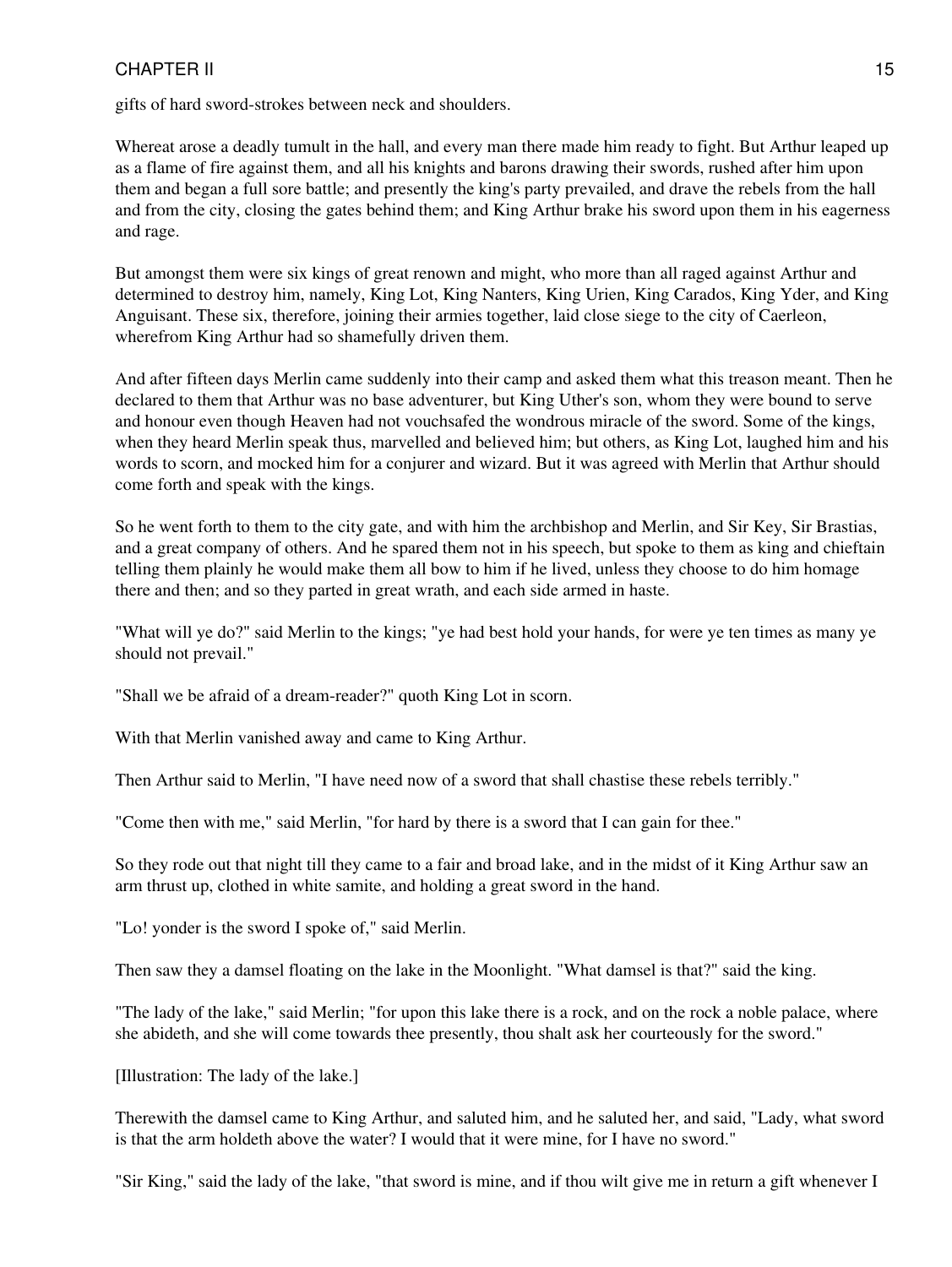shall ask it of thee, thou shalt have it."

"By my faith," said he, "I will give thee any gift that thou shalt ask."

"Well," said the damsel, "go into yonder barge, and row thyself unto the sword, and take it and the scabbard with thee, and I will ask my gift of thee when I see my time."

So King Arthur and Merlin alighted, and tied their horses to two trees, and went into the barge; and when they came to the sword that the hand held, King Arthur took it by the handle and bore it with him, and the arm and hand went down under the water; and so they came back to land, and rode again to Caerleon.

On the morrow Merlin bade King Arthur to set fiercely on the enemy; and in the meanwhile three hundred good knights went over to King Arthur from the rebels' side. Then at the spring of day, when they had scarce left their tents, he fell on them with might and main, and Sir Badewaine, Sir Key, and Sir Brastias slew on the right hand and on the left marvellously; and ever in the thickest of the fight King Arthur raged like a young lion, and laid on with his sword, and did wondrous deeds of arms, to the joy and admiration of the knights and barons who beheld him.

Then King Lot, King Carados, and the King of the Hundred Knights--who also rode with them--going round to the rear, set on King Arthur fiercely from behind; but Arthur, turning to his knights, fought ever in the foremost press until his horse was slain beneath him. At that, King Lot rode furiously at him, and smote him down; but rising straightway, and being set again on horseback, he drew his sword Excalibur that he had gained by Merlin from the lady of the lake, which, shining brightly as the light of thirty torches, dazzled the eyes of his enemies. And therewith falling on them afresh with all his knights, he drove them back and slew them in great numbers, and Merlin by his arts scattered among them fire and pitchy smoke, so that they broke and fled. Then all the common people of Caerleon, seeing them give way, rose up with one accord, and rushed at them with clubs and staves, and chased them far and wide, and slew many great knights and lords, and the remainder of them fled and were seen no more. Thus won King Arthur his first battle and put his enemies to shame.

But the six kings, though sorely routed, prepared for a new war, and joining to themselves five others swore together that, whether for weal or woe, they would keep steadfast alliance till they had destroyed King Arthur. Then, with a host of 50,000 men-at-arms on horseback, and 10,000 foot, they were soon ready, and sent forth their fore-riders, and drew from the northern country towards King Arthur, to the castle of Bedgraine.

But he by Merlin's counsel had sent over sea to King Ban of Benwick and King Bors of Gaul, praying them to come and help him in his wars, and promising to help in return against King Claudas, their foe. To which those kings made answer that they would joyfully fulfil his wish, and shortly after came to London with 300 knights, well arrayed for both peace and war, leaving behind them a great army on the other side of the sea till they had consulted with King Arthur and his ministers how they might best dispose of it.

And Merlin being asked for his advice and help, agreed to go himself and fetch it over sea to England, which in one night he did; and brought with him 10,000 horsemen and led them northward privately to the forest of Bedgraine, and there lodged them in a valley secretly.

Then, by the counsel of Merlin, when they knew which way the eleven kings would ride and sleep, King Arthur with Kings Ban and Bors made themselves ready with their army for the fight, having yet but 30,000 men, counting the 10,000 who had come from Gaul.

"Now shall ye do my advice," said Merlin; "I would that King Ban and King Bors, with all their fellowship of 10,000 men, were led to ambush in this wood ere daylight, and stir not therefrom until the battle hath been long waged. And thou, Lord Arthur, at the spring of day draw forth thine army before the enemy, and dress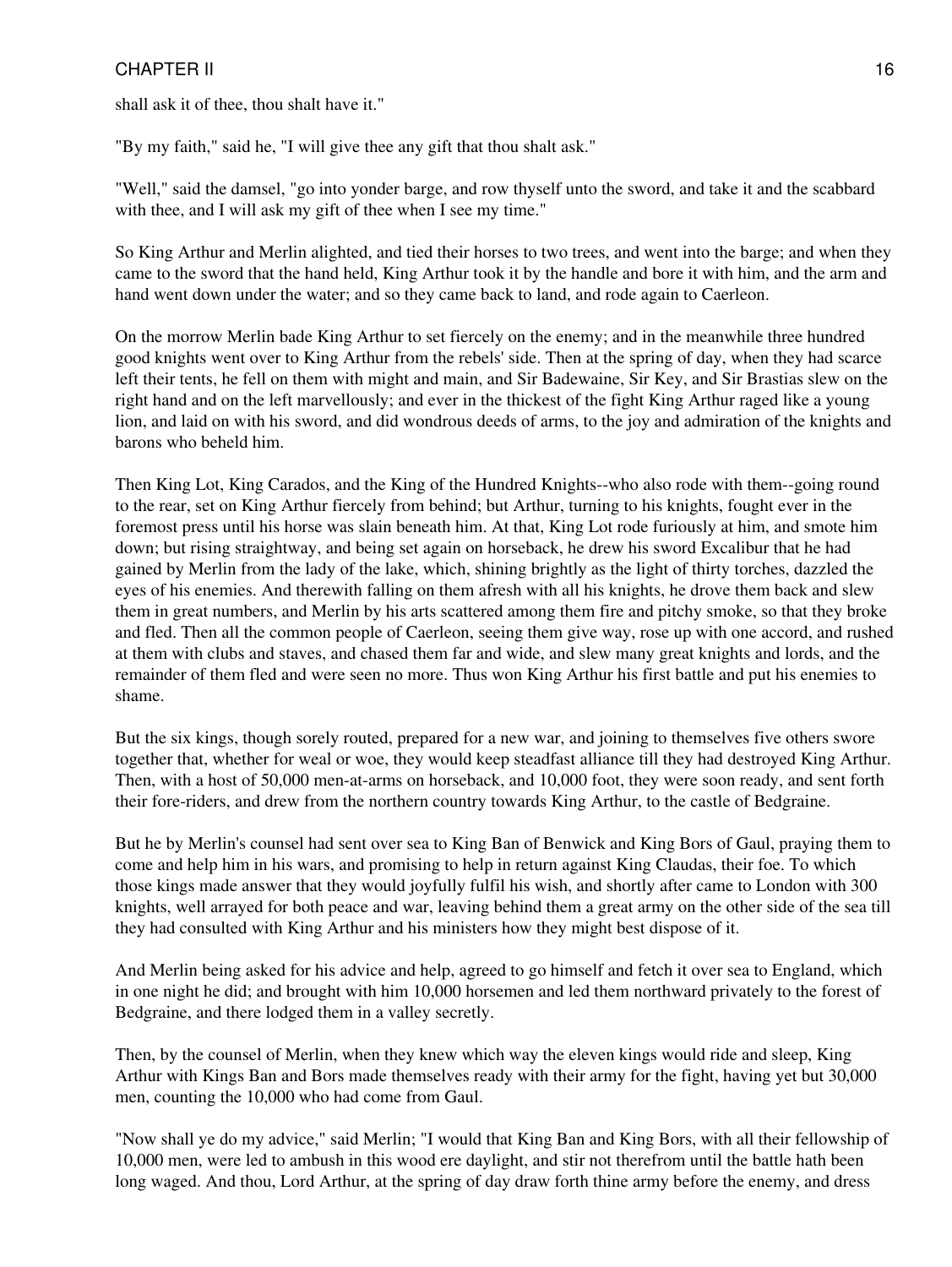the battle so that they may at once see all thy host, for they will be the more rash and hardy when they see you have but 20,000 men."

To this the three knights and the barons heartily consented, and it was done as Merlin had devised. So on the morrow when the hosts beheld each other, the host of the north was greatly cheered to find so few led out against them.

Then gave King Arthur the command to Sir Ulfius and Sir Brastias to take 3000 men-at-arms, and to open battle. They therefore setting fiercely on the enemy slew them on the right hand and the left till it was wonderful to see their slaughter.

When the eleven kings beheld so small a band doing such mighty deeds of arms they were ashamed, and charged them fiercely in return. Then was Sir Ulfius' horse slain under him; but he fought well and marvellously on foot against Duke Eustace and King Clarience, who set upon him grievously, till Sir Brastias, seeing his great peril, pricked towards them swiftly, and so smote the duke through with his spear that horse and man fell down and rolled over. Whereat King Clarience turned upon Sir Brastias, and rushing furiously together they each unhorsed the other and fell both to the ground, and there lay a long time stunned, their horses' knees being cut to the bone. Then came Sir Key the seneschal with six companions, and did wondrous well, till the eleven kings went out against them and overthrew Sir Griflet and Sir Lucas the butler. And when Sir Key saw Sir Griflet unhorsed and on foot, he rode against King Nanters hotly and smote him down, and led his horse to Griflet and horsed him again; with the same spear did Sir Key smite down King Lot and wounded him full sore.

But seeing that, the King of the Hundred Knights rushed at Sir Key and overthrew him in return, and took his horse and gave it to King Lot. And when Sir Griflet saw Sir Key's mischance, he set his spear in rest, and riding at a mighty man-at-arms, he cast him down headlong and caught his horse and led it straightway to Sir Key.

By now the battle was growing perilous and hard, and both sides fought with rage and fury. And Sir Ulfius and Sir Brastias were both afoot and in great danger of their death, and foully stained and trampled under horses' feet. Then King Arthur, putting spurs to his horse, rushed forward like a lion into the midst of all the *mêlée*, and singling out King Cradlemont of North Wales, smote him through the left side and overthrew him, and taking his horse by the rein he brought it to Sir Ulfius in haste and said, "Take this horse, mine old friend, for thou hast great need of one, and charge by side of me." And even as he spoke he saw Sir Ector, Sir Key's father, smitten to the earth by the King of the Hundred Knights, and his horse taken to King Cradlemont.

But when King Arthur saw him ride upon Sir Ector's horse his wrath was very great, and with his sword he smote King Cradlemont upon the helm, and shore off the fourth part thereof and of the shield, and drave the sword onward to the horse's neck and slew the horse, and hurled the king upon the ground.

And now the battle waxed so great and furious that all the noise and sound thereof rang out by water and by wood, so that Kings Ban and Bors, with all their knights and men-at-arms in ambush, hearing the tumult and the cries, trembled and shook for eagerness, and scarce could stay in secret, but made them ready for the fray and dressed their shields and harness.

But when King Arthur saw the fury of the enemy, he raged like a mad lion, and stirred and drove his horse now here, now there, to the right hand and to the left, and stayed not in his wrath till he had slain full twenty knights. He wounded also King Lot so sorely in the shoulder that he left the field, and in great pain and dolour cried out to the other kings, "Do ye as I devise, or we shall be destroyed. I, with the King of the Hundred Knights, King Anguisant, King Yder, and the Duke of Cambinet, will take fifteen thousand men and make a circuit, meanwhile that ye do hold the battle with twelve thousand. Then coming suddenly we will fall fiercely on them from behind and put them to the rout, but else shall we never stand against them."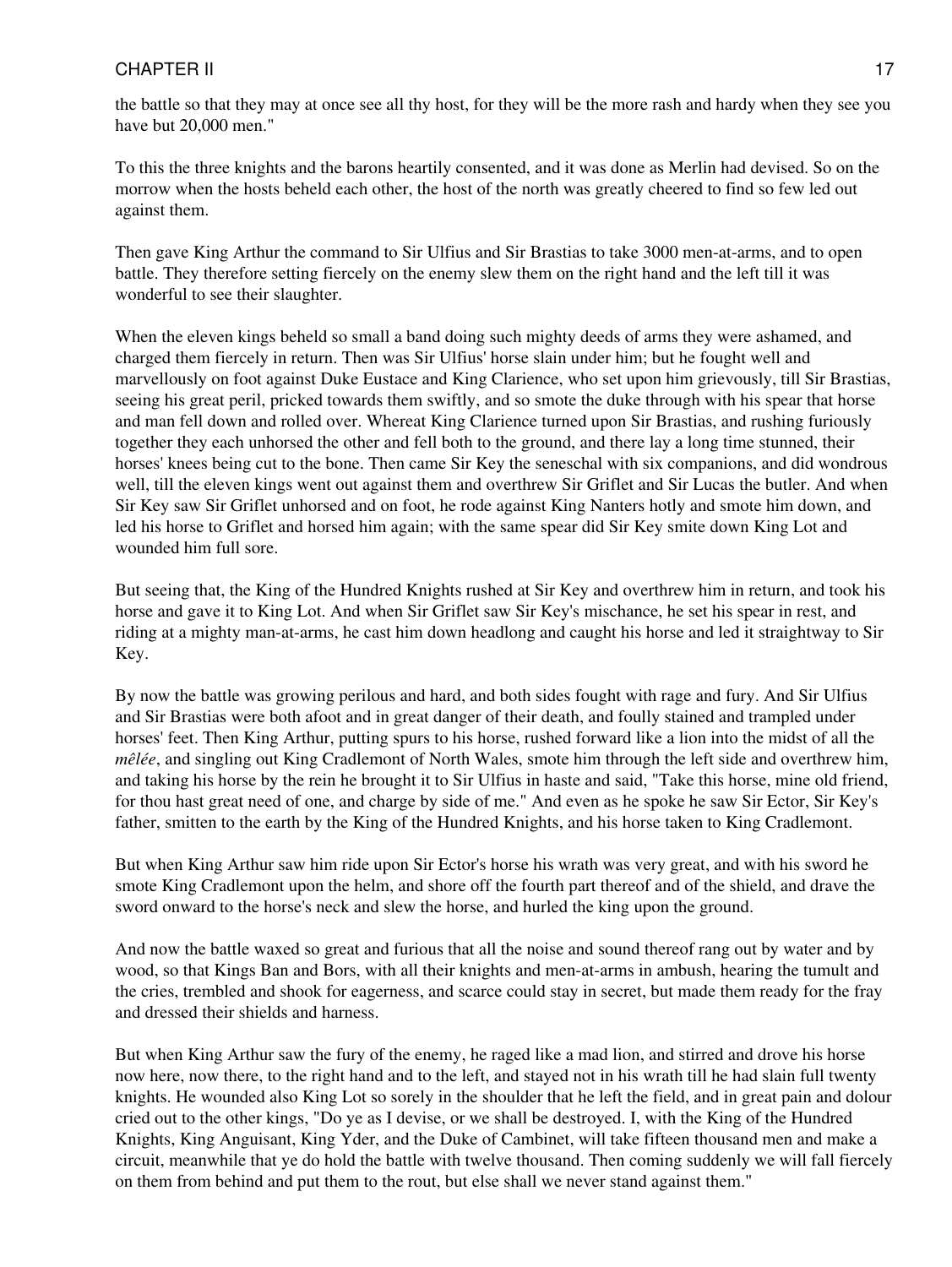So Lot and four kings departed with their party to one side, and the six other kings dressed their ranks against King Arthur and fought long and stoutly.

But now Kings Ban and Bors, with all their army fresh and eager, broke from their ambush and met face to face the five kings and their host as they came round behind, and then began a frantic struggle with breaking of spears and clashing of swords and slaying of men and horses. Anon King Lot, espying in the midst King Bors, cried out in great dismay, "Our Lady now defend us from our death and fearful wounds; our peril groweth great, for yonder cometh one of the worshipfullest kings and best knights in all the world."

"Who is he?" said the King of the Hundred Knights.

"It is King Bors of Gaul," replied King Lot, "and much I marvel how he may have come with all his host into this land without our knowledge."

"Aha!" cried King Carados, "I will encounter with this king if ye will rescue me when there is need."

"Ride on," said they.

So King Carados and all his host rode softly till they came within a bow-shot of King Bors, and then both hosts, spurring their horses to their greatest swiftness, rushed at each other. And King Bors encountered in the onset with a knight, and struck him through with a spear, so that he fell dead upon the earth; then drawing his sword, he did such mighty feats of arms that all who saw him gazed with wonder. Anon King Ban came also forth upon the field with all his knights, and added yet more fury, sound, and slaughter, till at length both hosts of the eleven kings began to quake, and drawing all together into one body, they prepared to meet the worst, while a great multitude already fled.

Then said King Lot, "Lords, we must take yet other means, or worse loss still awaits us. See ye not what people we have lost in waiting on the footmen, and that it costs ten horsemen to save one of them? Therefore it is my counsel to put away our footmen from us, for it is almost night, and King Arthur will not stay to slaughter them. So they can save their lives in this great wood hard by. Then let us gather into one band all the horsemen that remain, and whoso breaketh rank or leaveth us, let him be straightway slain by him that seeth him, for it is better that we slay a coward than through a coward be all slain. How say ye?" said King Lot; "answer me, all ye kings."

"It is well said," replied they all.

And swearing they would never fail each other, they mended and set right their armour and their shields, and took new spears and set them steadfastly against their thighs, waiting, and so stood still as a clump of trees stands on the plain; and no assaults could shake them, they held so hard together; which when King Arthur saw he marvelled greatly, and was very wroth. "Yet," cried he, "I may not blame them, by my faith, for they do as brave men ought to do, and are the best fighting men and knights of most prowess that I ever saw or heard tell of." And so said also Kings Ban and Bors, and praised them greatly for their noble chivalry.

But now came forty noble knights out of King Arthur's host, and prayed that he would suffer them to break the enemy. And when they were allowed, they rode forth with their spears upon their thighs, and spurred their horses to their hottest. Then the eleven kings, with a party of their knights, rushed with set spears as fast and mightily to meet them; and when they were encountered, all the crash and splinter of their spears and armour rang with a mighty din, and so fierce and bloody was their onset that in all that day there had been no such cruel press, and rage, and smiting. At that same moment rode fiercely into the thickest of the struggle King Arthur and Kings Ban and Bors, and slew downright on both hands right and left, until their horses went in blood up to the fetlocks.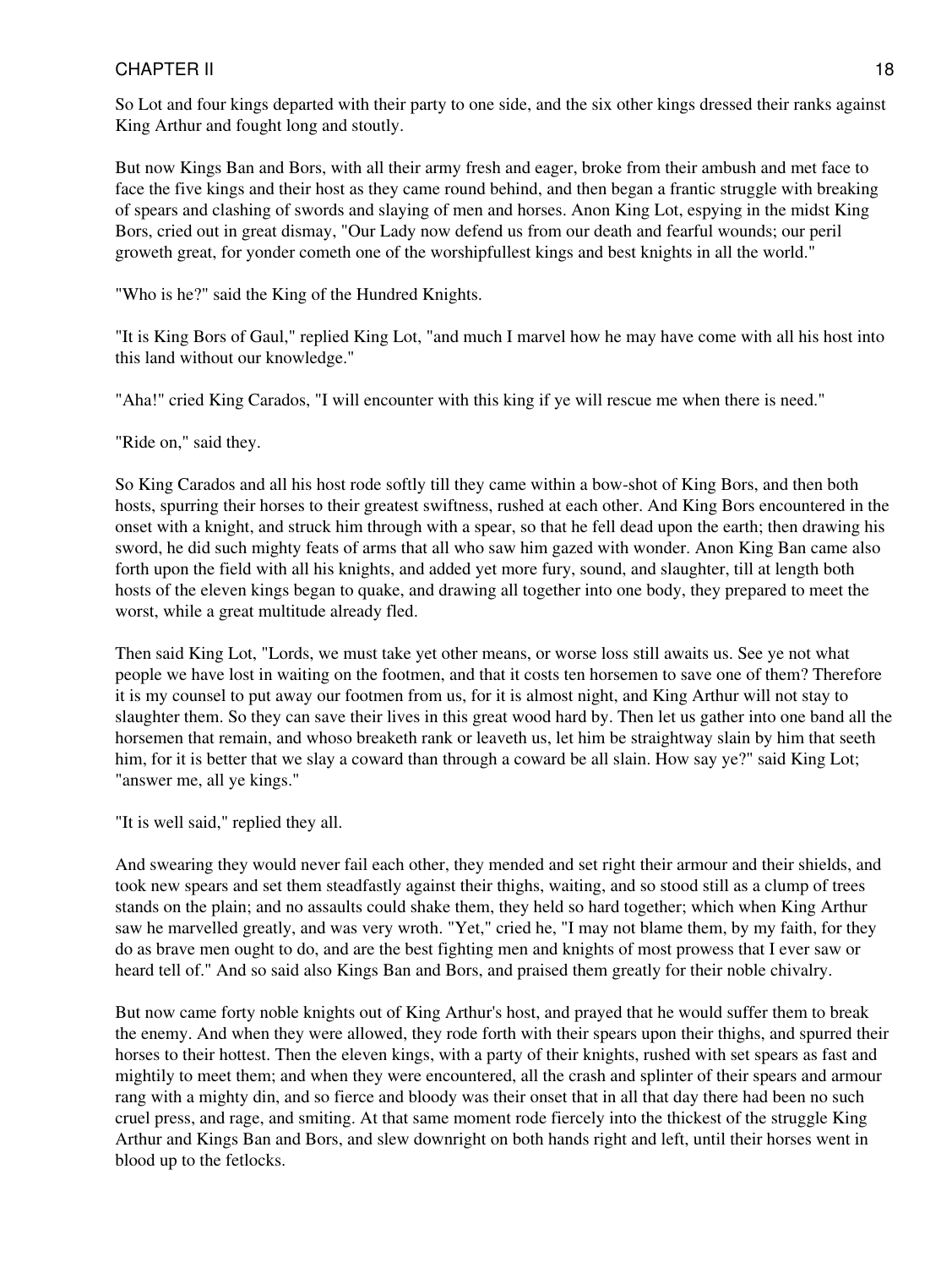And while the slaughter and the noise and shouting were at their greatest, suddenly there came down through the battle Merlin the Wizard, upon a great black horse, and riding to King Arthur, he cried out, "Alas, my Lord! will ye have never done? Of sixty thousand have ye left but fifteen thousand men alive. Is it not time to stay this slaying? for God is ill pleased with ye that ye have never ended, and yonder kings shall not be altogether overthrown this time. But if ye fall upon them any more, the fortune of this day will turn, and go to them. Withdraw, Lord, therefore, to thy lodging, and there now take thy rest, for to-day thou hast won a great victory, and overcome the noblest chivalry of all the world. And now for many years those kings shall not disturb thee. Therefore, I tell thee, fear them no more, for now they are sore beaten, and have nothing left them but their honour; and why shouldest thou slay them to take that?"

Then said King Arthur, "Thou sayest well, and I will take thy counsel." With that he cried out, "Ho!" for the battle to cease, and sent forth heralds through the field to stay more fighting. And gathering all the spoil, he gave it not amongst his own host, but to Kings Ban and Bors and all their knights and men-at-arms, that he might treat them with the greater courtesy as strangers.

Then Merlin took his leave of Arthur and the two other kings, and went to see his master, Blaise, a holy hermit, dwelling in Northumberland, who had nourished him through all his youth. And Blaise was passing glad to see him, for there was a great love ever between them; and Merlin told him how King Arthur had sped in the battle, and how it had ended; and told him the names of every king and knight of worship who was there. So Blaise wrote down the battle, word for word, as Merlin told him; and in the same way ever after, all the battles of King Arthur's days Merlin caused Blaise, his master, to record.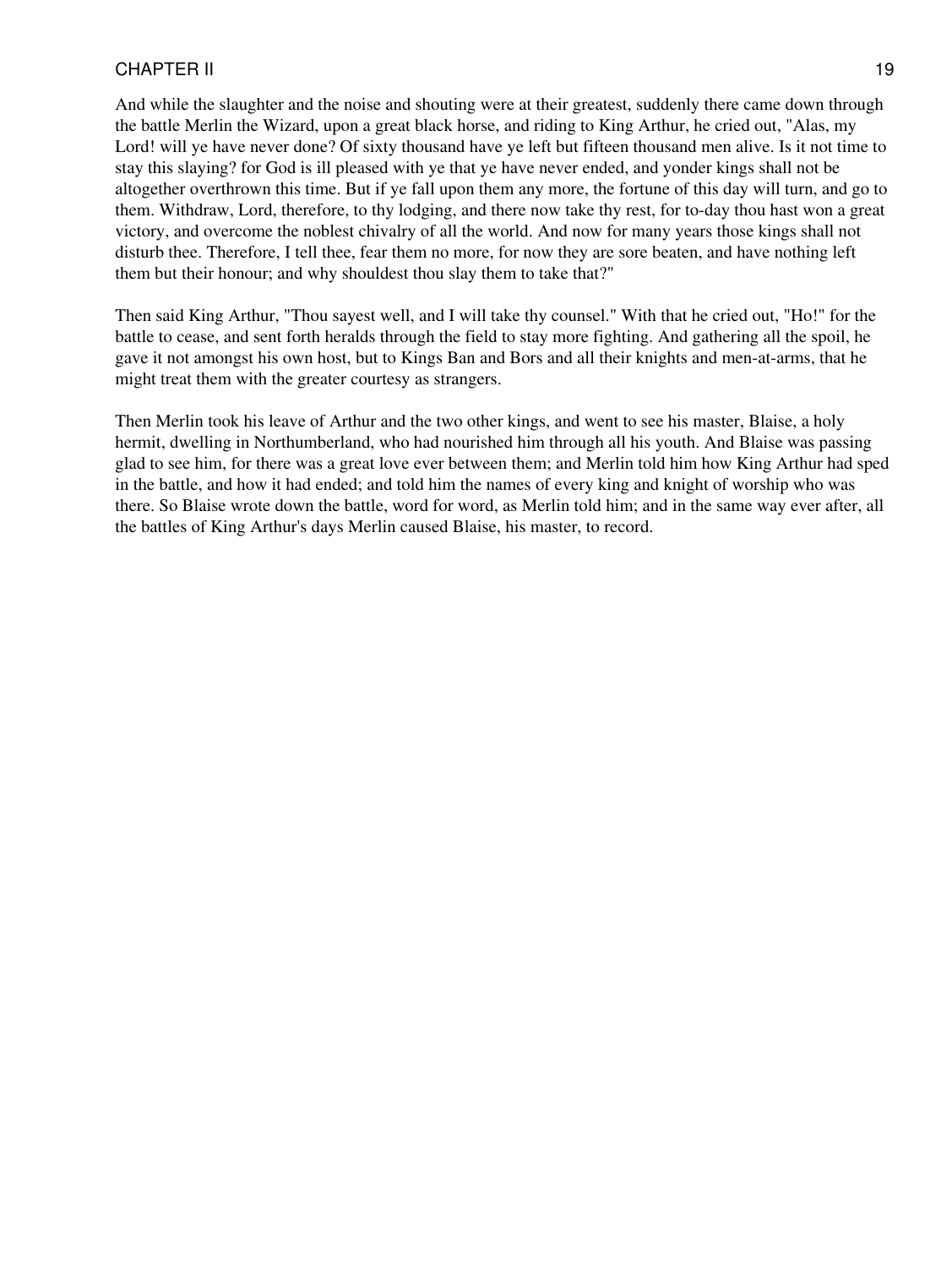# <span id="page-19-0"></span>**CHAPTER III**

*The Adventure of the Questing Beast--King Arthur drives the Saxons from the Realm--The Battles of Celidon Forest and Badon Hill*

Anon, thereafter, came word to King Arthur that Ryence, King of North Wales, was making war upon King Leodegrance of Camelgard; whereat he was passing wroth, for he loved Leodegrance well, and hated Ryence. So he departed with Kings Ban and Bors and twenty thousand men, and came to Camelgard, and rescued Leodegrance, and slew ten thousand of Ryence's men and put him to flight. Then Leodegrance made a great festival to the three kings, and treated them with every manner of mirth and pleasure which could be devised. And there had King Arthur the first sight of Guinevere, daughter of Leodegrance, whom in the end he married, as shall be told hereafter.

Then did Kings Ban and Bors take leave, and went to their own country, where King Claudas worked great mischief. And King Arthur would have gone with them, but they refused him, saying, "Nay, ye shall not at this time, for ye have yet much to do in these lands of your own; and we with the riches we have won here by your gifts shall hire many good knights, and, by the grace of God, withstand the malice of King Claudas; and if we have need we will send to ye for succour; and likewise ye, if ye have need, send for us, and we will not tarry, by the faith of our bodies."

When the two kings had left, King Arthur rode to Caerleon, and thither came to him his half-sister Belisent, wife to King Lot, sent as a messenger, but in truth to espy his power; and with her came a noble retinue, and also her four sons--Gawain, Gaheris, Agravaine, and Gareth. But when she saw King Arthur and his nobleness, and all the splendour of his knights and service, she forbore to spy upon him as a foe, and told him of her husband's plots against him and his throne. And the king, not knowing that she was his half-sister, made great court to her; and being full of admiration for her beauty, loved her out of measure, and kept her a long season at Caerleon. Wherefore her husband, King Lot, was more than ever King Arthur's enemy, and hated him till death with a passing great hatred.

At that time King Arthur had a marvellous dream, which gave him great disquietness of heart. He dreamed that the whole land was full of many fiery griffins and serpents, which burnt and slew the people everywhere; and then that he himself fought with them, and that they did him mighty injuries, and wounded him nigh to death, but that at last he overcame and slew them all. When he woke, he sat in great heaviness of spirit and pensiveness, thinking what this dream might signify, but by-and-by, when he could by no means satisfy himself what it might mean, to rid himself of all his thoughts of it, he made ready with a great company to ride out hunting.

As soon as he was in the forest, the king saw a great hart before him, and spurred his horse, and rode long eagerly after it, and chased until his horse lost breath and fell down dead from under him. Then, seeing the hart escaped and his horse dead, he sat down by a fountain, and fell into deep thought again. And as he sat there alone, he thought he heard the noise of hounds, as it were some thirty couple in number, and looking up he saw coming towards him the strangest beast that ever he had seen or heard tell of, which ran towards the fountain and drank of the water. Its head was like a serpent's, with a leopard's body and a lion's tail, and it was footed like a stag; and the noise was in its belly, as it were the baying or questing of thirty couple of hounds. While it drank there was no noise within it; but presently, having finished, it departed with a greater sound than ever.

The king was amazed at all this; but being greatly wearied, he fell asleep, and was before long waked up by a knight on foot, who said, "Knight, full of thought and sleepy, tell me if thou sawest a strange beast pass this way?"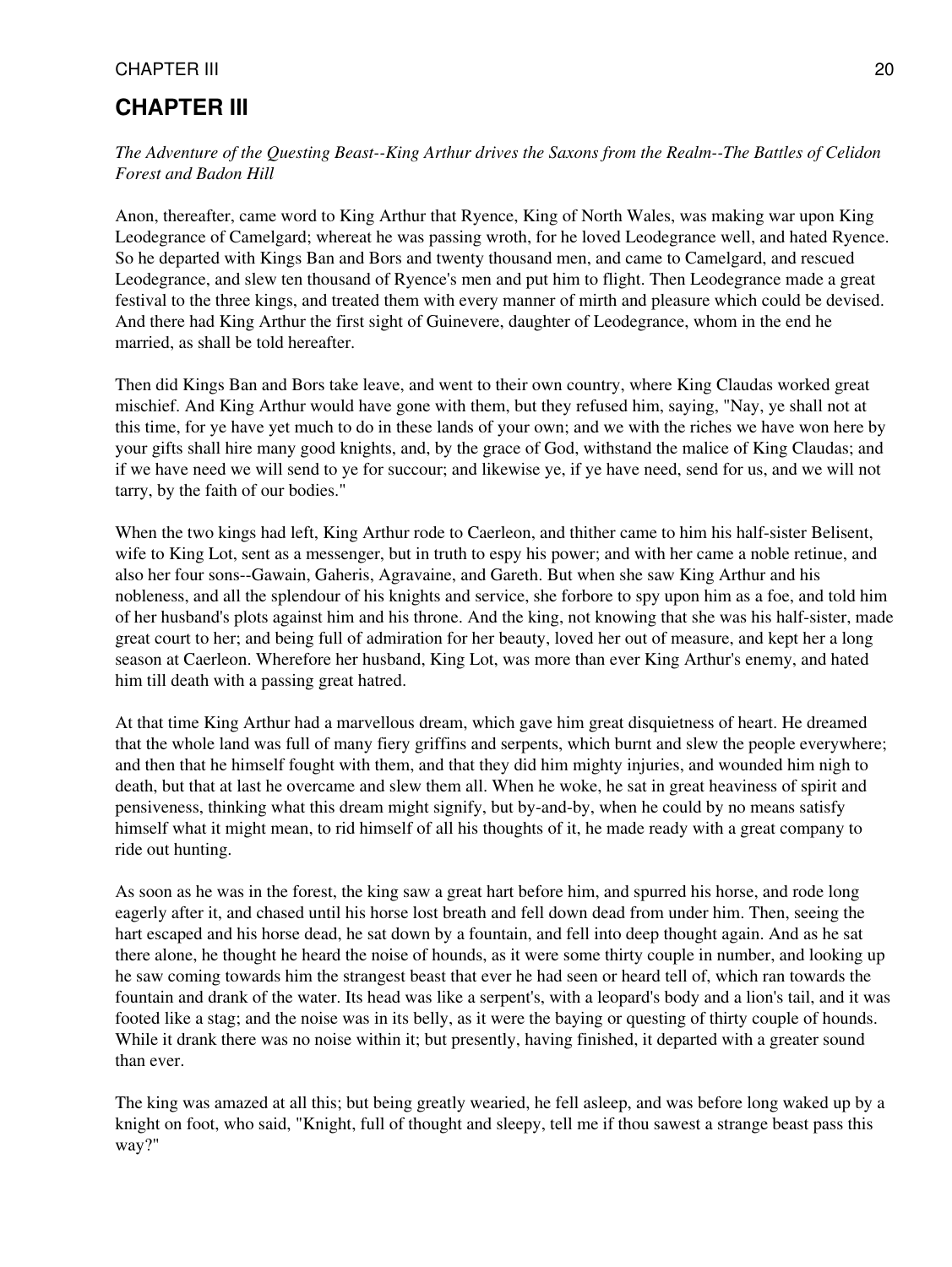"Such a one I saw," said King Arthur to the knight, "but that is now two miles distant at the least. What would you with that beast?"

"Sir," said the knight, "I have followed it for a long time, and have killed my horse, and would to heaven I had another to pursue my quest withal."

At that moment came a yeoman with another horse for the king, which, when the knight saw, he earnestly prayed to be given him. "For I have followed this quest," said he, "twelve months, and either I shall achieve him or bleed of the best blood of my body."

It was King Pellinore who at that time followed the questing beast, but neither he nor King Arthur knew each other.

"Sir Knight," said King Arthur, "leave that quest and suffer me to have it, and I will follow it other twelve months."

"Ah, fool," said the knight, "thy desire is utterly in vain, for it shall never be achieved but by me, or by my next of kin."

Therewith he started to the king's horse, and mounted to the saddle, crying out, "Grammercy, this horse is mine!"

"Well," said the king, "thou mayest take my horse by force, and I will not say nay; but till we prove whether thou or I be best on horseback, I shall not rest content."

"Seek me here," said the knight, "whenever thou wilt, and here by this fountain thou shalt find me;" and so he passed forth on his way.

Then sat King Arthur in a deep fit of study, and bade his yeomen fetch him yet another horse as quickly as they could. And when they left him all alone came Merlin, disguised as a child of fourteen years of age, and saluted the king, and asked him why he was so pensive and heavy.

"I may well be pensive and heavy," he replied, "for here even now I have seen the strangest sight I ever saw."

"That know I well," said Merlin, "as well as thyself, and also all thy thoughts; but thou art foolish to take thought, for it will not amend thee. Also I know what thou art, and know thy father and thy mother."

"That is false," said King Arthur; "how shouldst thou know? thy years are not enough."

"Yea," said Merlin, "but I know better than thou how thou wast born, and better than any man living."

"I will not believe thee," said King Arthur, and was wroth with the child.

So Merlin departed, and came again in the likeness of an old man of fourscore years of age; and the king was glad at his coming, for he seemed wise and venerable. Then said the old man, "Why art thou so sad?"

"For divers reasons," said King Arthur; "for I have seen strange things to-day, and but this moment there was here a child who told me things beyond his years to know."

"Yea," said the old man, "but he told thee truth, and more he would have told thee hadst thou suffered him. But I will tell thee wherefore thou art sad, for thou hast done a thing of late for which God is displeased with thee, and what it is thou knowest in thy heart, though no man else may know."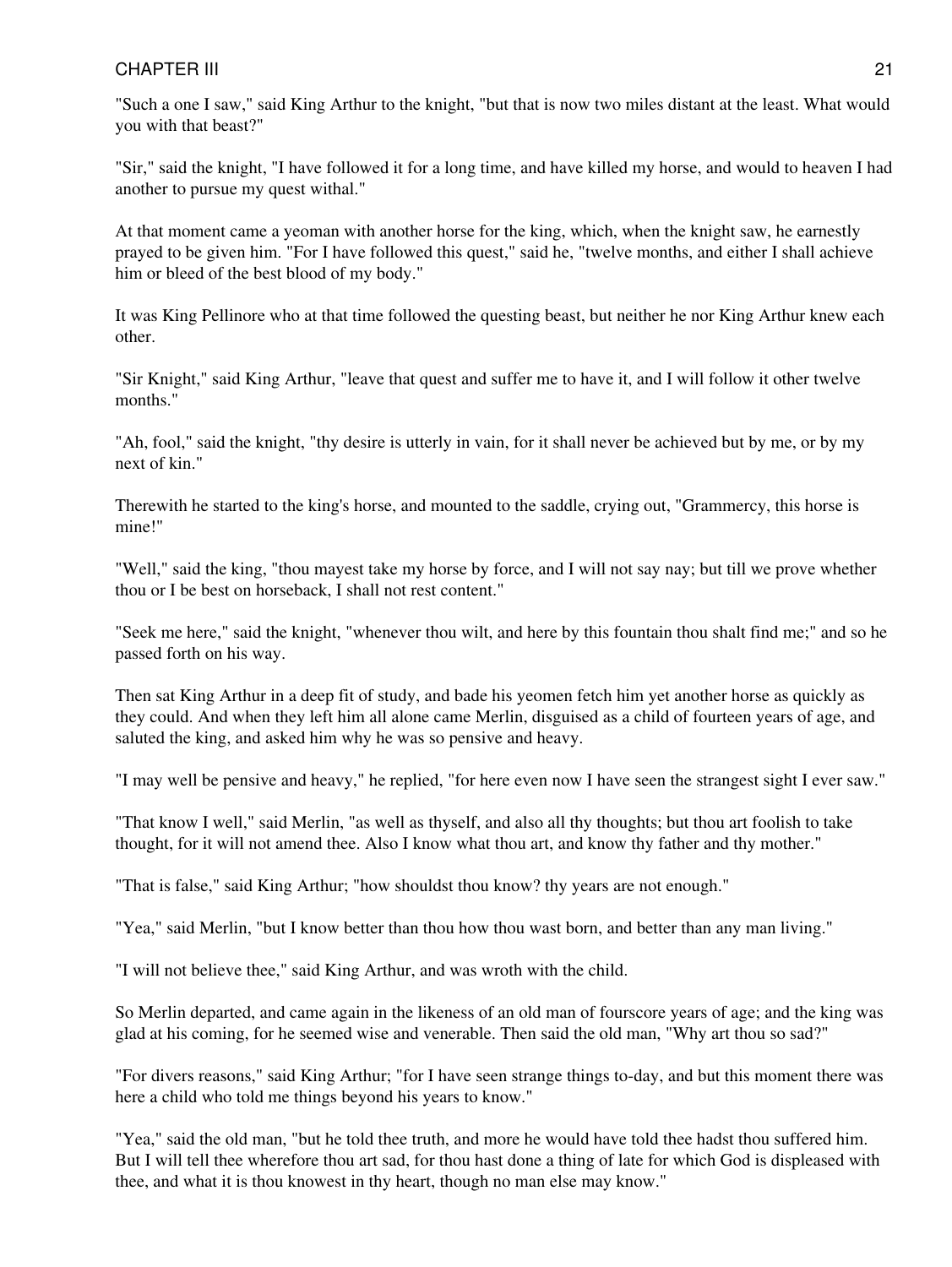"What art thou," said King Arthur, starting up all pale, "that tellest me these tidings?"

"I am Merlin," said he, "and I was he in the child's likeness, also."

"Ah," said King Arthur, "thou art a marvellous and right fearful man, and I would ask and tell thee many things this day."

As they talked came one with the king's horses, and so, King Arthur mounting one, and Merlin another, they rode together to Caerleon; and Merlin prophesied to Arthur of his death, and also foretold his own end.

And now King Arthur, having utterly dispersed and overwhelmed those kings who had so long delayed his coronation, turned all his mind to overthrow the Saxon heathens who yet in many places spoiled the land. Calling together, therefore, his knights and men-at-arms, he rode with all his hosts to York, where Colgrin, the Saxon, lay with a great army; and there he fought a mighty battle, long and bloody, and drove him into the city, and besieged him. Then Baldulph, Colgrin's brother, came secretly with six thousand men to assail King Arthur and to raise the siege. But King Arthur was aware of him, and sent six hundred horsemen and three thousand foot to meet and fall on him instead. This therefore they did, encountering them at midnight, and utterly defeated them, till they fled away for life. But Baldulph, full of grief, resolved to share his brother's peril; wherefore he shaved his head and beard, and disguised himself as a jester, and so passed through King Arthur's camp, singing and playing on a harp, till by degrees he drew near to the city walls, where presently he made himself known, and was drawn up by ropes into the town.

Anon, while Arthur closely watched the city, came news that full six hundred ships had landed countless swarms of Saxons, under Cheldric, on the eastern coast. At that he raised the siege, and marched straight to London, and there increased his army, and took counsel with his barons how to drive the Saxons from the land for evermore.

Then with his nephew, Hoel, King of the Armorican Britons, who came with a great force to help him, King Arthur, with a mighty multitude of barons, knights, and fighting men, went swiftly up to Lincoln, which the Saxons lay besieging. And there he fought a passing fierce battle, and made grievous slaughter, killing above six thousand men, till the main body of them turned and fled. But he pursued them hotly into the wood of Celidon, where, sheltering themselves among the trees from his arrows, they made a stand, and for a long season bravely defended themselves. Anon, he ordered all the trees in that part of the forest to be cut down, leaving no shelter or ambush; and with their trunks and branches made a mighty barricade, which shut them in and hindered their escape. After three days, brought nigh to death by famine, they offered to give up their wealth of gold and silver spoils, and to depart forthwith in their empty ships; moreover, to pay tribute to King Arthur when they reached their home, and to leave him hostages till all was paid.

This offer, therefore, he accepted, and suffered them to depart. But when they had been a few hours at sea, they repented of their shameful flight, and turned their ships back again, and landing at Totnes, ravaged all the land as far as the Severn, and, burning and slaying on all sides, bent their steps towards Bath.

When King Arthur heard of their treachery and their return, he burned with anger till his eyes shone like two torches, and then he swore a mighty oath to rest no more until he had utterly destroyed those enemies of God and man, and had rooted them for ever out of the land of Britain. Then marching hotly with his armies on to Bath, he cried aloud to them, "Since these detestable impious heathens disdain to keep their faith with me, to keep faith with God, to whom I sware to cherish and defend this realm, will now this day avenge on them the blood of all that they have slain in Britain!"

In like manner after him spoke the archbishop, standing upon a hill, and crying that to-day they should fight both for their country and for Paradise, "For whoso," he said, "shall in this holy war be slain, the angels shall forthwith receive him; for death in this cause shall be penance and absolution for all sins."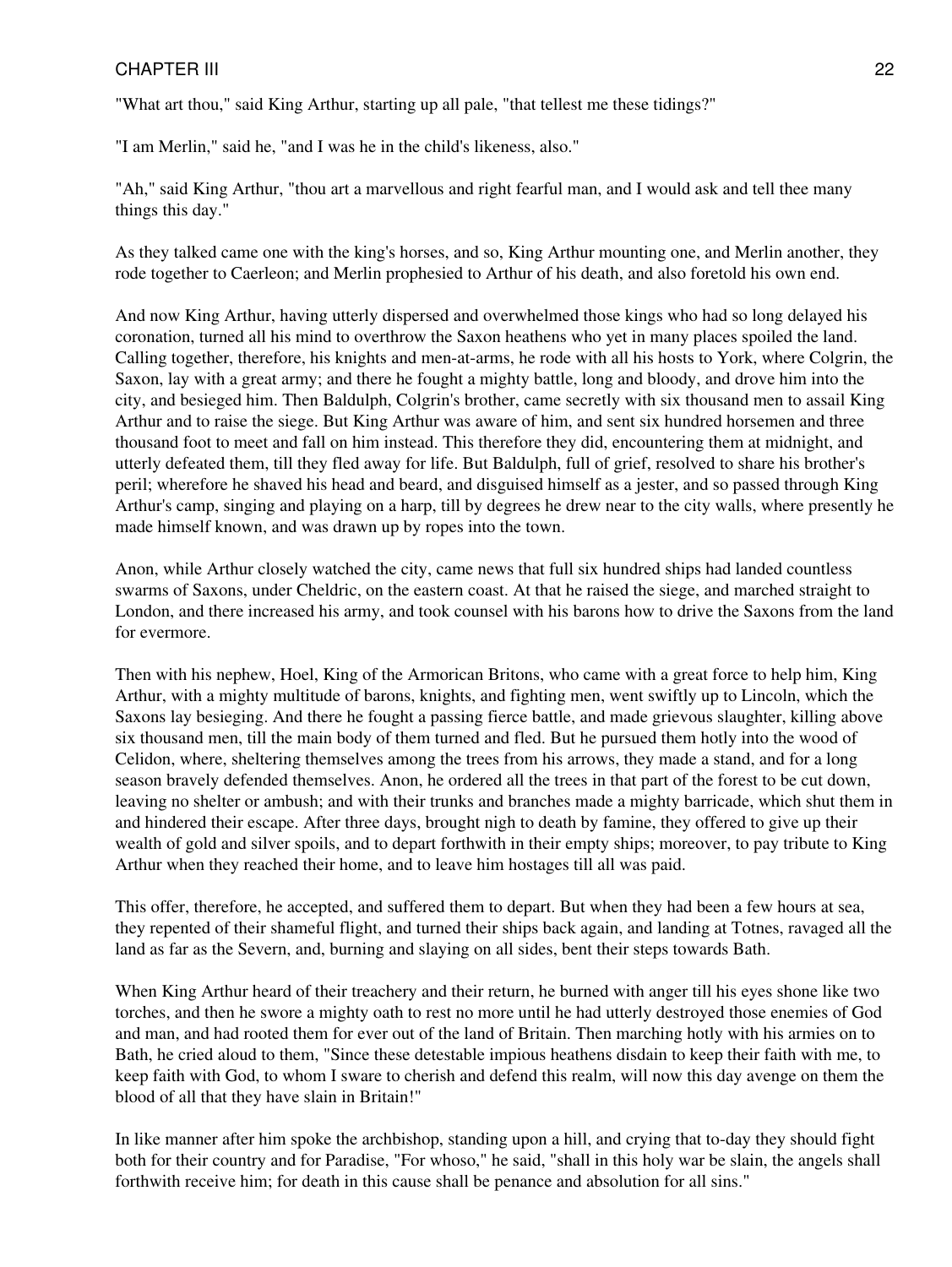At these words every man in the whole army raged with hatred, and pressed eagerly to rush upon those savages.

Anon King Arthur, dressed in armour shining with gold and jewels, and wearing on his head a helmet with a golden dragon, took a shield painted with the likeness of the blessed Mary. Then girding on Excalibur and taking in his right hand his great lance Ron, he placed his men in order and led them out against the enemy, who stood for battle on the slope of Badon Hill, ranged in the form of a wedge, as their custom was. And they, resisting all the onslaughts of King Arthur and his host, made that day a stout defence, and at night lay down upon the hill.

But on the next day Arthur led his army once again to the attack, and with wounds and slaughter such as no man had ever seen before, he drove the heathen step by step before him, backwards and upwards, till he stood with all his noblest knights upon the summit of the hill.

And then men saw him, "red as the rising sun from spur to plume," lift up his sword, and, kneeling, kiss the cross of it; and after, rising to his feet, set might and main with all his fellowship upon the foe, till, as a troop of lions roaring for their prey, they drove them like a scattered herd along the plains, and cut them down till they could cut no more for weariness.

That day King Arthur by himself alone slew with his word Excalibur four hundred and seventy heathens. Colgrin also, and his brother Baldulph, were slain.

Then the king bade Cador, Duke of Cornwall, follow Cheldric, the chief leader, and the remnant of his hosts, unto the uttermost. He, therefore, when he had first seized their fleet, and filled it with chosen men, to beat them back when they should fly to it at last, chased them and slew them without mercy so long as he could overtake them. And though they crept with trembling hearts for shelter to the coverts of the woods and dens of mountains, yet even so they found no safety, for Cador slew them, even one by one. Last of all he caught and slew Cheldric himself, and slaughtering a great multitude took hostages for the surrender of the rest.

Meanwhile, King Arthur turned from Badon Hill, and freed his nephew Hoel from the Scots and Picts, who besieged him in Alclud. And when he had defeated them in three sore battles, he drove them before him to a lake, which was one of the most wondrous lakes in all the world, for it was fed by sixty rivers, and had sixty islands, and sixty rocks, and on every island sixty eagles' nests. But King Arthur with a great fleet sailed round the rivers and besieged them in the lake for fifteen days, so that many thousands died of hunger.

Anon the King of Ireland came with an army to relieve them; but Arthur, turning on him fiercely, routed him, and compelled him to retreat in terror to his land. Then he pursued his purpose, which was no less to destroy the race of Picts and Scots, who, beyond memory, had been a ceaseless torment to the Britons by their barbarous malice.

So bitterly, therefore, did he treat them, giving quarter to none, that at length the bishops of that miserable country with the clergy met together, and, bearing all the holy relics, came barefooted to the king to pray his mercy for their people. As soon as they were led before him they fell down upon their knees, and piteously besought him to spare the few survivors of their countrymen, and grant them any corner of the land where they might live in peace. When he thus heard them, and knew that he had now fully punished them, he consented to their prayer, and withdrew his hosts from any further slaughter.

Then turned he back to his own realm, and came to York for Christmas, and there with high solemnity observed that holy tide; and being passing grieved to see the ruin of the churches and houses, which the rage or the pagans had destroyed, he rebuilt them, and restored the city to its ancient happy state.

And on a certain day, as the king sat with his barons, there came into the court a squire on horseback, carrying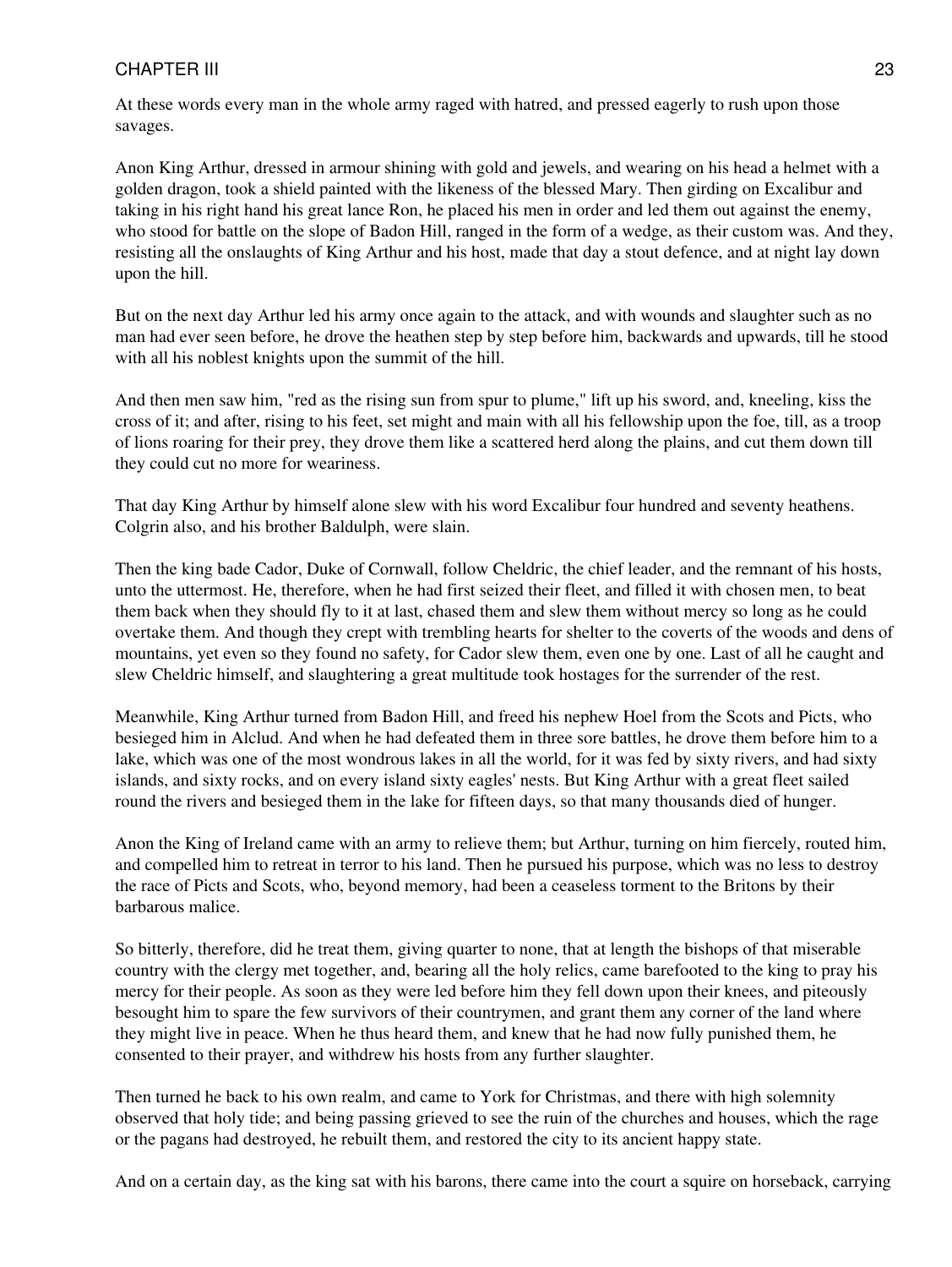a knight before him wounded to the death, and told the king that hard by in the forest was a knight who had reared up a pavilion by the fountain, "and hath slain my master, a valiant knight, whose name was Nirles; wherefore I beseech thee, Lord, my master may be buried, and that some good knight may avenge his death."

At that stepped forth a squire named Griflet, who was very young, being of the same age with King Arthur, and besought the king, for all the service he had done, to give him knighthood.

"Thou art full young and tender of age," said King Arthur, "to take so high an order upon thee."

"Sir," said Griflet, "I beseech thee make me a knight;" and Merlin also advising the king to grant his request, "Well," said Arthur, "be it then so," and knighted him forthwith. Then said he to him, "Since I have granted thee this favour, thou must in turn grant me a gift."

"Whatsoever thou wilt, my lord," replied Sir Griflet.

"Promise me," said King Arthur, "by the faith of thy body, that when thou hast jousted with this knight at the fountain, thou wilt return to me straightway, unless he slay thee."

"I promise," said Sir Griflet; and taking his horse in haste, he dressed his shield, and took a spear in his hand and rode full gallop till he came to the fountain, by the side of which he saw a rich pavilion, and a great horse standing well saddled and bridled, and on a tree close by there hung a shield of many colours and a long lance.

Then Sir Griflet smote upon the shield with the butt of his spear until he cast it to the ground. At that a knight came out of the pavilion and said, "Fair knight, why smote ye down my shield?"

"Because," said Griflet, "I would joust with thee."

"It were better not," replied the knight; "for thou art young and but lately made a knight, and thy strength is small compared to mine."

"For all that," said Sir Griflet, "I will joust with ye."

"I am full loath," replied the knight; "but if I must I must."

Then did they wheel their horses far apart, and running them together, the strange knight shivered Sir Griflet's spear to fragments, and smote him through the shield and the left side, and broke his own spear into Sir Griflet's body, so that the truncheon stuck there, and Sir Griflet and his horse fell down. But when the strange knight saw him overthrown, he was sore grieved, and hastily alighted, for he thought that he had slain him. Then he unlaced his helm and gave him air, and tended him carefully till he came out of his swoon, and leaving the truncheon of his spear in his body, he set him upon horse, and commended him to God, and said he had a mighty heart, and if he lived would prove a passing good knight. And so Sir Griflet rode to the court, where, by aid of good physicians, he was healed in time and his life saved.

At that same time there came before the king twelve old men, ambassadors from Lucius Tiberius, Emperor of Rome, and demanded of Arthur tribute unto Caesar for his realm, or else, said they, the emperor would destroy both him and his land. To whom King Arthur answered that he owed the emperor no tribute, nor would send him any; but said he, "On a fair field I will pay him his proper tribute--with a sharp spear and sword; and by my father's soul that tribute shall he take from me, whether he will or not." So the ambassadors departed passing wroth, and King Arthur was as wroth as they.

But on the morrow of Sir Griflet's hurt, the king commanded to take his horse and armour secretly outside the city walls before sunrise of the next morning, and, rising a long while before dawn, he mounted up and took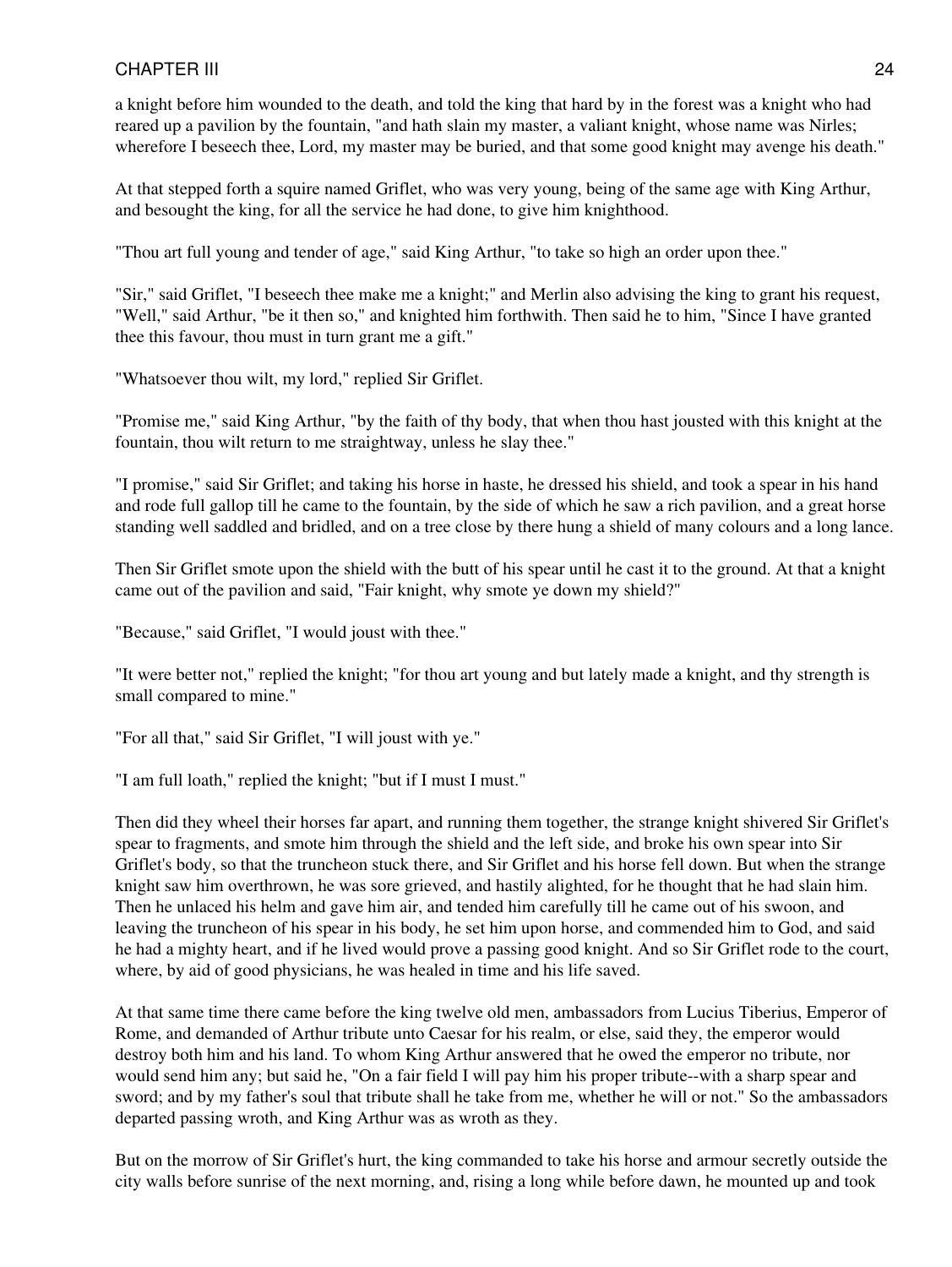his shield and spear, and bade his chamberlain tarry till he came again; but he forbore to take Excalibur, for he had given it for safety into charge of his sister, Queen Morgan le Fay. And as the king rode at a soft pace he saw suddenly three villains chasing Merlin and making to attack and slay him. Clapping spurs to his horse, he rushed towards them, and cried out in a terrible voice, "Flee, churls, or take your deaths;" but they, as soon as they perceived a knight, fled away with the haste of hares.

"O Merlin," said the king; "here hadst thou been killed, despite thy many crafts, had I not chanced to pass."

"Not so," said Merlin, "for when I would, I could have saved myself; but thou art nearer to thy death than I, for without special help from heaven thou ridest now towards thy grave."

And as they were thus talking, they came to the fountain and the rich pavilion pitched beside it, and saw a knight sitting all armed on a chair in the opening of the tent. "Sir knight," said King Arthur, "for what cause abidest thou here? to joust with any knight that passeth by? If so, I caution thee to quit that custom."

"That custom," said the knight, "have I followed and will follow, let whosoever will say nay, and if any is aggrieved at it, let him who will amend it."

"I will amend it," said King Arthur.

"And I will defend it," answered the knight.

Then the knight mounted his horse and made himself ready, and charging at each other they met so hard that both their lances splintered into pieces. Then King Arthur drew his sword, but the knight cried out, "Not so; but let us run another tilt together with sharp spears."

"I would with a good will," said King Arthur; "but I have no more spears."

"I have enough of spears," replied the knight, and called a squire, who brought two good new lances.

Then spurring their horses, they rushed together with all their might, and broke each one his own spear short off in his hand. Then the king again put his hand to his sword, but the knight once more cried out, "Nay, yet abide awhile; ye are the best jouster that I ever met with; for the love of knighthood, let us joust yet once again."

So once again they tilted with their fullest force, and this time King Arthur's spear was shivered, but the knight's held whole, and drove so furiously against the king that both his horse and he were hurled to the ground.

At that, King Arthur was enraged and drew his sword and said, "I will attack thee now, Sir knight, on foot, for on horseback I have lost the honour."

"I will be on horseback," said the knight. But when he saw him come on foot, he lighted from his horse, thinking it shame to have so great advantage.

And then began they a strong battle, with many great strokes and grievous blows, and so hewed with their swords that the fragments of their armour flew about the fields, and both so bled that all the ground around was like a marsh of blood. Thus they fought long and mightily, and anon, after brief rest fell to again, and so hurtled together like two wild boars that they both rolled to the ground. At last their swords clashed furiously together, and the knight's sword shivered the king's in two.

Then said the knight, "Now art thou in my power, to save thee or to slay. Yield therefore as defeated, and a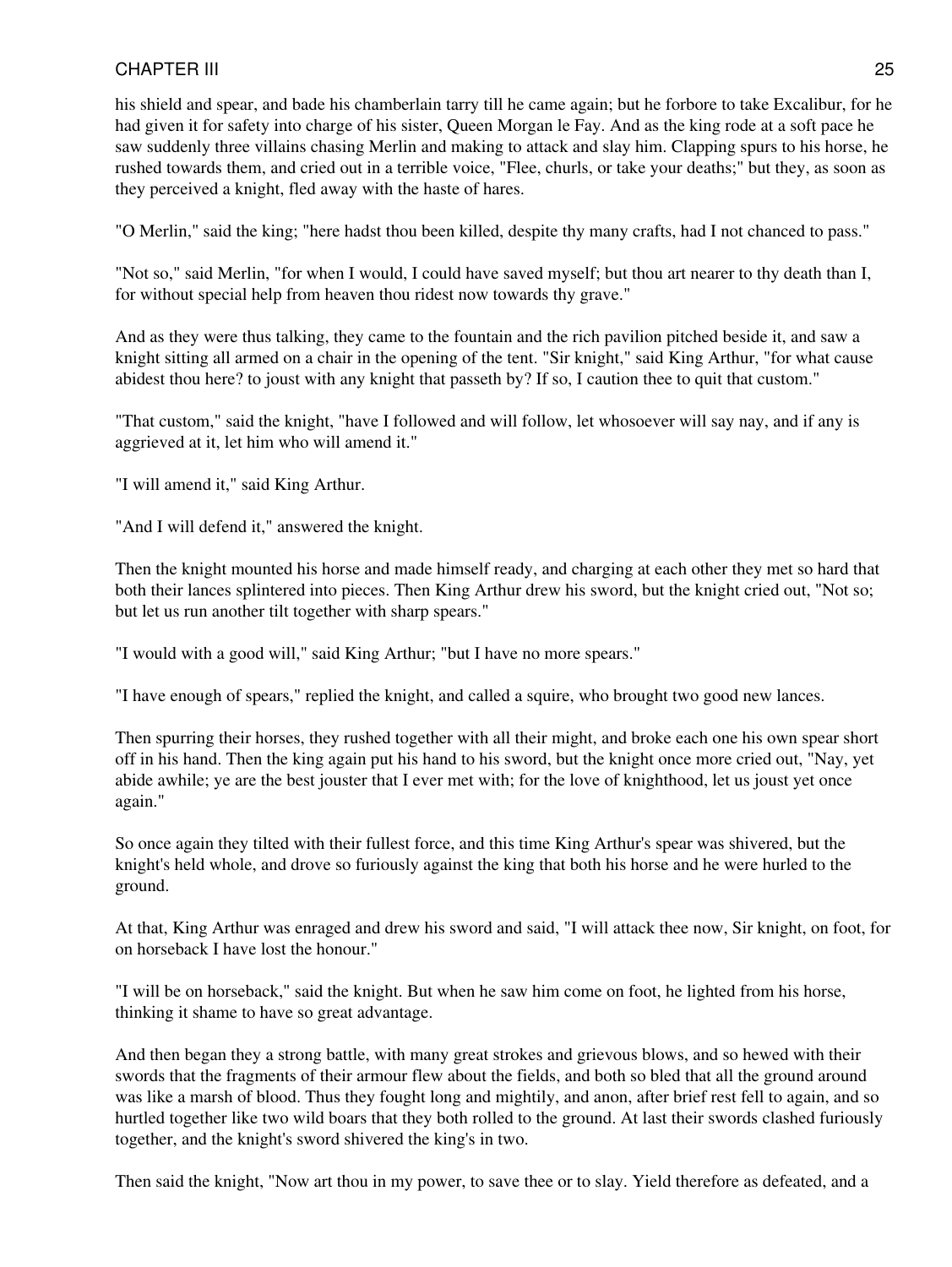recreant knight, or thou shall surely die."

"As for death," replied King Arthur, "welcome be it when it cometh; but as for yielding me to thee as a recreant because of this poor accident upon my sword, I had far liefer die than be so shamed."

So saying, he sprang on the knight, and took him by the middle and threw him down, and tore off his helm. But the knight, being a huge man, wrestled and struggled in a frenzy with the king until he brought him under, and tore off his helm in turn, and would have smitten off his head.

At that came Merlin and said, "Knight, hold thy hand, for if thou slayest yonder knight, thou puttest all this realm to greater loss and damage than ever realm was in; for he is a man of greater worship than thou dreamest of."

"Who then is he?" cried the knight.

"Arthur Pendragon!" answered Merlin.

Then would he have slain him for dread of his wrath, but Merlin cast a spell upon the knight, so that he fell suddenly to the earth in a deep sleep. Then raising up the king, he took the knight's horse for himself and rode away.

"Alas," said King Arthur, "what hast thou done, Merlin? hast thou slain this good knight by thy crafts? There never lived a better knight; I had rather lose my kingdom for a year than have him dead."

"Be not afraid," said Merlin; "he is more whole and sound than thou art, and is but in a sleep, wherefrom in three hours' time he will awake. I told thee what a knight he was, and how near thou wast to death. There liveth not a better knight than he in all the world, and hereafter he shall do thee good service. His name is King Pellinore, and he shall have two sons, who shall be passing valiant men, and, save one another, shall have no equal in prowess and in purity of life. The one shall be named Percival, and the other Lamoracke of Wales."

So they rode on to Caerleon, and all the knights grieved greatly when they heard of this adventure, that the king would jeopardise his person thus alone. Yet could they not hide their joy at serving under such a noble chief, who adventured his own life as much as did the poorest knight among them all.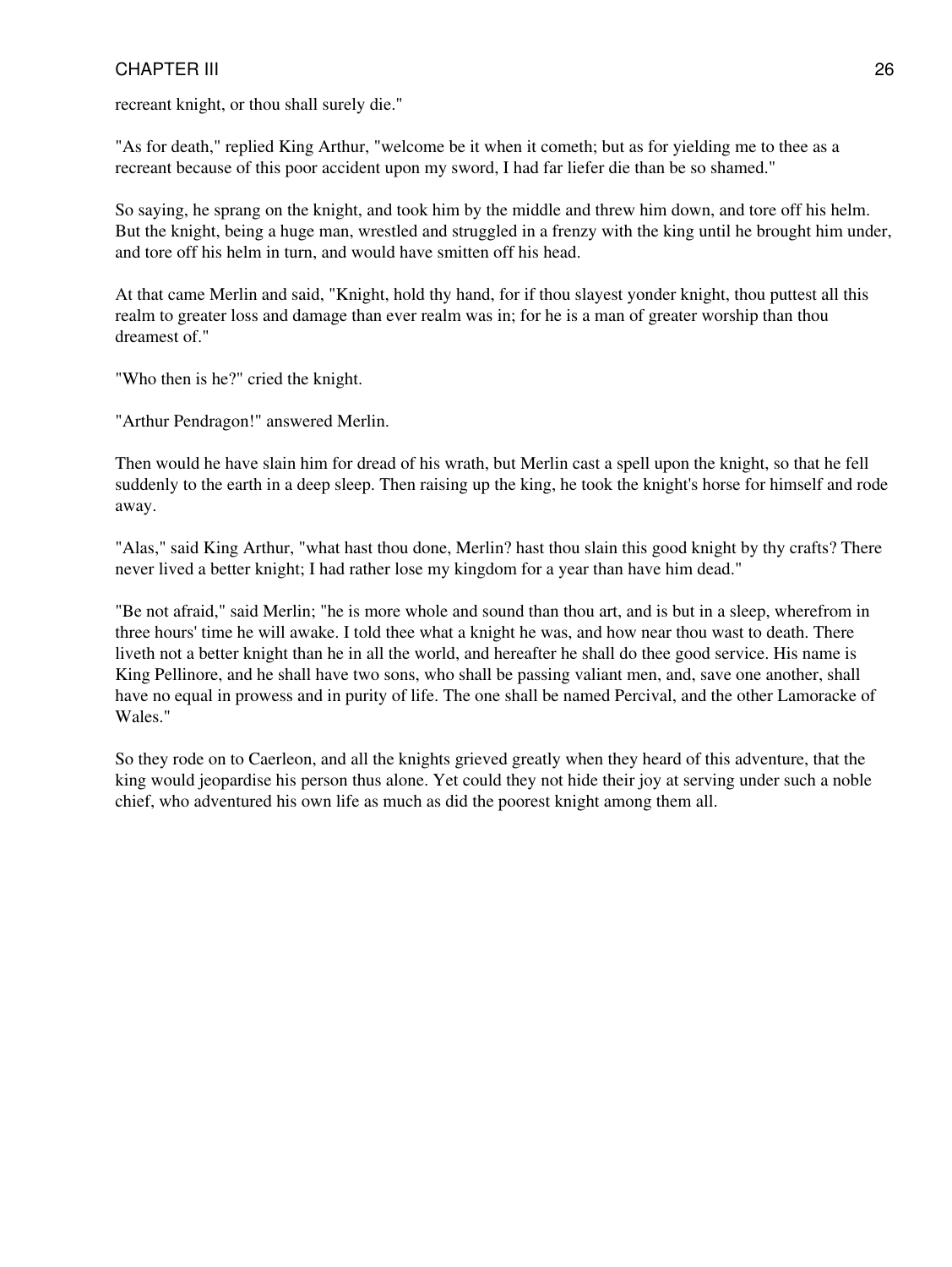# <span id="page-26-0"></span>**CHAPTER IV**

*King Arthur Conquers Ireland and Norway, Slays the Giant of St. Michael's Mount, and Conquers Gaul--The Adventures of Sir Balin*

The land of Britain being now in peace, and many great and valiant knights therein ready to take part in whatsoever battles or adventures might arise, King Arthur resolved to follow all his enemies to their own coasts. Anon he fitted out a great fleet, and sailing first to Ireland, in one battle he miserably routed the people of the country. The King of Ireland also he took prisoner, and forced all earls and barons to pay him homage.

Having conquered Ireland, he went next to Iceland and subdued it also, and the winter being then arrived, returned to Britain.

In the next year he set forth to Norway, whence many times the heathen had descended on the British coasts; for he was determined to give so terrible a lesson to those savages as should be told through all their tribes both far and near, and make his name fearful to them.

As soon as he was come, Riculf, the king, with all the power of that country, met and gave him battle; but, after mighty slaughter, the Britons had at length the advantage, and slew Riculf and a countless multitude besides.

Having thus defeated them, they set the cities on fire, dispersed the country people, and pursued the victory till they had reduced all Norway, as also Dacia, under the dominion of King Arthur.

Now, therefore, having thus chastised those pagans who so long had harassed Britain, and put his yoke upon them, he voyaged on to Gaul, being steadfastly set upon defeating the Roman governor of that province, and so beginning to make good the threats which he had sent the emperor by his ambassadors.

So soon as he was landed on the shores of Gaul, there came to him a countryman who told him of a fearful giant in the land of Brittany, who had slain, murdered, and devoured many people, and had lived for seven years upon young children only, "insomuch," said the man, "that all the children of the country are destroyed; and but the other day he seized upon our duchess, as she rode out with her men, and took her away to his lodging in a cave of a mountain, and though five hundred people followed her, yet could they give her no help or rescue, but left her shrieking and crying lamentably in the giant's hands; and, Lord, she is thy cousin Hoel's wife, who is of thy near kindred; wherefore, as thou art a rightful king, have pity on this lady; and as thou art a valiant conqueror, avenge us and deliver us."

"Alas!" said King Arthur, "this is a great mischief that ye tell of. I had rather than the best realm I have, that I had rescued that lady ere the giant laid his hand on her; but tell me now, good fellow, canst thou bring me where this giant haunteth?"

"Yea, Lord!" replied the man; "lo, yonder, where thou seest two great fires, there shall thou find him, and more treasure also than is in all Gaul besides."

Then the king returned to his tent, and, calling Sir Key and Sir Bedwin, desired them to get horses ready for himself and them, for that after evensong he would ride a pilgrimage with them alone to St. Michael's Mount. So in the evening they departed, and rode as fast as they could till they came near the mount, and there alighted; and the king commanded the two knights to await him at the hill foot, while he went up alone.

Then he ascended the mountain till he came to a great fire. And there he found a sorrowful widow wringing her hands and weeping miserably, sitting by a new-made grave. And saluting her, King Arthur prayed her wherefore she made such heavy lamentations.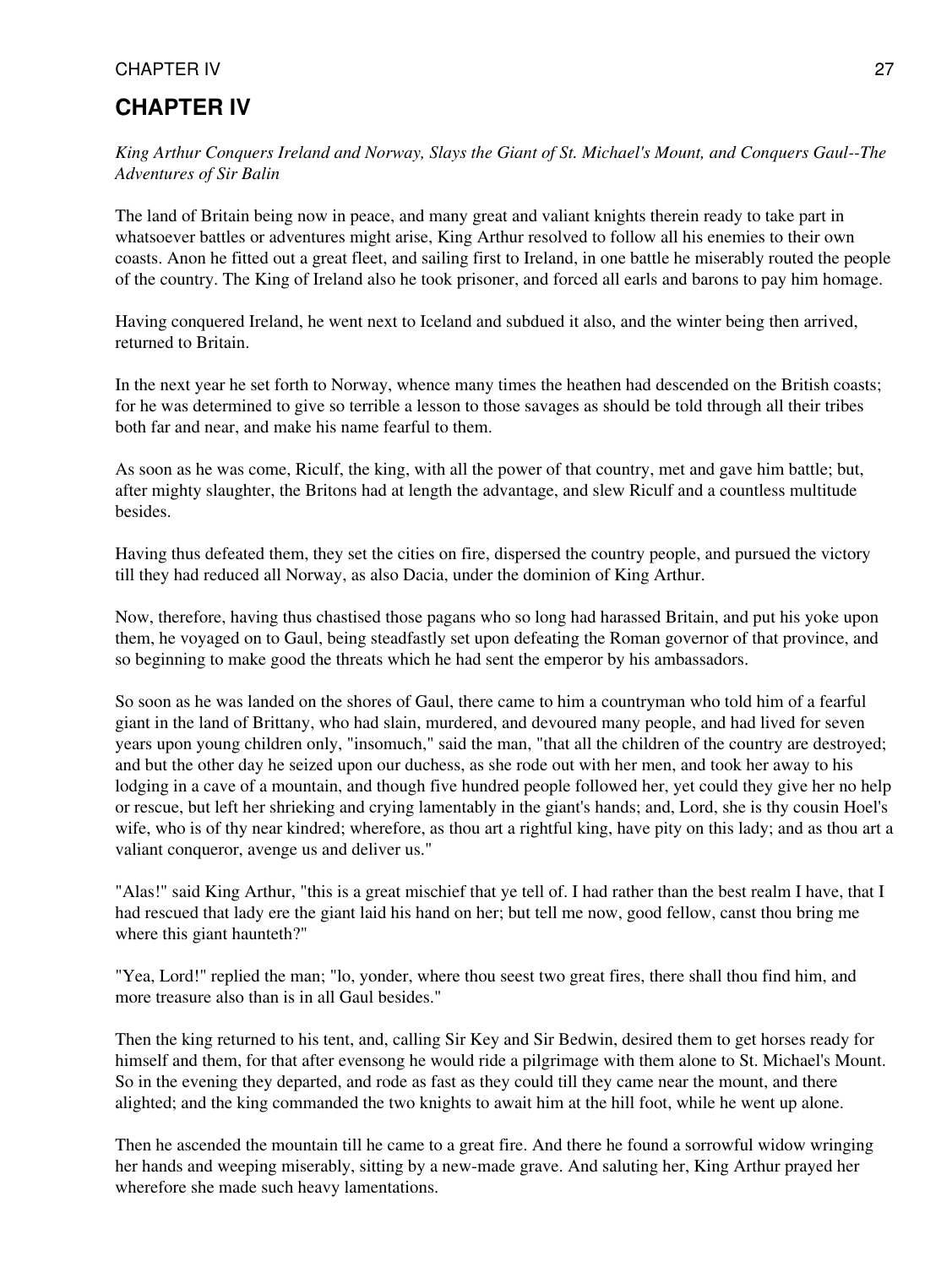"Sir knight," she said, "speak softly, for yonder is a devil, who, if he hear thy voice, will come and straightway slay thee. Alas! what dost thou here? Fifty such men as thou were powerless to resist him. Here lieth dead my lady, Duchess of Brittany, wife to Sir Hoel, who was the fairest lady in the world, foully and shamefully slaughtered by that fiend! Beware that thou go not too nigh, for he hath overcome and vanquished fifteen kings, and hath made himself a coat of precious stones, embroidered with their beards; but if thou art hardy, and wilt speak with him, at yonder great fire he is at supper."

"Well," said King Arthur, "I will accomplish mine errand, for all thy fearful words;" and so went forth to the crest of the hill, and saw where the giant sat at supper, gnawing on a limb of a man, and baking his huge frame by the fire, while three damsels turned three spits whereon were spitted, like larks, twelve young children lately born.

[Illustration: The giant sat at supper, gnawing on a limb of a man, and baking his huge frame by the fire.]

When King Arthur saw all that, his heart bled for sorrow, and he trembled for rage and indignation; then lifting up his voice he cried aloud--"God, that wieldeth all the world, give thee short life and shameful death, and may the devil have thy soul! Why hast thou slain those children and that fair lady? Wherefore arise, and prepare thee to perish, thou glutton and fiend, for this day thou shalt die by my hands."

Then the giant, mad with fury at these words, started up, and seizing a great club, smote the king, and struck his crown from off his head. But King Arthur smote him with his sword so mightily in return, that all his blood gushed forth in streams.

At that the giant, howling in great anguish, threw away his club of iron, and caught the king in both his arms and strove to crush his ribs together. But King Arthur struggled and writhed, and twisted him about, so that the giant could not hold him tightly; and as they fiercely wrestled, they both fell, and rolling over one another, tumbled--wrestling, and struggling, and fighting frantically--from rock to rock, till they came to the sea.

And as they tore and strove and tumbled, the king ever and anon smote at the giant with his dagger, till his arms stiffened in death around King Arthur's body, and groaning horribly, he died. So presently the two knights came and found the king locked fast in the giant's arms, and very faint and weary, and loosed him from their hold.

Then the king bade Sir Key to "smite off the giant's head and set it on the truncheon of a spear, and bear it to Sir Hoel, and tell him that his enemy is slain; and afterwards let it be fastened to the castle gate, that all the people may behold it. And go ye two up on the mountain and fetch me my shield and sword, and also the great club of iron ye will see there; and as for the treasure, ye shall find there wealth beyond counting, but take as much as ye will, for if I have his kirtle and the club, I desire no more."

Then the knights fetched the club and kirtle, as the king had ordered, and took the treasure to themselves, as much as they could carry, and returned to the army. But when this deed was noised abroad, all the people came in multitudes to thank the king, who told them "to give thanks to God, and to divide the giant's spoils amongst them equally." And King Arthur desired Sir Hoel to build a church upon the mount, and dedicate it to the Archangel Michael.

On the morrow, all the host moved onwards into the country of Champagne, and Flollo, the Roman tribune, retired before them into Paris. But while he was preparing to collect more forces from the neighbouring countries, King Arthur came upon him unawares, and besieged him in the town.

And when a month had passed, Flollo--full of grief at the starvation of his people, who died in hundreds day by day--sent to King Arthur, and desired that they two might fight together; for he was a man of mighty stature and courage, and thought himself sure of the victory. This challenge, King Arthur, full weary the siege,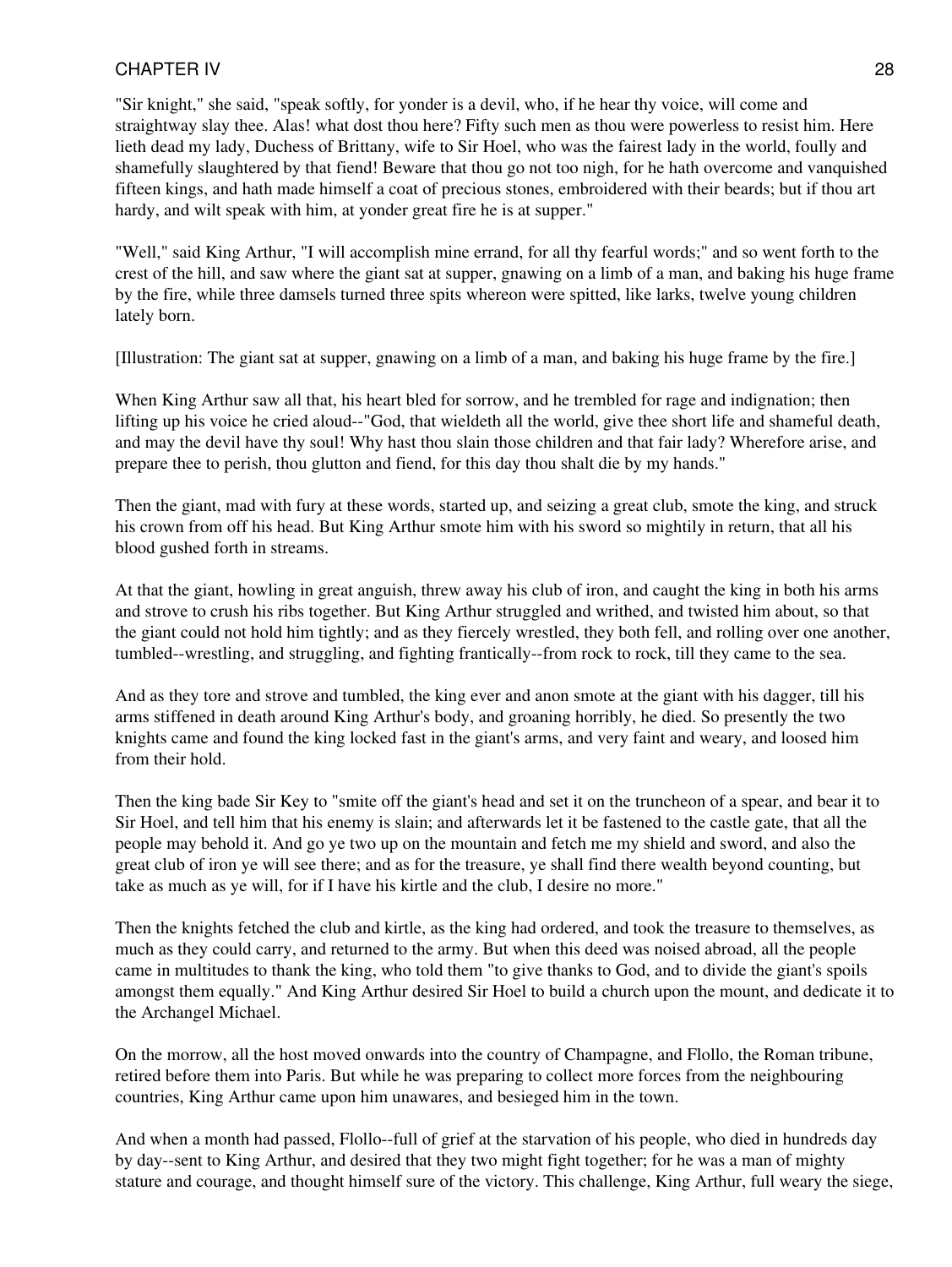accepted with great joy, and sent back word to Flollo that he would meet him whensoever he appointed.

And a truce being made on both sides, they met together the next day on the island without the city, where all the people also were gathered to see the issue. And as the king and Flollo rode up to the lists, each was so nobly armed and horsed, and sat so mightily upon his saddle, that no man could tell which way the battle would end.

When they had saluted one another, and presented themselves against each other with their lances aloft, they put spurs to their horses and began a fierce encounter. But King Arthur, carrying his spear more warily, struck it on the upper part of Flollo's breast, and flung him from his saddle to the earth. Then drawing his sword, he cried to him to rise, and rushed upon him; but Flollo, starting up, met him with his spear couched, and pierced the breast of King Arthur's horse, and overthrew both horse and man.

The Britons, when they saw their king upon the ground, could scarcely keep themselves from breaking up the truce and falling on the Gauls. But as they were about to burst the barriers, and rush upon the lists, King Arthur hastily arose, and, guarding himself with his shield, ran with speed on Flollo. And now they renewed the assault with great rage, being sorely bent upon each other's death.

At length, Flollo, seizing his advantage, gave King Arthur a huge stroke upon the helm, which nigh overthrew him, and drew forth his blood in streams.

But when King Arthur saw his armour and shield red with blood, he was inflamed with fury, and lifting up Excalibur on high, with all his might, he struck straight through the helmet into Flollo's head, and smote it into halves; and Flollo falling backwards, and tearing up the ground with his spurs, expired.

As soon as this news spread, the citizens all ran together, and, opening the gates, surrendered the city to the conqueror.

And when he had overrun the whole province with his arms, and reduced it everywhere to subjection, he returned again to Britain, and held his court at Caerleon, with greater state than ever.

Anon he invited thereto all the kings, dukes, earls, and barons, who owed him homage, that he might treat them royally, and reconcile them to each other, and to his rule.

And never was there a city more fit and pleasant for such festivals. For on one side it was washed by a noble river, so that the kings and princes from the countries beyond sea might conveniently sail up to it; and on the other side, the beauty of the groves and meadows, and the stateliness and magnificence of the royal palaces, with lofty gilded roofs, made it even rival the grandeur of Rome. It was famous also for two great and noble churches, whereof one was built in honour of the martyr Julius, and adorned with a choir of virgins who had devoted themselves wholly to the service of God; and the other, founded in memory of St. Aaron, his companion, maintained a convent of canons, and was the third metropolitan church of Britain. Besides, there was a college of two hundred philosophers, learned in astronomy, and all the other sciences and arts.

In this place, therefore, full of such delights, King Arthur held his court, with many jousts and tournaments, and royal huntings, and rested for a season after all his wars.

And on a certain day there came into the court a messenger from Ryence, King of North Wales, bearing this message from his master: That King Ryence had discomfited eleven kings, and had compelled each one of them to cut off his beard; that he had trimmed a mantle with these beards, and lacked but one more beard to finish it; and that he therefore now sent for King Arthur's beard, which he required of him forthwith, or else he would enter his lands and burn and slay, and never leave them till he had taken by force not his beard only, but his head also.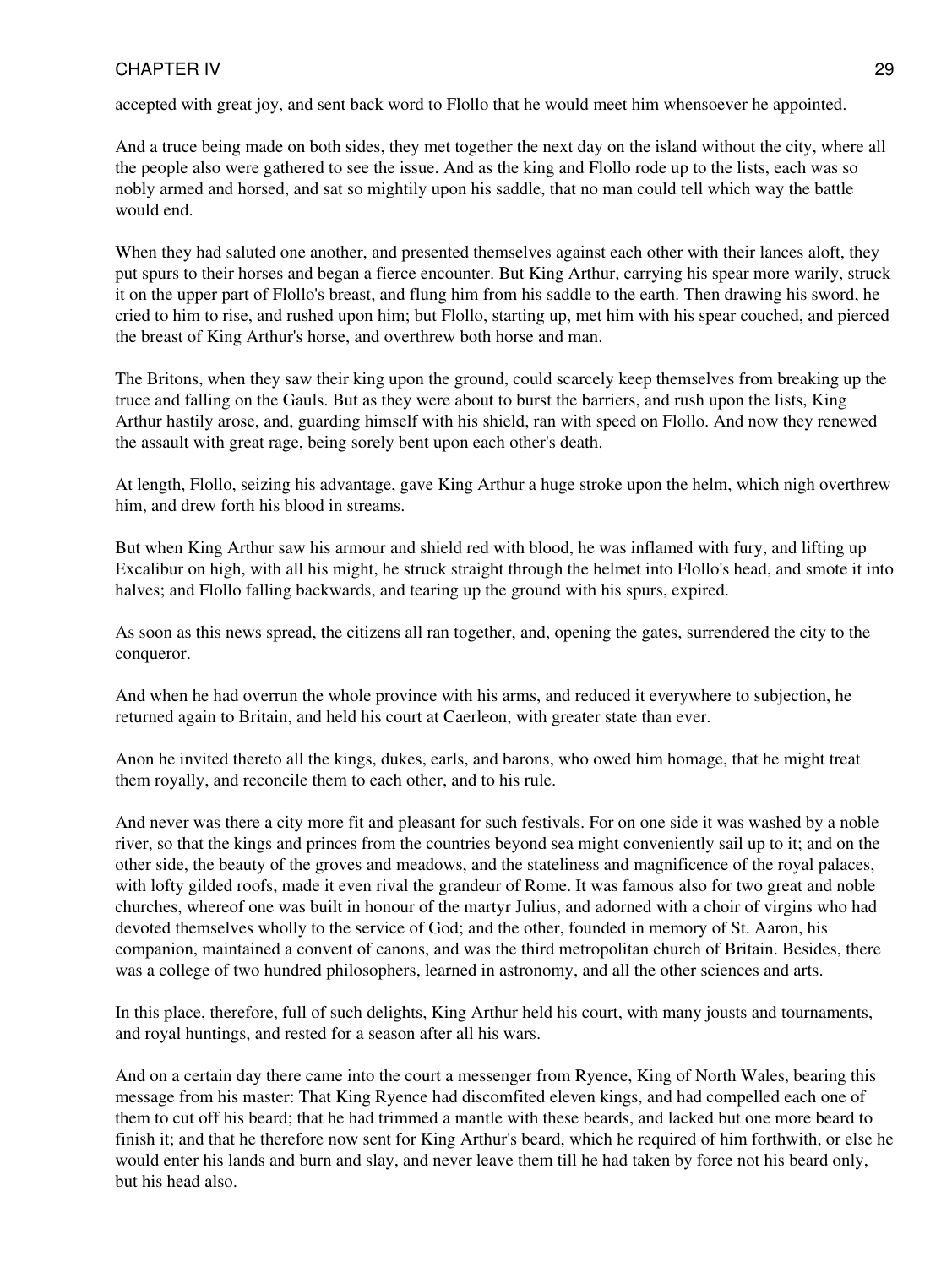When King Arthur heard these words he flushed all scarlet, and rising in great anger said, "Well is it for thee that thou speakest another man's words with thy lips, and not thine own. Thou hast said thy message, which is the most insolent and villainous that ever man heard sent to any king: now hear my reply. My beard is yet too young to trim that mantle of thy master's with; yet, young although I be, I owe no homage either to him or any man--nor will ever owe. But, young although I be, I will have thy master's homage upon both his knees before this year be past, or else he shall lose his head, by the faith of my body, for this message is the shamefullest I ever heard speak of. I see well thy king hath never yet met with a worshipful man; but tell that King Arthur will have his head or his worship right soon."

Then the messenger departed, and Arthur, looking round upon his knights, demanded of them if any there knew this King Ryence. "Yea," answered Sir Noran, "I know him well, and there be few better or stronger knights upon a field than he; and he is passing proud and haughty in his heart; wherefore I doubt not, Lord, he will make war on thee with mighty power."

"Well," said King Arthur, "I shall be ready for him, and that shall he find."

While the king thus spoke, there came into the hall a damsel having on a mantle richly furred, which she let fall and showed herself to be girded with a noble sword. The king being surprised at this, said, "Damsel, wherefore art thou girt with that sword, for it beseemeth thee not?" "Sir," said she, "I will tell thee. This sword wherewith I am thus girt gives me great sorrow and encumbrance, for I may not be delivered from it till I find a knight faithful and pure and true, strong of body and of valiant deeds, without guile or treachery, who shall be able to draw it from its scabbard, which no man else can do. And I have but just now come from the court of King Ryence, for there they told me many great and good knights were to be ever found; but he and all his knights have tried to draw it forth in vain--for none of them can move it."

"This is a great marvel," said King Arthur; "I will myself try to draw forth this sword, not thinking in my heart that I am the best knight, but rather to begin and give example that all may try after me." Saying this, he took the sword and pulled at it with all his might, but could not shake or move it.

"Thou needest not strive so hard, Lord," said the damsel, "for whoever may be able to pull it forth shall do so very easily." "Thou sayest well," replied the king, remembering how he had himself drawn forth the sword from the stone before St. Paul's. "Now try ye, all my barons; but beware ye be not stained with shame, or any treachery, or guile." And turning away his face from them, King Arthur mused full heavily of sins within his breast he knew of, and which his failure brought to mind right sadly.

Then all the barons present tried each after other, but could none of them succeed; whereat the damsel greatly wept, and said, "Alas, alas! I thought in this court to have found the best knight, without shame or treachery or treason."

Now by chance there was at that time a poor knight with King Arthur, who had been prisoner at his court for half a year and more, charged with slaying unawares a knight who was a cousin of the king's. He was named Balin le Savage, and had been by the good offices of the barons delivered from prison, for he was of good and valiant address and gentle blood. He being secretly present at the court saw this adventure, and felt his heart rise high within him, and longed to try the sword as did the others; but being poor and poorly clad, he was ashamed to come forward in the press of knights and nobles. But in his heart he felt assured that he could do better--if Heaven willed--than any knight among them all.

So as the damsel left the king, he called to her and said, "Damsel, I pray thee of thy courtesy, suffer me to try the sword as well as all these lords; for though I be but poorly clad, I feel assurance in my heart."

The damsel looking at him, saw in him a likely an honest man, but because of his poor garments could not think him to be any knight of worship, and said, "Sir, there is no need to put me to any more pain or labour;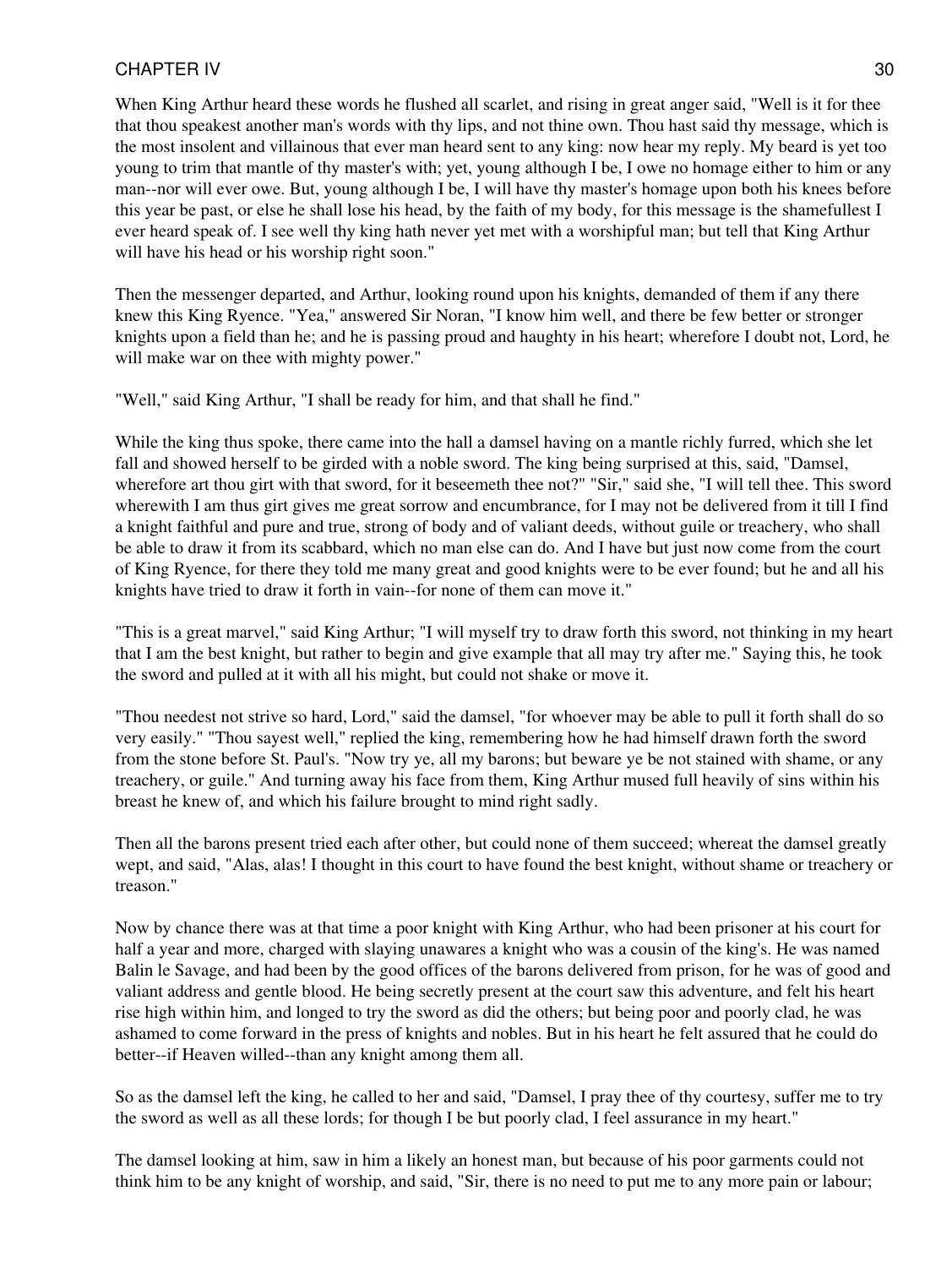why shouldst thou succeed where so many worthy ones have failed?"

"Ah, fair lady," answered Balin, "worthiness and brave deeds are not shown by fair raiment, but manhood and truth lie hid within the heart. There be many worshipful knights unknown to all the people."

"By my faith, thou sayest truth," replied the damsel; "try therefore, if thou wilt, what thou canst do."

So Balin took the sword by the girdle and hilt, and drew it lightly out, and looking on its workmanship and brightness, it pleased him greatly.

But the king and all the barons marvelled at Sir Balin's fortune, and many knights were envious of him, for, "Truly," said the damsel, "this is a passing good knight, and the best man I have ever found, and the most worshipfully free from treason, treachery, or villainy, and many wonders shall he achieve."

"Now, gentle and courteous knight," continued she, turning to Balin, "give me the sword again."

"Nay," said Sir Balin, "save it be taken from me by force, I shall preserve this sword for evermore."

"Thou art not wise," replied the damsel, "to keep it from me; for if thou wilt do so, thou shalt slay with it the best friend thou hast, and the sword shall be thine destruction also."

"I will take whatever adventure God may send," said Balin; "but the sword will I keep, by the faith of my body."

"Thou will repent it shortly," said the damsel; "I would take the sword for thy sake rather than for mine for I am passing grieved and heavy for thy sake, who wilt not believe the peril I foretell thee." With that she departed, making great lamentation.

Then Balin sent for his horse and armour, and took his leave of King Arthur, who urged him to stay at his court. "For," said he, "I believe that thou art displeased that I showed thee unkindness; blame me not overmuch, for I was misinformed against thee, and knew not truly what a knight of worship thou art. Abide in this court with my good knights, and I will so advance thee that thou shalt be well pleased."

"God thank thee, Lord," said Balin, "for no man can reward thy bounty and thy nobleness; but at this time I must needs depart, praying thee ever to hold me in thy favour."

"Truly," said King Arthur, "I am grieved for thy departure; but tarry not long, and thou shalt be right welcome to me and all my knights when thou returnest, and I will repair my neglect and all that I have done amiss against thee."

"God thank thee, Lord," again said Balin, and made ready to depart.

But meanwhile came into the court a lady upon horseback, full richly dressed, and saluted King Arthur, and asked him for the gift that he had promised her when she gave him his sword Excalibur, "for," said she, "I am the lady of the lake."

"Ask what thou wilt," said the king, "and thou shalt have it, if I have power to give."

"I ask," said she, "the head of that knight who hath just achieved the sword, or else the damsel's head who brought it, or else both; for the knight slew my brother, and the lady caused my father's death."

"Truly," said King Arthur, "I cannot grant thee this desire; it were against my nature and against my name; but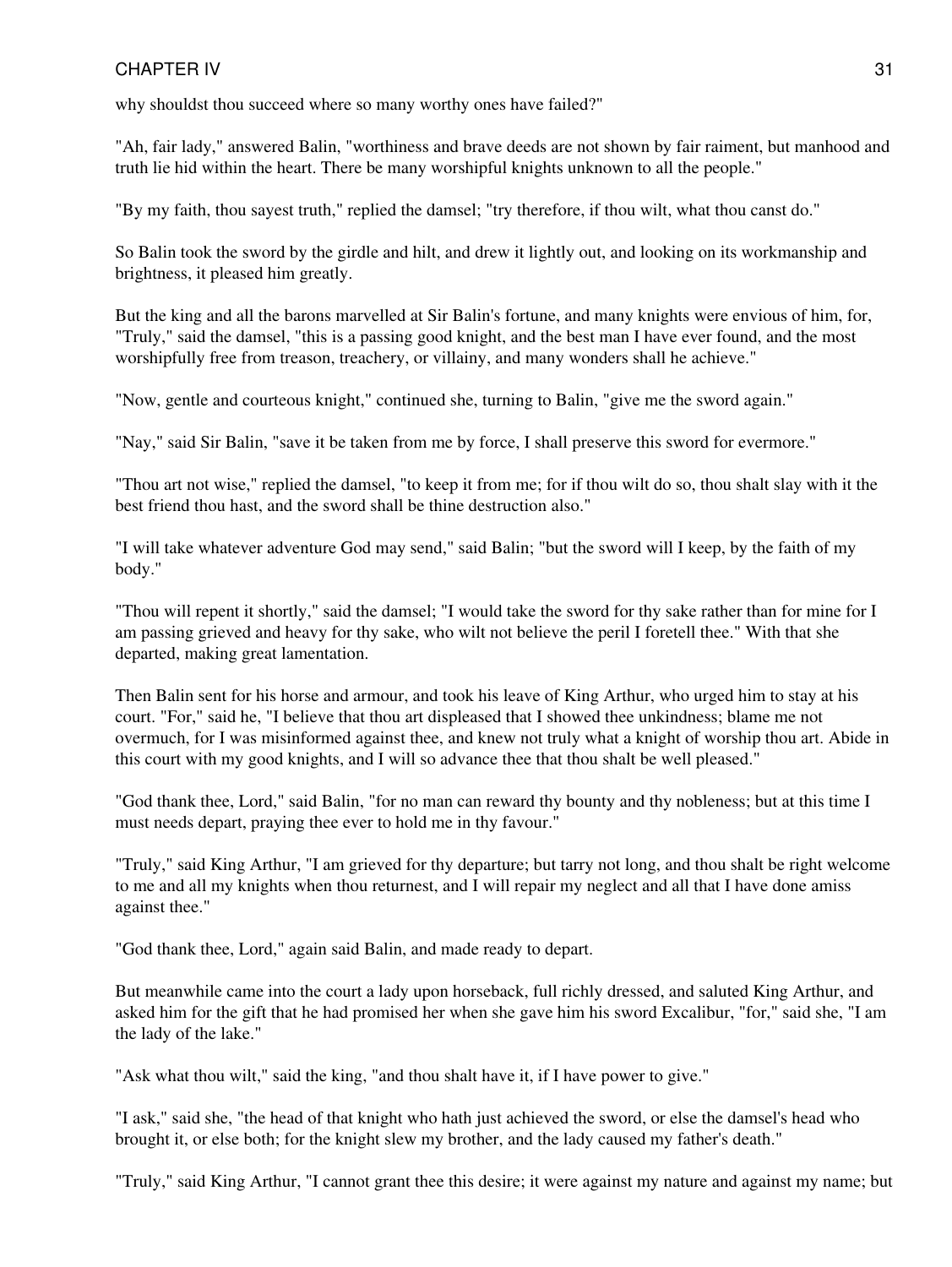ask whatever else thou wilt, and I will do it."

"I will demand no other thing," said she.

And as she spake came Balin, on his way to leave the court, and saw her where she stood, and knew her straightway for his mother's murderess, whom he had sought in vain three years. And when they told him that she had asked King Arthur for his head, he went up straight to her and said, "May evil have thee! Thou desirest my head, therefore shalt thou lose thine;" and with his sword he lightly smote her head off, in the presence of the king and all the court.

"Alas, for shame!" cried out King Arthur, rising up in wrath; "why hast thou done this, shaming both me and my court? I am beholden greatly to this lady, and under my safe conduct came she here; thy deed is passing shameful; never shall I forgive thy villainy."

"Lord," cried Sir Balin, "hear me; this lady was the falsest living, and by her witchcraft hath destroyed many, and caused my mother also to be burnt to death by her false arts and treachery."

"What cause soever thou mightest have had," said the king, "thou shouldst have forborne her in my presence. Deceive not thyself, thou shalt repent this sin, for such a shame was never brought upon my court; depart now from my face with all the haste thou mayest."

Then Balin took up the head of the lady and carried it to his lodgings, and rode forth with his squire from out the town. Then said he, "Now must we part; take ye this head and bear it to my friends in Northumberland, and tell them how I speed, and that our worst foe is dead; also tell them that I am free from prison, and of the adventure of my sword."

"Alas!" said the squire, "ye are greatly to blame to have so displeased King Arthur."

"As for that," said Sir Balin, "I go now to find King Ryence, and destroy him or lose my life; for should I take him prisoner, and lead him to the court, perchance King Arthur would forgive me, and become my good and gracious lord."

"Where shall I meet thee again?" said the squire.

"In King Arthur's court," said Balin.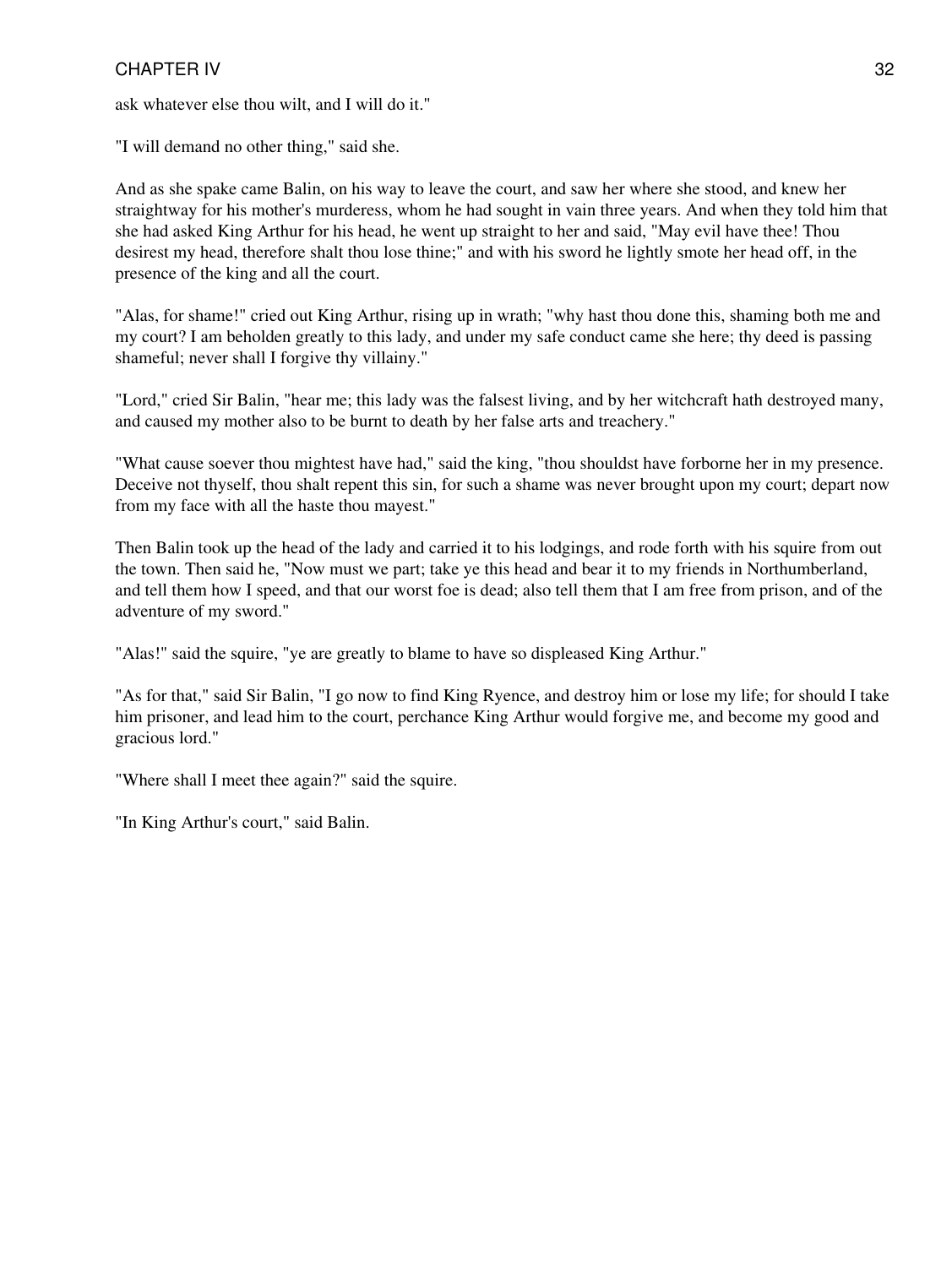# <span id="page-32-0"></span>**CHAPTER V**

*Sir Balin Smites the Dolorous Stroke, and Fights with his Brother, Sir Balan*

Now there was a knight at the court more envious than the others of Sir Balin, for he counted himself one of the best knights in Britain. His name was Lancear; and going to the king, he begged leave to follow after Sir Balin and avenge the insult he had put upon the court. "Do thy best," replied the king, "for I am passing wroth with Balin."

In the meantime came Merlin, and was told of this adventure of the sword and lady of the lake.

"Now hear me," said he, "when I tell ye that this lady who hath brought the sword is the falsest damsel living."

"Say not so," they answered, "for she hath a brother a good knight, who slew another knight this damsel loved; so she, to be revenged upon her brother, went to the Lady Lile, of Avilion, and besought her help. Then Lady Lile gave her the sword, and told her that no man should draw it forth but one, a valiant knight and strong, who should avenge her on her brother. This, therefore, was the reason why the damsel came here." "I know it all as well as ye do," answered Merlin; "and would to God she had never come hither, for never came she into any company but to do harm; and that good knight who hath achieved the sword shall be himself slain by it, which shall be great harm and loss, for a better knight there liveth not; and he shall do unto my lord the king great honour and service."

Then Sir Lancear, having armed himself at all points, mounted, and rode after Sir Balin, as fast as he could go, and overtaking him, he cried aloud, "Abide, Sir knight! wait yet awhile, or I shall make thee do so."

Hearing him cry, Sir Balin fiercely turned his horse, and said, "Fair knight, what wilt thou with me? wilt thou joust?"

"Yea," said Sir Lancear, "it is for that I have pursued thee."

"Peradventure," answered Balin, "thou hadst best have staid at home, for many a man who thinketh himself already victor, endeth by his own downfall. Of what court art thou?"

"Of King Arthur's court," cried Lancear, "and I am come to revenge the insult thou hast put on it this day."

"Well," said Sir Balin, "I see that I must fight thee, and I repent to be obliged to grieve King Arthur or his knights; and thy quarrel seemeth full foolish to me, for the damsel that is dead worked endless evils through the land, or else I had been loath as any knight that liveth to have slain a lady."

"Make thee ready," shouted Lancear, "for one of us shall rest for ever in this field."

But at their first encounter Sir Lancear's spear flew into splinters from Sir Balin's shield, and Sir Balin's lance pierced with such might through Sir Lancear's shield that it rove the hauberk also, and passed through the knight's body and the horse's crupper. And Sir Balin turning fiercely round again, drew out his sword, and knew not that he had already slain him; and then he saw him lie a corpse upon the ground.

At that same moment came a damsel riding towards him as fast as her horse could gallop, who, when she saw Sir Lancear dead, wept and sorrowed out of measure, crying, "O, Sir Balin, two bodies hast thou slain, and one heart; and two hearts in one body; and two souls also hast thou lost."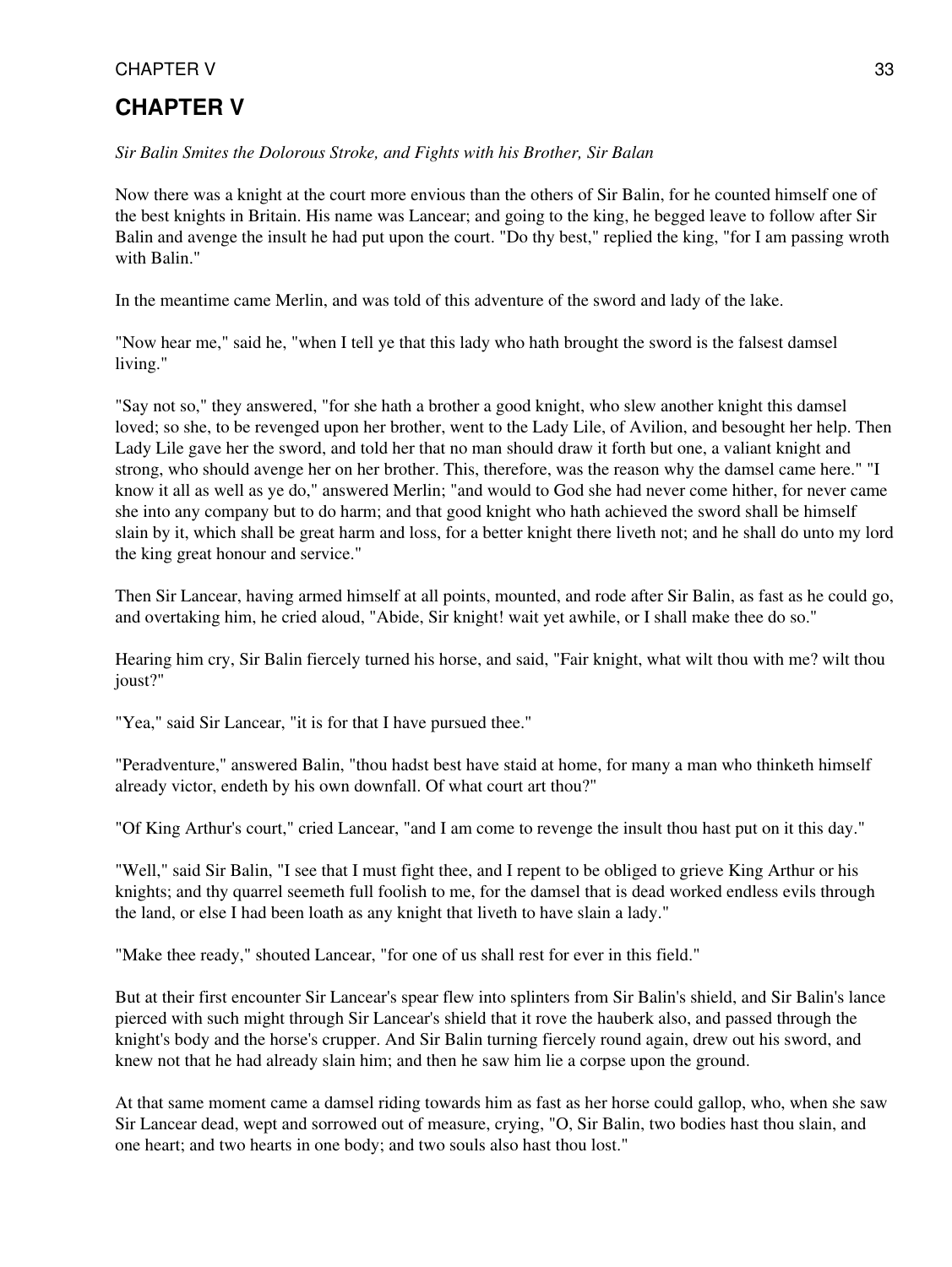Therewith she took the sword from her dead lover's side--for she was Sir Lancear's lady-love--and setting the pommel of it on the ground, ran herself through the body with the blade.

When Sir Balin saw her dead he was sorely hurt and grieved in spirit, and repented the death of Lancear, which had also caused so fair a lady's death. And being unable to look on their bodies for sorrow, he turned aside into a forest, where presently as he rode, he saw the arms of his brother, Sir Balan. And when they were met they put off their helms, and embraced each other, kissing, and weeping for joy and pity. Then Sir Balin told Sir Balan all his late adventures, and that he was on his way to King Ryence, who at that time was besieging Castle Terrabil. "I will be with thee," answered Sir Balan, "and we will help each other, as brethren ought to do."

Anon by chance, as they were talking, came King Mark, of Cornwall, by that way, and when he saw the two dead bodies of Sir Lancear and his lady lying there, and heard the story of their death, he vowed to build a tomb to them before he left that place. So pitching his pavilion there, he sought through all the country round to find a monument, and found at last a rich and fair one in a church, which he took and raised above the dead knight and his damsel, writing on it--"Here lieth Lancear, son of the King of Ireland, who, at his own request, was slain by Balin; and here beside him also lieth his lady Colombe, who slew herself with her lover's sword for grief and sorrow."

Then as Sir Balin and Sir Balan rode away, Merlin met with them, and said to Balin, "Thou hast done thyself great harm not to have saved that lady's life who slew herself; and because of it, thou shalt strike the most Dolorous Stroke that ever man struck, save he that smote our Lord. For thou shalt smite the truest and most worshipful of living knights, who shall not be recovered from his wounds for many years, and through that stroke three kingdoms shall be overwhelmed in poverty and misery."

"If I believed," said Balin, "what thou sayest, I would slay myself to make thee a liar."

At that Merlin vanished suddenly away; but afterwards he met them in disguise towards night, and told them he could lead them to King Ryence, whom they sought. "For this night he is to ride with sixty lances only through a wood hard by."

So Sir Balin and Sir Balan hid themselves within the wood, and at midnight came out from their ambush among the leaves by the highway, and waited for the king, whom presently they heard approaching with his company. Then did they suddenly leap forth and smote at him and overthrew him and laid him on the ground, and turning on his company wounded and slew forty of them, and put the rest to flight. And returning to King Ryence they would have slain him there, but he craved mercy, and yielded to their grace, crying, "Knights full of prowess, slay me not; for by my life ye may win something--but my death can avail ye nought."

"Ye say truth," said the two knights, and put him in a horse-litter, and went swiftly through all the night, till at cock-crow they came to King Arthur's palace. There they delivered him to the warders and porters, to be brought before the king, with this message--"That he was sent to King Arthur by the knight of the two swords (for so was Balin known by name, since his adventure with the damsel) and by his brother." And so they rode away again ere sunrise.

Within a month or two thereafter, King Arthur being somewhat sick, went forth outside the town, and had his pavilion pitched in a meadow, and there abode, and laid him down on a pallet to sleep, but could get no rest. And as he lay he heard the sound of a great horse, and looking out of the tent door, saw a knight ride by, making great lamentation.

"Abide, fair sir," said King Arthur, "and tell me wherefore thou makest this sorrow."

"Ye may little amend it," said the knight, and so passed on.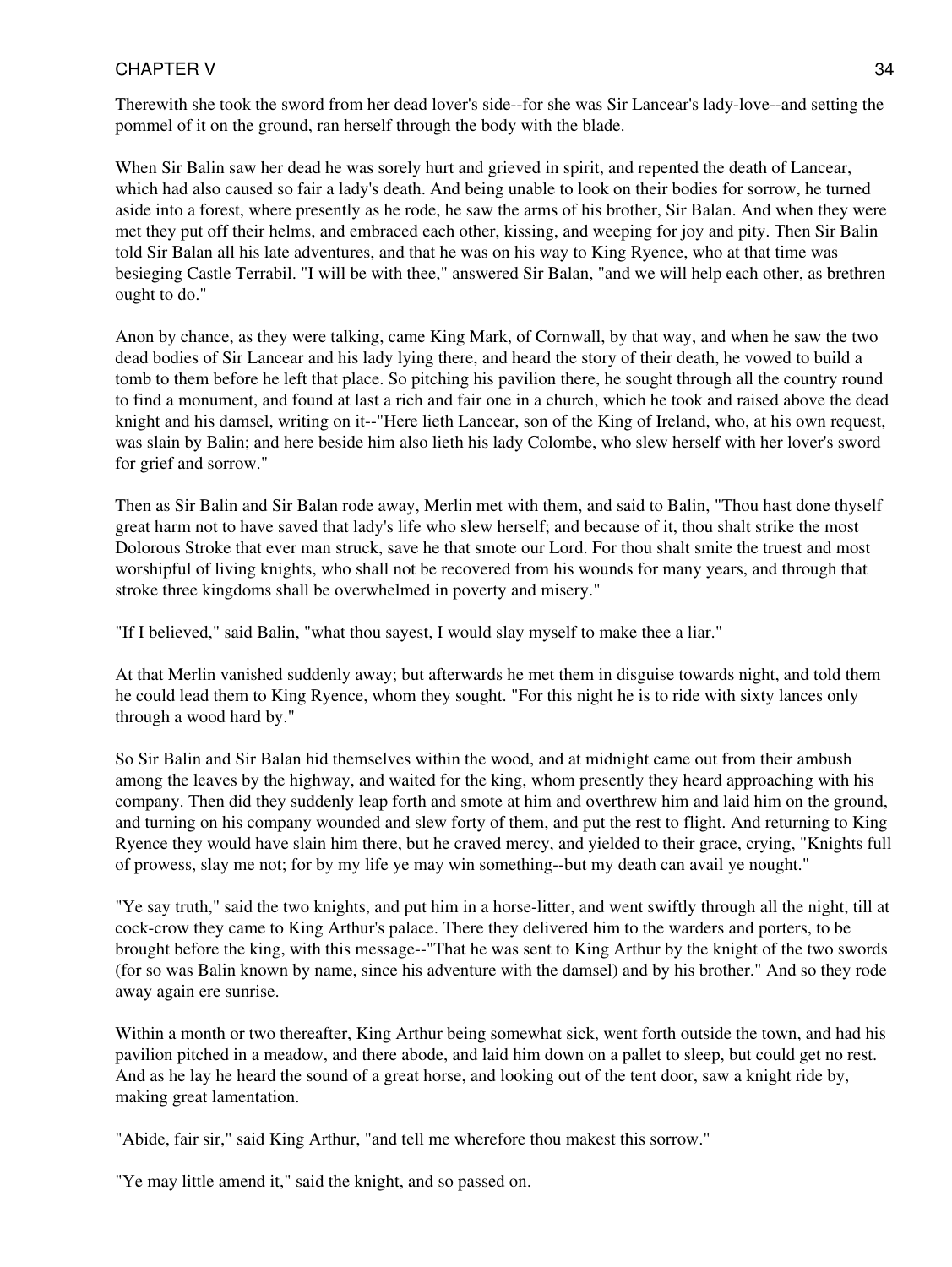Presently after Sir Balin, rode, by chance, past that meadow, and when he saw the king he alighted and came to him on foot, and kneeled and saluted him.

"By my head," said King Arthur, "ye be welcome, Sir Balin;" and then he thanked him heartily for revenging him upon King Ryence, and for sending him so speedily a prisoner to his castle, and told him how King Nero, Ryence's brother, had attacked him afterwards to deliver Ryence from prison; and how he had defeated him and slain him, and also King Lot, of Orkney who was joined with Nero, and whom King Pellinore had killed in the battle. Then when they had thus talked, King Arthur told Sir Balin of the sullen knight that had just passed his tent, and desired him to pursue him and to bring him back.

So Sir Balin rode and overtook the knight in a forest with a damsel, and said, "Sir knight, thou must come back with me unto my lord, King Arthur, to tell him the cause of thy sorrow, which thou hast refused even now to do."

"That will I not," replied the knight, "for it would harm me much, and do him no advantage."

"Sir," said Sir Balin, "I pray thee make ready, for thou must needs go with me--or else I must fight with thee and take thee by force."

"Wilt thou be warrant for safe conduct, if I go with thee?" inquired the knight.

"Yea, surely," answered Balin, "I will die else."

So the knight made ready to go with Sir Balin, and left the damsel in the wood.

But as they went, there came one invisible, and smote the knight through the body with a spear. "Alas," cried Sir Herleus (for so was he named), "I am slain under thy guard and conduct, by that traitor knight called Garlon, who through magic and witchcraft rideth invisibly. Take, therefore, my horse, which is better than thine, and ride to the damsel whom we left, and the quest I had in hand, as she will lead thee--and revenge my death when thou best mayest."

"That will I do," said Sir Balin, "by my knighthood, and so I swear to thee."

Then went Sir Balin to the damsel, and rode forth with her; she carrying ever with her the truncheon of the spear wherewith Sir Herleus had been slain. And as they went, a good knight, Perin de Mountbelgard, joined their company, and vowed to take adventure with them wheresoever they might go. But presently as they passed a hermitage fast by a churchyard, came the knight Garlon, again invisible, and smote Sir Perin through the body with a spear, and slew him as he had slain Sir Herleus. Whereat, Sir Balin greatly raged, and swore to have Sir Garlon's life, whenever next he might encounter and behold him in his bodily shape. Anon, he and the hermit buried the good knight Sir Perin, and rode on with the damsel till they came to a great castle, whereinto they were about to enter. But when Sir Balin had passed through the gateway, the portcullis fell behind him suddenly, leaving the damsel on the outer side, with men around her, drawing their swords as if to slay her.

When he saw that, Sir Balin climbed with eager haste by wall and tower, and leaped into the castle moat, and rushed towards the damsel and her enemies, with his sword drawn, to fight and slay them. But they cried out, "Put up thy sword, Sir knight, we will not fight thee in this quarrel, for we do nothing but an ancient custom of this castle."

Then they told him that the lady of the castle was sick, and had lain ill for many years, and might never more be cured, unless she had a silver dish full of the blood of a pure maid and a king's daughter. Wherefore the custom of the castle was, that never should a damsel pass that way but she must give a dish full of her blood.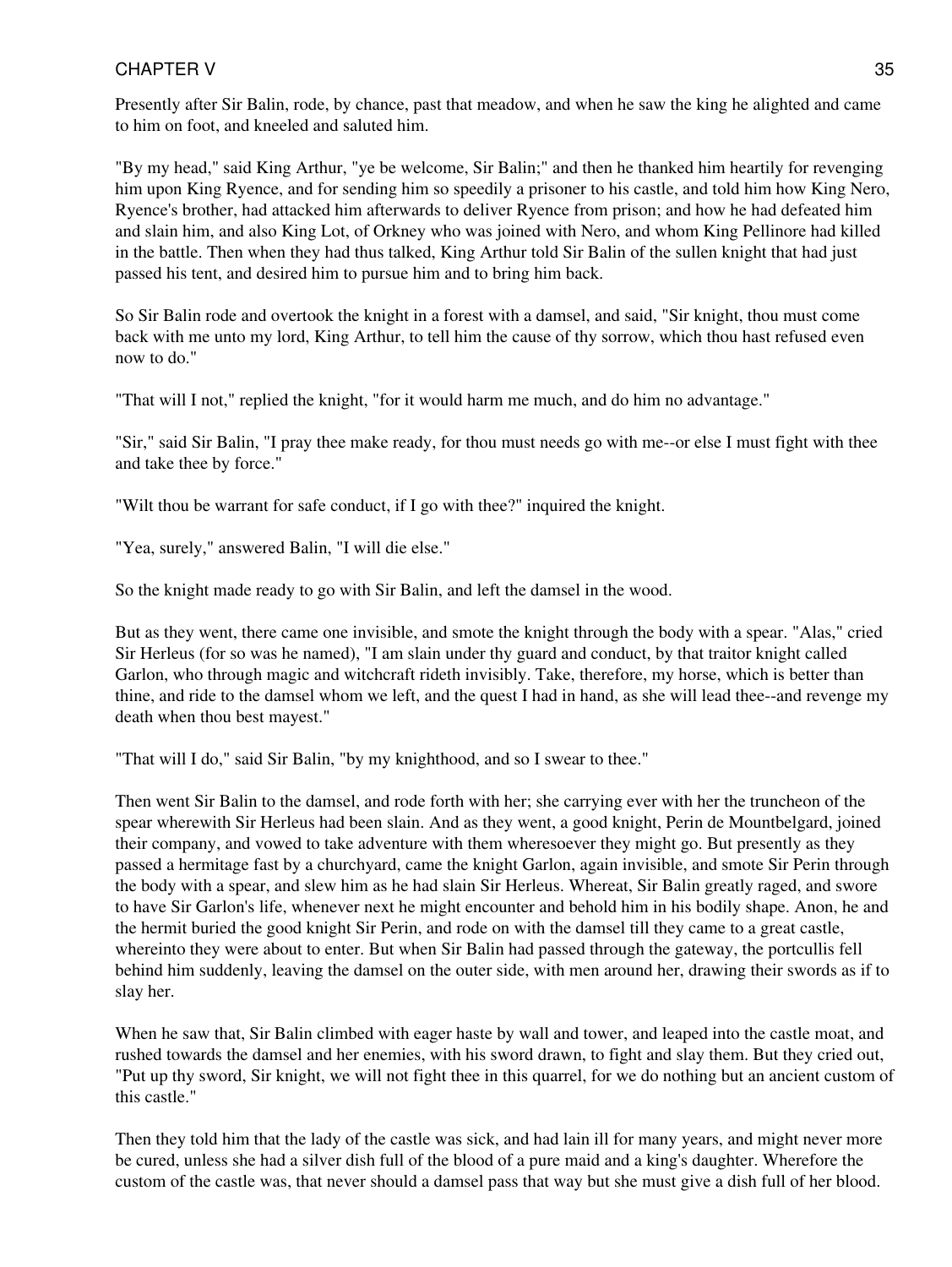Then Sir Balin suffered them to bleed the damsel with her own consent, but her blood helped not the lady of the castle. So on the morrow they departed, after right good cheer and rest.

Then they rode three or four days without adventure and came at last to the abode of a rich man, who sumptuously lodged and fed them. And while they sat at supper Sir Balin heard a voice of some one groaning grievously. "What noise is this?" said he.

"Forsooth," said the host, "I will tell you. I was lately at a tournament, and there I fought a knight who is brother to King Pelles, and overthrew him twice, for which he swore to be revenged on me through my best friend, and so he wounded my son, who cannot be recovered till I have that knight's blood, but he rideth through witchcraft always invisibly, and I know not his name."

"Ah," said Sir Balin, "but I know him; his name is Garlon, and he hath slain two knights, companions of mine own, in the same fashion, and I would rather than all the riches in this realm that I might meet him face to face."

"Well," said his host, "let me now tell thee that King Pelles hath proclaimed in all the country a great festival, to be held at Listeniss, in twenty days from now, whereto no knight may come without a lady. At that great feast we might perchance find out this Garlon, for many will be there; and if it please thee we will set forth together."

So on the morrow they rode all three towards Listeniss, and travelled fifteen days, and reached it on the day the feast began. Then they alighted and stabled their horses, and went up to the castle, and Sir Balin's host was denied entrance, having no lady with him. But Sir Balin was right heartily received, and taken to a chamber, where they unarmed him, and dressed him in rich robes, of any colour that he chose, and told him he must lay aside his sword. This, however, he refused, and said, "It is the custom of my country for a knight to keep his sword ever with him; and if I may not keep it here, I will forthwith depart." Then they gave him leave to wear his sword. So he went to the great hall, and was set among knights of rank and worship, and his lady before him.

Soon he found means to ask one who sat near him, "Is there not here a knight whose name is Garlon?"

"Yonder he goeth," said his neighbour, "he with that black face; he is the most marvellous knight alive, for he rideth invisibly, and destroyeth whom he will."

"Ah, well," said Balin, drawing a long breath, "is that indeed the man? I have aforetime heard of him."

Then he mused long within himself, and thought, "If I shall slay him here and now, I shall not escape myself; but if I leave him, peradventure I shall never meet with him again at such advantage; and if he live, how much more harm and mischief will he do!"

But while he deeply thought, and cast his eyes from time to time upon Sir Garlon, that false knight saw that he watched him, and thinking that he could at such a time escape revenge, he came and smote Sir Balin on the face with the back of his hand, and said, "Knight, why dost thou so watch me? be ashamed, and eat thy meat, and do that which thou camest for."

"Thou sayest well," cried Sir Balin, rising fiercely; "now will I straightway do that which I came to do, as thou shalt find." With that he whirled his sword aloft and struck him downright on the head, and clove his skull asunder to the shoulder.

"Give me the truncheon," cried out Sir Balin to his lady, "wherewith he slew thy knight." And when she gave it him--for she had always carried it about with her, wherever she had gone--he smote him through the body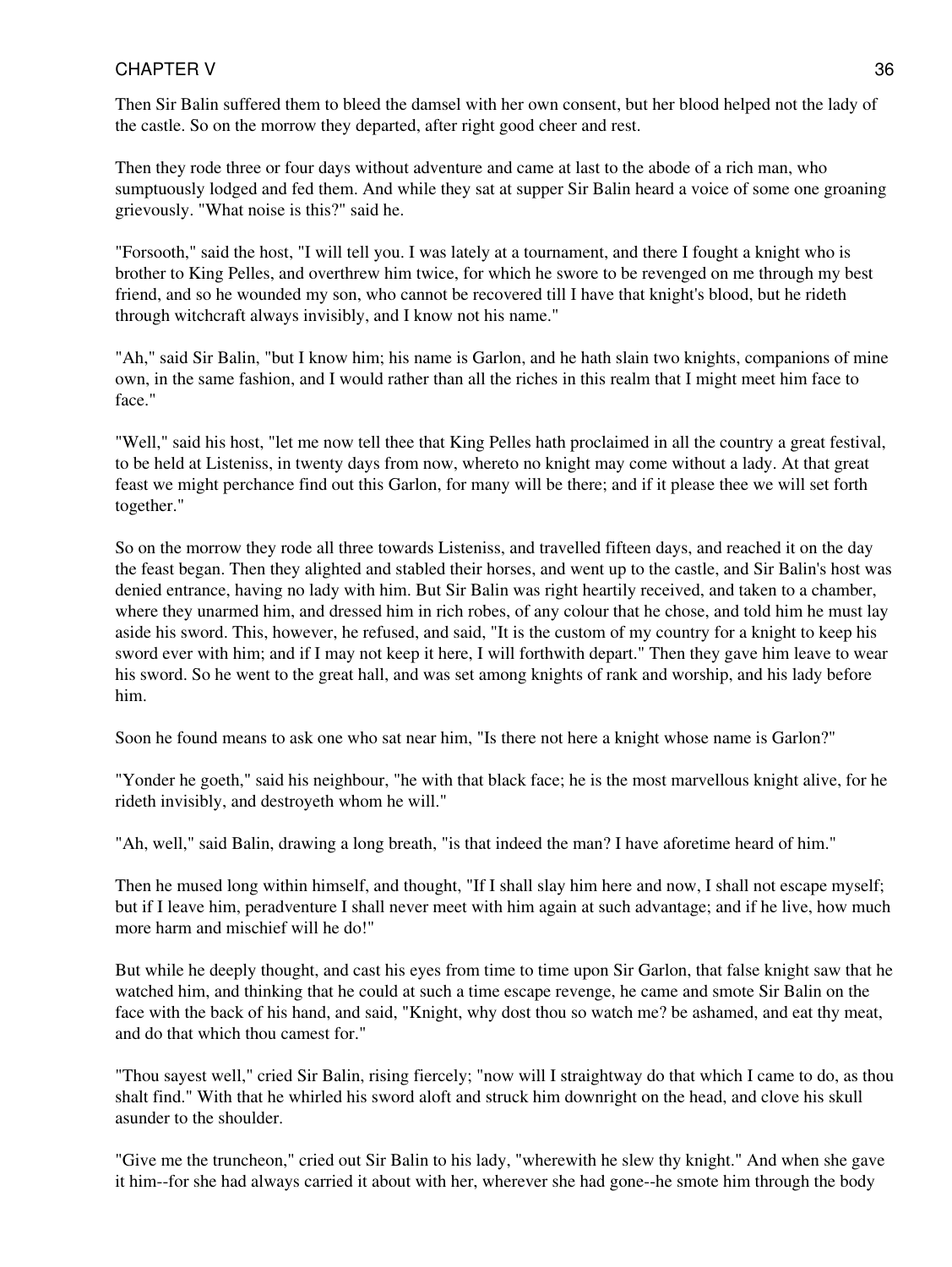with it, and said, "With that truncheon didst thou treacherously murder a good knight, and now it sticketh in thy felon body."

Then he called to the father of the wounded son, who had come with him to Listeniss, and said, "Now take as much blood as thou wilt, to heal thy son withal."

But now arose a terrible confusion, and all the knights leaped from the table to slay Balin, King Pelles himself the foremost, who cried out, "Knight, thou hast slain my brother at my board; die, therefore, die, for thou shalt never leave this castle."

"Slay me, thyself, then," shouted Balin.

"Yea," said the king, "that will I! for no other man shall touch thee, for the love I bear my brother."

Then King Pelles caught in his hand a grim weapon and smote eagerly at Balin, but Balin put his sword between his head and the king's stroke, and saved himself but lost his sword, which fell down smashed and shivered into pieces by the blow. So being weaponless he ran to the next room to find a sword, and so from room to room, with King Pelles after him, he in vain ever eagerly casting his eyes round every place to find some weapon.

At last he ran into a chamber wondrous richly decked, where was a bed all dressed with cloth of gold, the richest that could be thought of, and one who lay quite still within the bed; and by the bedside stood a table of pure gold borne on four silver pillars, and on the table stood a marvellous spear, strangely wrought.

When Sir Balin saw the spear he seized it in his hand, and turned upon King Pelles, and smote at him so fiercely and so sore that he dropped swooning to the ground.

But at that Dolorous and awful Stroke the castle rocked and rove throughout, and all the walls fell crashed and breaking to the earth, and Balin himself fell also in their midst, struck as it were to stone, and powerless to move a hand or foot. And so three days he lay amidst the ruins, until Merlin came and raised him up and brought him a good horse, and bade him ride out of that land as swiftly as he could.

[Illustration: The castle rocked and rove throughout, and all the walls fell crashed and breaking to the earth.]

"May I not take the damsel with me I brought hither?" said Sir Balin.

"Lo! where she lieth dead," said Merlin. "Ah, little knowest thou, Sir Balin, what thou hast done; for in this castle and that chamber which thou didst defile, was the blood of our Lord Christ! and also that most holy cup--the Sangreal--wherefrom the wine was drunk at the last supper of our Lord. Joseph of Arimathea brought it to this land, when first he came here to convert and save it. And on that bed of gold it was himself who lay, and the strange spear beside him was the spear wherewith the soldier Longus smote our Lord, which evermore had dripped with blood. King Pelles is the nearest kin to Joseph in direct descent, wherefore he held these holy things in trust; but now have they all gone at thy dolorous stroke, no man knoweth whither; and great is the damage to this land, which until now hath been the happiest of all lands, for by that stroke thou hast slain thousands, and by the loss and parting of the Sangreal the safety of this realm is put in peril, and its great happiness is gone for evermore."

Then Balin departed from Merlin, struck to his soul with grief and sorrow, and said, "In this world shall we meet never more."

So he rode forth through the fair cities and the country, and found the people lying dead on every side. And all the living cried out on him as he passed, "O Balin, all this misery hast thou done! For the dolorous stroke thou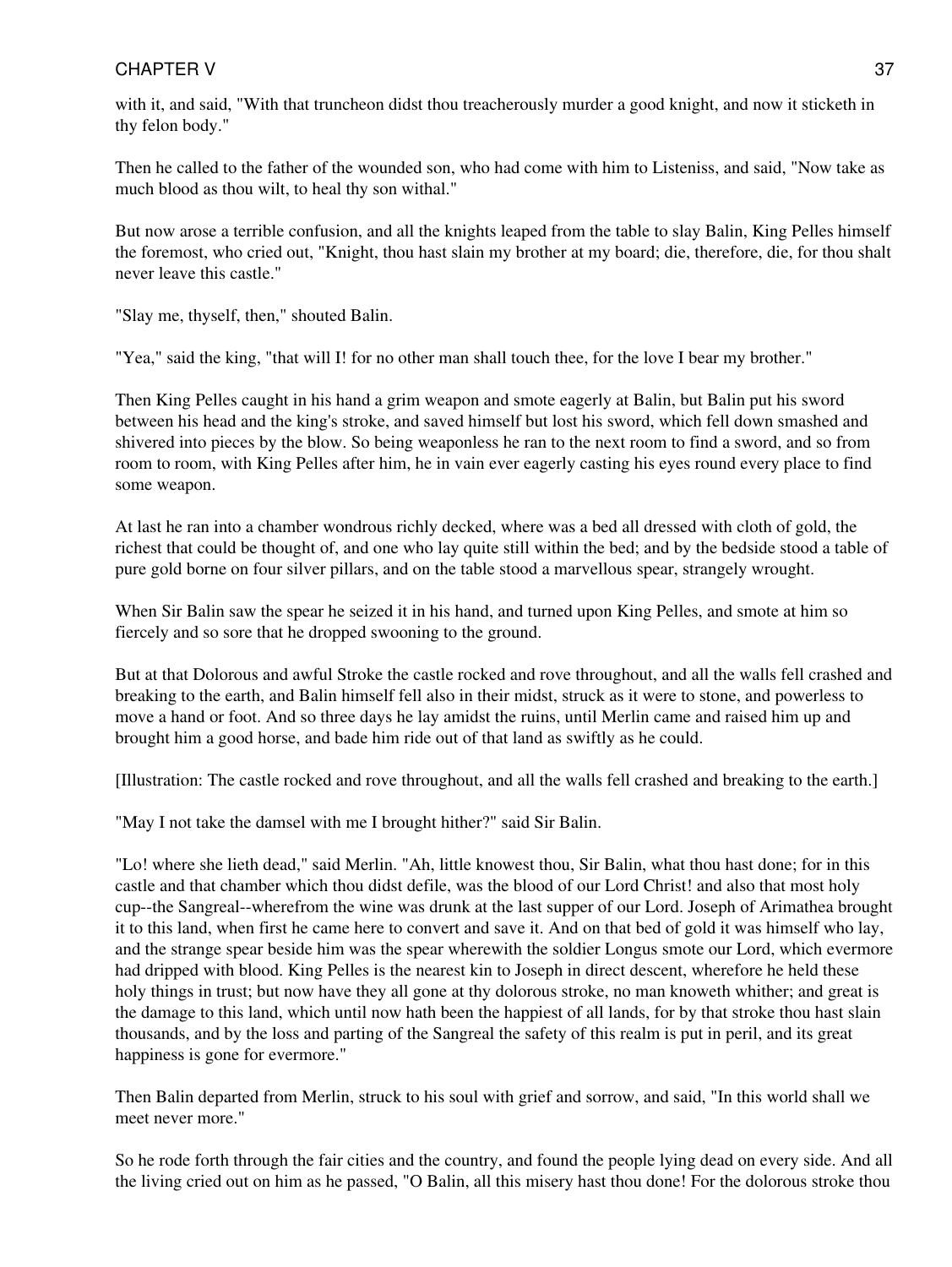gavest King Pelles, three countries are destroyed, and doubt not but revenge will fall on thee at last!"

When he had passed the boundary of those countries, he was somewhat comforted, and rode eight days without adventure. Anon he came to a cross, whereon was written in letters of gold, "It is not for a knight alone to ride towards this castle." Looking up, he saw a hoary ancient man come towards him, who said, "Sir Balin le Savage, thou passest thy bounds this way; therefore turn back again, it will be best for thee;" and with these words he vanished.

Then did he hear a horn blow as it were the deathnote of some hunted beast. "That blast," said Balin, "is blown for me, for I am the prey; though yet I be not dead." But as he spoke he saw a hundred ladies with a great troop of knights come forth to meet him, with bright faces and great welcome, who led him to the castle and made a great feast, with dancing and minstrelsy and all manner of joy.

Then the chief lady of the castle said, "Knight with the two swords, thou must encounter and fight with a knight hard by, who dwelleth on an island, for no man may pass this way without encountering him."

"It is a grievous custom," answered Sir Balin.

"There is but one knight to defeat," replied the lady.

"Well," said Sir Balin, "be it as thou wilt. I am ready and quite willing, and though my horse and my body be full weary, yet is my heart not weary, save of life. And truly I were glad if I might meet my death."

"Sir," said one standing by, "methinketh your shield is not good; I will lend you a bigger."

"I thank thee, sir," said Balin, and took the unknown shield and left his own, and so rode forth, and put himself and horse into a boat and came to the island.

As soon as he had landed, he saw come riding towards him, a knight dressed all in red, upon a horse trapped in the same colour. When the red knight saw Sir Balin, and the two swords he wore, he thought it must have been his brother (for the red knight was Sir Balan), but when he saw the strange arms on his shield, he forgot the thought, and came against him fiercely. At the first course they overthrew each other, and both lay swooning on the ground; but Sir Balin was the most hurt and bruised, for he was weary and spent with travelling. So Sir Balan rose up first to his feet and drew his sword, and Sir Balin painfully rose against him and raised his shield.

Then Sir Balan smote him through the shield and brake his helmet; and Sir Balin, in return, smote at him with his fated sword, and had wellnigh slain his brother. So they fought till their breaths failed.

Then Sir Balin, looking up, saw all the castle towers stand full of ladies. So they went again to battle, and wounded each other full sore, and paused, and breathed again, and then again began the fight; and this for many times they did, till all the ground was red with blood. And by now, each had full grievously wounded the other with seven great wounds, the least of which might have destroyed the mightiest giant in the world. But still they rose against each other, although their hauberks now were all unnailed, and they smiting at each other's naked bodies with their sharp swords. At the last, Sir Balan, the younger brother, withdrew a little space and laid him down.

Then said Sir Balin le Savage, "What knight art thou? for never before have I found a knight to match me thus."

"My name," said he, all faintly, "is Balan, brother to the good knight Sir Balin."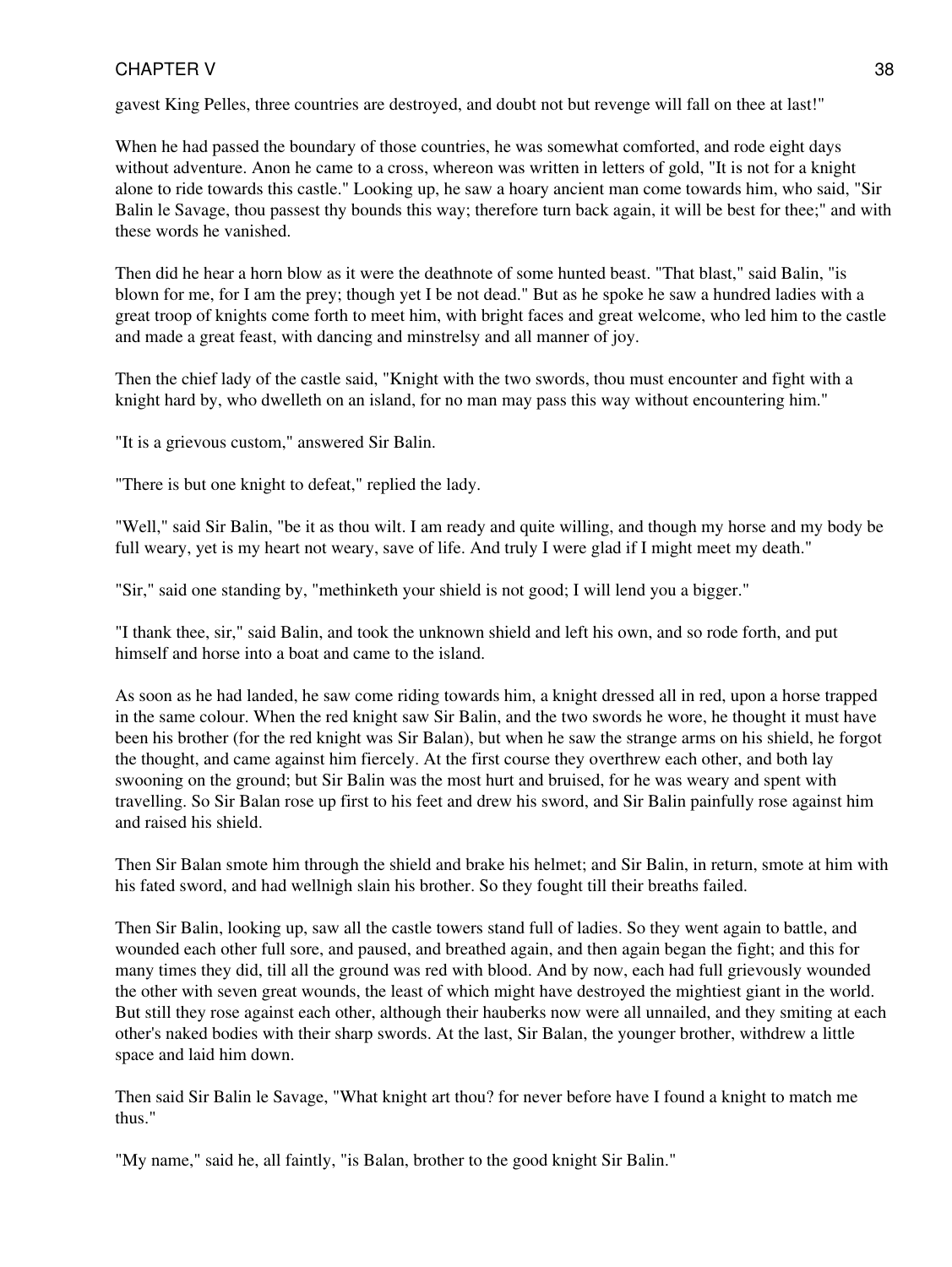"Ah, God!" cried Balin, "that ever I should see this day!" and therewith fell down backwards in a swoon.

Then Sir Balan crept with pain upon his feet and hands, and put his brother's helmet off his head, but could not know him by his face, it was so hewed and bloody. But presently, when Sir Balin came to, he said, "Oh! Balan, mine own brother, thou hast slain me, and I thee! All the wide world saw never greater grief!"

"Alas!" said Sir Balan, "that I ever saw this day; and through mishap alone I knew thee not, for when I saw thy two swords, if it had not been for thy strange shield, I should have known thee for my brother."

"Alas!" said Balin, "all this sorrow lieth at the door of one unhappy knight within the castle, who made me change my shield. If I might live, I would destroy that castle and its evil customs."

"It were well done," said Balan, "for since I first came hither I have never been able to depart, for here they made me fight with one who kept this island, whom I slew, and by enchantment I might never quit it more; nor couldst thou, brother, hadst thou slain me, and escaped with thine own life."

Anon came the lady of the castle, and when she heard their talk, and saw their evil case, she wrung her hands and wept bitterly. So Sir Balan prayed the lady of her gentleness that, for his true service, she would bury them both together in that place. This she granted, weeping full sore, and said it should be done right solemnly and richly, and in the noblest manner possible. Then did they send for a priest, and received the holy sacrament at his hands. And Balin said, "Write over us upon our tomb, that here two brethren slew each other; then shall never good knight or pilgrim pass this way but he will pray for both our souls." And anon Sir Balan died, but Sir Balin died not till the midnight after; and then they both were buried.

On the morrow of their death came Merlin, and took Sir Balin's sword and fixed on it a new pommel, and set it in a mighty stone, which then, by magic, he made float upon the water. And so, for many years, it floated to and fro around the island, till it swam down the river to Camelot, where young Sir Galahad achieved it, as shall be told hereafter.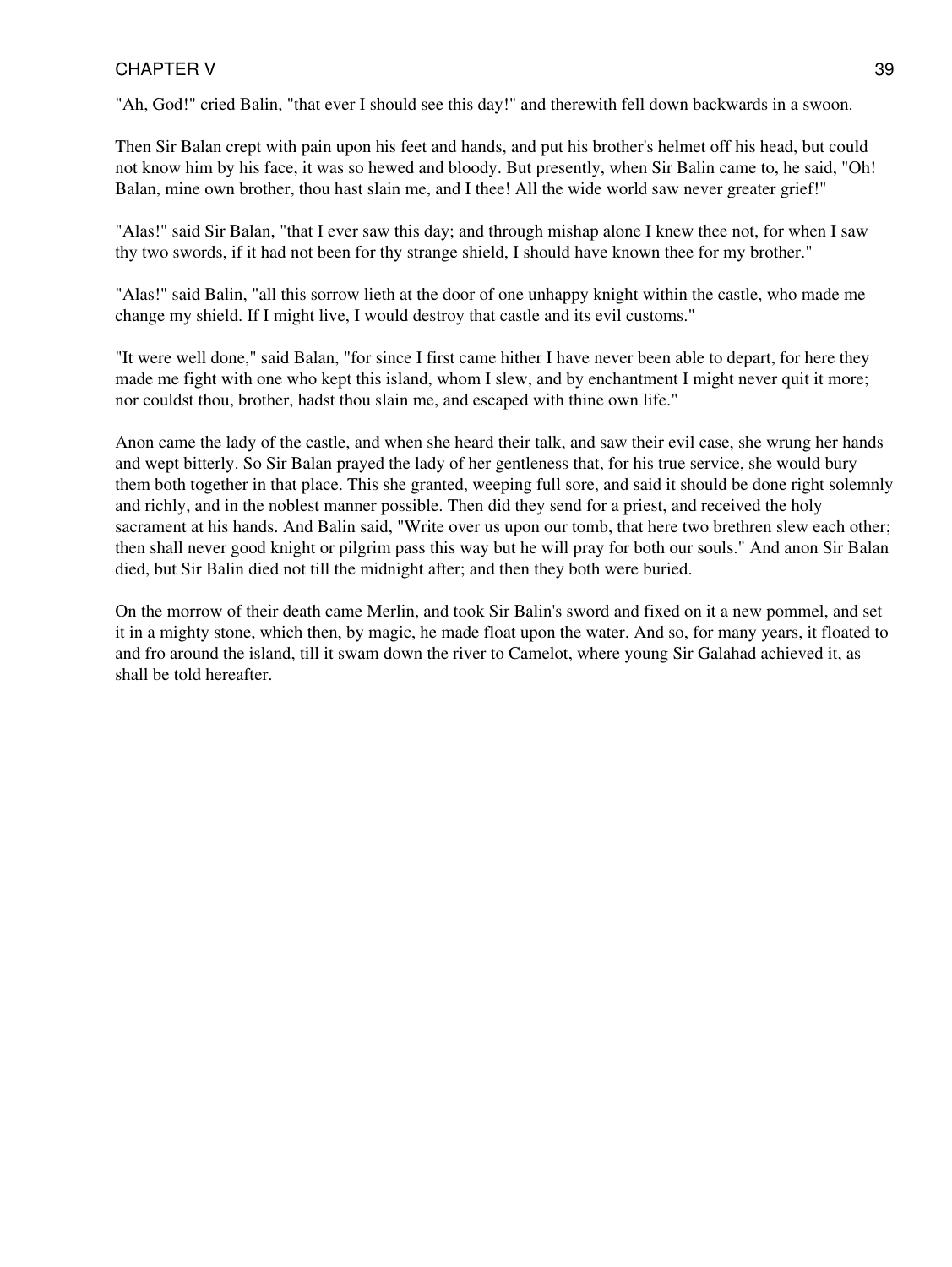# **CHAPTER VI**

*The Marriage of King Arthur and Queen Guinevere, and the Founding of the Round Table--The Adventure of the Hart and Hound*

It befell upon a certain day, that King Arthur said to Merlin, "My lords and knights do daily pray me now to take a wife; but I will have none without thy counsel, for thou hast ever helped me since I came first to this crown."

"It is well," said Merlin, "that thou shouldst take a wife, for no man of bounteous and noble nature should live without one; but is there any lady whom thou lovest better than another?"

"Yea," said King Arthur, "I love Guinevere, the daughter of King Leodegrance, of Camelgard, who also holdeth in his house the Round Table that he had from my father Uther; and as I think, that damsel is the gentlest and the fairest lady living."

"Sir," answered Merlin, "as for her beauty, she is one of the fairest that do live; but if ye had not loved her as ye do, I would fain have had ye choose some other who was both fair and good. But where a man's heart is set, he will be loath to leave." This Merlin said, knowing the misery that should hereafter happen from this marriage.

Then King Arthur sent word to King Leodegrance that he mightily desired to wed his daughter, and how that he had loved her since he saw her first, when with Kings Ban and Bors he rescued Leodegrance from King Ryence of North Wales.

When King Leodegrance heard the message, he cried out "These be the best tidings I have heard in all my life--so great and worshipful a prince to seek my daughter for his wife! I would fain give him half my lands with her straightway, but that he needeth none--and better will it please him that I send him the Round Table of King Uther, his father, with a hundred good knights towards the furnishing of it with guests, for he will soon find means to gather more, and make the table full."

Then King Leodegrance delivered his daughter Guinevere to the messengers of King Arthur, and also the Round Table with the hundred knights.

So they rode royally and freshly, sometimes by water and sometimes by land, towards Camelot. And as they rode along in the spring weather, they made full many sports and pastimes. And, in all those sports and games, a young knight lately come to Arthur's court, Sir Lancelot by name, was passing strong, and won praise from all, being full of grace and hardihood; and Guinevere also ever looked on him with joy. And always in the eventide, when the tents were set beside some stream or forest, many minstrels came and sang before the knights and ladies as they sat in the tent-doors, and many knights would tell adventures; and still Sir Lancelot was foremost, and told the knightliest tales, and sang the goodliest songs, of all the company.

And when they came to Camelot, King Arthur made great joy, and all the city with him; and riding forth with a great retinue he met Guinevere and her company, and led her through the streets all filled with people, and in the midst of all their shoutings and the ringing of church bells, to a palace hard by his own.

Then, in all haste, the king commanded to prepare the marriage and the coronation with the stateliest and most honourable pomp that could be made. And when the day was come, the archbishops led the king to the cathedral, whereto he walked, clad in his royal robes, and having four kings, bearing four golden swords, before him; a choir of passing sweet music going also with him.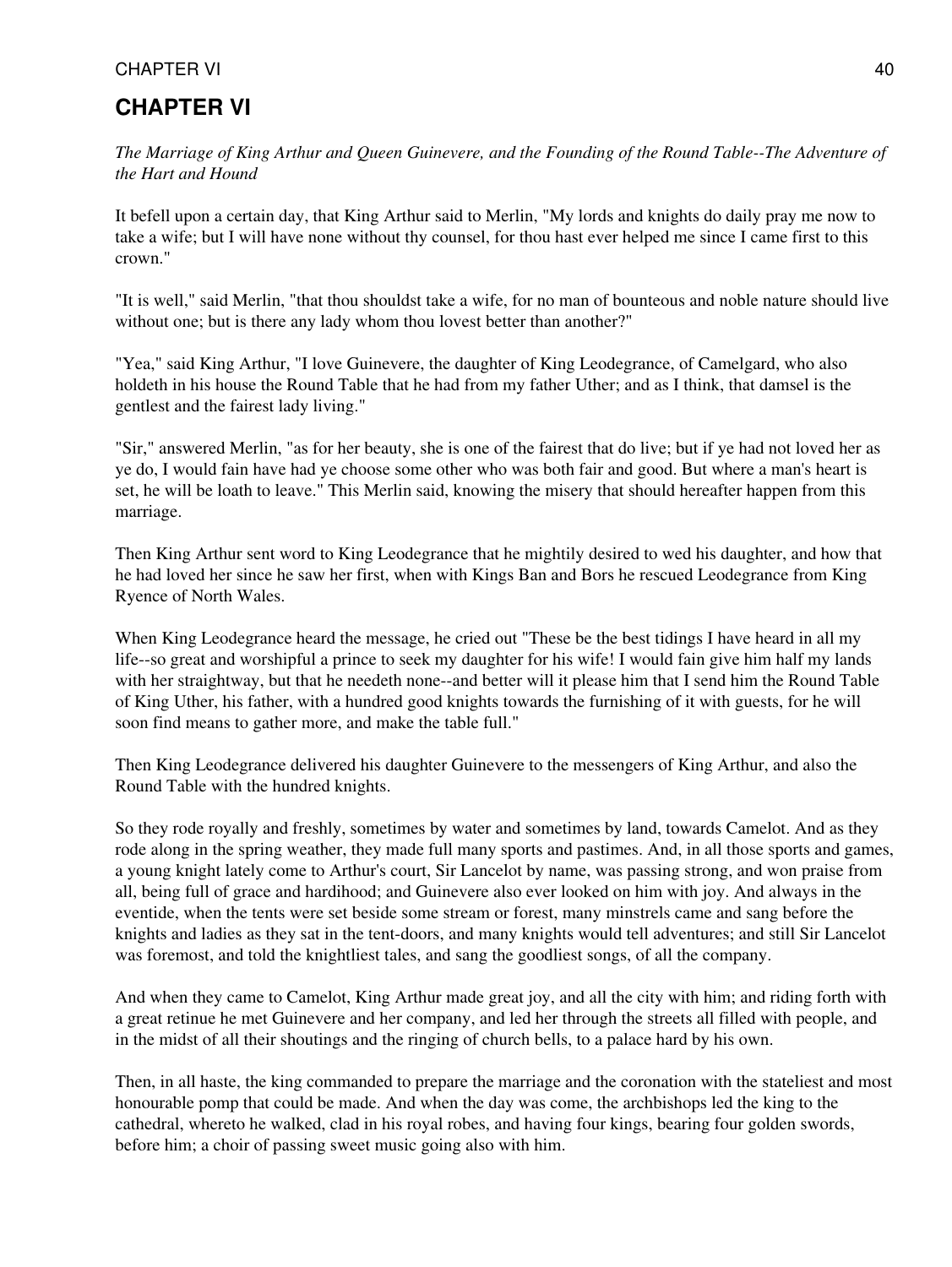In another part, was the queen dressed in her richest ornaments, and led by archbishops and bishops to the Chapel of the Virgins, the four queens also of the four kings last mentioned walked before her, bearing four white doves, according to ancient custom; and after her there followed many damsels, singing and making every sign of joy.

And when the two processions were come to the churches, so wondrous was the music and the singing, that all the knights and barons who were there pressed on each other, as in the crowd of battle, to hear and see the most they might.

When the king was crowned, he called together all the knights that came with the Round Table from Camelgard, and twenty-eight others, great and valiant men, chosen by Merlin out of all the realm, towards making up the full number of the table. Then the Archbishop of Canterbury blessed the seats of all the knights, and when they rose again therefrom to pay their homage to King Arthur there was found upon the back of each knight's seat his name, written in letters of gold. But upon one seat was found written, "This is the Siege Perilous, wherein if any man shall sit save him whom Heaven hath chosen, he shall be devoured by fire."

Anon came young Gawain, the king's nephew, praying to be made a knight, whom the king knighted then and there. Soon after came a poor man, leading with him a tall fair lad of eighteen years of age, riding on a lean mare. And falling at the king's feet, the poor man said, "Lord, it was told me, that at this time of thy marriage thou wouldst give to any man the gift he asked for, so it were not unreasonable."

"That is the truth," replied King Arthur, "and I will make it good."

"Thou sayest graciously and nobly," said the poor man. "Lord, I ask nothing else but that thou wilt make my son here a knight."

"It is a great thing that thou askest," said the king. "What is thy name?"

"Aries, the cowherd," answered he.

"Cometh this prayer from thee or from thy son?" inquired King Arthur.

"Nay, lord, not from myself," said he, "but from him only, for I have thirteen other sons, and all of them will fall to any labour that I put them to. But this one will do no such work for anything that I or my wife may do, but is for ever shooting or fighting, and running to see knights and joustings, and torments me both night and day that he be made a knight."

"What is thy name?" said the king to the young man.

"My name is Tor," said he.

Then the king, looking at him steadfastly, was well pleased with his face and figure, and with his look of nobleness and strength.

"Fetch all thy other sons before me," said the king to Aries. But when he brought them, none of them resembled Tor in size or shape or feature.

Then the king knighted Tor, saying, "Be thou to thy life's end a good knight and a true, as I pray God thou mayest be; and if thou provest worthy, and of prowess, one day thou shall be counted in the Round Table." Then turning to Merlin, Arthur said, "Prophesy now, O Merlin, shall Sir Tor become a worthy knight, or not?"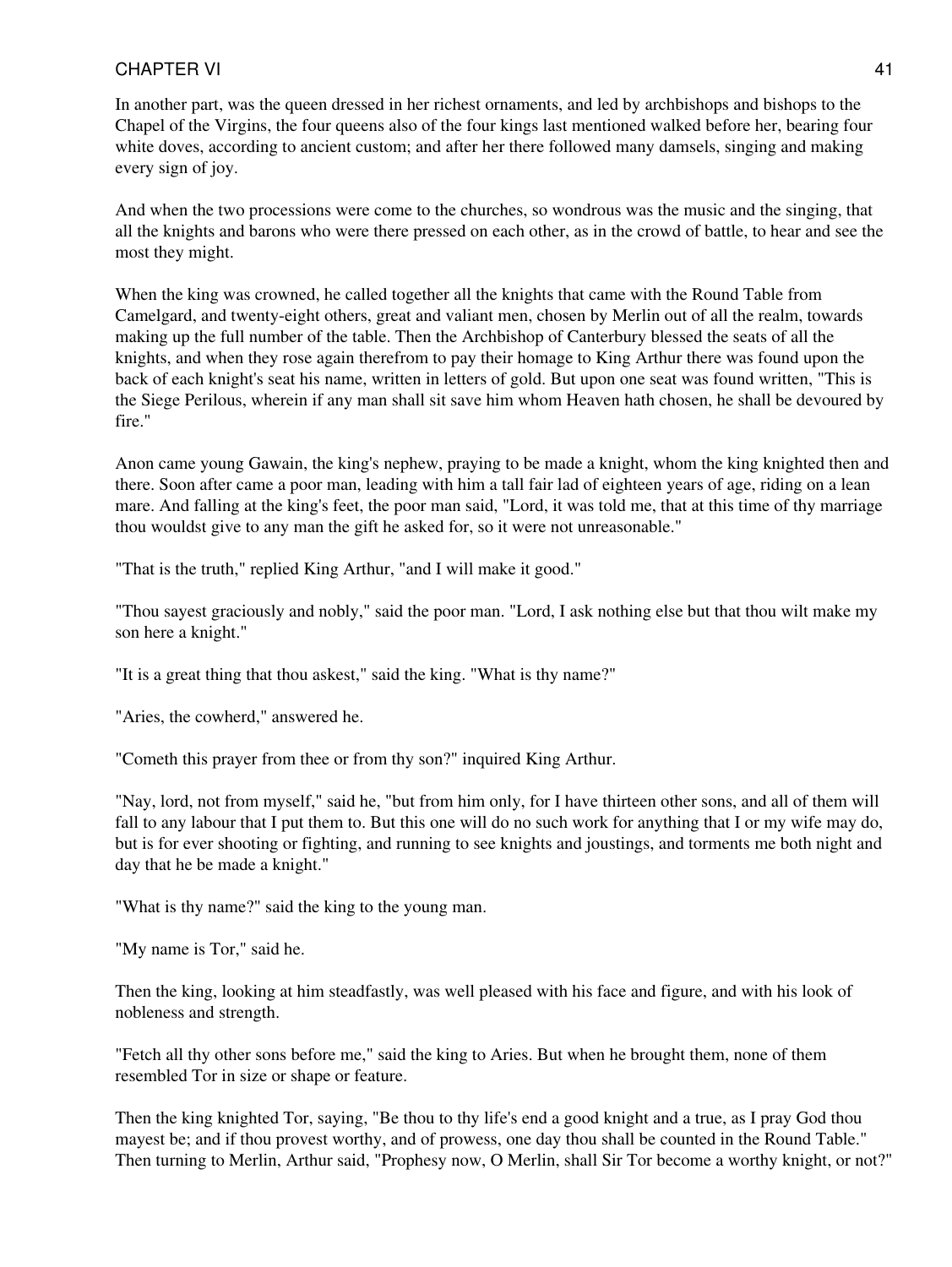"Yea, lord," said Merlin, "so he ought to be, for he is the son of that King Pellinore whom thou hast met, and proved to be one of the best knights living. He is no cowherd's son."

Presently after came in King Pellinore, and when he saw Sir Tor he knew him for his son, and was more pleased than words can tell to find him knighted by the king. And Pellinore did homage to King Arthur, and was gladly and graciously accepted of the king; and then was led by Merlin to a high seat at the Table Round, near to the Perilous Seat.

But Sir Gawain was full of anger at the honour done King Pellinore, and said to his brother Gaheris, "He slew our father, King Lot, therefore will I slay him."

"Do it not yet," said he; "wait till I also be a knight, then will I help ye in it: it is best ye suffer him to go at this time, and not trouble this high feast with bloodshed."

"As ye will, be it," said Sir Gawain.

Then rose the king and spake to all the Table Round, and charged them to be ever true and noble knights, to do neither outrage nor murder, nor any unjust violence, and always to flee treason; also by no means ever to be cruel, but give mercy unto him that asked for mercy, upon pain of forfeiting the liberty of his court for evermore. Moreover, at all times, on pain of death, to give all succour unto ladies and young damsels; and lastly, never to take part in any wrongful quarrel, for reward or payment. And to all this he swore them knight by knight.

Then he ordained that, every year at Pentecost, they should all come before him, wheresoever he might appoint a place, and give account of all their doings and adventures of the past twelvemonth. And so, with prayer and blessing, and high words of cheer, he instituted the most noble order of the Round Table, whereto the best and bravest knights in all the world sought afterwards to find admission.

Then was the high feast made ready, and the king and queen sat side by side, before the whole assembly; and great and royal was the banquet and the pomp.

And as they sat, each man in his place, Merlin went round and said, "Sit still awhile, for ye shall see a strange and marvellous adventure."

So as they sat, there suddenly came running through the hall, a white hart, with a white hound next after him, and thirty couple of black running hounds, making full cry; and the hart made circuit of the Table Round, and past the other tables; and suddenly the white hound flew upon him and bit him fiercely, and tore out a piece from his haunch. Whereat the hart sprang suddenly with a great leap, and overthrew a knight sitting at the table, who rose forthwith, and, taking up the hound, mounted, and rode fast away.

But no sooner had he left, than there came in a lady, mounted on a white palfrey, who cried out to the king, "Lord, suffer me not to have this injury!--the hound is mine which that knight taketh." And as she spake, a knight rode in all armed, on a great horse, and suddenly took up the lady and rode away with her by force, although she greatly cried and moaned.

Then the king desired Sir Gawain, Sir Tor, and King Pellinore to mount and follow this adventure to the uttermost; and told Sir Gawain to bring back the hart, Sir Tor the hound and knight, and King Pellinore the knight and the lady.

So Sir Gawain rode forth at a swift pace, and with him Gaheris, his brother, for a squire. And as they went, they saw two knights fighting on horseback, and when they reached them they divided them and asked the reason of their quarrel. "We fight for a foolish matter," one replied, "for we be brethren; but there came by a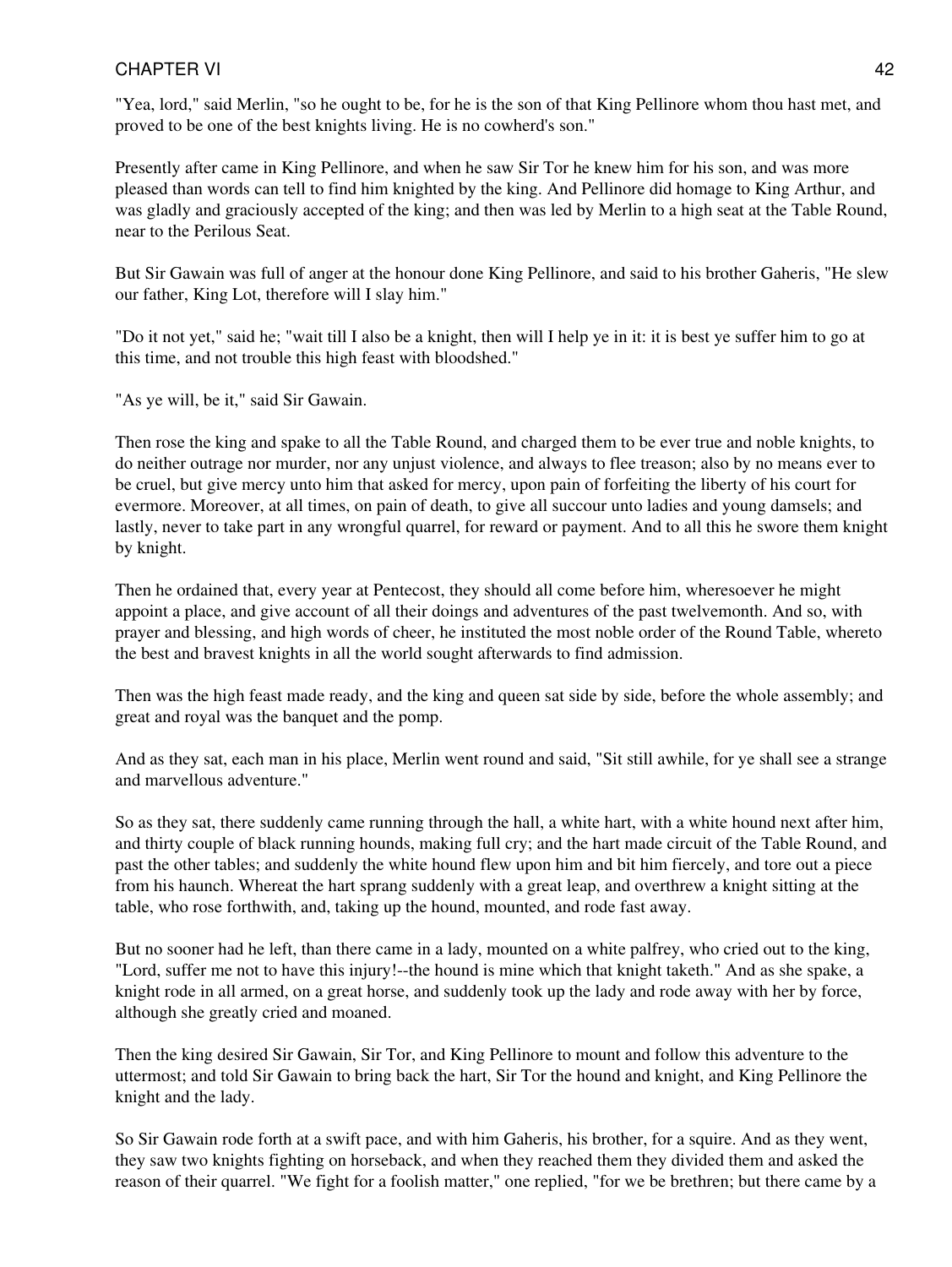white hart this way, chased by many hounds, and thinking it was an adventure for the high feast of King Arthur, I would have followed it to have gained worship; whereat my younger brother here declared he was the better knight and would go after it instead, and so we fight to prove which of us be the better knight."

"This is a foolish thing," said Sir Gawain. "Fight with all strangers, if ye will, but not brother with brother. Take my advice, set on against me, and if ye yield to me, as I shall do my best to make ye, ye shall go to King Arthur and yield ye to his grace."

"Sir knight," replied the brothers, "we are weary, and will do thy wish without encountering thee; but by whom shall we tell the king that we were sent?"

"By the knight that followeth the quest of the white hart," said Sir Gawain. "And now tell me your names, and let us part."

"Sorlous and Brian of the Forest," they replied; and so they went their way to the king's court.

Then Sir Gawain, still following his quest by the distant baying of the hounds, came to a great river, and saw the hart swimming over and near to the further bank. And as he was about to plunge in and swim after, he saw a knight upon the other side, who cried, "Come not over here, Sir knight, after that hart, save thou wilt joust with me."

"I will not fail for that," said Sir Gawain; and swam his horse across the stream.

Anon they got their spears, and ran against each other fiercely; and Sir Gawain smote the stranger off his horse, and turning, bade him yield.

"Nay," replied he, "not so; for though ye have the better of me on horseback, I pray thee, valiant knight, alight, and let us match together with our swords on foot."

"What is thy name?" quoth Gawain.

"Allardin of the Isles," replied the stranger.

Then they fell on each other; but soon Sir Gawain struck him through the helm, so deeply and so hard, that all his brains were scattered, and Sir Allardin fell dead. "Ah," said Gaheris, "that was a mighty stroke for a young knight!"

Then did they turn again to follow the white hart, and let slip three couple of greyhounds after him; and at the last they chased him to a castle, and there they overtook and slew him, in the chief courtyard.

At that there rushed a knight forth from a chamber, with a drawn sword in his hand, and slew two of the hounds before their eyes, and chased the others from the castle, crying, "Oh, my white hart! alas, that thou art dead! for thee my sovereign lady gave to me, and evil have I kept thee; but if I live, thy death shall be dear bought." Anon he went within and armed, and came out fiercely, and met Sir Gawain face to face.

"Why have ye slain my hounds?" said Sir Gawain; "they did but after their nature: and ye had better have taken vengeance on me than on the poor dumb beasts."

"I will avenge me on thee, also," said the other, "ere thou depart this place."

Then did they fight with each other savagely and madly, till the blood ran down to their feet. But at last Sir Gawain had the better, and felled the knight of the castle to the ground. Then he cried out for mercy, and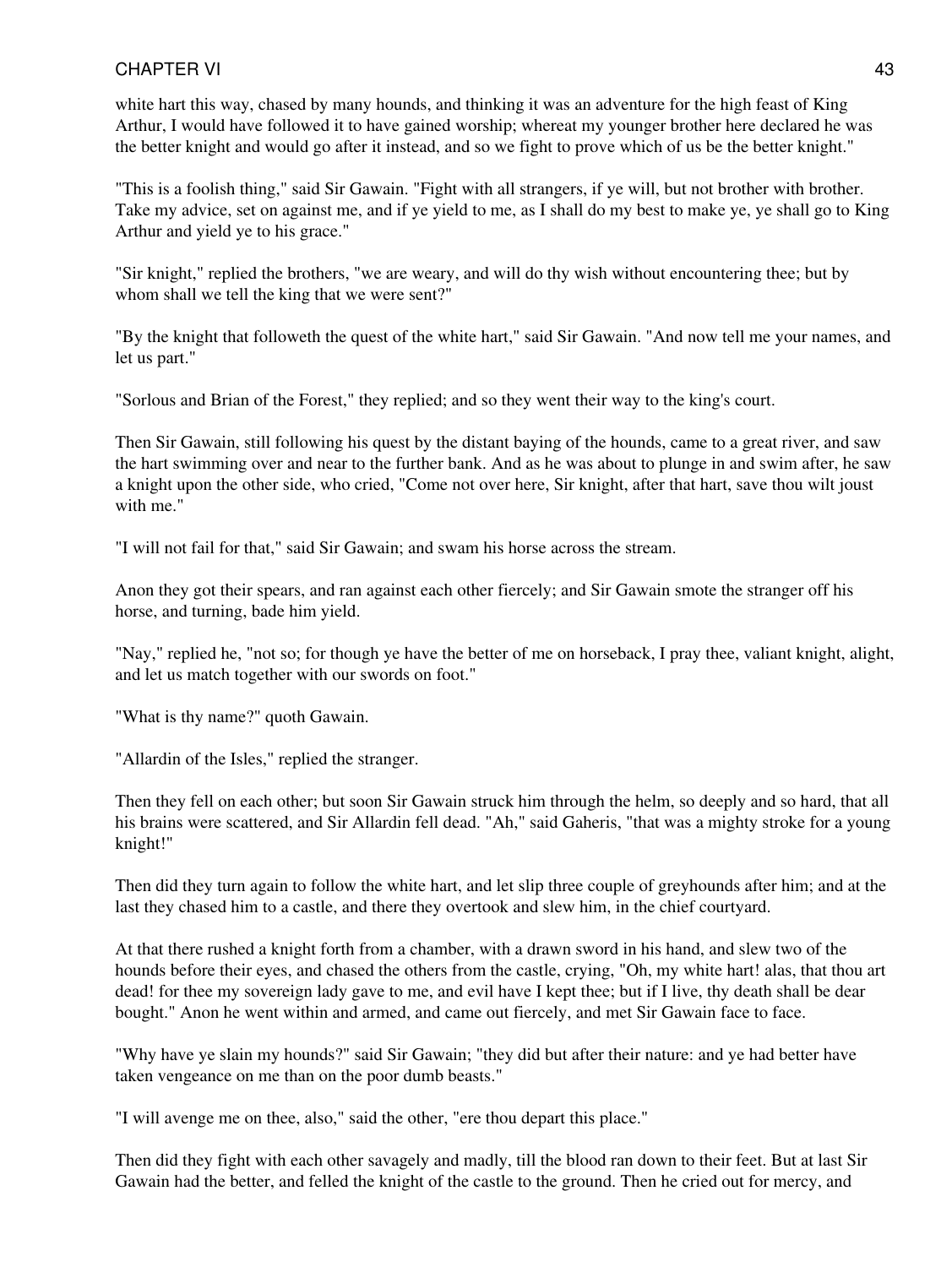yielded to Sir Gawain, and besought him as he was a knight and gentleman to save his life. "Thou shalt die," said Sir Gawain, "for slaying my hounds."

"I will make thee all amends within my power," replied the knight.

But Sir Gawain would have no mercy, and unlaced his helm to strike his head off; and so blind was he with rage, that he saw not where a lady ran out from her chamber and fell down upon his enemy. And making a fierce blow at him, he smote off by mischance the lady's head.

"Alas!" cried Gaheris, "foully and shamefully have ye done--the shame shall never leave ye! Why give ye not your mercy unto them that ask it? a knight without mercy is without worship also."

Then Sir Gawain was sore amazed at that fair lady's death, and knew not what to do, and said to the fallen knight, "Arise, for I will give thee mercy."

"Nay, nay," said he, "I care not for thy mercy now, for thou hast slain my lady and my love--that of all earthly things I loved the best."

"I repent me sorely of it," said Sir Gawain, "for I meant to have struck thee: but now shalt thou go to King Arthur and tell him this adventure, and how thou hast been overcome by the knight that followeth the quest of the white hart."

"I care not whether I live or die, or where I go," replied the knight.

So Sir Gawain sent him to the court to Camelot, making him bear one dead greyhound before and one behind him on his horse. "Tell me thy name before we part," said he.

"My name is Athmore of the Marsh," he answered.

Then went Sir Gawain into the castle, and prepared to sleep there and began to unarm; but Gaheris upbraided him, saying, "Will ye disarm in this strange country? bethink ye, ye must needs have many enemies about."

No sooner had he spoken than there came out suddenly four knights, well armed, and assailed them hard, saying to Sir Gawain, "Thou new-made knight, how hast thou shamed thy knighthood! a knight without mercy is dishonoured! Slayer of fair ladies, shame to thee evermore! Doubt not thou shalt thyself have need of mercy ere we leave thee."

Then were the brothers in great jeopardy, and feared for their lives, for they were but two to four, and weary with travelling; and one of the four knights shot Sir Gawain with a bolt, and hit him through the arm, so that he could fight no more. But when there was nothing left for them but death, there came four ladies forth and prayed the four knights' mercy for the strangers. So they gave Sir Gawain and Gaheris their lives, and made them yield themselves prisoners.

On the morrow, came one of the ladies to Sir Gawain, and talked with him, saying, "Sir knight, what cheer?"

"Not good," said he.

"It is your own default, sir," said the lady, "for ye have done a passing foul deed in slaying that fair damsel yesterday--and ever shall it be great shame to you. But ye be not of King Arthur's kin."

"Yea, truly am I," said he; "my name is Gawain, son of King Lot of Orkney, whom King Pellinore slew--and my mother, Belisent, is half-sister to the king."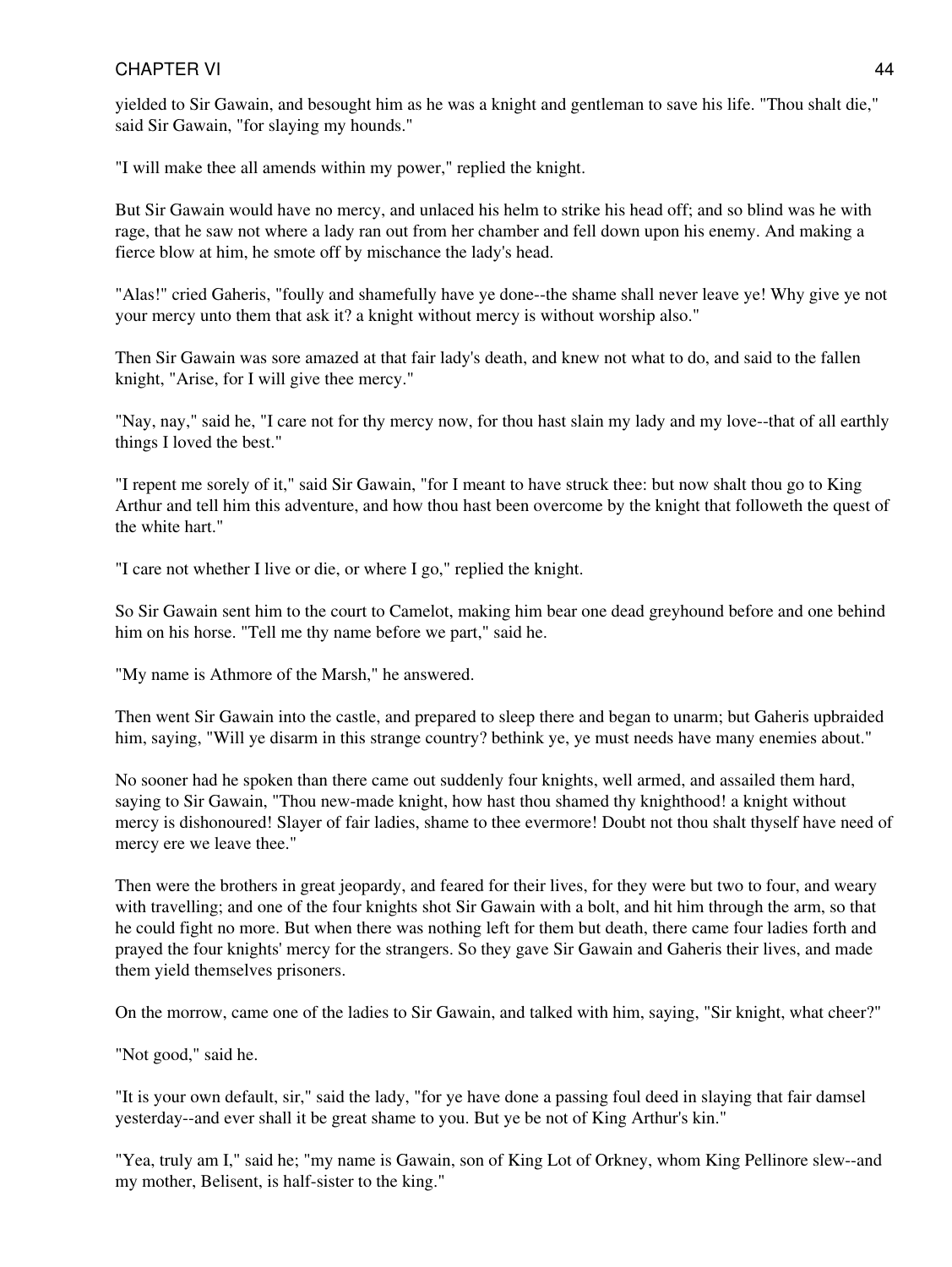When the lady heard that, she went and presently got leave for him to quit the castle; and they gave him the head of the white hart to take with him, because it was in his quest; but made him also carry the dead lady with him--her head hung round his neck and her body lay before him on his horse's neck.

So in that fashion he rode back to Camelot; and when the king and queen saw him, and heard tell of his adventures, they were heavily displeased, and, by the order of the queen, he was put upon his trial before a court of ladies--who judged him to be evermore, for all his life, the knight of ladies' quarrels, and to fight always on their side, and never against any, except he fought for one lady and his adversary for another; also they charged him never to refuse mercy to him that asked it, and swore him to it on the Holy Gospels. Thus ended the adventure of the white hart.

Meanwhile, Sir Tor had made him ready, and followed the knight who rode away with the hound. And as he went, there suddenly met him in the road a dwarf, who struck his horse so viciously upon the head with a great staff, that he leaped backwards a spear's length.

"Wherefore so smitest thou my horse, foul dwarf?" shouted Sir Tor.

"Because thou shall not pass this way," replied the dwarf, "unless thou fight for it with yonder knights in those pavilions," pointing to two tents, where two great spears stood out, and two shields hung upon two trees hard by.

"I may not tarry, for I am on a quest I needs must follow," said Sir Tor.

"Thou shalt not pass," replied the dwarf, and therewith blew his horn. Then rode out quickly at Sir Tor one armed on horseback, but Sir Tor was quick as he, and riding at him bore him from his horse, and made him yield. Directly after came another still more fiercely, but with a few great strokes and buffets Sir Tor unhorsed him also, and sent them both to Camelot to King Arthur. Then came the dwarf and begged Sir Tor to take him in his service, "for," said he, "I will serve no more recreant knights."

"Take then a horse, and come with me," said Tor.

"Ride ye after the knight with the white hound?" said the dwarf; "I can soon bring ye where he is."

So they rode through the forest till they came to two more tents. And Sir Tor alighting, went into the first, and saw three damsels lie there, sleeping. Then went he to the other, and found another lady also sleeping, and at her feet the white hound he sought for, which instantly began to bay and bark so loudly, that the lady woke. But Sir Tor had seized the hound and given it to the dwarfs charge.

"What will ye do, Sir knight?" cried out the lady; "will ye take away my hound from me by force?"

"Yea, lady," said Sir Tor; "for so I must, having the king's command; and I have followed it from King Arthur's court, at Camelot, to this place."

"Well" said the lady, "ye will not go far before ye be ill handled, and will repent ye of the quest."

"I shall cheerfully abide whatsoever adventure cometh, by the grace of God," said Sir Tor; and so mounted his horse and began to ride back on his way. But night coming on, he turned aside to a hermitage that was in the forest, and there abode till the next day, making but sorrowful cheer of such poor food as the hermit had to give him, and hearing a Mass devoutly before he left on the morrow.

And in the early morning, as he rode forth with the dwarf towards Camelot, he heard a knight call loudly after him, "Turn, turn! Abide, Sir knight, and yield me up the hound thou tookest from my lady." At which he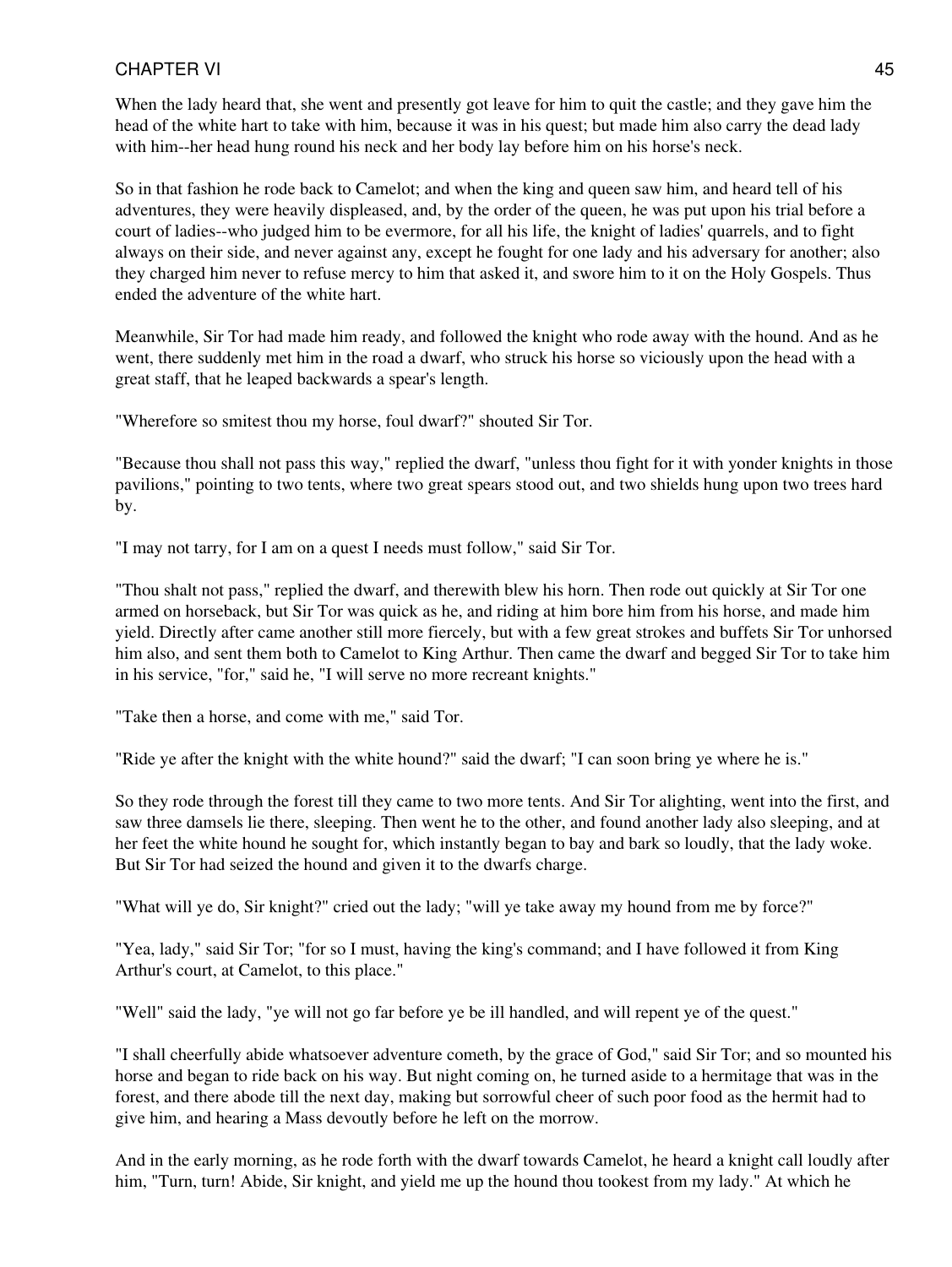turned, and saw a great and strong knight, armed full splendidly, riding down upon him fiercely through a glade of the forest.

Now Sir Tor was very ill provided, for he had but an old courser, which was as weak as himself, because of the hermit's scanty fare. He waited, nevertheless, for the strange knight to come, and at the first onset with their spears, each unhorsed the other, and then fell to with their swords like two mad lions. Then did they smite through one another's shields and helmets till the fragments flew on all sides, and their blood ran out in streams; but yet they carved and rove through the thick armour of the hauberks, and gave each other great and ghastly wounds. But in the end, Sir Tor, finding the strange knight faint, doubled his strokes until he beat him to the earth. Then did he bid him yield to his mercy.

"That will I not," replied Abellius, "while my life lasteth and my soul is in my body, unless thou give me first the hound."

"I cannot," said Sir Tor, "and will not, for it was my quest to bring again that hound and thee unto King Arthur, or otherwise to slay thee."

With that there came a damsel riding on a palfrey, as fast as she could drive, and cried out to Sir Tor with a loud voice, "I pray thee, for King Arthur's love, give me a gift."

"Ask," said Sir Tor, "and I will give thee."

"Grammercy," said the lady, "I ask the head of this false knight Abellius, the most outrageous murderer that liveth."

"I repent me of the gift I promised," said Sir Tor. "Let him make thee amends for all his trespasses against thee."

"He cannot make amends," replied the damsel, "for he hath slain my brother, a far better knight than he, and scorned to give him mercy, though I kneeled for half an hour before him in the mire, to beg it, and though it was but by a chance they fought, and for no former injury or quarrel. I require my gift of thee as a true knight, or else will I shame thee in King Arthur's court; for this Abellius is the falsest knight alive, and a murderer of many."

When Abellius heard this, he trembled greatly, and was sore afraid, and yielded to Sir Tor, and prayed his mercy.

"I cannot now, Sir knight," said he, "lest I be false to my promise. Ye would not take my mercy when I offered it; and now it is too late."

Therewith he unlaced his helmet, and took it off; but Abellius, in dismal fear, struggled to his feet, and fled, until Sir Tor overtook him, and smote off his head entirely with one blow.

"Now, sir," said the damsel, "it is near night, I pray ye come and lodge at my castle hard by."

"I will, with a good will," said he, for both his horse and he had fared but poorly since they left Camelot.

So he went to the lady's castle and fared sumptuously, and saw her husband, an old knight, who greatly thanked him for his service, and urged him oftentimes to come again.

On the morrow he departed, and reached Camelot by noon, where the king and queen rejoiced to see him, and the king made him Earl; and Merlin prophesied that these adventures were but little to the things he should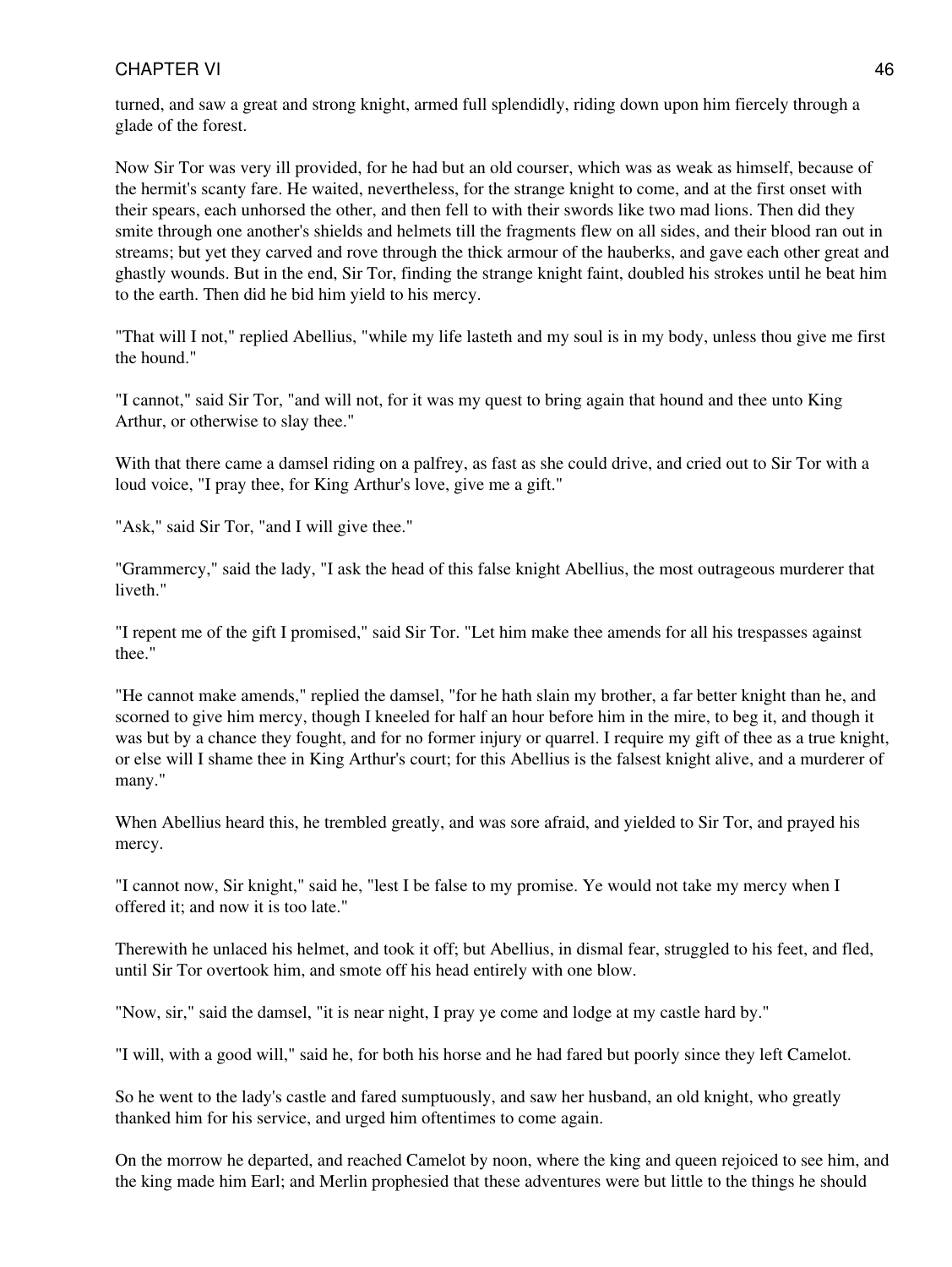achieve hereafter.

Now while Sir Gawain and Sir Tor had fulfilled their quests, King Pellinore pursued the lady whom the knight had seized away from the wedding-feast. And as he rode through the woods, he saw in a valley a fair young damsel sitting by a well-side, and a wounded knight lying in her arms, and King Pellinore saluted her as he passed by.

As soon as she perceived him she cried out, "Help, help me, knight, for our Lord's sake!" But Pellinore was far too eager in his quest to stay or turn, although she cried a hundred times to him for help; at which she prayed to heaven he might have such sore need before he died as she had now. And presently thereafter her knight died in her arms; and she, for grief and love slew herself with his sword.

But King Pellinore rode on till he met a poor man and asked him had he seen a knight pass by that way leading by force a lady with him.

"Yea, surely," said the man, "and greatly did she moan and cry; but even now another knight is fighting with him to deliver the lady; ride on and thou shalt find them fighting still."

At that King Pellinore rode swiftly on, and came to where he saw the two knights fighting, hard by where two pavilions stood. And when he looked in one of them he saw the lady that was his quest, and with her the two squires of the two knights who fought.

"Fair lady," said he, "ye must come with me unto Arthur's court."

"Sir knight," said the two squires, "yonder be two knights fighting for this lady; go part them, and get their consent to take her, ere thou touch her."

"Ye say well," said King Pellinore, and rode between the combatants, and asked them why they fought.

"Sir knight," said the one, "yon lady is my cousin, mine aunt's daughter, whom I met borne away against her will, by this knight here, with whom I therefore fight to free her."

"Sir knight," replied the other, whose name was Hantzlake of Wentland, "this lady got I, by my arms and prowess, at King Arthur's court to-day."

"That is false," said King Pellinore; "ye stole the lady suddenly, and fled away with her, before any knight could arm to stay thee. But it is my service to take her back again. Neither of ye shall therefore have her; but if ye will fight for her, fight with me now and here."

"Well," said the knights, "make ready, and we will assail thee with all our might."

Then Sir Hantzlake ran King Pellinore's horse through with his sword, so that they might be all alike on foot. But King Pellinore at that was passing wroth, and ran upon Sir Hantzlake, with a cry, "Keep well thy head!" and gave him such a stroke upon the helm as clove him to the chin, so that he fell dead to the ground. When he saw that, the other knight refused to fight, and kneeling down said, "Take my cousin the lady with thee, as thy quest is; but as thou art a true knight, suffer her to come to neither shame nor harm."

So the next day King Pellinore departed for Camelot, and took the lady with him; and as they rode in a valley full of rough stones, the damsel's horse stumbled and threw her, so that her arms were sorely bruised and hurt. And as they rested in the forest for the pain to lessen, night came on, and there they were compelled to make their lodging. A little before midnight they heard the trotting of a horse. "Be ye still," said King Pellinore, "for now we may hear of some adventure," and therewith he armed him. Then he heard two knights meet and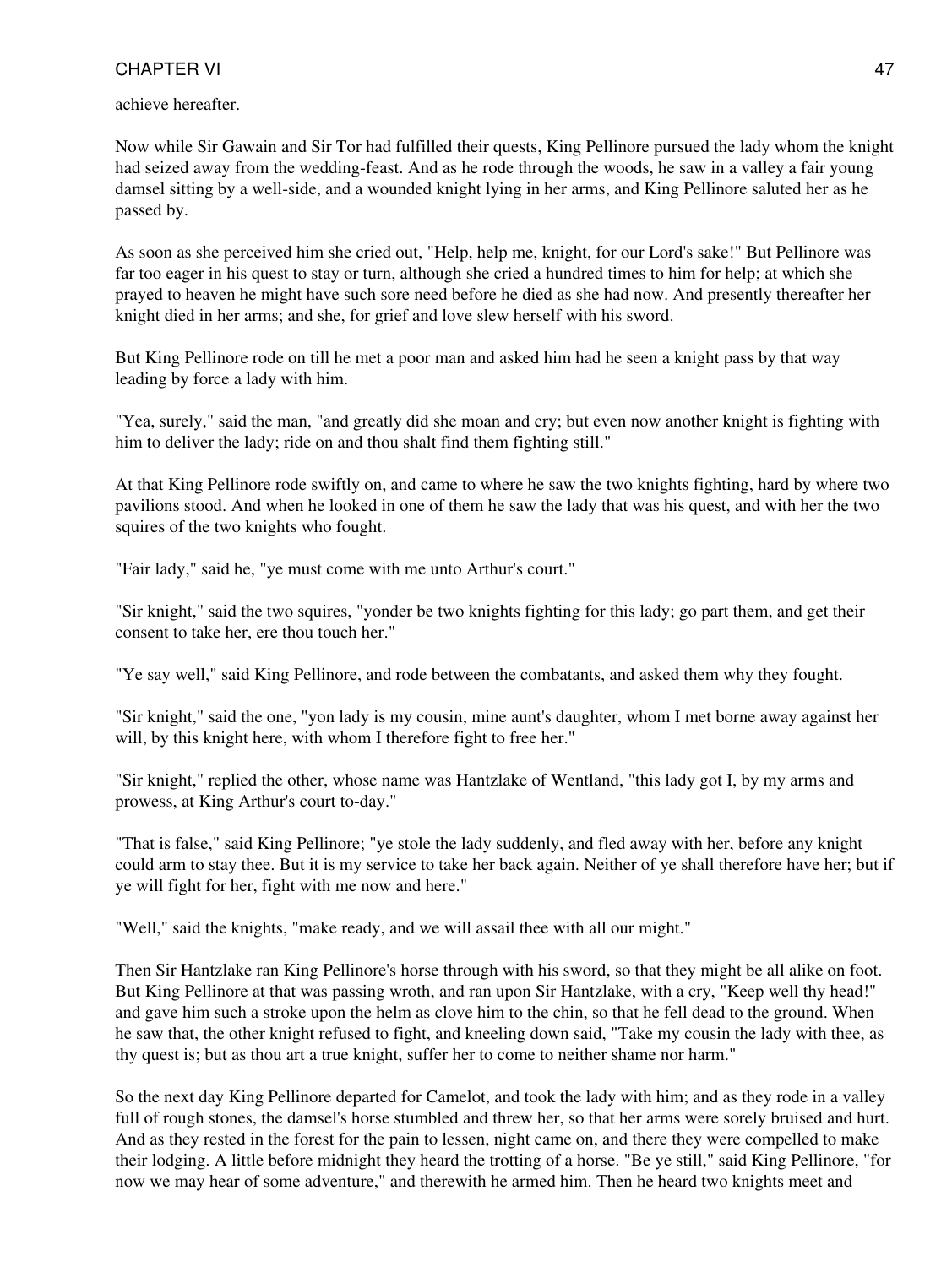salute each other, in the dark; one riding from Camelot, the other from the north.

"What tidings at Camelot?" said one.

"By my head," said the other, "I have but just left there, and have espied King Arthur's court, and such a fellowship is there as never may be broke or overcome; for wellnigh all the chivalry of the world is there, and all full loyal to the king, and now I ride back homewards to the north to tell our chiefs, that they waste not their strength in wars against him."

"As for all that," replied the other knight, "I am but now from the north, and bear with me a remedy, the deadliest poison that ever was heard tell of, and to Camelot will I with it; for there we have a friend close to the king, and greatly cherished of him, who hath received gifts from us to poison him, as he hath promised soon to do."

"Beware," said the first knight, "of Merlin, for he knoweth all things, by the devil's craft."

"I will not fear for that," replied the other, and so rode on his way.

Anon King Pellinore and the lady passed on again; and when they came to the well at which the lady with the wounded knight had sat, they found both knight and Damsel utterly devoured by lions and wild beasts, all save the lady's head.

When King Pellinore saw that, he wept bitterly, saying, "Alas! I might have saved her life had I but tarried a few moments in my quest."

"Wherefore make so much sorrow now?" said the lady.

"I know not," answered he, "but my heart grieveth greatly for this poor lady's death, so fair she was and young."

Then he required a hermit to bury the remains of the bodies, and bare the lady's head with him to Camelot, to the court.

When he was arrived, he was sworn to tell the truth of his quest before the King and Queen, and when he had entered the Queen somewhat upbraided him, saying, "Ye were much to blame that ye saved not that lady's life."

"Madam," said he, "I shall repent it all my life."

"Ay, king," quoth Merlin, who suddenly came in, "and so ye ought to do, for that lady was your daughter, not seen since infancy by thee. And she was on her way to court, with a right good young knight, who would have been her husband, but was slain by treachery of a felon knight, Lorraine le Savage, as they came; and because thou wouldst not abide and help her, thy best friend shall fail thee in thine hour of greatest need, for such is the penance ordained thee for that deed."

Then did King Pellinore tell Merlin secretly of the treason he had heard in the forest, and Merlin by his craft so ordered that the knight who bare the poison was himself soon after slain by it, and so King Arthur's life was saved.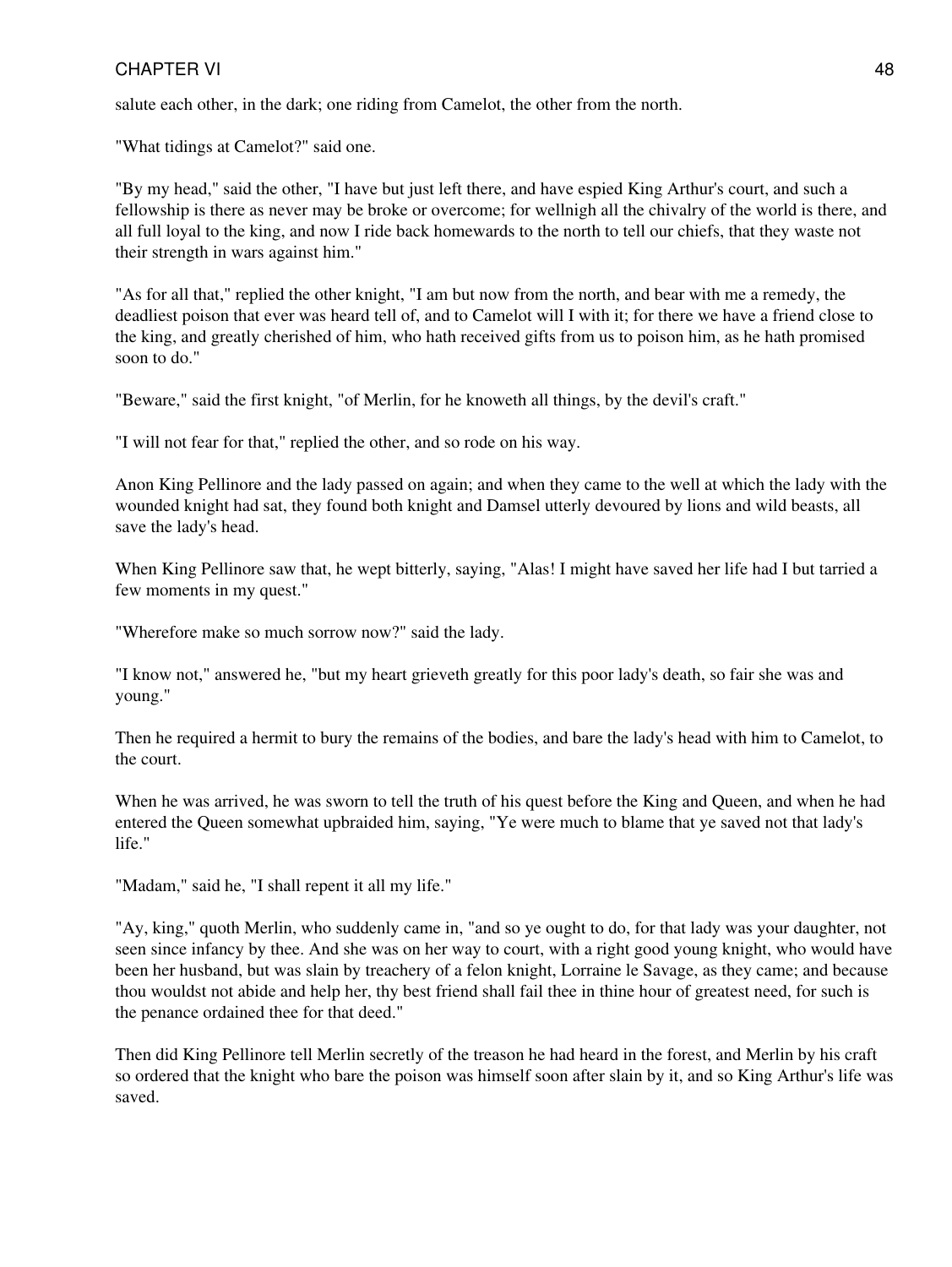# **CHAPTER VII**

#### *King Arthur and Sir Accolon of Gaul*

Being now happily married, King Arthur for a season took his pleasure, with great tournaments, and jousts, and huntings. So once upon a time the king and many of his knights rode hunting in a forest, and Arthur, King Urience, and Sir Accolon of Gaul, followed after a great hart, and being all three well mounted, they chased so fast that they outsped their company, and left them many miles behind; but riding still as rapidly as they could go, at length their horses fell dead under them. Then being all three on foot, and seeing the stag not far before them, very weary and nigh spent--"What shall we do," said King Arthur, "for we are hard bested?" "Let us go on afoot," said King Urience, "till we can find some lodging." At that they saw the stag lying upon the bank of a great lake, with a hound springing at his throat, and many other hounds trooping towards him. So, running forward, Arthur blew the death-note on his horn, and slew the hart. Then lifting up his eyes he saw before him on the lake a barge, all draped down to the water's edge, with silken folds and curtains, which swiftly came towards him, and touched upon the sands; but when he went up close and looked in, he saw no earthly creature. Then he cried out to his companions, "Sirs, come ye hither, and let us see what there is in this ship." So they all three went in, and found it everywhere throughout furnished, and hung with rich draperies of silk and gold.

By this time eventide had come, when suddenly a hundred torches were set up on all sides of the barge, and gave a dazzling light, and at the same time came forth twelve fair damsels, and saluted King Arthur by his name, kneeling on their knees, and telling him that he was welcome, and should have their noblest cheer, for which the king thanked them courteously. Then did they lead him and his fellows to a splendid chamber, where was a table spread with all the richest furniture, and costliest wines and viands; and there they served them with all kinds of wines and meats, till Arthur wondered at the splendour of the feast, declaring he had never in his life supped better, or more royally. After supper they led him to another chamber, than which he had never beheld a richer, where he was left to rest. King Urience, also, and Sir Accolon were each conducted into rooms of like magnificence. And so they all three fell asleep, and being very weary slept deeply all that night.

[Illustration: Came forth twelve fair damsels, and saluted King Arthur by his name.]

But when the morning broke, King Urience found himself in his own house in Camelot, he knew not how; and Arthur awaking found himself in a dark dungeon, and heard around him nothing but the groans of woful knights, prisoners like himself. Then said King Arthur, "Who are ye, thus groaning and complaining?" And some one answered him, "Alas, we be all prisoners, even twenty good knights, and some of us have lain here seven years--some more--nor seen the light of day for all that time." "For what cause?" said King Arthur. "Know ye not then yourself?" they answered--"we will soon tell you. The lord of this strong castle is Sir Damas, and is the falsest and most traitorous knight that liveth; and he hath a younger brother, a good and noble knight, whose name is Outzlake. This traitor Damas, although passing rich, will give his brother nothing of his wealth, and save what Outzlake keepeth to himself by force, he hath no share of the inheritance. He owneth, nevertheless, one fair rich manor, whereupon he liveth, loved of all men far and near. But Damas is as altogether hated as his brother is beloved, for he is merciless and cowardly: and now for many years there hath been war between these brothers, and Sir Outzlake evermore defieth Damas to come forth and fight with him, body to body, for the inheritance; and if he be too cowardly, to find some champion knight that will fight for him. And Damas hath agreed to find some champion, but never yet hath found a knight to take his evil cause in hand, or wager battle for him. So with a strong band of men-at-arms he lieth ever in ambush, and taketh captive every passing knight who may unwarily go near, and bringeth him into this castle, and desireth him either to fight Sir Outzlake, or to lie for evermore in durance. And thus hath he dealt with all of us, for we all scorned to take up such a cause for such a false foul knight--but rather one by one came here, where many a good knight hath died of hunger and disease. But if one of us would fight, Sir Damas would deliver all the rest."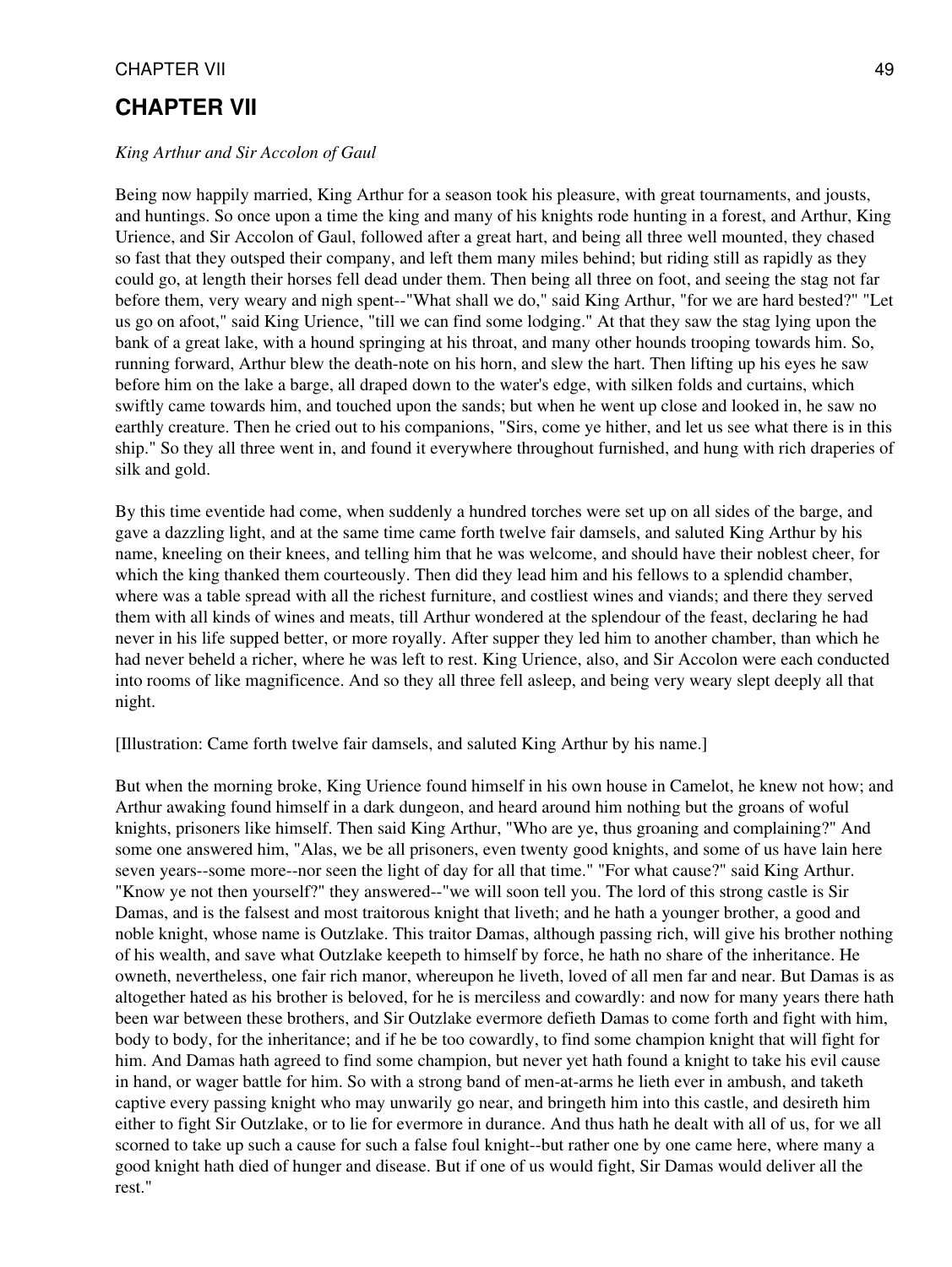"God of his mercy send you deliverance," said King Arthur, and sat turning in his mind how all these things should end, and how he might himself gain freedom for so many noble hearts.

Anon there came a damsel to the king, saying, "Sir if thou wilt fight for my lord thou shalt be delivered out of prison, but else nevermore shalt thou escape with thy life." "Nay," said King Arthur, "that is but a hard choice, yet had I rather fight than die in prison, and if I may deliver not myself alone, but all these others, I will do the battle." "Yea," said the damsel, "it shall be even so." "Then," said King Arthur, "I am ready now, if but I had a horse and armour." "Fear not," said she, "that shalt thou have presently, and shalt lack nothing proper for the fight." "Have I not seen thee," said the king, "at King Arthur's court? for it seemeth that thy face is known to me." "Nay," said the damsel, "I was never there; I am Sir Damas' daughter, and have never been but a day's journey from this castle." But she spoke falsely, for she was one of the damsels of Morgan le Fay, the great enchantress, who was King Arthur's half-sister.

When Sir Damas knew that there had been at length a knight found who would fight for him, he sent for Arthur, and finding him a man so tall and strong, and straight of limb, he was passingly well pleased, and made a covenant with him, that he should fight unto the uttermost for his cause, and that all the other knights should be delivered. And when they were sworn to each other on the holy gospels, all those imprisoned knights were straightway led forth and delivered, but abode there one and all to see the battle.

In the meanwhile there had happened to Sir Accolon of Gaul a strange adventure; for when he awoke from his deep sleep upon the silken barge, he found himself upon the edge of a deep well, and in instant peril of falling thereinto. Whereat, leaping up in great affright, he crossed himself and cried aloud, "May God preserve my lord King Arthur and King Urience, for those damsels in the ship have betrayed us, and were doubtless devils and no women; and if I may escape this misadventure, I will certainly destroy them wheresoever I may find them." With that there came to him a dwarf with a great mouth, and a flat nose, and saluted him, saying that he came from Queen Morgan le Fay. "And she greeteth you well," said he, "and biddeth you be strong of heart, for to-morrow you shall do battle with a strange knight, and therefore she hath sent you here Excalibur, King Arthur's sword, and the scabbard likewise. And she desireth you as you do love her to fight this battle to the uttermost, and without any mercy, as you have promised her you would fight when she should require it of you; and she will make a rich queen for ever of any damsel that shall bring her that knight's head with whom you are to fight."

"Well," said Sir Accolon, "tell you my lady Queen Morgan, that I shall hold to that I promised her, now that I have this sword--and," said he, "I suppose it was to bring about this battle that she made all these enchantments by her craft." "You have guessed rightly," said the dwarf, and therewithal he left him.

Then came a knight and lady, and six squires, to Sir Accolon, and took him to a manor house hard by, and gave him noble cheer; and the house belonged to Sir Outzlake, the brother of Sir Damas, for so had Morgan le Fay contrived with her enchantments. Now Sir Outzlake himself was at that time sorely wounded and disabled, having been pierced through both his thighs by a spear-thrust. When, therefore, Sir Damas sent down messengers to his brother, bidding him make ready by to-morrow morning, and be in the field to fight with a good knight, for that he had found a champion ready to do battle at all points, Sir Outzlake was sorely annoyed and distressed, for he knew he had small chance of victory, while yet he was disabled by his wounds; notwithstanding, he determined to take the battle in hand, although he was so weak that he must needs be lifted to his saddle. But when Sir Accolon of Gaul heard this, he sent a message to Sir Outzlake offering to take the battle in his stead, which cheered Sir Outzlake mightily, who thanked Sir Accolon with all his heart, and joyfully accepted him.

So, on the morrow, King Arthur was armed and well horsed, and asked Sir Damas, "When shall we go to the field?" "Sir," said Sir Damas, "you shall first hear mass." And when mass was done, there came a squire on a great horse, and asked Sir Damas if his knight were ready, "for our knight is already in the field." Then King Arthur mounted on horseback, and there around were all the knights, and barons, and people of the country;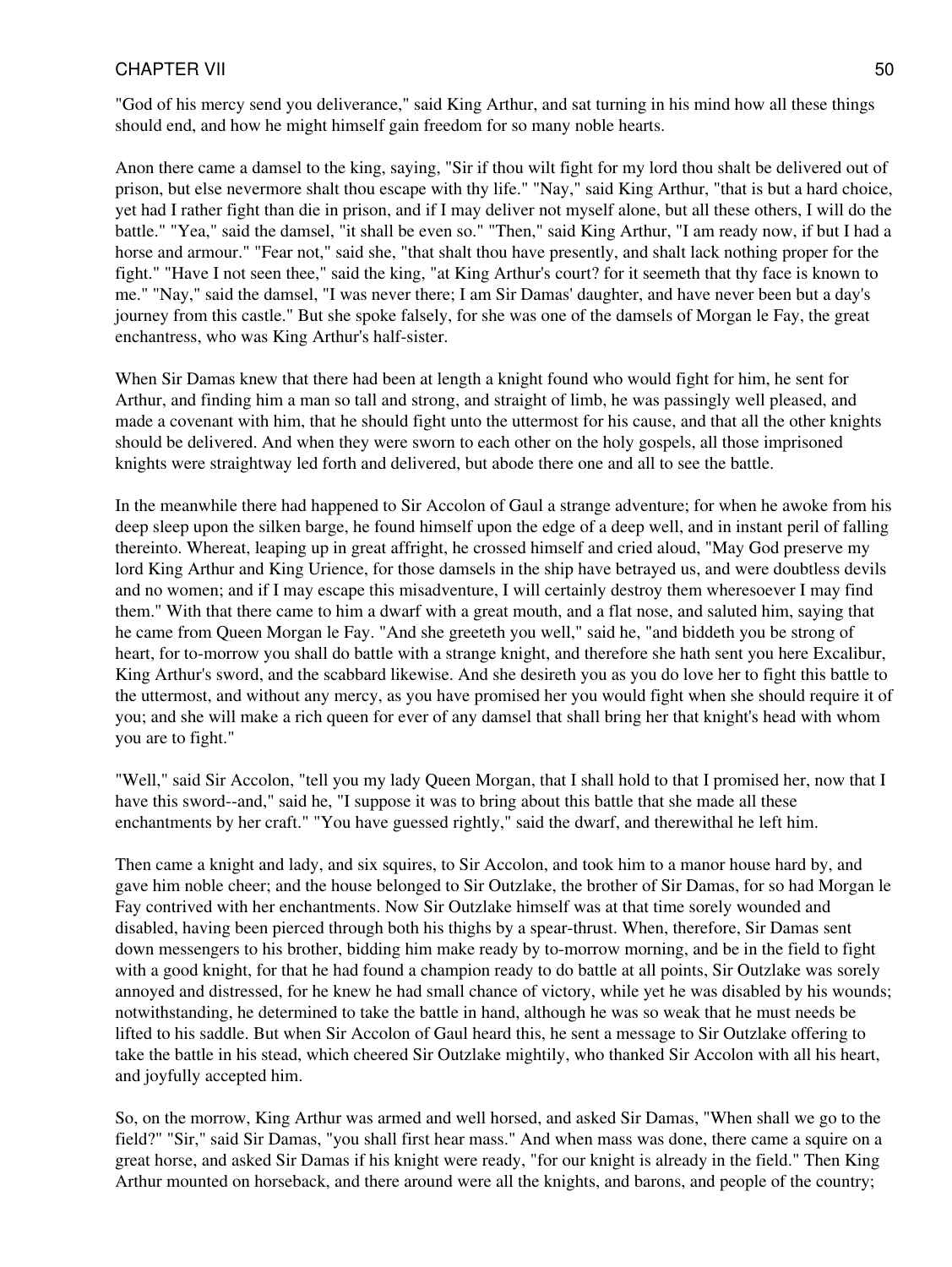and twelve of them were chosen to wait upon the two knights who were about to fight. And as King Arthur sat on horseback, there came a damsel from Morgan le Fay, and brought to him a sword, made like Excalibur, and a scabbard also, and said to him, "Morgan le Fay sendeth you here your sword for her great love's sake." And the king thanked her, and believed it to be as she said; but she traitorously deceived him, for both sword and scabbard were counterfeit, brittle, and false, and the true sword Excalibur was in the hands of Sir Accolon. Then, at the sound of a trumpet, the champions set themselves on opposite sides of the field, and giving rein and spur to their horses urged them to so great a speed that each smiting the other in the middle of the shield, rolled his opponent to the ground, both horse and man. Then starting up immediately, both drew their swords and rushed swiftly together. And so they fell to eagerly, and gave each other many great and mighty strokes.

And as they were thus fighting, the damsel Vivien, lady of the lake, who loved King Arthur, came upon the ground, for she knew by her enchantments how Morgan le Fay had craftily devised to have King Arthur slain by his own sword that day, and therefore came to save his life. And Arthur and Sir Accolon were now grown hot against each other, and spared not strength nor fury in their fierce assaults; but the king's sword gave way continually before Sir Accolon's, so that at every stroke he was sore wounded, and his blood ran from him so fast that it was a marvel he could stand. When King Arthur saw the ground so sore be-blooded, he bethought him in dismay that there was magic treason worked upon him, and that his own true sword was changed, for it seemed to him that the sword in Sir Accolon's hand was Excalibur, for fearfully it drew his blood at every blow, while what he held himself kept no sharp edge, nor fell with any force upon his foe.

"Now, knight, look to thyself, and keep thee well from me," cried out Sir Accolon. But King Arthur answered not, and gave him such a buffet on the helm as made him stagger and nigh fall upon the ground. Then Sir Accolon withdrew a little, and came on with Excalibur on high, and smote King Arthur in return with such a mighty stroke as almost felled him; and both being now in hottest wrath, they gave each other grievous and savage blows. But Arthur all the time was losing so much blood that scarcely could he keep upon his feet yet so full was he of knighthood, that knightly he endured the pain, and still sustained himself, though now he was so feeble that he thought himself about to die. Sir Accolon, as yet, had lost no drop of blood, and being very bold and confident in Excalibur, even grew more vigorous and hasty in his assaults. But all men who beheld them said they never saw a knight fight half so well as did King Arthur; and all the people were so grieved for him that they besought Sir Damas and Sir Outzlake to make up their quarrel and so stay the fight; but they would not.

So still the battle raged, till Arthur drew a little back for breath and a few moments' rest; but Accolon came on after him, following fiercely and crying loud, "It is no time for me to suffer thee to rest," and therewith set upon him. Then Arthur, full of scorn and rage, lifted up his sword and struck Sir Accolon upon the helm so mightily that he drove him to his knees; but with the force of that great stroke his brittle, treacherous sword broke short off at the hilt, and fell down in the grass among the blood, leaving the pommel only in his hand. At that, King Arthur thought within himself that all was over, and secretly prepared his mind for death, yet kept himself so knightly sheltered by his shield that he lost no ground, and made as though he yet had hope and cheer. Then said Sir Accolon, "Sir knight, thou now art overcome and canst endure no longer, seeing thou art weaponless, and hast lost already so much blood. Yet am I fully loth to slay thee; yield, then, therefore, to me as recreant." "Nay," said King Arthur, "that may I not, for I have promised to do battle to the uttermost by the faith of my body while my life lasteth; and I had rather die with honour than live with shame; and if it were possible for me to die an hundred times, I had rather die as often than yield me to thee, for though I lack weapons, I shall lack no worship, and it shall be to thy shame to slay me weaponless." "Aha," shouted then Sir Accolon, "as for the shame, I will not spare; look to thyself, sir knight, for thou art even now but a dead man." Therewith he drove at him with pitiless force, and struck him nearly down; but Arthur evermore waxing in valour as he waned in blood, pressed on Sir Accolon with his shield, and hit at him so fiercely with the pommel in his hand, as hurled him three strides backwards.

This, therefore, so confused Sir Accolon, that rushing up, all dizzy, to deliver once again a furious blow, even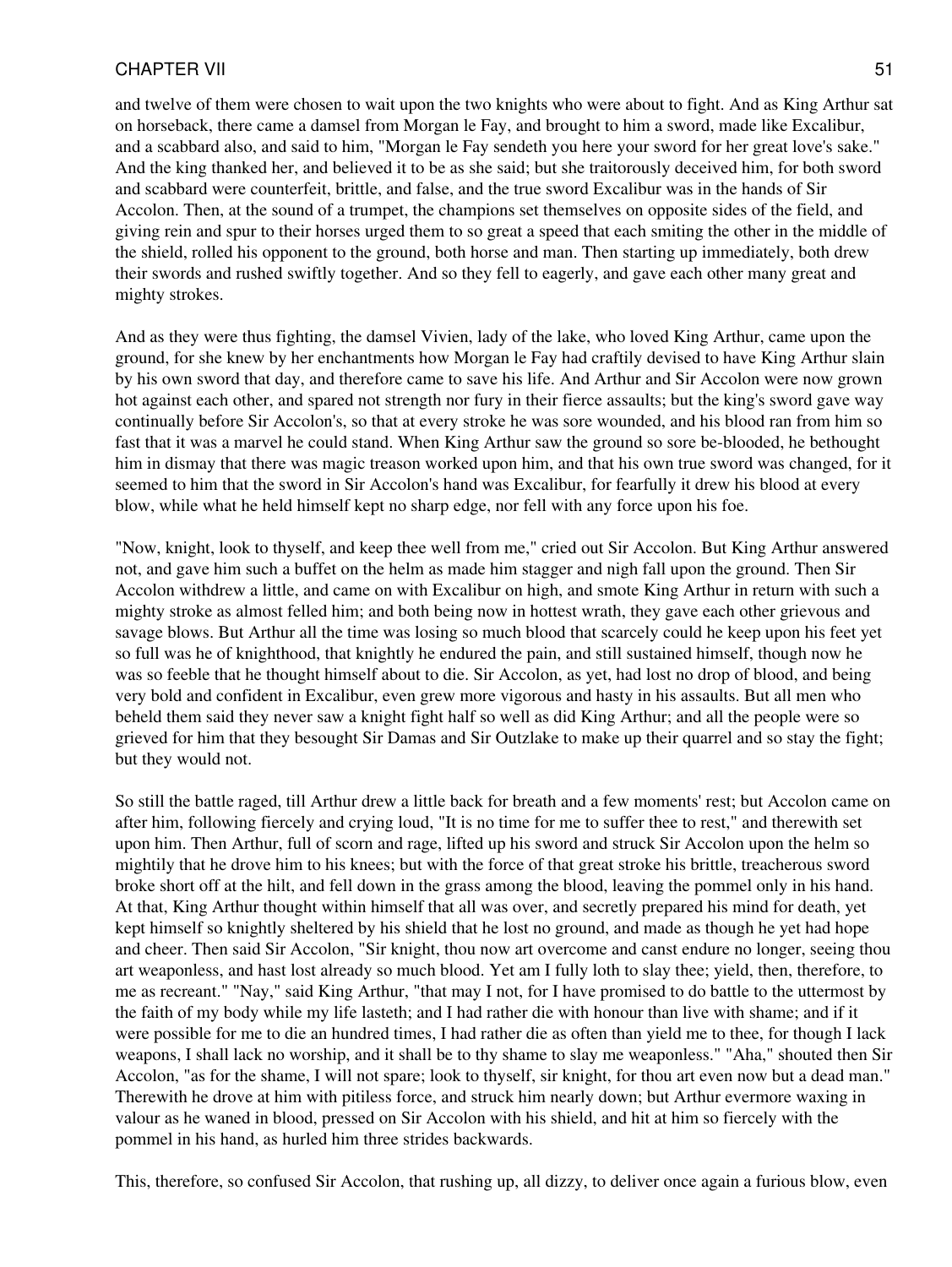as he struck, Excalibur, by Vivien's magic, fell from out his hands upon the earth. Beholding which, King Arthur lightly sprang to it, and grasped it, and forthwith felt it was his own good sword, and said to it, "Thou hast been from me all too long, and done me too much damage." Then spying the scabbard hanging by Sir Accolon's side, he sprang and pulled it from him, and cast it away as far as he could throw it; for so long as he had worn it, Arthur new his life would have been kept secure. "Oh, knight!" then said the king, "thou hast this day wrought me much damage by this sword, but now art thou come to thy death, for I shall not warrant thee but that thou shalt suffer, ere we part, somewhat of that thou hast made me suffer." And therewithal King Arthur flew at him with all his might, and pulled him to the earth, and then struck off his helm, and gave him on the head a fearful buffet, till the blood leaped forth. "Now will I slay thee!" cried King Arthur; for his heart was hardened, and his body all on fire with fever, till for a moment he forgot his knightly mercy. "Slay me thou mayest," said Sir Accolon, "for thou art the best knight I ever found, and I see well that God is with thee; and I, as thou hast, have promised to fight this battle to the uttermost, and never to be recreant while I live; therefore shall I never yield me with my mouth, and God must do with my body what he will." And as Sir Accolon spoke, King Arthur thought he knew his voice; and parting all his blood-stained hair from out his eyes, and leaning down towards him, saw, indeed, it was his friend and own true knight. Then said he--keeping his own visor down--"I pray thee tell me of what country art thou, and what court?" "Sir knight," he answered, "I am of King Arthur's court, and my name is Sir Accolon of Gaul." Then said the king, "Oh, sir knight! I pray thee tell me who gave thee this sword? and from whom thou hadst it?"

Then said Sir Accolon, "Woe worth this sword, for by it I have gotten my death. This sword hath been in my keeping now for almost twelve months, and yesterday Queen Morgan le Fay, wife of King Urience, sent it to me by a dwarf, that therewith I might in some way slay her brother, King Arthur; for thou must understand that King Arthur is the man she hateth most in all the world, being full of envy and jealousy because he is of greater worship and renown than any other of her blood. She loveth me also as much as she doth hate him; and if she might contrive to slay King Arthur by her craft and magic, then would she straightway kill her husband also, and make me the king of all this land, and herself my queen, to reign with me; but now," said he, "all that is over, for this day I am come to my death."

"It would have been sore treason of thee to destroy thy lord," said Arthur. "Thou sayest truly," answered he; "but now that I have told thee, and openly confessed to thee all that foul treason whereof I now do bitterly repent, tell me, I pray thee, whence art thou, and of what court?" "O, Sir Accolon!" said King Arthur, "learn that I am myself King Arthur." When Sir Accolon heard this he cried aloud, "Alas, my gracious lord! have mercy on me, for I knew thee not." "Thou shalt have mercy," said he, "for thou knewest not my person at this time; and though by thine own confession thou art a traitor, yet do I blame thee less, because thou hast been blinded by the false crafts of my sister Morgan le Fay, whom I have trusted more than all others of my kin, and whom I now shall know well how to punish." Then did Sir Accolon cry loudly, "O, lords, and all good people! this noble knight that I have fought with is the noblest and most worshipful in all the world; for it is King Arthur, our liege lord and sovereign king; and full sorely I repent that I have ever lifted lance against him, though in ignorance I did it."

Then all the people fell down on their knees and prayed the pardon of the king for suffering him to come to such a strait. But he replied, "Pardon ye cannot have, for, truly, ye have nothing sinned; but here ye see what ill adventure may ofttimes befall knights-errant, for to my own hurt, and his danger also, I have fought with one of my own knights."

Then the king commanded Sir Damas to surrender to his brother the whole manor, Sir Outzlake only yielding him a palfrey every year; "for," said he scornfully, "it would become thee better to ride on than a courser;" and ordered Damas, upon pain of death, never again to touch or to distress knights-errant riding on their adventures; and also to make full compensation and satisfaction to the twenty knights whom he had held in prison. "And if any of them," said the king, "come to my court complaining that he hath not had full satisfaction of thee for his injuries, by my head, thou shalt die therefor."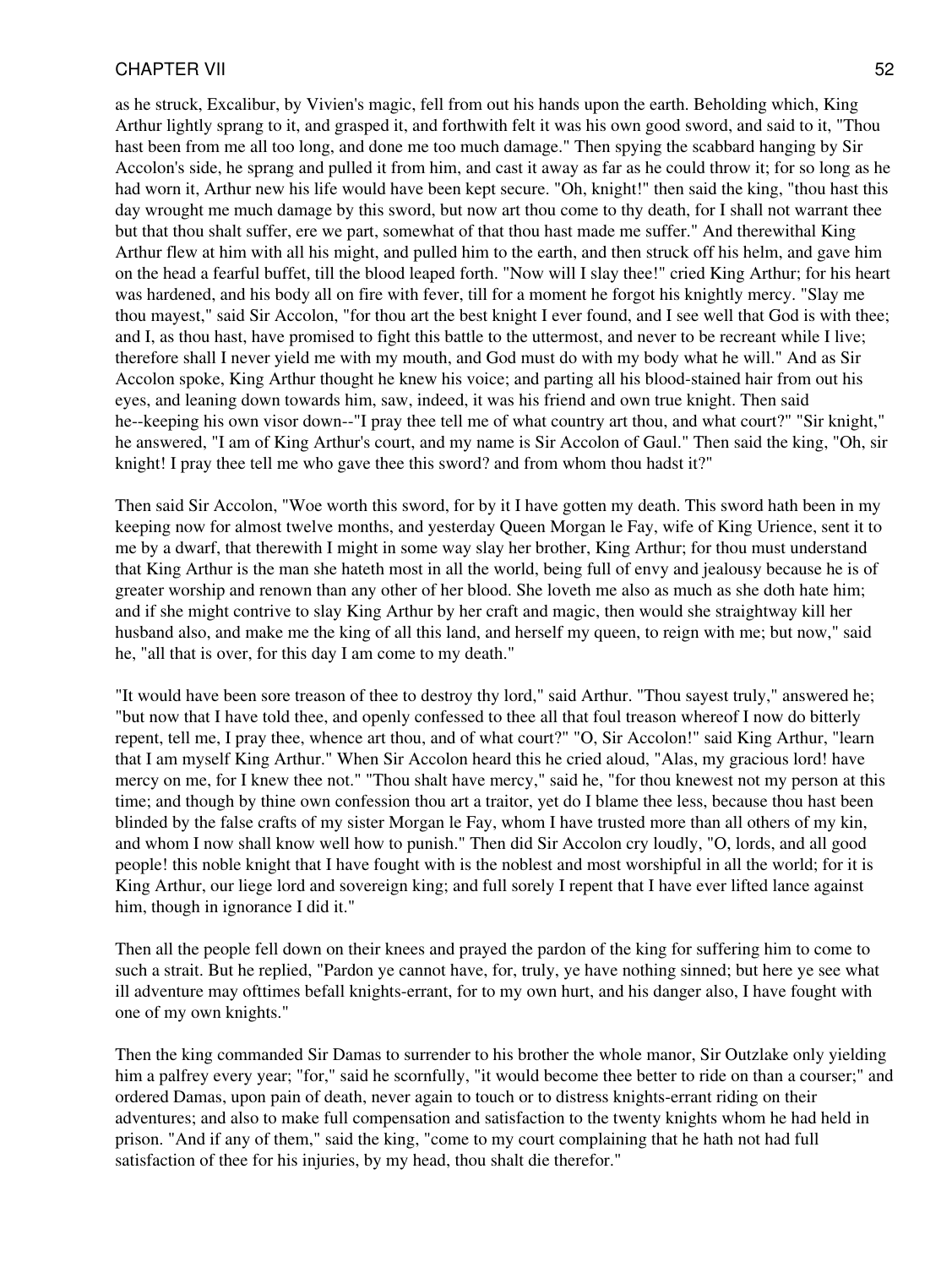Afterwards, King Arthur asked Sir Outzlake to come with him to his court, where he should become a knight of his, and, if his deeds were noble, be advanced to all he might desire.

So then he took his leave of all the people and mounted upon horseback, and Sir Accolon went with him to an abbey hard by, where both their wounds were dressed. But Sir Accolon died within four days after. And when he was dead, the king sent his body to Queen Morgan, to Camelot, saying that he sent her a present in return for the sword Excalibur which she had sent him by the damsel.

So, on the morrow, there came a damsel from Queen Morgan to the king, and brought with her the richest mantle that ever was seen, for it was set as full of precious stones as they could stand against each other, and they were the richest stones that ever the king saw. And the damsel said, "Your sister sendeth you this mantle, and prayeth you to take her gift, and in whatsoever thing she hath offended you, she will amend it at your pleasure." To this the king replied not, although the mantle pleased him much. With that came in the lady of the lake, and said, "Sir, put not on this mantle till thou hast seen more; and in nowise let it be put upon thee, or any of thy knights, till ye have made the bringer of it first put it on her." "It shall be done as thou dost counsel," said the king. Then said he to the damsel that came from his sister, "Damsel, I would see this mantle ye have brought me upon yourself." "Sir," said she, "it will not beseem me to wear a knight's garment." "By my head," said King Arthur, "thou shall wear it ere it go on any other person's back!" And so they put it on her by force, and forthwith the garment burst into a flame and burned the damsel into cinders. When the king saw that, he hated that false witch Morgan le Fay with all his heart, and evermore was deadly quarrel between her and Arthur to their lives' end.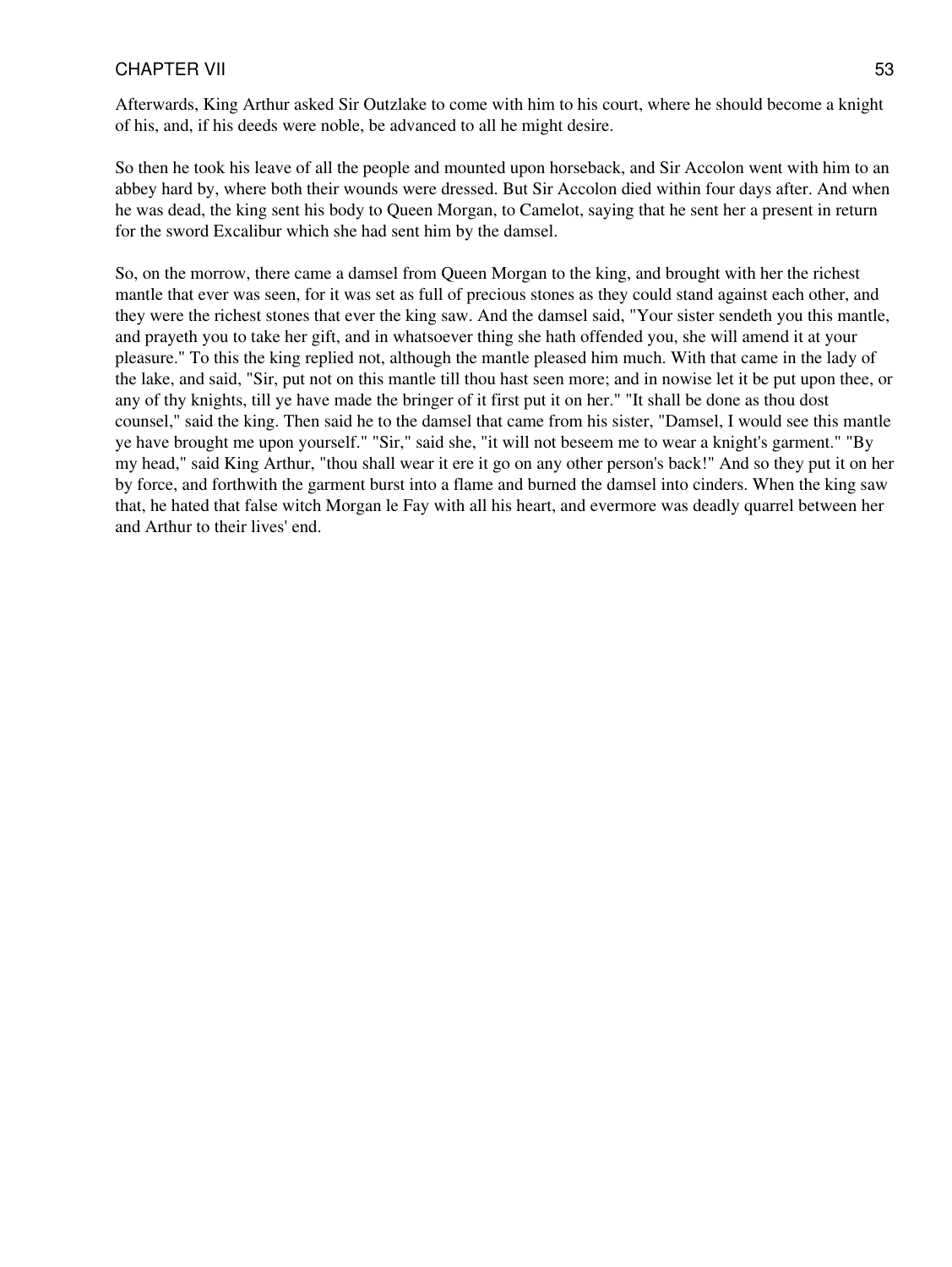# **CHAPTER VIII**

#### *King Arthur conquers Rome, and is crowned Emperor*

And now again the second time there came ambassadors from Lucius Tiberius, Emperor of Rome, demanding, under pain of war, tribute and homage from King Arthur, and the restoration of all Gaul, which he had conquered from the tribune Flollo.

When they had delivered their message, the king bade them withdraw while he consulted with his knights and barons what reply to send. Then some of the younger knights would have slain the ambassadors, saying that their speech was a rebuke to all who heard the king insulted by it. But when King Arthur heard that, he ordered none to touch them upon pain of death; and sending officers, he had them taken to a noble lodging, and there entertained with the best cheer. "And," said he, "let no dainty be spared, for the Romans are great lords; and though their message please me not, yet must I remember mine honour."

Then the lords and knights of the Round Table were called on to declare their counsel--what should be done upon this matter; and Sir Cador of Cornwall speaking first, said, "Sir, this message is the best news I have heard for a long time, for we have been now idle and at rest for many days, and I trust that thou wilt make sharp war upon the Romans, wherein, I doubt not, we shall all gain honour."

"I believe well," said Arthur, "that thou art pleased, Sir Cador; but that is scarce an answer to the Emperor of Rome, and his demand doth grieve me sorely, for truly I will never pay him tribute; wherefore, lords, I pray ye counsel me. Now, I have understood that Belinus and Brennius, knights of Britain, held the Roman Empire in their hands for many days, and also Constantine, the son of Helen, which is open evidence, not only that we owe Rome no tribute, but that I, being descended from them, may, of right, myself claim the empire."

Then said King Anguish of Scotland, "Sir, thou oughtest of right to be above all other kings, for in all Christendom is there not thine equal; and I counsel thee never to obey the Romans. For when they reigned here they grievously distressed us, and put the land to great and heavy burdens; and here, for my part, I swear to avenge me on them when I may, and will furnish thee with twenty thousand men-at-arms, whom I will pay and keep, and who shall wait on thee with me, when it shall please thee."

Then the King of Little Britain rose and promised King Arthur thirty thousand men; and likewise many other kings, and dukes, and barons, promised aid--as the lord of West Wales thirty thousand men, Sir Ewaine and his cousin thirty thousand men, and so forth; Sir Lancelot also, and every other knight of the Round Table, promised each man a great host.

So the king, passing joyful at their courage and good will, thanked them all heartily, and sent for the ambassadors again, to hear his answer. "I will," said he, "that ye now go back straightway unto the Emperor your master and tell him that I give no heed to his words, for I have conquered all my kingdoms by the will of God and by my own right arm, and I am strong enough to keep them, without paying tribute to any earthly creature. But, on the other hand, I claim both tribute and submission from himself, and also claim the sovereignty of all his empire, whereto I am entitled by the right of my own ancestors--sometime kings of this land. And say to him that I will shortly come to Rome, and by God's grace will take possession of my empire and subdue all rebels. Wherefore, lastly, I command him and all the lords of Rome that they forthwith pay me their homage, under pain of my chastisement and wrath."

Then he commanded his treasurers to give the ambassadors great gifts, and defray all their charges, and appointed Sir Cador to convey them worshipfully out of the land.

So when they returned to Rome and came before Lucius, he was sore angry at their words, and said, "I thought this Arthur would have instantly obeyed my orders and have served me as humbly as any other king;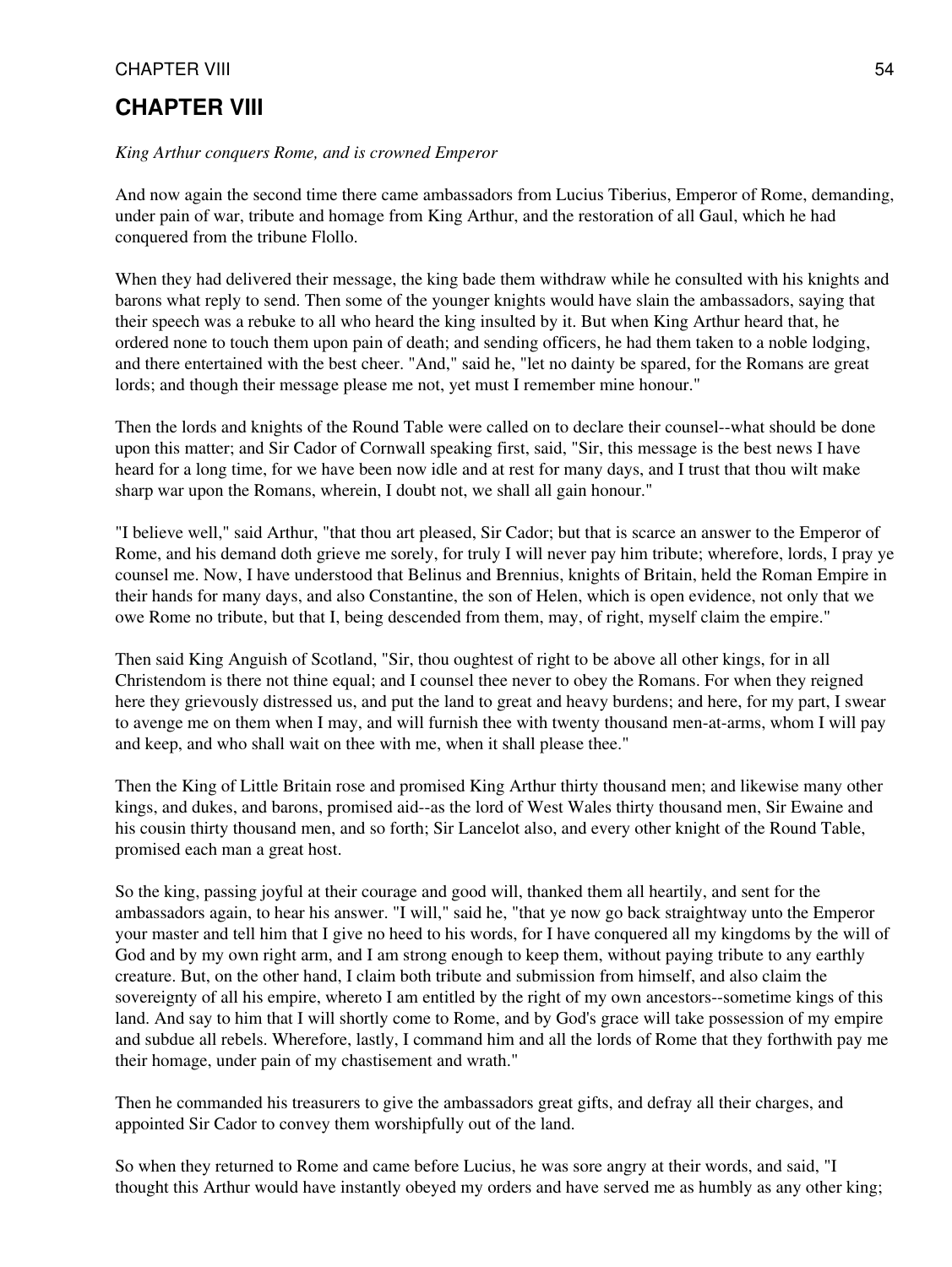but because of his fortune in Gaul, he hath grown insolent."

"Ah, lord," said one of the ambassadors, "refrain from such vain words, for truly I and all with me were fearful at his royal majesty and angry countenance. I fear me thou hast made a rod for thee more sharp than thou hast counted on. He meaneth to be master of this empire; and is another kind of man than thou supposest, and holdeth the most noble court of all the world. We saw him on the new year's day, served at his table by nine kings, and the noblest company of other princes, lords, and knights that ever was in all the world; and in his person he is the most manly-seeming man that liveth, and looketh like to conquer all the earth."

Then Lucius sent messengers to all the subject countries of Rome, and brought together a mighty army, and assembled sixteen kings, and many dukes, princes, lords, and admirals, and a wondrous great multitude of people. Fifty giants also, born of fiends, were set around him for a body-guard. With all that host he straightway went from Rome, and passed beyond the mountains into Gaul, and burned the towns and ravaged all the country of that province, in rage for its submission to King Arthur. Then he moved on towards Little Britain.

Meanwhile, King Arthur having held a parliament at York, left the realm in charge of Sir Badewine and Sir Constantine, and crossed the sea from Sandwich to meet Lucius. And so soon as he was landed, he sent Sir Gawain, Sir Bors, Sir Lionel, and Sir Bedivere to the Emperor, commanding him "to move swiftly and in haste out of his land, and, if not, to make himself ready for battle, and not continue ravaging the country and slaying harmless people." Anon, those noble knights attired themselves and set forth on horseback to where they saw, in a meadow, many silken tents of divers colours, and the Emperor's pavilion in the midst, with a golden eagle set above it.

Then Sir Gawain and Sir Bors rode forward, leaving the other two behind in ambush, and gave King Arthur's message. To which the Emperor replied, "Return, and tell your lord that I am come to conquer him and all his land."

At this, Sir Gawain burned with anger, and cried out, "I had rather than all France that I might fight with thee alone!"

"And I also," said Sir Bors.

Then a knight named Ganius, a near cousin of the Emperor, laughed out aloud, and said, "Lo! how these Britons boast and are full of pride, bragging as though they bare up all the world!"

At these words, Sir Gawain could refrain no longer, but drew forth his sword and with one blow shore oft Ganius' head; then with Sir Bors, he turned his horse and rode over waters and through woods, back to the ambush, where Sir Lionel and Sir Bedivere were waiting. The Romans followed fast behind them till the knights turned and stood, and then Sir Bors smote the foremost of them through the body with a spear, and slew him on the spot. Then came on Calibere, a huge Pavian, but Sir Bors overthrew him also. And then the company of Sir Lionel and Sir Bedivere brake from their ambush and fell on the Romans, and slew and hewed them down, and forced them to return and flee, chasing them to their tents.

But as they neared the camp, a great host more rushed forth, and turned the battle backwards, and in the turmoil, Sir Bors and Sir Berel fell into the Romans' hands. When Sir Gawain saw that, he drew his good sword Galotine, and swore to see King Arthur's face no more if those two knights were not delivered; and then, with good Sir Idrus, made so sore an onslaught that the Romans fled and left Sir Bors and Sir Berel to their friends. So the Britons returned in triumph to King Arthur, having slain more than ten thousand Romans, and lost no man of worship from amongst themselves.

When the Emperor Lucius heard of that discomfiture he arose, with all his army, to crush King Arthur, and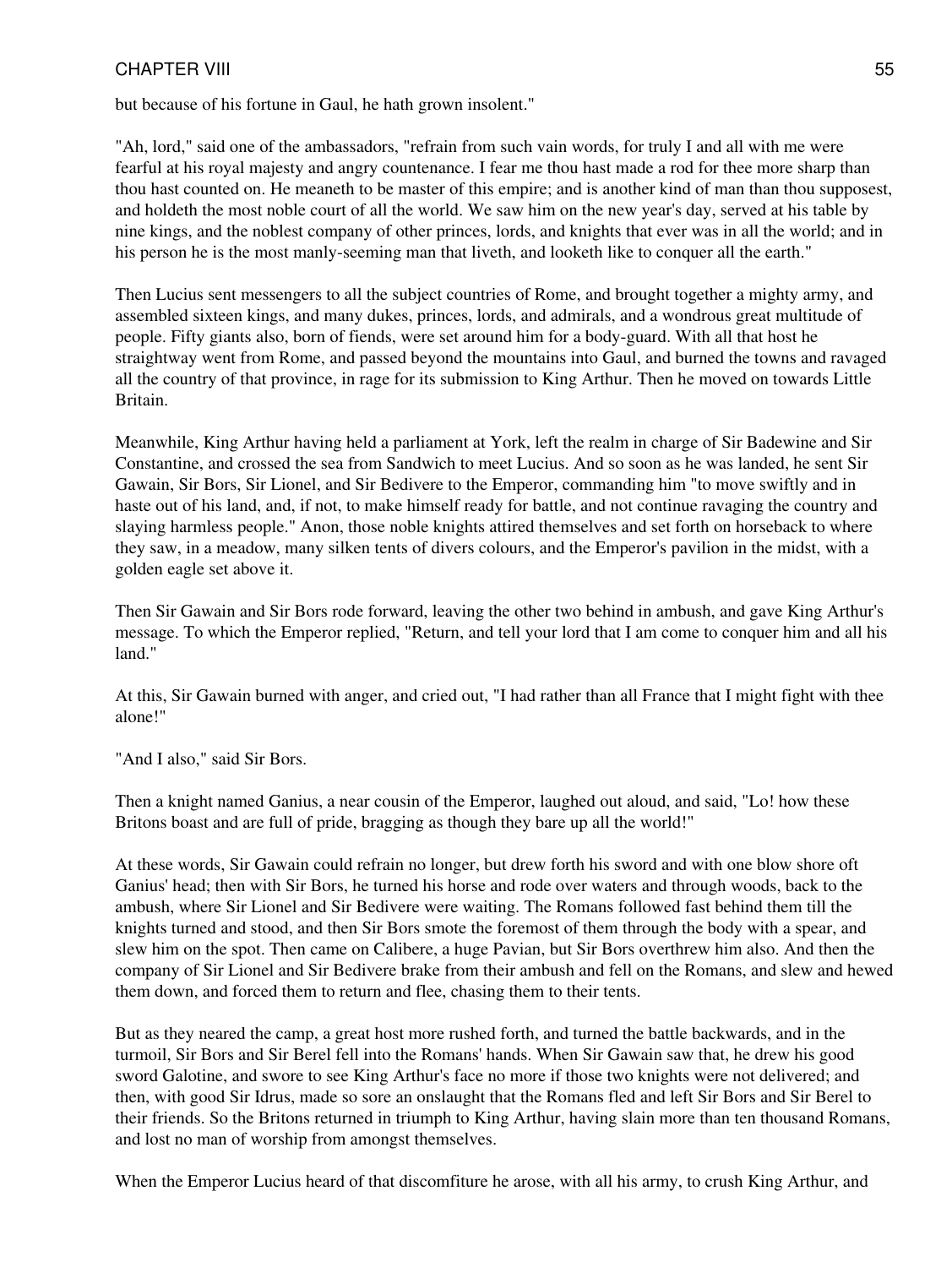met him in the vale of Soissons. Then speaking to all his host, he said, "Sirs, I admonish you that this day ye fight and acquit yourselves as men; and remembering how Rome is chief of all the earth, and mistress of the universal world, suffer not these barbarous and savage Britons to abide our onset." At that, the trumpets blew so loud, that the ground trembled and shook.

Then did the rival hosts draw near each other with great shoutings; and when they closed, no tongue can tell the fury of their smiting, and the sore struggling, wounds, and slaughter. Then King Arthur, with his mightiest knights, rode down into the thickest of the fight, and drew Excalibur, and slew as lightning slays for swiftness and for force. And in the midmost crowd he met a giant, Galapas by name, and struck off both his legs at the knee-joints; then saying, "Now art thou a better size to deal with!" smote his head off at a second blow: and the body killed six men in falling down.

Anon, King Arthur spied where Lucius fought and worked great deeds of prowess with his own hands. Forthwith he rode at him, and each attacked the other passing fiercely; till at the last, Lucius struck King Arthur with a fearful wound across the face, and Arthur, in return, lifting up Excalibur on high, drove it with all his force upon the Emperor's head, shivering his helmet, crashing his head in halves, and splitting his body to the breast. And when the Romans saw their Emperor dead they fled in hosts of thousands; and King Arthur and his knights, and all his army followed them, and slew one hundred thousand men.

Then returning to the field, King Arthur rode to the place where Lucius lay dead, and round him the kings of Egypt and Ethiopia, and seventeen other kings, with sixty Roman senators, all noble men. All these he ordered to be carefully embalmed with aromatic gums, and laid in leaden coffins, covered with their shields and arms and banners. Then calling for three senators who were taken prisoners, he said to them, "As the ransom of your lives, I will that ye take these dead bodies and carry them to Rome, and there present them for me, with these letters saying I will myself be shortly there. And I suppose the Romans will beware how they again ask tribute of me; for tell them, these dead bodies that I send them are for the tribute they have dared to ask of me; and if they wish for more, when I come I will pay them the rest."

So, with that charge, the three senators departed with the dead bodies, and went to Rome; the body of the Emperor being carried in a chariot blazoned with the arms of the empire, all alone, and the bodies of the kings two and two in chariots following.

After the battle, King Arthur entered Lorraine, Brabant, and Flanders, and thence, subduing all the countries as he went, passed into Germany, and so beyond the mountains into Lombardy and Tuscany. At length he came before a city which refused to obey him, wherefore he sat down before it to besiege it. And after a long time thus spent, King Arthur called Sir Florence, and told him they began to lack food for his hosts--"And not far from hence," said he, "are great forests full of cattle belonging to my enemies. Go then, and bring by force all that thou canst find; and take with thee Sir Gawain, my nephew, and Sir Clegis, Sir Claremond the Captain of Cardiff, and a strong band."

Anon, those knights made ready, and rode over holts and hills, and through forests and woods, till they came to a great meadow full of fair flowers and grass, and there they rested themselves and their horses that night. And at the dawn of the next day, Sir Gawain took his horse and rode away from his fellows to seek some adventure. Soon he saw an armed knight walking his horse by a wood's side, with his shield laced to his shoulder, and no attendant with him save a page, bearing a mighty spear; and on his shield were blazoned three gold griffins. When Sir Gawain spied him, he put his spear in rest, and riding straight to him, asked who he was. "A Tuscan," said he; "and they mayest prove me when thou wilt, for thou shalt be my prisoner ere we part."

Then said Sir Gawain, "Thou vauntest thee greatly, and speakest proud words; yet I counsel thee, for all thy boastings, look to thyself the best thou canst."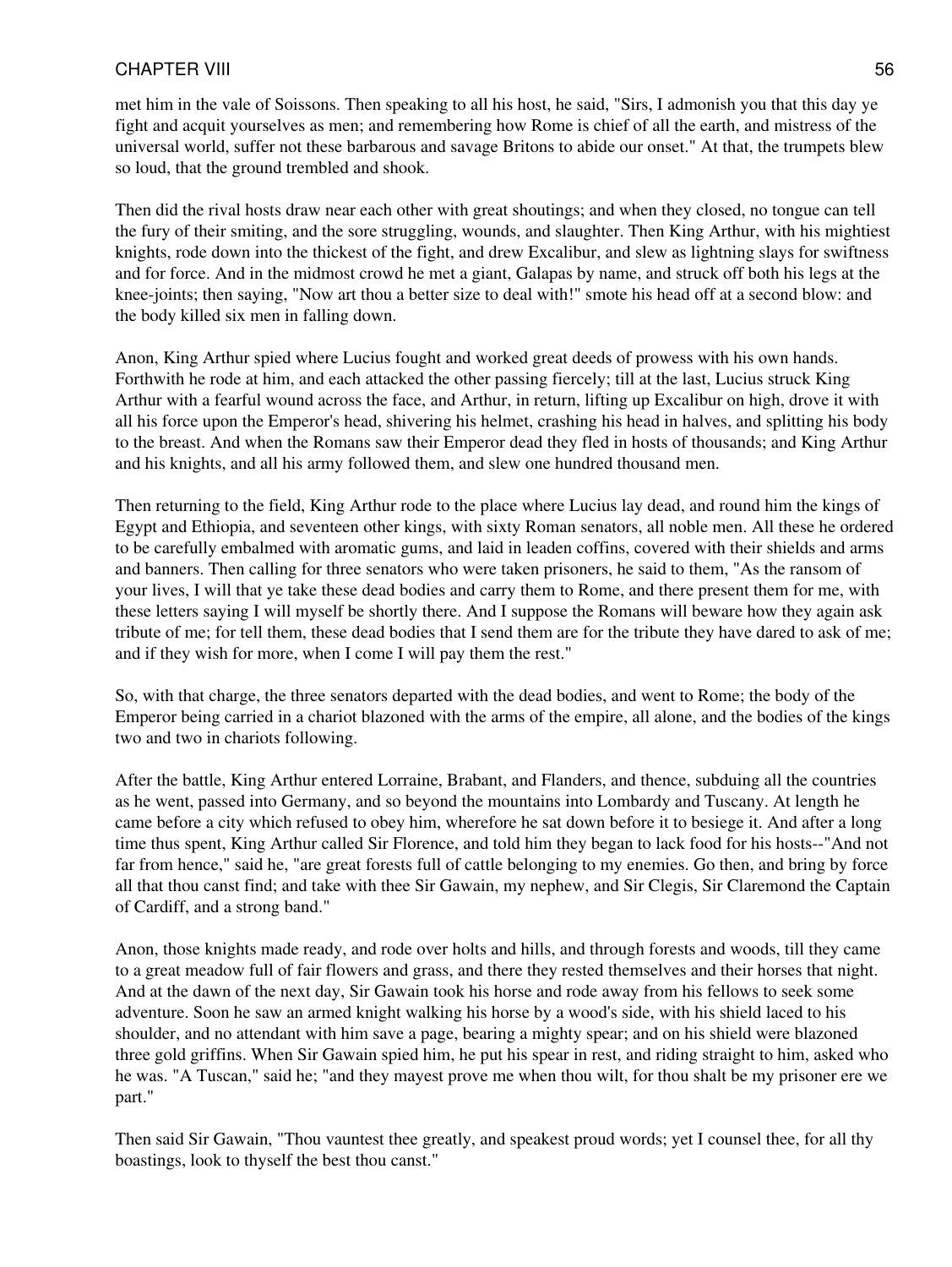At that they took their spears and ran at each other with all the might they had, and smote each other through their shields into their shoulders; and then drawing swords smote with great strokes, till the fire sprang out of their helms. Then was Sir Gawain enraged, and with his good sword Galotine struck his enerny through shield and hauberk, and splintered into pieces all the precious stones of it, and made so huge a wound that men might see both lungs and liver. At that the Tuscan, groaning loudly, rushed on to Sir Gawain, and gave him a deep slanting stroke, and made a mighty wound and cut a great vein asunder, so that he bled fast. Then he cried out, "Bind thy wound quickly up, Sir knight, for thou be-bloodest all thy horse and thy fair armour, and all the surgeons of the world shall never staunch thy blood; for so shall it be to whomsoever is hurt with this good sword."

Then answered Sir Gawain, "It grieveth me but little, and thy boastful words give me no fear, for thou shalt suffer greater grief and sorrow ere we part; but tell me quickly who can staunch this blood."

"That can I do," said the strange knight, "and will, if thou wilt aid and succour me to become christened, and to believe on God, which now I do require of thee upon thy manhood."

"I am content," said Sir Gawain; "and may God help me to grant all thy wishes. But tell mefirst, what soughtest thou thus here alone, and of what land art thou?"

"Sir," said the knight, "my name is Prianius, and my father is a great prince, who hath rebelled against Rome. He is descended from Alexander and Hector, and of our lineage also were Joshua and Maccabaeus. I am of right the king of Alexandria, and Africa, and all the outer isles, yet I would believe in the Lord thou worshippest, and for thy labour I will give thee treasure enough. I was so proud in heart that I thought none my equal, but now have I encountered with thee, who hast given me my fill of fighting; wherefore, I pray thee, Sir knight, tell me of thyself."

"I am no knight," said Sir Gawain; "I have been brought up many years in the wardrobe of the noble prince King Arthur, to mind his armour and array."

"Ah," said Prianius, "if his varlets be so keen and fierce, his knights must be passing good! Now, for the love of heaven, whether thou be knight or knave, tell me thy name."

"By heaven!" said Gawain, "now will I tell thee the truth. My name is Sir Gawain, and I am a knight of the Round Table."

"Now am I better pleased," said Prianius, "than if thou hadst given me all the province of Paris the rich. I had rather have been torn by wild horses than that any varlet should have won such victory over me as thou hast done. But now, Sir knight, I warn thee that close by is the Duke of Lorraine, with sixty thousand good men of war; and we had both best flee at once, for he will find us else, and we be sorely wounded and never likely to recover. And let my page be careful that he blow no horn, for hard by are a hundred knights, my servants; and if they seize thee, no ransom of gold or silver would acquit thee."

Then Sir Gawain rode over a river to save himself, and Sir Prianius after him, and so they both fled till they came to his companions who were in the meadow, where they spent the night. When Sir Whishard saw Sir Gawain so hurt, he ran to him weeping, and asked him who it was had wounded him; and Sir Gawain told him how he had fought with that man--pointing to Prianius--who had salves to heal them both. "But I can tell ye other tidings," said he--"that soon we must encounter many enemies, for a great army is close to us in our front."

Then Prianius and Sir Gawain alighted and let their horses graze while they unarmed, and when they took their armour and their clothing off, the hot blood ran down freshly from their wounds till it was piteous to see. But Prianius took from his page a vial filled from the four rivers that flow out of Paradise, and anointed both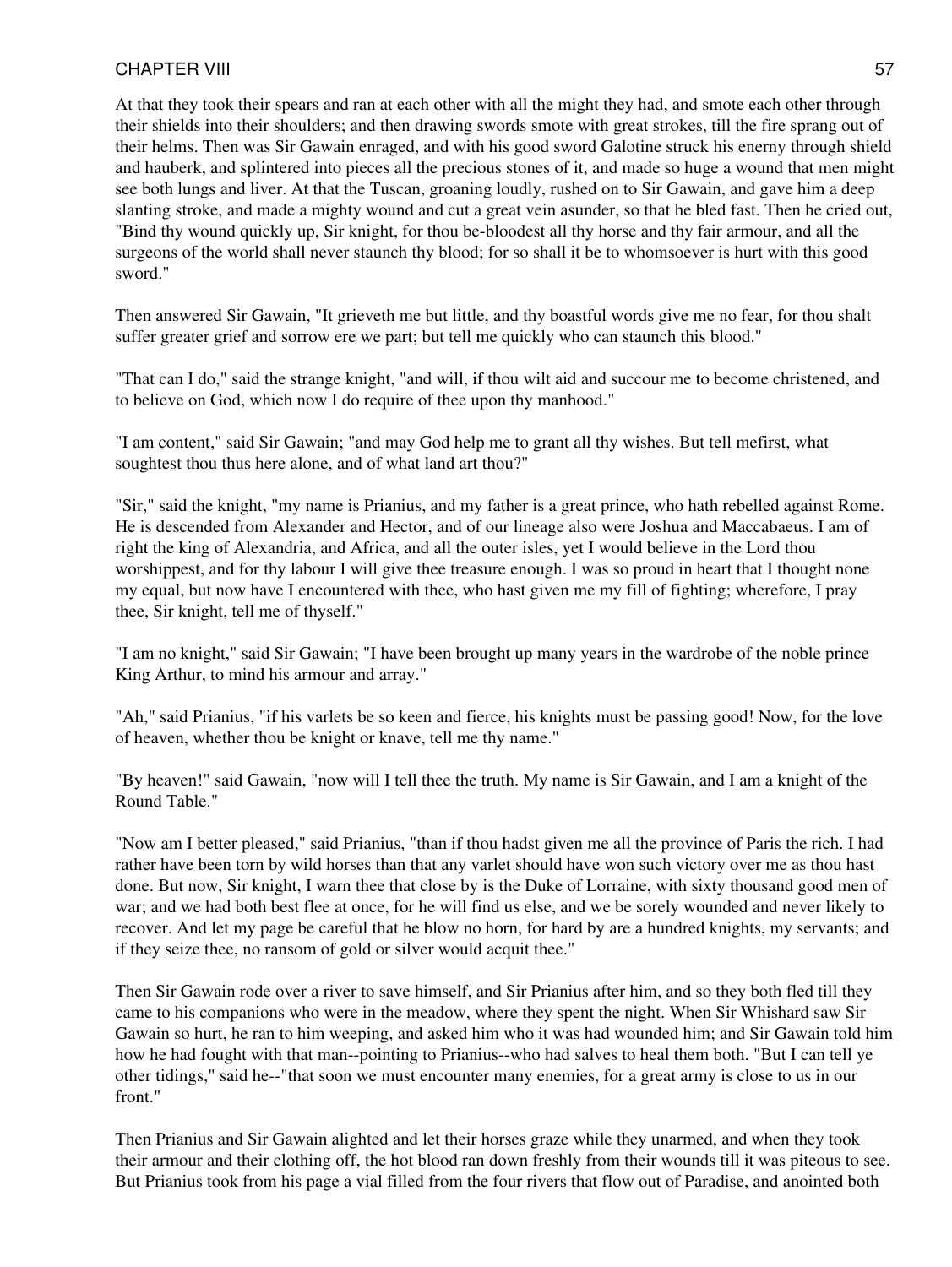their wounds with a certain balm, and washed them with that water, and within an hour afterwards they were both as sound and whole as ever they had been. Then, at the sound of a trumpet, all the knights were assembled to council; and after much talking, Prianius said, "Cease your words, for I warn you in yonder wood ye shall find knights out of number, who will put out cattle for a decoy to lead you on; and ye are not seven hundred!"

"Nevertheless," said Sir Gawain, "let us at once encounter them, and see what they can do; and may the best have the victory."

Then they saw suddenly an earl named Sir Ethelwold, and the Duke of Duchmen come leaping out of ambush of the woods in front, with many a thousand after them, and all rode straight down to the battle. And Sir Gawain, full of ardour and courage, comforted his knights, saying, "They all are ours." Then the seven hundred knights, in one close company, set spurs to their horses and began to gallop, and fiercely met their enemies. And then were men and horses slain and overthrown on every side, and in and out amidst them all, the knights of the Round Table pressed and thrust, and smote down to the earth all who withstood them, till at length the whole of them turned back and fled.

"By heaven!" said Sir Gawain, "this gladdeneth well my heart, for now behold them as they flee! they are full seventy thousand less in number than they were an hour ago!"

Thus was the battle quickly ended, and a great host of high lords and knights of Lombardy and Saracens left dead upon the field. Then Sir Gawain and his company collected a great plenty of cattle, and of gold and silver, and all kind of treasure, and returned to King Arthur, where he still kept the siege.

"Now God be thanked," cried he; "but who is he that standeth yonder by himself, and seemeth not a prisoner?"

"Sir," said Sir Gawain, "he is a good man with his weapons, and hath matched me; but cometh hither to be made a Christian. Had it not been for his warnings, we none of us should have been here this day. I pray thee, therefore, let him be baptized, for there can be few nobler men, or better knights."

So Prianius was christened, and made a duke and knight of the Round Table.

[Illustration: Prianius was christened, and made a duke and knight of the Round Table.]

Presently afterwards, they made a last attack upon the city, and entered by the walls on every side; and as the men were rushing to the pillage, came the Duchess forth, with many ladies and damsels, and kneeled before King Arthur; and besought him to receive their submission. To whom the king made answer, with a noble countenance, "Madam, be well assured that none shall harm ye, or your ladies; neither shall any that belong to thee be hurt; but the Duke must abide my judgment." Then he commanded to stay the assault and took the keys from the Duke's eldest son, who brought them kneeling. Anon the Duke was sent a prisoner to Dover for his life, and rents and taxes were assigned for dowry of the Duchess and her children.

Then went he on with all his hosts, winning all towns and castles, and wasting them that refused obedience, till he came to Viterbo. From thence he sent to Rome, to ask the senators whether they would receive him for their lord and governor. In answer, came out to him all the Senate who remained alive, and the Cardinals, with a majestic retinue and procession; and laying great treasures at his feet, they prayed him to come in at once to Rome, and there be peaceably crowned as Emperor. "At this next Christmas," said King Arthur, "will I be crowned, and hold my Round Table in your city."

Anon he entered Rome, in mighty pomp and state; and after him came all his hosts, and his knights, and princes, and great lords, arrayed in gold and jewels, such as never were beheld before. And then was he crowned Emperor by the Pope's hands, with all the highest solemnity that could be made.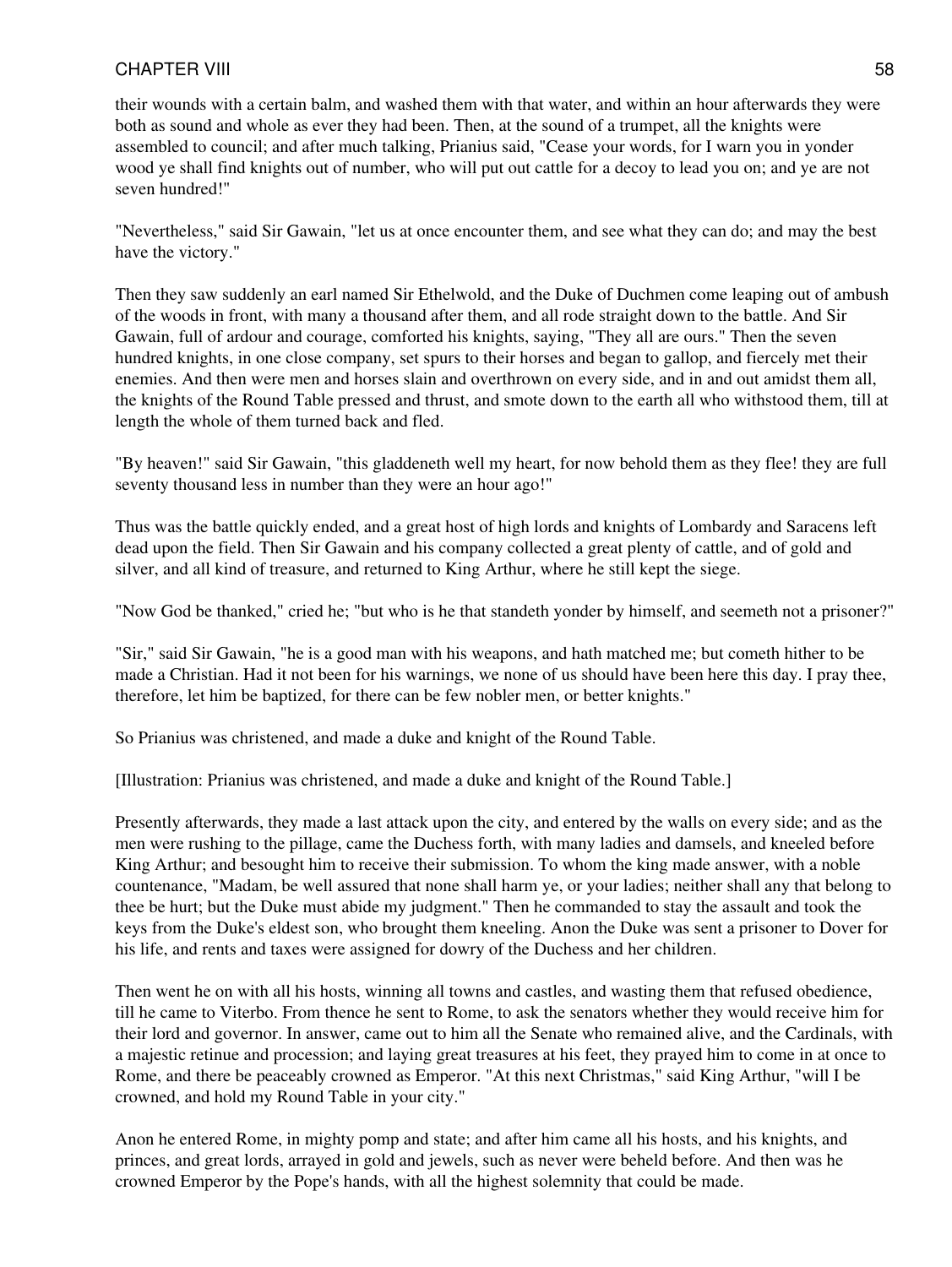Then after his coronation, he abode in Rome for a season, settling his lands and giving kingdoms to his knights and servants, to each one after his deserving, and in such wise fashion that no man among them all complained. Also he made many dukes and earls, and loaded all his men-at-arms with riches and great treasures.

When all this was done, the lords and knights, and all the men of great estate, came together before him, and said, "Noble Emperor! by the blessing of Eternal God, thy mortal warfare is all finished, and thy conquests all achieved; for now in all the world is none so great and mighty as to dare make war with thee. Wherefore we beseech and heartily pray thee of thy noble grace, to turn thee homeward, and to give us also leave to see our wives and homes again, for now we have been from them a long season, and all thy journey is completed with great honour and worship."

"Ye say well," replied he, "and to tempt God is no wisdom; therefore make ready in all haste, and turn we home to England."

So King Arthur returned with his knights and lords and armies, in great triumph and joy, through all the countries he had conquered, and commanded that no man, upon pain of death, should rob or do any violence by the way. And crossing the sea, he came at length to Sandwich, where Queen Guinevere received him, and made great joy at his arrival. And through all the realm of Britain was there such rejoicing as no tongue can tell.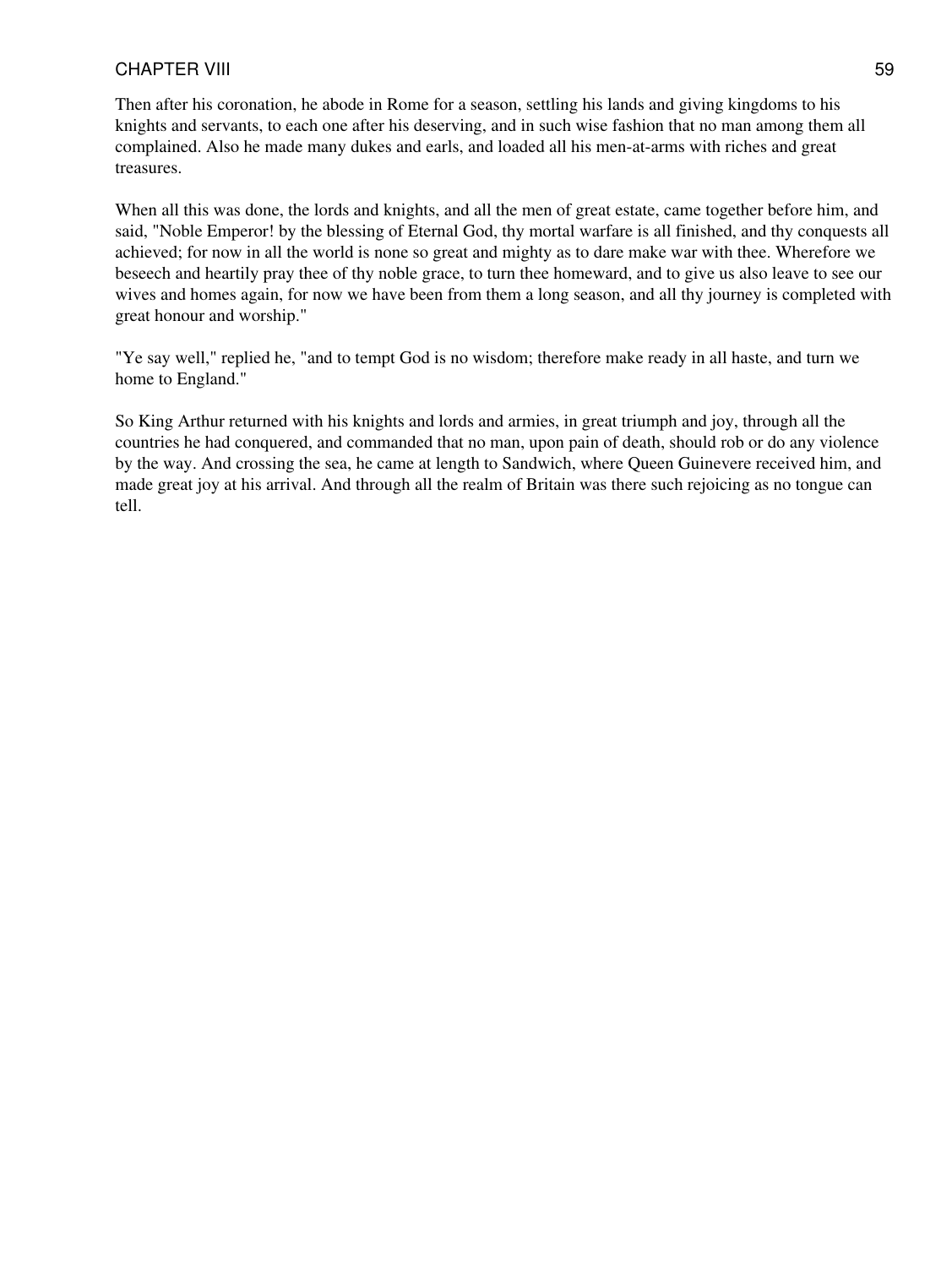# **CHAPTER IX**

## *The Adventures of Sir Lancelot du Lake*

Then, at the following Pentecost, was held a feast of the Round Table at Caerleon, with high splendour; and all the knights thereof resorted to the court, and held many games and jousts. And therein Sir Lancelot increased in fame and worship above all men, for he overthrew all comers, and never was unhorsed or worsted, save by treason and enchantment.

When Queen Guinevere had seen his wondrous feats, she held him in great favour, and smiled more on him than on any other knight. And ever since he first had gone to bring her to King Arthur, had Lancelot thought on her as fairest of all ladies, and done his best to win her grace. So the queen often sent for him, and bade him tell of his birth and strange adventures: how he was only son of great King Ban of Brittany, and how, one night, his father, with his mother Helen and himself, fled from his burning castle; how his father, groaning deeply, fell to the ground and died of grief and wounds, and how his mother, running to her husband, left himself alone; how, as he thus lay wailing, came the lady of the lake, and took him in her arms and went with him into the midst of the waters, where, with his cousins Lionel and Bors he had been cherished all his childhood until he came to King Arthur's court; and how this was the reason why men called him Lancelot du Lake.

Anon it was ordained by King Arthur, that in every year at Pentecost there should be held a festival of all the knights of the Round Table at Caerleon, or such other place as he should choose. And at those festivals should be told publicly the most famous adventures of any knight during the past year.

So, when Sir Lancelot saw Queen Guinevere rejoiced to hear his wanderings and adventures, he resolved to set forth yet again, and win more worship still, that he might more increase her favour. Then he bade his cousin Sir Lionel make ready, "for," said he, "we two will seek adventure." So they mounted their horses--armed at all points--and rode into a vast forest; and when they had passed through it, they came to a great plain, and the weather being very hot about noontide, Sir Lancelot greatly longed to sleep. Then Sir Lionel espied a great apple-tree standing by a hedge, and said, "Brother, yonder is a fair shadow where we may rest ourselves and horses."

"I am full glad of it," said Sir Lancelot, "for all these seven years I have not been so sleepy."

So they alighted there, and tied their horses up to sundry trees; and Sir Lionel waked and watched while Sir Lancelot fell asleep, and slept passing fast.

In the meanwhile came three knights, riding as fast flying as ever they could ride, and after them followed a single knight; but when Sir Lionel looked at him, he thought he had never seen so great and strong a man, or so well furnished and apparelled. Anon he saw him overtake the last of those who fled, and smite him to the ground; then came he to the second, and smote him such a stroke that horse and man went to the earth; then rode he to the third, likewise, and struck him off his horse more than a spear's length. With that he lighted from his horse, and bound all three knights fast with the reins of their own bridles.

When Sir Lionel saw this he thought the time was come to prove himself against him, so quietly and cautiously, lest he should wake Sir Lancelot, he took his horse and mounted and rode after him. Presently overtaking him, he cried aloud to him to turn, which instantly he did, and smote Sir Lionel so hard that horse and man went down forthwith. Then took he up Sir Lionel, and threw him bound over his own horse's back; and so he served the three other knights, and rode them away to his own castle. There they were disarmed, stripped naked, and beaten with thorns, and afterwards thrust into a deep prison, where many more knights, also, made great moans and lamentations, saying, "Alas, alas! there is no man can help us but Sir Lancelot, for no other knight can match this tyrant Turquine, our conqueror."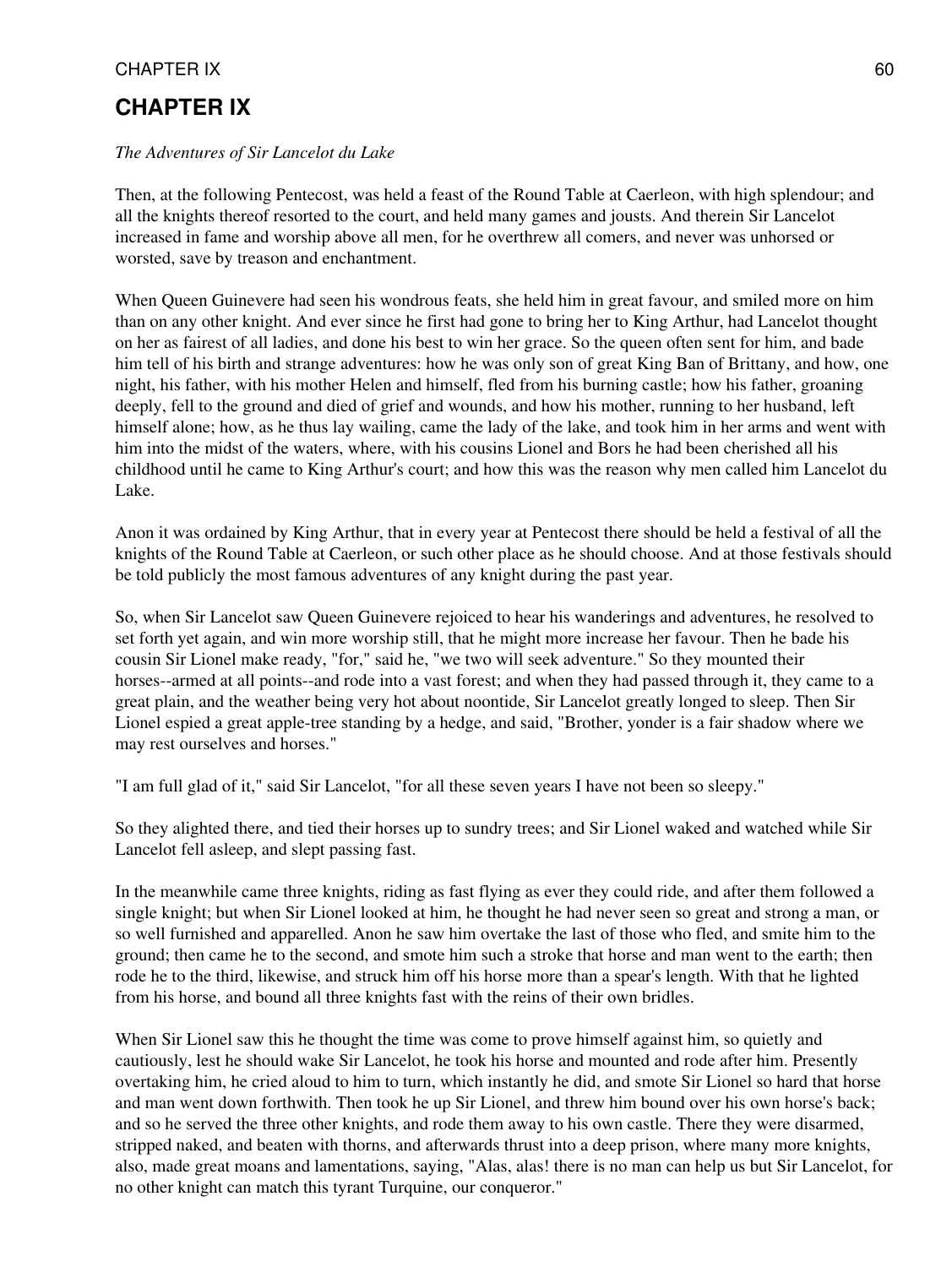But all this while, Sir Lancelot lay sleeping soundly under the apple-tree. And, as it chanced, there passed that way four queens, of high estate, riding upon four white mules, under four canopies of green silk borne on spears, to keep them from the sun. As they rode thus, they heard a great horse grimly neigh, and, turning them about, soon saw a sleeping knight that lay all armed under an apple-tree; and when they saw his face, they knew it was Lancelot of the Lake.

Then they began to strive which of them should have the care of him. But Queen Morgan le Fay, King Arthur's half sister, the great sorceress, was one of them, and said "We need not strive for him, I have enchanted him, so that for six hours more he shall not wake. Let us take him to my castle, and, when he wakes, himself shall choose which one of us he would rather serve." So Sir Lancelot was laid upon his shield and borne on horseback between two knights, to the castle, and there laid in a cold chamber, till the spell should pass.

Anon, they sent him a fair damsel, bearing his supper, who asked him, "What cheer?"

"I cannot tell, fair damsel," said he, "for I know not how I came into this castle, if it were not by enchantment."

"Sir," said she, "be of good heart, and to-morrow at the dawn of day, ye shall know more."

And so she left him alone, and there he lay all night. In the morning early came the four queens to him, passing richly dressed; and said, "Sir knight, thou must understand that thou art our prisoner, and that we know thee well for King Ban's son, Sir Lancelot du Lake. And though we know full well there is one lady only in this world may have thy love, and she Queen Guinevere--King Arthur's wife--yet now are we resolved to have thee to serve one of us; choose, therefore, of us four which thou wilt serve. I am Queen Morgan le Fay, Queen of the land of Gore, and here also is the Queen of Northgales, and the Queen of Eastland, and the Queen of the Out Isles. Choose, then, at once, for else shall thou abide here, in this prison, till thy death."

"It is a hard case," said Sir Lancelot, "that either I must die, or choose one of you for my mistress! Yet had I rather die in this prison than serve any living creature against my will. So take this for my answer. I will serve none of ye, for ye be false enchantresses. And as for my lady, Queen Guinevere, whom lightly ye have spoken of, were I at liberty I would prove it upon you or upon yours she is the truest lady living to her lord the king."

"Well," said the queen, "is this your answer, that ye refuse us all?"

"Yea, on my life," said Lancelot, "refused ye be of me."

So they departed from him in great wrath, and left him sorrowfully grieving in his dungeon.

At noon the damsel came to him and brought his dinner, and asked him as before, "What cheer?"

"Truly, fair damsel," said Sir Lancelot, "in all my life never so ill."

"Sir," replied she, "I grieve to see ye so, but if ye do as I advise, I can help ye out of this distress, and will do so if you promise me a boon."

"Fair damsel," said Sir Lancelot, "right willingly will I grant it thee, for sorely do I dread these four witch-queens, who have destroyed and slain many a good knight with their enchantments."

Then said the damsel, "Sir, wilt thou promise me to help my father on next Tuesday, for he hath a tournament with the King of Northgales, and last Tuesday lost the field through three knights of King Arthur's court, who came against him. And if next Tuesday thou wilt aid him, to-morrow, before daylight, by God's grace, I will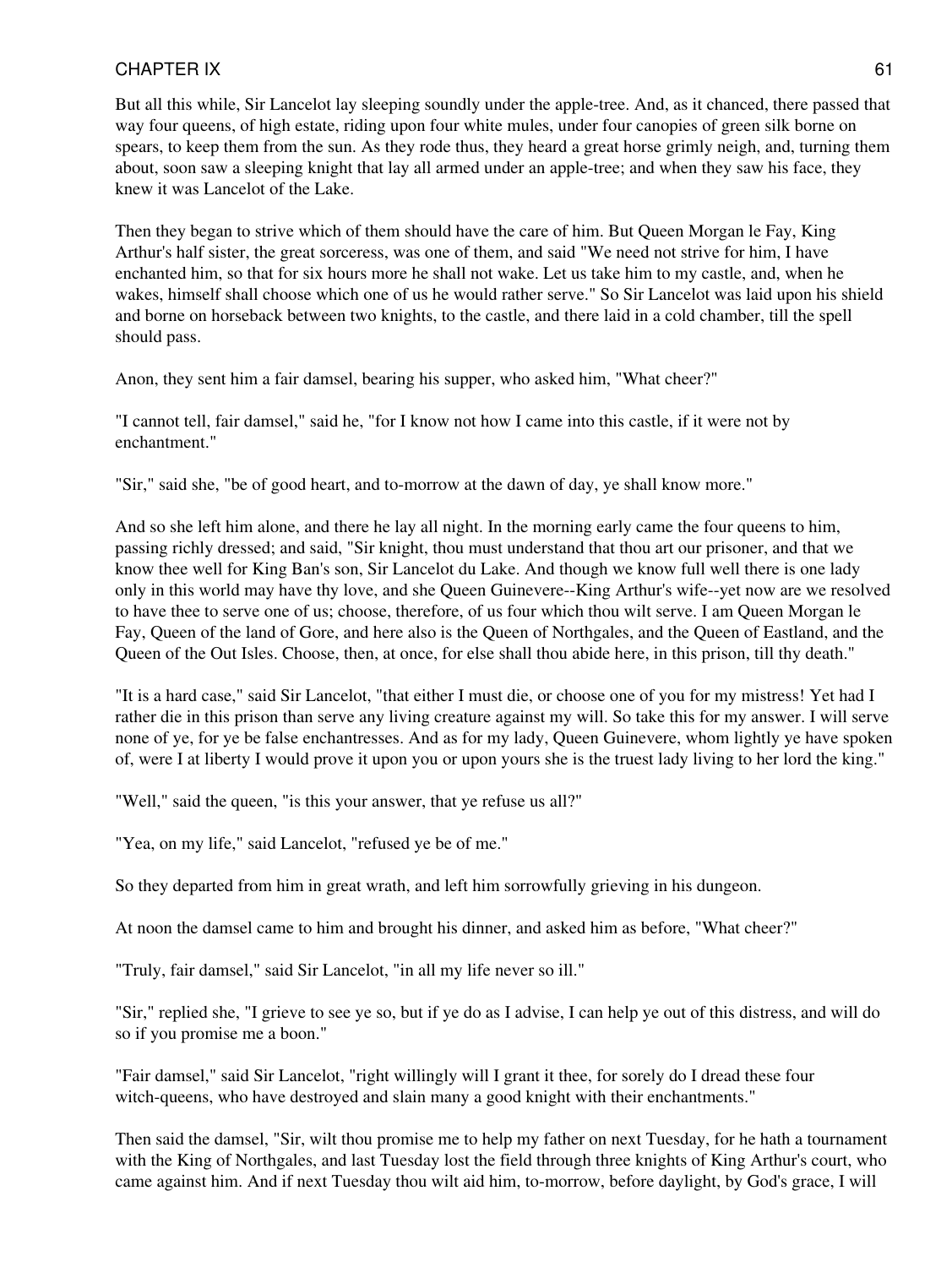deliver thee."

"Fair maiden," said Sir Lancelot, "tell me thy father's name and I will answer thee."

"My father is King Bagdemagus," said she.

"I know him well," replied Sir Lancelot, "for a noble king and a good knight; and by the faith of my body I will do him all the service I am able on that day."

"Grammercy to thee, Sir knight," said the damsel.

"To-morrow, when thou art delivered from this place, ride ten miles hence unto an abbey of white monks, and there abide until I bring my father to thee."

"So be it," said Sir Lancelot, "as I am a true knight."

So she departed, and on the morrow, early, came again, and let him out of twelve gates, differently locked, and brought him to his armour; and when he was all armed, she brought him his horse also, and lightly he saddled him, and took a great spear in his hand, and mounted and rode forth, saying, as he went, "Fair damsel, I shall not fail thee, by the grace of God."

And all that day he rode in a great forest, and could find no highway, and spent the night in the wood; but the next morning found his road, and came to the abbey of white monks. And there he saw King Bagdemagus and his daughter waiting for him. So when they were together in a chamber, Sir Lancelot told the king how he had been betrayed by an enchantment, and how his brother Lionel was gone he knew not where, and how the damsel had delivered him from the castle of Queen Morgan le Fay. "Wherefore while I live," said he, "I shall do service to herself and all her kindred."

"Then am I sure of thy aid," said the king, "on Tuesday now next coming?"

"Yea, sir, I shall not fail thee," said Sir Lancelot; "but what knights were they who last week defeated thee, and took part with the King of Northgales?"

"Sir Mador de la Port, Sir Modred, and Sir Gahalatine," replied the king.

"Sir," said Sir Lancelot, "as I understand, the tournament shall take place but three miles from this abbey; send then to me here, three knights of thine, the best thou hast, and let them all have plain white shields, such as I also will; then will we four come suddenly into the midst between both parties, and fall upon thy enemies, and grieve them all we can, and none will know us who we are."

So, on the Tuesday, Sir Lancelot and the three knights lodged themselves in a small grove hard by the lists. Then came into the field the King of Northgales, with one hundred and sixty helms, and the three knights of King Arthur's court, who stood apart by themselves. And when King Bagdemagus had arrived, with eighty helms, both companies set all their spears in rest and came together with a mighty clash, wherein were slain twelve knights of King Bagdemagus, and six of the King of Northgales; and the party of King Bagdemagus was driven back.

With that, came Sir Lancelot, and thrust into the thickest of the press, and smote down with one spear five knights, and brake the backs of four, and cast down the King of Northgales, and brake his thigh by the fall. When the three knights of Arthur's court saw this, they rode at Sir Lancelot, and each after other attacked him; but he overthrew them all, and smote them nigh to death. Then taking a new spear, he bore down to the ground sixteen more knights, and hurt them all so sorely, that they could carry arms no more that day. And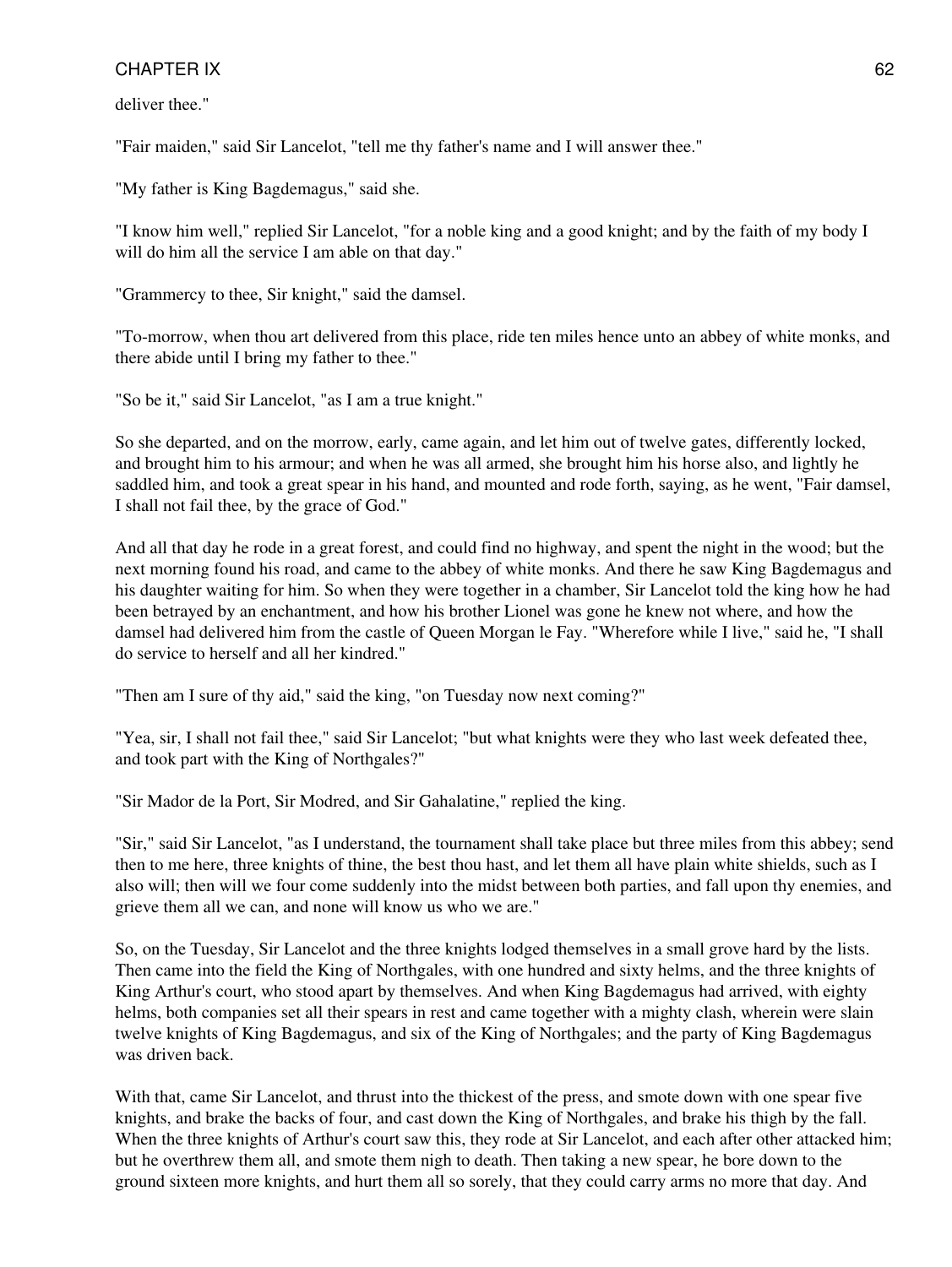when his spear at length was broken, he took yet another, and smote down twelve knights more, the most of whom he wounded mortally, till in the end the party of the King of Northgales would joust no more, and the victory was cried to King Bagdemagus.

[Illustration: Sir Lancelot smote down with one spear five knights, and brake the backs of four, and cast down the King of Northgales.]

Then Sir Lancelot rode forth with King Bagdemagus to his castle, and there he feasted with great cheer and welcome, and received many royal gifts. And on the morrow he took leave and went to find his brother Lionel.

Anon, by chance, he came to the same forest where the four queens had found him sleeping, and there he met a damsel riding on a white palfrey. When they had saluted each other, Sir Lancelot said, "Fair damsel, knowest thou where any adventures may be had in this country?"

"Sir knight," said she, "there are adventures great enough close by if thou darest prove them."

"Why should I not," said he, "since for that cause I came here?"

"Sir," said the damsel, "hard by this place there dwelleth a knight that cannot be defeated by any man, so great and perilously strong he is. His name is Sir Turquine, and in the prisons of his castle lie three score knights and four, mostly from King Arthur's court, whom he hath taken with his own hands. But promise me, ere thou undertakest their deliverance, to go and help me afterwards, and free me and many other ladies that are distressed by a false knight." "Bring me but to this felon Turquine," quoth Sir Lancelot, "and I will afterwards fulfil all your wishes."

So the damsel went before, and brought him to a ford, and a tree whereon a great brass basin hung; and Sir Lancelot beat with his spear-end upon the basin, long and hard, until he beat the bottom of it out, but he saw nothing. Then he rode to and fro before the castle gates for well-nigh half an hour, and anon saw a great knight riding from the distance, driving a horse before him, across which hung an armed man bound. And when they came near, Sir Lancelot knew the prisoner for a knight of the Round Table. By that time, the great knight who drove the prisoner saw Sir Lancelot, and each of them began to settle his spear, and to make ready.

"Fair sir," then said Sir Lancelot, "put off that wounded knight, I pray thee, from his horse, and let him rest while thou and I shall prove our strength upon each other; for, as I am told, thou doest, and hast done, great shame and injury to knights of the Round Table. Wherefore, I warn thee now, defend thyself."

"If thou mayest be of the Round Table," answered Turquine, "I defy thee, and all thy fellows."

"That is saying overmuch," said Sir Lancelot.

Then, setting their lances in rest, they spurred their horses towards each other, as fast as they could go, and smote so fearfully upon each other's shields, that both their horses' backs brake under them. As soon as they could clear their saddles, they took their shields before them, and drew their swords, and came together eagerly, and fought with great and grievous strokes; and soon they both had many grim and fearful wounds, and bled in streams. Thus they fought two hours and more, thrusting and smiting at each other, wherever they could hit.

Anon, they both were breathless, and stood leaning on their swords.

"Now, comrade," said Sir Turquine, "let us wait awhile, and answer me what I shall ask thee."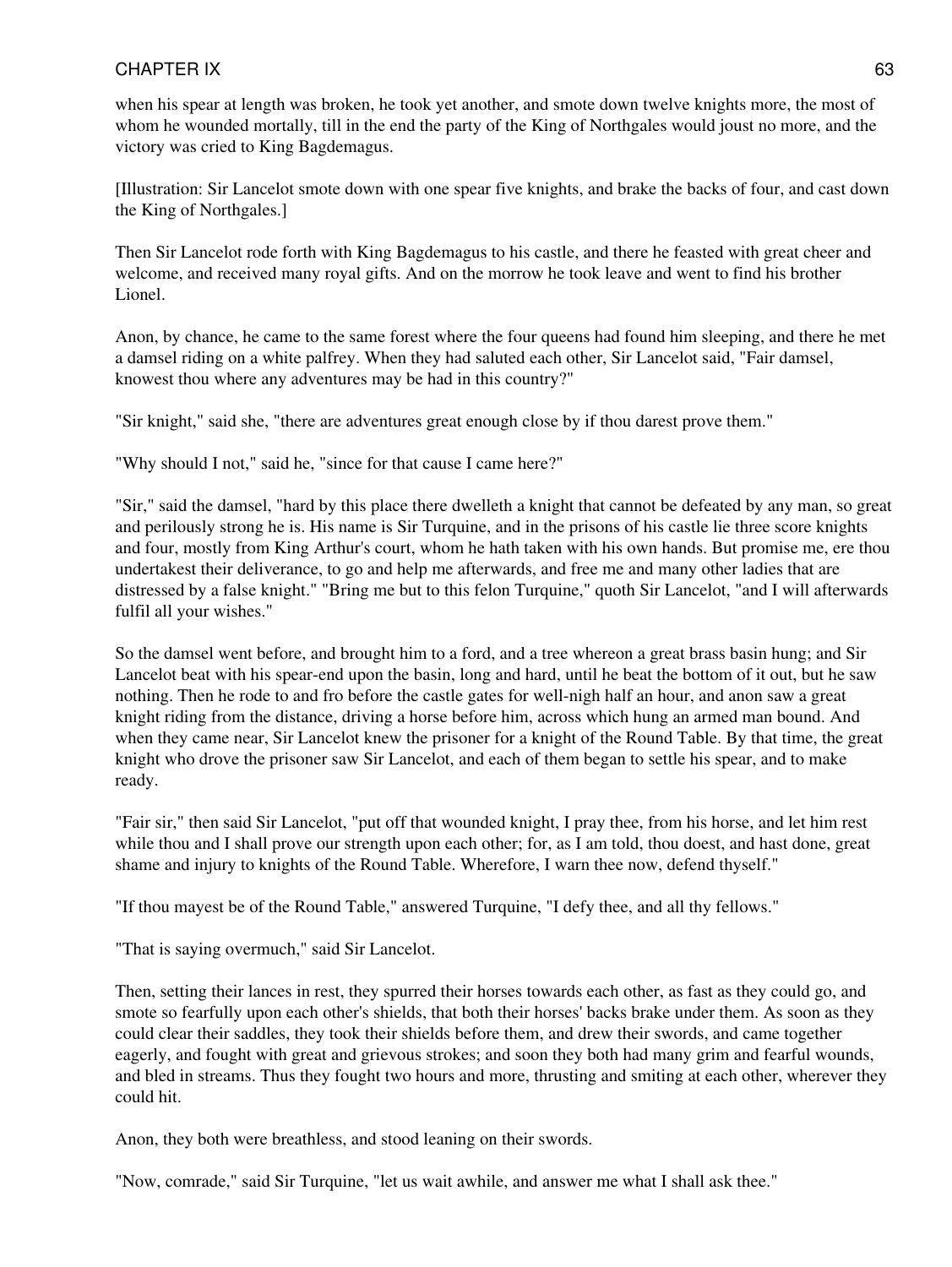"Say on," said Lancelot.

"Thou art," said Turquine, "the best man I ever met, and seemest like one that I hate above all other knights that live; but if thou be not he, I will make peace with thee, and for sake of thy great valour, will deliver all the three score prisoners and four who lie within my dungeons, and thou and I will be companions evermore. Tell me, then, thy name."

"Thou sayest well," replied Sir Lancelot; "but who is he thou hatest so above all others?"

"His name," said Turquine, "is Sir Lancelot of the Lake; and he slew my brother Sir Carados, at the dolorous tower; wherefore, if ever I shall meet with him, one of us two shall slay the other; and thereto I have sworn by a great oath. And to discover and destroy him I have slain a hundred knights, and crippled utterly as many more, and many have died in my prisons; and now, as I have told thee, I have many more therein, who all shall be delivered, if thou tell me thy name, and it be not Sir Lancelot."

"Well," said Lancelot, "I am that knight, son of King Ban of Benwick, and Knight of the Round Table; so now I defy thee to do thy best!"

"Aha!" said Turquine, with a shout, "is it then so at last! Thou art more welcome to my sword than ever knight or lady was to feast, for never shall we part till one of us be dead."

Then did they hurtle together like two wild bulls, slashing and lashing with their shields and swords, and sometimes falling both on to the ground. For two more hours they fought so, and at the last Sir Turquine grew very faint, and gave a little back, and bare his shield full low for weariness. When Sir Lancelot saw him thus, he leaped upon him fiercely as a lion, and took him by the crest of his helmet, and dragged him to his knees; and then he tore his helmet off and smote his neck asunder.

Then he arose, and went to the damsel who had brought him to Sir Turquine, and said, "I am ready, fair lady, to go with thee upon thy service, but I have no horse."

"Fair sir," said she, "take ye this horse of the wounded knight whom Turquine but just now was carrying to his prisons, and send that knight on to deliver all the prisoners."

So Sir Lancelot went to the knight and prayed him for the loan of his horse.

"Fair lord," said he, "ye are right welcome, for to-day ye have saved both me and my horse; and I see that ye are the best knight in all the world, for in my sight have ye slain the mightiest man and the best knight, except thyself, I ever saw."

"Sir," said Sir Lancelot, "I thank thee well; and now go into yonder castle, where thou shall find many noble knights of the Round Table, for I have seen their shields hung on the trees around. On yonder tree alone there are Sir Key's, Sir Brandel's, Sir Marhaus', Sir Galind's, and Sir Aliduke's, and many more; and also my two kinsmen's shields, Sir Ector de Maris' and Sir Lionel's. And I pray you greet them all from me, Sir Lancelot of the Lake, and tell them that I bid them help themselves to any treasures they can find within the castle; and that I pray my brethren, Lionel and Ector, to go to King Arthur's court and stay there till I come. And by the high feast at Pentecost I must be there; but now I must ride forth with this damsel to fulfil my promise."

So, as they went, the damsel told him, "Sir, we are now near the place where the foul knight haunteth, who robbeth and distresseth all ladies and gentlewomen travelling past this way, against whom I have sought thy aid."

Then they arranged that she should ride on foremost, and Sir Lancelot should follow under cover of the trees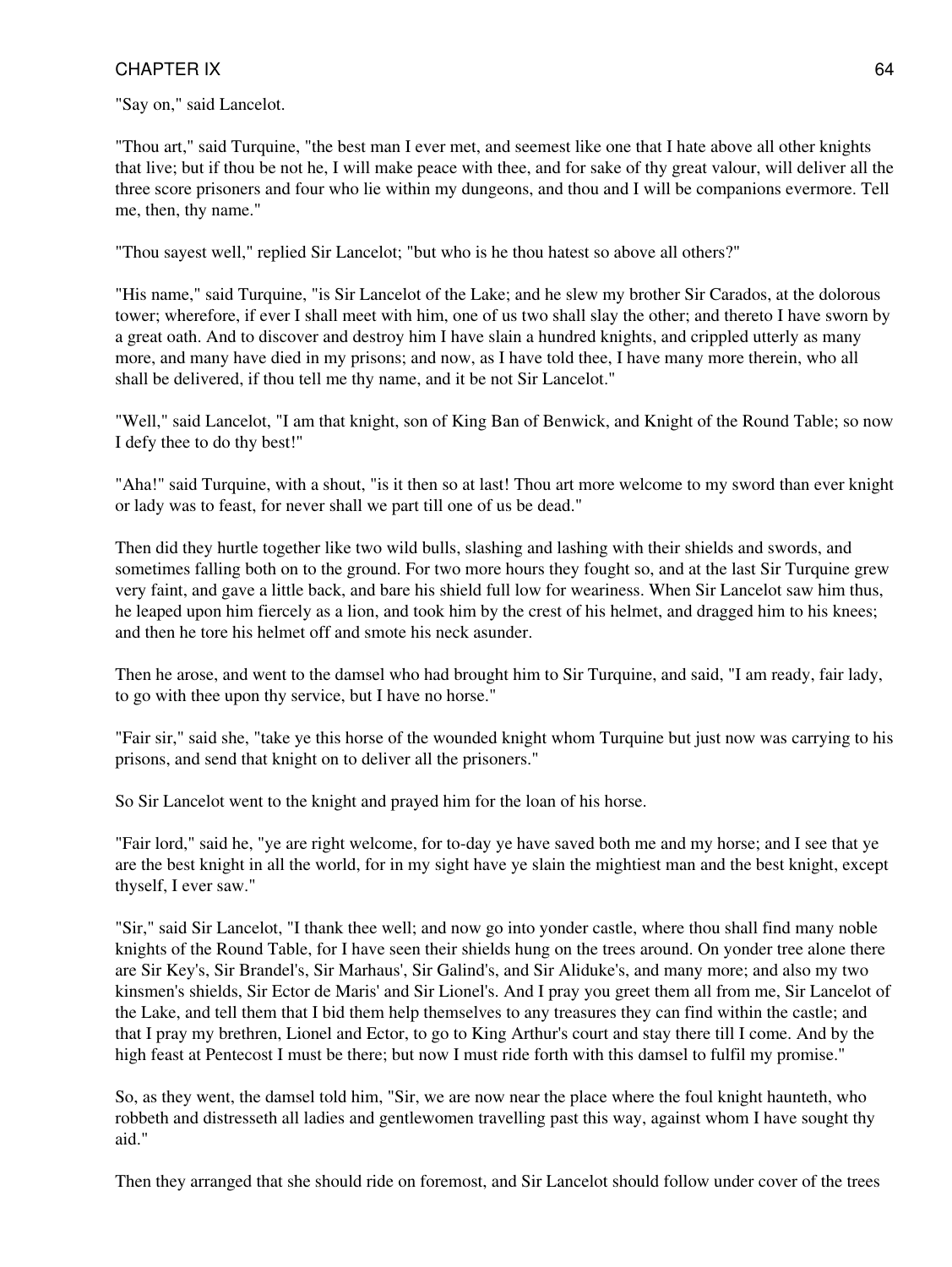by the roadside, and if he saw her come to any mishap, he should ride forth and deal with him that troubled her. And as the damsel rode on at a soft ambling pace, a knight and page burst forth from the roadside and forced the damsel from her horse, till she cried out for help.

Then came Sir Lancelot rushing through the wood as fast as he might fly, and all the branches of the trees crackled and waved around him. "O thou false knight and traitor to all knighthood!" shouted he, "who taught thee to distress fair ladies thus?"

The foul knight answered nothing, but drew out his sword and rode at Sir Lancelot, who threw his spear away and drew his own sword likewise, and struck him such a mighty blow as clave his head down to the throat. "Now hast thou the wages thou long hast earned!" said he; and so departed from the damsel.

Then for two days he rode in a great forest, and had but scanty food and lodging, and on the third day he rode over a long bridge, when suddenly there started up a passing foul churl, and smote his horse across the nose, so that he started and turned back, rearing with pain. "Why ridest thou over here without my leave?" said he.

"Why should I not?" said Sir Lancelot; "there is no other way to ride."

"Thou shalt not pass by here," cried out the churl, and dashed at him with a great club full of iron spikes, till Sir Lancelot was fain to draw his sword and smite him dead upon the earth.

At the end of the bridge was a fair village, and all the people came and cried, "Ah, sir! a worse deed for thyself thou never didst, for thou hast slain the chief porter of the castle yonder!" But he let them talk as they pleased, and rode straight forward to the castle.

There he alighted, and tied his horse to a ring in the wall; and going in, he saw a wide green court, and thought it seemed a noble place to fight in. And as he looked about, he saw many people watching him from doors and windows, making signs of warning, and saying, "Fair knight, thou art unhappy." In the next moment came upon him two great giants, well armed save their heads, and with two horrible clubs in their hands. Then he put his shield before him, and with it warded off one giant's stroke, and clove the other with his sword from the head downward to the chest. When the first giant saw that, he ran away mad with fear; but Sir Lancelot ran after him, and smote him through the shoulder, and shore him down his back, so that he fell dead.

Then he walked onward to the castle hall, and saw a band of sixty ladies and young damsels coming forth, who knelt to him, and thanked him for their freedom. "For, sir," said they, "the most of us have been prisoners here these seven years; and have been kept at all manner of work to earn our meat, though we be all great gentlewomen born. Blessed be the time that thou wast born, for never did a knight a deed of greater worship than thou hast this day, and thereto will we all bear witness in all times and places! Tell us, therefore, noble knight, thy name and court, that we may tell them to our friends!" And when they heard it, they all cried aloud, "Well may it be so, for we knew that no knight save thou shouldst ever overcome those giants; and many a long day have we sighed for thee; for the giants feared no other name among all knights but thine."

Then he told them to take the treasures of the castle as a reward for their grievances, and to return to their homes, and so rode away into many strange and wild countries. And at last, after many days, by chance he came, near the night time, to a fair mansion, wherein he found an old gentlewoman, who gave him and his horse good cheer. And when bed time was come, his host brought him to a chamber over a gate, and there he unarmed, and went to bed and fell asleep.

But soon thereafter came one riding in great haste, and knocking vehemently at the gate below, which when Sir Lancelot heard, he rose and looked out of the window, and, by the moonlight, saw three knights come riding fiercely after one man, and lashing on him all at once with their swords, while the one knight nobly fought all.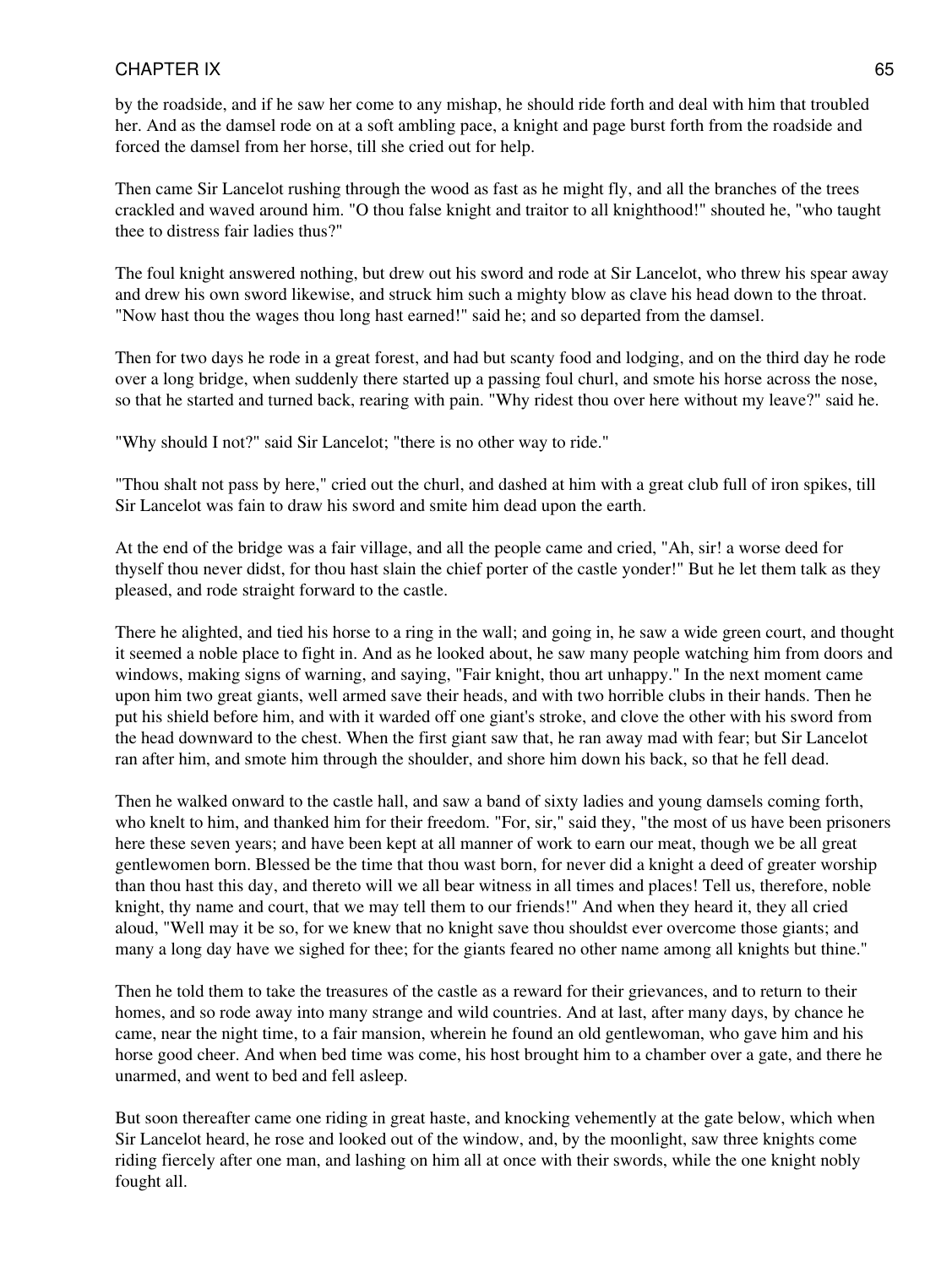Then Sir Lancelot quickly armed himself, and getting through the window, let himself down by a sheet into the midst of them, crying out, "Turn ye on me, ye cowards, and leave fighting with that knight!" Then they all left Sir Key, for the first knight was he, and began to fall upon Sir Lancelot furiously. And when Sir Key would have come forward to assist him, Sir Lancelot refused, and cried, "Leave me alone to deal with them." And presently, with six great strokes, he felled them all.

Then they cried out, "Sir knight, we yield us unto thee, as to a man of might!"

"I will not take your yielding!" said he; "yield ye to Sir Key, the seneschal, or I will have your lives."

"Fair knight," said they, "excuse us in that thing, for we have chased Sir Key thus far, and should have overcome him but for thee."

"Well," said Sir Lancelot, "do as ye will, for ye may live or die; but, if ye live, ye shall be holden to Sir Key."

Then they yielded to him; and Sir Lancelot commanded them to go unto King Arthur's court at the next Pentecost, and say, Sir Key had sent them prisoners to Queen Guinevere. And this they sware to do upon their swords.

Then Sir Lancelot knocked at the gate with his sword-hilt till his hostess came and let him in again, and Sir Key also. And when the light came, Sir Key knew Sir Lancelot, and knelt and thanked him for his courtesy, and gentleness, and kindness. "Sir," said he, "I have done no more than what I ought to do, and ye are welcome; therefore let us now take rest."

So when Sir Key had supped, they went to sleep, and Sir Lancelot and he slept in the same bed. On the morrow, Sir Lancelot rose early, and took Sir Key's shield and armour and set forth. When Sir Key arose, he found Sir Lancelot's armour by his bedside, and his own arms gone. "Now, by my faith," thought he, "I know that he will grieve some knights of our king's court; for those who meet him will be bold to joust with him, mistaking him for me, while I, dressed in his shield and armour, shall surely ride in peace."

Then Sir Lancelot, dressed in Sir Key's apparel, rode long in a great forest, and came at last to a low country, full of rivers and fair meadows, and saw a bridge before him, whereon were three silk tents of divers colours, and to each tent was hung a white shield, and by each shield stood a knight. So Sir Lancelot went by without speaking a word. And when he had passed, the three knights said it was the proud Sir Key, "who thinketh no knight equal to himself, although the contrary is full often proved upon him."

"By my faith!" said one of them, named Gaunter, "I will ride after and attack him for all his pride, and ye shall watch my speed."

Then, taking shield and spear, he mounted and rode after Sir Lancelot, and cried, "Abide, proud knight, and turn, for thou shalt not pass free!"

So Sir Lancelot turned, and each one put his spear in rest and came with all his might against the other. And Sir Gaunter's spear brake short, but Sir Lancelot smote him down, both horse and man.

When the other knights saw this, they said, "Yonder is not Sir Key, but a bigger man."

"I dare wager my head," said Sir Gilmere, "yonder knight hath slain Sir Key, and taken his horse and harness."

"Be it so, or not," said Sir Reynold, the third brother; "let us now go to our brother Gaunter's rescue; we shall have enough to do to match that knight, for, by his stature, I believe it is Sir Lancelot or Sir Tristram."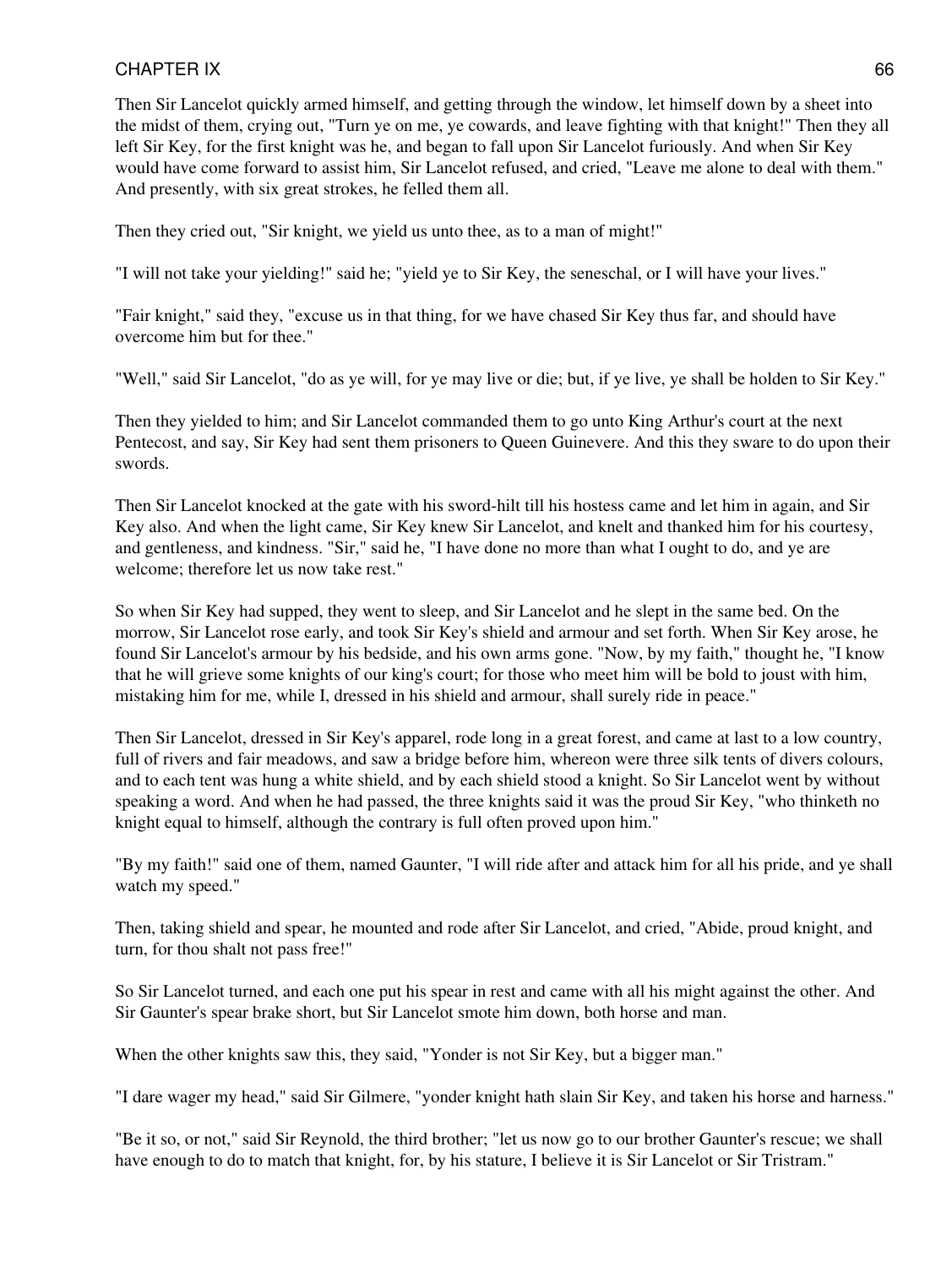Anon, they took their horses and galloped after Sir Lancelot; and Sir Gilmere first assailed him, but was smitten down forthwith, and lay stunned on the earth. Then said Sir Reynold, "Sir knight, thou art a strong man, and, I believe, hast slain my two brothers, wherefore my heart is sore against thee; yet, if I might with honour, I would avoid thee. Nevertheless, that cannot be, so keep thyself." And so they hurtled together with all their might, and each man shivered his spear to pieces; and then they drew their swords and lashed out eagerly.

And as they fought, Sir Gaunter and Sir Gilmere presently arose and mounted once again, and came down at full tilt upon Sir Lancelot. But, when he saw them coming, he put forth all his strength, and struck Sir Reynold off his horse. Then, with two other strokes, he served the others likewise.

Anon, Sir Reynold crept along the ground, with his head all bloody, and came towards Sir Lancelot. "It is enough," said Lancelot, "I was not far from thee when thou wast made a knight, Sir Reynold, and know thee for a good and valiant man, and was full loth to slay thee."

"Grammercy for thy gentleness!" said Sir Reynold. "I and my brethren will straightway yield to thee when we know thy name, for well we know that thou art not Sir Key."

"As for that," said Sir Lancelot, "be it as it may, but ye shall yield to Queen Guinevere at the next feast of Pentecost as prisoners, and say that Sir Key sent ye."

Then they swore to him it should be done as he commanded. And so Sir Lancelot passed on, and the three brethren helped each other's wounds as best they might.

Then rode Sir Lancelot forward into a deep forest, and came upon four knights of King Arthur's court, under an oak tree--Sir Sagramour, Sir Ector, Sir Gawain, and Sir Ewaine. And when they spied him, they thought he was Sir Key. "Now by my faith," said Sir Sagramour, "I will prove Sir Key's might!" and taking his spear he rode towards Sir Lancelot.

But Sir Lancelot was aware of him, and, setting his spear in rest, smote him so sorely, that horse and man fell to the earth.

"Lo!" cried Sir Ector, "I see by the buffet that knight hath given our fellow he is stronger than Sir Key. Now will I try what I can do against him!" So Sir Ector took his spear, and galloped at Sir Lancelot; and Sir Lancelot met him as he came, and smote him through shield and shoulder, so that he fell, but his own spear was not broken.

"By my faith," cried Sir Ewaine, "yonder is a strong knight, and must have slain Sir Key, and taken his armour! By his strength, I see it will be hard to match him." So saying he rode towards Sir Lancelot, who met him halfway and struck him so fiercely, that at one blow he overthrew him also.

"Now," said Sir Gawain, "will I encounter him." So he took a good spear in his hand, and guarded himself with his shield. And he and Sir Lancelot rode against each other, with their horses at full speed, and furiously smote each other on the middle of their shields; but Sir Gawain's spear broke short asunder, and Sir Lancelot charged so mightily upon him, that his horse and he both fell, and rolled upon the ground.

"Ah," said Sir Lancelot, smiling, as he rode away from the four knights, "heaven give joy to him who made this spear, for never held I better in my hand."

But the four knights said to each other, "Truly one spear hath felled us all."

"I dare lay my life," said Sir Gawain, "it is Sir Lancelot. I know him by his riding."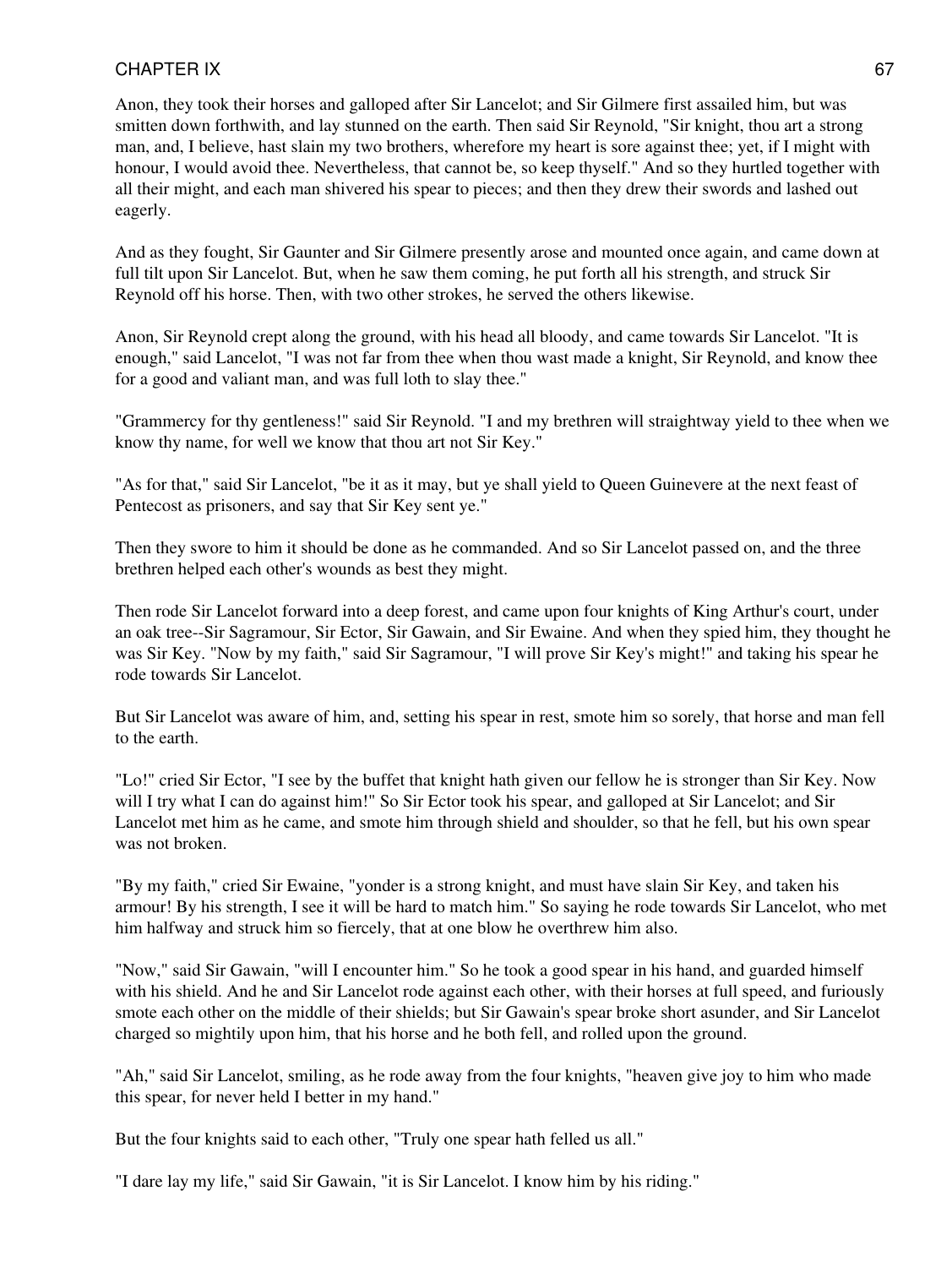So they all departed for the court.

And as Sir Lancelot rode still in the forest, he saw a black bloodhound, running with its head towards the ground, as if it tracked a deer. And following after it, he came to a great pool of blood. But the hound, ever and anon looking behind, ran through a great marsh, and over a bridge, towards an old manor house. So Sir Lancelot followed, and went into the hall, and saw a dead knight lying there, whose wounds the hound licked. And a lady stood behind him, weeping and wringing her hands, who cried, "O knight! too great is the sorrow which thou hast brought me!"

"Why say ye so?" replied Sir Lancelot; "for I never harmed this knight, and am full sorely grieved to see thy sorrow."

"Nay, sir," said the lady, "I see it is not thou hast slain my husband, for he that truly did that deed is deeply wounded, and shall never more recover."

"What is thy husband's name?" said Sir Lancelot.

"His name," she answered, "was Sir Gilbert--one of the best knights in all the world; but I know not his name who hath slain him."

"God send thee comfort," said Sir Lancelot, and departed again into the forest.

And as he rode, he met with a damsel who knew him, who cried out, "Well found, my lord! I pray ye of your knighthood help my brother, who is sore wounded and ceases not to bleed, for he fought this day with Sir Gilbert, and slew him, but was himself well nigh slain. And there is a sorceress, who dwelleth in a castle hard by, and she this day hath told me that my brother's wound shall never be made whole until I find a knight to go into the Chapel Perilous, and bring from thence a sword and the bloody cloth in which the wounded knight was wrapped."

"This is a marvellous thing!" said Sir Lancelot; "but what is your brother's name?"

"His name, sir," she replied, "is Sir Meliot de Logres."

"He is a Fellow of the Round Table," said Sir Lancelot, "and truly will I do my best to help him."

"Then, sir," said she, "follow this way, and it will bring ye to the Chapel Perilous. I will abide here till God send ye hither again; for if ye speed not, there is no living knight who may achieve that adventure."

So Sir Lancelot departed, and when he came to the Chapel Perilous he alighted, and tied his horse to the gate. And as soon as he was within the churchyard, he saw on the front of the chapel many shields of knights whom he had known, turned upside down. Then saw he in the pathway thirty mighty knights, taller than any men whom he had ever seen, all armed in black armour, with their swords drawn; and they gnashed their teeth upon him as he came. But he put his shield before him, and took his sword in hand, ready to do battle with them. And when he would have cut his way through them, they scattered on every side and let him pass. Then he went into the chapel, and saw therein no light but of a dim lamp burning. Then he was aware of a corpse in the midst of the chapel, covered with a silken cloth, and so stooped down and cut off a piece of the cloth, whereat the earth beneath him trembled. Then saw he a sword lying by the dead knight, and taking it in his hand, he hied him from the chapel. As soon as he was in the churchyard again, all the thirty knights cried out to him with fierce voices, "Sir Lancelot! lay that sword from thee, or thou diest!"

"Whether I live or die," said he, "ye shall fight for it ere ye take it from me."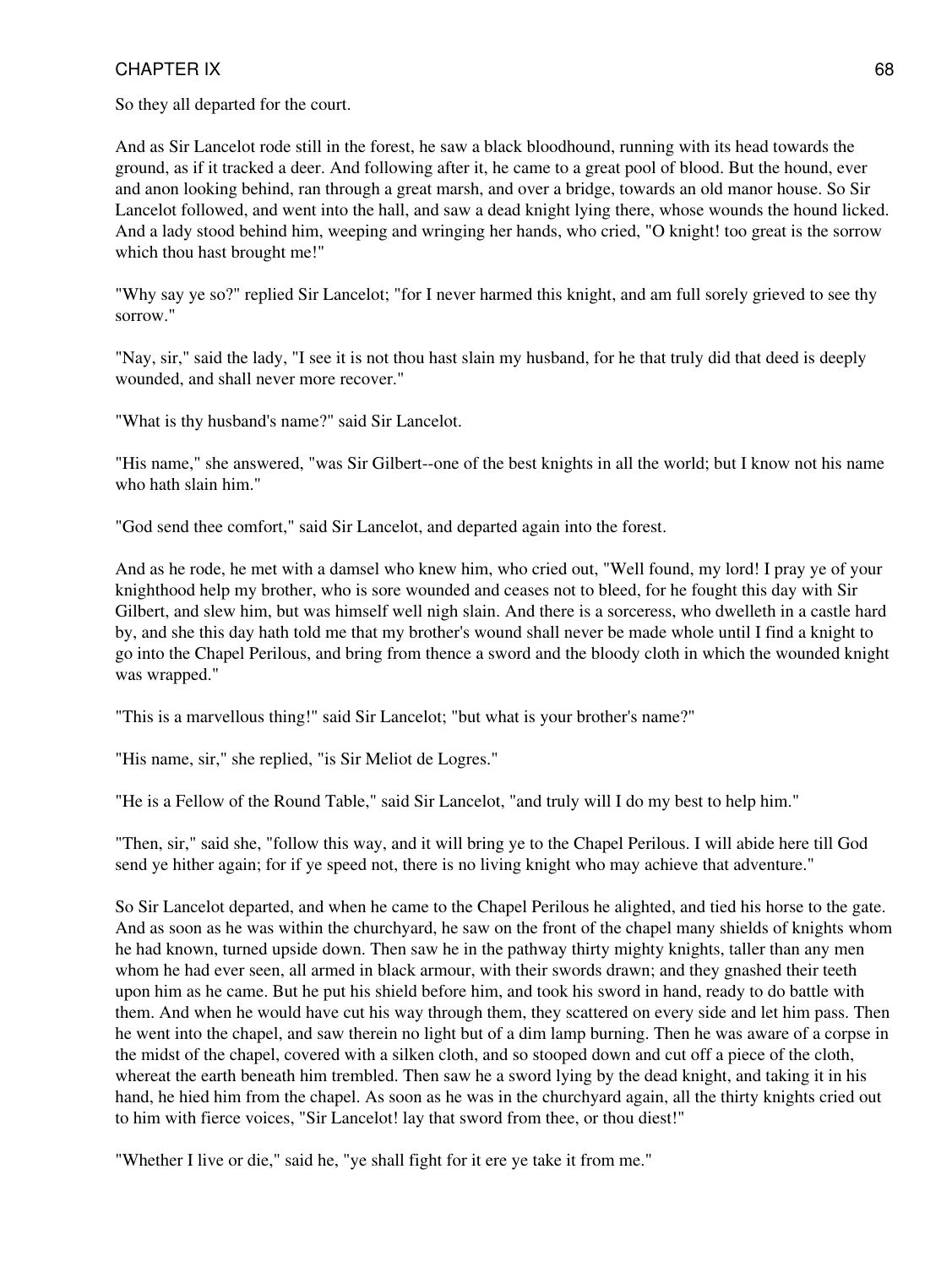With that they let him pass.

And further on, beyond the chapel, he met a fair damsel, who said, "Sir Lancelot, leave that sword behind thee, or thou diest."

[Illustration: Beyond the chapel, he met a fair damsel, who said, "Sir Lancelot, leave that sword behind thee, or thou diest."]

"I will not leave it," said Sir Lancelot, "for any asking."

"Then, gentle knight," said the damsel, "I pray thee kiss me once."

"Nay," said Sir Lancelot, "that God forbid!"

"Alas!" cried she, "I have lost all my labour! but hadst thou kissed me, thy life's days had been all done!"

"Heaven save me from thy subtle crafts!" said Sir Lancelot; and therewith took his horse and galloped forth.

And when he was departed, the damsel sorrowed greatly, and died in fifteen days. Her name was Ellawes, the sorceress.

Then came Sir Lancelot to Sir Meliot's sister, who, when she saw him, clapped her hands and wept for joy, and took him to the castle hard by, where Sir Meliot was. And when Sir Lancelot saw Sir Meliot, he knew him, though he was pale as ashes for loss of blood. And Sir Meliot, when he saw Sir Lancelot, kneeled to him and cried aloud, "O lord, Sir Lancelot! help me!"

And thereupon, Sir Lancelot went to him and touched his wounds with the sword, and wiped them with the piece of bloody cloth. And immediately he was as whole as though he had been never wounded. Then was there great joy between him and Sir Meliot; and his sister made Sir Lancelot good cheer. So on the morrow, he took his leave, that he might go to King Arthur's court, "for," said he, "it draweth nigh the feast of Pentecost, and there, by God's grace, shall ye then find me."

And riding through many strange countries, over marshes and valleys, he came at length before a castle. As he passed by he heard two little bells ringing, and looking up, he saw a falcon flying overhead, with bells tied to her feet, and long strings dangling from them. And as the falcon flew past an elm-tree, the strings caught in the boughs, so that she could fly no further.

In the meanwhile, came a lady from the castle and cried, "Oh, Sir Lancelot! as thou art the flower of all knights in the world, help me to get my hawk, for she hath slipped away from me, and if she be lost, my lord my husband is so hasty, he will surely slay me!"

"What is thy lord's name?" said Sir Lancelot.

"His name," said she, "is Sir Phelot, a knight of the King of Northgales."

"Fair lady," said Sir Lancelot, "since you know my name, and require me, on my knighthood, to help you, I will do what I can to get your hawk."

And thereupon alighting, he tied his horse to the same tree, and prayed the lady to unarm him. So when he was unarmed, he climbed up and reached the falcon, and threw it to the lady.

Then suddenly came down, out of the wood, her husband, Sir Phelot, all armed, with a drawn sword in his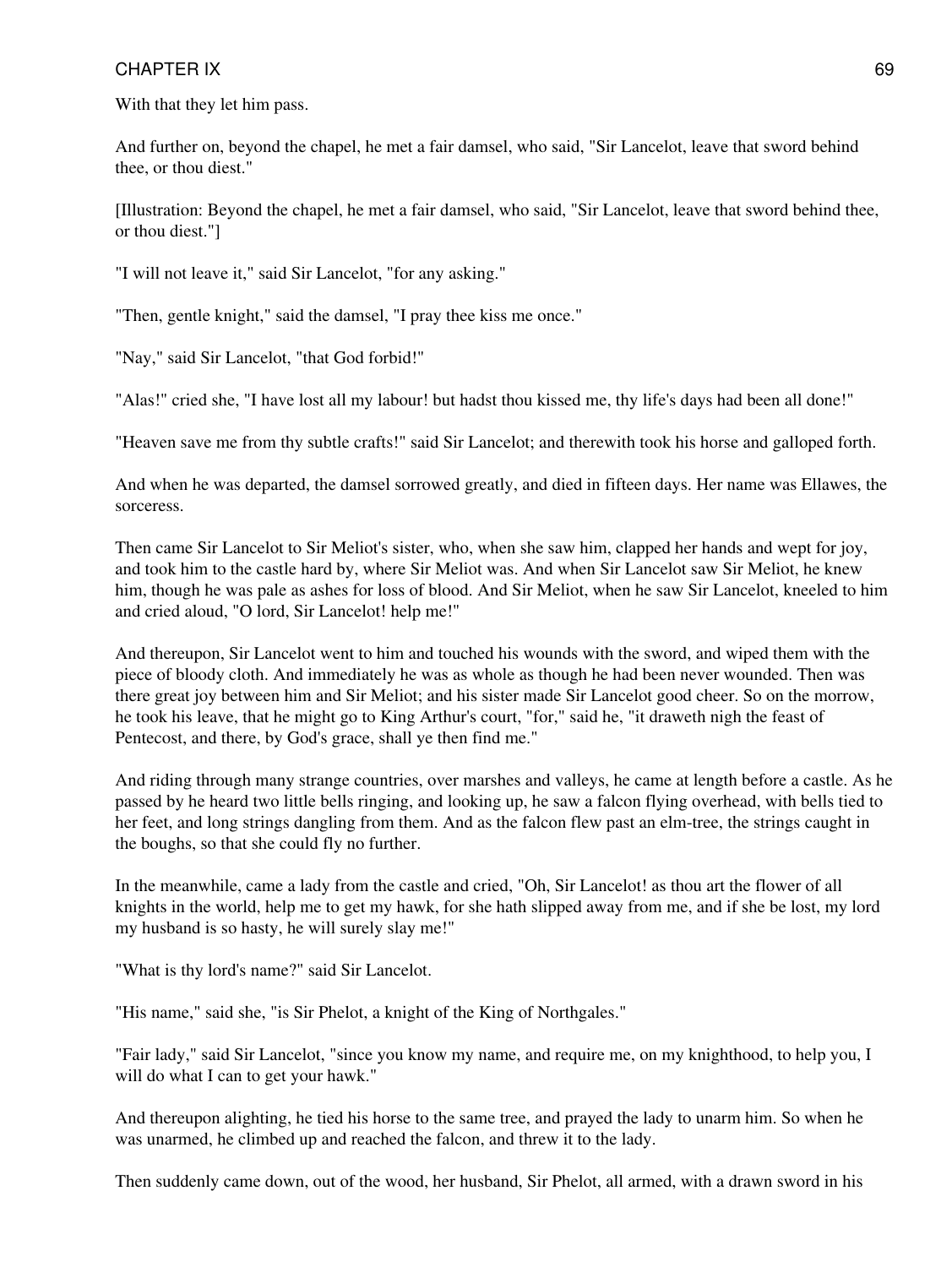# CHAPTER IX 2008 2009 12:00 12:00 12:00 12:00 12:00 12:00 12:00 12:00 12:00 12:00 12:00 12:00 12:00 12:00 12:00

hand, and said, "Oh, Sir Lancelot! now have I found thee as I would have thee!" and stood at the trunk of the tree to slay him.

"Ah, lady!" cried Sir Lancelot, "why have ye betrayed me?"

"She hath done as I commanded her," said Sir Phelot, "and thine hour is come that thou must die."

"It were shame," said Lancelot, "for an armed to slay an unarmed man."

"Thou hast no other favour from me," said Sir Phelot.

"Alas!" cried Sir Lancelot, "that ever any knight should die weaponless!" And looking overhead, he saw a great bough without leaves, and wrenched it off the tree, and suddenly leaped down. Then Sir Phelot struck at him eagerly, thinking to have slain him, but Sir Lancelot put aside the stroke with the bough, and therewith smote him on the side of the head, till he fell swooning to the ground. And tearing his sword from out his hands, he shore his neck through from the body. Then did the lady shriek dismally, and swooned as though she would die. But Sir Lancelot put on his armour, and with haste took his horse and departed thence, thanking God he had escaped that peril.

And as he rode through a valley, among many wild ways, he saw a knight, with a drawn sword, chasing a lady to slay her. And seeing Sir Lancelot, she cried and prayed to him to come and rescue her.

At that he went up, saying, "Fie on thee, knight! why wilt thou slay this lady? Thou doest shame to thyself and all knights."

"What hast thou to do between me and my wife?" replied the knight. "I will slay her in spite of thee."

"Thou shall not harm her," said Sir Lancelot, "till we have first fought together."

"Sir," answered the knight, "thou doest ill, for this lady hath betrayed me."

"He speaketh falsely," said the lady, "for he is jealous of me without cause, as I shall answer before Heaven; but as thou art named the most worshipful knight in the world, I pray thee of thy true knighthood to save me, for he is without mercy."

"Be of good cheer," said Sir Lancelot; "it shall not lie within his power to harm thee."

"Sir," said the knight, "I will be ruled as ye will have me."

So Sir Lancelot rode between the knight and the lady. And when they had ridden awhile, the knight cried out suddenly to Sir Lancelot to turn and see what men they were who came riding after them; and while Sir Lancelot, thinking not of treason, turned to look, the knight, with one great stroke, smote off the lady's head.

Then was Sir Lancelot passing wroth, and cried, "Thou traitor! Thou hast shamed me for ever!" and, alighting from his horse, he drew his sword to have slain him instantly; but the knight fell on the ground and clasped Sir Lancelot's knees, and cried out for mercy. "Thou shameful knight," answered Lancelot, "thou mayest have no mercy, for thou showedst none, therefore arise and fight with me."

"Nay," said the knight, "I will not rise till thou dost grant me mercy."

"Now will I deal fairly by thee," said Sir Lancelot; "I will unarm me to my shirt, and have my sword only in my hand, and if thou canst slay me thou shall be quit for ever."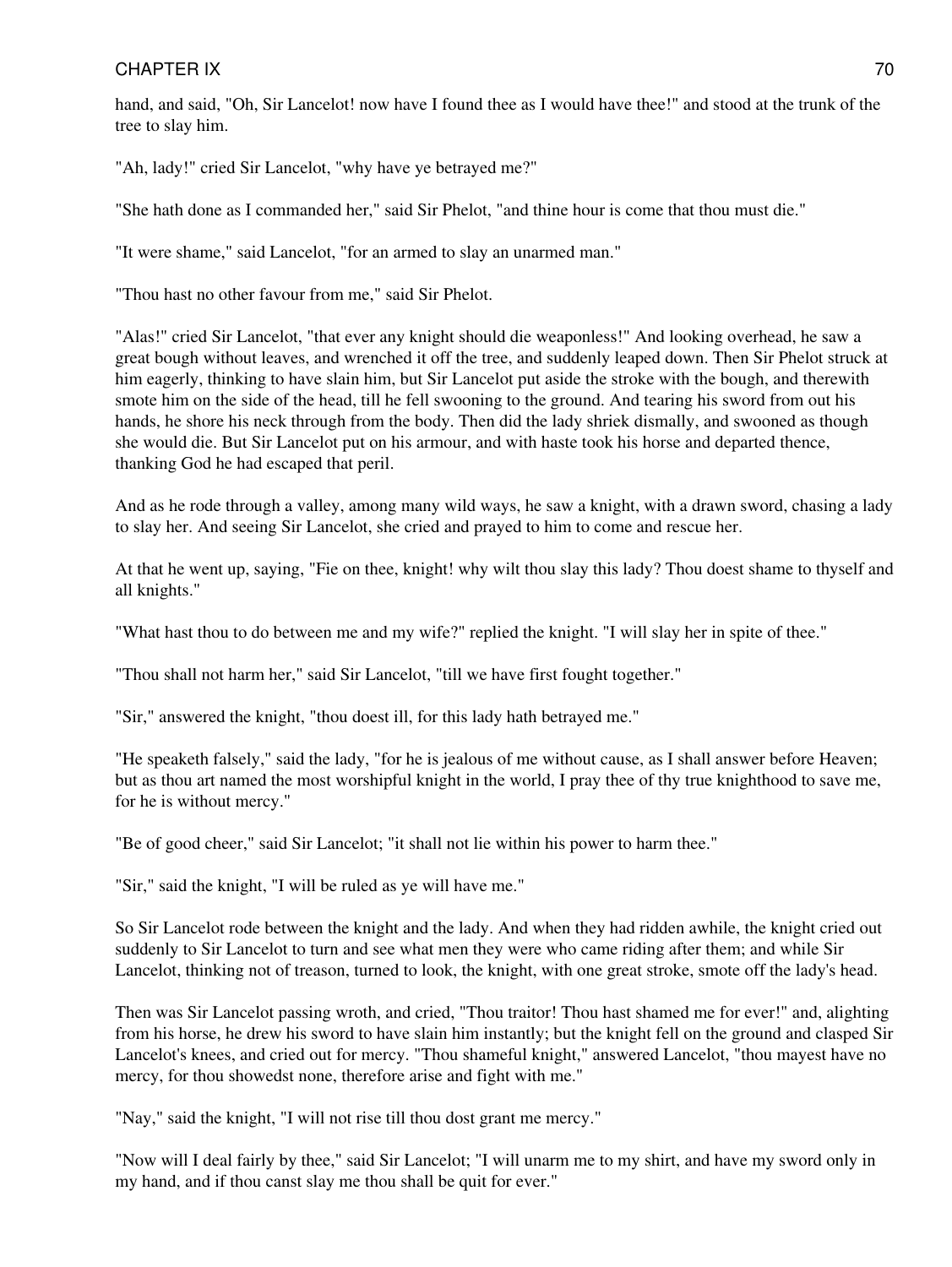"That will I never do," said the knight.

"Then," answered Sir Lancelot, "take this lady and the head, and bear it with thee, and swear to me upon thy sword never to rest until thou comest to Queen Guinevere."

"That will I do," said he.

"Now," said Sir Lancelot, "tell me thy name."

"It is Pedivere," answered the knight.

"In a shameful hour wert thou born," said Sir Lancelot.

So Sir Pedivere departed, bearing with him the dead lady and her head. And when he came to Winchester, where the Queen was with King Arthur, he told them all the truth; and afterwards did great and heavy penance many years, and became an holy hermit.

"So, two days before the Feast of Pentecost, Sir Lancelot returned to the court, and King Arthur was full glad of his coming. And when Sir Gawain, Sir Ewaine, Sir Sagramour, and Sir Ector, saw him in Sir Key's armour, they knew well it was he who had smitten them all down with one spear. Anon, came all the knights Sir Turquine had taken prisoners, and gave worship and honour to Sir Lancelot. Then Sir Key told the King how Sir Lancelot had rescued him when he was in near danger of his death; "and," said Sir Key, "he made the knights yield, not to himself, but me. And by Heaven! because Sir Lancelot took my armour and left me his, I rode in peace, and no man would have aught to do with me." Then came the knights who fought with Sir Lancelot at the long bridge and yielded themselves also to Sir Key, but he said nay, he had not fought with them. "It is Sir Lancelot," said he, "that overcame ye." Next came Sir Meliot de Logres, and told King Arthur how Sir Lancelot had saved him from death.

And so all Sir Lancelot's deeds and great adventures were made known; how the four sorceress-queens had him in prison; how he was delivered by the daughter of King Bagdemagus, and what deeds of arms he did at the tournament between the King of North Wales and King Bagdemagus. And so, at that festival, Sir Lancelot had the greatest name of any knight in all the world, and by high and low was he the most honoured of all men.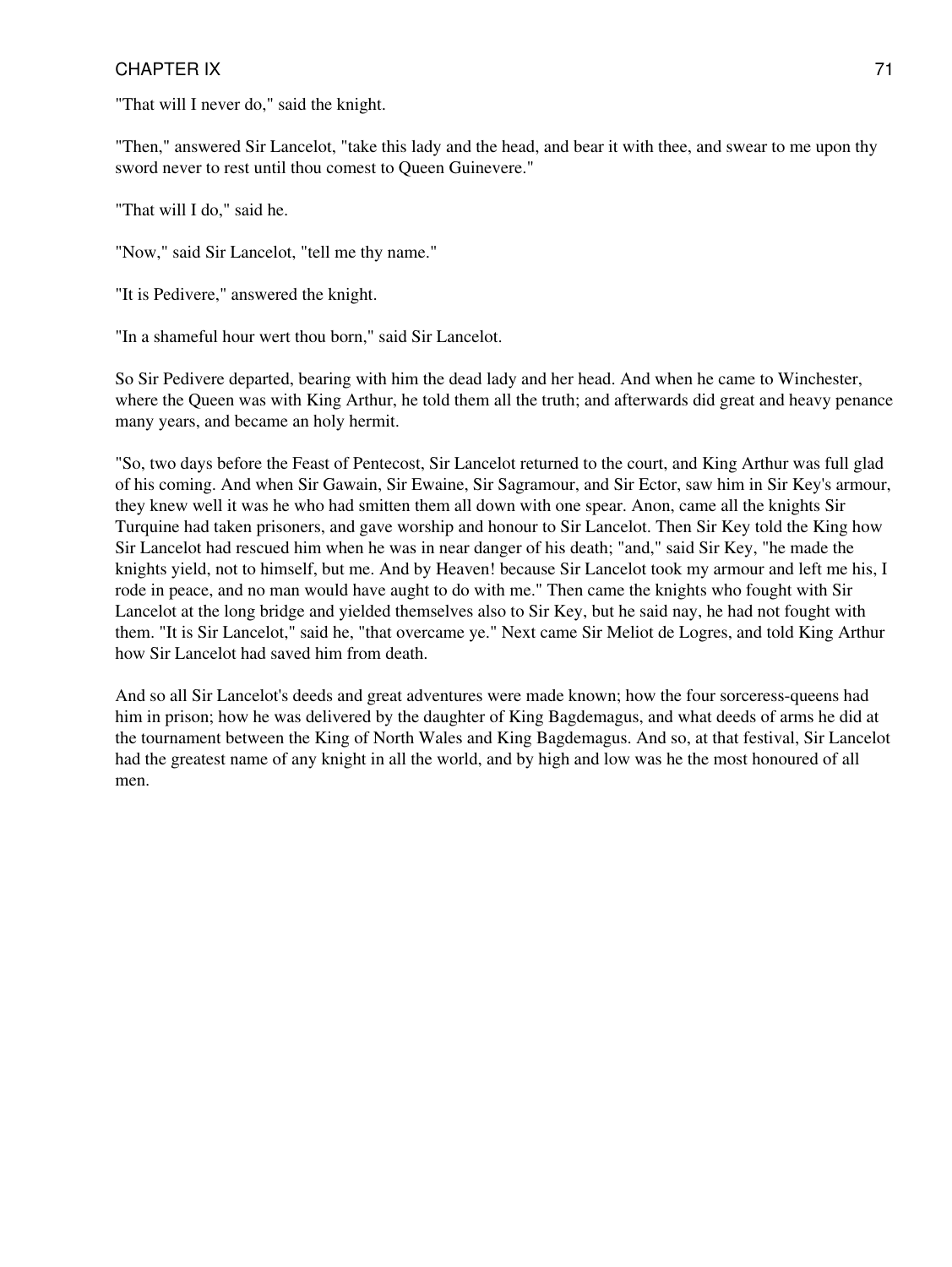# **CHAPTER X**

#### *Adventures of Sir Beaumains or Sir Gareth*

Again King Arthur held the Feast of Pentecost, with all the Table Round, and after his custom sat in the banquet hall, before beginning meat, waiting for some adventure. Then came there to the king a squire and said, "Lord, now may ye go to meat, for here a damsel cometh with some strange adventure." So the king was glad, and sat down to meat.

Anon the damsel came in and saluted him, praying him for succour. "What wilt thou?" said the king. "Lord," answered she, "my mistress is a lady of great renown, but is at this time besieged by a tyrant, who will not suffer her to go out of her castle; and because here in thy court the knights are called the noblest in the world, I come to pray thee for thy succour. "Where dwelleth your lady?" answered the king. "What is her name, and who is he that hath besieged her?" "For her name," replied the damsel, "as yet I may not tell it; but she is a lady of worship and great lands. The tyrant that besiegeth her and wasteth her lands is called the Red Knight of the Redlands." "I know him not," said Arthur. "But I know him, lord," said Sir Gawain, "and he is one of the most perilous knights in all the world. Men say he hath the strength of seven; and from him I myself once hardly escaped with life." "Fair damsel," said the king, "there be here many knights that would gladly do their uttermost to rescue your lady, but unless ye tell me her name, and where she dwelleth, none of my knights shall go with you by my leave."

Now, there was a stripling at the court called Beaumains, who served in the king's kitchen, a fair youth and of great stature. Twelve months before this time he had come to the king as he sat at meat, at Whitsuntide, and prayed three gifts of him. And being asked what gifts, he answered, "As for the first gift I will ask it now, but the other two gifts I will ask on this day twelve months, wheresoever ye hold your high feast." Then said King Arthur, "What is thy first request?" "This, lord," said he, "that thou wilt give me meat and drink enough for twelve months from this time, and then will I ask my other two gifts." And the king seeing that he was a goodly youth, and deeming that he was come of honourable blood, had granted his desire, and given him into the charge of Sir Key, the steward. But Sir Key scorned and mocked the youth, calling him Beaumains, because his hands were large and fair, and putting him into the kitchen, where he had served for twelve months as a scullion, and, in spite of all his churlish treatment, had faithfully obeyed Sir Key. But Sir Lancelot and Sir Gawain were angered when they saw Sir Key so churlish to a youth that had so worshipful a bearing, and ofttimes had they given him gold and clothing.

And now at this time came young Beaumains to the king, while the damsel was there, and said, "Lord, now I thank thee well and heartily that I have been twelve months kept in thy kitchen, and have had full sustenance. Now will I ask my two remaining gifts." "Ask," said King Arthur, "on my good faith." "These, lord," said he, "shall be my two gifts--the one, that thou wilt grant me this adventure of the damsel, for to me of right it belongeth; and the other, that thou wilt bid Sir Lancelot make me a knight, for of him only will I have that honour; and I pray that he may ride after me and make me a knight when I require him." "Be it as thou wilt," replied the king. But thereupon the damsel was full wroth, and said, "Shall I have a kitchen page for this adventure?" and so she took horse and departed.

Then came one to Beaumains, and told him that a dwarf with a horse and armour were waiting for him. And all men marvelled whence these things came. But when he was on horseback and armed, scarce any one at the court was a goodlier man than he. And coming into the hall, he took his leave of the king and Sir Gawain, and prayed Sir Lancelot to follow him. So he rode after the damsel, and many of the court went out to see him, so richly arrayed and horsed; yet he had neither shield nor spear. Then Sir Key cried, "I also will ride after the kitchen boy, and see whether he will obey me now." And taking his horse, he rode after him, and said, "Know ye not me, Beaumains?" "Yea," said he, "I know thee for an ungentle knight, therefore beware of me." Then Sir Key put his spear in rest and ran at him, but Beaumains rushed upon him with his sword in his hand, and therewith, putting aside the spear, struck Sir Key so sorely in the side, that he fell down, as if dead. Then he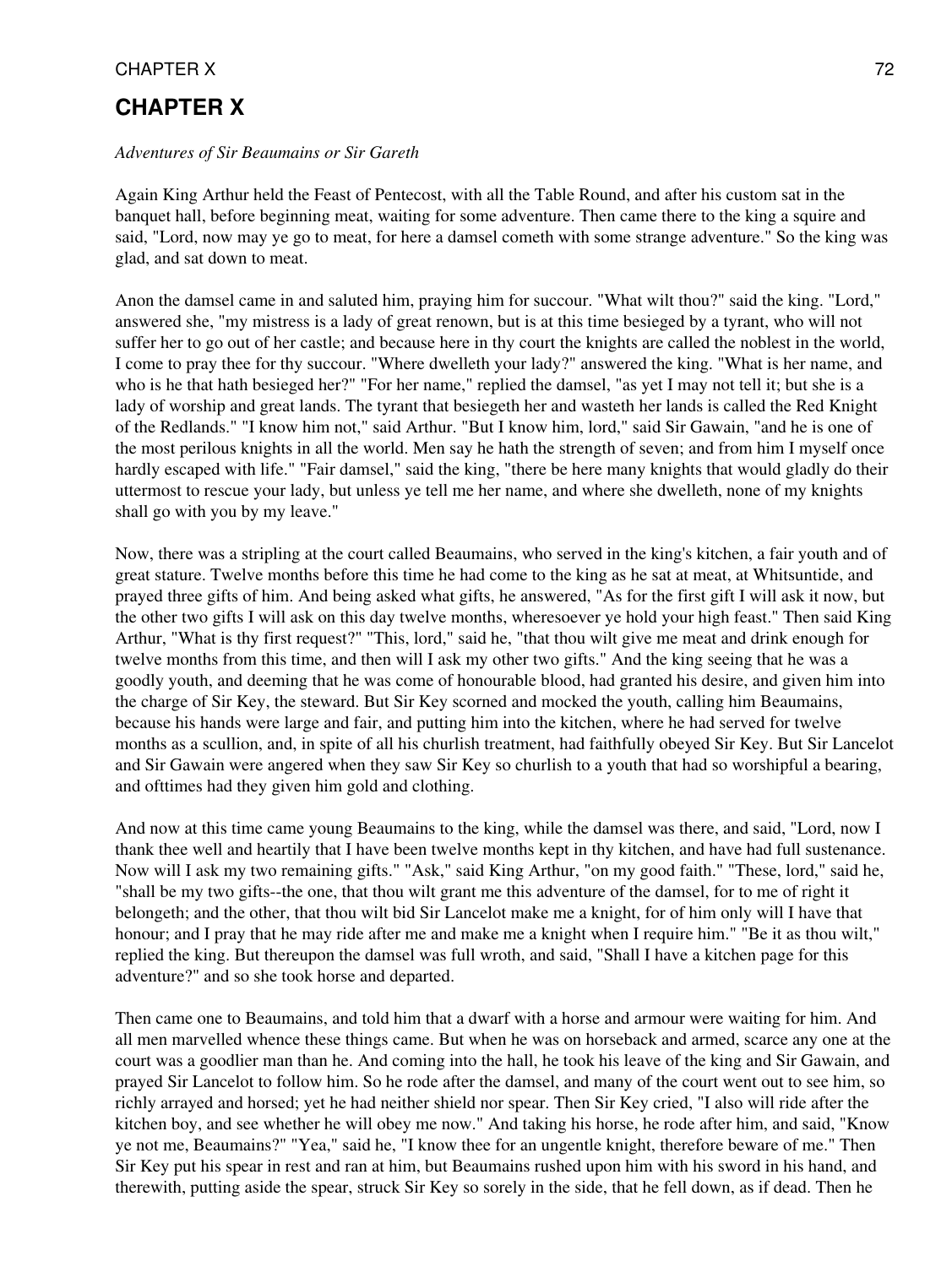alighted, and took his shield and spear, and bade his dwarf ride upon Sir Key's horse.

By this time, Sir Lancelot had come up, and Beaumains offering to tilt with him, they both made ready. And their horses came together so fiercely that both fell to the earth, full sorely bruised. Then they arose, and Beaumains, putting up his shield before him, offered to fight Sir Lancelot, on foot. So they rushed upon each other, striking, and thrusting, and parrying, for the space of an hour. And Lancelot marvelled at the strength of Beaumains, for he fought more like a giant than a man, and his fighting was passing fierce and terrible. So, at the last, he said, "Fight not so sorely, Beaumains; our quarrel is not such that we may not now cease." "True," answered Beaumains; "yet it doth me good to feel thy might, though I have not yet proved my uttermost." "By my faith," said Lancelot, "I had as much as I could do to save myself from you unshamed, therefore be in no doubt of any earthly knight." "May I, then, stand as a proved knight?" said Beaumains. "For that will I be thy warrant," answered Lancelot. "Then, I pray thee," said he, "give me the order of knighthood." "First, then, must thou tell me of thy name and kindred," said Sir Lancelot. "If thou wilt tell them to no other, I will tell thee," answered he. "My name is Gareth of Orkney, and I am own brother to Sir Gawain." "Ah!" said Sir Lancelot, "at that am I full glad; for, truly, I deemed thee to be of gentle blood." So then he knighted Beaumains, and, after that, they parted company, and Sir Lancelot, returning to the court, took up Sir Key on his shield. And hardly did Sir Key escape with his life, from the wound Beaumains had given him; but all men blamed him for his ungentle treatment of so brave a knight.

Then Sir Beaumains rode forward, and soon overtook the damsel; but she said to him, in scorn, "Return again, base kitchen page! What art thou, but a washer-up of dishes!" "Damsel," said he, "say to me what thou wilt, I will not leave thee; for I have undertaken to King Arthur to relieve thy adventure, and I will finish it to the end, or die." "Thou finish my adventure!" said she--"anon, thou shalt meet one, whose face thou wilt not even dare to look at." "I shall attempt it," answered he. So, as they rode thus, into a wood, there met them a man, fleeing, as for his life. "Whither fleest thou?" said Sir Beaumains. "O lord!" he answered, "help me; for, in a valley hard by, there are six thieves, who have taken my lord, and bound him, and I fear will slay him." "Bring me thither," said Sir Beaumains. So they rode to the place, and Sir Beaumains rushed after the thieves, and smote one, at the first stroke, so that he died; and then, with two other blows, slew a second and third. Then fled the other three, and Sir Beaumains rode after them, and overtook and slew them all. Then he returned and unbound the knight. And the knight thanked him, and prayed him to ride to his castle, where he would reward him. "Sir," answered Sir Beaumains, "I will have no reward of thee, for but this day was I made knight by the most noble Sir Lancelot; and besides, I must go with this damsel." Then the knight begged the damsel to rest that night at his castle. So they all rode thither, and ever the damsel scoffed at Sir Beaumains as a kitchen boy, and laughed at him before the knight their host, so that he set his meat before him at a lower table, as though he were not of their company.

And on the morrow, the damsel and Sir Beaumains took their leave of the knight, and thanking him departed. Then they rode on their way till they came to a great forest, through which flowed a river, and there was but one passage over it, whereat stood two knights armed to hinder the way. "Wilt thou match those two knights," said the damsel to Sir Beaumains, "or return again?" "I would not return," said he, "though they were six." Therewith he galloped into the water, and swam his horse into the middle of the stream. And there, in the river, one of the knights met him, and they brake their spears together, and then drew their swords, and smote fiercely at each other. And at the last, Sir Beaumains struck the other mightily upon the helm, so that he fell down stunned into the water, and was drowned. Then Sir Beaumains spurred his horse on to the land, where instantly the other knight fell on him. And they also brake their spears upon each other, and then drew their swords, and fought savagely and long together. And after many blows, Sir Beaumains clove through the knight's skull down to the shoulders. Then rode Sir Beaumains to the damsel, but ever she still scoffed at him, and said, "Alas! that a kitchen page should chance to slay two such brave knights! Thou deemest now that thou hast done a mighty deed, but it is not so; for the first knight's horse stumbled, and thus was he drowned--not by thy strength; and as for the second knight, thou wentest by chance behind him, and didst kill him shamefully." "Damsel," said Sir Beaumains, "say what ye list, I care not so I may win your lady; and wouldst thou give me but fair language, all my care were past; for whatsoever knights I meet, I fear them not."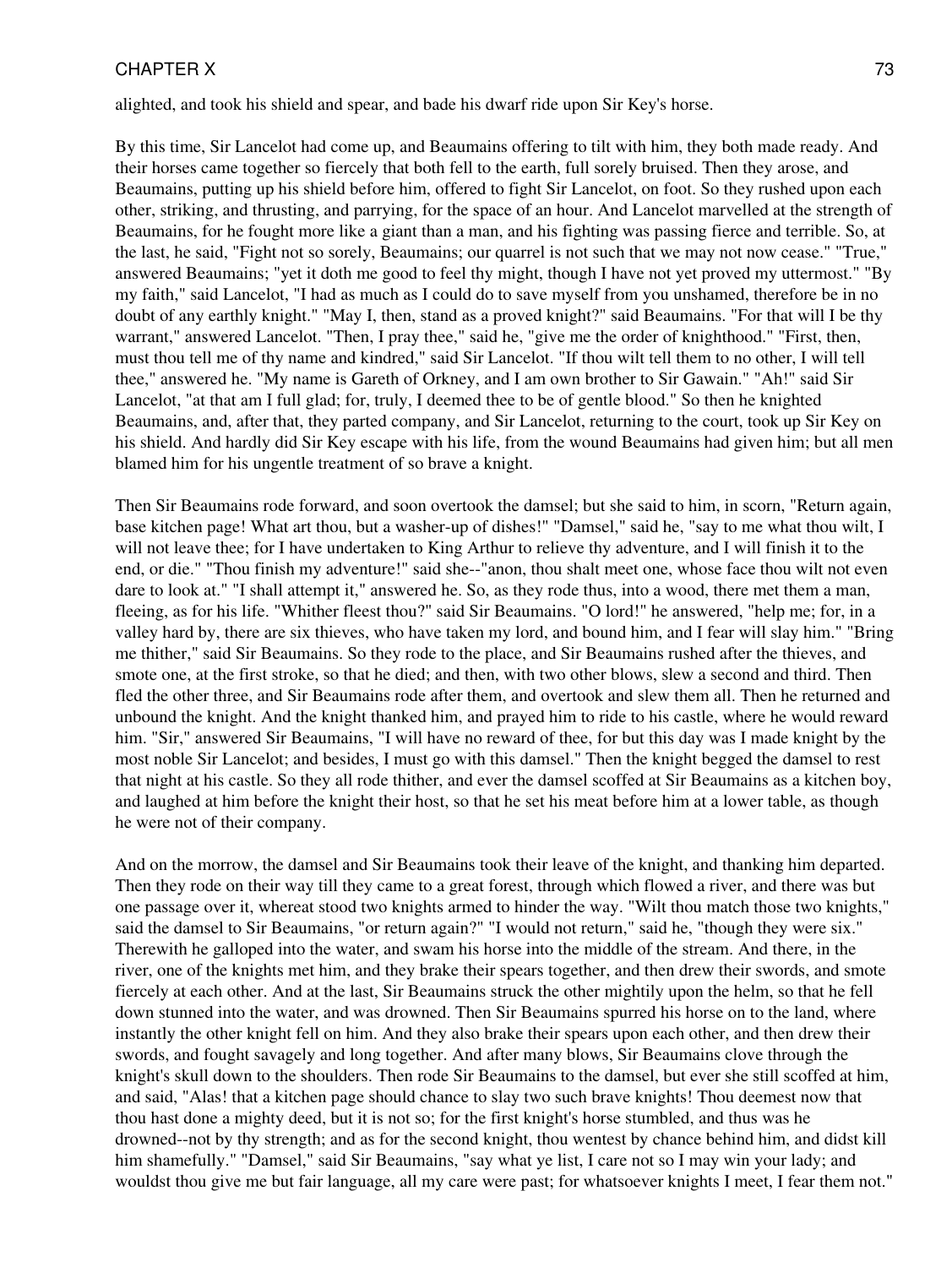"Thou shalt see knights that shall abate thy boast, base kitchen knave," replied she; "yet say I this for thine advantage, for if thou followest me thou wilt be surely slain, since I see all thou doest is but by chance, and not by thy own prowess." "Well damsel," said he, "say what ye will, wherever ye go I will follow."

So they rode on until the eventide, and still the damsel evermore kept chiding Sir Beaumains. Then came they to a black space of land, whereon was a black hawthorn tree, and on the tree there hung a black banner, and on the other side was a black shield and spear, and by them a great black horse, covered with silk; and hard by sat a knight armed in black armour, whose name was the Knight of the Blacklands. When the damsel saw him, she cried out to Beaumains, "Flee down the valley, for thy horse is not saddled!" "Wilt thou for ever deem me coward?" answered he. With that came the Black Knight to the damsel, and said, "Fair damsel, hast thou brought this knight from Arthur's court to be thy champion?" "Not so, fair knight," said she; "he is but a kitchen knave." "Then wherefore cometh he in such array?" said he; "it is a shame that he should bear thee company." "I cannot be delivered from him," answered she: "for in spite of me he rideth with me; and would to Heaven you would put him from me, or now slay him, for he hath slain two knights at the river passage yonder, and done many marvellous deeds through pure mischance." "I marvel," said the Black Knight, "that any man of worship will fight with him." "They know him not," said the damsel, "and think, because he rideth with me, that he is well born." "Truly, he hath a goodly person, and is likely to be a strong man," replied the knight; "but since he is no man of worship, he shall leave his horse and armour with me, for it were a shame for me to do him more harm."

When Sir Beaumains heard him speak thus, he said, "Horse or armour gettest thou none of me, Sir knight, save thou winnest them with thy hands; therefore defend thyself, and let me see what thou canst do." "How sayest thou?" answered the Black Knight. "Now quit this lady also, for it beseemeth not a kitchen knave like thee to ride with such a lady." "I am of higher lineage than thou," said Sir Beaumains, "and will straightway prove it on thy body." Then furiously they drove their horses at each other, and came together as it had been thunder. But the Black Knight's spear brake short, and Sir Beaumains thrust him through the side, and his spear breaking at the head, left its point sticking fast in the Black Knight's body. Yet did the Black Knight draw his sword, and smite at Sir Beaumains with many fierce and bitter blows; but after they had fought an hour and more, he fell down from his horse in a swoon, and forthwith died. Then Sir Beaumains lighted down and armed himself in the Black Knight's armour, and rode on after the damsel. But notwithstanding all his valour, still she scoffed at him, and said, "Away! for thou savourest ever of the kitchen. Alas! that such a knave should by mishap destroy so good a knight; yet once again I counsel thee to flee, for hard by is a knight who shall repay thee!" "It may chance that I am beaten or slain," answered Sir Beaumains, "but I warn thee, fair damsel, that I will not flee away, nor leave thy company or my quest, for all that ye can say."

Anon, as they rode, they saw a knight come swiftly towards them, dressed all in green, who, calling to the damsel said, "Is that my brother, the Black Knight, that ye have brought with you?" "Nay, and alas!" said she, "this kitchen knave hath slain thy brother through mischance." "Alas!" said the Green Knight, "that such a noble knight as he was should be slain by a knave's hand. Traitor!" cried he to Sir Beaumains, "thou shalt die for this! Sir Pereard was my brother, and a full noble knight." "I defy thee," said Sir Beaumains, "for I slew him knightly and not shamefully." Then the Green Knight rode to a thorn whereon hung a green horn, and, when he blew three notes, there came three damsels forth, who quickly armed him, and brought him a great horse and a green shield and spear. Then did they run at one another with their fullest might, and break their spears asunder; and, drawing their swords, they closed in fight, and sorely smote and wounded each other with many grievous blows.

At last, Sir Beaumains' horse jostled against the Green Knight's horse, and overthrew him. Then both alighted, and, hurtling together like mad lions, fought a great while on foot. But the damsel cheered the Green Knight, and said, "My lord, why wilt thou let a kitchen knave so long stand up against thee?" Hearing these words, he was ashamed, and gave Sir Beaumains such a mighty stroke as clave his shield asunder. When Sir Beaumains heard the damsel's words, and felt that blow, he waxed passing wroth, and gave the Green Knight such a buffet on the helm that he fell on his knees, and with another blow Sir Beaumains threw him on the ground.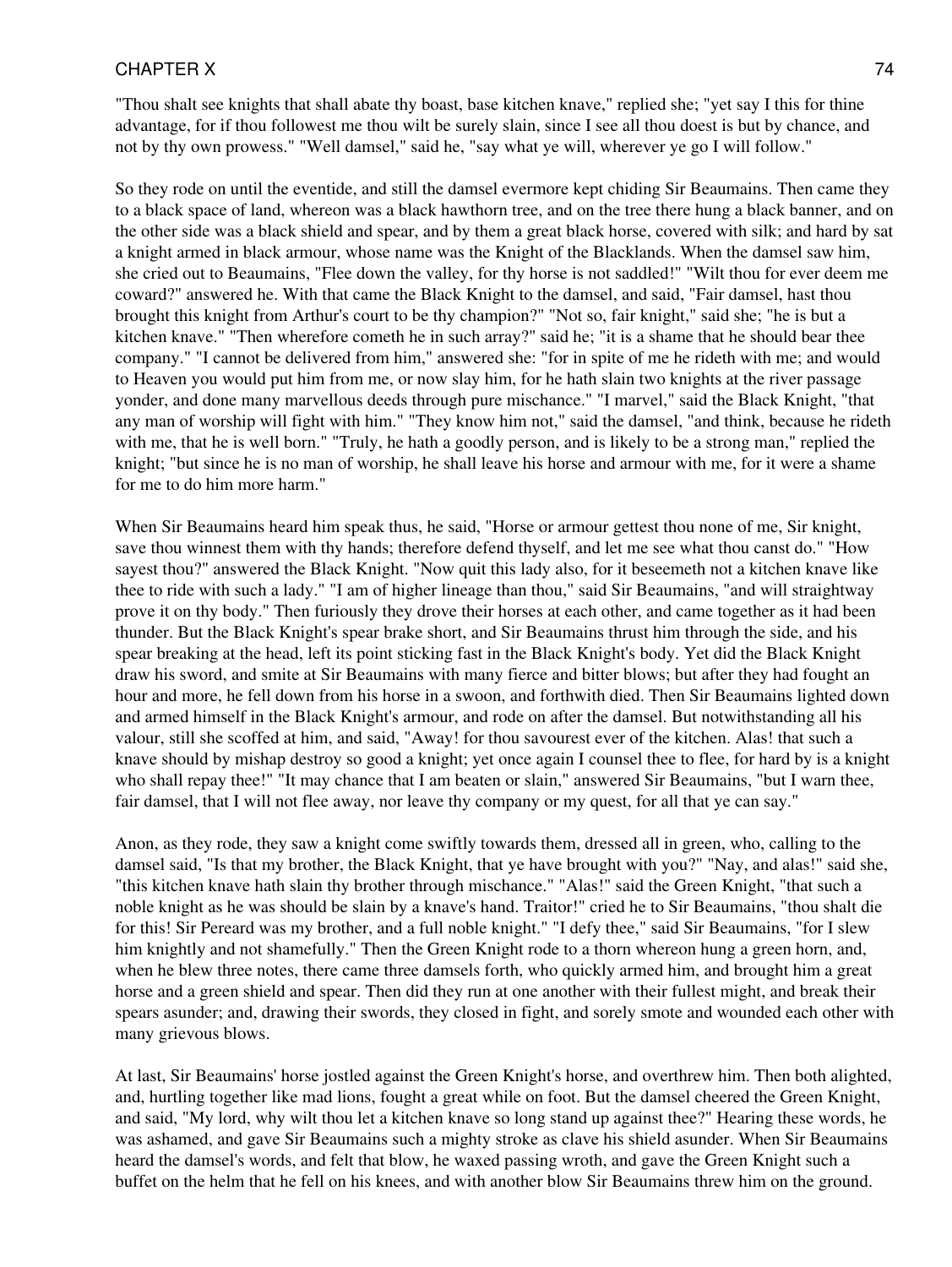Then the Green Knight yielded, and prayed him to spare his life. "All thy prayers are vain," said he, "unless this damsel who came with me pray for thee." "That will I never do, base kitchen knave," said she. "Then shall he die," said Beaumains. "Alas! fair lady," said the Green Knight, "suffer me not to die for a word! O, Sir knight," cried he to Beaumains, "give me my life, and I will ever do thee homage; and thirty knights, who owe me service, shall give allegiance to thee." "All availeth not," answered Sir Beaumains, "unless the damsel ask me for thy life;" and thereupon he made as though he would have slain him. Then cried the damsel, "Slay him not; for if thou do thou shalt repent it." "Damsel," said Sir Beaumains, "at thy command, he shall obtain his life. Arise, Sir knight of the green armour, I release thee!" Then the Green Knight knelt at his feet, and did him homage with his words. "Lodge with me this night," said he, "and to-morrow will I guide ye through the forest." So, taking their horses, they rode to his castle, which was hard by.

Yet still did the damsel rebuke and scoff at Sir Beaumains, and would not suffer him to sit at her table. "I marvel," said the Green Knight to her, "that ye thus chide so noble a knight, for truly I know none to match him; and be sure, that whatsoever he appeareth now, he will prove, at the end, of noble blood and royal lineage." But of all this would the damsel take no heed, and ceased not to mock at Sir Beaumains. On the morrow, they arose and heard mass; and when they had broken their fast, took their horses and rode on their way, the Green Knight conveying them through the forest. Then, when he had led them for a while, he said to Sir Beaumains, "My lord, my thirty knights and I shall always be at thy command whensoever thou shalt send for us." "It is well said," replied he; "and when I call upon you, you shall yield yourself and all your knights unto King Arthur." "That will we gladly do," said the Green Knight, and so departed.

And the damsel rode on before Sir Beaumains, and said to him, "Why dost thou follow me, thou kitchen boy? I counsel thee to throw aside thy spear and shield, and flee betimes, for wert thou as mighty as Sir Lancelot or Sir Tristram, thou shouldest not pass a valley near this place, called the Pass Perilous." "Damsel," answered he, "let him that feareth flee; as for me, it were indeed a shameful thing to turn after so long a journey." As he spake, they came upon a tower as white as snow, with mighty battlements, and double moats round it, and over the tower-gate hung fifty shields of divers colours. Before the tower walls, they saw a fair meadow, wherein were many knights and squires in pavilions, for on the morrow there was a tournament at that castle.

Then the lord of the castle, seeing a knight armed at all points, with a damsel and a page, riding towards the tower, came forth to meet them; and his horse and harness, with his shield and spear, were all of a red colour. When he came near Sir Beaumains, and saw his armour all of black, he thought him his own brother, the Black Knight, and so cried aloud, "Brother! what do ye here, within these borders?" "Nay!" said the damsel, "it is not thy brother, but a kitchen knave of Arthur's court, who hath slain thy brother, and overcome thy other brother also, the Green Knight." "Now do I defy thee!" cried the Red Knight to Sir Beaumains, and put his spear in rest and spurred his horse. Then both knights turned back a little space, and ran together with all their might, till their horses fell to the earth. Then, with their swords, they fought fiercely for the space of three hours. And at last, Sir Beaumains overcame his foe, and smote him to the ground. Then the Red Knight prayed his mercy, and said, "Slay me not, noble knight, and I will yield to thee with sixty knights that do my bidding." "All avails not," answered Sir Beaumains, "save this damsel pray me to release thee." Then did he lift his sword to slay him; but the damsel cried aloud, "Slay him not, Beaumains, for he is a noble knight." Then Sir Beaumains bade him rise up and thank the damsel, which straightway he did, and afterwards invited them to his castle, and made them goodly cheer.

But notwithstanding all Sir Beaumains' mighty deeds, the damsel ceased not to revile and chide him, at which the Red Knight marvelled much; and caused his sixty knights to watch Sir Beaumains, that no villainy might happen to him. And on the morrow, they heard mass and broke their fast, and the Red Knight came before Sir Beaumains, with his sixty knights, and proffered him homage and fealty. "I thank thee," answered he; "and when I call upon thee thou shalt come before my lord King Arthur at his court, and yield yourselves to him." "That will we surely do," said the Red Knight. So Sir Beaumains and the damsel departed.

And as she constantly reviled him and tormented him, he said to her, "Damsel, ye are discourteous thus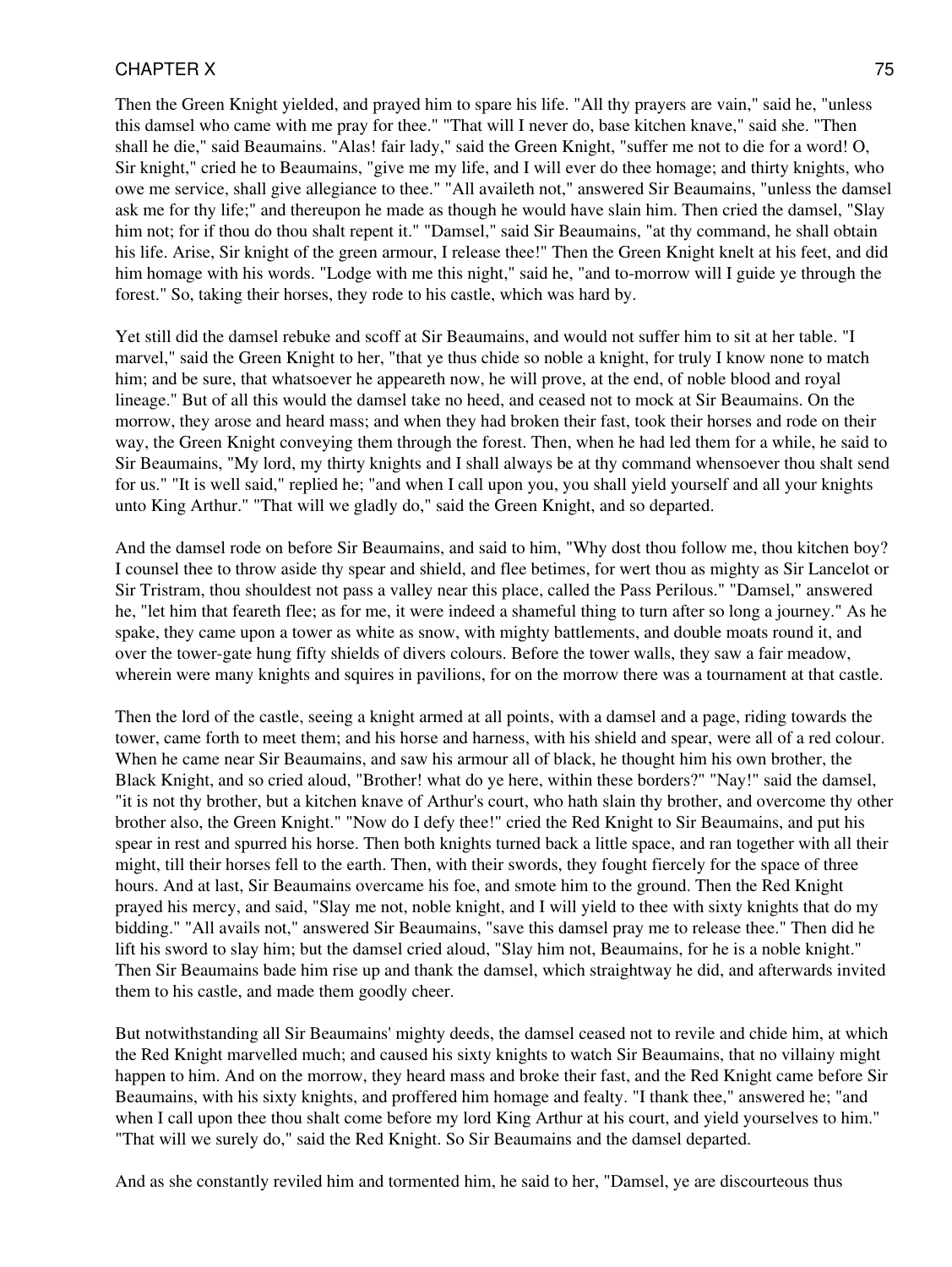always to rebuke me, for I have done you service; and for all your threats of knights that shall destroy me, all they who come lie in the dust before me. Now, therefore, I pray you rebuke me no more till you see me beaten or a recreant, and then bid me go from you." "There shall soon meet thee a knight who shall repay thee all thy deeds, thou boaster," answered she, "for, save King Arthur, he is the man of most worship in the world." "It will be the greater honour to encounter him," said Sir Beaumains.

Soon after, they saw before them a city passing fair, and between them and the city was a meadow newly mown, wherein were many goodly tents. "Seest thou yonder blue pavilion?" said the damsel to Sir Beaumains; "it is Sir Perseant's, the lord of that great city, whose custom is, in all fair weather, to lie in this meadow, and joust with his knights."

And as she spake, Sir Perseant, who had espied them coming, sent a messenger to meet Sir Beaumains, and to ask him if he came in war or peace. "Say to thy lord," he answered, "that I care not whether of the twain it be." So when the messenger gave this reply, Sir Perseant came out to fight with Sir Beaumains. And making ready, they rode their steeds against each other; and when their spears were shivered asunder, they fought with their swords. And for more than two hours did they hack and hew at each other, till their shields and hauberks were all dinted with many blows, and they themselves were sorely wounded. And at the last, Sir Beaumains smote Sir Perseant on the helm, so that he fell grovelling on the earth. And when he unlaced his helm to slay him, the damsel prayed for his life. "That will I grant gladly," answered Sir Beaumains, "for it were pity such a noble knight should die." "Grammercy!" said Sir Perseant, "for now I certainly know that it was thou who slewest my brother, the Black Knight, Sir Pereard; and overcame my brothers, the Green Knight, Sir Pertolope, and the Red Knight, Sir Perimones; and since thou hast overcome me also, I will do thee homage and fealty, and place at thy command one hundred knights to do thy bidding."

But when the damsel saw Sir Perseant overthrown, she marvelled greatly at the might of Sir Beaumains, and said, "What manner of man may ye be, for now am I sure that ye be come of noble blood? And truly, never did woman revile knight as I have done thee, and yet ye have ever courteously borne with me, which surely never had been were ye not of gentle blood and lineage."

"Lady," replied Sir Beaumains, "a knight is little worth who may not bear with a damsel; and so whatsoever ye said to me I took no heed, save only that at times when your scorn angered me, it made me all the stronger against those with whom I fought, and thus have ye furthered me in my battles. But whether I be born of gentle blood or no, I have done you gentle service, and peradventure will do better still, ere I depart from you."

[Illustration: "Lady," replied Sir Beaumains, "a knight is little worth who may not bear with a damsel."]

"Alas!" said she, weeping at his courtesy, "forgive me, fair Sir Beaumains, all that I have missaid and misdone against you." "With all my heart," said he; "and since you now speak fairly to me, I am passing glad of heart, and methinks I have the strength to overcome whatever knights I shall henceforth encounter."

Then Sir Perseant prayed them to come to his pavilion, and set before them wines and spices, and made them great cheer. So they rested that night; and on the morrow, the damsel and Sir Beaumains rose, and heard mass. And when they had broken their fast, they took their leave of Sir Perseant. "Fair damsel," said he "whither lead ye this knight?" "Sir," answered she, "to the Castle Dangerous, where my sister is besieged by the Knight of the Redlands." "I know him well," said Sir Perseant, "for the most perilous knight alive--a man without mercy, and with the strength of seven men. God save thee, Sir Beaumains, from him! and enable thee to overcome him, for the Lady Lyones, whom he besiegeth, is as fair a lady as there liveth in this world." "Thou sayest truth, sir," said the damsel; "for I am her sister; and men call me Linet, or the Wild Maiden." "Now, I would have thee know," said Sir Perseant to Sir Beaumains, "that the Knight of the Redlands hath kept that siege more than two years, and prolongeth the time hoping that Sir Lancelot, or Sir Tristram, or Sir Lamoracke, may come and battle with him; for these three knights divide between them all knighthood; and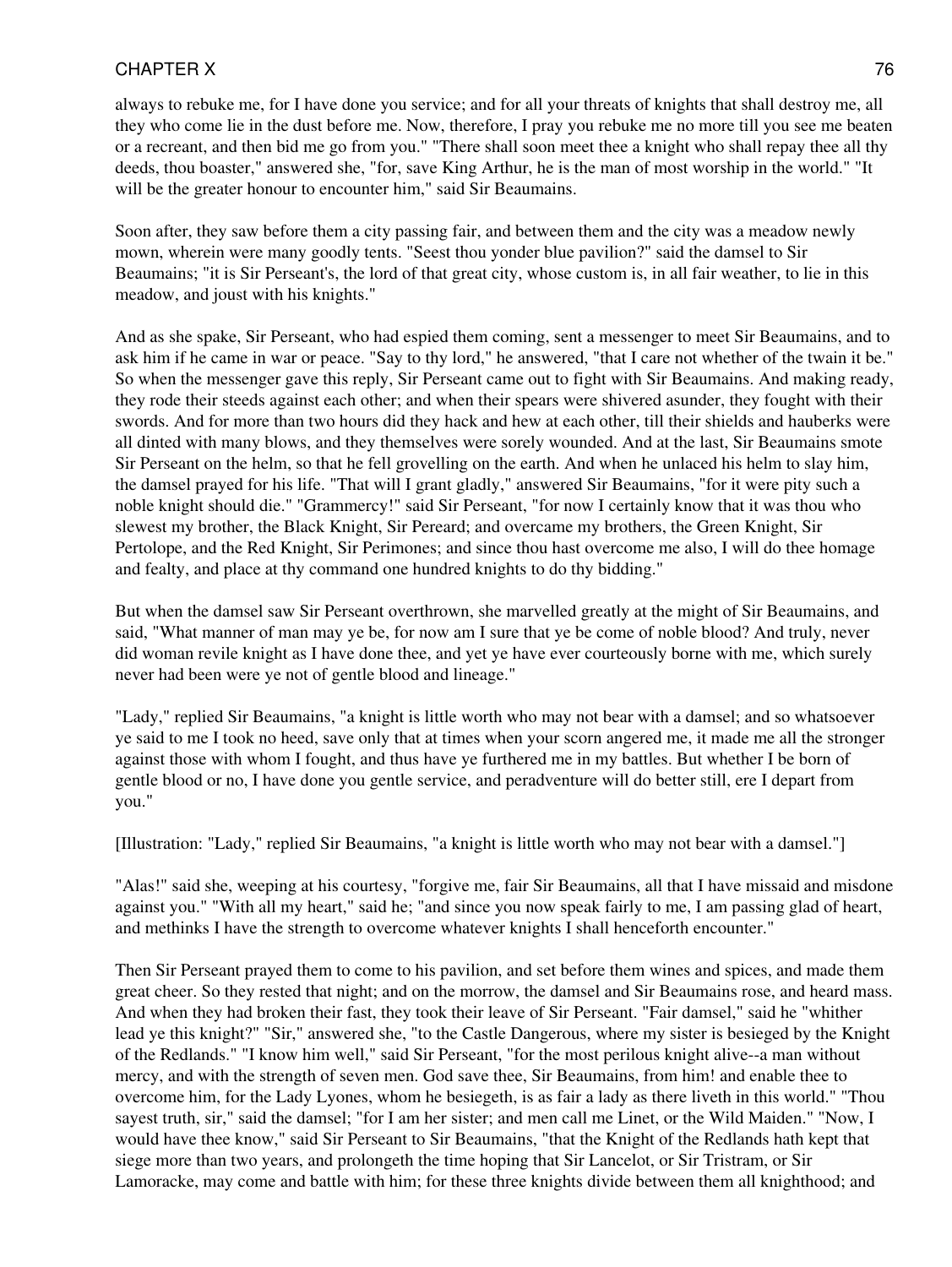thou if thou mayest match the Knight of the Redlands, shall well be called the fourth knight of the world." "Sir," said Sir Beaumains, "I would fain have that good fame; and truly, I am come of great and honourable lineage. And so that you and this fair damsel will conceal it, I will tell ye my descent." And when they swore to keep it secret, he told them, "My name is Sir Gareth of Orkney, my father was King Lot, and my mother the Lady Belisent, King Arthur's sister. Sir Gawain, Sir Agravain, and Sir Gaheris, are my brethren, and I am the youngest of them all. But, as yet King Arthur and the court know me not, who I am." When he had thus told them, they both wondered greatly.

And the damsel Linet sent the dwarf forward to her sister, to tell her of their coming. Then did Dame Lyones inquire what manner of man the knight was who was coming to her rescue. And the dwarf told her of all Sir Beaumains' deeds by the way: how he had overthrown Sir Key, and left him for dead; how he had battled with Sir Lancelot, and was knighted of him; how he had fought with, and slain, the thieves; how he had overcome the two knights who kept the river passage; how he had fought with, and slain, the Black Knight; and how he had overcome the Green Knight, the Red Knight, and last of all, the Blue Knight, Sir Perseant. Then was Dame Lyones passing glad, and sent the dwarf back to Sir Beaumains with great gifts, thanking him for his courtesy, in taking such a labour on him for her sake, and praying him to be of good heart and courage. And as the dwarf returned, he met the Knight of the Redlands, who asked him whence he came. "I came here with the sister of my lady of the castle," said the dwarf, "who hath been now to King Arthur's court and brought a knight with her to take her battle on him." "Then is her travail lost," replied the knight; "for, though she had brought Sir Lancelot, Sir Tristram, Sir Lamoracke, or Sir Gawain, I count myself their equal, and who besides shall be so called?" Then the dwarf told the knight what deeds Sir Beaumains had done; but he answered, "I care not for him, whosoever he be, for I shall shortly overcome him, and give him shameful death, as to so many others I have done."

Then the damsel Linet and Sir Beaumains left Sir Perseant, and rode on through a forest to a large plain, where they saw many pavilions, and hard by, a castle passing fair.

But as they came near Sir Beaumains saw upon the branches of some trees which grew there, the dead bodies of forty knights hanging, with rich armour on them, their shields and swords about their necks, and golden spurs upon their heels. "What meaneth this?" said he, amazed. "Lose not thy courage, fair sir," replied the damsel, "at this shameful sight, for all these knights came hither to rescue my sister; and when the Knight of the Redlands had overcome them, he put them to this piteous death, without mercy; and in such wise will he treat thee also unless thou bearest thee more valiantly than they." "Truly he useth shameful customs," said Sir Beaumains; "and it is a marvel that he hath endured so long."

So they rode onward to the castle walls, and found them double-moated, and heard the sea waves dashing on one side the walls. Then said the damsel, "See you that ivory horn hanging upon the sycamore-tree? The Knight of the Redlands hath hung it there, that any knight may blow thereon, and then will he himself come out and fight with him. But I pray thee sound it not till high noontide, for now it is but daybreak, and till noon his strength increases to the might of seven men." "Let that be as it may, fair damsel," answered he, "for were he stronger knight than ever lived, I would not fail him. Either will I defeat him at his mightiest, or die knightly in the field." With that he spurred his horse unto the sycamore, and blew the ivory horn so eagerly, that all the castle rang its echoes. Instantly, all the knights who were in the pavilions ran forth, and those within the castle looked out from the windows, or above the walls. And the Knight of the Redlands, arming himself quickly in blood-red armour, with spear, and shield, and horse's trappings of like colour, rode forth into a little valley by the castle walls, so that all in the castle, and at the siege, might see the battle.

"Be of good cheer," said the damsel Linet to Sir Beaumains, "for thy deadly enemy now cometh; and at yonder window is my lady and sister, Dame Lyones." "In good sooth," said Sir Beaumains, "she is the fairest lady I have ever seen, and I would wish no better quarrel than to fight for her." With that, he looked up to the window, and saw the Lady Lyones, who waved her handkerchief to her sister and to him to cheer them. Then called the Knight of the Redlands to Sir Beaumains, "Leave now thy gazing, Sir knight, and turn to me, for I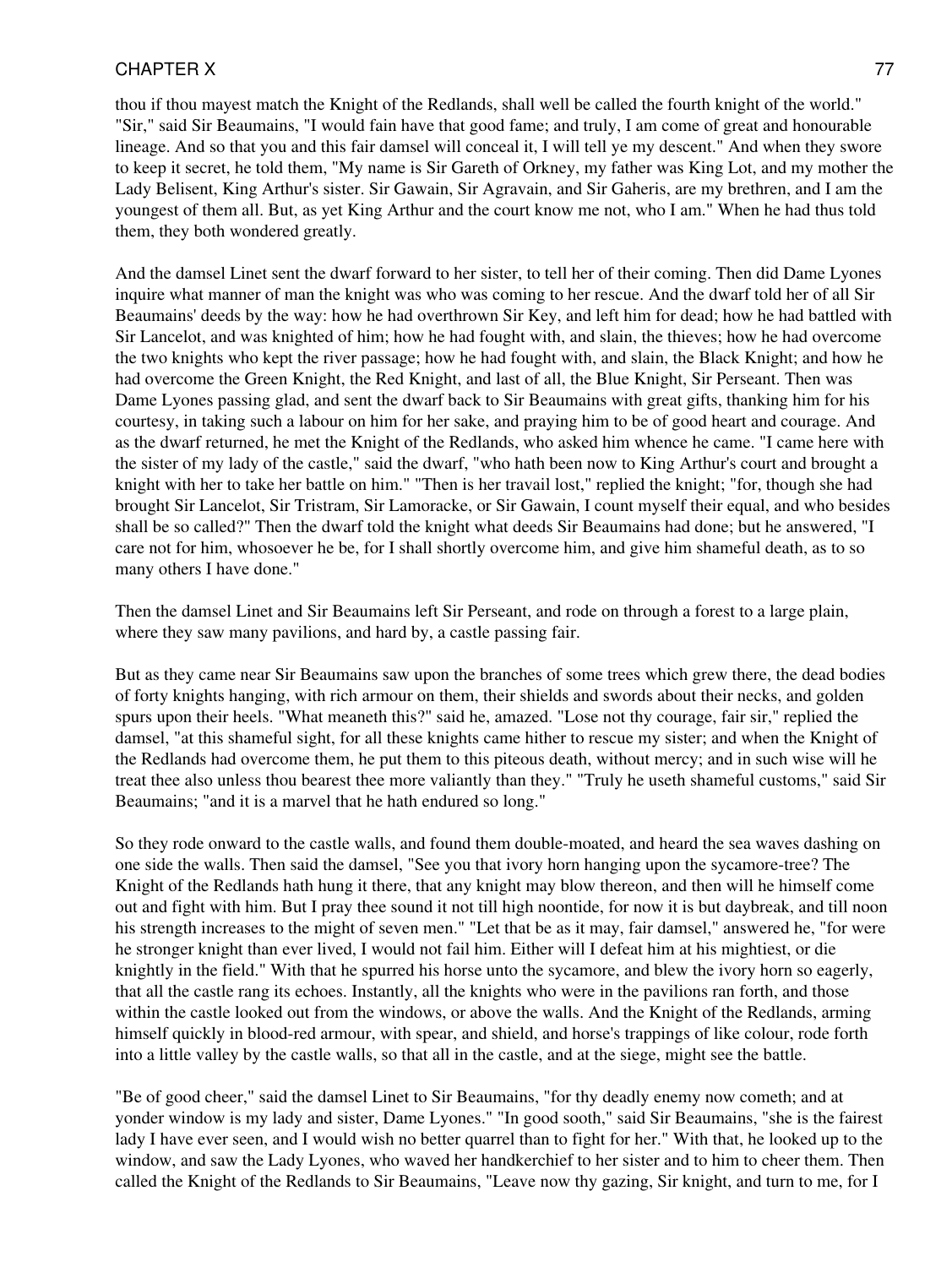warn thee that lady is mine." "She loveth none of thy fellowship," he answered; "but know this, that I love her, and will rescue her from thee, or die." "Say ye so!" said the Red Knight. "Take ye no warning from those knights that hang on yonder trees?" "For shame that thou so boastest!" said Sir Beaumains. "Be sure that sight hath raised a hatred for thee that will not lightly be put out, and given me not fear, but rage." "Sir knight, defend thyself," said the Knight of the Redlands, "for we will talk no longer."

Then did they put their spears in rest, and came together at the fullest speed of their horses, and smote each other in the midst of their shields, so that their horses' harness sundered by the shock, and they fell to the ground. And both lay there so long time, stunned, that many deemed their necks were broken. And all men said the strange knight was a strong man, and a noble jouster, for none had ever yet so matched the Knight of the Redlands. Then, in a while, they rose, and putting up their shields before them, drew their swords, and fought with fury, running at each other like wild beasts--now striking such buffets that both reeled backwards, now hewing at each other till they shore the harness off in pieces, and left their bodies naked and unarmed. And thus they fought till noon was past, when, for a time they rested to get breath, so sorely staggering and bleeding, that many who beheld them wept for pity. Then they renewed the battle--sometimes rushing so furiously together, that both fell to the ground, and anon changing swords in their confusion. Thus they endured, and lashed, and struggled, until eventide, and none who saw knew which was the likeliest to win; for though the Knight of the Redlands was a wily and subtle warrior, his subtlety made Sir Beaumains wilier and wiser too. So once again they rested for a little space, and took their helms off to find breath.

But when Sir Beaumains' helm was off, he looked up to Dame Lyones, where she leaned, gazing and weeping, from her window. And when he saw the sweetness of her smiling, all his heart was light and joyful, and starting up, he bade the Knight of the Redlands make ready. Then did they lace their helms and fight together yet afresh, as though they had never fought before. And at the last, the Knight of the Redlands with a sudden stroke smote Sir Beaumains on the hand, so that his sword fell from it, and with a second stroke upon the helm he drove him to the earth. Then cried aloud the damsel Linet, "Alas! Sir Beaumains, see how my sister weepeth to behold thee fallen!" And when Sir Beaumains heard her words, he sprang upon his feet with strength, and leaping to his sword, he caught it; and with many heavy blows pressed so sorely on the Knight of the Redlands, that in the end he smote his sword from out his hand, and, with a mighty blow upon the head, hurled him upon the ground.

Then Sir Beaumains unlaced his helm, and would have straightway slain him, but the Knight of the Redlands yielded, and prayed for mercy. "I may not spare thee," answered he, "because of the shameful death which thou hast given to so many noble knights." "Yet hold thy hand, Sir knight," said he, "and hear the cause. I loved once a fair damsel, whose brother was slain, as she told me, by a knight of Arthur's court, either Sir Lancelot, or Sir Gawain; and she prayed me, as I truly loved her, and by the faith of my knighthood, to labour daily in deeds of arms, till I should meet with him; and to put all knights of the Round Table whom I should overcome to a villainous death. And this I swore to her." Then prayed the earls, and knights, and barons, who stood round Sir Beaumains, to spare the Red Knight's life. "Truly," replied he, "I am loth to slay him, notwithstanding he hath done such shameful deeds. And inasmuch as what he did was done to please his lady and to gain her love, I blame him less, and for your sakes I will release him. But on this agreement only shall he hold his life--that straightway he depart into the castle, and yield him to the lady there, and make her such amends as she shall ask, for all the trespass he hath done upon her lands; and afterwards, that he shall go unto King Arthur's court, and ask the pardon of Sir Lancelot and Sir Gawain for all the evil he hath done against them." "All this, Sir knight, I swear to do," said the Knight of the Redlands; and therewith he did him homage and fealty.

Then came the damsel Linet to Sir Beaumains and the Knight of the Redlands, and disarmed them, and staunched their wounds. And when the Knight of the Redlands had made amends for all his trespasses, he departed for the court.

Then Sir Beaumains, being healed of his wounds, armed himself, and took his horse and spear and rode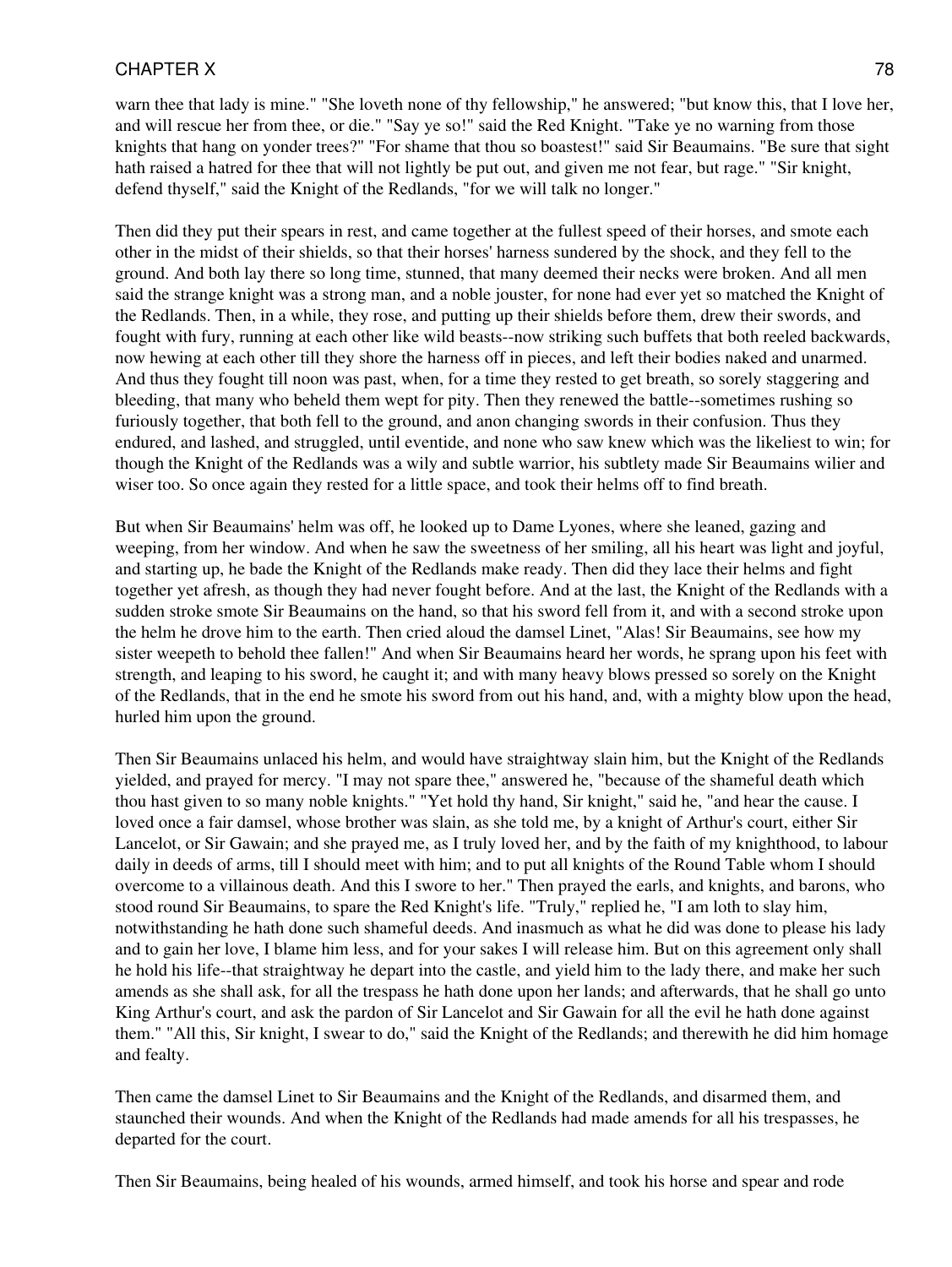straight to the castle of Dame Lyones, for greatly he desired to see her. But when he came to the gate they closed it fast, and pulled the drawbridge up. And as he marvelled thereat, he saw the Lady Lyones standing at a window, who said, "Go thy way as yet, Sir Beaumains, for thou shalt not wholly have my love until thou be among the worthiest knights of all the world. Go, therefore, and labour yet in arms for twelve months more, and then return to me." "Alas! fair lady," said Sir Beaumains, "I have scarce deserved this of thee, for sure I am that I have bought thy love with all the best blood in my body." "Be not aggrieved, fair knight," said she, "for none of thy service is forgot or lost. Twelve months will soon be passed in noble deeds; and trust that to my death I shall love thee and not another." With that she turned and left the window.

So Sir Beaumains rode away from the castle very sorrowrul at heart, and rode he knew not whither, and lay that night in a poor man's cottage. On the morrow he went forward, and came at noon to a broad lake, and thereby he alighted, being very sad and weary, and rested his head upon his shield, and told his dwarf to keep watch while he slept.

Now, as soon as he had departed, the Lady Lyones repented, and greatly longed to see him back, and asked her sister many times of what lineage he was; but the damsel would not tell her, being bound by her oath to Sir Beaumains, and said his dwarf best knew, So she called Sir Gringamors, her brother, who dwelt with her, and prayed him to ride after Sir Beaumains till he found him sleeping, and then to take his dwarf away and bring him back to her. Anon Sir Gringamors departed, and rode till he came to Sir Beaumains, and found him as he lay sleeping by the water-side. Then stepping stealthily behind the dwarf he caught him in his arms and rode off in haste. And though the dwarf cried loudly to his lord for help, and woke Sir Beaumains, yet, though he rode full quickly after him, he could not overtake Sir Gringamors.

When Dame Lyones saw her brother come back, she was passing glad of heart, and forthwith asked the dwarf his master's lineage. "He is a king's son," said the dwarf, "and his mother is King Arthur's sister. His name is Sir Gareth of Orkney, and he is brother to the good knight, Sir Gawain. But I pray you suffer me to go back to my lord, for truly he will never leave this country till he have me again." But when the Lady Lyones knew her deliverer was come of such a kingly stock, she longed more than ever to see him again.

Now as Sir Beaumains rode in vain to rescue his dwarf, he came to a fair green road and met a poor man of the country, and asked him had he seen a knight on a black horse, riding with a dwarf of a sad countenance behind him. "Yea," said the man, "I met with such a knight an hour agone, and his name is Sir Gringamors. He liveth at a castle two miles from hence; but he is a perilous knight, and I counsel ye not to follow him save ye bear him goodwill." Then Sir Beaumains followed the path which the poor man showed him, and came to the castle. And riding to the gate in great anger, he drew his sword, and cried aloud, "Sir Gringamors, thou traitor! deliver me my dwarf again, or by my knighthood it shall be ill for thee!" Then Sir Gringamors looked out of a window and said, "Sir Gareth of Orkney, leave thy boasting words, for thou wilt not get thy dwarf again." But the Lady Lyones said to her brother, "Nay brother, but I will that he have his dwarf, for he hath done much for me, and delivered me from the Knight of the Redlands, and well do I love him above all other knights." So Sir Gringamors went down to Sir Gareth and cried him mercy, and prayed him to alight and take good cheer.

Then he alighted, and his dwarf ran to him. And when he was in the hall came the Lady Lyones dressed royally like a princess. And Sir Gareth was right glad of heart when he saw her. Then she told him how she had made her brother take away his dwarf and bring him back to her. And then she promised him her love, and faithfully to cleave to him and none other all the days of her life. And so they plighted their troth to each other. Then Sir Gringamors prayed him to sojourn at the castle, which willingly he did. "For," said he, "I have promised to quit the court for twelve months, though sure I am that in the meanwhile I shall be sought and found by my lord King Arthur and many others." So he sojourned long at the castle.

Anon the knights, Sir Perseant, Sir Perimones, and Sir Pertolope, whom Sir Gareth had overthrown, went to King Arthur's court with all the knights who did them service, and told the king they had been conquered by a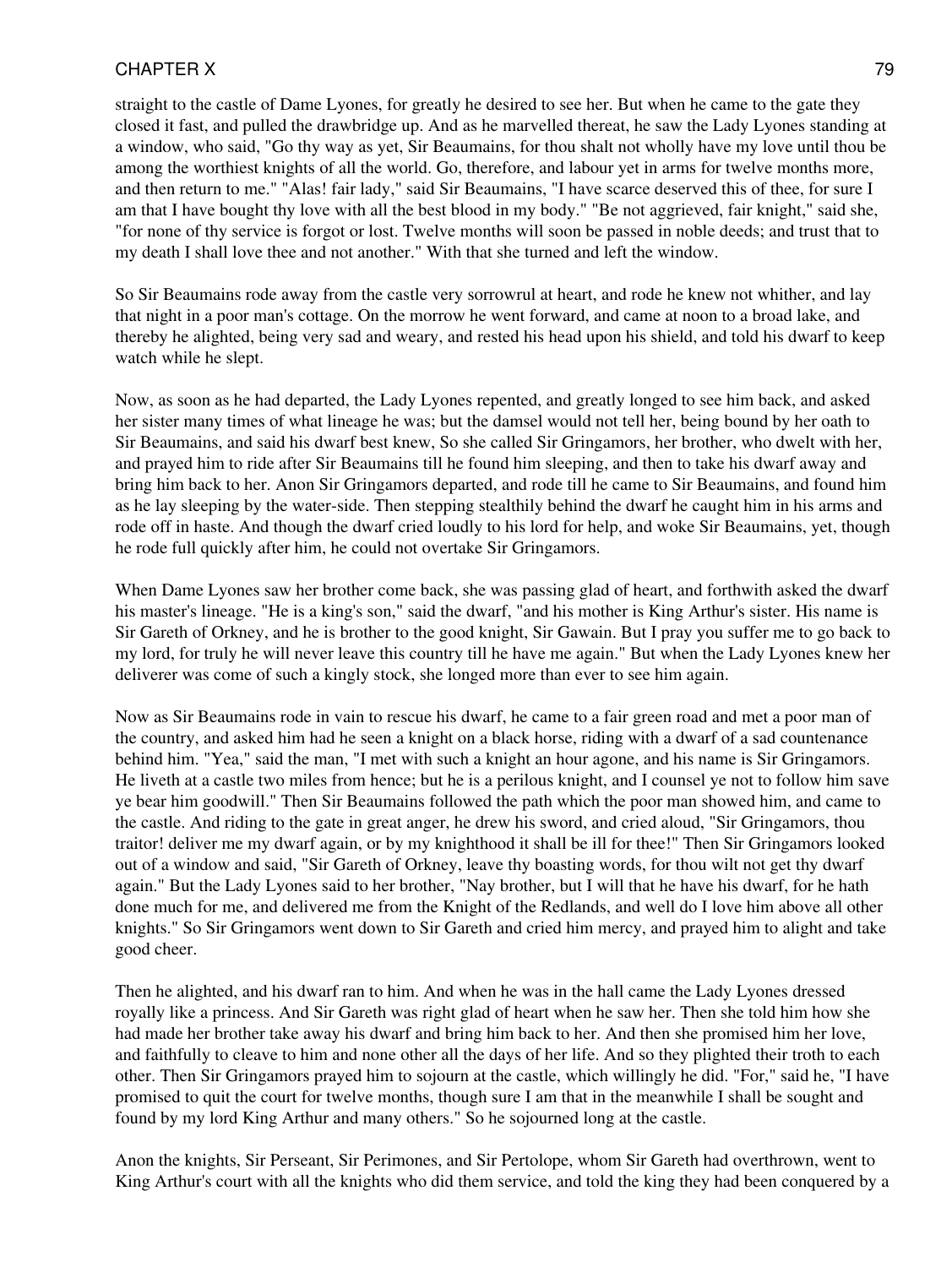knight of his named Beaumains. And as they yet were talking, it was told the king there came another great lord with five hundred knights, who, entering in, did homage, and declared himself to be the Knight of the Redlands. "But my true name," said he, "is Ironside, and I am hither sent by one Sir Beaumains, who conquered me, and charged me to yield unto your grace." "Thou art welcome," said King Arthur, "for thou hast been long a foe to me and mine, and truly I am much beholden to the knight who sent thee. And now, Sir Ironside, if thou wilt amend thy life and hold of me, I will entreat thee as a friend, and make thee Knight of the Round Table; but thou mayst no more be a murderer of noble knights." Then the Knight of the Redlands knelt to the king, and told him of his promise to Sir Beaumains to use never more such shameful customs; and how he had so done but at the prayer of a lady whom he loved. Then knelt he to Sir Lancelot and Sir Gawain, and prayed their pardon for the hatred he had borne them.

But the king and all the court marvelled greatly who Sir Beaumains was. "For," said the king, "he is a full noble knight." Then said Sir Lancelot, "Truly he is come of honourable blood, else had I not given him the order of knighthood; but he charged me that I should conceal his secret."

Now as they talked thus it was told King Arthur that his sister, the Queen of Orkney, was come to the court with a great retinue of knights and ladies. Then was there great rejoicing, and the king rose and saluted his sister. And her sons, Sir Gawain, Sir Agravain, and Sir Gaheris knelt before her and asked her blessing, for during fifteen years last past they had not seen her. Anon she said, "Where is my youngest son, Sir Gareth? for I know that he was here a twelvemonth with you, and that ye made a kitchen knave of him. Then the king and all the knights knew that Sir Beaumains and Sir Gareth were the same. "Truly," said the king, "I knew him not." "Nor I," said Sir Gawain and both his brothers. Then said the king, "God be thanked, fair sister, that he is proved as worshipful a knight as any now alive, and by the grace of Heaven he shall be found forthwith if he be anywhere within these seven realms." Then said Sir Gawain and his brethren, "Lord, if ye will give us leave we will go seek him." But Sir Lancelot said, "It were better that the king should send a messenger to Dame Lyones and pray her to come hither with all speed, and she will counsel where ye shall find him." "It is well said," replied the king; and sent a messenger quickly unto Dame Lyones.

When she heard the message she promised she would come forthwith, and told Sir Gareth what the messenger had said, and asked him what to do. "I pray you," said he, "tell them not where I am, but when my lord King Arthur asketh for me, advise him thus--that he proclaim a tournament before this castle on Assumption Day, and that the knight who proveth best shall win yourself and all your lands." So the Lady Lyones departed and came to King Arthur's court, and there was right nobly welcomed. And when they asked her where Sir Gareth was, she said she could not tell. "But, lord," said she, "with thy goodwill I will proclaim a tournament before my castle on the Feast of the Assumption, whereof the prize shall be myself and all my lands. Then if it be proclaimed that you, lord, and your knights will be there, I will find knights on my side to fight you and yours, and thus am I sure ye will hear tidings of Sir Gareth." "Be it so done," replied the king.

So Sir Gareth sent messengers privily to Sir Perseant and Sir Ironside, and charged them to be ready on the day appointed, with their companies of knights to aid him and his party against the king. And when they were arrived he said, "Now be ye well assured that we shall be matched with the best knights of the world, and therefore must we gather all the good knights we can find."

So proclamation was made throughout all England, Wales, Scotland, Ireland, and Cornwall, and in the out isles and other countries, that at the Feast of the Assumption of our Lady, next coming, all knights who came to joust at Castle Perilous should make choice whether they would side with the king or with the castle. Then came many good knights on the side of the castle. Sir Epinogris, the son of the King of Northumberland, and Sir Palomedes the Saracen, and Sir Grummore Grummorsum, a good knight of Scotland, and Sir Brian des Iles, a noble knight, and Sir Carados of the Tower Dolorous, and Sir Tristram, who as yet was not a knight of the Round Table, and many others. But none among them knew Sir Gareth, for he took no more upon him than any mean person.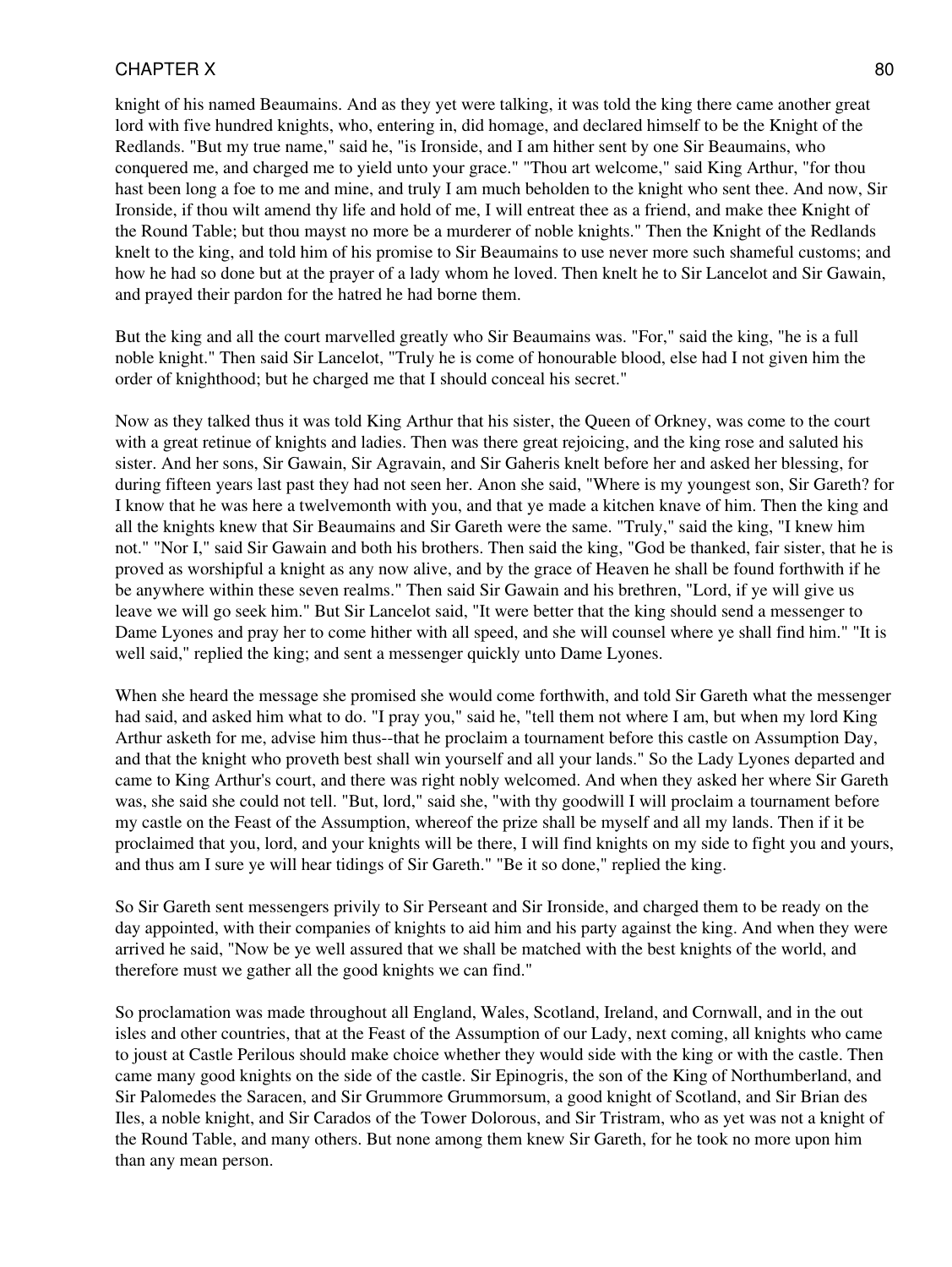And on King Arthur's side there came the King of Ireland and the King of Scotland, the noble prince Sir Galahaut, Sir Gawain and his brothers Sir Agravain and Sir Gaheris, Sir Ewaine, Sir Tor, Sir Perceval, and Sir Lamoracke, Sir Lancelot also and his kindred, Sir Lionel, Sir Ector, Sir Bors and Sir Bedivere, likewise Sir Key and the most part of the Table Round. The two queens also, Queen Guinevere and the Queen of Orkney, Sir Gareth's mother, came with the king. So there was a great array both within and without the castle, with all manner of feasting and minstrelsy.

Now before the tournament began, Sir Gareth privily prayed Dame Lyones, Sir Gringamors, Sir Ironside, and Sir Perseant, that they would in nowise disclose his name, nor make more of him than of any common knight. Then said Dame Lyones, "Dear lord, I pray thee take this ring, which hath the power to change the wearer's clothing into any colour he may will, and guardeth him from any loss of blood. But give it me again, I pray thee, when the tournament is done, for it greatly increaseth my beauty whensoever I wear it." "Grammercy, mine own lady," said Sir Gareth, "I wished for nothing better, for now I may be certainly disguised as long as I will." Then Sir Gringamors gave Sir Gareth a bay courser that was a passing good horse, with sure armour, and a noble sword, won by his father from a heathen tyrant. And then every knight made him ready for the tournament.

So on the day of the Assumption, when mass and matins were said, the heralds blew their trumpets and sounded for the tourney. Anon came out the knights of the castle and the knights of King Arthur, and matched themselves together.

Then Sir Epinogris, son of the King of Northumberland, a knight of the castle, encountered Sir Ewaine, and both broke off their spears short to their hands. Then came Sir Palomedes from the castle, and met Sir Gawain, and they so hardly smote each other, that both knights and horses fell to the earth. Then Sir Tristram, from the castle, encountered with Sir Bedivere, and smote him to the earth, horse and man. Then the Knight of the Redlands and Sir Gareth met with Sir Bors and Sir Bleoberis; and the Knight of the Redlands and Sir Bors smote together so hard that their spears burst, and their horses fell grovelling to the ground. And Sir Bleoberis brake his spear upon Sir Gareth, but himself was hurled upon the ground. When Sir Galihodin saw that, he bade Sir Gareth keep him, but Sir Gareth lightly smote him to the earth. Then Sir Galihud got a spear to avenge his brother, but was served in like manner. And Sir Dinadam, and his brother La-cote-male-taile, and Sir Sagramour le Desirous, and Dodinas le Savage, he bore down all with one spear.

When King Anguish of Ireland saw this, he marvelled what that knight could be who seemed at one time green and at another blue; for so at every course he changed his colour that none might know him. Then he ran towards him and encountered him, and Sir Gareth smote the king from his horse, saddle and all. And in like manner he served the King of Scotland, and King Urience of Gore, and King Bagdemagus.

Then Sir Galahaut, the noble prince, cried out, "Knight of the many colours! thou hast jousted well; now make thee ready to joust with me." When Sir Gareth heard him, he took a great spear and met him swiftly. And the prince's spear broke off, but Sir Gareth smote him on the left side of the helm, so that he reeled here and there, and had fallen down had not his men recovered him. "By my faith," said King Arthur, "that knight of the many colours is a good knight. I pray thee, Sir Lancelot du Lake, encounter with him." "Lord," said Sir Lancelot, "by thy leave I will forbear. I find it in my heart to spare him at this time, for he hath done enough work for one day; and when a good knight doth so well it is no knightly part to hinder him from this honour. And peradventure his quarrel is here to-day, and he may be the best beloved of the Lady Lyones of all that be here; for I see well he paineth and forceth himself to do great deeds. Therefore, as for me, this day he shall have the honour; for though I were able to put him from it, I would not." "You speak well and truly," said the king.

Then after the tilting, they drew swords, and there began a great tournament, and there Sir Lancelot did marvellous deeds of arms, for first he fought with both Sir Tristram and Sir Carados, albeit they were the most perilous in all the world. Then came Sir Gareth and put them asunder, but would not smite a stroke against Sir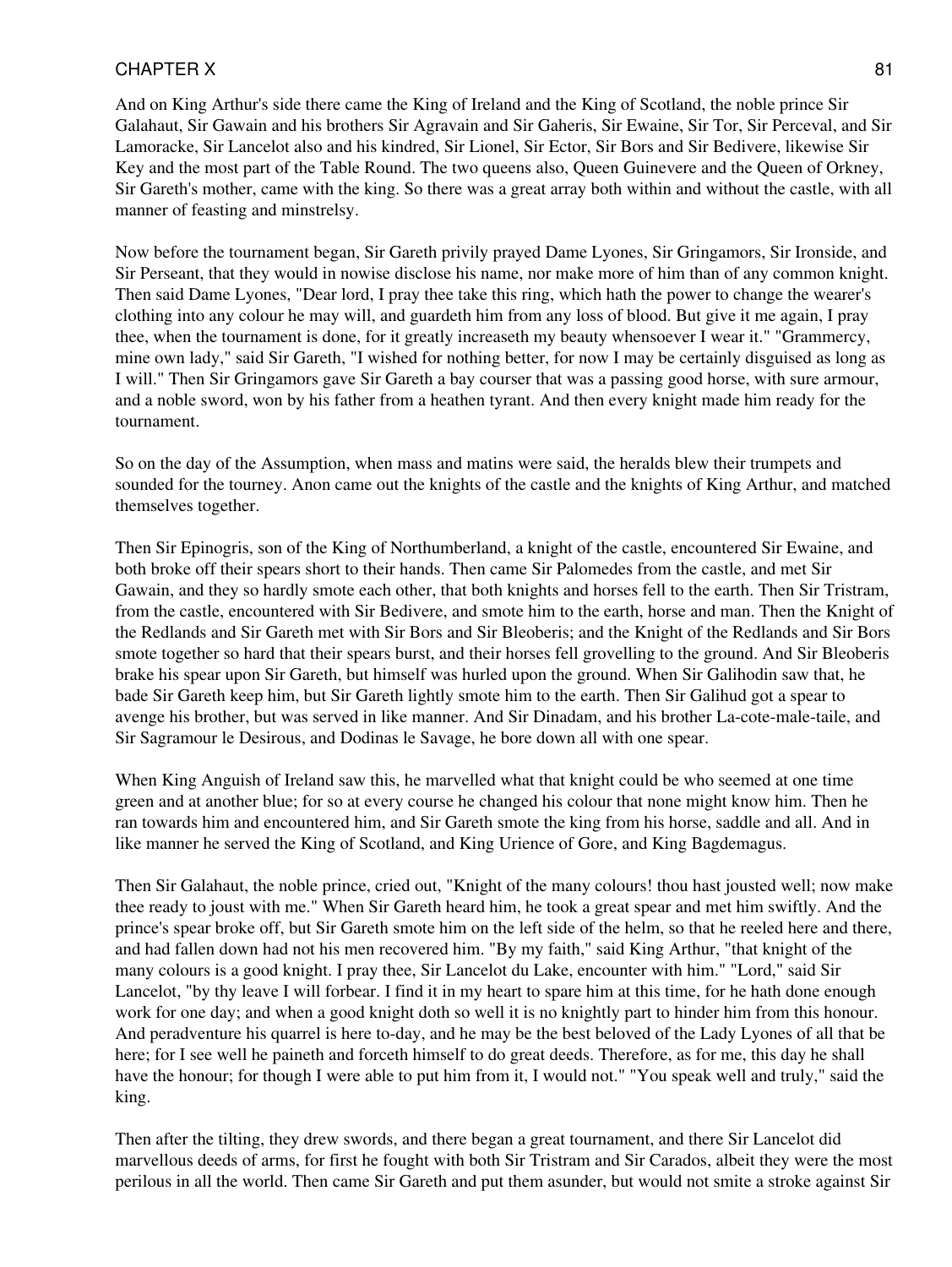Lancelot, for by him he had been knighted. Anon Sir Gareth's helm had need of mending, and he rode aside to see to it and to drink water, for he was sore athirst with all his mighty feats of strength. And while he drank, his dwarf said to him, "Give me your ring, lest ye lose it while ye drink." So Sir Gareth took it off. And when he had finished drinking, he rode back eagerly to the field, and in his haste forgot to take the ring again. Then all the people saw that he wore yellow armour. And King Arthur told a herald, "Ride and espy the cognizance of that brave knight, for I have asked many who he is, and none can tell me."

Then the herald rode near, and saw written round about his helmet in letters of gold, "Sir Gareth of Orkney." And instantly the herald cried his name aloud, and all men pressed to see him.

But when he saw he was discovered, he pushed with haste through all the crowd, and cried to his dwarf, Boy, thou hast beguiled me foully in keeping my ring; give it me again, that I may be hidden." And as soon as he had put it on, his armour changed again, and no man knew where he had gone. Then he passed forth from the field; but Sir Gawain, his brother, rode after him.

And when Sir Gareth had ridden far into the forest, he took off his ring, and sent it back by the dwarf to the Lady Lyones, praying her to be true and faithful to him while he was away.

Then rode Sir Gareth long through the forest, till night fell, and coming to a castle he went up to the gate, and prayed the porter to let him in. But churlishly he answered "that he should not lodge there." Then said Sir Gareth, "Tell thy lord and lady that I am a knight of King Arthur's court, and for his sake I pray their shelter." With that the porter went to the duchess who owned the castle. "Let him in straightway," cried she; "for the king's sake he shall not be harbourless!" and went down to receive him. When Sir Gareth saw her coming, he saluted her, and said, "Fair lady, I pray you give me shelter for this night, and if there be here any champion or giant with whom I must needs fight, spare me till to-morrow, when I and my horse shall have rested, for we are full weary." "Sir knight," she said, "thou speakest boldly; for the lord of this castle is a foe to King Arthur and his court, and if thou wilt rest here to-night thou must agree, that wheresoever thou mayest meet my lord, thou must yield to him as a prisoner." "What is thy lord's name, lady?" said Sir Gareth. "The Duke de la Rowse," said she. "I will promise thee," said he, "to yield to him, if he promise to do me no harm; but if he refuse, I will release myself with my sword and spear."

"It is well," said the duchess; and commanded the drawbridge to be let down. So he rode into the hall and alighted. And when he had taken off his armour, the duchess and her ladies made him passing good cheer. And after supper his bed was made in the hall, and there he rested that night. On the morrow he rose and heard mass, and having broken his fast, took his leave and departed.

[Illustration: So he rode into the hall and alighted.]

And as he rode past a certain mountain there met him a knight named Sir Bendelaine, and cried unto him "Thou shalt not pass unless thou joust with me or be my prisoner!" "Then will we joust," replied Sir Gareth. So they let their horses run at full speed, and Sir Gareth smote Sir Bendelaine through his body so sorely that he scarcely reached his castle ere he fell dead. And as Sir Gareth presently came by the castle, Sir Bendelaine's knights and servants rode out to revenge their lord. And twenty of them fell on him at once, although his spear was broken. But drawing his sword he put his shield before him. And though they brake their spears upon him, one and all, and sorely pressed on him, yet ever he defended himself like a noble knight. Anon, finding they could not overcome him, they agreed to slay his horse; and having killed it with their spears, they set upon Sir Gareth as he fought on foot. But every one he struck he slew, and drave at them with fearful blows, till he had slain them all but four, who fled. Then taking the horse of one of those that lay there dead, he rode upon his way.

Anon he came to another castle and heard from within a sound as of many women moaning and weeping. Then said he to a page who stood without, "What noise is this I hear?" "Sir knight," said he, "there be within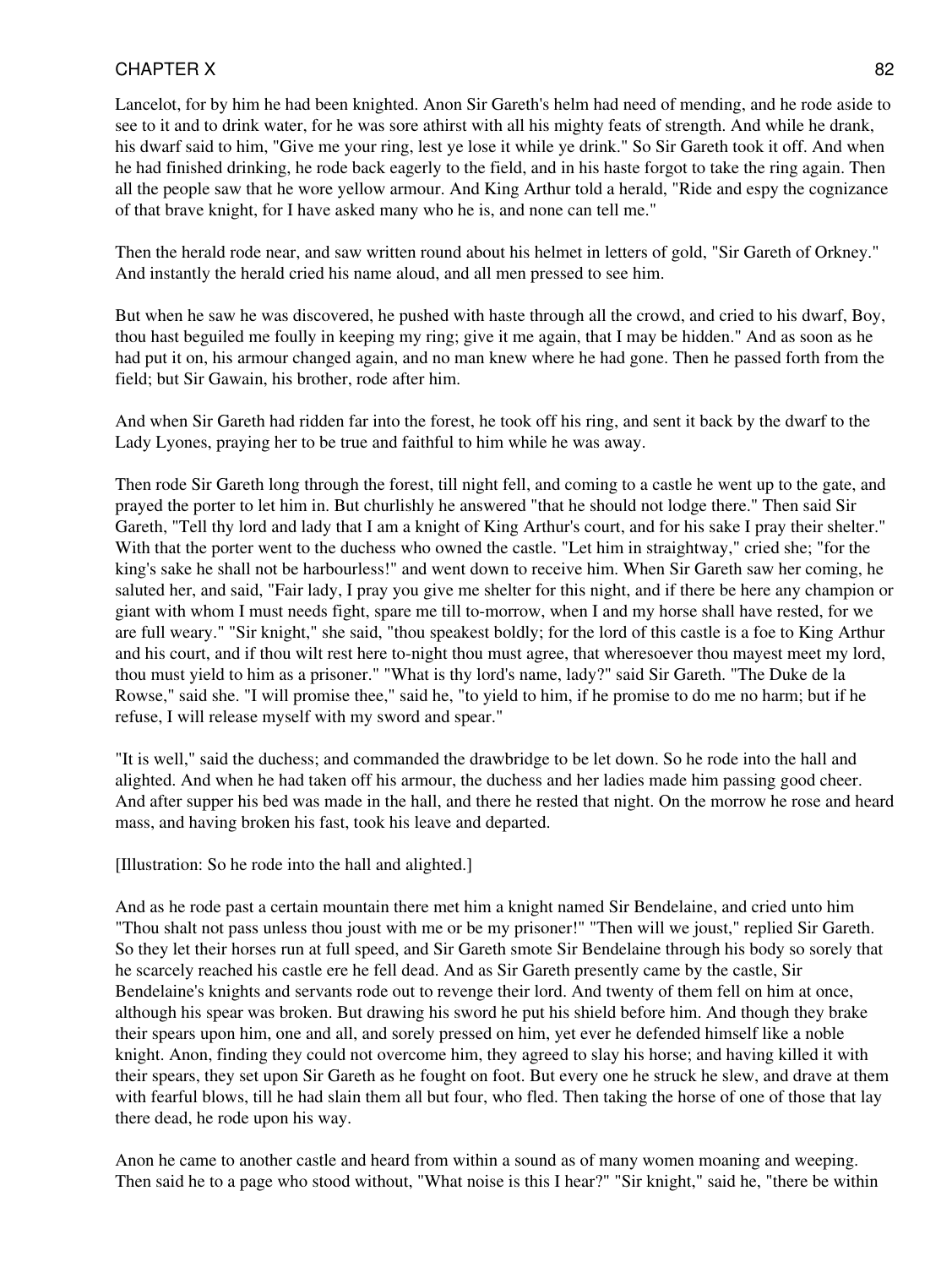thirty ladies, the widows of thirty knights who have been slain by the lord of this castle. He is called the Brown Knight without pity, and is the most perilous knight living, wherefore I warn thee to flee." "That will I never do," said Sir Gareth, "for I fear him not." Then the page saw the Brown Knight coming and said to Gareth, "Lo! my lord is near."

So both knights made them ready and galloped their horses towards each other, and the Brown Knight brake his spear upon Sir Gareth's shield; but Sir Gareth smote him through the body so that he fell dead. At that he rode into the castle and told the ladies he had slain their foe. Then were they right glad of heart and made him all the cheer they could, and thanked him out of measure. But on the morrow as he went to mass he found the ladies weeping in the chapel upon divers tombs that were there. And he knew that in those tombs their husbands lay. Then he bade them be comforted, and with noble and high words he desired and prayed them all to be at Arthur's court on the next Feast of Pentecost.

So he departed and rode past a mountain where was a goodly knight waiting, who said to him, "Abide, Sir knight, and joust with me!" "How are ye named?" said Sir Gareth. "I am the Duke de la Rowse," answered he. "In good sooth," then said Sir Gareth, "not long ago I lodged within your castle, and there promised I would yield to you whenever we might meet." "Art thou that proud knight," said the duke, "who was ready to fight with me? Guard thyself therefore and make ready." So they ran together, and Sir Gareth smote the duke from his horse. Then they alighted and drew their swords, and fought full sorely for the space of an hour; and at the last Sir Gareth smote the duke to the earth and would have slain him, but he yielded. "Then must ye go," said Sir Gareth, "to my lord King Arthur at the next Feast of Pentecost and say that I, Sir Gareth, sent ye." "As ye will be it," said the duke; and gave him up his shield for pledge.

And as Sir Gareth rode alone he saw an armed knight coming towards him. And putting the duke's shield before him he rode fast to tilt with him; and so they ran together as it had been thunder, and brake their spears upon each other. Then fought they fiercely with their swords and lashed together with such mighty strokes that blood ran to the ground on every side. And after they had fought together for two hours and more, it chanced the damsel Linet passed that way; and when she saw them she cried out, "Sir Gawain and Sir Gareth, leave your fighting, for ye are brethren!" At that they threw away their shields and swords, and took each other in their arms and wept a great while ere they could speak. And each gave to the other the honour of the battle, and there was many a kind word between them. Then said Sir Gawain, "O my brother, for your sake have I had great sorrow and labour! But truly I would honour you though ye were not my brother, for ye have done great worship to King Arthur and his court, and sent more knights to him than any of the Table Round, except Sir Lancelot."

Then the damsel Linet staunched their wounds, and their horses being weary she rode her palfrey to King Arthur and told him of this strange adventure. When she had told her tidings, the king himself mounted his horse and bade all come with him to meet them. So a great company of lords and ladies went forth to meet the brothers. And when King Arthur saw them he would have spoken hearty words, but for gladness he could not. And both Sir Gawain and Sir Gareth fell down at their uncle's knees and did him homage, and there was passing great joy and gladness among them all.

Then said the king to the damsel Linet, "Why cometh not the Lady Lyones to visit her knight, Sir Gareth, who hath had such travail for her love?" "She knoweth not, my lord, that he is here," replied the damsel, "for truly she desireth greatly to see him." "Go ye and bring her hither," said the king. So the damsel rode to tell her sister where Sir Gareth was, and when she heard it she rejoiced full heartily and came with all the speed she could. And when Sir Gareth saw her, there was great joy and comfort between them.

Then the king asked Sir Gareth whether he would have that lady for his wife? "My lord," replied Sir Gareth, "know well that I love her above all ladies living." "Now, fair lady," said King Arthur, "what say ye?" "Most noble king," she answered, "my lord, Sir Gareth, is my first love and shall be my last, and if I may not have him for my husband I will have none." Then said the king to them, "Be well assured that for my crown I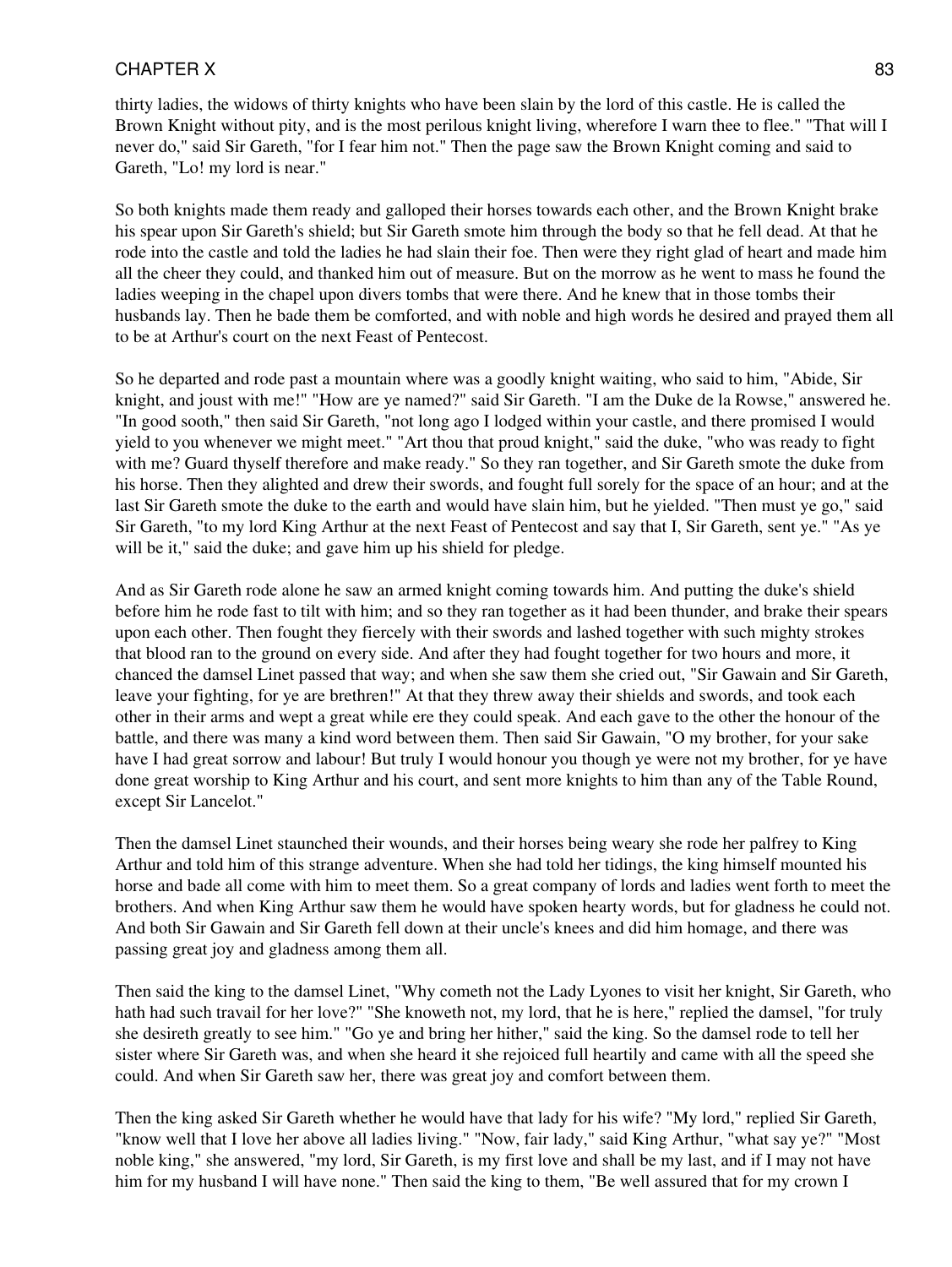would not be the cause of parting your two hearts."

Then was high preparation made for the marriage, for the king desired it should be at the Michaelmas next following, at Kinkenadon-by-the-Sea.

So Sir Gareth sent out messages to all the knights whom he had overcome in battle that they should be there upon his marriage-day.

Therefore, at the next Michaelmas, came a goodly company to Kinkenadon-by-the-Sea. And there did the Archbishop of Canterbury marry Sir Gareth and the Lady Lyones with all solemnity. And all the knights whom Sir Gareth had overcome were at the feast; and every manner of revels and games was held with music and minstrelsy. And there was a great jousting for three days. But because of his bride the king would not suffer Sir Gareth to joust. Then did King Arthur give great lands and fair, with store of gold, to Sir Gareth and his wife, that so they might live royally together to their lives' end.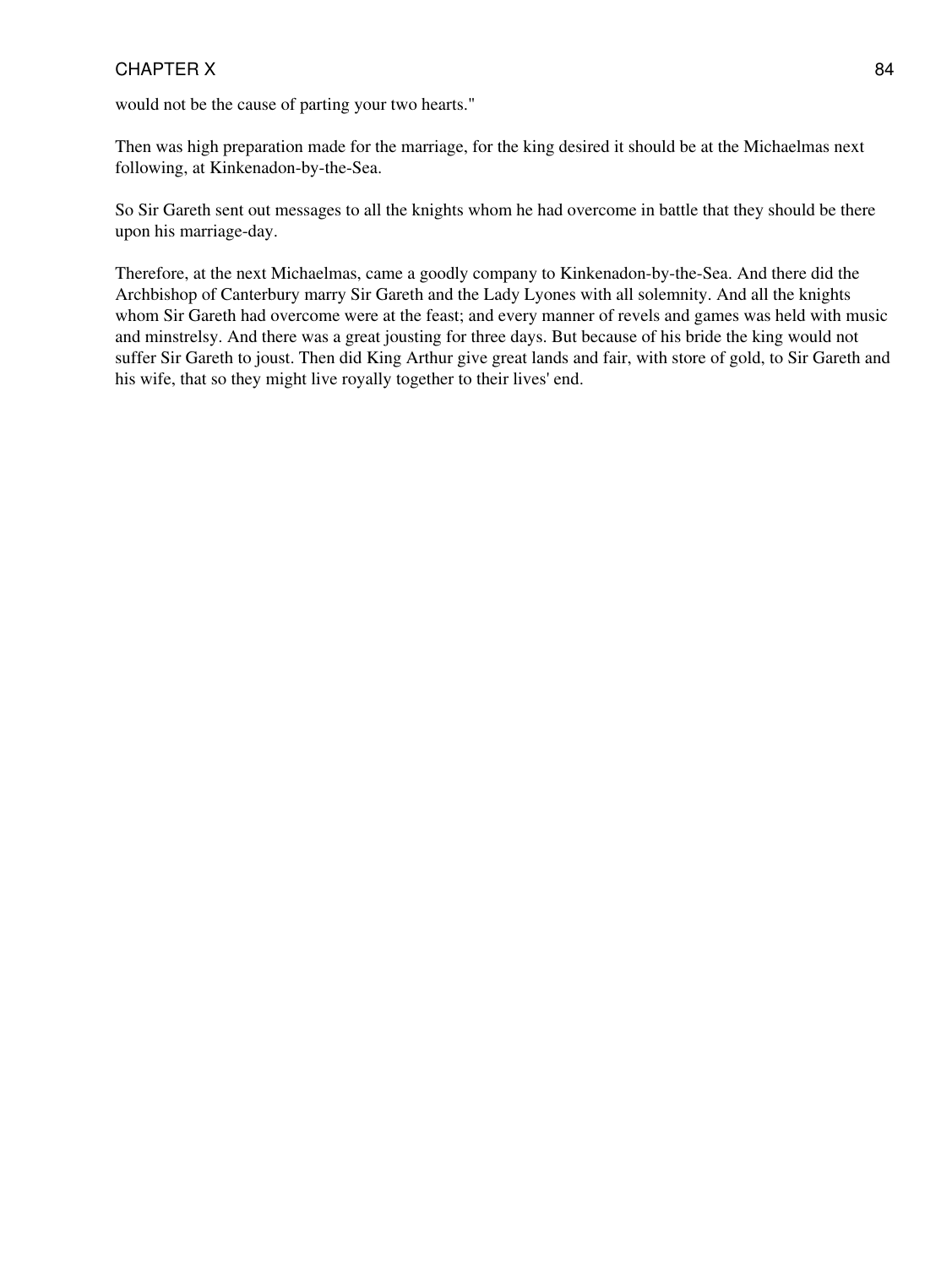# **CHAPTER XI**

#### *The Adventures of Sir Tristram of Lyonesse*

Again King Arthur held high festival at Caerleon, at Pentecost, and gathered round him all the fellowship of the Round Table, and so, according to his custom, sat and waited till some adventure should arise, or some knight return to court whose deeds and perils might be told.

Anon he saw Sir Lancelot and a crowd of knights coming through the doors and leading in their midst the mighty knight, Sir Tristram. As soon as King Arthur saw him, he rose up and went through half the hall, and held out both his hands and cried, "Right welcome to thee, good Sir Tristram, as welcome art thou as any knight that ever came before into this court. A long time have I wished for thee amongst my fellowship." Then all the knights and barons rose up with one accord and came around, and cried out, "Welcome." Queen Guinevere came also, and many ladies with her, and all with one voice said the same.

Then the king took Sir Tristram by the hand and led him to the Round Table and said, "Welcome again for one of the best and gentlest knights in all the world; a chief in war, a chief in peace, a chief in field and forest, a chief in the ladies' chamber--right heartily welcome to this court, and mayest thou long abide in it."

When he had so said he looked at every empty seat until he came to what had been Sir Marhaus', and there he found written in gold letters, "This is the seat of the noble knight, Sir Tristram." Whereat they made him, with great cheer and gladness, a Fellow of the Round Table.

Now the story of Sir Tristram was as follows:--

There was a king of Lyonesse, named Meliodas, married to the sister of King Mark of Cornwall, a right fair lady and a good. And so it happened that King Meliodas hunting in the woods was taken by enchantment and made prisoner in a castle. When his wife Elizabeth heard it she was nigh mad with grief, and ran into the forest to seek out her lord. But after many days of wandering and sorrow she found no trace of him, and laid her down in a deep valley and prayed to meet her death. And so indeed she did, but ere she died she gave birth in the midst of all her sorrow to a child, a boy, and called him with her latest breath Tristram; for she said, "His name shall show how sadly he hath come into this world."

Therewith she gave up her ghost, and the gentlewoman who was with her took the child and wrapped it from the cold as well as she was able, and lay down with it in her arms beneath the shadow of a tree hard by, expecting death to come to her in turn.

But shortly after came a company of lords and barons seeking for the queen, and found the lady and the child and took them home. And on the next day came King Meliodas, whom Merlin had delivered, and when he heard of the queen's death his sorrow was greater than tongue can tell. And anon he buried her solemnly and nobly, and called the child Tristram as she had desired.

Then for seven years King Meliodas mourned and took no comfort, and all that time young Tristram was well nourished; but in a while he wedded with the daughter of Howell, King of Brittany, who, that her own children might enjoy the kingdom, cast about in her mind how she might destroy Tristram. So on a certain day she put poison in a silver cup, where Tristram and her children were together playing, that when he was athirst he might drink of it and die. But so it happened that her own son saw the cup, and, thinking it must hold good drink, he climbed and took it, and drank deeply of it, and suddenly thereafter burst and fell down dead.

When the queen heard that, her grief was very great, but her anger and envy were fiercer than before, and soon again she put more poison in the cup. And by chance one day her husband finding it when thirsty, took it up and was about to drink therefrom, when, seeing him, she sprang up with a mighty cry and dashed it from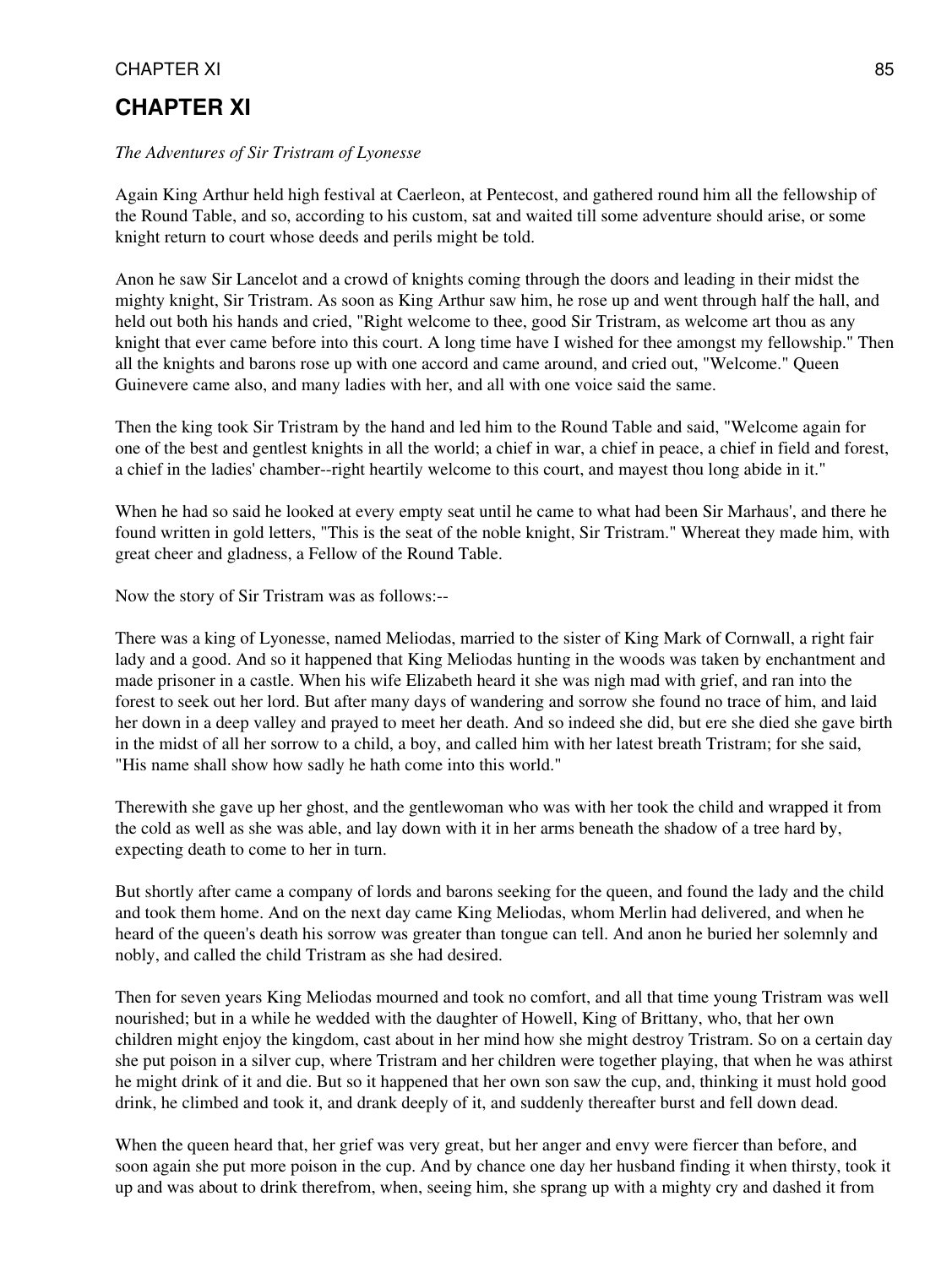his hands.

At that King Meliodas, wondering greatly, called to mind the sudden death of his young child, and taking her fiercely by the hand he cried:

"Traitress, tell me what drink is in this cup or I will slay thee in a moment;" and therewith pulling out his sword he swore by a great oath to slay her if she straightway told him not the truth.

"Ah, mercy, lord," said she, and fell down at his feet; "mercy, and I will tell thee all."

And then she told him of her plot to murder Tristram, that her own sons might enjoy the kingdom.

"The law shall judge thee," said the king.

And so anon she was tried before the barons, and condemned to be burnt to death.

But when the fire was made, and she brought out, came Tristram kneeling at his father's feet and besought of him a favour.

"Whatsoever thou desirest I will give thee," said the king.

"Give me the life, then, of the queen, my stepmother," said he.

"Thou doest wrong to ask it," said Meliodas; "for she would have slain thee with her poisons if she could, and chiefly for thy sake she ought to die."

"Sir," said he, "as for that, I beseech thee of thy mercy to forgive it her, and for my part may God pardon her as I do; and so I pray thee grant me my boon, and for God's sake hold thee to thy promise."

"If it must be so," said the king, "take thou her life, for to thee I give it, and go and do with her as thou wilt."

Then went young Tristram to the fire and loosed the queen from all her bonds and delivered her from death.

And after a great while by his good means the king again forgave and lived in peace with her, though never more in the same lodgings.

Anon was Tristram sent abroad to France in care of one named Governale. And there for seven years he learned the language of the land, and all knightly exercises and gentle crafts, and especially was he foremost in music and in hunting, and was a harper beyond all others. And when at nineteen years of age he came back to his father, he was as lusty and strong of body and as noble of heart as ever man was seen.

Now shortly after his return it befell that King Anguish of Ireland sent to King Mark of Cornwall for the tribute due to Ireland, but which was now seven years behindhand. To whom King Mark sent answer, if he would have it he must send and fight for it, and they would find a champion to fight against it.

So King Anguish called for Sir Marhaus, his wife's brother, a good knight of the Round Table, who lived then at his court, and sent him with a knightly retinue in six great ships to Cornwall. And, casting anchor by the castle of Tintagil, he sent up daily to King Mark for the tribute or the champion. But no knight there would venture to assail him, for his fame was very high in all the realm for strength and hardihood.

Then made King Mark a proclamation throughout Cornwall, that if any knight would fight Sir Marhaus he should stand at the king's right hand for evermore, and have great honour and riches all the rest of his days.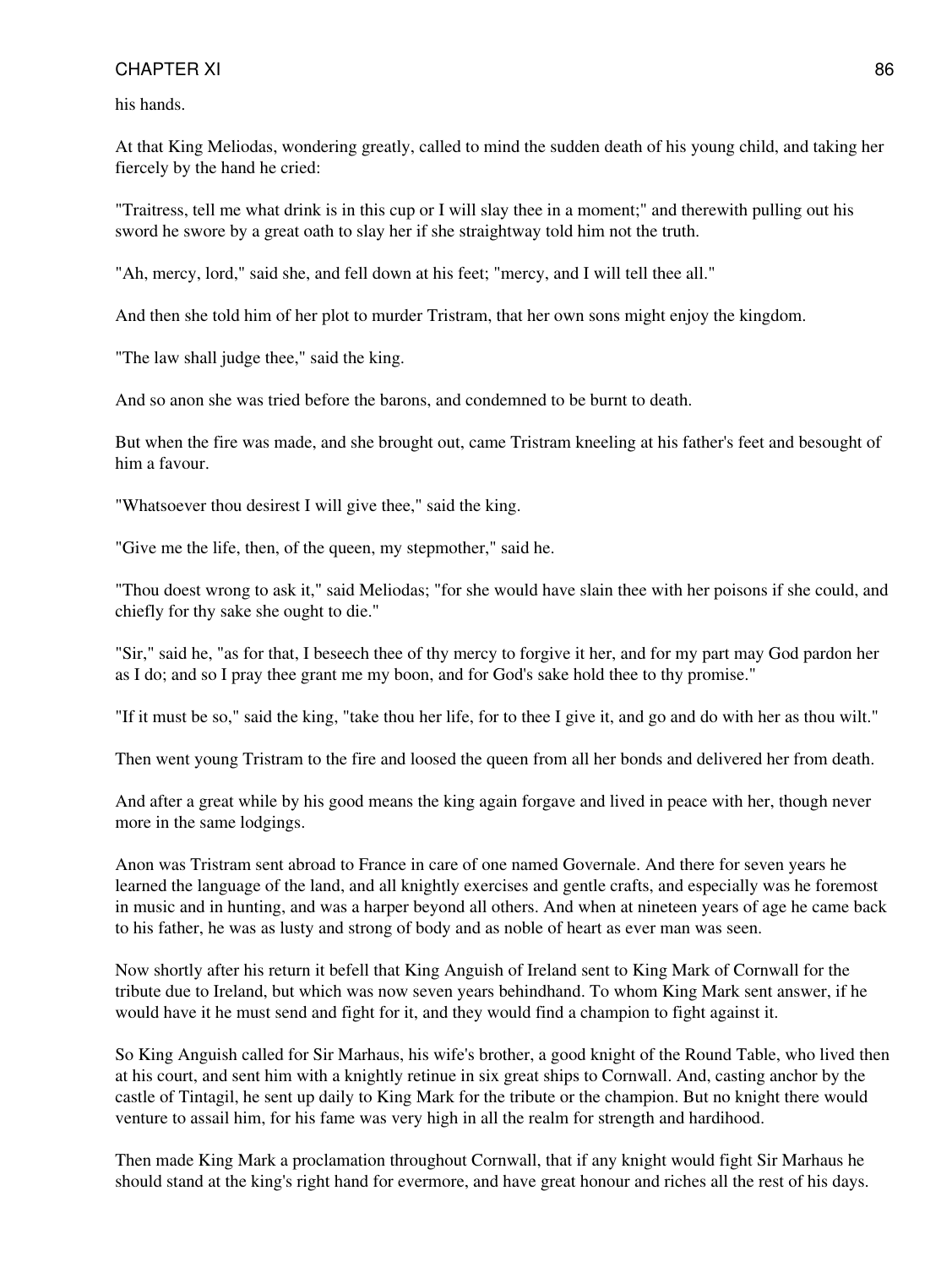Anon this news came to the land of Lyonesse, and when young Tristram heard it he was angry and ashamed to think no knight of Cornwall durst assail the Irish champion. "Alas," said he, "that I am not a knight, that I might match this Marhaus! I pray you give me leave, sir, to depart to King Mark's court and beg of his grace to make me knight."

"Be ruled by thy own courage," said his father.

So Tristram rode away forthwith to Tintagil to King Mark, and went up boldly to him and said, "Sir, give me the order of knighthood and I will fight to the uttermost with Sir Marhaus of Ireland."

"What are ye, and whence come ye?" said the king, seeing he was but a young man, though strong and well made both in body and limb.

"My name is Tristram," said he, "and I was born in the country of Lyonesse."

"But know ye," said the king, "this Irish knight will fight with none who be not come of royal blood and near of kin to kings or queens, as he himself is, for his sister is the Queen of Ireland."

Then said Tristram, "Let him know that I am come both on my father's and my mother's side of blood as good as his, for my father is King Meliodas and my mother was that Queen Elizabeth, thy sister, who died in the forest at my birth."

When King Mark heard that he welcomed him with all his heart, and knighted him forthwith, and made him ready to go forth as soon as he would choose, and armed him royally in armour covered with gold and silver.

Then he sent Sir Marhaus word, "That a better man than he should fight with him, Sir Tristram of Lyonesse, son of King Meliodas and of King Mark's own sister." So the battle was ordained to be fought in an island near Sir Marhaus' ships, and there Sir Tristram landed on the morrow, with Governale alone attending him for squire, and him he sent back to the land when he had made himself ready.

When Sir Marhaus and Sir Tristram were thus left alone, Sir Marhaus said, "Young knight Sir Tristram what doest thou here? I am full sorry for thy rashness, for ofttimes have I been assailed in vain, and by the best knights of the world. Be warned in time, return to them that sent thee."

"Fair knight, and well-proved knight," replied Sir Tristram, "be sure that I shall never quit this quarrel till one of us be overcome. For this cause have I been made knight, and thou shalt know before we part that though as yet unproved, I am a king's son and first-born of a queen. Moreover I have promised to deliver Cornwall from this ancient burden, or to die. Also, thou shouldst have known, Sir Marhaus, that thy valour and thy might are but the better reasons why I should assail thee; for whether I win or lose I shall gain honour to have met so great a knight as thou art."

Then they began the battle, and tilted at their hardest against each other, so that both knights and horses fell to the earth. But Sir Marhaus' spear smote Sir Tristram a great wound in the side. Then, springing up from their horses, they lashed together with their swords like two wild boars. And when they had stricken together a great while they left off strokes and lunged at one another's breasts and visors; but seeing this availed not they hurtled together again to bear each other down.

[Illustration: Then they began the battle, and tilted at their hardest against each other.]

Thus fought they more than half the day, till both were sorely spent and blood ran from them to the ground on every side. But by this time Sir Tristram remained fresher than Sir Marhaus and better winded, and with a mighty stroke he smote him such a buffet as cut through his helm into his brain-pan, and there his sword stuck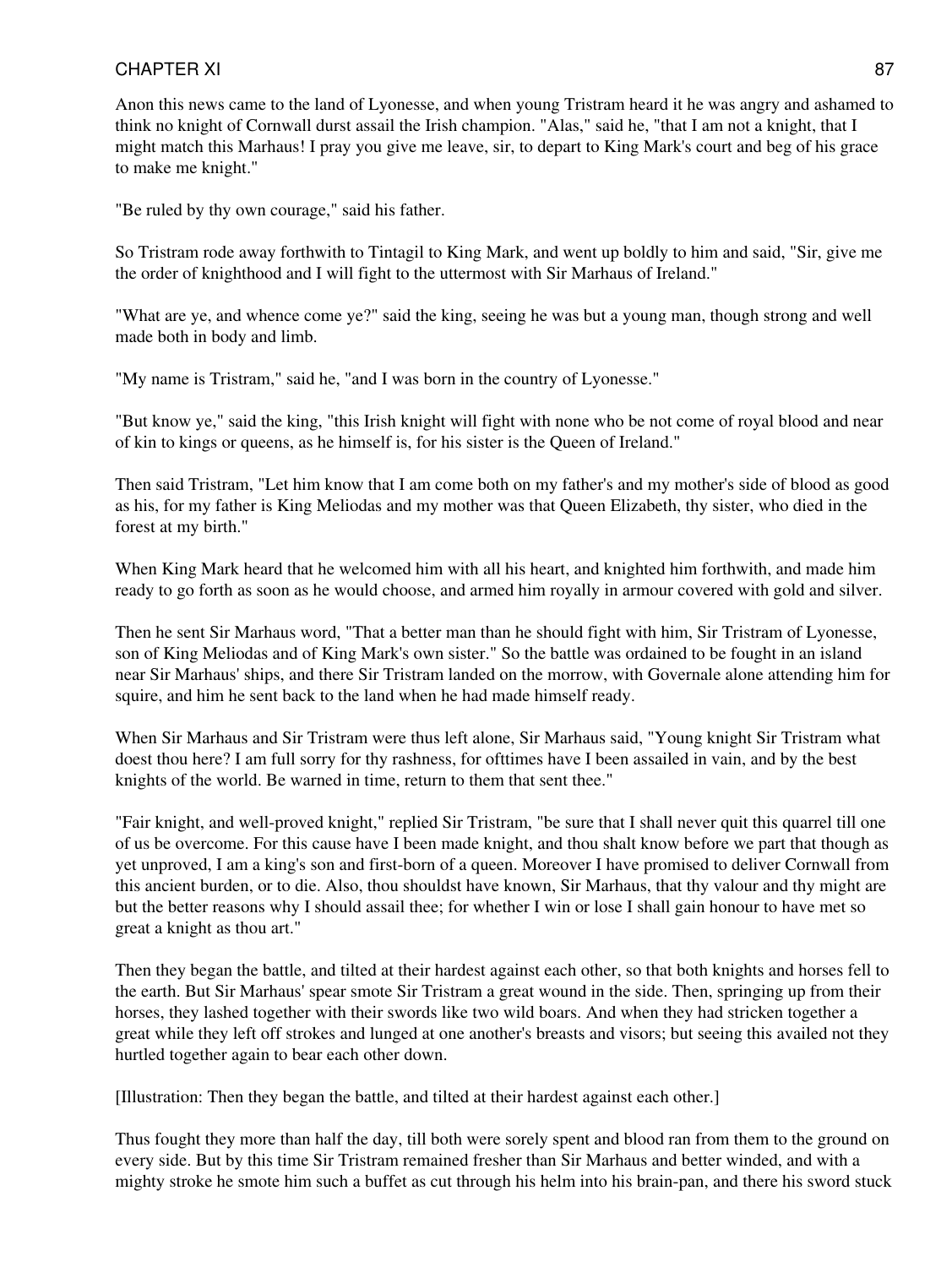in so fast that thrice Sir Tristram pulled ere he could get it from his head. Then fell Sir Marhaus down upon his knees, and the edge of Sir Tristram's sword broke off into his brain-pan. And suddenly when he seemed dead, Sir Marhaus rose and threw his sword and shield away from him and ran and fled into his ship. And Tristram cried out after him, "Aha! Sir knight of the Round Table, dost thou withdraw thee from so young a knight? it is a shame to thee and all thy kin; I would rather have been hewn into a hundred pieces than have fled from thee."

But Sir Marhaus answered nothing, and sorely groaning fled away.

"Farewell, Sir knight, farewell," laughed Tristram, whose own voice now was hoarse and faint with loss of blood; "I have thy sword and shield in my safe keeping, and will wear them in all places where I ride on my adventures, and before King Arthur and the Table Round."

Then was Sir Marhaus taken back to Ireland by his company; and as soon as he arrived his wounds were searched, and when they searched his head they found therein a piece of Tristram's sword; but all the skill of surgeons was in vain to move it out. So anon Sir Marhaus died.

But the queen, his sister, took the piece of sword-blade and put it safely by, for she thought that some day it might help her to revenge her brother's death.

Meanwhile, Sir Tristram, being sorely wounded, sat down softly on a little mound and bled passing fast; and in that evil case was found anon by Governale and King Mark's knights. Then they gently took him up and brought him in a barge back to the land, and lifted him into a bed within the castle, and had his wounds dressed carefully.

But for a great while he lay sorely sick, and was likely to have died of the first stroke Sir Marhaus had given him with the spear, for the point of it was poisoned. And, though the wisest surgeons and leeches--both men and women--came from every part, yet could he be by no means cured. At last came a wise lady, and said plainly that Sir Tristram never should be healed, until he went and stayed in that same country whence the poison came. When this was understood, the king sent Sir Tristram in a fair and goodly ship to Ireland, and by fortune he arrived fast by a castle where the king and queen were. And as the ship was being anchored, he sat upon his bed and harped a merry lay, and made so sweet a music as was never equalled.

When the king heard that the sweet harper was a wounded knight, he sent for him, and asked his name. "I am of the country of Lyonesse," he answered, "and my name is Tramtrist;" for he dared not tell his true name lest the vengeance of the queen should fall upon him for her brother's death.

"Well," said King Anguish, "thou art right welcome here, and shalt have all the help this land can give thee; but be not anxious if I am at times cast down and sad, for but lately in Cornwall the best knight in the world, fighting for my cause, was slain; his name was Sir Marhaus, a knight of King Arthur's Round Table." And then he told Sir Tristram all the story of Sir Marhaus' battle, and Sir Tristram made pretence of great surprise and sorrow, though he knew all far better than the king himself.

Then was he put in charge of the king's daughter, La Belle Isault, to be healed of his wound, and she was as fair and noble a lady as men's eyes might see. And so marvellously was she skilled in medicine, that in a few days she fully cured him; and in return Sir Tristram taught her the harp; so, before long, they two began to love each other greatly.

But at that time a heathen knight, Sir Palomedes, was in Ireland, and much cherished by the king and queen. He also loved mightily La Belle Isault, and never wearied of making her great gifts, and seeking for her favour, and was ready even to be christened for her sake. Sir Tristram therefore hated him out of measure, and Sir Palomedes was full of rage and envy against Tristram.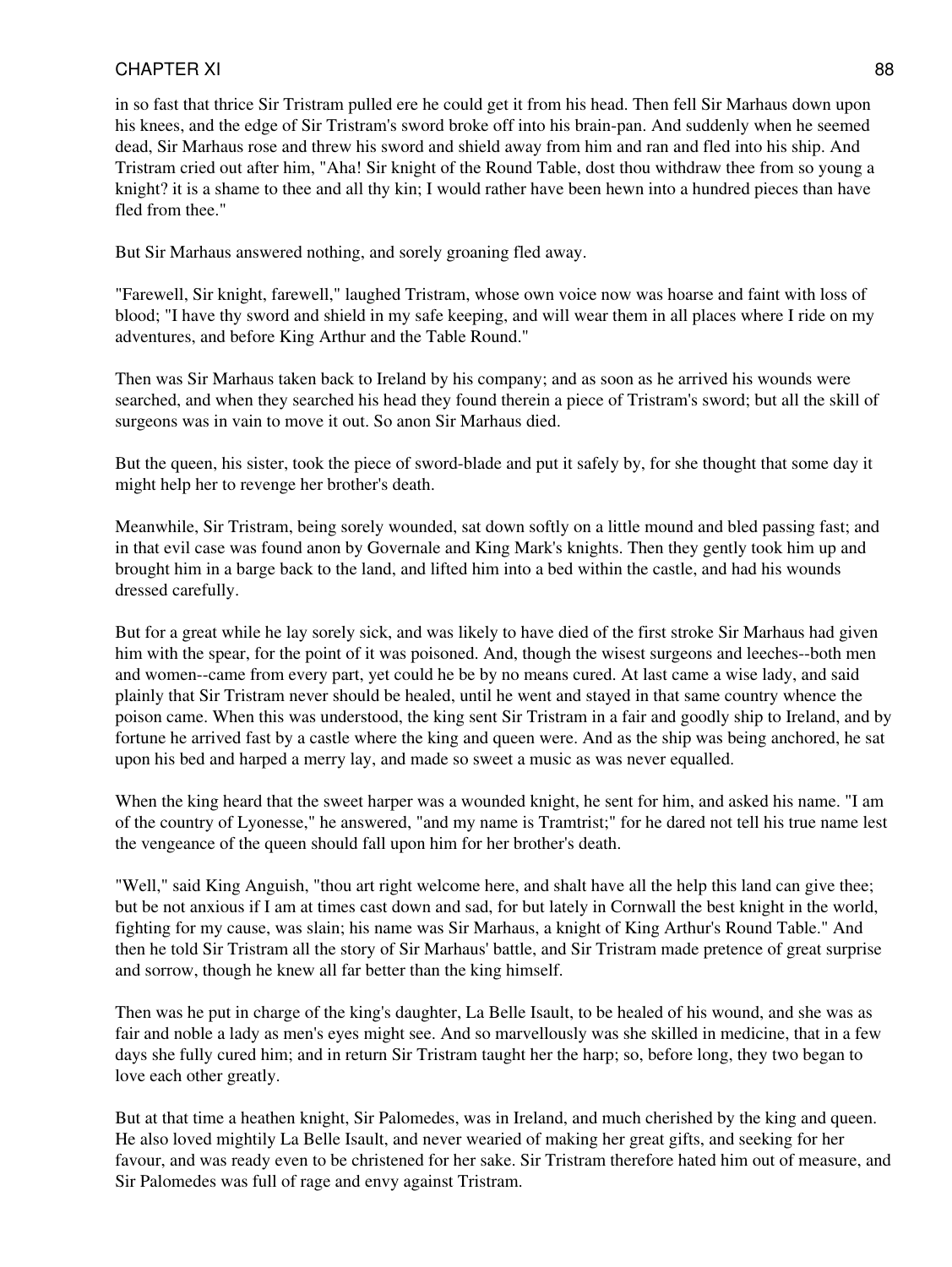And so it befell that King Anguish proclaimed a great tournament to be held, the prize whereof should be a lady called the Lady of the Launds, of near kindred to the king: and her the winner of the tournament should wed in three days afterwards, and possess all her lands. When La Belle Isault told Sir Tristram of this tournament, he said, "Fair lady! I am yet a feeble knight, and but for thee had been a dead man now: what wouldest thou I should do? Thou knowest well I may not joust."

"Ah, Tristram," said she, "why wilt thou not fight in this tournament? Sir Palomedes will be there, and will do his mightiest; and therefore be thou there, I pray thee, or else he will be winner of the prize."

"Madam," said Tristram, "I will go, and for thy sake will do my best; but let me go unknown to all men; and do thou, I pray thee, keep my counsel, and help me to a disguise."

So on the day of jousting came Sir Palomedes, with a black shield, and overthrew many knights. And all the people wondered at his prowess; for on the first day he put to the worse Sir Gawain, Sir Gaheris, Sir Agravaine, Sir Key, and many more from far and near. And on the morrow he was conqueror again, and overthrew the king with a hundred knights and the King of Scotland. But presently Sir Tristram rode up to the lists, having been let out at a privy postern of the castle, where none could see. La Belle Isault had dressed him in white armour and given him a white horse and shield, and so he came suddenly into the field as it had been a bright angel.

As soon as Sir Palomedes saw him he ran at him with a great spear in rest, but Sir Tristram was ready, and at the first encounter hurled him to the ground. Then there arose a great cry that the knight with the black shield was overthrown. And Palomedes sorely hurt and shamed, sought out a secret way and would have left the field; but Tristram watched him, and rode after him, and bade him stay, for he had not yet done with him. Then did Sir Palomedes turn with fury, and lash at Sir Tristram with his sword; but at the first stroke Sir Tristram smote him to the earth, and cried, "Do now all my commands, or take thy death." Then he yielded to Sir Tristram's mercy, and promised to forsake La Belle Isault, and for twelve months to wear no arms or armour. And rising up, he cut his armour off him into shreds with rage and madness, and turned and left the field: and Sir Tristram also left the lists, and rode back to the castle through the postern gate.

Then was Sir Tristram long cherished by the King and Queen of Ireland, and ever with La Belle Isault. But on a certain day, while he was bathing, came the queen with La Belle Isault by chance into his chamber, and saw his sword lie naked on the bed: anon she drew it from the scabbard and looked at it a long while, and both thought it a passing fair sword; but within a foot and a half of the end there was a great piece broken out, and while the queen was looking at the gap, she suddenly remembered the piece of sword-blade that was found in the brain-pan of her brother Sir Marhaus.

Therewith she turned and cried, "By my faith, this is the felon knight who slew thy uncle!" And running to her chamber she sought in her casket for the piece of iron from Sir Marhaus' head and brought it back, and fitted it in Tristram's sword; and surely did it fit therein as closely as it had been but yesterday broke out.

[Illustration: And running to her chamber, she sought in her casket for the piece of iron ... and fitted it in Tristram's sword.]

Then the queen caught the sword up fiercely in her hand, and ran into the room where Sir Tristram was yet in his bath, and making straight for him, had run him through the body, had not his squire, Sir Hebes, got her in his arms, and pulled the sword away from her.

Then ran she to the king, and fell upon her knees before him, saying, "Lord and husband, thou hast here in thy house that felon knight who slew my brother Marhaus!"

"Who is it?" said the king.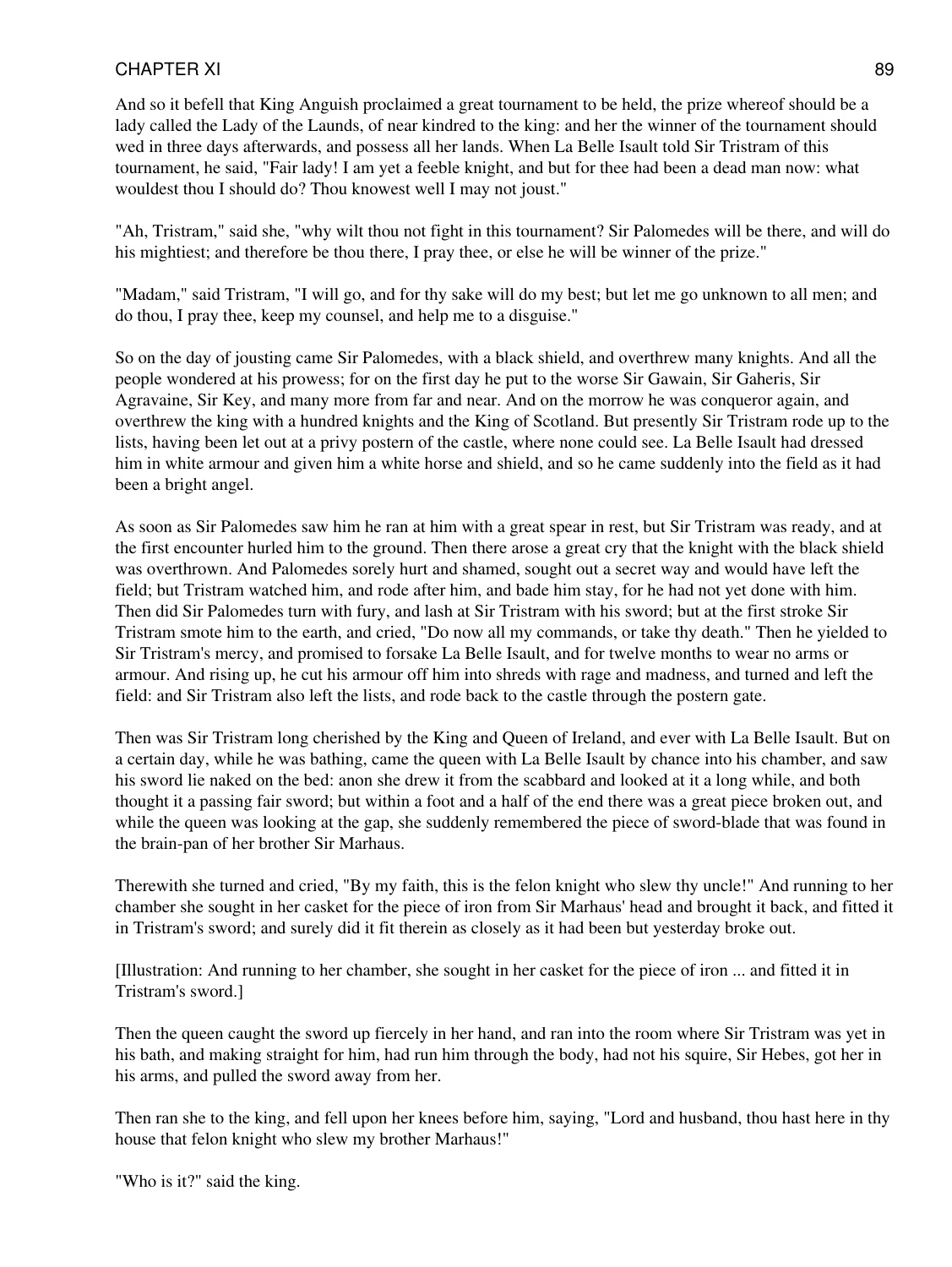"It is Sir Tristram!" said she, "whom Isault hath healed."

"Alas!" replied the king, "I am full grieved thereat, for he is a good knight as ever I have seen in any field; but I charge thee leave thou him, and let me deal with him."

Then the king went to Sir Tristram's chamber and found him all armed and ready to mount his horse, and said to him, "Sir Tristram, it is not to prove me against thee I come, for it were shameful of thy host to seek thy life. Depart in peace, but tell me first thy name, and whether thou slewest my brother, Sir Marhaus."

Then Sir Tristram told him all the truth, and how he had hid his name, to be unknown in Ireland; and when he had ended, the king declared he held him in no blame. "Howbeit, I cannot for mine honour's sake retain thee at this court, for so I should displease my barons, and my wife, and all her kin."

"Sir," said Sir Tristram, "I thank thee for the goodness thou hast shown me here, and for the great goodness my lady, thy daughter, hath shown me; and it may chance to be more for thy advantage if I live than if I die; for wheresoever I may be, I shall ever seek thy service, and shall be my lady thy daughter's servant in all places, and her knight in right and wrong, and shall never fail to do for her as much as knight can do."

Then Sir Tristram went to La Belle Isault, and took his leave of her. "O gentle knight," said she, "full of grief am I at your departing, for never yet I saw a man to love so well."

"Madam," said he, "I promise faithfully that all my life I shall be your knight."

Then Sir Tristram gave her a ring, and she gave him another, and after that he left her, weeping and lamenting, and went among the barons, and openly took his leave of them all, saying, "Fair lords, it so befalleth that I now must depart hence; therefore, if there be any here whom I have offended or who is grieved with me, let him now say it, and before I go I will amend it to the utmost of my power. And if there be but one who would speak shame of me behind my back, let him say it now or never, and here is my body to prove it on--body against body."

And all stood still and said no word, though some there were of the queen's kindred who would have assailed him had they dared.

So Sir Tristram departed from Ireland and took the sea and came with a fair wind to Tintagil. And when the news came to King Mark that Sir Tristram was returned, healed of his wound, he was passing glad, and so were all his barons. And when he had visited the king his uncle, he rode to his father, King Meliodas, and there had all the heartiest welcome that could be made him. And both the king and queen gave largely to him of their lands and goods.

Anon he came again to King Mark's court, and there lived in great joy and pleasure, till within a while the king grew jealous of his fame, and of the love and favour shown him by all damsels. And as long as King Mark lived, he never after loved Sir Tristram, though there was much fair speech between them.

Then it befell upon a certain day that the good knight Sir Bleoberis de Ganis, brother to Sir Blamor de Ganis, and nigh cousin to Sir Lancelot of the Lake, came to King Mark's court and asked of him a favour. And though the king marvelled, seeing he was a man of great renown, and a knight of the Round Table, he granted him all his asking. Then said Sir Bleoberis, "I will have the fairest lady in your court, at my own choosing."

"I may not say thee nay," replied the king; "choose therefore, but take all the issues of thy choice."

So when he had looked around, he chose the wife of Earl Segwarides, and took her by the hand, and set her upon horseback behind his squire, and rode forth on his way.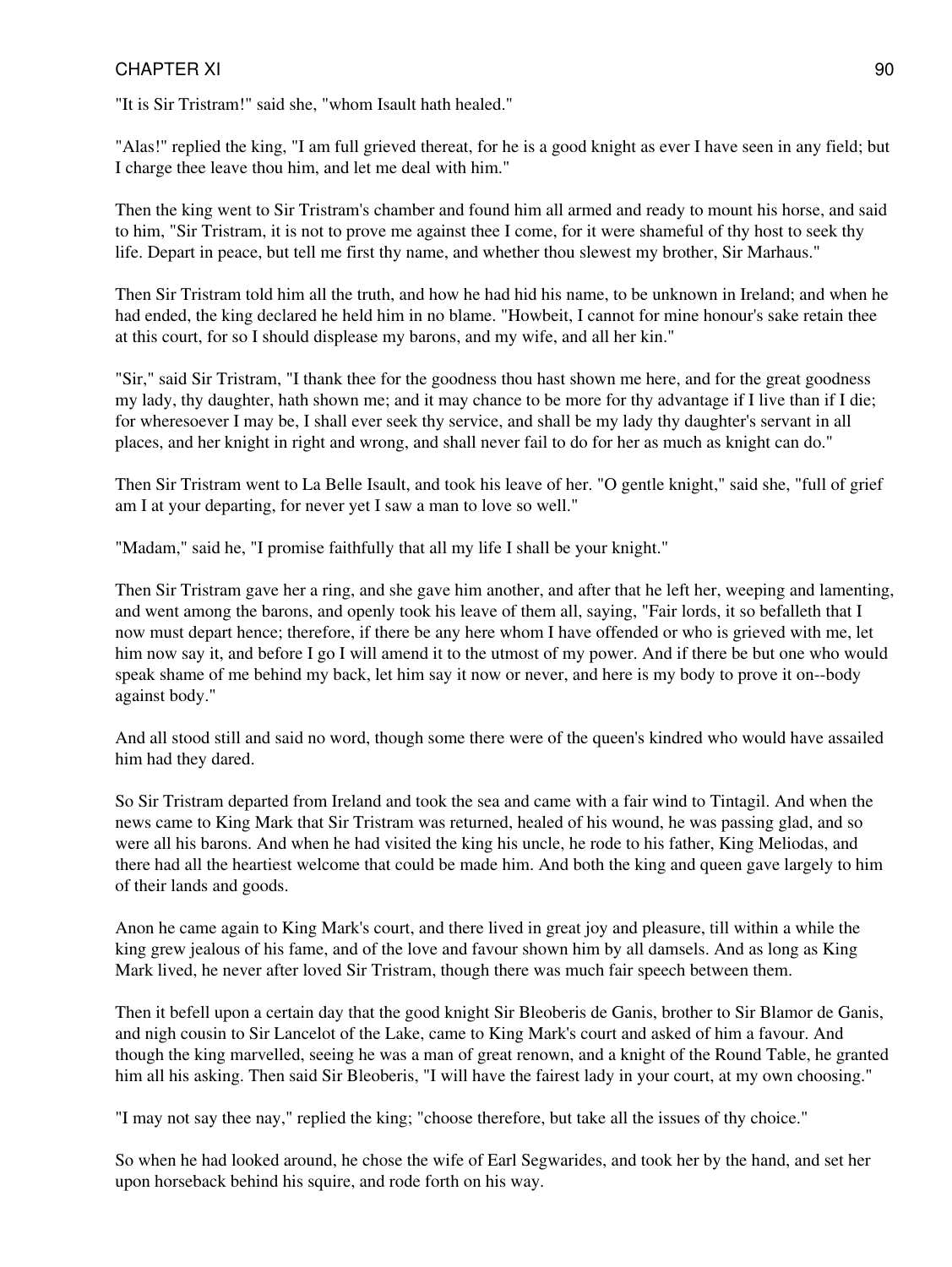Presently thereafter came in the earl, and rode out straightway after him in rage. But all the ladies cried out shame upon Sir Tristram that he had not gone, and one rebuked him foully and called him coward knight, that he would stand and see a lady forced away from his uncle's court. But Sir Tristram answered her, "Fair lady, it is not my place to take part in this quarrel while her lord and husband is here to do it. Had he not been at this court, peradventure I had been her champion. And if it so befall that he speed ill, then may it happen that I speak with that foul knight before he pass out of this realm."

Anon ran in one of Sir Segwarides' squires, and told that his master was sore wounded, and at the point of death. When Sir Tristram heard that, he was soon armed and on his horse, and Governale, his servant, followed him with shield and spear.

And as he rode, he met his cousin Sir Andret, who had been commanded by King Mark to bring home to him two knights of King Arthur's court who roamed the country thereabouts seeking adventures.

"What tidings?" said Sir Tristram.

"God help me, never worse," replied his cousin; "for those I went to bring have beaten and defeated me, and set my message at naught."

"Fair cousin," said Sir Tristram, "ride ye on your way, perchance if I should meet them ye may be revenged."

So Sir Andret rode into Cornwall, but Sir Tristram rode after the two knights who had misused him, namely, Sir Sagramour le Desirous, and Sir Dodinas le Savage. And before long he saw them but a little way before him.

"Sir," said Governale, "by my advice thou wilt leave them alone, for they be two well-proved knights of Arthur's court."

"Shall I not therefore rather meet them?" said Sir Tristram, and, riding swiftly after them, he called to them to stop, and asked them whence they came, and whither they were going, and what they were doing in those marches.

Sir Sagramour looked haughtily at Sir Tristram, and made mocking of his words, and said, "Fair knight, be ye a knight of Cornwall?"

"Wherefore askest thou that?" said Tristram.

"Truly, because it is full seldom seen," replied Sir Sagramour, "that Cornish knights are valiant with their arms as with their tongues. It is but two hours since there met us such a Cornish knight, who spoke great words with might and prowess, but anon, with little mastery, he was laid on earth, as I trow wilt thou be also."

"Fair lords," said Sir Tristram, "it may chance I be a better man than he; but, be that as it may, he was my cousin, and for his sake I will assail ye both; one Cornish knight against ye two."

When Sir Dodinas le Savage heard this speech, he caught at his spear and said, "Sir knight, keep well thyself;" and then they parted and came together as it had been thunder, and Sir Dodinas' spear split asunder; but Sir Tristram smote him with so full a stroke as hurled him over his horse's crupper, and nearly brake his neck. Sir Sagramour, seeing his fellow's fall, marvelled who this new knight might be, and dressed his spear, and came against Sir Tristram as a whirlwind; but Sir Tristram smote him a mighty buffet, and rolled him with his horse down on the ground; and in the falling he brake his thigh.

Then, looking at them both as they lay grovelling on the grass, Sir Tristram said, "Fair knights, will ye joust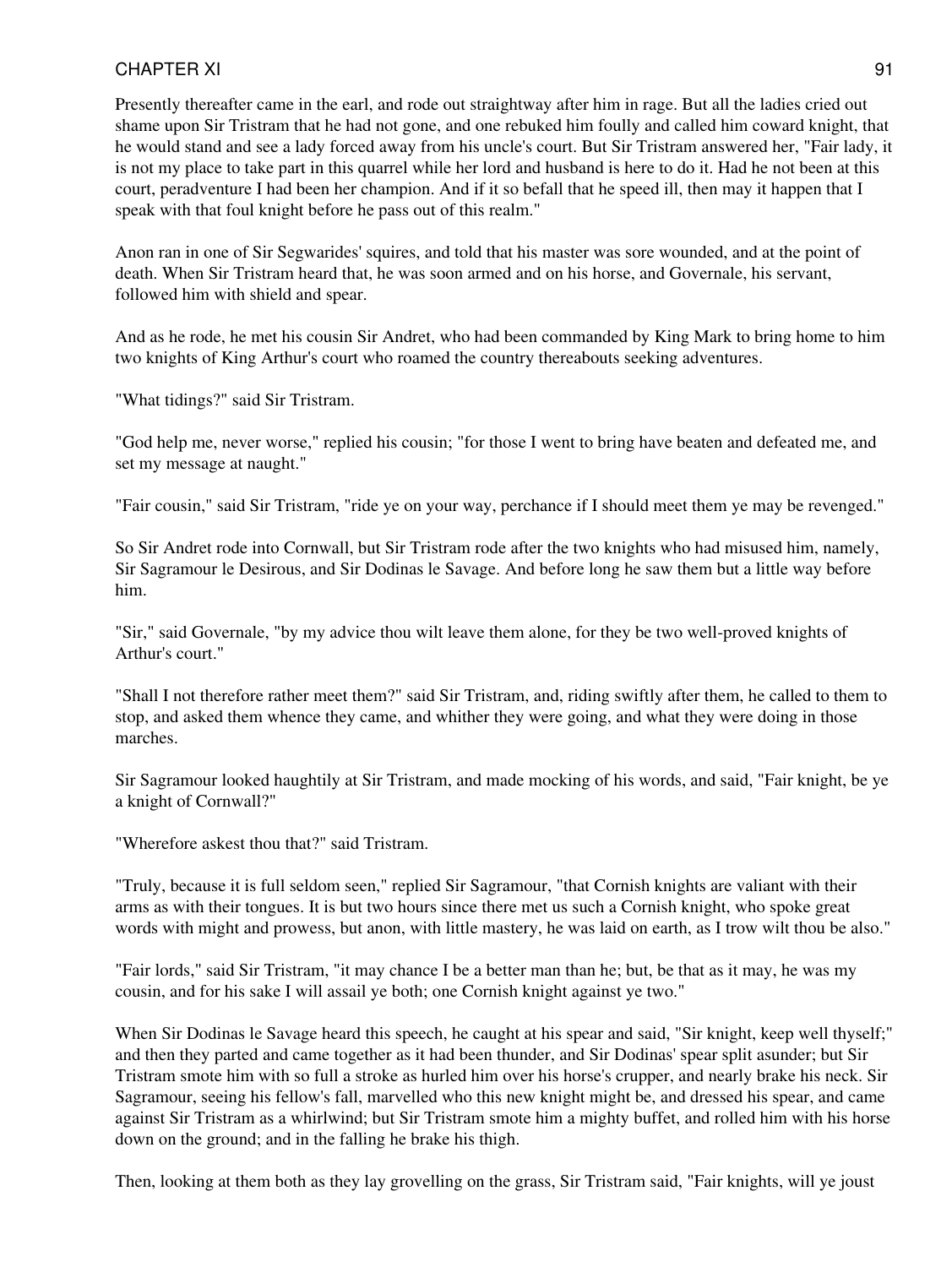any more? Are there no bigger knights in King Arthur's court? Will ye soon again speak shame of Cornish knights?"

"Thou hast defeated us, in truth," replied Sir Sagramour, "and on the faith of knighthood I require thee tell us thy right name?"

"Ye charge me by a great thing," said Sir Tristram, "and I will answer ye."

And when they heard his name the two knights were right glad that they had met Sir Tristram, for his deeds were known through all the land, and they prayed him to abide in their company.

"Nay," said he, "I must find a fellow-knight of yours, Sir Bleoberis de Ganis, whom I seek."

"God speed you well," said the two knights; and Sir Tristram rode away.

Soon he saw before him in a valley Sir Bleoberis with Sir Segwarides' wife riding behind his squire upon a palfrey. At that he cried out aloud, "Abide, Sir knight of King Arthur's court, bring back again that lady or deliver her to me."

"I will not," said Bleoberis, "for I dread no Cornish knight."

"Why," said Sir Tristram, "may not a Cornish knight do well as any other? This day, but three miles back, two knights of thy own court met me, and found one Cornish knight enough for both before we parted."

"What were their names?" said Sir Bleoberis.

"Sir Sagramour le Desirous and Sir Dodinas le Savage," said Sir Tristram.

"Ah," said Sir Bleoberis, amazed; "hast thou then met with them? By my faith, they were two good knights and men of worship, and if thou hast beat both thou must needs be a good knight; but for all that thou shalt beat me also ere thou hast this lady."

"Defend thee, then," cried out Sir Tristram, and came upon him swiftly with his spear in rest. But Sir Bleoberis was as swift as he, and each bore down the other, horse and all, on to the earth.

Then they sprang clear of their horses, and lashed together full eagerly and mightily with their swords, tracing and traversing on the right hand and on the left more than two hours, and sometimes rushing together with such fury that they both lay grovelling on the ground. At last Sir Bleoberis started back and said, "Now, gentle knight, hold hard awhile, and let us speak together."

"Say on," said Sir Tristram, "and I will answer thee."

"Sir," said Sir Bleoberis, "I would know thy name, and court, and country."

"I have no shame to tell them," said Sir Tristram. "I am King Meliodas' son, and my mother was sister to King Mark, from whose court I now come. My name is Sir Tristram de Lyonesse." "Truly," said Sir Bleoberis, "I am right glad to hear it, for thou art he that slew Sir Marhaus hand-to-hand, fighting for the Cornish tribute; and overcame Sir Palomedes at the great Irish tournament, where also thou didst overthrow Sir Gawain and his nine companions."

"I am that knight," said Sir Tristram, "and now I pray thee tell me thy name."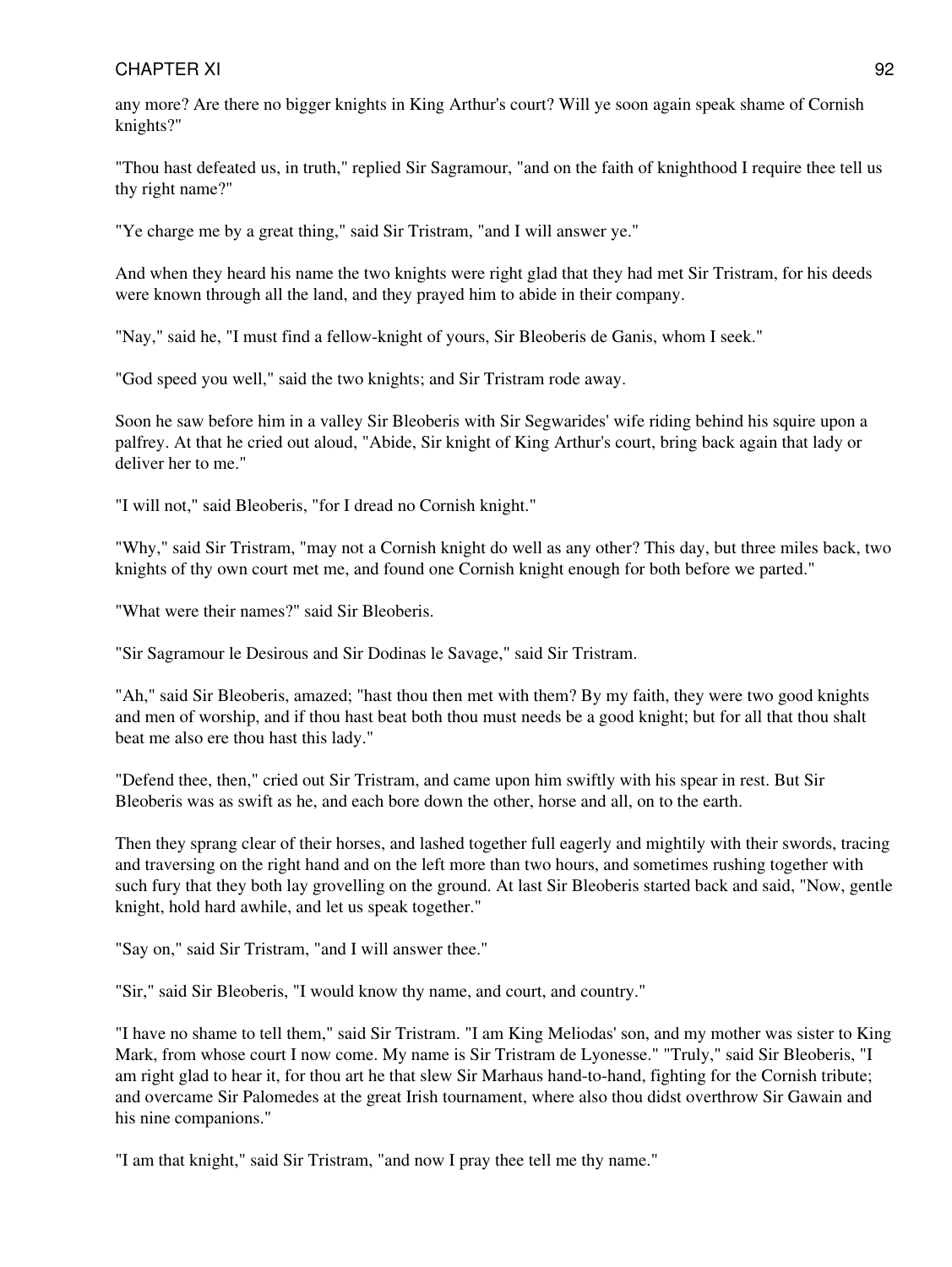"I am Sir Bleoberis de Ganis, cousin of Sir Lancelot of the Lake, one of the best knights in all the world," he answered.

"Thou sayest truth," said Sir Tristram; "for Sir Lancelot, as all men know, is peerless in courtesy and knighthood, and for the great love I bear to his name I will not willingly fight more with thee his kinsman."

"In good faith, sir," said Sir Bleoberis, "I am as loth to fight thee more; but since thou hast followed me to win this lady, I proffer thee kindness, courtesy, and gentleness; this lady shall be free to go with which of us she pleaseth best."

"I am content," said Sir Tristram, "for I doubt not she will come to me."

"That shalt thou shortly prove," said he, and called his squire, and set the lady in the midst between them, who forthwith walked to Sir Bleoberis and elected to abide with him. Which, when Sir Tristram saw, he was in wondrous anger with her, and felt that he could scarce for shame return to King Mark's court. But Sir Bleoberis said, "Hearken to me, good knight, Sir Tristram, because King Mark gave me free choice of any gift, and because this lady chose to go with me, I took her; but now I have fulfilled my quest and my adventure, and for thy sake she shall be sent back to her husband at the abbey where he lieth."

So Sir Tristram rode back to Tintagil, and Sir Bleoberis to the abbey where Sir Segwarides lay wounded, and there delivered up his lady, and departed as a noble knight.

After this adventure Sir Tristram abode still at his uncle's court, till in the envy of his heart King Mark devised a plan to be rid of him. So on a certain day he desired him to depart again for Ireland, and there demand La Belle Isault on his behalf, to be his queen--for ever had Sir Tristram praised her beauty and her goodness, till King Mark desired to wed her for himself. Moreover, he believed his nephew surely would be slain by the queen's kindred if he once were found again in Ireland.

But Sir Tristram, scorning fear, made ready to depart, and took with him the noblest knights that could be found, arrayed in the richest fashion.

And when they were come to Ireland, upon a certain day Sir Tristram gave his uncle's message, and King Anguish consented thereto.

But when La Belle Isault was told the tidings she was very sorrowful and loth--yet made she ready to set forth with Sir Tristram, and took with her Dame Bragwaine, her chief gentlewoman. Then the queen gave Dame Bragwaine, and Governale, Sir Tristram's servant, a little flask, and charged them that La Belle Isault and King Mark should both drink of it on their marriage day, and then should they surely love each other all their lives.

Anon, Sir Tristram and Isault, with a great company, took the sea and departed. And so it chanced that one day sitting in their cabin they were athirst, and saw a little flask of gold which seemed to hold good wine. So Sir Tristram took it up, and said, "Fair lady, this looketh to be the best of wines, and your maid, Dame Bragwaine, and my servant, Governale, have kept it for themselves." Thereat they both laughed merrily, and drank each after other from the flask, and never before had they tasted any wine which seemed so good and sweet. But by the time they had finished drinking they loved each other so well that their love nevermore might leave them for weal or woe. And thus it came to pass that though Sir Tristram might never wed La Belle Isault, he did the mightiest deeds of arms for her sake only all his life.

[Illustration: By the time they had finished drinking they loved each other so well that their love never more might leave them.]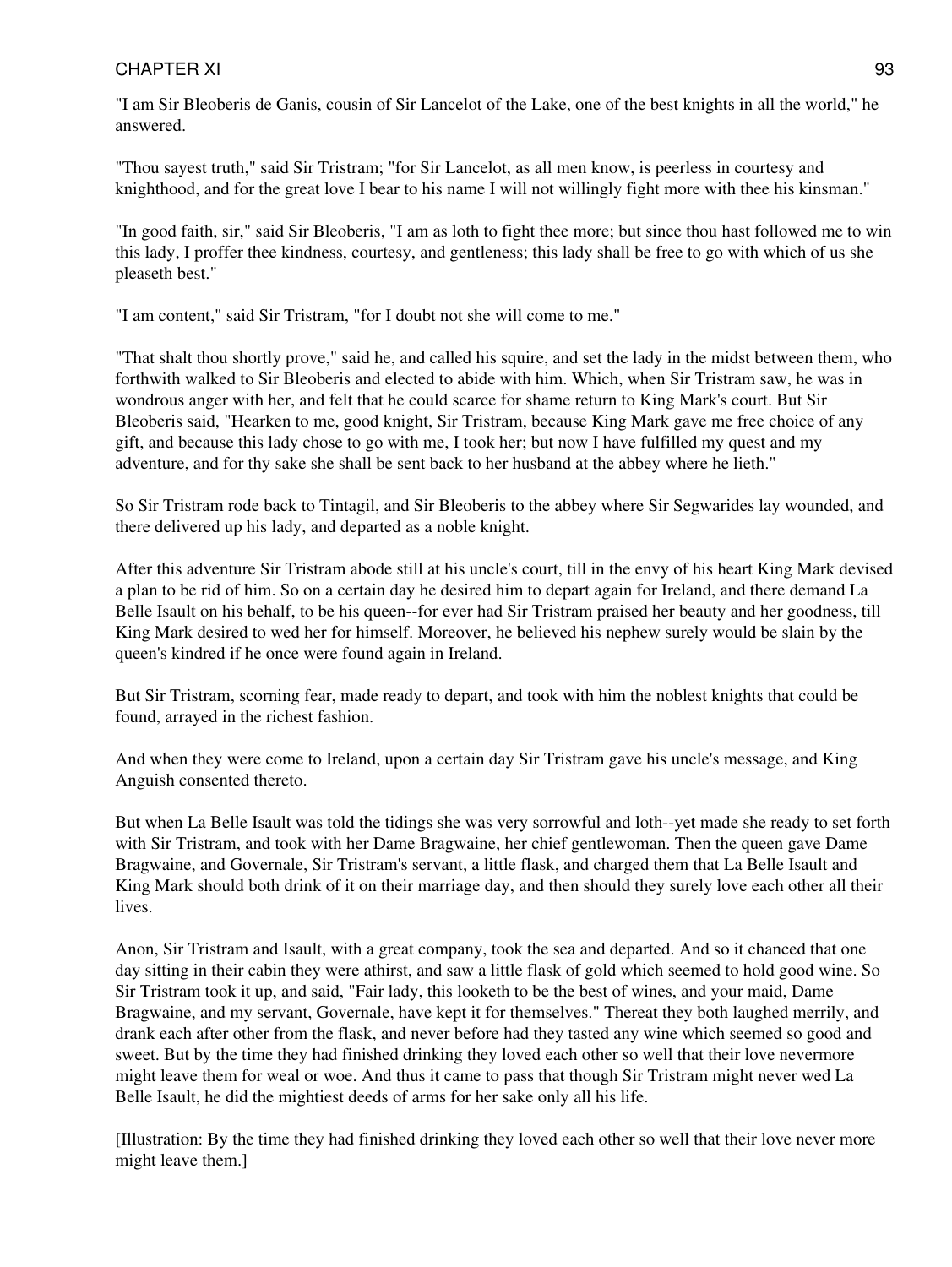Then they sailed onwards till they came to a castle called Pluere, where they would have rested. But anon there ran forth a great company and took them prisoners. And when they were in prison, Sir Tristram asked a knight and lady whom they found therein wherefore they were so shamefully dealt with; "for," said he, "it was never the custom of any place of honour that I ever came unto to seize a knight and lady asking shelter and thrust them into prison, and a full evil and discourteous custom is it."

"Sir," said the knight, "know ye not that this is called the Castle Pluere, or the weeping castle, and that it is an ancient custom here that whatsoever knight abideth in it must needs fight the lord of it, Sir Brewnor, and he that is the weakest shall lose his head. And if the lady he hath with him be less fair than the lord's wife, she shall lose her head; but if she be fairer, then must the lady of the castle lose her head."

"Now Heaven help me," said Sir Tristram, "but this is a foul and shameful custom. Yet have I one advantage, for my lady is the fairest that doth live in all the world, so that I nothing fear for her; and as for me, I will full gladly fight for my own head in a fair field."

Then said the knight, "Look ye be up betimes to-morrow, and make you ready and your lady."

And on the morrow came Sir Brewnor to Sir Tristram, and put him and Isault forth out of prison, and brought him a horse and armour, and bade him make ready, for all the commons and estates of that lordship waited in the field to see and judge the battle.

Then Sir Brewnor, holding his lady by the hand, all muffled, came forth, and Sir Tristram went to meet him with La Belle Isault beside him, muffled also. Then said Sir Brewnor, "Sir knight, if thy lady be fairer than mine, with thy sword smite off my lady's head; but if my lady be fairer than thine, with my sword I will smite off thy lady's head. And if I overcome thee thy lady shall be mine, and thou shalt lose thy head."

"Sir knight," replied Sir Tristram, "this is a right foul and felon custom, and rather than my lady shall lose her head will I lose my own."

"Nay," said Sir Brewnor, "but the ladies shall be now compared together and judgment shall be had."

"I consent not," cried Sir Tristram, "for who is here that will give rightful judgment? Yet doubt not that my lady is far fairer than thine own, and that will I prove and make good." Therewith Sir Tristram lifted up the veil from off La Belle Isault, and stood beside her with his naked sword drawn in his hand.

Then Sir Brewnor unmuffled his lady and did in like manner. But when he saw La Belle Isault he knew that none could be so fair, and all there present gave their judgment so. Then said Sir Tristram, "Because thou and thy lady have long used this evil custom, and have slain many good knights and ladies, it were a just thing to destroy thee both."

"In good sooth," said Sir Brewnor, "thy lady is fairer than mine, and of all women I never saw any so fair. Therefore, slay my lady if thou wilt, and I doubt not but I shall slay thee and have thine."

"Thou shalt win her," said Sir Tristram, "as dearly as ever knight won lady; and because of thy own judgment and of the evil custom that thy lady hath consented to, I will slay her as thou sayest."

And therewithal Sir Tristram went to him and took his lady from him, and smote off her head at a stroke.

"Now take thy horse," cried out Sir Brewnor, "for since I have lost my lady I will win thine and have thy life."

So they took their horses and came together as fast as they could fly, and Sir Tristram lightly smote Sir Brewnor from his horse. But he rose right quickly, and when Sir Tristram came again he thrust his horse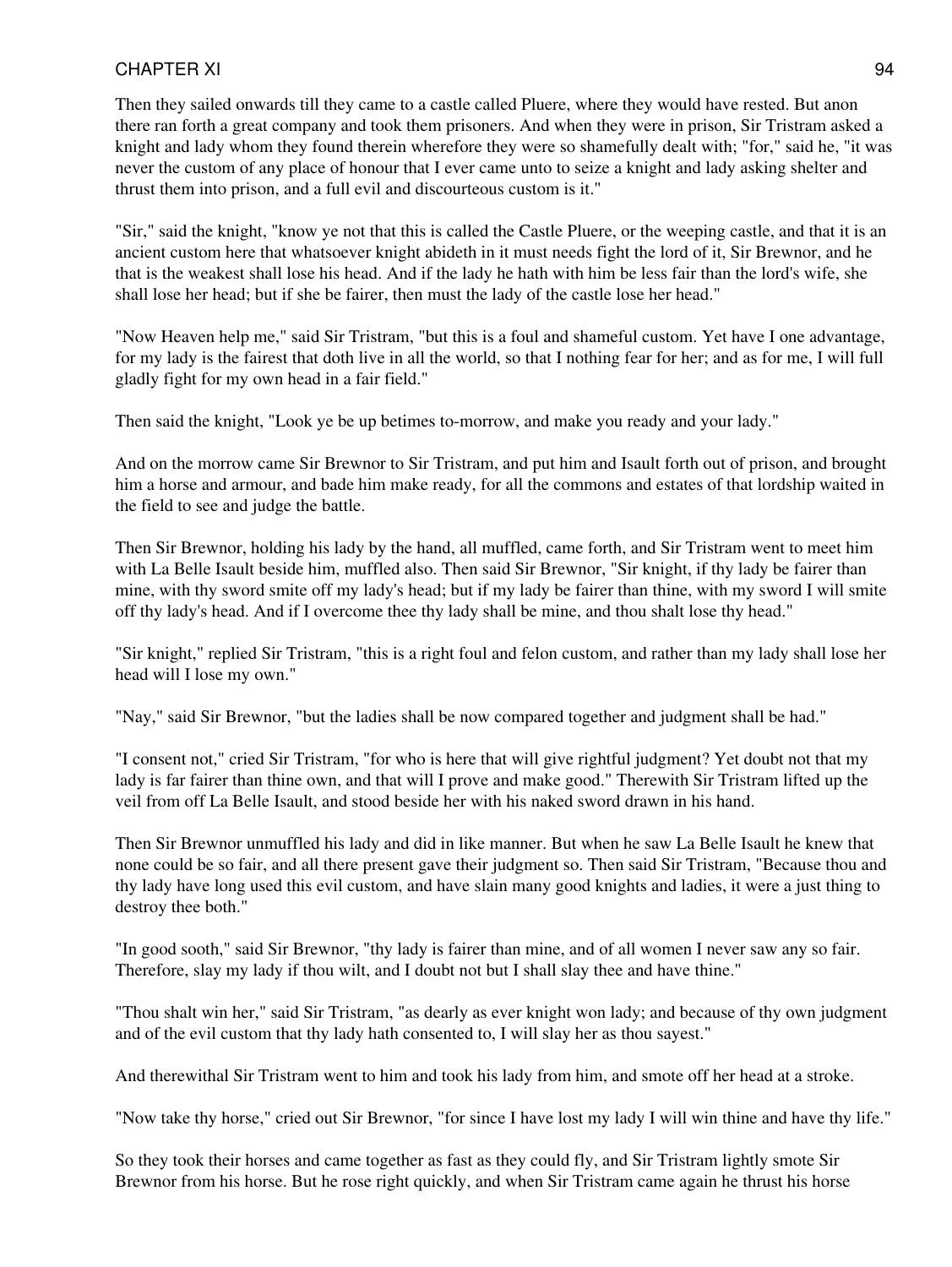through both the shoulders, so that it reeled and fell. But Sir Tristram was light and nimble, and voided his horse, and rose up and dressed his shield before him, though meanwhile, ere he could draw out his sword, Sir Brewnor gave him three or four grievous strokes. Then they rushed furiously together like two wild boars, and fought hurtling and hewing here and there for nigh two hours, and wounded each other full sorely. Then at the last Sir Brewnor rushed upon Sir Tristram and took him in his arms to throw him, for he trusted greatly in his strength. But Sir Tristram was at that time called the strongest and biggest knight of the world; for he was bigger than Sir Lancelot, though Sir Lancelot was better breathed. So anon he thrust Sir Brewnor grovelling to the earth, and then unlaced his helm and struck off his head. Then all they that belonged to the castle came and did him homage and fealty, and prayed him to abide there for a season and put an end to that foul custom.

But within a while he departed and came to Cornwall, and there King Mark was forthwith wedded to La Belle Isault with great joy and splendour.

And Sir Tristram had high honour, and ever lodged at the king's court. But for all he had done him such services King Mark hated him, and on a certain day he set two knights to fall upon him as he rode in the forest. But Sir Tristram lightly smote one's head off, and sorely wounded the other, and made him bear his fellow's body to the king. At that the king dissembled and hid from Sir Tristram that the knights were sent by him; yet more than ever he hated him in secret, and sought to slay him.

So on a certain day, by the assent of Sir Andret, a false knight, and forty other knights, Sir Tristram was taken prisoner in his sleep and carried to a chapel on the rocks above the sea to be cast down. But as they were about to cast him in, suddenly he brake his bonds asunder, and rushing at Sir Andret, took his sword and smote him down therewith. Then, leaping down the rocks where none could follow, he escaped them. But one shot after him and wounded him full sorely with a poisoned arrow in the arm.

Anon, his servant Governale, with Sir Lambegus sought him and found him safe among the rocks, and told him that King Mark had banished him and all his followers to avenge Sir Andret's death. So they took ship and came to Brittany.

Now Sir Tristram, suffering great anguish from his wound, was told to seek Isoude, the daughter of the King of Brittany, for she alone could cure such wounds. Wherefore he went to King Howell's court, and said, "Lord, I am come into this country to have help from thy daughter, for men tell me none but she may help me." And Isoude gladly offering to do her best, within a month he was made whole.

While he abode still at that court, an earl named Grip made war upon King Howell, and besieged him; and Sir Kay Hedius, the king's son, went forth against him, but was beaten in battle and sore wounded. Then the king praying Sir Tristram for his help, he took with him such knights as he could find, and on the morrow, in another battle, did such deeds of arms that all the land spake of him. For there he slew the earl with his own hands, and more than a hundred knights besides.

When he came back King Howell met him, and saluted him with every honour and rejoicing that could be thought of, and took him in his arms, and said, "Sir Tristram, all my kingdom will I resign to thee."

"Nay," answered he, "God forbid, for truly am I beholden to you for ever for your daughter's sake."

Then the king prayed him to take Isoude in marriage, with a great dower of lands and castles. To this Sir Tristram presently consenting anon they were wedded at the court.

But within a while Sir Tristram greatly longed to see Cornwall, and Sir Kay Hedius desired to go with him. So they took ship; but as soon as they were at sea the wind blew them upon the coast of North Wales, nigh to Castle Perilous, hard by a forest wherein were many strange adventures ofttimes to be met. Then said Sir Tristram to Sir Kay Hedius, "Let us prove some of them ere we depart." So they took their horses and rode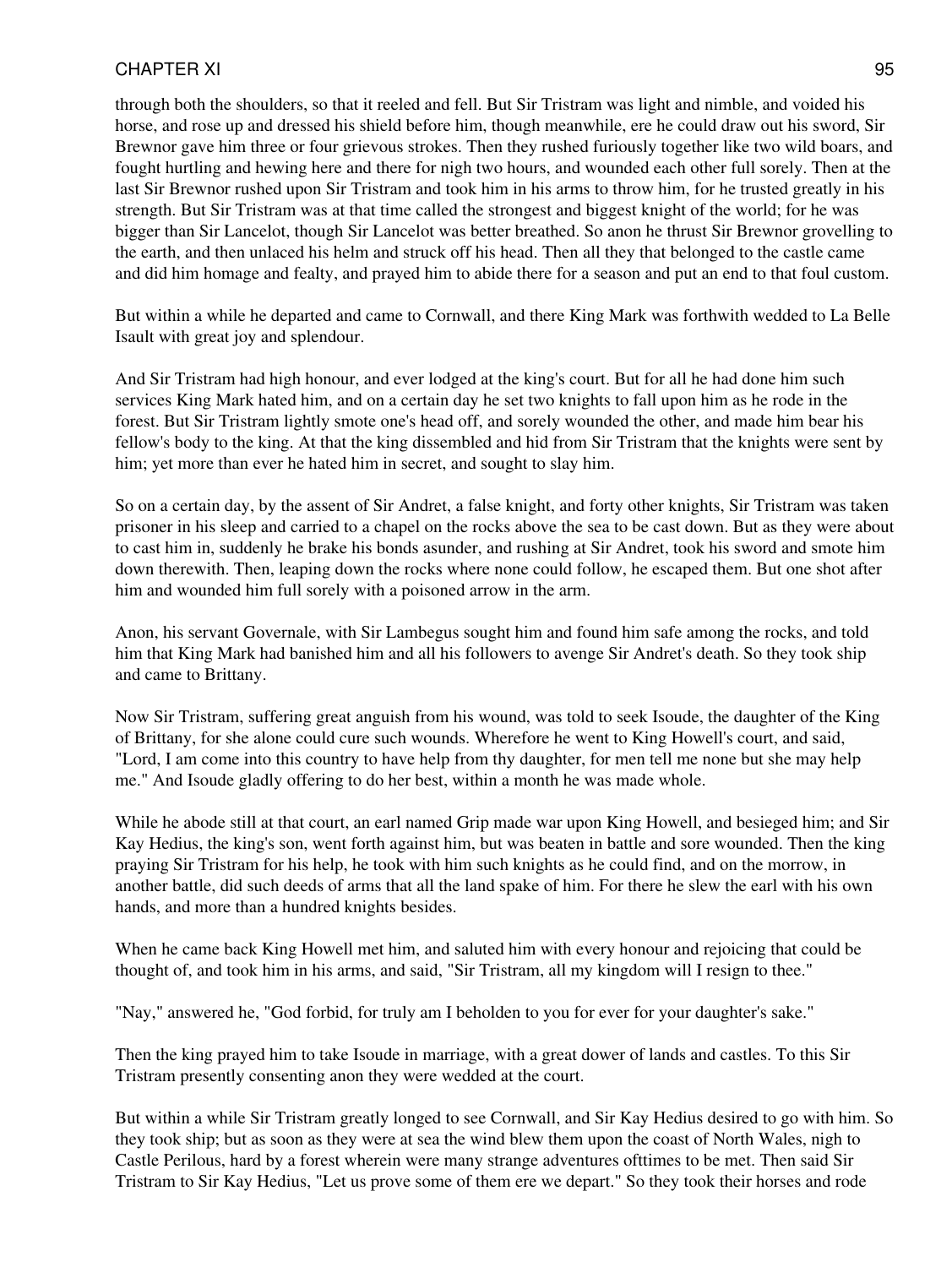forth.

When they had ridden a mile or more, Sir Tristram spied a goodly knight before him well armed, who sat by a clear fountain with a strong horse near him, tied to an oak-tree. "Fair sir," said he, when they came near, "ye seem to be a knight errant by your arms and harness, therefore make ready now to joust with one of us, or both."

Thereat the knight spake not, but took his shield and buckled it round his neck, and leaping on his horse caught a spear from his squire's hand.

Then said Sir Kay Hedius to Sir Tristram, "Let me assay him."

"Do thy best," said he.

So the two knights met, and Sir Kay Hedius fell sorely wounded in the breast.

"Thou hast well jousted," cried Sir Tristram to the knight; "now make ready for me!"

"I am ready," answered he, and encountered him, and smote him so heavily that he fell down from his horse. Whereat, being ashamed, he put his shield before him, and drew his sword, crying to the strange knight to do likewise. Then they fought on foot for well nigh two hours, till they were both weary.

At last Sir Tristram said, "In all my life I never met a knight so strong and well-breathed as ye be. It were a pity we should further hurt each other. Hold thy hand, fair knight, and tell me thy name."

"That will I," answered he, "if thou wilt tell me thine."

"My name," said he, "is Sir Tristram of Lyonesse."

"And mine, Sir Lamoracke of Gaul."

Then both cried out together, "Well met;" and Sir Lamoracke said, "Sir, for your great renown, I will that ye have all the worship of this battle, and therefore will I yield me unto you." And therewith he took his sword by the point to yield him.

"Nay," said Sir Tristram, "ye shall not do so, for well I know ye do it of courtesy, and not of dread." And therewith he offered his sword to Sir Lamoracke, saying, "Sir, as an overcome knight, I yield me unto you as unto the man of noblest powers I have ever met with."

"Hold," said Sir Lamoracke, "let us now swear together nevermore to fight against each other."

Then did they swear as he said.

Then Sir Tristram returned to Sir Kay Hedius, and when he was whole of his wounds, they departed together in a ship, and landed on the coast of Cornwall. And when they came ashore, Sir Tristram eagerly sought news of La Belle Isault. And one told him in mistake that she was dead. Whereat, for sore and grievous sorrow, he fell down in a swoon, and so lay for three days and nights.

When he awoke therefrom he was crazed, and ran into the forest and abode there like a wild man many days; whereby he waxed lean and weak of body, and would have died, but that a hermit laid some meat beside him as he slept. Now in that forest was a giant named Tauleas, who, for fear of Tristram, had hid himself within a castle, but when they told him he was mad, came forth and went at large again. And on a certain day he saw a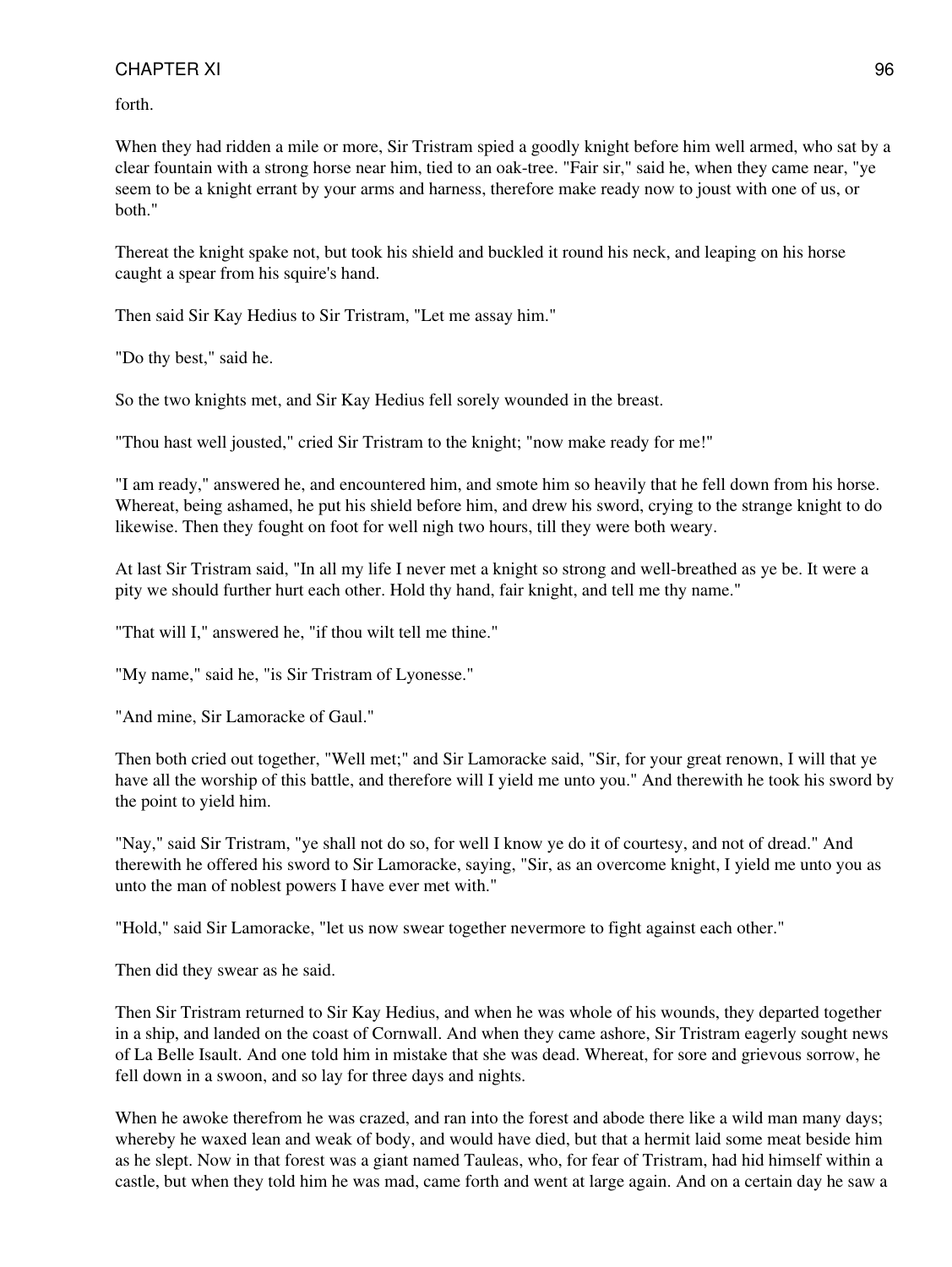knight of Cornwall, named Sir Dinaunt, pass by with a lady, and when he had alighted by a well to rest, the giant leaped out from his ambush, and took him by the throat to slay him. But Sir Tristram, as he wandered through the forest, came upon them as they struggled; and when the knight cried out for help, he rushed upon the giant, and taking up Sir Dinaunt's sword, struck off therewith the giant's head, and straightway disappeared among the trees.

Anon, Sir Dinaunt took the head of Tauleas, and bare it with him to the court of King Mark, whither he was bound, and told of his adventures. "Where had ye this adventure?" said King Mark.

"At a fair fountain in thy forest," answered he.

"I would fain see that wild man," said the king.

So within a day or two he commanded his knights to a great hunting in the forest. And when the king came to the well, he saw a wild man lying there asleep, having a sword beside him; but he knew not that it was Sir Tristram. Then he blew his horn, and summoned all his knights to take him gently up and bear him to the court.

And when they came thereto they bathed and washed him, and brought him somewhat to his right mind. Now La Belle Isault knew not that Sir Tristram was in Cornwall; but when she heard that a wild man had been found in the forest, she came to see him. And so sorely was he changed, she knew him not. "Yet," said she to Dame Bragwaine, "in good faith I seem to have beheld him ofttimes before."

As she thus spoke a little hound, which Sir Tristram had given her when she first came to Cornwall, and which was ever with her, saw Sir Tristram lying there, and leapt upon him, licking his hands and face, and whined and barked for joy.

"Alas," cried out La Belle Isault, "it is my own true knight, Sir Tristram."

And at her voice Sir Tristram's senses wholly came again, and wellnigh he wept for joy to see his lady living.

But never would the hound depart from Tristram; and when King Mark and other knights came up to see him, it sat upon his body and bayed at all who came too near. Then one of the knights said, "Surely this is Sir Tristram; I see it by the hound."

"Nay," said the king, "it cannot be," and asked Sir Tristram on his faith who he was.

"My name," said he, "is Sir Tristram of Lyonesse, and now ye may do what ye list with me."

Then the king said, "It repents me that ye are recovered," and sought to make his barons slay him. But most of them would not assent thereto, and counselled him instead to banish Tristram for ten years again from Cornwall, for returning without orders from the king. So he was sworn to depart forthwith.

And as he went towards the ship a knight of King Arthur, named Sir Dinadan, who sought him, came and said, "Fair knight, ere that you pass out of this country, I pray you joust with me!"

"With a good will," said he.

Then they ran together, and Sir Tristram lightly smote him from his horse. Anon he prayed Sir Tristram's leave to bear him company, and when he had consented they rode together to the ship.

Then was Sir Tristram full of bitterness of heart, and said to all the knights who took him to the shore, "Greet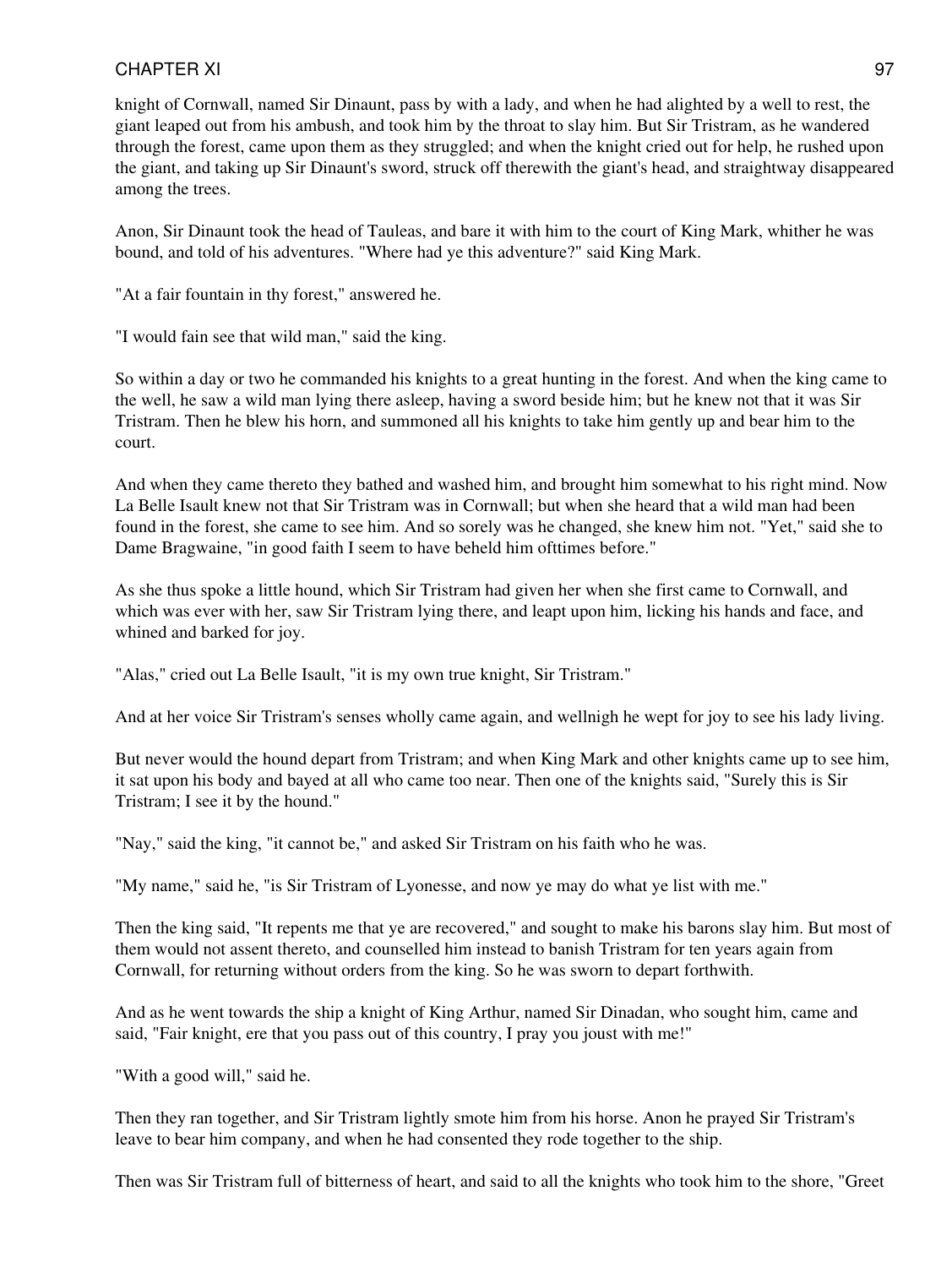well King Mark and all mine enemies from me, and tell them I will come again when I may. Well am I now rewarded for slaying Sir Marhaus, and delivering this kingdom from its bondage, and for the perils wherewithal I brought La Belle Isault from Ireland to the king, and rescued her at the Castle Pluere, and for the slaying of the giant Tauleas, and all the other deeds that I have done for Cornwall and King Mark." Thus angrily and passing bitterly he spake, and went his way.

And after sailing awhile the ship stayed at a landing-place upon the coast of Wales; and there Sir Tristram and Sir Dinadan alighted, and on the shore they met two knights, Sir Ector and Sir Bors. And Sir Ector encountered with Sir Dinadan and smote him to the ground; but Sir Bors would not encounter with Sir Tristram, "For," said he, "no Cornish knights are men of worship." Thereat Sir Tristram was full wroth, but presently there met them two more knights, Sir Bleoberis and Sir Driant; and Sir Bleoberis proffered to joust with Sir Tristram, who shortly smote him down.

"I had not thought," cried out Sir Bors, "that any Cornish knight could do so valiantly."

Then Sir Tristram and Sir Dinadan departed, and rode into a forest, and as they rode a damsel met them, who for Sir Lancelot's sake was seeking any noble knights to rescue him. For Queen Morgan le Fay, who hated him, had ordered thirty men-at-arms to lie in ambush for him as he passed, with the intent to kill him. So the damsel prayed them to rescue him.

Then said Sir Tristram, "Bring me to that place, fair damsel."

But Sir Dinadan cried out, "It is not possible for us to meet with thirty knights! I will take no part in such a hardihood, for to match one or two or three knights is enough; but to match fifteen I will never assay."

"For shame," replied Sir Tristram, "do but your part."

"That will I not," said he; "wherefore, I pray ye, lend me your shield, for it is of Cornwall, and because men of that country are deemed cowards, ye are but little troubled as ye ride with knights to joust with."

"Nay," said Sir Tristram, "I will never give my shield up for her sake who gave it me; but if thou wilt not stand by me to-day I will surely slay thee; for I ask no more of thee than to fight one knight, and if thy heart will not serve thee that much, thou shalt stand by and look on me and them."

"Would God that I had never met with ye!" cried Sir Dinadan; "but I promise to look on and do all that I may to save myself."

Anon they came to where the thirty knights lay waiting, and Sir Tristram rushed upon them, saying, "Here is one who fights for love of Lancelot!" Then slew he two of them at the first onset with his spear, and ten more swiftly after with his sword. At that Sir Dinadan took courage, and assailed the others with him, till they turned and fled.

But Sir Tristram and Sir Dinadan rode on till nightfall, and meeting with a shepherd, asked him if he knew of any lodging thereabouts.

"Truly, fair lords," said he, "there is good lodging in a castle hard by, but it is a custom there that none shall lodge therein save ye first joust with two knights, and as soon as ye be within, ye shall find your match."

"That is an evil lodging," said Sir Dinadan; "lodge where ye will, I will not lodge there."

"Shame on thee!" said Sir Tristram; "art thou a knight at all?"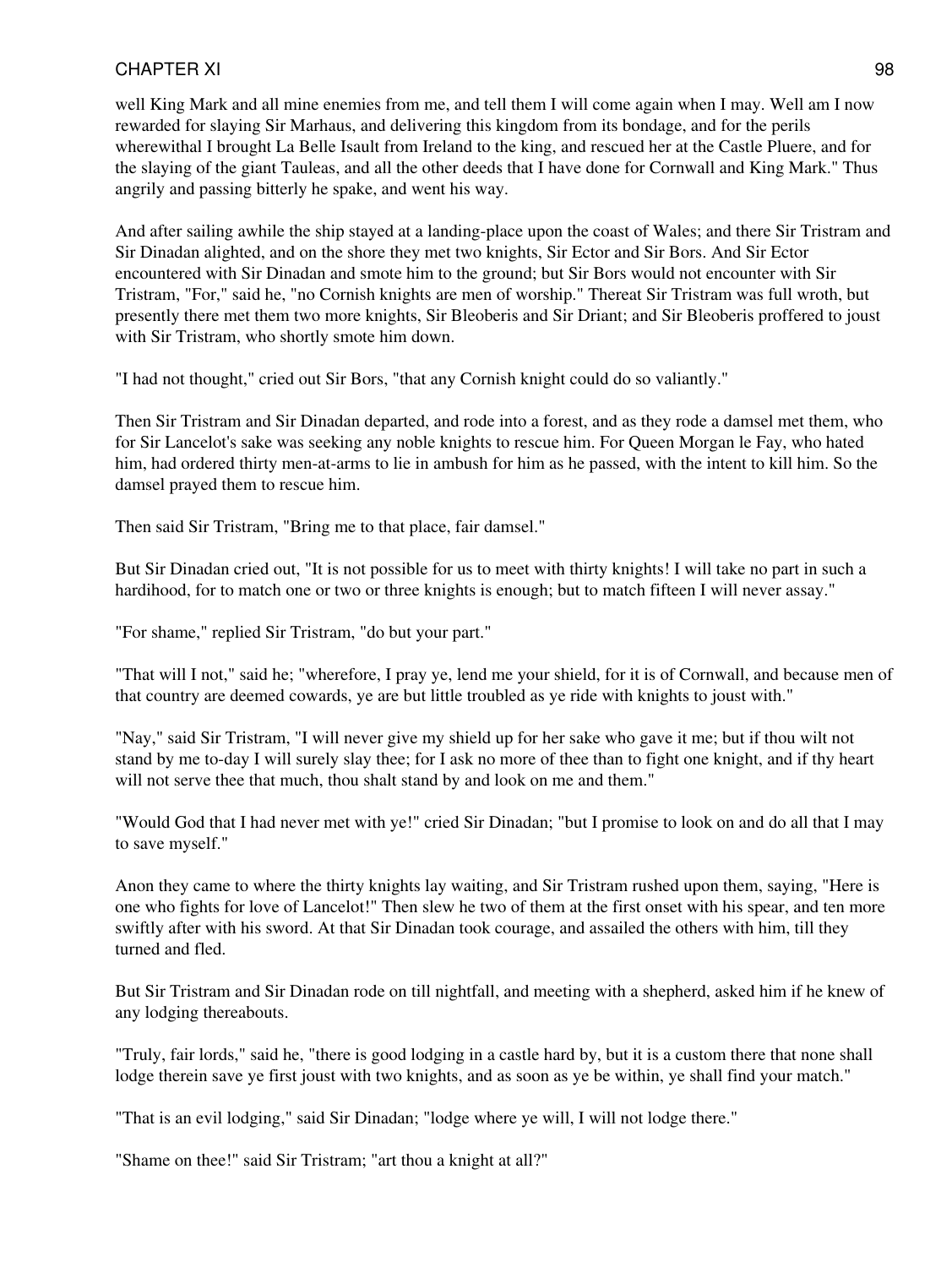Then he required him on his knighthood to go with him, and they rode together to the castle. As soon as they were near, two knights came out and ran full speed against them; but both of them they overthrew, and went within the castle, and had noble cheer. Now, when they were unarmed and ready to take rest, there came to the castle-gate two knights, Sir Palomedes and Sir Gaheris, and desired the custom of the castle.

"I would far rather rest than fight," said Sir Dinadan.

"That may not be," replied Sir Tristram, "for we must needs defend the custom of the castle, seeing we have overcome its lords; therefore, make ready."

"Alas that I ever came into your company," said Sir Dinadan.

So they made ready, and Sir Gaheris encountered Sir Tristram and fell before him; but Sir Palomedes overthrew Sir Dinadan. Then would all fight on foot save Sir Dinadan, for he was sorely bruised and frighted by his fall. And when Sir Tristram prayed him to fight, "I will not," answered he, "for I was wounded by those thirty knights with whom we fought this morning; and as to you, ye are in truth like one gone mad, and who would cast himself away! There be but two knights in the world so mad, and the other is Sir Lancelot, with whom I once rode forth, who kept me evermore at battling so that for a quarter of a year thereafter I lay in my bed. Heaven defend me again from either of your fellowships!"

"Well," said Sir Tristram, "if it must be, I will fight them both."

Therewith he drew his sword and assailed Sir Palomedes and Sir Gaheris together; but Sir Palomedes said, "Nay, but it is a shame for two to fight with one." So he bade Sir Gaheris stand by, and he and Sir Tristram fought long together; but in the end Sir Tristram drave him backward, whereat Sir Gaheris and Sir Dinadan with one accord sundered them. Then Sir Tristram prayed the two knights to lodge there; but Sir Dinadan departed and rode away into a priory hard by, and there he lodged that night.

And on the morrow came Sir Tristram to the priory to find him, and seeing him so weary that he could not ride, he left him, and departed. At that same priory was lodged Sir Pellinore, who asked Sir Dinadan Sir Tristram's name, but could not learn it, for Sir Tristram had charged that he should remain unknown. Then said Sir Pellinore, "Since ye will not tell it me, I will ride after him and find it myself."

"Beware, Sir knight," said Sir Dinadan, "ye will repent it if ye follow him."

But Sir Pellinore straightway mounted and overtook him, and cried to him to joust; whereat Sir Tristram forthwith turned and smote him down, and wounded him full sorely in the shoulder.

On the day after, Sir Tristram met a herald, who told him of a tournament proclaimed between King Carados of Scotland, and the King of North Wales, to be held at the Maiden's Castle. Now King Carados sought Sir Lancelot to fight there on his side, and the King of North Wales sought Sir Tristram. And Sir Tristram purposed to be there. So as he rode, he met Sir Key, the seneschal, and Sir Sagramour, and Sir Key proffered to joust with him. But he refused, desiring to keep himself unwearied for the tourney. Then Sir Key cried, "Sir knight of Cornwall, joust with me, or yield as recreant." When Sir Tristram heard that, he fiercely turned and set his spear in rest, and spurred his horse towards him. But when Sir Key saw him so madly coming on, he in his turn refused, whereat Sir Tristram called him coward, till for shame he was compelled to meet him. Then Sir Tristram lightly smote him down, and rode away. But Sir Sagramour pursued him, crying loudly to joust with him also. So Sir Tristram turned and quickly overthrew him likewise, and departed.

Anon a damsel met him as he rode, and told him of a knight adventurous who did great harm thereby, and prayed him for his help. But as he went with her he met Sir Gawain, who knew the damsel for a maiden of Queen Morgan le Fay. Knowing, therefore, that she needs must have evil plots against Sir Tristram, Sir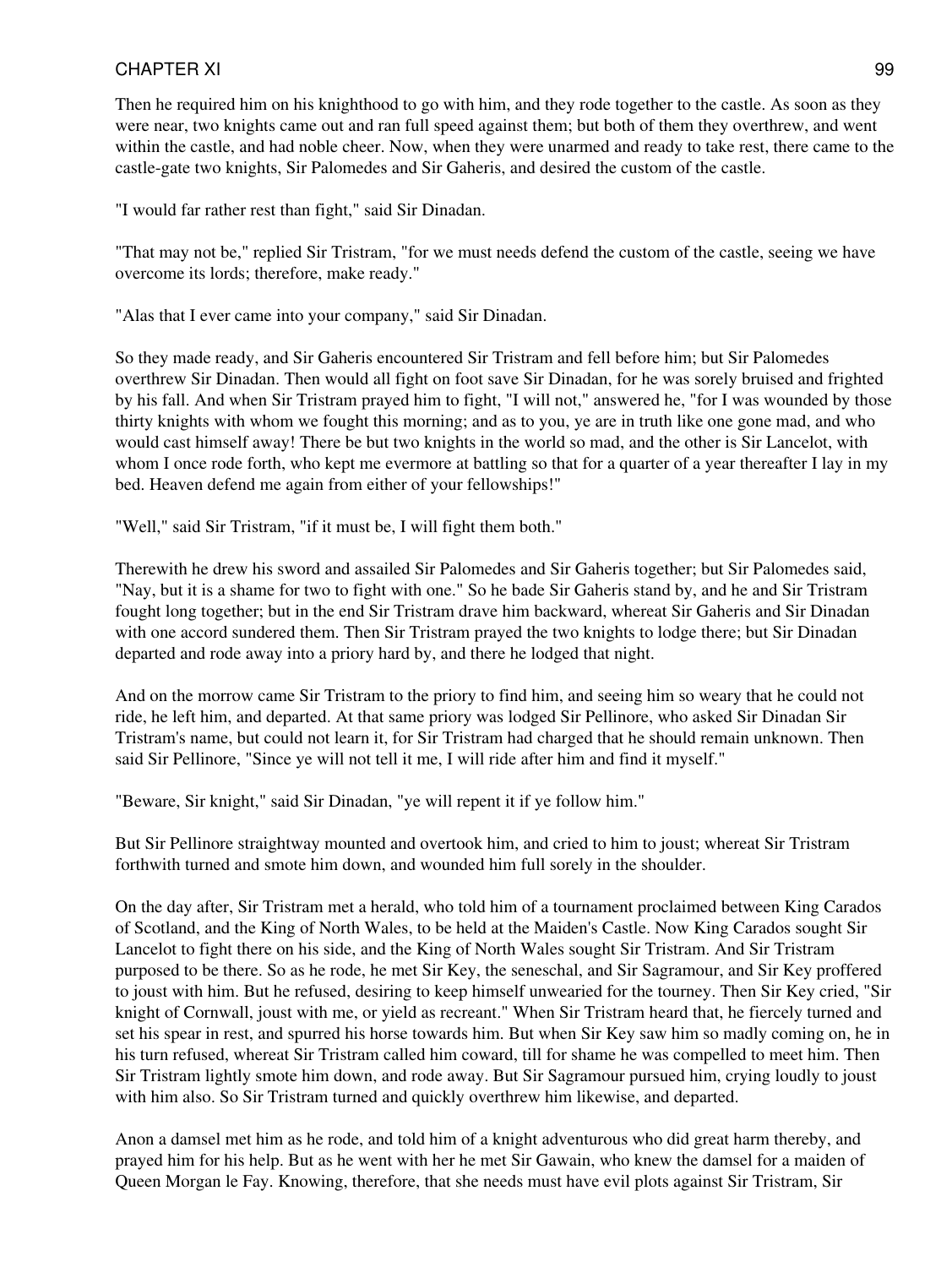Gawain demanded of him courteously whither he went.

"I know not whither," said he, "save as this damsel leadeth me."

"Sir," said Sir Gawain, "ye shall not ride with her, for she and her lady never yet did good to any;" and, drawing his sword, he said to the damsel, "Tell me now straightway for what cause thou leadest this knight or else shalt thou die; for I know of old thy lady's treason."

"Mercy, Sir Gawain," cried the damsel, "and I will tell thee all." Then she told him that Queen Morgan had ordained thirty fair damsels to seek out Sir Lancelot and Sir Tristram, and by their wiles persuade them to her castle, where she had thirty knights in wait to slay them.

"Oh shame!" cried Sir Gawain, "that ever such foul treason should be wrought by a queen, and a king's sister." Then said he to Sir Tristram, "Sir knight, if ye will stand with me, we will together prove the malice of these thirty knights."

"I will not fail you," answered he, "for but few days since I had to do with thirty knights of that same queen, and trust we may win honour as lightly now as then."

So they rode together, and when they came to the castle, Sir Gawain cried aloud, "Queen Morgan le Fay, send out thy knights that we may fight with them."

Then the queen urged her knights to issue forth, but they durst not, for they well knew Sir Tristram, and feared him greatly.

So Sir Tristram and Sir Gawain went on their way, and as they rode they saw a knight, named Sir Brewse-without-pity, chasing a lady, with intent to slay her. Then Sir Gawain prayed Sir Tristram to hold still and let him assail that knight. So he rode up between Sir Brewse and the lady, and cried, "False knight, turn thee to me and leave that lady." Then Sir Brewse turned and set his spear in rest, and rushed against Sir Gawain and overthrew him, and rode his horse upon him as he lay, which when Sir Tristram saw, he cried, "Forbear that villainy," and galloped at him. But when Sir Brewse saw by the shield it was Sir Tristram, he turned and fled. And though Sir Tristram followed swiftly after him, yet he was so well horsed that he escaped.

Anon Sir Tristram and Sir Gawain came nigh the Maiden's Castle, and there an old knight named Sir Pellonnes gave them lodging. And Sir Persides, the son of Sir Pellonnes, a good knight, came out to welcome them. And, as they stood talking at a bay window of the castle, they saw a goodly knight ride by on a black horse, and carrying a black shield. "What knight is that?" asked Tristram.

"One of the best knights in all the world," said Sir Persides.

"Is he Sir Lancelot?" said Sir Tristram.

"Nay," answered Sir Persides, "it is Sir Palomedes, who is yet unchristened."

Within a while one came and told them that a knight with a black shield had smitten down thirteen knights. "Let us go and see this jousting," said Sir Tristram. So they armed themselves and went down. And when Sir Palomedes saw Sir Persides, he sent a squire to him and proffered him to joust. So they jousted, and Sir Persides was overthrown. Then Sir Tristram made ready to joust, but ere he had his spear in rest, Sir Palomedes took him at advantage, and struck him on the shield so that he fell. At that Sir Tristram was wroth out of measure and sore ashamed, wherefore he sent a squire and prayed Sir Palomedes to joust once again. But he would not, saying, "Tell thy master to revenge himself to-morrow at the Maiden's Castle, where he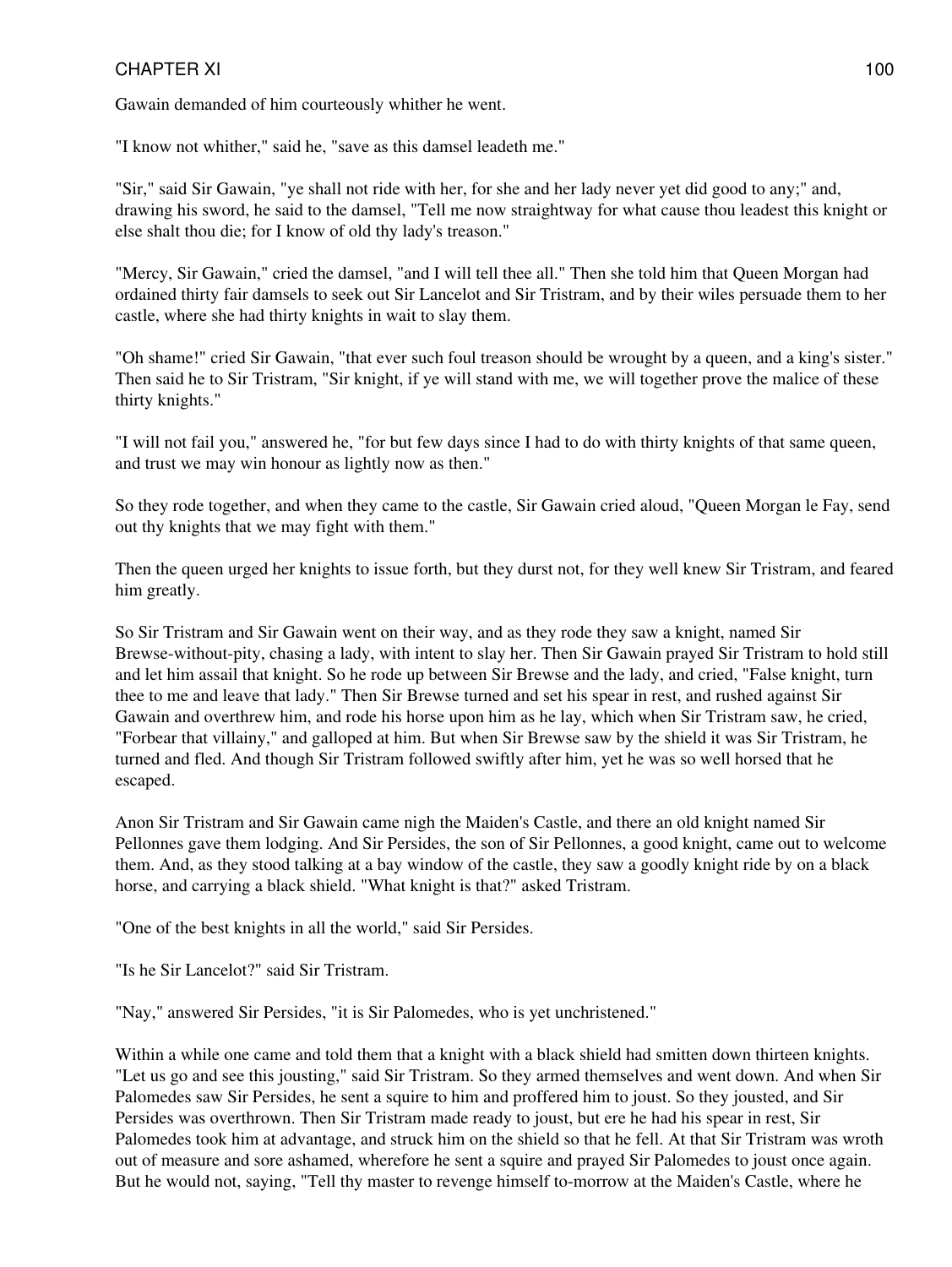shall see me again."

So on the morrow Sir Tristram commanded his servant to give him a black shield with no cognizance thereon, and he and Sir Persides rode into the tournament and joined King Carados' side.

Then the knights of the King of North Wales came forth, and there was a great fighting and breaking of spears, and overthrow of men and horses.

Now King Arthur sat above in a high gallery to see the tourney and give the judgment, and Sir Lancelot sat beside him. Then came against Sir Tristram and Sir Persides, two knights with them of North Wales, Sir Bleoberis and Sir Gaheris; and Sir Persides was smitten down and nigh slain, for four horsemen rode over him. But Sir Tristram rode against Sir Gaheris and smote him from his horse, and when Sir Bleoberis next encountered him, he overthrew him also. Anon they horsed themselves again, and with them came Sir Dinadan, whom Sir Tristram forthwith smote so sorely, that he reeled off his saddle. Then cried he, "Ah! Sir knight, I know ye better than ye deem, and promise nevermore to come against ye." Then rode Sir Bleoberis at him the second time, and had a buffet that felled him to the earth. And soon thereafter the king commanded to cease for that day, and all men marvelled who Sir Tristram was, for the prize of the first day was given him in the name of the Knight of the Black Shield.

Now Sir Palomedes was on the side of the King of North Wales, but knew not Sir Tristram again. And, when he saw his marvellous deeds, he sent to ask his name. "As to that," said Sir Tristram, "he shall not know at this time, but tell him he shall know when I have broken two spears upon him, for I am the knight he smote down yesterday, and whatever side he taketh, I will take the other."

So when they told him that Sir Palomedes would be on King Carados' side--for he was kindred to King Arthur--"Then will I be on the King of North Wales' side," said he, "but else would I be on my lord King Arthur's."

Then on the morrow, when King Arthur was come, the heralds blew unto the tourney. And King Carados jousted with the King of a Hundred Knights and fell before him, and then came in King Arthur's knights and bare back those of North Wales. But anon Sir Tristram came to aid them and bare back the battle, and fought so mightily that none could stand against him, for he smote down on the right and on the left, so that all the knights and common people shouted his praise.

"Since I bare arms," said King Arthur, "never saw I a knight do more marvellous deeds."

Then the King of the Hundred Knights and those of North Wales, set upon twenty knights who were of Sir Lancelot's kin, who fought all together, none failing the others. When Sir Tristram beheld their nobleness and valour, he marvelled much. "Well may he be valiant and full of prowess," said he, "who hath such noble knights for kindred." So, when he had looked on them awhile, he thought it shame to see two hundred men assailing twenty, and riding to the King of a Hundred Knights, he said, "I pray thee, Sir king, leave your fighting with those twenty knights, for ye be too many and they be too few. For ye shall gain no honour if ye win, and that I see verily ye will not do unless ye slay them; but if ye will not stay, I will ride with them and help them."

"Nay," said the king, "ye shall not do so; for full gladly I will do you courtesy," and with that he withdrew his knights.

Then Sir Tristram rode his way into the forest, that no man might know him. And King Arthur caused the heralds to blow that the tourney should end that day, and he gave the King of North Wales the prize, because Sir Tristram was on his side. And in all the field there was such a cry that the sound thereof was heard two miles away--"The knight with the black shield hath won the field."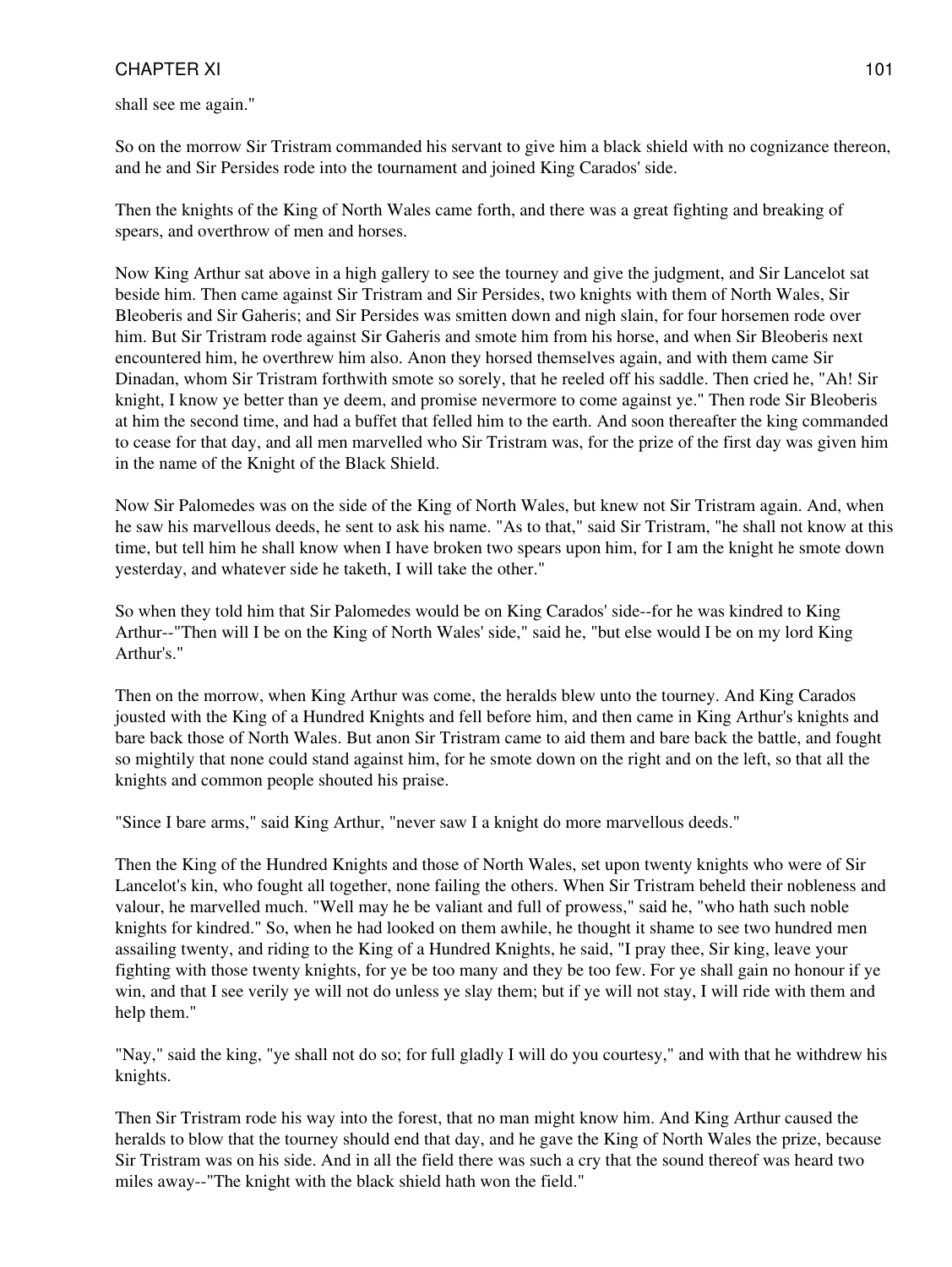"Alas!" said King Arthur, "where is that knight? it is shame to let him thus escape us." Then he comforted his knights, and said, "Be not dismayed, my friends, howbeit ye have lost the day; be of good cheer; to-morrow I myself will be in the field, and fare with you." So they all rested that night.

And on the morrow the heralds blew unto the field. So the King of North Wales and the King of a Hundred Knights encountered with King Carados and the King of Ireland, and overthrew them. With that came King Arthur, and did mighty deeds of arms, and overthrew the King of North Wales and his fellows, and put twenty valiant knights to the worse. Anon came in Sir Palomedes, and made great fight upon King Arthur's side. But Sir Tristram rode furiously against him, and Sir Palomedes was thrown from his horse. Then cried King Arthur, "Knight of the Black Shield, keep thyself." And as he spake he came upon him, and smote him from his saddle to the ground, and so passed on to other knights. Then Sir Palomedes having now another horse rushed at Sir Tristram, as he was on foot, thinking to run over him. But he was aware of him, and stepped aside, and grasped Sir Palomedes by the arms, and pulled him off his horse. Then they rushed together with their swords, and many stood still to gaze on them. And Sir Tristram smote Sir Palomedes with three mighty strokes upon the helm, crying at each stroke, "Take this for Sir Tristram's sake," and with that Sir Palomedes fell to the earth.

Anon the King of North Wales brought Sir Tristram another horse, and Sir Palomedes found one also. Then did they joust again with passing rage, for both by now were like mad lions. But Sir Tristram avoided his spear, and seized Sir Palomedes by the neck, and pulled him from his saddle, and bore him onward ten spears' length, and so let him fall. Then King Arthur drew forth his sword and smote the spear asunder, and gave Sir Tristram two or three sore strokes ere he could get at his own sword. But when he had it in his hand he mightily assailed the king. With that eleven knights of Lancelot's kin went forth against him, but he smote them all down to the earth, so that men marvelled at his deeds.

And the cry was now so great that Sir Lancelot got a spear in his hand, and came down to assay Sir Tristram, saying, "Knight with the black shield, make ready." When Sir Tristram heard him he levelled his spear, and both stooping their heads, they ran together mightily, as it had been thunder. And Sir Tristram's spear brake short, but Sir Lancelot struck him with a deep wound in the side and broke his spear, yet overthrew him not. Therewith Sir Tristram, smarting at his wound, drew forth his sword, and rushing at Sir Lancelot, gave him mighty strokes upon the helm, so that the sparks flew from it, and Sir Lancelot stooped his head down to the saddle-bow. But then Sir Tristram turned and left the field, for he felt his wound so grievous that he deemed he should soon die. Then did Sir Lancelot hold the field against all comers, and put the King of North Wales and his party to the worse. And because he was the last knight in the field the prize was given him.

But he refused to take it, and when the cry was raised, "Sir Lancelot hath won the day," he cried out, "Nay, but Sir Tristram is the victor, for he first began and last endured, and so hath he done each day." And all men honoured Lancelot more for his knightly words than if he had taken the prize.

Thus was the tournament ended, and King Arthur departed to Caerleon, for the Whitsun feast was now nigh come, and all the knights adventurous went their ways. And many sought Sir Tristram in the forest whither he had gone, and at last Sir Lancelot found him, and brought him to King Arthur's court, as hath been told already.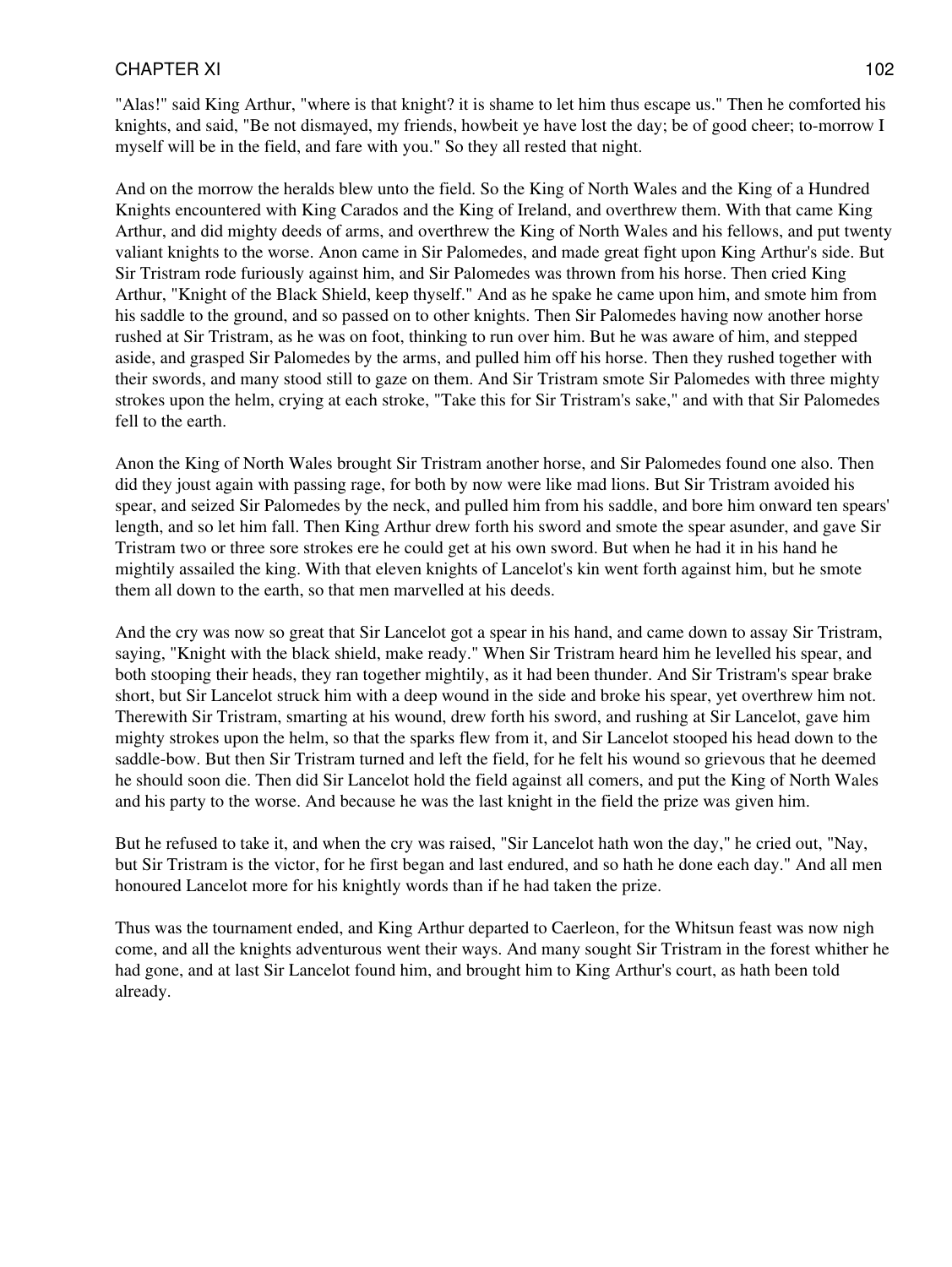# **CHAPTER XII**

#### *The Quest of the Sangreal, and the Adventures of Sir Percival, Sir Bors, and Sir Galahad*

After these things, Merlin fell into a dotage of love for a damsel of the Lady of the Lake, and would let her have no rest, but followed her in every place. And ever she encouraged him, and made him welcome till she had learned all his crafts that she desired to know.

Then upon a time she went with him beyond the sea to the land of Benwicke, and as they went he showed her many wonders, till at length she was afraid, and would fain have been delivered from him.

And as they were in the forest of Broceliande, they sat together under an oak-tree, and the damsel prayed to see all that charm whereby men might be shut up yet alive in rocks or trees. But he refused her a long time, fearing to let her know, yet in the end, her prayers and kisses overcame him, and he told her all. Then did she make him great cheer, but anon, as he lay down to sleep, she softly rose, and walked about him waving her hands and muttering the charm, and presently enclosed him fast within the tree whereby he slept. And therefrom nevermore he could by any means come out for all the crafts that he could do. And so she departed and left Merlin.

[Illustration: Waving her hands and muttering the charm, and presently enclosed him fast within the tree.]

At the vigil of the next Feast of Pentecost, when all the Knights of the Round Table were met together at Camelot, and had heard mass, and were about to sit down to meat, there rode into the hall a fair lady on horseback, who went straight up to King Arthur where he sat upon his throne, and reverently saluted him.

"God be with thee, fair damsel," quoth the king; "what desirest thou of me?"

"I pray thee tell me, lord," she answered, "where Sir Lancelot is."

"Yonder may ye see him," said King Arthur.

Then went she to Sir Lancelot and said, "Sir, I salute thee in King Pelles' name, and require thee to come with me into the forest hereby."

Then asked he her with whom she dwelt, and what she wished of him.

"I dwell with King Pelles," said she, "whom Balin erst so sorely wounded when he smote the dolorous stroke. It is he who hath sent me to call thee."

"I will go with thee gladly," said Sir Lancelot, and bade his squire straightway saddle his horse and bring his armour.

Then came the queen to him and said, "Sir Lancelot, will ye leave me thus at this high feast?"

"Madam," replied the damsel, "by dinner-time to-morrow he shall be with you."

"If I thought not," said the queen, "he should not go with thee by my goodwill."

Then Sir Lancelot and the lady rode forth till they came to the forest, and in a valley thereof found an abbey of nuns, whereby a squire stood ready to open the gates. When they had entered, and descended from their horses, a joyful crowd pressed round Sir Lancelot and heartily saluted him, and led him to the abbess's chamber, and unarmed him. Anon he saw his cousins likewise there, Sir Bors and Sir Lionel, who also made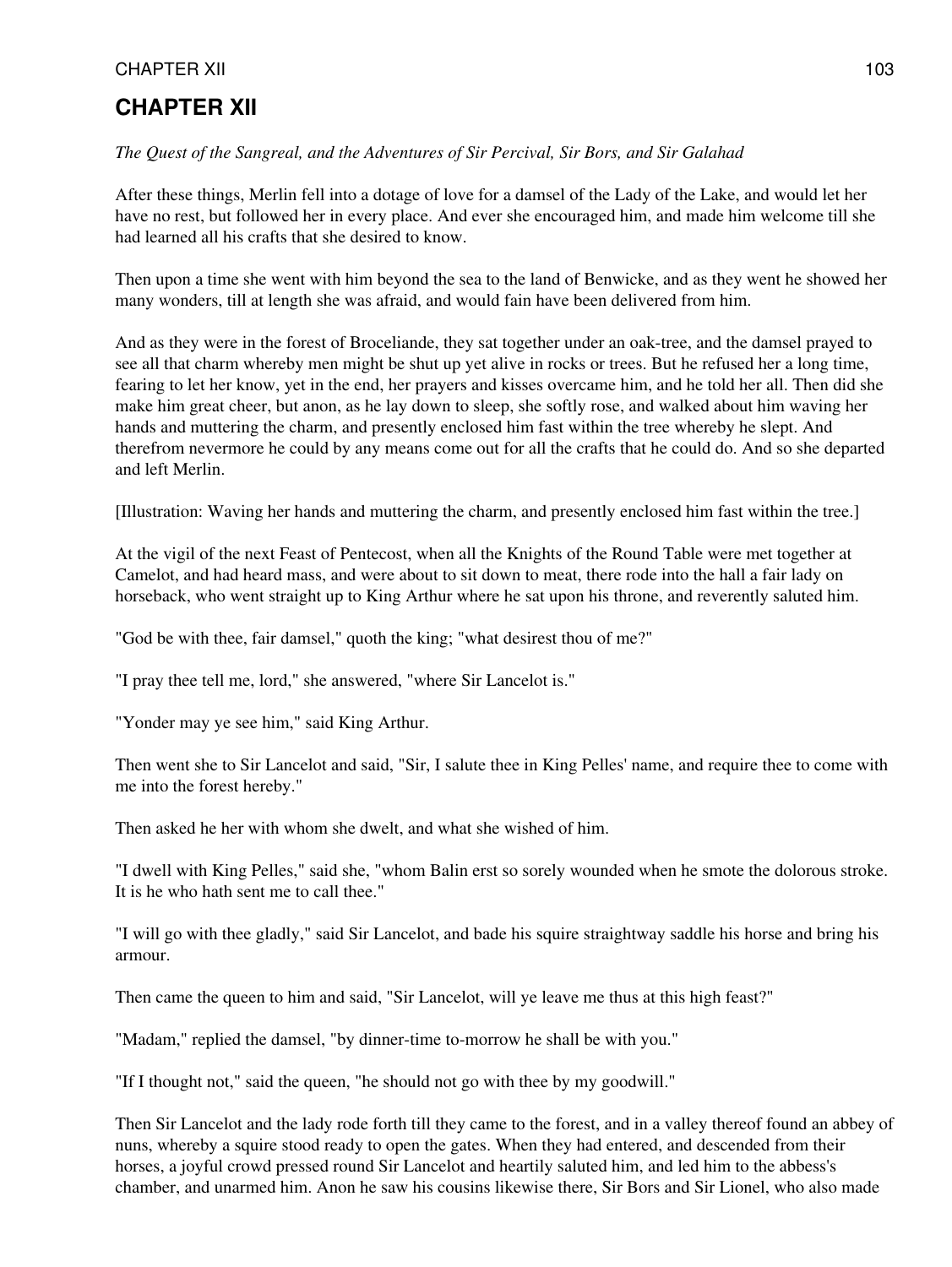great joy at seeing him, and said, "By what adventure art thou here, for we thought to have seen thee at Camelot to-morrow?"

"A damsel brought me here," said he, "but as yet I know not for what service."

As they thus talked twelve nuns came in, who brought with them a youth so passing fair and well made, that in all the world his match could not be found. His name was Galahad, and though he knew him not, nor Lancelot him, Sir Lancelot was his father.

"Sir," said the nuns, "we bring thee here this child whom we have nourished from his youth, and pray thee to make him a knight, for from no worthier hand can he receive that order."

Then Sir Lancelot, looking on the youth, saw that he was seemly and demure as a dove, with every feature good and noble, and thought he never had beheld a better fashioned man of his years. "Cometh this desire from himself?" said he.

"Yea," answered Galahad and all the nuns.

"To-morrow, then, in reverence for the feast, he shall have his wish," said Sir Lancelot.

And the next day at the hour of prime, he knighted him, and said, "God make of thee as good a man as He hath made thee beautiful."

Then with Sir Lionel and Sir Bors he returned to the court, and found all gone to the minster to hear service. When they came into the banquet-hall each knight and baron found his name written in some seat in letters of gold, as "here ought to sit Sir Lionel," "here ought to sit Sir Gawain,"--and so forth. And in the Perilous Seat, at the high centre of the table, a name was also written, whereat they marvelled greatly, for no living man had ever yet dared sit upon that seat, save one, and him a flame leaped forth and drew down under earth, so that he was no more seen.

Then came Sir Lancelot and read the letters in that seat, and said, "My counsel is that this inscription be now covered up until the knight be come who shall achieve this great adventure." So they made a veil of silk and put it over the letters.

In the meanwhile came Sir Gawain to the court and told the king he had a message to him from beyond the sea, from Merlin.

"For," said he, "as I rode through the forest of Broceliande but five days since, I heard the voice of Merlin speaking to me from the midst of an oak-tree, whereat, in great amazement, I besought him to come forth. But he, with many groans, replied he never more might do so, for that none could free him, save the damsel of the Lake, who had enclosed him there by his own spells which he had taught her. 'But go,' said he, 'to King Arthur, and tell him, that he now prepare his knights and all his Table Round to seek the Sangreal, for the time is come when it shall be achieved.'"

When Sir Gawain had spoken thus, King Arthur sat pensive in spirit, and mused deeply of the Holy Grale an what saintly knight should come who might achieve it.

Anon he bade them hasten to set on the banquet. "Sir," said Sir Key, the seneschal, "if ye go now to meat ye will break the ancient custom of your court, for never have ye dined at this high feast till ye have seen some strange adventure."

"Thou sayest truly," said the king, "but my mind was full of wonders and musings, till I bethought me not of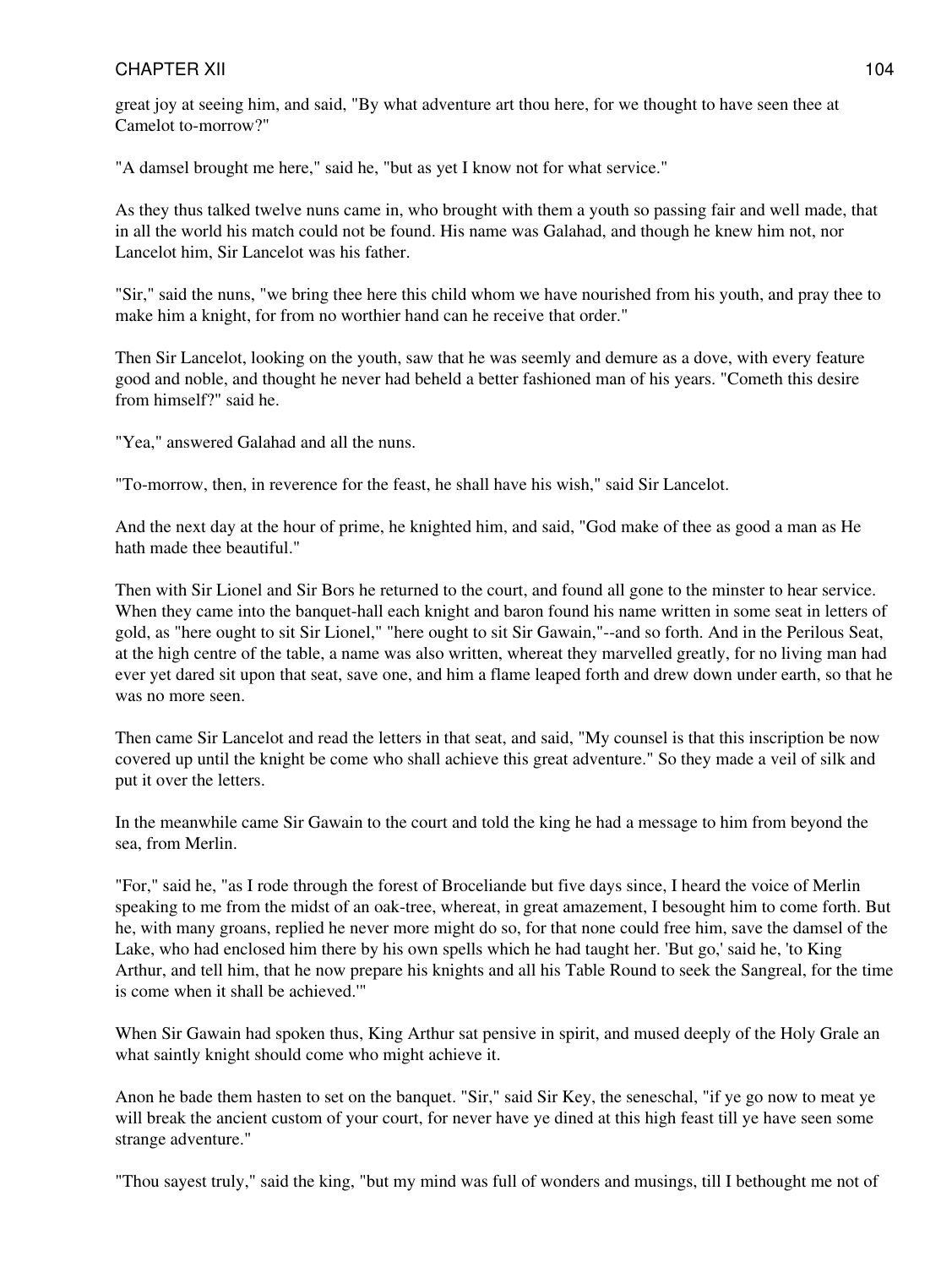mine old custom."

As they stood speaking thus, a squire ran in and cried, "Lord, I bring thee marvellous tidings."

"What be they?" said King Arthur.

"Lord," said he, "hereby at the river is a marvellous great stone, which I myself saw swim down hitherwards upon the water, and in it there is set a sword, and ever the stone heaveth and swayeth on the water, but floateth down no further with the stream."

"I will go and see it," said the king. So all the knights went with him, and when they came to the river, there surely found they a mighty stone of red marble floating on the water, as the squire had said, and therein stuck a fair and rich sword, on the pommel whereof were precious stones wrought skilfully with gold into these words: "No man shall take me hence but he by whose side I should hang, and he shall be the best knight in the world."

When the king read this, he turned round to Sir Lancelot, and said, "Fair sir, this sword ought surely to be thine, for thou art the best knight in all the world."

But Lancelot answered soberly, "Certainly, sir, it is not for me; nor will I have the hardihood to set my hand upon it. For he that toucheth it and faileth to achieve it shall one day be wounded by it mortally. But I doubt not, lord, this day will show the greatest marvels that we yet have seen, for now the time is fully come, as Merlin hath forewarned us, when all the prophecies about the Sangreal shall be fulfilled."

Then stepped Sir Gawain forward and pulled at the sword, but could not move it, and after him Sir Percival, to keep him fellowship in any peril he might suffer. But no other knight durst be so hardy as to try.

"Now may ye go to your dinner," said Sir Key, "for a marvellous adventure ye have had."

So all returned from the river, and every knight sat down in his own place, and the high feast and banquet then was sumptuously begun, and all the hall was full of laughter and loud talk and jests, and running to and fro of squires who served their knights, and noise of jollity and mirth.

Then suddenly befell a wondrous thing, for all the doors and windows of the hall shut violently of themselves, and made thick darkness; and presently there came a fair and gentle light from out the Perilous Seat, and filled the palace with its beams. Then a dead silence fell on all the knights, and each man anxiously beheld his neighbour.

But King Arthur rose and said, "Lords and fair knights, have ye no fear, but rejoice; we have seen strange things to-day, but stranger yet remain. For now I know we shall to-day see him who may sit in the Siege Perilous, and shall achieve the Sangreal. For as ye all well know, that holy vessel, wherefrom at the Supper of our Lord before His death He drank the wine with His disciples, hath been held ever since the holiest treasure of the world, and wheresoever it hath rested peace and prosperity have rested with it on the land. But since the dolorous stroke which Balin gave King Pelles none have seen it, for Heaven, wroth with that presumptuous blow, hath hid it none know where. Yet somewhere in the world it still may be, and may be it is left to us, and to this noble order of the Table Round, to find and bring it home, and make of this our realm the happiest in the earth. Many great quests and perilous adventures have ye all taken and achieved, but this high quest he only shall attain who hath clean hands and a pure heart, and valour and hardihood beyond all othermen."

While the king spoke there came in softly an old man robed all in white, leading with him a young knight clad in red from top to toe, but without armour or shield, and having by his side an empty scabbard.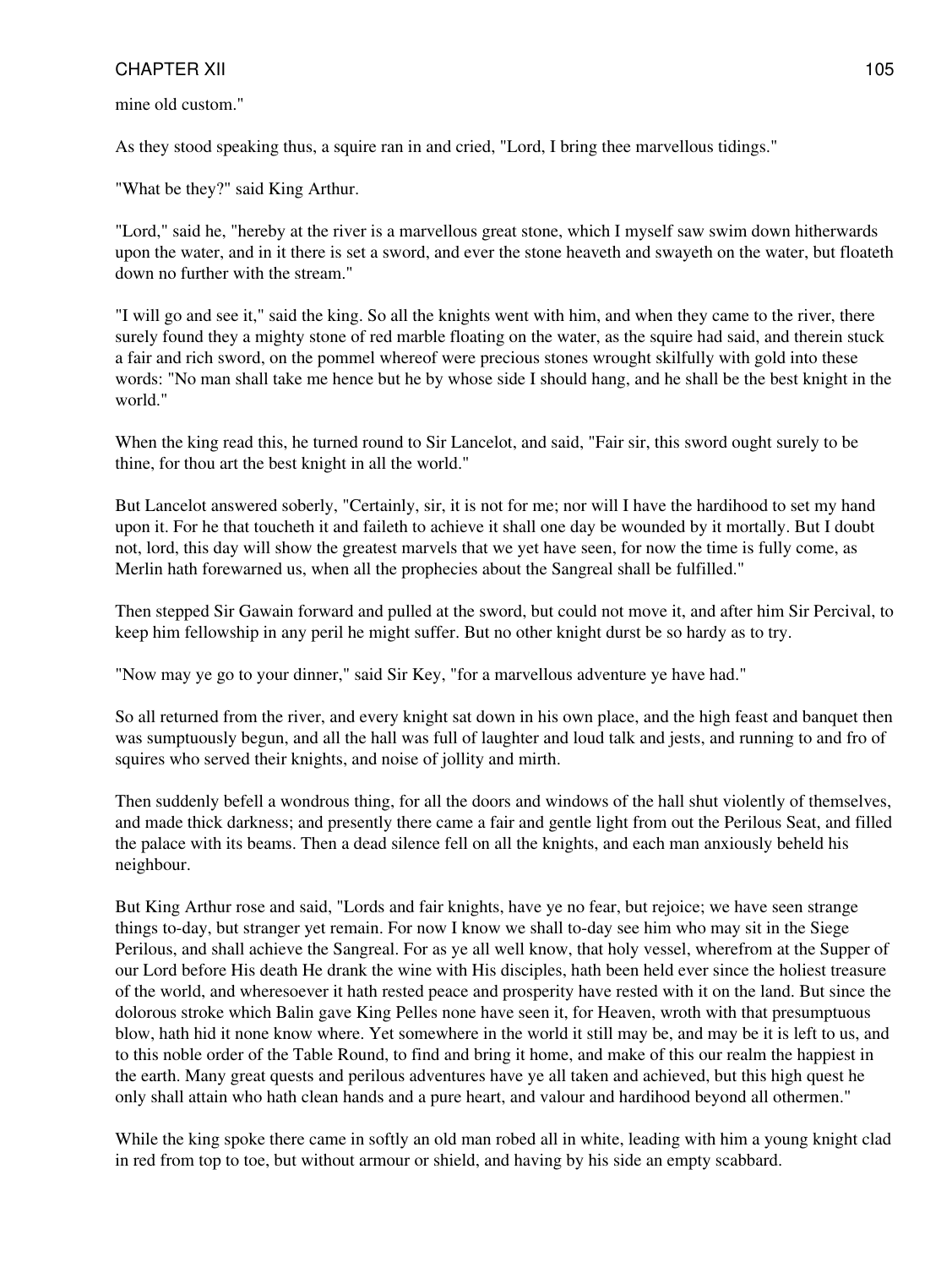The old man went up to the king, and said, "Lord, here I bring thee this young knight of royal lineage, and of the blood of Joseph of Arimathea, by whom the marvels of thy court shall fully be accomplished."

The king was right glad at his words, and said, "Sir, ye be right heartily welcome, and the young knight also."

Then the old man put on Sir Galahad (for it was he) a crimson robe trimmed with fine ermine, and took him by the hand and led him to the Perilous Seat, and lifting up the silken cloth which hung upon it, read these words written in gold letters, "This is the seat of Sir Galahad, the good knight."

"Sir," said the old man, "this place is thine."

Then sat Sir Galahad down firmly and surely, and said to the old man, "Sir, ye may now go your way, for ye have done well and truly all ye were commanded, and commend me to my grandsire, King Pelles, and say that I shall see him soon." So the old man departed with a retinue of twenty noble squires.

But all the knights of the Round Table marvelled at Sir Galahad, and at his tender age, and at his sitting there so surely in the Perilous Seat.

Then the king led Sir Galahad forth from the palace, to show him the adventure of the floating stone. "Here" said he, "is as great a marvel as I ever saw, and right good knights have tried and failed to gain that sword."

"I marvel not thereat," said Galahad, "for this adventure is not theirs, but mine; and for the certainty I had thereof, I brought no sword with me, as thou mayst see here by this empty scabbard."

Anon he laid his hand upon the sword, and lightly drew it from the stone, and put it in his sheath, and said, "This sword was that enchanted one which erst belonged to the good knight, Sir Balin, wherewith he slew through piteous mistake his brother Balan; who also slew him at the same time: all which great woe befell him through the dolorous stroke he gave my grandsire, King Pelles, the wound whereof is not yet whole, nor shall be till I heal him."

As he stood speaking thus, they saw a lady riding swiftly down the river's bank towards them, on a white palfrey; who, saluting the king and queen, said, "Lord king, Nacien the hermit sendeth thee word that to thee shall come to-day the greatest honour and worship that hath yet ever befallen a king of Britain; for this day shall the Sangreal appear in thy house."

With that the damsel took her leave, and departed the same way she came.

"Now," said the king, "I know that from to-day the quest of the Sangreal shall begin, and all ye of the Round Table will be scattered so that nevermore shall I see ye again together as ye are now; let me then see a joust and tournament amongst ye for the last time before ye go."

So they all took their harness and met together in the meadows by Camelot, and the queen and all her ladies sat in a tower to see.

Then Sir Galahad, at the prayer of the king and queen, put on a coat of light armour, and a helmet, but shield he would take none, and grasping a lance, he drove into the middle of the press of knights, and began to break spears marvellously, so that all men were full of wonder. And in so short a time he had surmounted and exceeded the rest, save Sir Lancelot and Sir Percival, that he took the chief worship of the field.

Then the king and all the court and fellowship of knights went back to the palace, and so to evensong in the great minster, a royal and goodly company, and after that sat down to supper in the hall, every knight in his own seat, as they had been before.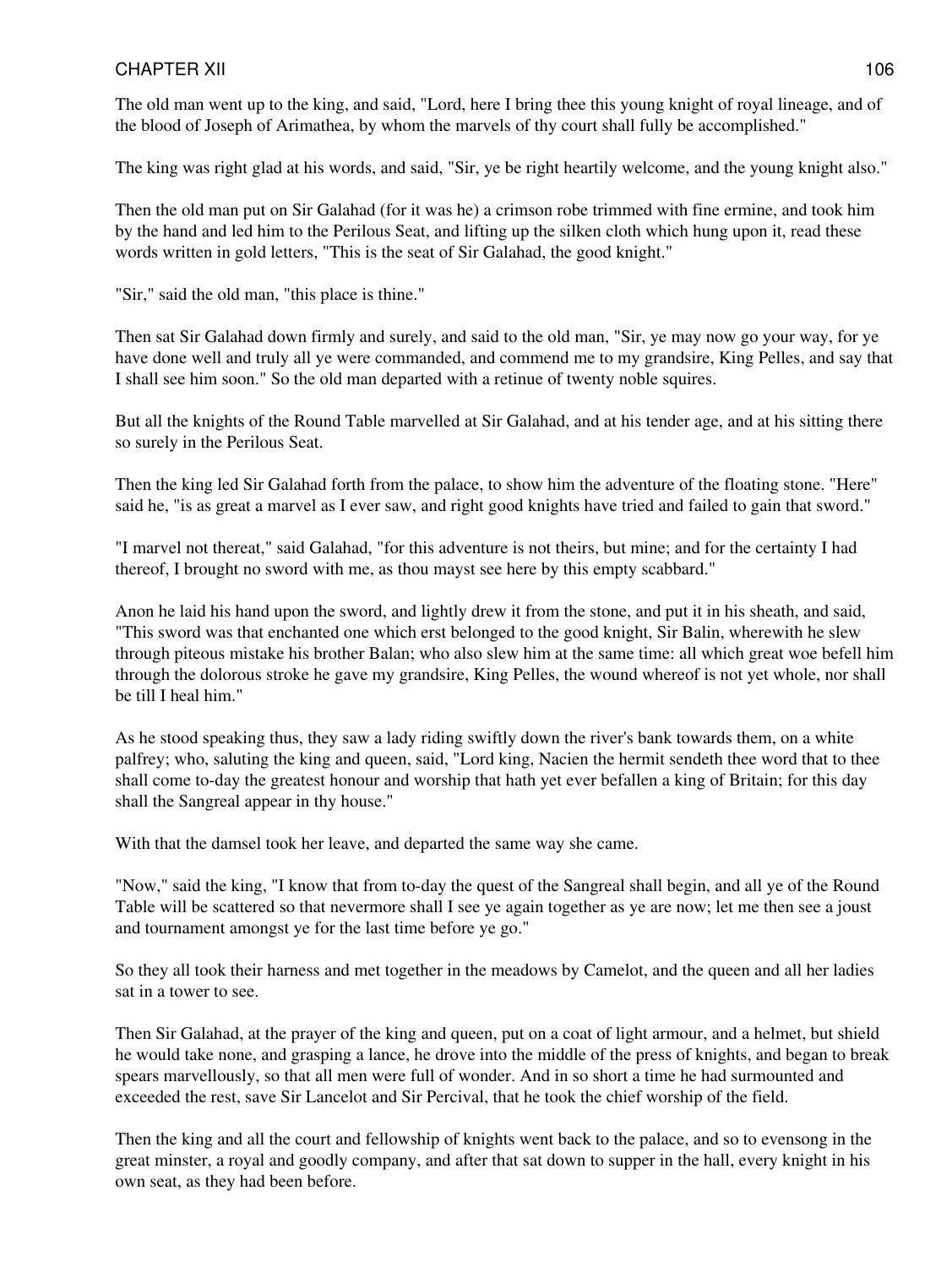Anon suddenly burst overhead the cracking and crying of great peals of thunder, till the palace walls were shaken sorely, and they thought to see them riven all to pieces.

And in the midst of the blast there entered in a sunbeam, clearer by seven times than ever they saw day, and a marvellous great glory fell upon them all. Then each knight, looking on his neighbour, found his face fairer than he had ever seen, and so--all standing on their feet--they gazed as dumb men on each other, not knowing what to say.

Then entered into the hall the Sangreal, borne aloft without hands through the midst of the sunbeam, and covered with white samite, so that none might see it. And all the hall was filled with perfume and incense, and every knight was fed with the food he best loved. And when the holy vessel had been thus borne through the hall, it suddenly departed, no man saw whither.

When they recovered breath to speak, King Arthur first rose up, and yielded thanks to God and to our Lord.

Then Sir Gawain sprang up and said, "Now have we all been fed by miracle with whatsoever food we thought of or desired; but with our eyes we have not seen the blessed vessel whence it came, so carefully and preciously it was concealed. Therefore, I make a vow, that from to-morrow I shall labour twelve months and a day in quest of the Sangreal, and longer if need be; nor will I come again into this court until mine eyes have seen it evidently."

When he had spoken thus, knight after knight rose up and vowed himself to the same quest, till the most part of the Round Table had thus sworn.

But when King Arthur heard them all, he could not refrain his eyes from tears, and said, "Sir Gawain, Sir Gawain, thou hast set me in great sorrow, for I fear me my true fellowship shall never meet together here again; and surely never Christian king had such a company of worthy knights around his table at one time."

And when the queen and her ladies and gentlewomen heard the vows, they had such grief and sorrow as no tongue could tell; and Queen Guinevere cried out, "I marvel that my lord will suffer them to depart from him." And many of the ladies who loved knights would have gone with them, but were forbidden by the hermit Nacien, who sent this message to all who had sworn themselves to the quest: "Take with ye no lady nor gentlewoman, for into so high a service as ye go in, no thought but of our Lord and heaven may enter."

On the morrow morning all the knights rose early, and when they were fully armed, save shields and helms, they went in with the king and queen to service in the minster. Then the king counted all who had taken the adventure on themselves, and found them a hundred and fifty knights of the Round Table; and so they all put on their helms, and rode away together in the midst of cries and lamentations from the court, and from the ladies, and from all the town.

But the queen went alone to her chamber, that no man might see her sorrow; and Sir Lancelot followed her to say farewell.

When she saw him she cried out, "Oh, Sir Lancelot, thou hast betrayed me; thou hast put me to death thus to depart and leave my lord the king."

"Ah, madam," said he, "be not displeased or angry, for I shall come again as soon as I can with honour."

"Alas!" said she, "that ever I saw thee; but He that suffered death upon the cross for all mankind be to thee safety and good conduct, and to all thy company."

Then Sir Lancelot saluted her and the king, and went forth with the rest, and came with them that night to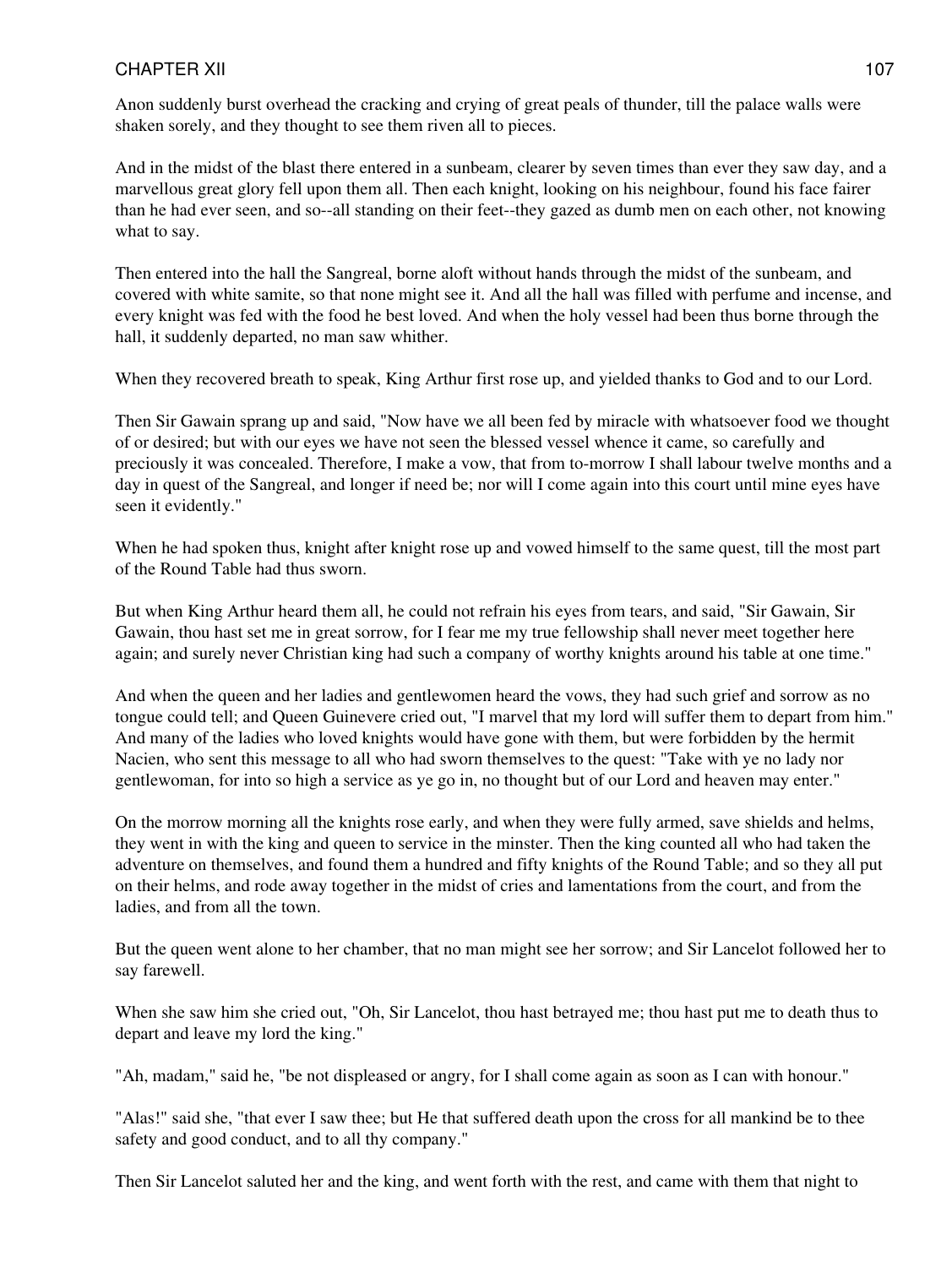Castle Vagon, where they abode, and on the morrow they departed from each other on their separate ways, every knight taking the way that pleased him best.

Now Sir Galahad went forth without a shield, and rode so four days without adventure; and on the fourth day, after evensong, he came to an abbey of white monks, where he was received in the house, and led into a chamber. And there he was unarmed, and met two knights of the Round Table, King Bagdemagus, and Sir Uwaine.

"Sirs," said Sir Galahad, "what adventure hath brought ye here?"

"Within this place, as we are told," they answered, "there is a shield no man may bear around his neck without receiving sore mischance, or death within three days."

"To-morrow," said King Bagdemagus, "I shall attempt the adventure; and if I fail, do thou, Sir Galahad, take it up after me."

"I will willingly," said he; "for as ye see I have no shield as yet."

So on the morrow they arose and heard mass, and afterwards King Bagdemagus asked where the shield was kept. Then a monk led him behind the altar, where the shield hung, as white as any snow, and with a blood-red cross in the midst of it.

"Sir," said the monk, "this shield should hang from no knight's neck unless he be the worthiest in the world. I warn ye, therefore, knights; consider well before ye dare to touch it."

"Well," said King Bagdemagus, "I know well that I am far from the best knight in all the world, yet shall I make the trial;" and so he took the shield, and bore it from the monastery.

"If it please thee," said he to Sir Galahad, "abide here till thou hearest how I speed."

"I will abide thee," said he.

Then taking with him a squire who might return with any tidings to Sir Galahad, the king rode forth; and before he had gone two miles, he saw in a fair valley a hermitage, and a knight who came forth dressed in white armour, horse and all, who rode fast against him. When they encountered, Bagdemagus brake his spear upon the White Knight's shield, but was himself struck through the shoulder with a sore wound, and hurled down from his horse. Then the White Knight alighting, came and took the white shield from the king, and said, "Thou hast done great folly, for this shield ought never to be borne but by one who hath no living peer." And turning to the squire, he said, "Bear thou this shield to the good knight, Sir Galahad, and greet him well from me."

"In whose name shall I greet him?" said the squire.

"Take thou no heed of that," he answered; "it is not for thee or any earthly man to know."

"Now tell me, fair sir, at the least," said the squire, "why may this shield be never borne except its wearer come to injury or death?"

"Because it shall belong to no man save its rightful owner, Galahad," replied the knight.

Then the squire went to his master, and found him wounded nigh to death, wherefore he fetched his horse, and bore him back with him to the abbey. And there they laid him in a bed, and looked to his wounds; and when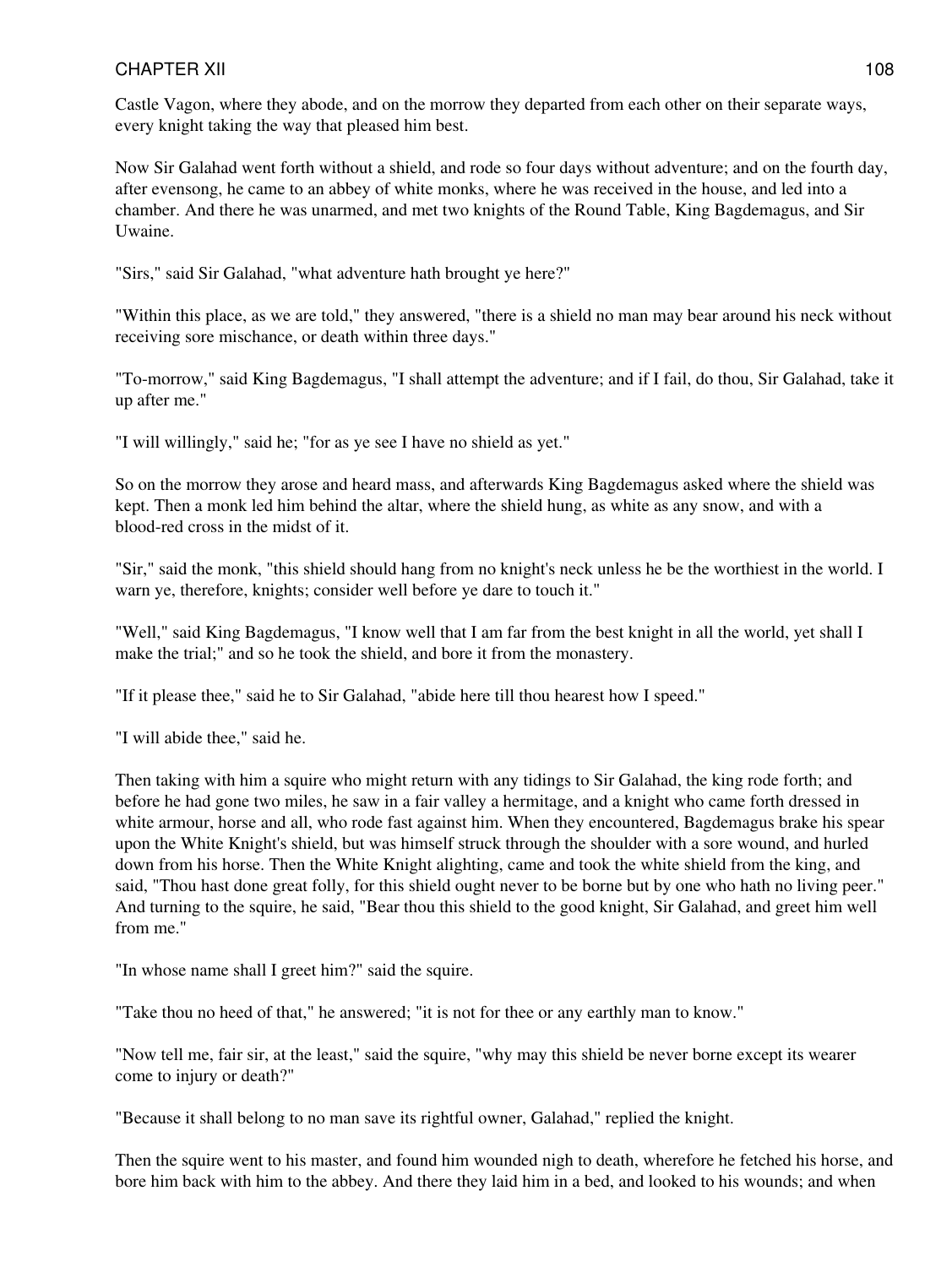he had lain many days grievously sick, he at the last barely escaped with his life.

"Sir Galahad," said the squire, "the knight who overthrew King Bagdemagus sent you greeting, and bade you bear this shield."

"Now blessed be God and fortune," said Sir Galahad, and hung the shield about his neck, and armed him, and rode forth.

Anon he met the White Knight by the hermitage, and each saluted courteously the other.

"Sir," said Sir Galahad, "this shield I bear hath surely a full marvellous history."

"Thou sayest rightly," answered he. "That shield was made in the days of Joseph of Arimathea, the gentle knight who took our Lord down from the cross. He, when he left Jerusalem with his kindred, came to the country of King Evelake, who warred continually with one Tollome; and when, by the teaching of Joseph, King Evelake became a Christian, this shield was made for him in our Lord's name; and through its aid King Tollome was defeated. For when King Evelake met him next in battle, he hid it in a veil, and suddenly uncovering it, he showed his enemies the figure of a bleeding man nailed to a cross, at sight of which they were discomfited and fled. Presently after that, a man whose hand was smitten off touched the cross upon the shield, and had his hand restored to him; and many other miracles it worked. But suddenly the cross that was upon it vanished away. Anon both Joseph and King Evelake came to Britain, and by the preaching of Joseph the people were made Christians. And when at length he lay upon his death-bed, King Evelake begged of him some token ere he died. Then, calling for his shield, he dipped his finger in his own blood, for he was bleeding fast, and none could staunch the wound, and marked that cross upon it, saying, 'This cross shall ever show as bright as now, and the last of my lineage shall wear this shield about his neck, and go forth to all the marvellous deeds he will achieve.'"

When the White Knight had thus spoken he vanished suddenly away, and Sir Galahad returned to the abbey.

As he alighted, came a monk, and prayed him to go see a tomb in the churchyard, wherefrom came such a great and hideous noise, that none could hear it but they went nigh mad, or lost all strength. "And sir," said he, "I deem it is a fiend."

"Lead me thither," said Sir Galahad.

When they were come near the place, "Now," said the monk, "go thou to the tomb, and lift it up."

And Galahad, nothing afraid, quickly lifted up the stone, and forthwith came out a foul smoke, and from the midst thereof leaped up the loathliest figure that ever he had seen in the likeness of man; and Galahad blessed himself, for he knew it was a fiend of hell. Then he heard a voice crying out, "Oh, Galahad, I cannot tear thee as I would; I see so many angels round thee, that I may not come at thee."

[Illustration: Galahad ... quickly lifted up the stone, and forthwith came out a foul smoke.]

Then the fiend suddenly disappeared with a marvellous great cry; and Sir Galahad, looking in the tomb, saw there a body all armed, with a sword beside it. "Now, fair brother," said he to the monk, "let us remove this cursed body, which is not fit to lie in a churchyard, for when it lived, a false and perjured Christian man dwelt in it. Cast it away, and there shall come no more hideous noises from the tomb."

"And now must I depart," he added, "for I have much in hand, and am upon the holy quest of the Sangreal, with many more good knights."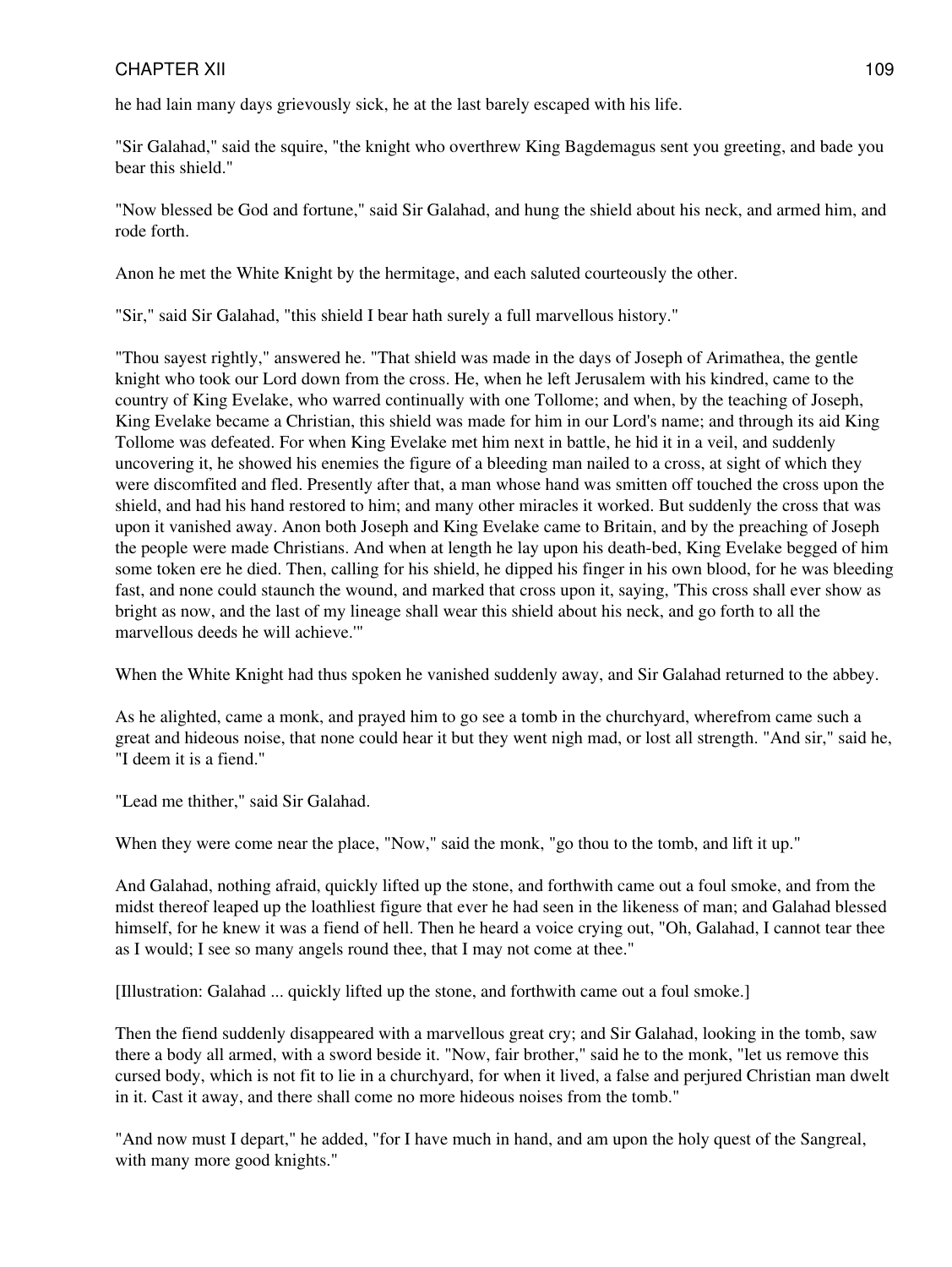So he took his leave, and rode many journeys backwards and forwards as adventure would lead him; and at last one day he departed from a castle without first hearing mass, which was it ever his custom to hear before he left his lodging. Anon he found a ruined chapel on a mountain, and went in and kneeled before the altar, and prayed for wholesome counsel what to do; and as he prayed he heard a voice, which said, "Depart, adventurous knight, unto the Maiden's Castle, and redress the violence and wrongs there done!"

Hearing these words he cheerfully arose, and mounted his horse, and rode but half a mile, when he saw before him a strong castle, with deep ditches round it, and a fair river running past. And seeing an old churl hard by, he asked him what men called that castle.

"Fair sir," said he, "it is the Maiden's Castle."

"It is a cursed place," said Galahad, "and all its masters are but felons, full of mischief and hardness and shame."

"For that good reason," said the old man, "thou wert well-advised to turn thee back."

"For that same reason," quoth Sir Galahad, "will I the more certainly ride on."

Then, looking at his armour carefully, to see that nothing failed him, he went forward, and presently there met him seven damsels, who cried out, "Sir knight, thou ridest in great peril, for thou hast two waters to pass over."

"Why should I not pass over them?" said he, and rode straight on.

Anon he met a squire, who said, "Sir knight, the masters of this castle defy thee, and bid thee go no further, till thou showest them thy business here."

"Fair fellow," said Sir Galahad, "I am come here to destroy their wicked customs."

"If that be thy purpose," answered he, "thou wilt have much to do."

"Go thou," said Galahad, "and hasten with my message."

In a few minutes after rode forth furiously from the gateways of the castle seven knights, all brothers, and crying out, "Knight, keep thee," bore down all at once upon Sir Galahad. But thrusting forth his spear, he smote the foremost to the earth, so that his neck was almost broken, and warded with his shield the spears of all the others, which every one brake off from it, and shivered into pieces. Then he drew out his sword, and set upon them hard and fiercely, and by his wondrous force drave them before him, and chased them to the castle gate, and there he slew them.

At that came out to him an ancient man, in priest's vestments, saying, "Behold, sir, here, the keys of this castle."

Then he unlocked the gates, and found within a multitude of people, who cried out, "Sir knight, ye be welcome, for long have we waited thy deliverance," and told him that the seven felons he had slain had long enslaved the people round about, and killed all knights who passed that way, because the maiden whom they had robbed of the castle had foretold that by one knight they should themselves be overthrown.

"Where is the maiden?" asked Sir Galahad.

"She lingereth below in a dungeon," said they.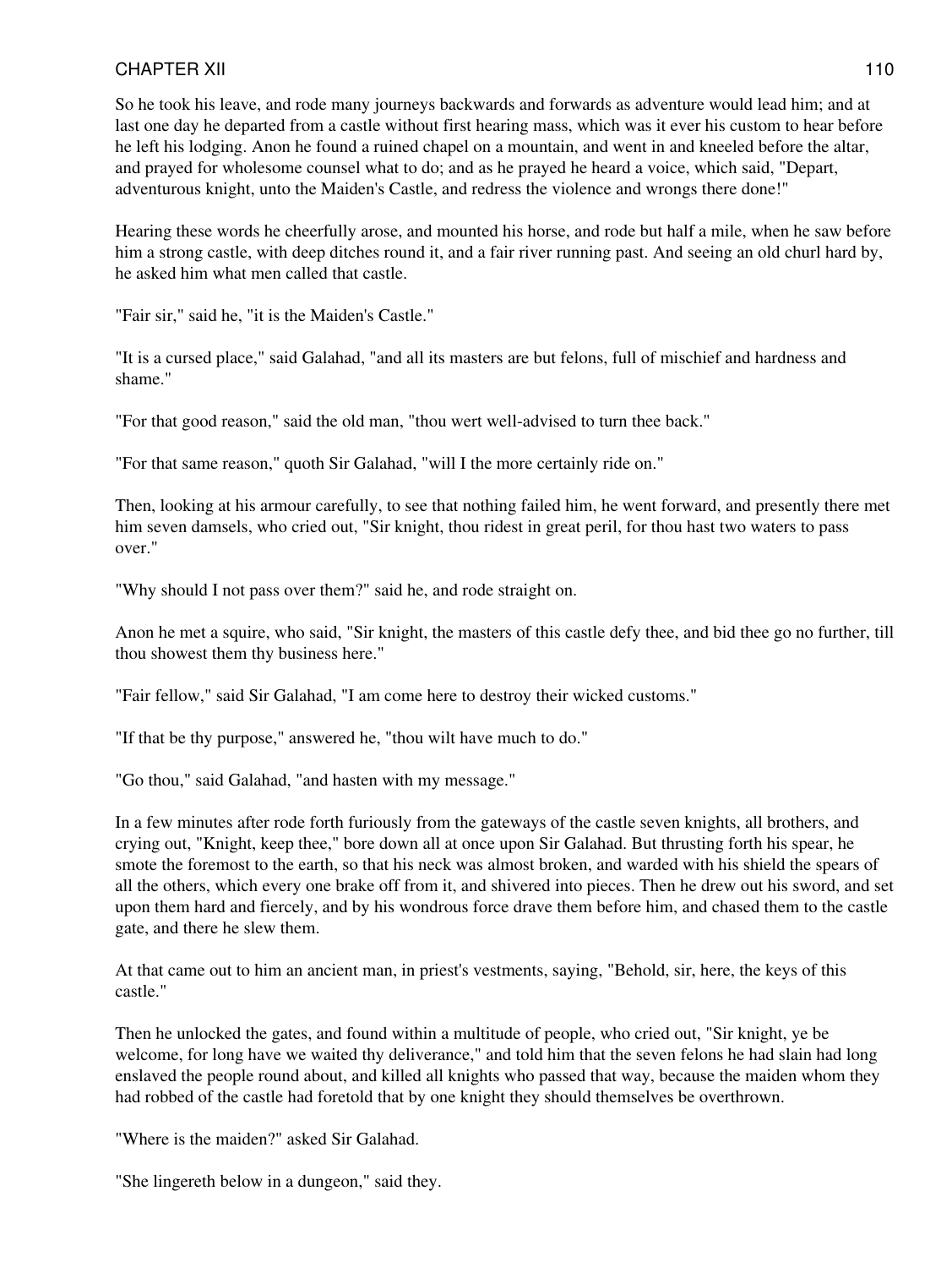So Sir Galahad went down and released her, and restored her her inheritance; and when he had summoned the barons of the country to do her homage, he took his leave, and departed.

Presently thereafter, as he rode, he entered a great forest, and in a glade thereof met two knights, disguised, who proffered him to joust. These were Sir Lancelot, his father, and Sir Percival, but neither knew the other. So he and Sir Lancelot encountered first, and Sir Galahad smote down his father. Then drawing his sword, for his spear was broken, he fought with Sir Percival, and struck so mightily that he clave Sir Percival's helm, and smote him from his horse.

Now hard by where they fought there was a hermitage, where dwelt a pious woman, a recluse, who, when she heard the sound, came forth, and seeing Sir Galahad ride, she cried, "God be with thee, the best knight in the world; had yonder knights known thee as well as I do, they would not have encountered with thee."

When Sir Galahad heard that, fearing to be made known, he forthwith smote his horse with his spurs, and departed at a great pace.

Sir Lancelot and Sir Percival heard her words also, and rode fast after him, but within awhile he was out of their sight. Then Sir Percival rode back to ask his name of the recluse; but Sir Lancelot went forward on his quest, and following any path his horse would take, he came by-and-by after nightfall to a stone cross hard by an ancient chapel. When he had alighted and tied his horse up to a tree, he went and looked in through the chapel door, which was all ruinous and wasted, and there within he saw an altar, richly decked with silk, whereon there stood a fair candlestick of silver, bearing six great lights. And when Sir Lancelot saw the light, he tried to get within the chapel, but could find no place. So, being passing weary and heavy, he came again to his horse, and when he had unsaddled him, and set him free to pasture, he unlaced his helm, and ungirded his sword, and laid him down to sleep upon his shield before the cross.

And while he lay between waking and sleeping, he saw come by him two white palfreys bearing a litter, wherein a sick knight lay, and the palfreys stood still by the cross. Then Sir Lancelot heard the sick man say, "O sweet Lord, when shall this sorrow leave me, and the holy vessel pass by me, wherethrough I shall be blessed? for I have long endured."

With that Sir Lancelot saw the chapel open, and the candlestick with the six tapers come before the cross, but he could see none who bare it. Then came there also a table of silver, and thereon the holy vessel of the Sangreal. And when the sick knight saw that, he sat up, and lifting both his hands, said, "Fair Lord, sweet Lord, who art here within this holy vessel, have mercy on me, that I may be whole;" and therewith he crept upon his hands and knees so nigh, that he might touch the vessel; and when he had kissed it, he leaped up, and stood and cried aloud, "Lord God, I thank Thee, for I am made whole." Then the Holy Grale departed with the table and the silver candlestick into the chapel, so that Sir Lancelot saw it no more, nor for his sins' sake could he follow it. And the knight who was healed went on his way.

Then Sir Lancelot awake, and marvelled whether he had seen aught but a dream. And as he marvelled, he heard a voice saying, "Sir Lancelot, thou are unworthy, go thou hence, and withdraw thee from this holy place." And when he heard that, he was passing heavy, for he bethought him of his sins.

So he departed weeping, and cursed the day of his birth, for the words went into his heart, and he knew wherefore he was thus driven forth. Then he went to seek his arms and horse, but could not find them; and then he called himself the wretchedest and most unhappy of all knights, and said, "My sin hath brought me unto great dishonour: for when I sought earthly honours, I achieved them ever; but now I take upon me holy things, my guilt doth hinder me, and shameth me; therefore had I no power to stir or speak when the holy blood appeared before me."

So thus he sorrowed till it was day, and he heard the birds sing; then was he somewhat comforted, and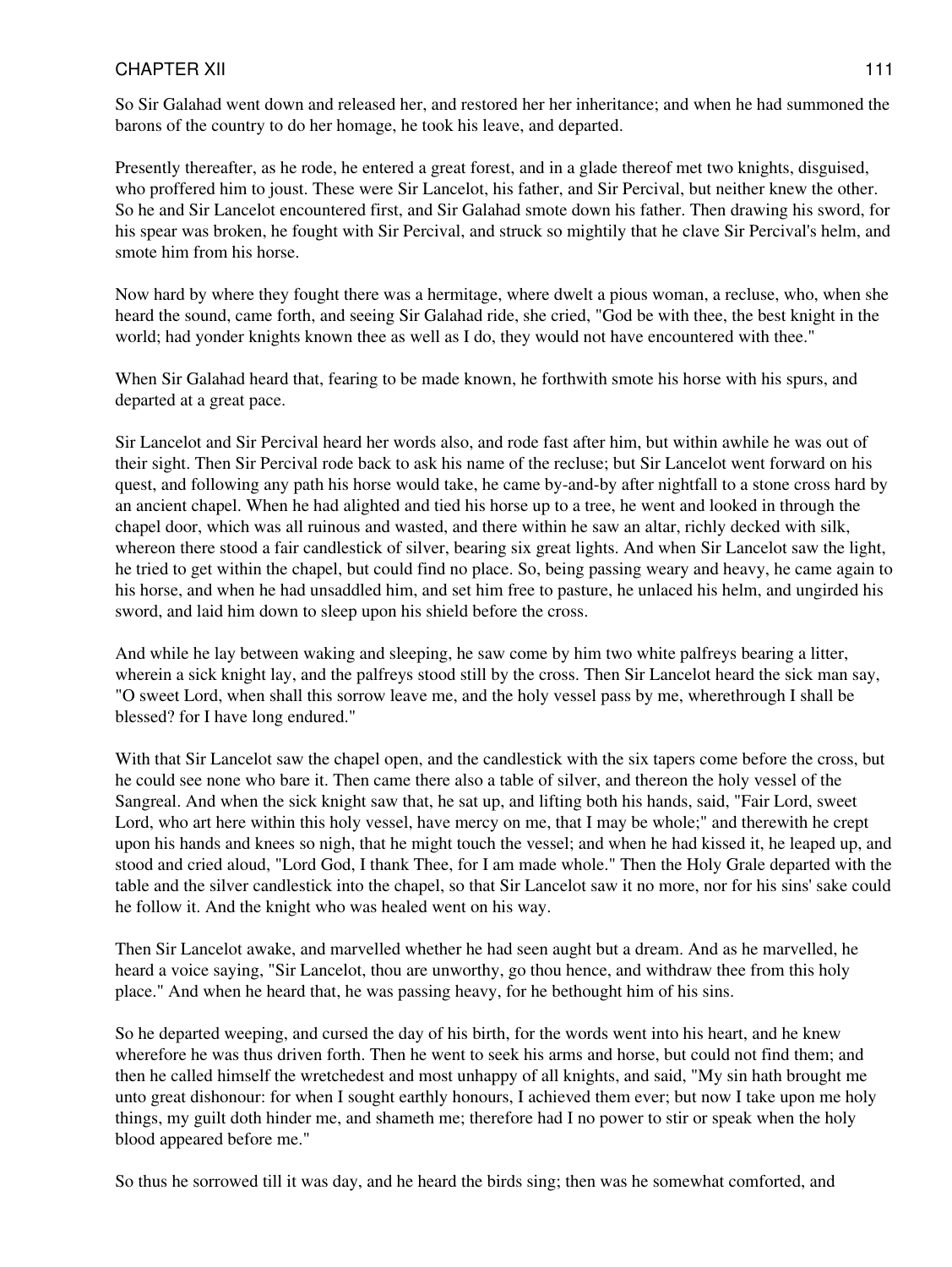departing from the cross on foot, he came into a wild forest, and to a high mountain, and there he found a hermitage; and, kneeling before the hermit down upon both his knees, he cried for mercy for his wicked works, and prayed him to hear his confession. But when he told his name, the hermit marvelled to see him in so sore a case, and said, "Sir, ye ought to thank God more than any knight living, for He hath given thee more honour than any; yet for thy presumption, while in deadly sin to come into the presence of His flesh and blood, He suffered thee neither to see nor follow it. Wherefore, believe that all thy strength and manhood will avail thee little, when God is against thee."

Then Sir Lancelot wept and said, "Now know I well ye tell me truth."

Then he confessed to him, and told him all his sins, and how he had for fourteen years served but Queen Guinevere only, and forgotten God, and done great deeds of arms for her, and not for Heaven, and had little or nothing thanked God for the honour that he won. And then Sir Lancelot said, "I pray you counsel me."

"I will counsel thee," said he: "never more enter into that queen's company when ye can avoid it."

So Sir Lancelot promised him.

"Look that your heart and your mouth accord," said the good man, "and ye shall have more honour and more nobleness than ever ye have had."

Then were his arms and horse restored to him, and so he took his leave, and rode forth, repenting greatly.

Now Sir Percival had ridden back to the recluse, to learn who that knight was whom she had called the best in the world. And when he had told her that he was Sir Percival, she made passing great joy of him, for she was his mother's sister, wherefore she opened her door to him, and made him good cheer. And on the morrow she told him of her kindred to him, and they both made great rejoicing. Then he asked her who that knight was, and she told him, "He it is who on Whit Sunday last was clad in the red robe, and bare the red arms; and he hath no peer, for he worketh all by miracle, and shall be never overcome by any earthly hands."

"By my goodwill," said Sir Percival, "I will never after these tidings have to do with Sir Galahad but in the way of kindness; and I would fain learn where I may find him."

"Fair nephew," said she, "ye must ride to the Castle of Goth, where he hath a cousin; by him ye may be lodged, and he will teach you the way to go; but if he can tell you no tidings, ride straight to the Castle of Carbonek, where the wounded king is lying, for there shall ye surely hear true tidings of him."

So Sir Percival departed from his aunt, and rode till evensong time, when he was ware of a monastery closed round with walls and deep ditches, where he knocked at the gate, and anon was let in. And there he had good cheer that night, and on the morrow heard mass. And beside the altar where the priest stood, was a rich bed of silk and cloth of gold; and on the bed there lay a man passing old, having a crown of gold upon his head, and all his body was full of great wounds, and his eyes almost wholly blind; and ever he held up his hands and said, "Sweet Lord, forget not me!"

Then Sir Percival asked one of the brethren who he was.

"Sir," said the good man, "ye have heard of Joseph of Arimathea, how he was sent of Jesus Christ into this land to preach and teach the Christian faith. Now, in the city of Sarras he converted a king named Evelake, and this is he. He came with Joseph to this land, and ever desired greatly to see the Sangreal; so on a time he came nigh thereto, and was struck almost blind. Then he cried out for mercy, and said, 'Fair Lord, I pray thee let me never die until a good knight of my blood achieve the Sangreal, and I may see and kiss him.' When he had thus prayed, he heard a voice that said, 'Thy prayers be heard and answered, for thou shalt not die till that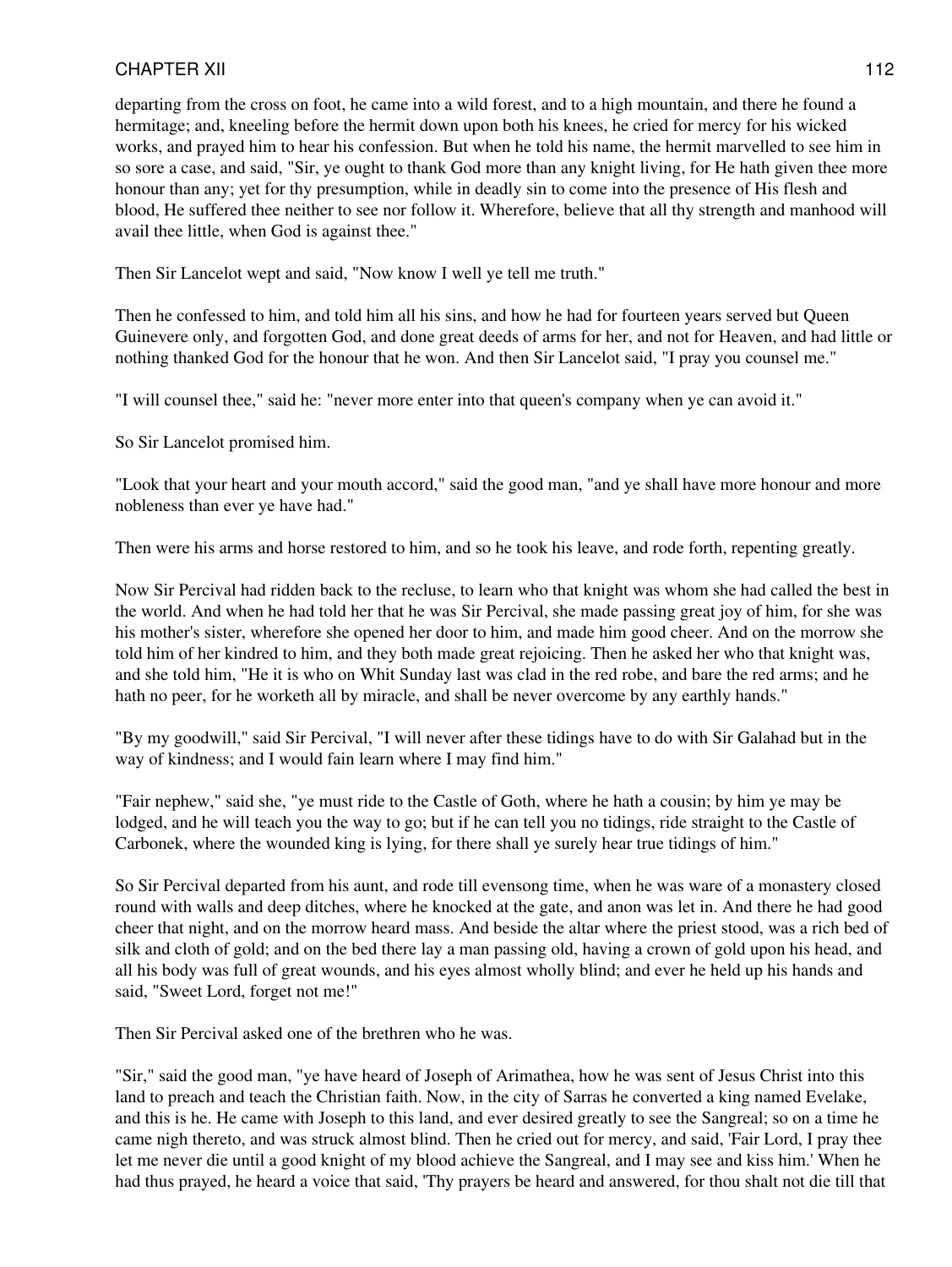knight kiss thee; and when he cometh shall thine eyes be opened and thy wounds be healed.' And now hath he lived here for three hundred winters in a holy life, and men say a certain knight of King Arthur's court shall shortly heal him."

Thereat Sir Percival marvelled greatly, for he well knew who that knight should be; and so, taking his leave of the monk, departed.

Then he rode on till noon, and came into a valley where he met twenty men-at-arms bearing a dead knight on a bier. And they cried to him, "Whence comest thou?"

"From King Arthur's court," he answered.

Then they all cried together, "Slay him," and set upon him.

But he smote down the first man to the ground, and his horse upon him; whereat seven of them all at once assailed him, and others slew his horse. Thus he had been either taken or slain, but by good chance Sir Galahad was passing by that way, who, seeing twenty men attacking one, cried, "Slay him not," and rushed upon them; and, as fast as his horse could drive, he encountered with the foremost man, and smote him down. Then, his spear being broken, he drew forth his sword and struck out on the right hand and on the left, at each blow smiting down a man, till the remainder fled, and he pursued them.

Then Sir Percival, knowing that it was Sir Galahad, would fain have overtaken him, but could not, for his horse was slain. Yet followed he on foot as fast as he could go; and as he went there met him a yeoman riding on a palfrey, and leading in his hand a great black steed. So Sir Percival prayed him to lend him the steed, that he might overtake Sir Galahad. But he replied, "That can I not do, fair sir, for the horse is my master's, and should I lend it he would slay me." So he departed, and Sir Percival sat down beneath a tree in heaviness of heart. And as he sat, anon a knight went riding past on the black steed which the yeoman had led. And presently after came the yeoman back in haste, and asked Sir Percival if he had seen a knight riding his horse.

"Yea," said Sir Percival.

"Alas," said the yeoman, "he hath reft him from me by strength, and my master will slay me."

Then he besought Sir Percival to take his hackney and follow, and get back his steed. So he rode quickly, and overtook the knight, and cried, "Knight, turn again." Whereat he turned and set his spear, and smote Sir Percival's hackney in the breast, so that it fell dead, and then went on his way. Then cried Sir Percival after him, "Turn now, false knight, and fight with me on foot;" but he would not, and rode out of sight.

Then was Sir Percival passing wroth and heavy of heart, and lay down to rest beneath a tree, and slept till midnight. When he awoke he saw a woman standing by him, who said to him right fiercely, "Sir Percival, what doest thou here?"

"I do neither good nor evil," said he.

"If thou wilt promise me," said she, "to do my will whenever I shall ask thee, I will bring thee here a horse that will bear thee wheresoever thou desirest."

At that he was full glad, and promised as she asked. Then anon she came again, with a great black steed, strong and well apparelled. So Sir Percival mounted, and rode through the clear moonlight, and within less than an hour had gone a four days' journey, till he came to a rough water that roared; and his horse would have borne him into it, but Sir Percival would not suffer him, yet could he scarce restrain him. And seeing the water so furious, he made the sign of the cross upon his forehead, whereat the horse suddenly shook him off, and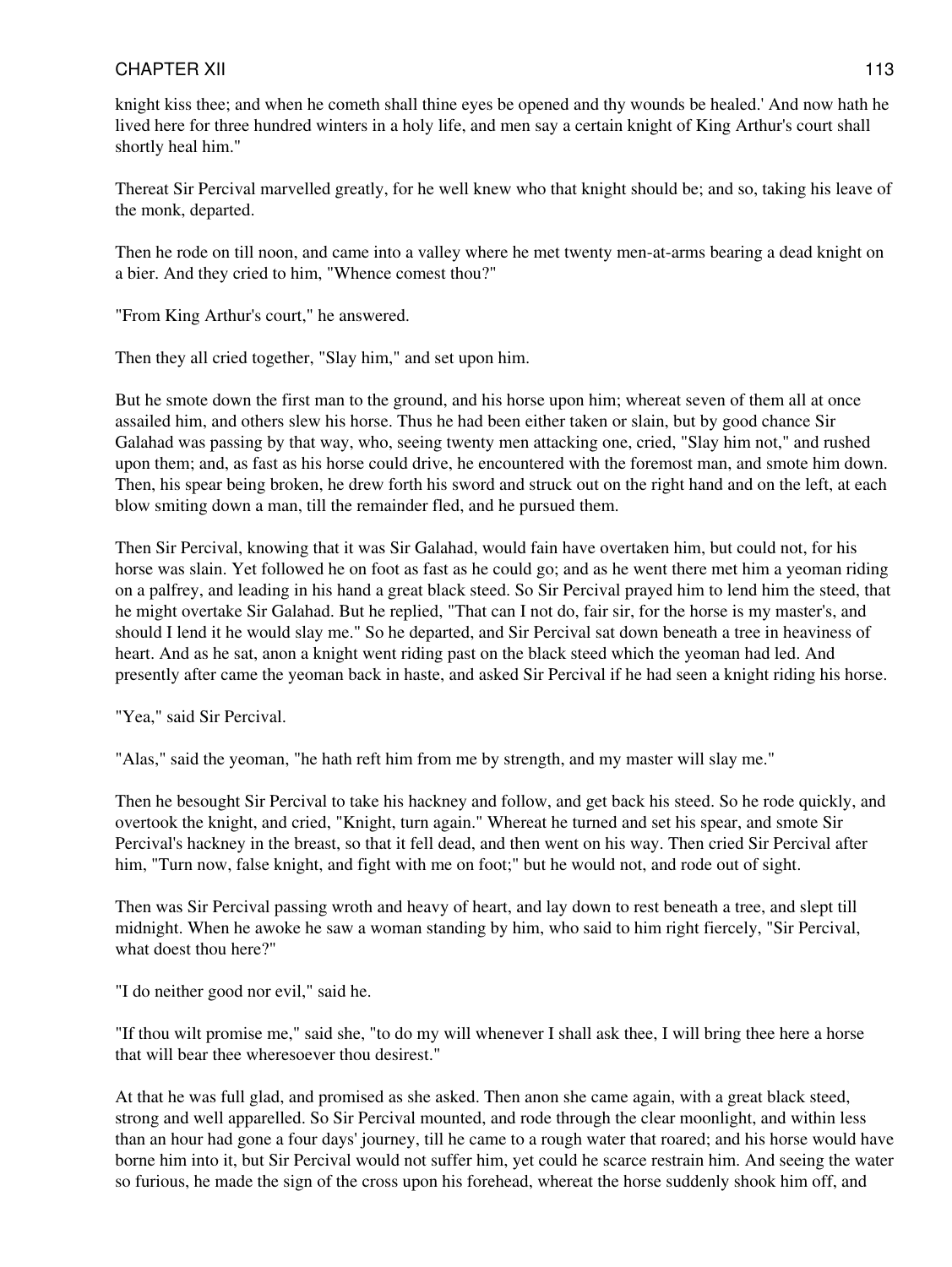with a terrible sound leaped into the water and disappeared, the waves all burning up in flames around him. Then Sir Percival knew it was a fiend which had brought him the horse; so he commended himself to God, and prayed that he might escape temptations, and continued in prayer till it was day.

Then he saw that he was on a wild mountain, nigh surrounded on all sides by the sea, and filled with wild beasts; and going on into a valley, he saw a serpent carrying a young lion by the neck. With that came another lion, crying and roaring after the serpent, and anon overtook him, and began to battle with him. And Sir Percival helped the lion, and drew his sword, and gave the serpent such a stroke that it fell dead. Thereat the lion fawned upon him like a dog, licking his hands, and crouching at his feet, and at night lay down by him and slept at his side.

And at noon the next day Sir Percival saw a ship come sailing before a strong wind upon the sea towards him, and he rose and went towards it. And when it came to shore, he found it covered with white samite, and on the deck there stood an old man dressed in priest's robes, who said, "God be with you, fair sir; whence come ye?"

"I am a knight of King Arthur's court," said he, "and follow the quest of the Sangreal; but here have I lost myself in this wilderness."

"Fear nothing," said the old man, "for I have come from a strange country to comfort thee."

Then he told Sir Percival it was a fiend of hell upon which he had ridden to the sea, and that the lion, whom he had delivered from the serpent, meant the Church. And Sir Percival rejoiced at these tidings, and entered into the ship, which presently sailed from the shore into the sea.

Now when Sir Bors rode forth from Camelot to seek the Sangreal, anon he met a holy man riding on an ass, and courteously saluted him.

"Who are ye, son?" said the good man.

"I am a knight," said he, "in quest of the Sangreal, and would fain have thy counsel, for he shall have much earthly honour who may bring it to a favourable end."

"That is truth," said the good man, "for he shall be the best knight of the world; yet know that none shall gain it save by sinless living."

So they rode to his hermitage together, and there he prayed Sir Bors to abide that night, and anon they went into the chapel, and Sir Bors was confessed. And they eat bread and drank water together.

"Now," said the hermit, "I pray thee eat no other food till thou sit at the table where the Sangreal shall be." Thereto Sir Bors agreed.

"Also," said the hermit, "it were wise that ye should wear a sackcloth garment next your skin, for penance;" and in this also did Sir Bors as he was counselled. And afterwards he armed himself and took his leave.

Then rode he onwards all that day, and as he rode he saw a passing great bird sit in an old dry tree, whereon no leaves were left; and many little birds lay round the great one, nigh dead with hunger. Then did the big bird smite himself with his own bill, and bled till he died amongst his little ones, and they recovered life in drinking up his blood. When Sir Bors saw this he knew it was a token, and rode on full of thought. And about eventide he came to a tower, whereto he prayed admission, and he was received gladly by the lady of the castle. But when a supper of many meats and dainties was set before him, he remembered his vow, and bade a squire to bring him water, and therein he dipped his bread, and ate.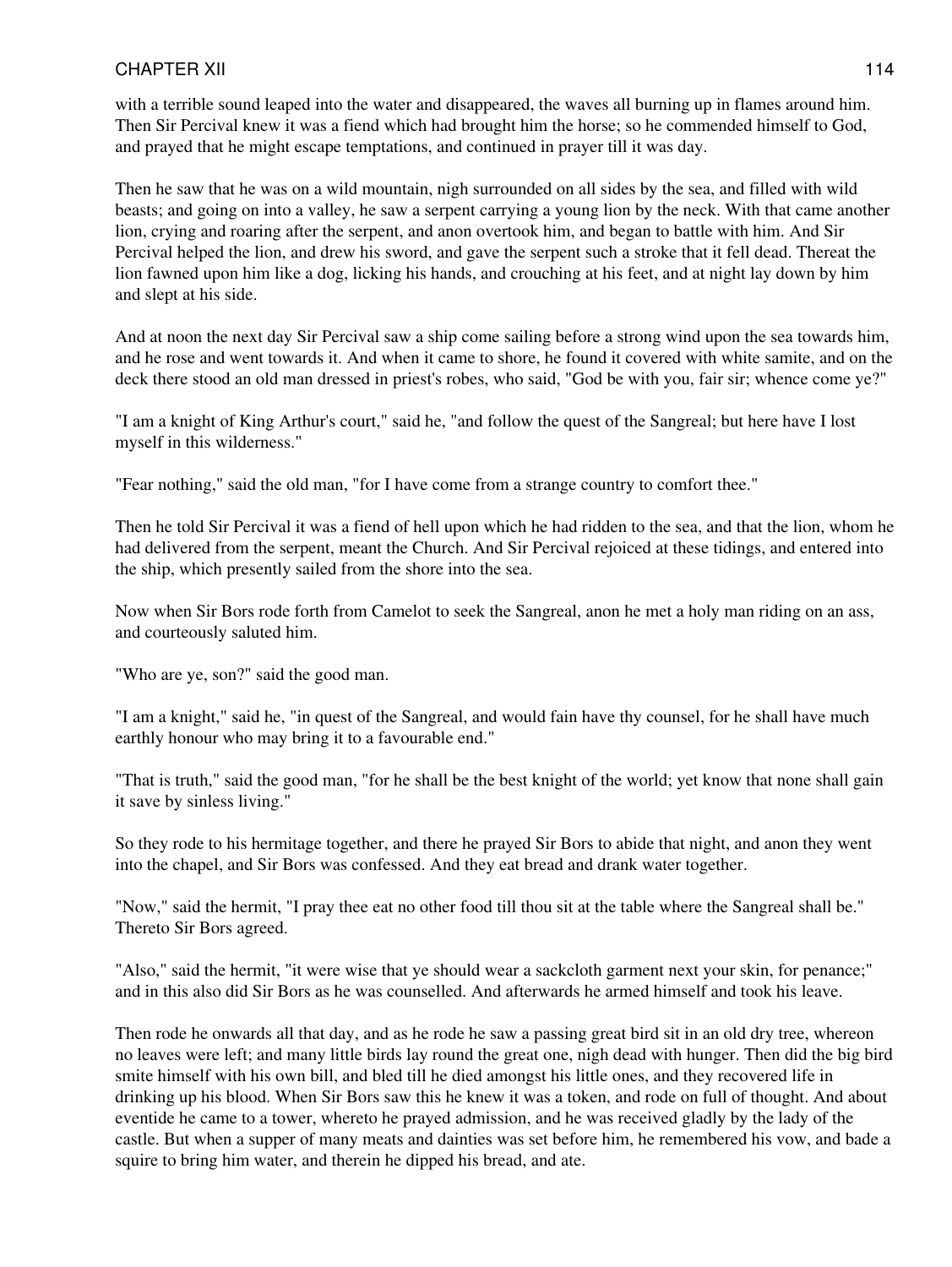Then said the lady, "Sir Bors, I fear ye like not my meat."

"Yea, truly," said he; "God thank thee, madam; but I may eat no other meat this day."

After supper came a squire, and said, "Madam, bethink thee to provide a champion for thee to-morrow for the tourney, or else shall thy sister have thy castle."

At that the lady wept, and made great sorrow. But Sir Bors prayed her to be comforted, and asked her why the tournament was held. Then she told him how she and her sister were the daughters of King Anianse, who left them all his lands between them; and how her sister was the wife of a strong knight, named Sir Pridan le Noir, who had taken from herself all her lands, save the one tower wherein she dwelt. "And now," said she, "this also will they take, unless I find a champion by to-morrow."

Then said Sir Bors, "Be comforted; to-morrow I will fight for thee;" whereat she rejoiced not a little, and sent word to Sir Pridan that she was provided and ready. And Sir Bors lay on the floor, and in no bed, nor ever would do otherwise till he had achieved his quest.

On the morrow he arose and clothed himself, and went into the chapel, where the lady met him, and they heard mass together. Anon he called for his armour, and went with a goodly company of knights to the battle. And the lady prayed him to refresh himself ere he should fight, but he refused to break his fast until the tournament were done. So they all rode together to the lists, and there they saw the lady's eldest sister, and her husband, Sir Pridan le Noir. And a cry was made by the heralds that, whichever should win, his lady should have all the other's lands.

Then the two knights departed asunder a little space, and came together with such force, that both their spears were shivered, and their shields and hauberks pierced through; and both fell to the ground sorely wounded, with their horses under them. But swiftly they arose, and drew their swords, and smote each other on the head with many great and heavy blows, till the blood ran down their bodies; and Sir Pridan was a full good knight, so that Sir Bors had more ado than he had thought for to overcome him.

But at last Sir Pridan grew a little faint; that instantly perceived Sir Bors, and rushed upon him the more vehemently, and smote him fiercely, till he rent off his helm, and then gave him great strokes upon his visage with the flat of his sword, and bade him yield or be slain.

And then Sir Pridan cried him mercy, and said, "For God's sake slay me not, and I will never war against thy lady more." So Sir Bors let him go, and his wife fled away with all her knights.

Then all those who had held lands of the lady of the tower came and did homage to her again, and swore fealty. And when the country was at peace Sir Bors departed, and rode forth into a forest until it was midday, and there befell him a marvellous adventure.

For at a place where two ways parted, there met him two knights, bearing Sir Lionel, his brother, all naked, bound on a horse, and as they rode, they beat him sorely with thorns, so that the blood trailed down in more than a hundred places from his body; but for all this he uttered no word or groan, so great he was of heart. As soon as Sir Bors knew his brother, he put his spear in rest to run and rescue him; but in the same moment heard a woman's voice cry close beside him in the wood, "St. Mary, succour thy maid;" and, looking round, he saw a damsel whom a felon knight dragged after him into the thickets; and she, perceiving him, cried piteously for help, and adjured him to deliver her as he was a sworn knight. Then was Sir Bors sore troubled, and knew not what to do, for he thought within himself, "If I let my brother be, he will be murdered; but if I help not the maid, she is shamed for ever, and my vow compelleth me to set her free; wherefore must I first help her, and trust my brother unto God."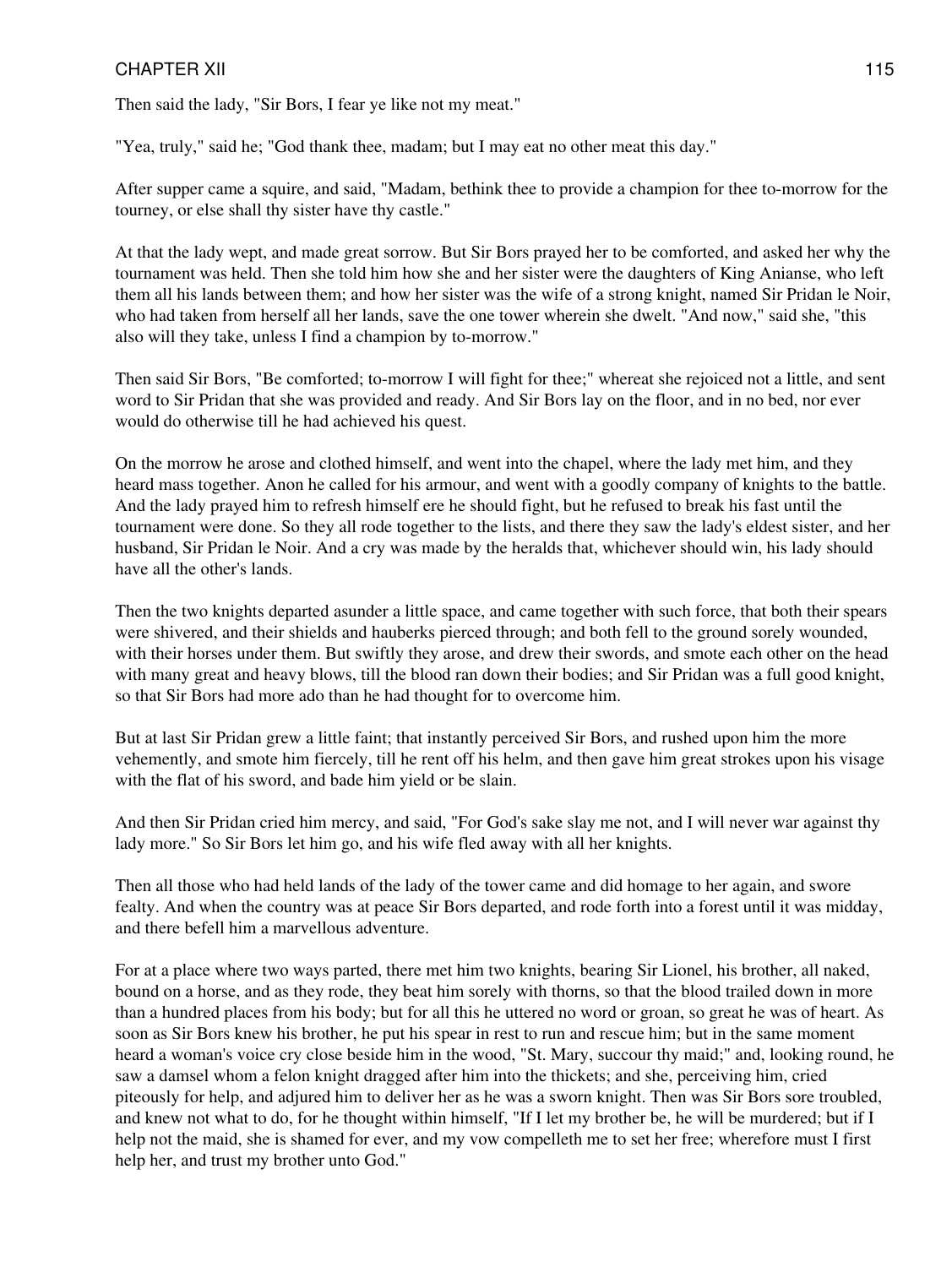So, riding to the knight who held the damsel, he cried out, "Sir knight, lay your hand off that maid, or else ye be but dead."

At that the knight set down the maid, and dropped his shield, and drew forth his sword against Sir Bors, who ran at him, and smote him through both shield and shoulder, and threw him to the earth; and when he pulled his spear forth, the knight swooned. Then the maid thanked Sir Bors heartily, and he set her on the knight's horse, and brought her to her men-at-arms, who presently came riding after her. And they made much joy, and besought him to come to her father, a great lord, and he should be right welcome. But "truly," said he, "I may not at this time, for I have a great adventure yet to do;" and commending them to God, he departed in great haste to find his brother.

So he rode, seeking him by the track of the horses a great while. Anon he met a seeming holy man riding upon a strong black horse, and asked him, had he seen pass by that way a knight led bound and beaten with thorns by two others.

"Yea, truly, such an one I saw," said the man; "but he is dead, and lo! his body is hard by in a bush."

Then he showed him a newly slain body lying in a thick bush, which seemed indeed to be Sir Lionel. Then made Sir Bors such mourning and sorrow that by-and-by he fell into a swoon upon the ground. And when he came to himself again, he took the body in his arms and put it on his horse's saddle, and bore it to a chapel hard by, and would have buried it. But when he made the sign of the cross, he heard a full great noise and cry as though all the fiends of hell had been about him, and suddenly the body and the chapel and the old man vanished all away. Then he knew that it was the devil who had thus beguiled him, and that his brother yet lived.

Then held he up his hands to heaven, and thanked God for his own escape from hurt, and rode onwards; and anon, as he passed by an hermitage in a forest, he saw his brother sitting armed by the door. And when he saw him he was filled with joy, and lighted from his horse, and ran to him and said, "Fair brother, when came ye hither?"

But Sir Lionel answered, with an angry face, "What vain words be these, when for you I might have been slain? Did ye not see me bound and led away to death, and left me in that peril to go succouring a gentlewoman, the like whereof no brother ever yet hath done? Now, for thy false misdeed, I do defy thee, and ensure thee speedy death."

Then Sir Bors prayed his brother to abate his anger, and said, "Fair brother, remember the love that should be between us twain."

But Sir Lionel would not hear, and prepared to fight and mounted his horse and came before him, crying, "Sir Bors, keep thee from me, for I shall do to thee as a felon and a traitor; therefore, start upon thy horse, for if thou wilt not, I will run upon thee as thou standest."

But for all his words Sir Bors would not defend himself against his brother. And anon the fiend stirred up Sir Lionel to such rage, that he rushed over him and overthrew him with his horse's hoofs, so that he lay swooning on the ground. Then would he have rent off his helm and slain him, but the hermit of that place ran out, and prayed him to forbear, and shielded Sir Bors with his body.

Then Sir Lionel cried out, "Now, God so help me, sir priest, but I shall slay thee else thou depart, and him too after thee."

And when the good man utterly refused to leave Sir Bors, he smote him on the head until he died, and then he took his brother by the helm and unlaced it, to have stricken off his head, and so he would have done, but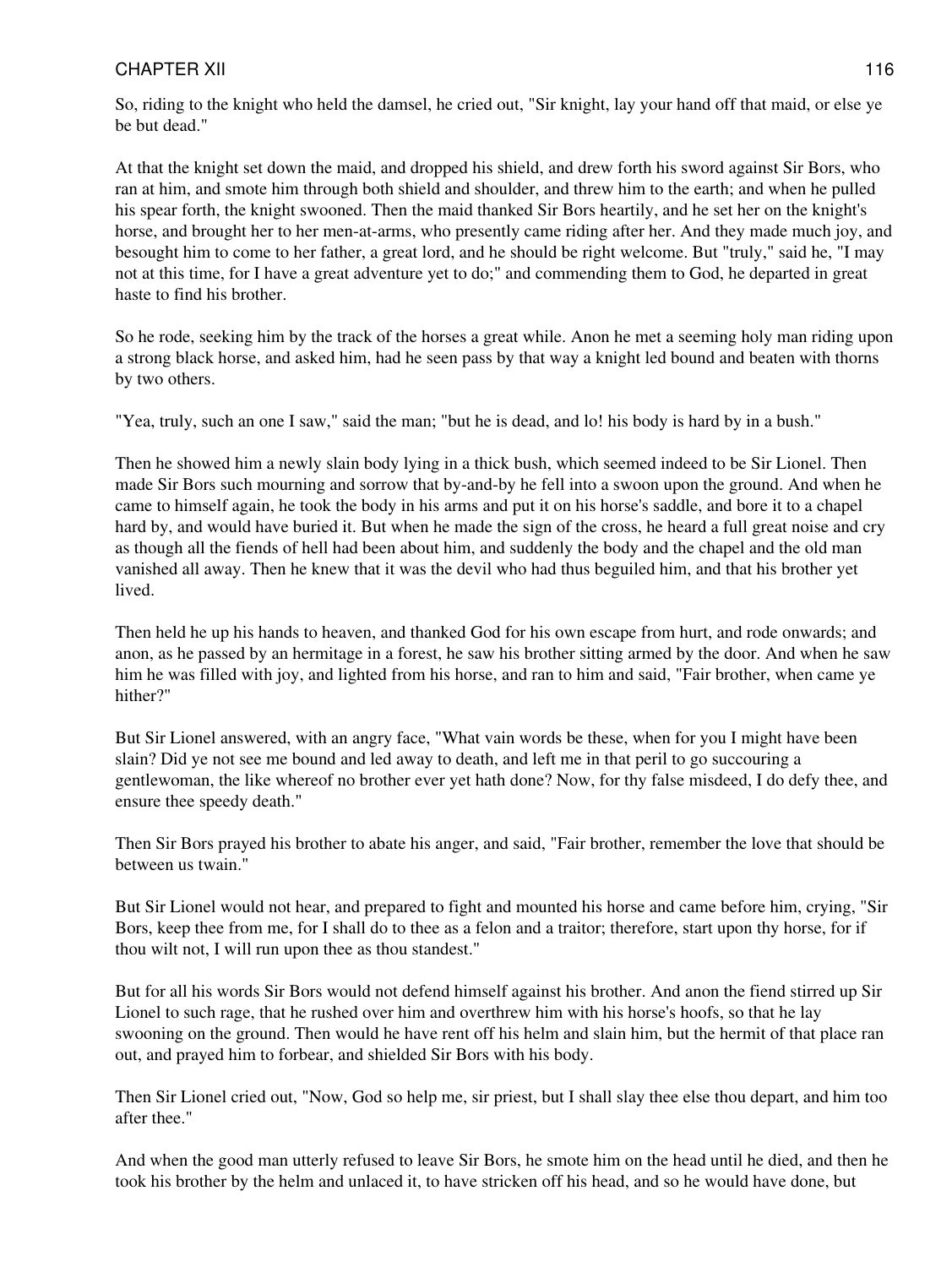suddenly was pulled off backwards by a knight of the Round Table, who, by the will of Heaven, was passing by that place--Sir Colgrevance by name.

"Sir Lionel," he cried, "will ye slay your brother, one of the best knights of all the world? That ought no man to suffer."

"Why," said Sir Lionel, "will ye hinder me and meddle in this strife? beware, lest I shall slay both thee and him."

And when Sir Colgrevance refused to let them be, Sir Lionel defied him, and gave him a great stroke through the helmet, whereat Sir Colgrevance drew his sword, and smote again right manfully. And so long they fought together that Sir Bors awoke from his swoon, and tried to rise and part them, but had no strength to stand upon his feet.

Anon Sir Colgrevance saw him, and cried out to him for help, for now Sir Lionel had nigh defeated him. When Sir Bors heard that, he struggled to his feet, and put his helmet on, and took his sword. But before he could come to him, Sir Lionel had smitten off Sir Colgrevance's helm, and thrown him to the earth and slain him. Then turned he to his brother as a man possessed by fiends, and gave him such a stroke as bent him nearly double.

But still Sir Bors prayed him for God's sake to quit that battle, "For if it befell us that we either slew the other we should die for care of that sin."

"Never will I spare thee if I master thee," cried out Sir Lionel.

Then Sir Bors drew his sword all weeping, and said, "Now, God have mercy on me, though I defend my life against my brother;" with that he lifted up his sword to strike, but suddenly he heard a mighty voice, "Put up thy sword, Sir Bors, and flee, or thou shalt surely slay him." And then there fell upon them both a fiery cloud, which flamed and burned their shields, and they fell to the earth in sore dread.

Anon Sir Bors rose to his feet, and saw that Sir Lionel had taken no harm. Then came the voice again, and said, "Sir Bors, go hence and leave thy brother, and ride thou forward to the sea, for there Sir Percival abideth thee."

Then he said to his brother, "Brother, forgive me all my trespass against thee."

And Sir Lionel answered, "God forgive it thee, as I do."

Then he departed and rode to the sea, and on the strand he found a ship all covered with white samite, and as soon as he had entered thereinto, it put forth from the shore. And in the midst of the ship there stood an armed knight, whom he knew to be Sir Percival. Then they rejoiced greatly over each other, and said, "We lack nothing now but the good knight Sir Galahad."

Now when Sir Galahad had rescued Sir Percival from the twenty knights he rode into a vast forest. And after many days it befell that he came to a castle whereat was a tournament. And the knights of the castle were put to the worse; which when he saw, he set his spear in rest and ran to help them, and smote down many of their adversaries. And as it chanced, Sir Gawain was amongst the stranger knights, and when he saw the white shield with the red cross, he knew it was Sir Galahad, and proffered to joust with him. So they encountered, and having broken their spears, they drew their swords, and Sir Galahad smote Sir Gawain so sorely on the helm that he clove it through, and struck on slanting to the earth, carving the horse's shoulder in twain, and Sir Gawain fell to the earth. Then Sir Galahad beat back all who warred against the castle, yet would he not wait for thanks, but rode away that no man might know him.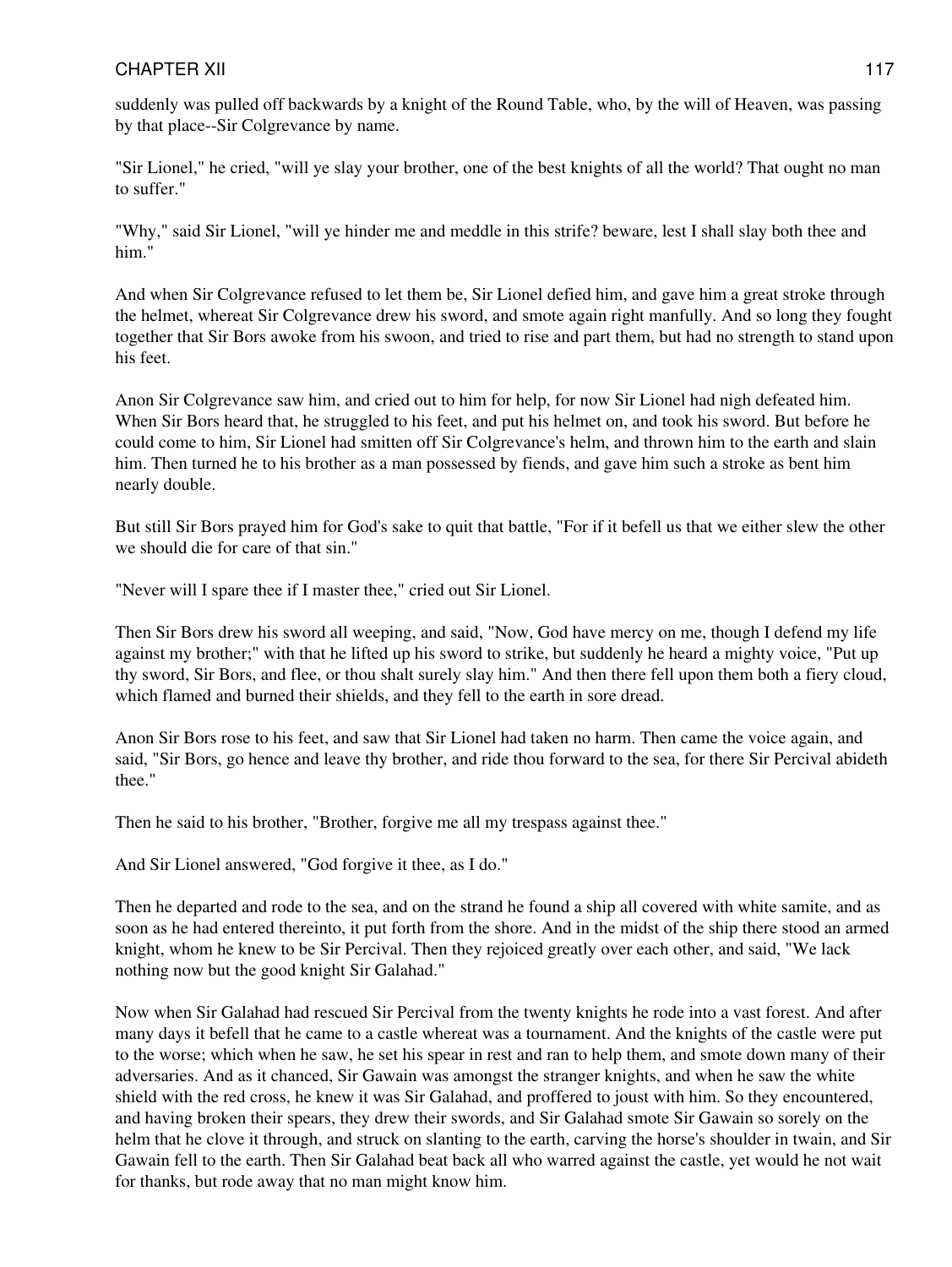And he rested that night at a hermitage, and when he was asleep, he heard a knocking at the door. So he rose, and found a damsel there, who said, "Sir Galahad, I will that ye arm you, and mount upon your horse and follow me, for I will show you within these three days the highest adventure that ever any knight saw."

Anon Sir Galahad armed him, and took his horse, and commended himself to God, and bade the gentlewoman go, and he would follow where she liked.

So they rode onwards to the sea as fast as their horses might gallop, and at night they came to a castle in a valley, inclosed by running water, and by strong and high walls, whereinto they entered and had great cheer, for the lady of the castle was the damsel's mistress.

And when he was unarmed, the damsel said to her lady, "Madam, shall we abide here this night?"

"Nay," said she, "but only till he hath dined and slept a little."

So he ate and slept a while, till the maid called him, and armed him by torchlight; and when he had saluted the lady of the castle, the damsel and Sir Galahad rode on.

Anon they came to the seaside, and lo! the ship, wherein were Sir Percival and Sir Bors, abode by the shore. Then they cried, "Welcome, Sir Galahad, for we have awaited thee long."

Then they rejoiced to see each other, and told of all their adventures and temptations. And the damsel went into the ship with them, and spake to Sir Percival: "Sir Percival, know ye not who I am?"

And he replied, "Nay, certainly, I know thee not."

Then said she, "I am thy sister, the daughter of King Pellinore, and am sent to help thee and these knights, thy fellows, to achieve the quest which ye all follow."

So Sir Percival rejoiced to see his sister, and they departed from the shore. And after a while they came upon a whirlpool, where their ship could not live. Then saw they another greater ship hard by and went towards it, but saw neither man nor woman therein. And on the end of it these words were written, "Thou who shalt enter me, beware that thou be in steadfast belief, for I am Faith; and if thou doubtest, I cannot help thee." Then were they all adread, but, commending themselves to God, they entered in.

As soon as they were on board they saw a fair bed; whereon lay a crown of silk, and at the foot was a fair and rich sword drawn from its scabbard half a foot and more. The pommel was of precious stones of many colours, every colour having a different virtue, and the scales of the haft were of two ribs of different beasts. The one was bone of a serpent from Calidone forest, named the serpent of the fiend; and its virtue saveth all men who hold it from weariness. The other was of a fish that haunteth the floods of Euphrates, named Ertanax; and its virtue causeth whoever holdeth it to forget all other things, whether of joy or pain, save the thing he seeth before him.

"In the name of God," said Sir Percival, "I shall assay to handle this sword; "and set his hand to it, but could not grasp it. "By my faith," said he, "now have I failed."

Sir Bors set his hand to it, and failed also.

Then came Sir Galahad, and saw these letters written red as blood, "None shall draw me forth save the hardiest of all men; but he that draweth me shall never be shamed or wounded to death." "By my faith," said Sir Galahad, "I would draw it forth, but dare not try."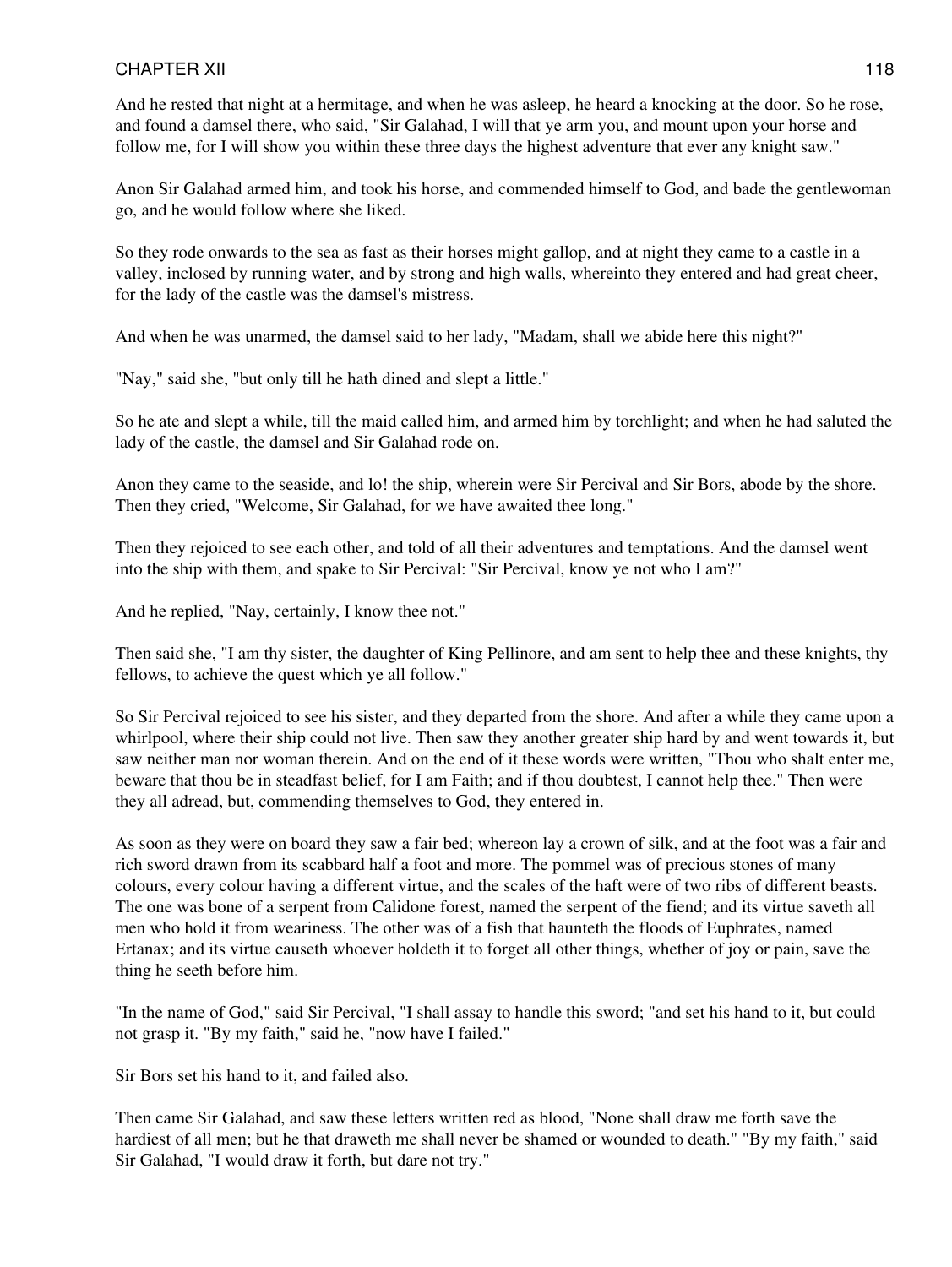"Ye may try safely," said the gentlewoman, Sir Percival's sister, "for be ye well assured the drawing of this sword is forbid to all but you. For this was the sword of David, King of Israel, and Solomon his son made for it this marvellous pommel and this wondrous sheath, and laid it on this bed till thou shouldest come and take it up; and though before thee some have dared to raise it, yet have they all been maimed or wounded for their daring."

"Where," said Sir Galahad, "shall we find a girdle for it?"

"Fair sir," said she, "dismay you not;" and therewith took from out a box a girdle, nobly wrought with golden thread, set full of precious stones and with a rich gold buckle. "This girdle, lords," said she, "is made for the most part of mine own hair, which, while I was yet in the world, I loved full well; but when I knew that this adventure was ordained me, I cut off and wove as ye now see."

[Illustration: "This girdle, lords," said she, "is made for the most part of mine own hair, which, while I was yet in the world, I loved full well."]

Then they all prayed Sir Galahad to take the sword, and so anon he gripped it in his fingers; and the maiden girt it round his waist, saying, "Now reck I not though I die, for I have made thee the worthiest knight of all the world."

"Fair damsel," said Sir Galahad, "ye have done so much that I shall be your knight all the days of my life."

Then the ship sailed a great way on the sea, and brought them to land near the Castle of Carteloise. When they were landed came a squire and asked them, "Be ye of King Arthur's court?"

"We are," said they.

"In an evil hour are ye come," said he, and went back swiftly to the castle.

Within a while they heard a great horn blow, and saw a multitude of well-armed knights come forth, who bade them yield or die. At that they ran together, and Sir Percival smote one to the earth and mounted his horse, and so likewise did Sir Bors and Sir Galahad, and soon had they routed all their enemies and alighted on foot, and with their swords slew them downright, and entered into the castle.

Then came there forth a priest, to whom Sir Galahad kneeled and said, "In sooth, good father, I repent me of this slaughter; but we were first assailed, or else it had not been."

"Repent ye not," said the good man, "for if ye lived as long as the world lasted ye could do no better deed, for these were all the felon sons of a good knight, Earl Hernox, whom they have thrown into a dungeon, and in his name have slain priests and clerks, and beat down chapels far and near."

Then Sir Galahad prayed the priest to bring him to the earl; who, when he saw Sir Galahad, cried out, "Long have I waited for thy coming, and now I pray thee hold me in thine arms that I may die in peace."

And therewith, when Sir Galahad had taken him in his arms, his soul departed from his body.

Then came a voice in the hearing of them all, "Depart now, Sir Galahad, and go quickly to the maimed king, for he hath long abided to receive health from thy hand."

So the three knights departed, and Sir Percival's sister with them, and came to a vast forest, and saw before them a white hart, exceeding fair, led by four lions; and marvelling greatly at that sight, they followed.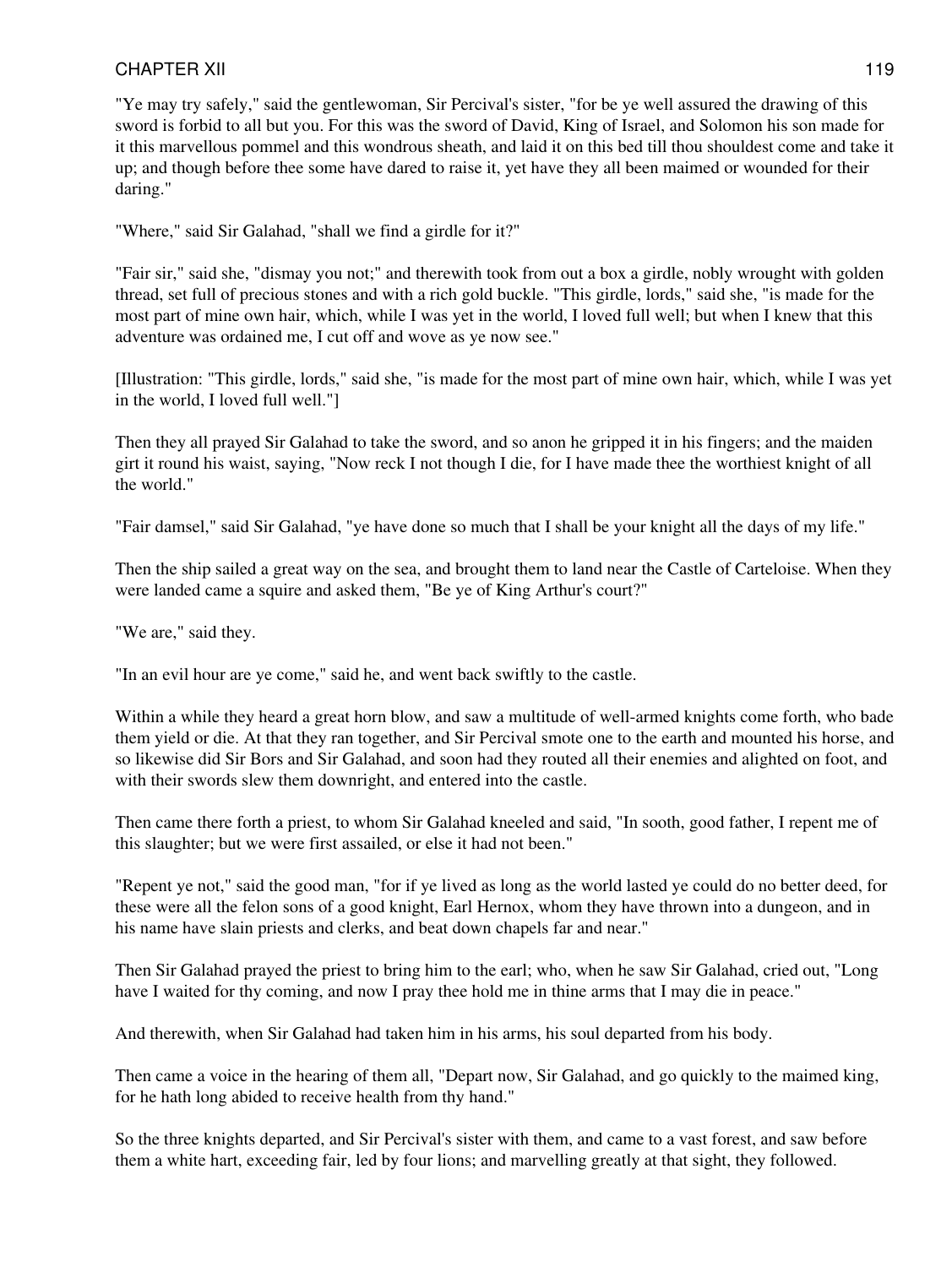Anon they came to a hermitage and a chapel, whereunto the hart entered, and the lions with it. Then a priest offered mass, and presently they saw the hart change into the figure of a man, most sweet and comely to behold; and the four lions also changed and became a man, an eagle, a lion, and an ox. And suddenly all those five figures vanished without sound. Then the knights marvelled greatly, and fell upon their knees, and when they rose they prayed the priest to tell them what that sight might mean.

"What saw ye, sirs?" said he, "for I saw nothing." Then they told him.

"Ah, lords!" said he, "ye are full welcome; now know I well ye be the knights who shall achieve the Sangreal, for unto them alone such mysteries are revealed. The hart ye saw is One above all men, white and without blemish, and the four lions with Him are the four evangelists."

When they heard that they heartily rejoiced, and thanking the priest, departed.

Anon, as they passed by a certain castle, an armed knight suddenly came after them, and cried out to the damsel, "By the holy cross, ye shall not go till ye have yielded to the custom of the castle."

"Let her go," said Sir Percival, "for a maiden, wheresoever she cometh, is free."

"Whatever maiden passeth here," replied the knight, "must give a dishful of her blood from her right arm."

"It is a foul and shameful custom," cried Sir Galahad and both his fellows, "and sooner will we die than let this maiden yield thereto."

"Then shall ye die," replied the knight, and as he spake there came out from a gate hard by, ten or twelve more, and encountered with them, running upon them vehemently with a great cry. But the three knights withstood them, and set their hands to their swords, and beat them down and slew them.

At that came forth a company of threescore knights, all armed. "Fair lords," said Sir Galahad, "have mercy on yourselves and keep from us."

"Nay, fair lords," they answered, "rather be advised by us, and yield ye to our custom."

"It is an idle word," said Galahad, "in vain ye speak it."

"Well," said they, "will ye die?"

"We be not come thereto as yet," replied Sir Galahad.

Then did they fall upon each other, and Sir Galahad drew forth his sword, and smote on the right hand and on the left, and slew so mightily that all who saw him thought he was a monster and no earthly man. And both his comrades helped him well, and so they held the field against that multitude till it was night. Then came a good knight forward from the enemy and said, "Fair knights, abide with us to-night and be right welcome; by the faith of our bodies as we are true knights, to-morrow ye shall rise unharmed, and meanwhile maybe ye will, of your own accord, accept the custom of the castle when ye know it better."

So they entered and alighted and made great cheer. Anon, they asked them whence that custom came. "The lady of this castle is a leper," said they, "and can be no way cured save by the blood of a pure virgin and a king's daughter; therefore to save her life are we her servants bound to stay every maid that passeth by, and try if her blood may not cure our mistress."

Then said the damsel, "Take ye of my blood as much as ye will, if it may avail your lady."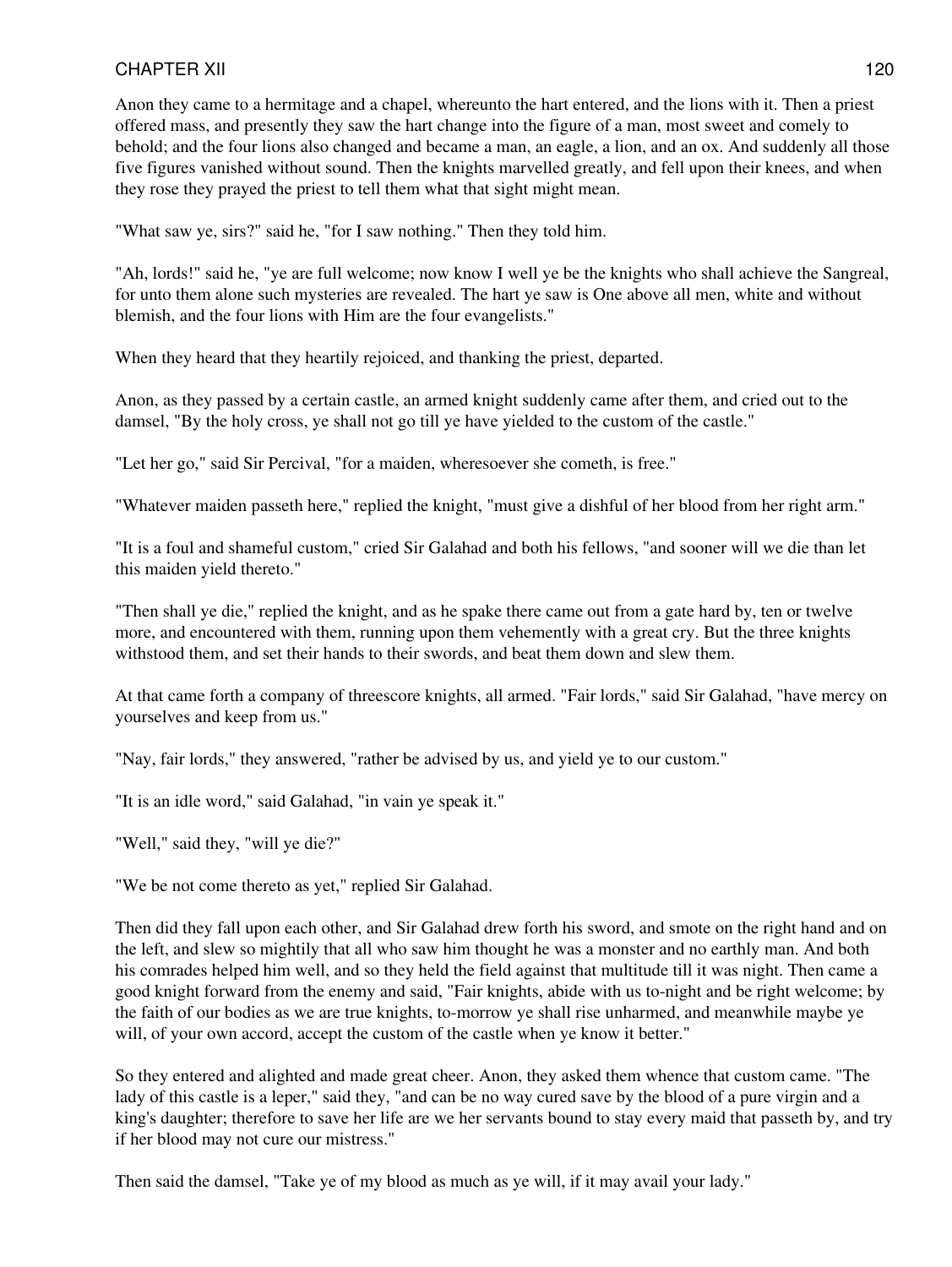And though the three knights urged her not to put her life in that great peril, she replied, "If I die to heal another's body, I shall get health to my soul," and would not be persuaded to refuse.

So on the morrow she was brought to the sick lady, and her arm was bared, and a vein thereof was opened, and the dish filled with her blood. Then the sick lady was anointed therewith, and anon she was whole of her malady. With that Sir Percival's sister lifted up her hand and blessed her, saying, "Madam, I am come to my death to make you whole; for God's love pray for me;" and thus saying she fell down in a swoon.

Then Sir Galahad, Sir Percival, and Sir Bors started to lift her up and staunch her blood, but she had lost too much to live. So when she came to herself she said to Sir Percival, "Fair brother, I must die for the healing of this lady, and now, I pray thee, bury me not here, but when I am dead put me in a boat at the next haven and let me float at venture on the sea. And when ye come to the city of Sarras, to achieve the Sangreal, shall ye find me waiting by a tower, and there I pray thee bury me, for there shall Sir Galahad and ye also be laid." Thus having said, she died.

Then Sir Percival wrote all the story of her life and put it in her right hand, and so laid her in a barge and covered it with silk. And the wind arising drove the barge from land, and all the knights stood watching it till it was out of sight.

Anon they returned to the castle, and forthwith fell a sudden tempest of thunder and lightning and rain, as if the earth were broken up: and half the castle was thrown down. Then came a voice to the three knights which said, "Depart ye now asunder till ye meet again where the maimed king is lying." So they parted and rode divers ways.

Now after Sir Lancelot had left the hermit, he rode a long while till he knew not whither to turn, and so he lay down to sleep, if haply he might dream whither to go.

And in his sleep a vision came to him saying, "Lancelot, rise up and take thine armour, and enter the first ship that thou shalt find."

When he awoke he obeyed the vision, and rode till he came to the sea-shore, and found there a ship without sails or oars, and as soon as he was in it he smelt the sweetest savour he had ever known, and seemed filled with all things he could think of or desire. And looking round he saw a fair bed, and thereon a gentlewoman lying dead, who was Sir Percival's sister. And as Sir Lancelot looked on her he spied the writing in her right hand, and, taking it, he read therein her story. And more than a month thereafter he abode in that ship and was nourished by the grace of Heaven, as Israel was fed with manna in the desert.

And on a certain night he went ashore to pass the time, for he was somewhat weary, and, listening, he heard a horse come towards him, from which a knight alighted and went up into the ship; who, when he saw Sir Lancelot, said, "Fair sir, ye be right welcome to mine eyes, for I am thy son Galahad, and long time I have sought for thee." With that he kneeled and asked his blessing, and took off his helm and kissed him, and the great joy there was between them no tongue can tell.

Then for half a year they dwelt together in the ship, and served God night and day with all their powers, and went to many unknown islands, where none but wild beasts haunted, and there found many strange and perilous adventures.

And upon a time they came to the edge of a forest, before a cross of stone, and saw a knight armed all in white, leading a white horse. Then the knight saluted them, and said to Galahad, "Ye have been long time enough with your father; now, therefore, leave him and ride this horse till ye achieve the Holy Quest."

Then went Sir Galahad to his father and kissed him full courteously, and said, "Fair father, I know not when I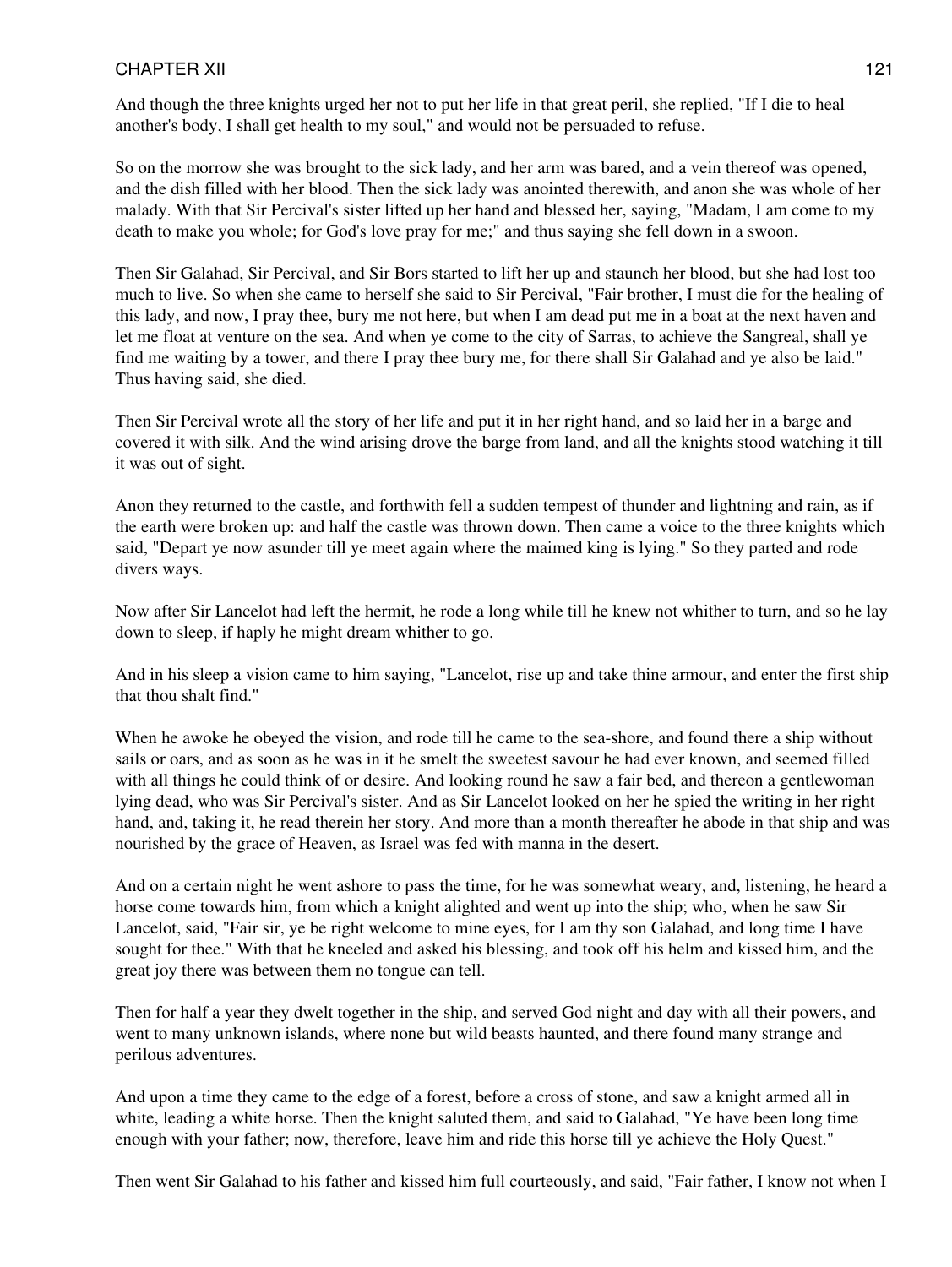shall see thee again."

And as he took his horse a voice spake in their hearing, "Ye shall meet no more in this life."

"Now, my son, Sir Galahad," said Sir Lancelot, "since we must so part and see each other never more, I pray the High Father of Heaven to preserve both you and me."

Then they bade farewell, and Sir Galahad entered the forest, and Sir Lancelot returned to the ship, and the wind rose and drove him more than a month through the sea, whereby he slept but little, yet ever prayed that he might see the Sangreal.

So it befell upon a certain midnight, the moon shining clear, he came before a fair and rich castle, whereof the postern gate was open towards the sea, having no keeper save two lions in the entry.

Anon Sir Lancelot heard a voice: "Leave now thy ship and go within the castle, and thou shalt see a part of thy desire."

Then he armed and went towards the gate, and coming to the lions he drew out his sword, but suddenly a dwarf rushed out and smote him on the arm, so that he dropt his sword, and heard again the voice, "Oh, man of evil faith, and poor belief, wherefore trustest thou thine arms above thy Maker?" Then he put up his sword and signed the cross upon his forehead, and so passed by the lions without hurt.

And going in, he found a chamber with the door shut, which in vain he tried to open. And listening thereat he heard a voice within, which sang so sweetly that it seemed no earthly thing, "Joy and honour be to the Father of Heaven!" Then he kneeled down at the door, for he knew well the Sangreal was there within.

Anon the door was opened without hands, and forthwith came thereout so great a splendour as if all the torches of the world had been alight together. But when he would have entered in, a voice forbad him; wherefore he drew back, and looked, standing upon the threshold of the door. And there he saw a table of silver, and the holy vessel covered with red samite, and many angels round it holding burning candles and a cross and all the ornaments of the altar.

Then a priest stood up and offered mass, and when he took the vessel up, he seemed to sink beneath that burden. At that Sir Lancelot cried, "O Father, take it not for sin that I go in to help the priest, who hath much need thereof." So saying, he went in, but when he came towards the table he felt a breath of fire which issued out therefrom and smote him to the ground, so that he had no power to rise.

Then felt he many hands about him, which took him up and laid him down outside the chapel door. There lay he in a swoon all through that night, and on the morrow certain people found him senseless, and bore him to an inner chamber and laid him on a bed. And there he rested, living, but moving no limbs, twenty-four days and nights.

On the twenty-fifth day he opened his eyes and saw those standing round, and said, "Why have ye waked me? for I have seen marvels that no tongue can tell, and more than any heart can think."

Then he asked where he was, and they told him, "In the Castle of Carbonek."

"Tell your lord, King Pelles," said he, "that I am Sir Lancelot."

At that they marvelled greatly, and told their lord it was Sir Lancelot who had lain there so long.

Then was King Pelles wondrous glad and went to see him, and prayed him to abide there for a season. But Sir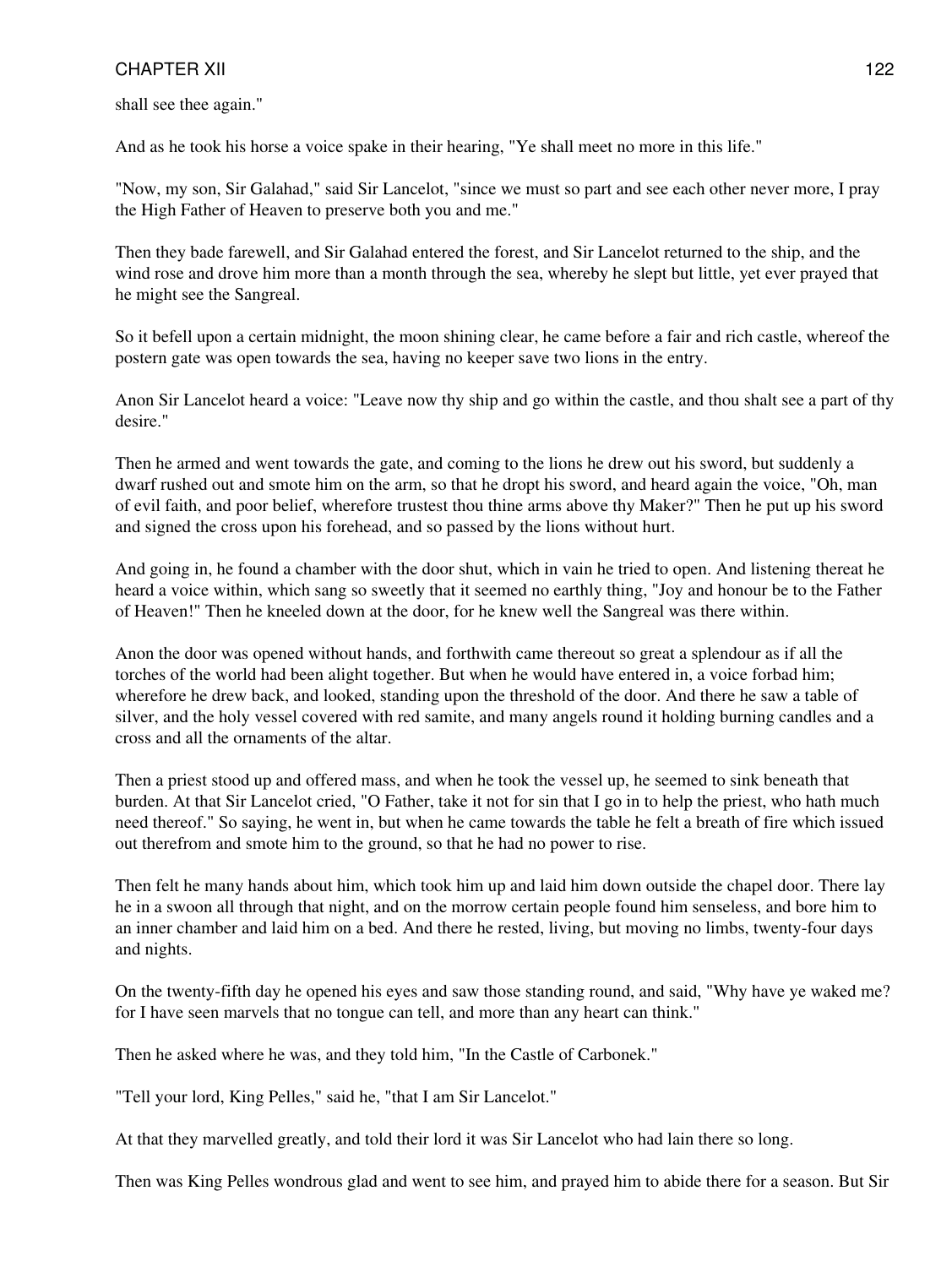Lancelot said, "I know well that I have now seen as much as mine eyes may behold of the Sangreal; wherefore I will return to my own country." So he took leave of King Pelles, and departed towards Logris.

Now after Sir Galahad had parted from Sir Lancelot, he rode many days, till he came to the monastery where the blind King Evelake lay, whom Sir Percival had seen. And on the morrow, when he had heard mass, Sir Galahad desired to see the king, who cried out, "Welcome, Sir Galahad, servant of the Lord! long have I abided thy coming. Take me now in thine arms, that I may die in peace."

At that Sir Galahad embraced him; and when he had so done the king's eyes were opened, and he said, "Fair Lord Jesus, suffer me now to come to Thee;" and anon his soul departed.

Then they buried him royally, as a king should be; and Sir Galahad went on his way.

Within a while he came to a chapel in a forest, in the crypt whereof he saw a tomb which always blazed and burnt. And asking the brethren what that might mean, they told him, "Joseph of Arimathea's son did found this monastery, and one who wronged him hath lain here these three hundred and fifty years and burneth evermore, until that perfect knight who shall achieve the Sangreal doth quench the fire."

Then said he, "I pray ye bring me to the tomb."

And when he touched the place immediately the fire was quenched, and a voice came from the grave and cried, "Thanks be to God, who now hath purged me of my sin, and draweth me from earthly pains into the joys of paradise."

Then Sir Galahad took the body in his arms and bore it to the abbey, and on the morrow put it in the earth before the high altar.

Anon he departed from thence and rode five days in a great forest; and after that he met Sir Percival, and a little further on Sir Bors. When they had told each other their adventures, they rode together to the Castle of Carbonek: and there King Pelles gave them hearty welcome, for he knew they should achieve the Holy Quest.

As soon as they were come into the castle, a voice cried in the midst of the chamber, "Let them who ought not now to sit at the table of the Lord rise and depart hence!" Then all, save those three knights, departed.

Anon they saw other knights come in with haste at the hall doors and take their harness off, who said to Sir Galahad, "Sir, we have tried sore to be with you at this table."

"Ye be welcome," said he, "but whence are ye?"

So three of them said they were from Gaul; and three from Ireland; and three from Denmark.

Then came forth the likeness of a bishop, with a cross in his hand, and four angels stood by him, and a table of silver was before them, whereon was set the vessel of the Sangreal. Then came forth other angels also--two bearing burning candles, and the third a towel, and the fourth a spear which bled marvellously, the drops wherefrom fell into a box he held in his left hand. Anon the bishop took the wafer up to consecrate it, and at the lifting up, they saw the figure of a Child, whose visage was as bright as any fire, which smote itself into the midst of the wafer and vanished, so that all saw the flesh made bread.

Thereat the bishop went to Galahad and kissed him, and bade him go and kiss his fellows; and said, "Now, servants of the Lord, prepare for food such as none ever yet were fed with since the world began."

With that he vanished, and the knights were filled with a great dread and prayed devoutly.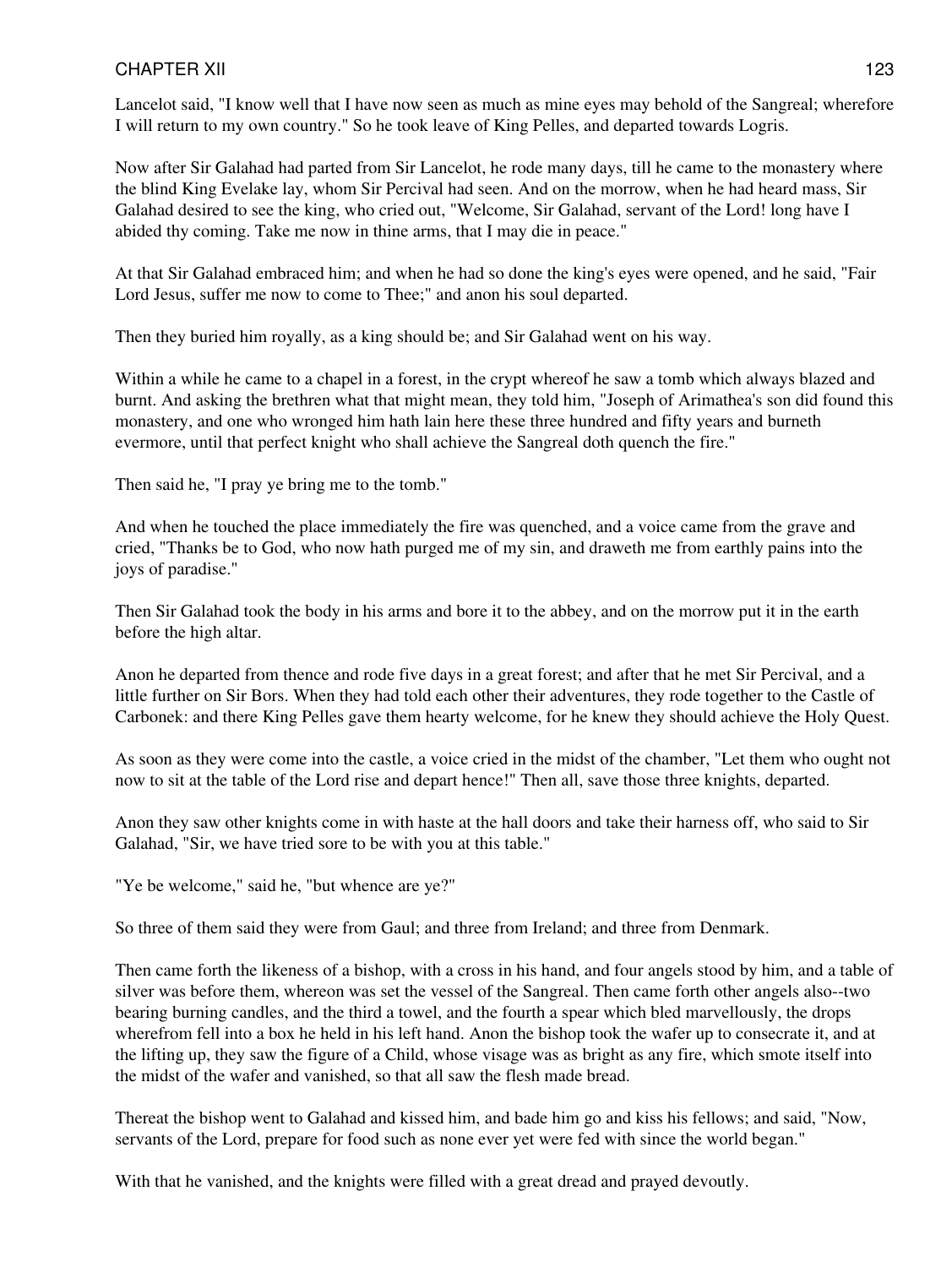Then saw they come forth from the holy vessel the vision of a man bleeding all openly, whom they knew well by the tokens of His passion for the Lord Himself. At that they fell upon their faces and were dumb. Anon he brought the Holy Grale to them and spake high words of comfort, and, when they drank therefrom, the taste thereof was sweeter than any tongue could tell or heart desire. Then a voice said to Galahad, "Son, with this blood which drippeth from the spear anoint thou the maimed king and heal him. And when thou hast this done, depart hence with thy brethren in a ship that ye shall find, and go to the city of Sarras. And bear with thee the holy vessel, for it shall no more be seen in the realm of Logris."

At that Sir Galahad walked to the bleeding spear, and therefrom anointing his fingers went out straightway to the maimed King Pelles, and touched his wound. Then suddenly he uprose from his bed as whole a man as ever he was, and praised God passing thankfully with all his heart.

Then Sir Galahad, Sir Bors, and Sir Percival departed as they had been told; and when they had ridden three days they came to the sea-shore, and found the ship awaiting them. Therein they entered, and saw in the midst the silver table and the vessel of the Sangreal, covered with red samite. Then were they passing glad, and made great reverence thereto. And Sir Galahad prayed that now he might leave the world and pass to God. And presently, the while he prayed, a voice said to him, "Galahad, thy prayer is heard, and when thou asketh the death of the body thou shalt have it, and find the life of thy soul."

But while they prayed and slept the ship sailed on, and when they woke they saw the city of Sarras before them, and the other ship wherein was Sir Percival's sister. Then the three knights took up the holy table and the Sangreal and went into the city; and there, in a chapel, they buried Sir Percival's sister right solemnly.

Now at the gate of the town they saw an old cripple sitting, whom Sir Galahad called to help them bear their weight.

"Truly," said the old man, "it is ten years since I have gone a step without these crutches."

"Care ye not," said Sir Galahad; "rise now and show goodwill."

So he assayed to move, and found his limbs as strong as any man's might be, and running to the table helped to carry it.

Anon there rose a rumour in the city that a cripple had been healed by certain marvellous strange knights.

But the king, named Estouranse, who was a heathen tyrant, when he heard thereof took Sir Galahad and his fellows, and put them in prison in a deep hole. Therein they abode a great while, but ever the Sangreal was with them and fed them with marvellous sweet food, so that they fainted not, but had all joy and comfort they could wish.

At the year's end the king fell sick and felt that he should die. Then sent he for the three knights, and when they came before him prayed their mercy for his trespasses against them. So they forgave him gladly, and anon he died.

Then the chief men of the city took counsel together who should be king in his stead, and as they talked, a voice cried in their midst, "Choose ye the youngest of the three knights King Estouranse cast into prison for your king." At that they sought Sir Galahad and made him king with the assent of all the city, and else they would have slain him.

But within a twelvemonth came to him, upon a certain day, as he prayed before the Sangreal, a man in likeness of a bishop, with a great company of angels round about him, who offered mass, and afterwards called to Sir Galahad, "Come forth, thou servant of the Lord, for the time hath come thou hast desired so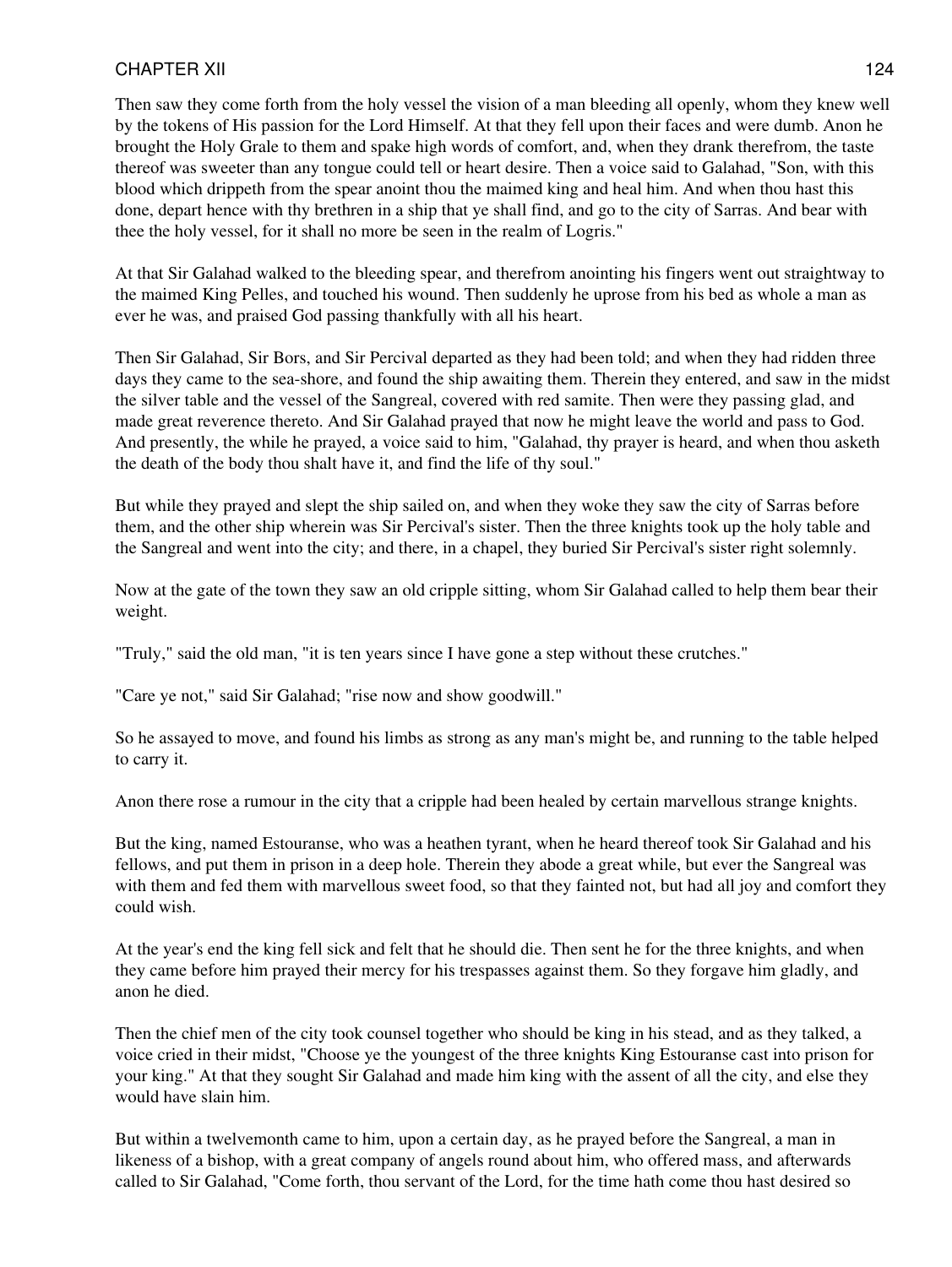long."

Then Sir Galahad lifted up his hands and prayed, "Now, blessed Lord! would I no longer live if it might please Thee."

Anon the bishop gave him the sacrament, and when he had received it with unspeakable gladness, he said, "Who art thou, father?"

"I am Joseph of Arimathea," answered he, "whom our Lord hath sent to bear thee fellowship."

When he heard that, Sir Galahad went to Sir Percival and Sir Bors and kissed them and commended them to God, saying, "Salute for me Sir Lancelot, my father, and bid him remember this unstable world."

Therewith he kneeled down and prayed, and suddenly his soul departed, and a multitude of angels bare it up to heaven. Then came a hand from heaven and took the vessel and the spear and bare them out of sight.

Since then was never man so hardy as to say that he had seen the Sangreal.

And after all these things, Sir Percival put off his armour and betook him to an hermitage, and within a little while passed out of this world. And Sir Bors, when he had buried him beside his sister, returned, weeping sore for the loss of his two brethren, to King Arthur, at Camelot.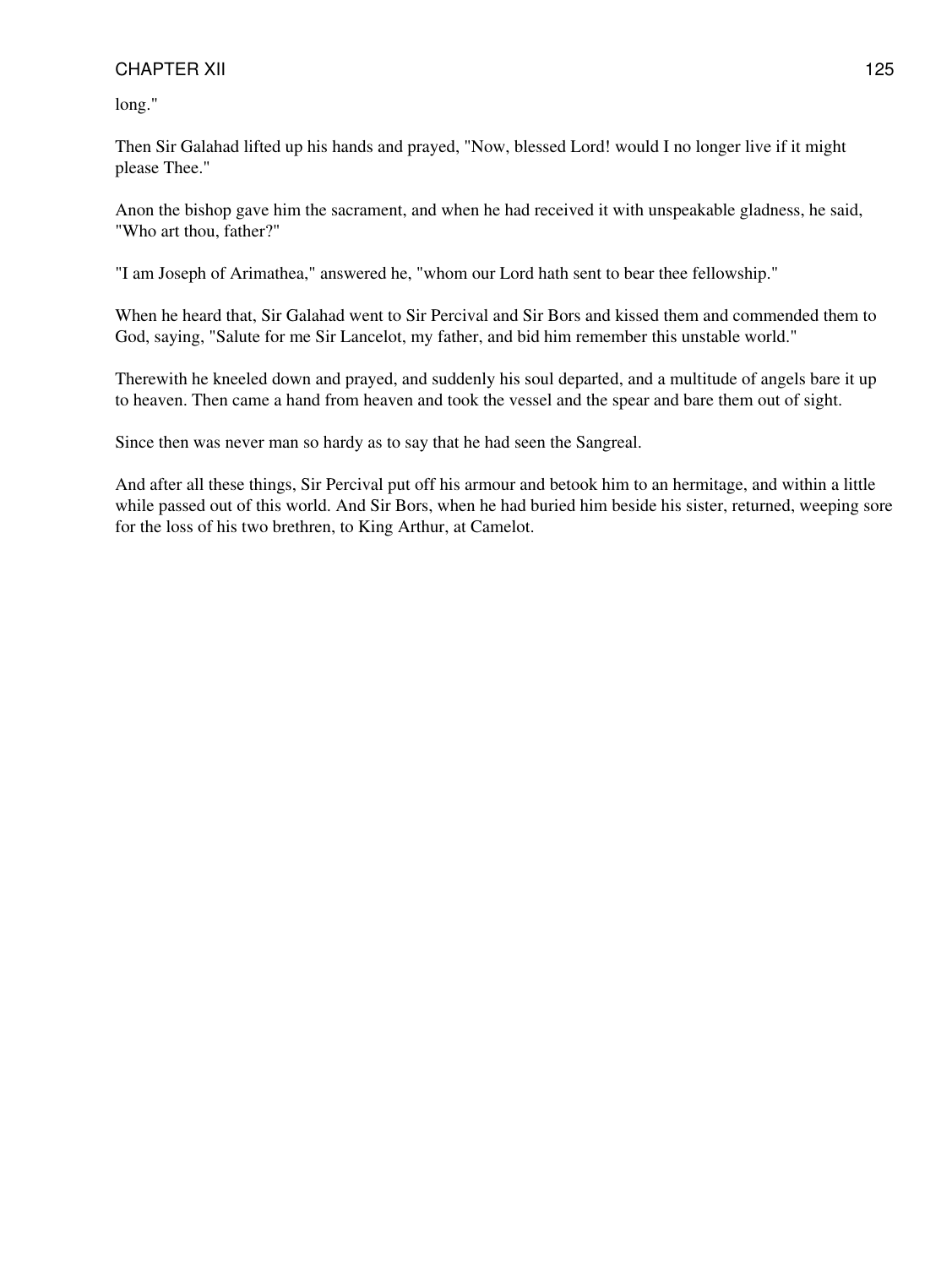# **CHAPTER XIII**

#### *Sir Lancelot and the Fair Maid of Astolat*

Now after the quest of the Sangreal was fulfilled and all the knights who were left alive were come again to the Round Table, there was great joy in the court. And passing glad were King Arthur and Queen Guinevere to see Sir Lancelot and Sir Bors, for they had been long absent in that quest.

And so greatly was Sir Lancelot's fame now spread abroad that many ladies and damsels daily resorted to him and besought him for their champion; and all right quarrels did he gladly undertake for the pleasure of our Lord Christ. And always as much as he might he withdrew him from the queen.

Wherefore Queen Guinevere, who counted him for her own knight, grew wroth with him, and on a certain day she called him to her chamber, and said thus: "Sir Lancelot, I daily see thy loyalty to me doth slack, for ever thou art absent from this court, and takest other ladies' quarrels on thee more than ever thou wert wont. Now do I understand thee, false knight, and therefore shall I never trust thee more. Depart now from my sight, and come no more within this court upon pain of thy head." With that she turned from him and would hear no excuses.

So Sir Lancelot departed in heaviness of heart, and calling Sir Bors, Sir Ector, and Sir Lionel, he told them how the queen had dealt with him.

"Fair sir," replied Sir Bors, "remember what honour ye have in this country, and how ye are called the noblest knight in the world; wherefore go not, for women are hasty, and do often what they sore repent of afterwards. Be ruled by my advice. Take horse and ride to the hermitage beside Windsor, and there abide till I send ye better tidings."

To that Sir Lancelot consented, and departed with a sorrowful countenance.

Now when the queen heard of his leaving she was inwardly sorry, but made no show of grief, bearing a proud visage outwardly. And on a certain day she made a costly banquet to all the knights of the Round Table, to show she had as great joy in all others as in Sir Lancelot. And at the banquet were Sir Gawain, and his brothers Sir Agravaine, Sir Gaheris, and Sir Gareth; also Sir Modred, Sir Bors, Sir Blamor, Sir Bleoberis, Sir Ector, Sir Lionel, Sir Palomedes, Sir Mador de la Port, and his cousin Sir Patrice--a knight of Ireland, Sir Pinell le Savage, and many more.

Now Sir Pinell hated Sir Gawain because he had slain one of his kinsmen by treason; and Sir Gawain had a great love for all kinds of fruit, which, when Sir Pinell knew, he poisoned certain apples that were set upon the table, with intent to slay him. And so it chanced as they ate and made merry, Sir Patrice, who sat next to Sir Gawain, took one of the poisoned apples and eat it, and when he had eaten he suddenly swelled up and fell down dead.

At that every knight leapt from the board ashamed and enraged nigh out of their wits, for they knew not what to say, yet seeing that the queen had made the banquet they all had suspicion of her.

"My lady the queen," said Sir Gawain, "I wit well this fruit was meant for me, for all men know my love for it, and now had I been nearly slain; wherefore, I fear me, ye will be ashamed."

"This shall not end so," cried Sir Mador de la Port; "now have I lost a noble knight of my own blood, and for this despite and shame I will be revenged to the uttermost."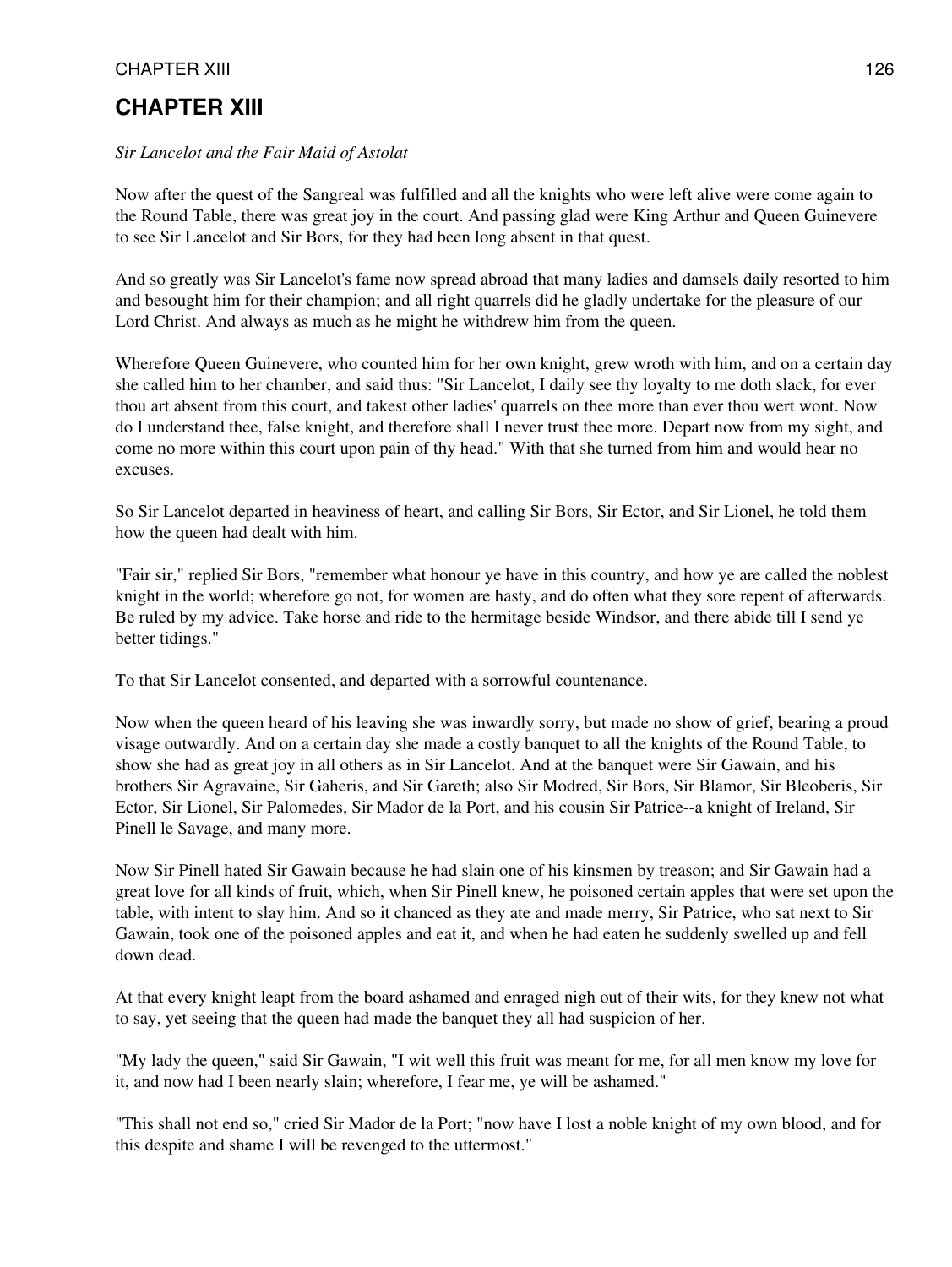Then he challenged Queen Guinevere concerning the death of his cousin, but she stood still, sore abashed, and anon with her sorrow and dread, she swooned.

At the noise and sudden cry came in King Arthur, and to him appealed Sir Mador, and impeached the queen.

"Fair lords," said he, "full sorely am I troubled at this matter, for I must be rightful judge, and therein it repenteth me I may not do battle for my wife, for, as I deem, this deed was none of hers. But I suppose she will not lack a champion, and some good knight surely will put his body in jeopardy to save her."

But all who had been bidden to the banquet said they could not hold the queen excused, or be her champions, for she had made the feast, and either by herself or servants must it have come.

"Alas!" said the queen, "I made this dinner for a good intent, and no evil, so God help me in my need."

"My lord the king," said Sir Mador, "I require you heartily as you be a righteous king give me a day when I may have justice."

"Well," said the king, "I give ye this day fifteen days, when ye shall be ready and armed in the meadow beside Westminster, and if there be a knight to fight with you, God speed the right, and if not, then must my queen be burnt."

When the king and queen were alone together he asked her how this case befell.

"I wot not how or in what manner," answered she.

"Where is Sir Lancelot?" said King Arthur, "for he would not grudge to do battle for thee."

"Sir," said she, "I cannot tell you, but all his kinsmen deem he is not in this realm."

"These be sad tidings," said the king; "I counsel ye to find Sir Bors, and pray him for Sir Lancelot's sake to do this battle for you."

So the queen departed and sent for Sir Bors to her chamber, and besought his succour.

"Madam," said he, "what would you have me do? for I may not with my honour take this matter on me, for I was at that same dinner, and all the other knights would have me ever in suspicion. Now do ye miss Sir Lancelot, for he would not have failed you in right nor yet in wrong, as ye have often proved, but now ye have driven him from the country."

"Alas! fair knight," said the queen, "I put me wholly at your mercy, and all that is done amiss I will amend as ye will counsel me."

And therewith she kneeled down upon both her knees before Sir Bors, and besought him to have mercy on her.

Anon came in King Arthur also, and prayed him of his courtesy to help her, saying, "I require you for the love of Lancelot."

"My lord," said he, "ye require the greatest thing of me that any man can ask, for if I do this battle for the queen I shall anger all my fellows of the Table Round; nevertheless, for my lord Sir Lancelot's sake, and for yours, I will that day be the queen's champion, unless there chance to come a better knight than I am to do battle for her." And this he promised on his faith.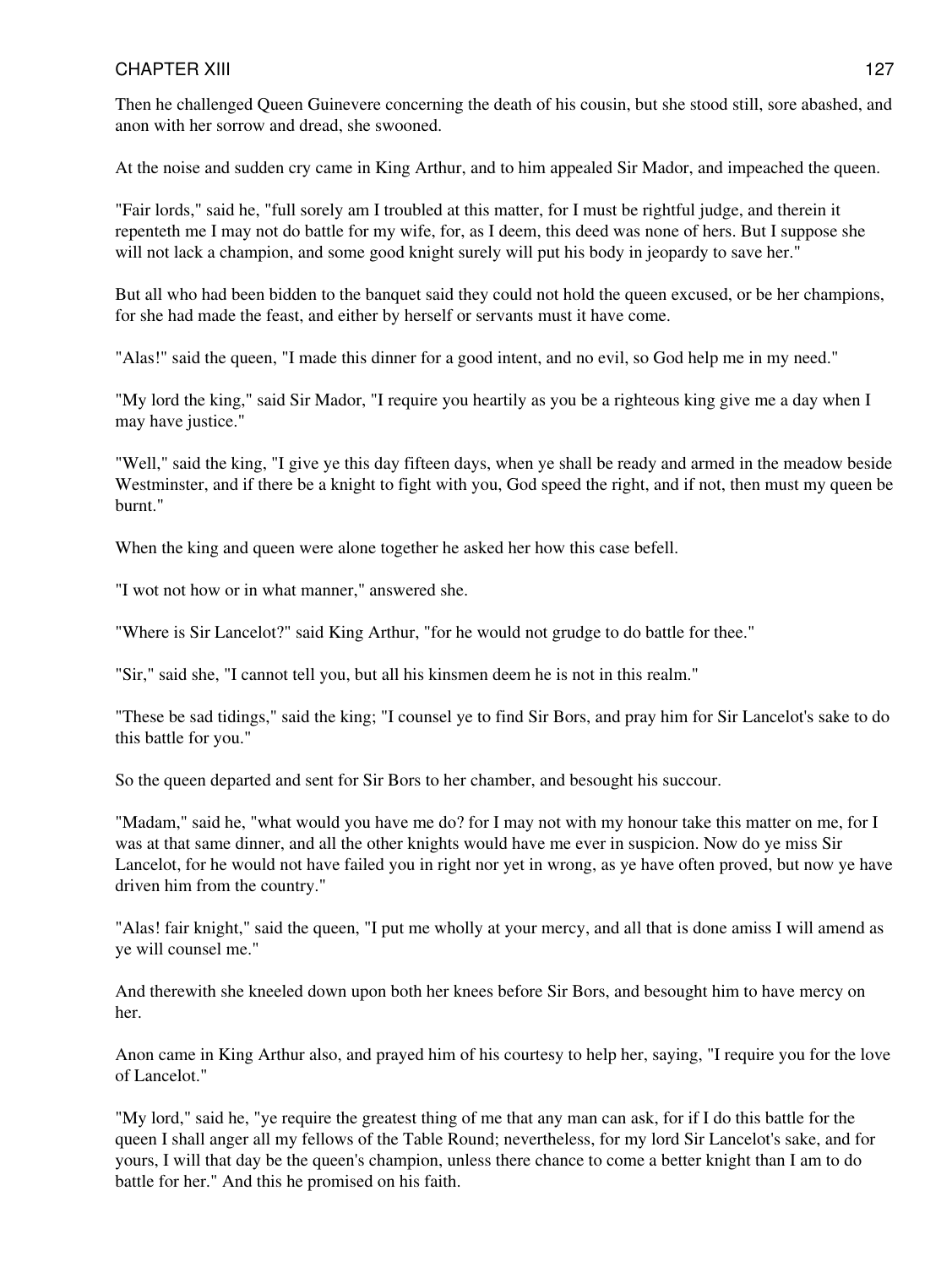Then were the king and queen passing glad, and thanked him heartily, and so departed.

But Sir Bors rode in secret to the hermitage where Sir Lancelot was, and told him all these tidings.

"It has chanced as I would have it," said Sir Lancelot; "yet make ye ready for the battle, but tarry till ye see me come."

"Sir," said Sir Bors, "doubt not but ye shall have your will."

But many of the knights were greatly wroth with him when they heard he was to be the queen's champion, for there were few in the court but deemed her guilty.

Then said Sir Bors, "Wit ye well, fair lords, it were a shame to us all to suffer so fair and noble a lady to be burnt for lack of a champion, for ever hath she proved herself a lover of good knights; wherefore I doubt not she is guiltless of this treason."

At that were some well pleased, but others rested passing wroth.

And when the day was come, the king and queen and all the knights went to the meadow beside Westminster, where the battle should be fought. Then the queen was put in ward, and a great fire was made round the iron stake, where she must be burnt if Sir Mador won the day.

So when the heralds blew, Sir Mador rode forth, and took oath that Queen Guinevere was guilty of Sir Patrice's death, and his oath he would prove with his body against any who would say the contrary. Then came forth Sir Bors, and said, "Queen Guinevere is in the right, and that will I prove with my hands."

With that they both departed to their tents to make ready for the battle. But Sir Bors tarried long, hoping Sir Lancelot would come, till Sir Mador cried out to King Arthur, "Bid thy champion come forth, unless he dare not." Then was Sir Bors ashamed, and took his horse and rode to the end of the lists.

But ere he could meet Sir Mador he was ware of a knight upon a white horse, armed at all points, and with a strange shield, who rode to him and said, "I pray you withdraw from this quarrel, for it is mine, and I have ridden far to fight in it."

Thereat Sir Bors rode to King Arthur, and told him that another knight was come who would do battle for the queen.

"Who is he?" said King Arthur.

"I may not tell you," said Sir Bors; "but he made a covenant with me to be here to-day, wherefore I am discharged."

Then the king called that knight, and asked him if he would fight for the queen.

"Therefore came I hither, Sir king," answered he; "but let us tarry no longer, for anon I have other matters to do. But wit ye well," said he to the Knights of the Round Table, "it is shame to ye for such a courteous queen to suffer this dishonour."

And all men marvelled who this knight might be, for none knew him save Sir Bors.

Then Sir Mador and the knight rode to either end of the lists, and couching their spears, ran one against the other with all their might; and Sir Mador's spear broke short, but the strange knight bore both him and his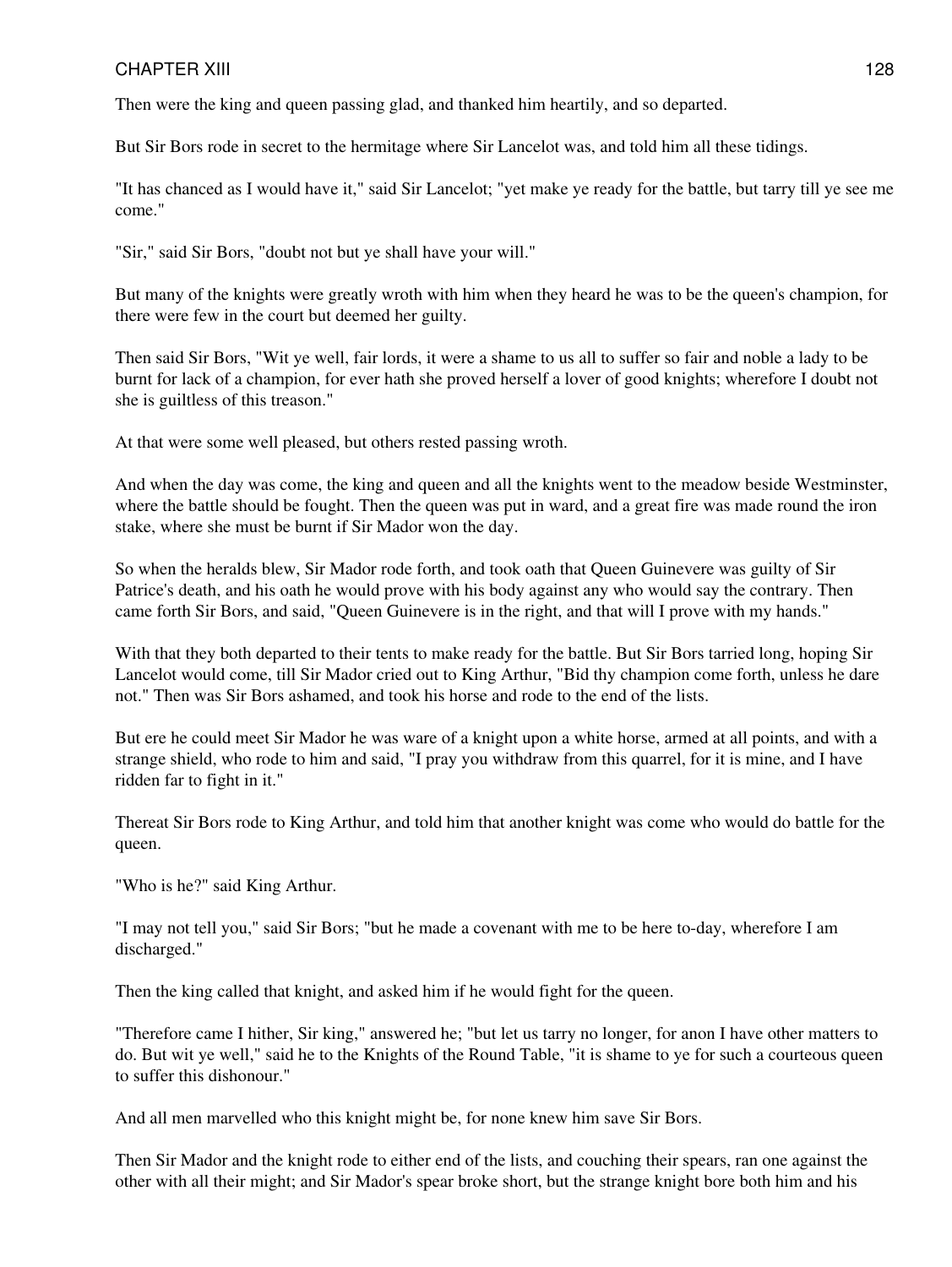horse down to the ground. Then lightly they leaped from their saddles and drew their swords, and so came eagerly to the battle, and either gave the other many sad strokes and sore and deep wounds.

Thus they fought nigh an hour, for Sir Mador was a full strong and valiant knight. But at last the strange knight smote him to the earth, and gave him such a buffet on the helm as wellnigh killed him. Then did Sir Mador yield, and prayed his life.

[Illustration: At last the strange knight smote him to the earth, and gave him such a buffet on the helm as well-nigh killed him. ]

"I will but grant it thee," said the strange knight, "if thou wilt release the queen from this quarrel for ever, and promise that no mention shall be made upon Sir Patrice's tomb that ever she consented to that treason."

"All this shall be done," said Sir Mador.

Then the knights parters took up Sir Mador and led him to his tent, and the other knight went straight to the stair foot of King Arthur's throne; and by that time was the queen come to the king again, and kissed him lovingly.

Then both the king and she stooped down, and thanked the knight, and prayed him to put off his helm and rest him, and to take a cup of wine. And when he put his helmet off to drink, all people saw it was Sir Lancelot. But when the queen beheld him she sank almost to the ground weeping for sorrow and for joy, that he had done her such great goodness when she had showed him such unkindness.

Then the knights of his blood gathered round him, and there was great joy and mirth in the court. And Sir Mador and Sir Lancelot were soon healed of their wounds; and not long after came the Lady of the Lake to the court, and told all there by her enchantments how Sir Pinell, and not the queen, was guilty of Sir Patrice's death. Whereat the queen was held excused of all men, and Sir Pinell fled the country.

So Sir Patrice was buried in the church of Winchester, and it was written on his tomb that Sir Pinell slew him with a poisoned apple, in error for Sir Gawain. Then, through Sir Lancelot's favour, the queen was reconciled to Sir Mador, and all was forgiven.

Now fifteen days before the Feast of the Assumption of our Lady, the king proclaimed a tourney to be held that feast-day at Camelot, whereat himself and the King of Scotland would joust with all who should come against them. So thither went the King of North Wales, and King Anguish of Ireland, and Sir Galahaut the noble prince, and many other nobles of divers countries.

And King Arthur made ready to go, and would have had the queen go with him, but she said that she was sick. Sir Lancelot, also, made excuses, saying he was not yet whole of his wounds.

At that the king was passing heavy and grieved, and so departed alone towards Camelot. And by the way he lodged in a town called Astolat, and lay that night in the castle.

As soon as he had gone, Sir Lancelot said to the queen, "This night I will rest, and to-morrow betimes will I take my way to Camelot; for at these jousts I will be against the king and his fellowship."

"Ye may do as ye list," said Queen Guinevere; "but by my counsel ye will not be against the king, for in his company are many hardy knights, as ye well know."

"Madam," said Sir Lancelot, "I pray ye be not displeased with me, for I will take the adventure that God may send me."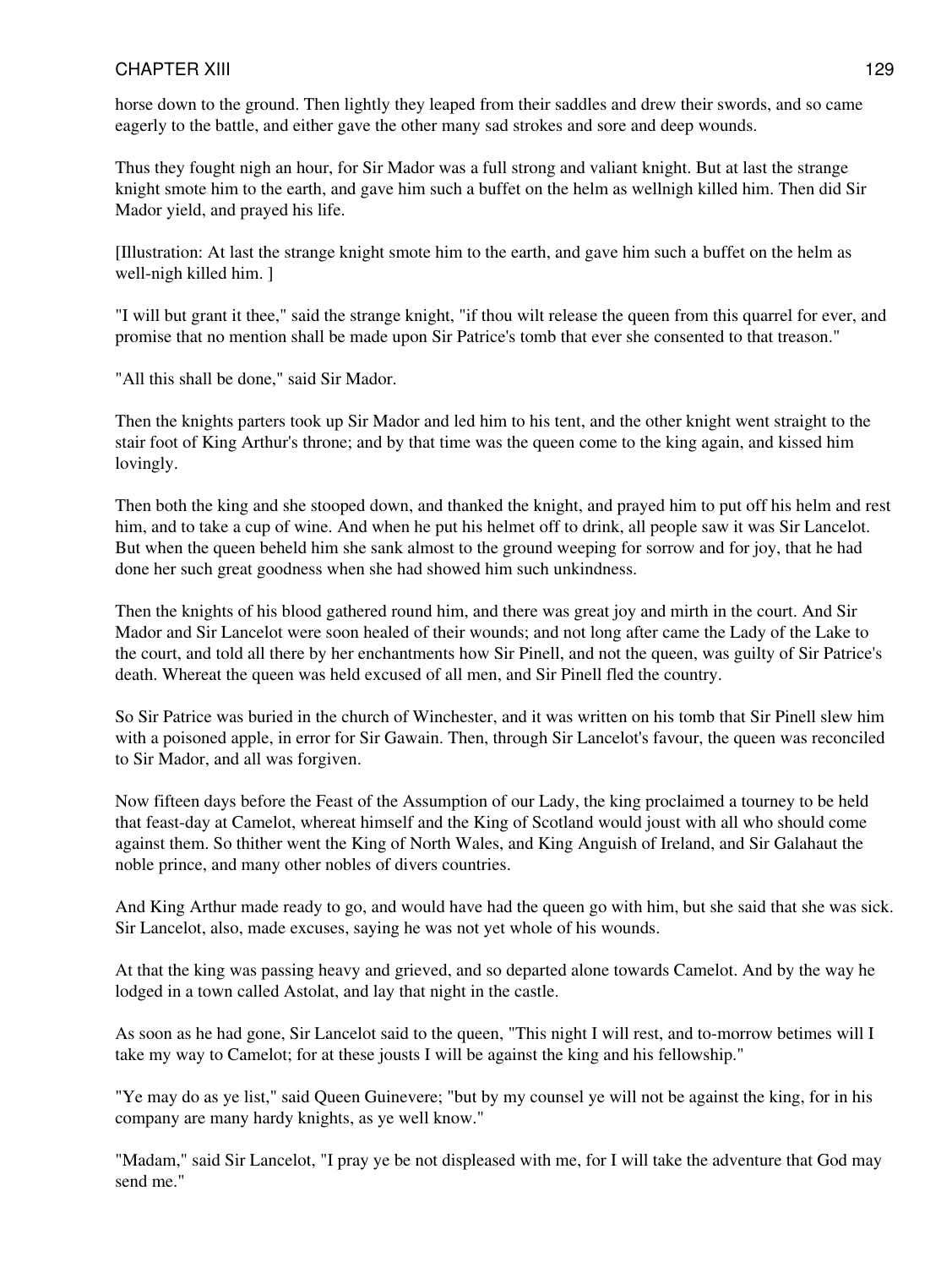And on the morrow he went to the church and heard mass, and took his leave of the queen, and so departed.

Then he rode long till he came to Astolat, and there lodged at the castle of an old baron called Sir Bernard of Astolat, which was near the castle where King Arthur lodged. And as Sir Lancelot entered the king espied him, and knew him. Then said he to the knights, "I have just seen a knight who will fight full well at the joust toward which we go."

"Who is it?" asked they.

"As yet ye shall not know," he answered smiling.

When Sir Lancelot was in his chamber unarming, the old baron came to him saluting him, though as yet he knew not who he was.

Now Sir Bernard had a daughter passing beautiful, called the Fair Maid of Astolat, and when she saw Sir Lancelot she loved him from that instant with her whole heart, and could not stay from gazing on him.

On the morrow, Sir Lancelot asked the old baron to lend him a strange shield. "For," said he, "I would be unknown."

"Sir," said his host, "ye shall have your desire, for here is the shield of my eldest son, Sir Torre, who was hurt the day he was made knight, so that he cannot ride; and his shield, therefore, is not known. And, if it please you, my youngest son, Sir Lavaine, shall ride with you to the jousts, for he is of his age full strong and mighty; and I deem ye be a noble knight, wherefore I pray ye tell me your name."

"As to that," said Sir Lancelot, "ye must hold me excused at this time, but if I speed well at the jousts, I will come again and tell you; but in anywise let me have your son, Sir Lavaine, with me, and lend me his brother's shield."

Then, ere they departed, came Elaine, the baron's daughter, and said to Sir Lancelot, "I pray thee, gentle knight, to wear my token at to-morrow's tourney."

"If I should grant you that, fair damsel," said he, "ye might say that I did more for you than ever I have done for lady or damsel."

Then he bethought him that if he granted her request he would be the more disguised, for never before had he worn any lady's token. So anon he said, "Fair damsel, I will wear thy token on my helmet if thou wilt show it me."

Thereat was she passing glad, and brought him a scarlet sleeve broidered with pearls, which Sir Lancelot took, and put upon his helm. Then he prayed her to keep his shield for him until he came again, and taking Sir Torre's shield instead, rode forth with Sir Lavaine towards Camelot.

On the morrow the trumpets blew for the tourney, and there was a great press of dukes and earls and barons and many noble knights; and King Arthur sat in a gallery to behold who did the best. So the King of Scotland and his knights, and King Anguish of Ireland rode forth on King Arthur's side; and against them came the King of North Wales, the King of a Hundred Knights, the King of Northumberland, and the noble prince Sir Galahaut.

But Sir Lancelot and Sir Lavaine rode into a little wood behind the party which was against King Arthur, to watch which side should prove the weakest.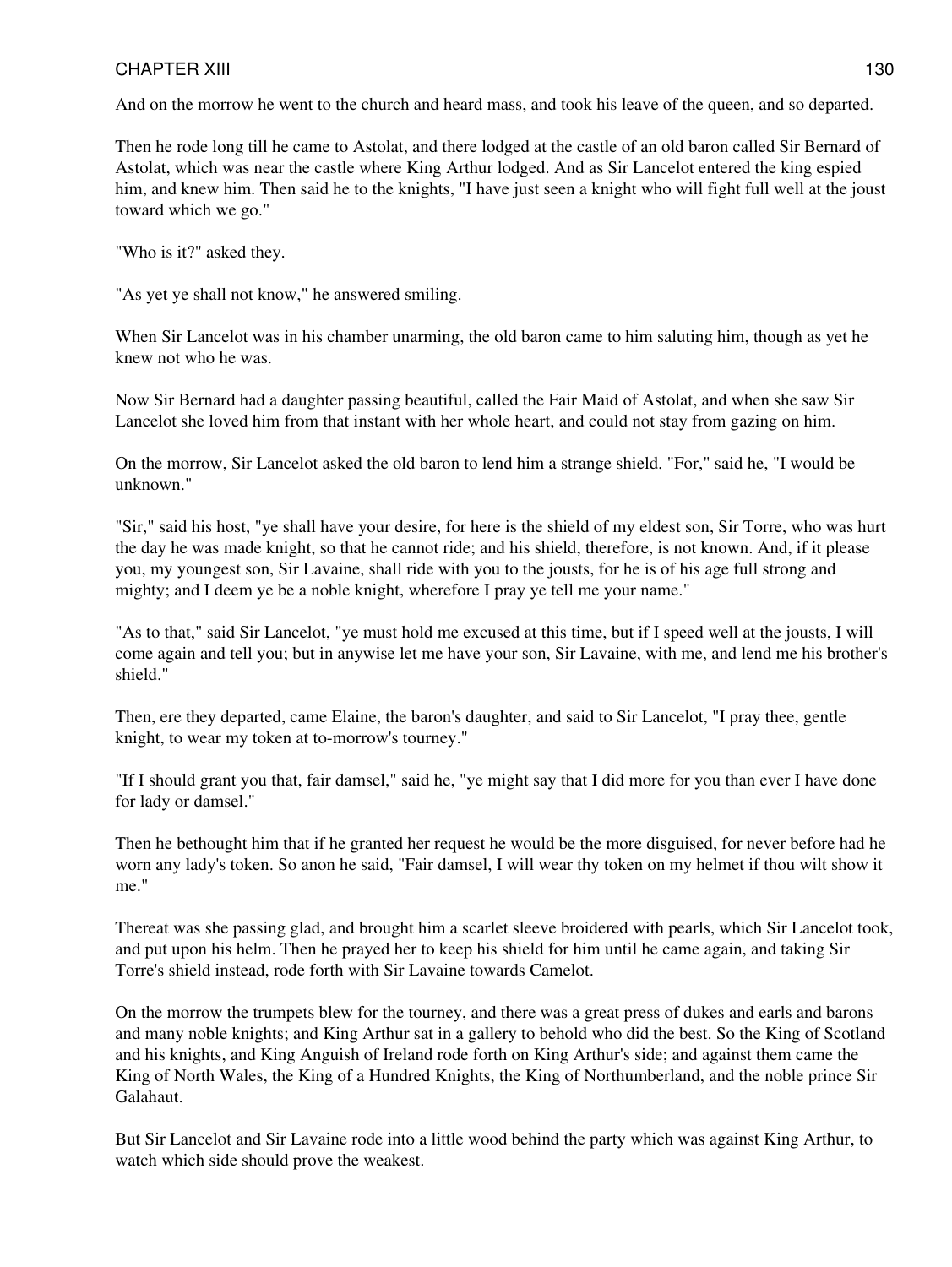Then was there a strong fight between the two parties, for the King of a Hundred Knights smote down the King of Scotland; and Sir Palomedes, who was on King Arthur's side, overthrew Sir Galahaut. Then came fifteen Knights of the Round Table and beat back the Kings of Northumberland and North Wales with their knights.

"Now," said Sir Lancelot to Sir Lavaine, "if ye will help me, ye shall see yonder fellowship go back as fast as they came."

"Sir," said Sir Lavaine, "I will do what I can."

Then they rode together into the thickest of the press, and there, with one spear, Sir Lancelot smote down five Knights of the Round Table, one after other, and Sir Lavaine overthrew two. And taking another spear, for his own was broken, Sir Lancelot smote down four more knights, and Sir Lavaine a fifth. Then, drawing his sword, Sir Lancelot fought fiercely on the right hand and the left, and unhorsed Sir Safire, Sir Epinogris, and Sir Galleron. At that the Knights of the Round Table withdrew themselves as well as they were able.

"Now, mercy," said Sir Gawain, who sat by King Arthur; "what knight is that who doth such marvellous deeds of arms? I should deem him by his force to be Sir Lancelot, but that he wears a lady's token on his helm as never Lancelot doth."

"Let him be," said King Arthur; "he will be better known, and do more ere he depart."

Thus the party against King Arthur prospered at this time, and his knights were sore ashamed. Then Sir Bors, Sir Ector, and Sir Lionel called together the knights of their blood, nine in number, and agreed to join together in one band against the two strange knights. So they encountered Sir Lancelot all at once, and by main force smote his horse to the ground; and by misfortune Sir Bors struck Sir Lancelot through the shield into the side, and the spear broke off and left the head in the wound.

When Sir Lavaine saw that, he ran to the King of Scotland and struck him off his horse, and brought it to Sir Lancelot, and helped him to mount. Then Sir Lancelot bore Sir Bors and his horse to the ground, and in like manner served Sir Ector and Sir Lionel; and turning upon three other knights he smote them down also; while Sir Lavaine did many gallant deeds.

But feeling himself now sorely wounded Sir Lancelot drew his sword, and proffered to fight with Sir Bors, who, by this time, was mounted anew. And as they met, Sir Ector and Sir Lionel came also, and the swords of all three drave fiercely against him. When he felt their buffets, and his wound that was so grievous, he determined to do all his best while he could yet endure, and smote Sir Bors a blow that bent his head down nearly to the ground and razed his helmet off and pulled him from his horse.

Then rushing at Sir Ector and Sir Lionel, he smote them down, and might have slain all three, but when he saw their faces his heart forbade him. Leaving them, therefore, on the field, he hurled into the thickest of the press, and did such feats of arms as never were beheld before.

And Sir Lavaine was with him through it all, and overthrew ten knights; but Sir Lancelot smote down more than thirty, and most of them Knights of the Round Table.

Then the king ordered the trumpets to blow for the end of the tourney, and the prize to be given by the heralds to the knight with the white shield who bore the red sleeve.

But ere Sir Lancelot was found by the heralds, came the King of the Hundred Knights, the King of North Wales, the King of Northumberland, and Sir Galahaut, and said to him, "Fair knight, God bless thee, for much have ye done this day for us; wherefore we pray ye come with us and receive the honour and the prize as ye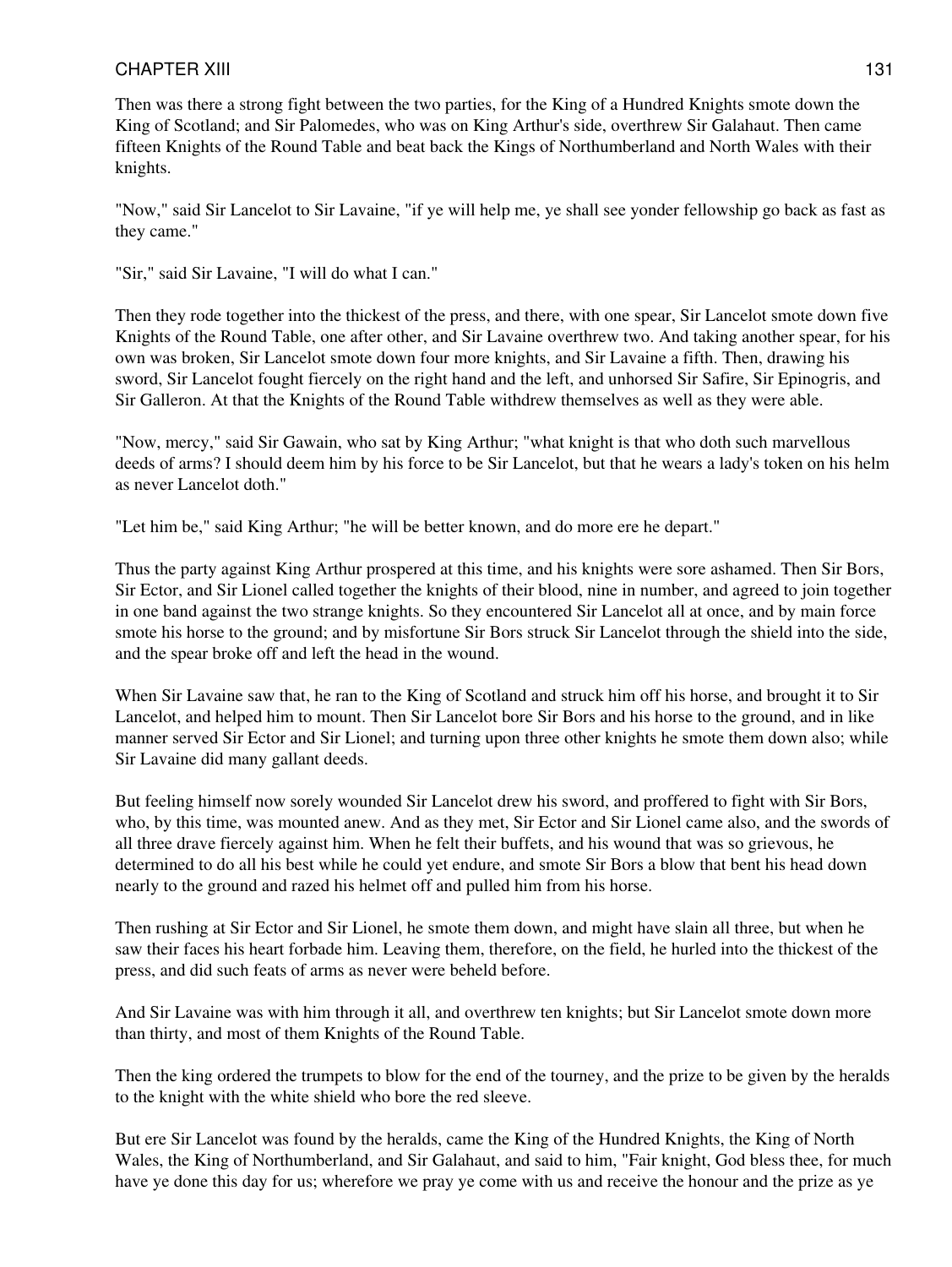have worshipfully deserved it."

"My fair lords," said Sir Lancelot, "wit ye well if I have deserved thanks, I have sore bought them, for I am like never to escape with my life; therefore I pray ye let me depart, for I am sore hurt. I take no thought of honour, for I had rather rest me than be lord of all the world." And therewith he groaned piteously, and rode a great gallop away from them.

And Sir Lavaine rode after him, sad at heart, for the broken spear still stuck fast in Sir Lancelot's side, and the blood streamed sorely from the wound. Anon they came near a wood more than a mile from the lists, where he knew he could be hidden.

Then said he to Sir Lavaine, "O gentle knight, help me to pull out this spear-head from my side, for the pain thereof nigh killeth me."

"Dear lord," said he, "I fain would help ye; but I dread to draw it forth, lest ye should die for loss of blood."

"I charge you as you love me," said Sir Lancelot, "draw it out."

So they dismounted, and with a mighty wrench Sir Lavaine drew the spear forth from Sir Lancelot's side; whereat he gave a marvellous great shriek and ghastly groan, and all his blood leaped forth in a full stream. Then he sank swooning to the earth, with a visage pale as death.

"Alas!" cried Sir Lavaine, "what shall I do now?"

And then he turned his master's face towards the wind, and sat by him nigh half an hour while he lay quiet as one dead. But at the last he lifted up his eyes, and said, "I pray ye bear me on my horse again, and lead me to a hermit who dwelleth within two miles hence, for he was formerly a knight of Arthur's court, and now hath mighty skill in medicine and herbs."

So with great pain Sir Lavaine got him to his horse, and led him to the hermitage within the wood, beside a stream. Then knocked he with his spear upon the door, and prayed to enter. At that a child came out, to whom he said, "Fair child, pray the good man thy master to come hither and let in a knight who is sore wounded."

Anon came out the knight-hermit, whose name was Sir Baldwin, and asked, "Who is this wounded knight?"

"I know not," said Sir Lavaine, "save that he is the noblest knight I ever met with, and hath done this day such marvellous deeds of arms against King Arthur that he hath won the prize of the tourney."

Then the hermit gazed long on Sir Lancelot, and hardly knew him, so pale he was with bleeding, yet said he at the last, "Who art thou, lord?"

Sir Lancelot answered feebly, "I am a stranger knight adventurous, who laboureth through many realms to win worship."

"Why hidest thou thy name, dear lord, from me?" cried Sir Baldwin; "for in sooth I know thee now to be the noblest knight in all the world--my lord Sir Lancelot du Lake, with whom I long had fellowship at the Round Table."

"Since ye know me, fair sir," said he, "I pray ye, for Christ's sake, to help me if ye may."

"Doubt not," replied he, "that ye shall live and fare right well."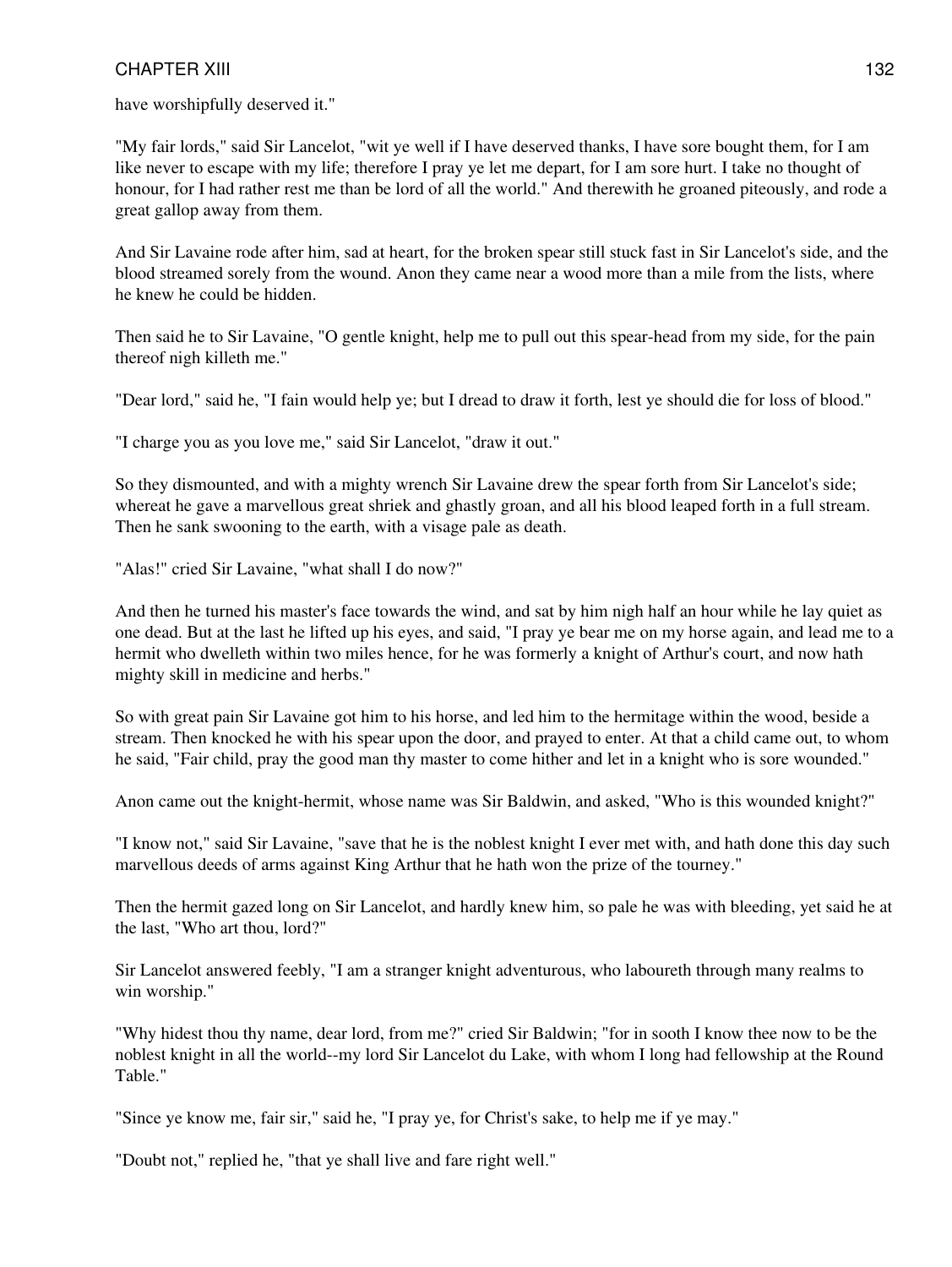Then he staunched his wound, and gave him strong medicines and cordials till he was refreshed from his faintness and came to himself again.

Now after the jousting was done King Arthur held a feast, and asked to see the knight with the red sleeve that he might take the prize. So they told him how that knight had ridden from the field wounded nigh to death. "These be the worst tidings I have heard for many years," cried out the king; "I would not for my kingdom he were slain."

Then all men asked, "Know ye him, lord?"

"I may not tell ye at this time," said he; "but would to God we had good tidings of him."

Then Sir Gawain prayed leave to go and seek that knight, which the king gladly gave him. So forthwith he mounted and rode many leagues round Camelot, but could hear no tidings.

Within two days thereafter King Arthur and his knights returned from Camelot, and Sir Gawain chanced to lodge at Astolat, in the house of Sir Bernard. And there came in the fair Elaine to him, and prayed him news of the tournament, and who won the prize. "A knight with a white shield," said he, "who bare a red sleeve in his helm, smote down all comers and won the day."

At that the visage of Elaine changed suddenly from white to red, and heartily she thanked our Lady.

Then said Sir Gawain, "Know ye that knight?" and urged her till she told him that it was her sleeve he wore. So Sir Gawain knew it was for love that she had given it; and when he heard she kept his proper shield he prayed to see it.

As soon as it was brought he saw Sir Lancelot's arms thereon, and cried, "Alas! now am I heavier of heart than ever yet."

"Wherefore?" said fair Elaine.

"Fair damsel," answered he, "know ye not that the knight ye love is of all knights the noblest in the world, Sir Lancelot du Lake? With all my heart I pray ye may have joy of each other, but hardly dare I think that ye shall see him in this world again, for he is so sore wounded he may scarcely live, and is gone out of sight where none can find him."

Then was Elaine nigh mad with grief and sorrow, and with piteous words she prayed her father that she might go seek Sir Lancelot and her brother. So in the end her father gave her leave, and she departed.

And on the morrow came Sir Gawain to the court, and told how he had found Sir Lancelot's shield in Elaine's keeping, and how it was her sleeve which he had worn; whereat all marvelled, for Sir Lancelot had done for her more than he had ever done for any woman.

But when Queen Guinevere heard it she was beside herself with wrath, and sending privily for Sir Bors, who sorrowed sorely that through him Sir Lancelot had been hurt--"Have ye now heard," said she, "how falsely Sir Lancelot hath betrayed me?"

"I beseech thee, madam," said he, "speak not so, for else I may not hear thee."

"Shall I not call him traitor," cried she, "who hath worn another lady's token at the jousting?"

"Be sure he did it, madam, for no ill intent," replied Sir Bors, "but that he might be better hidden, for never did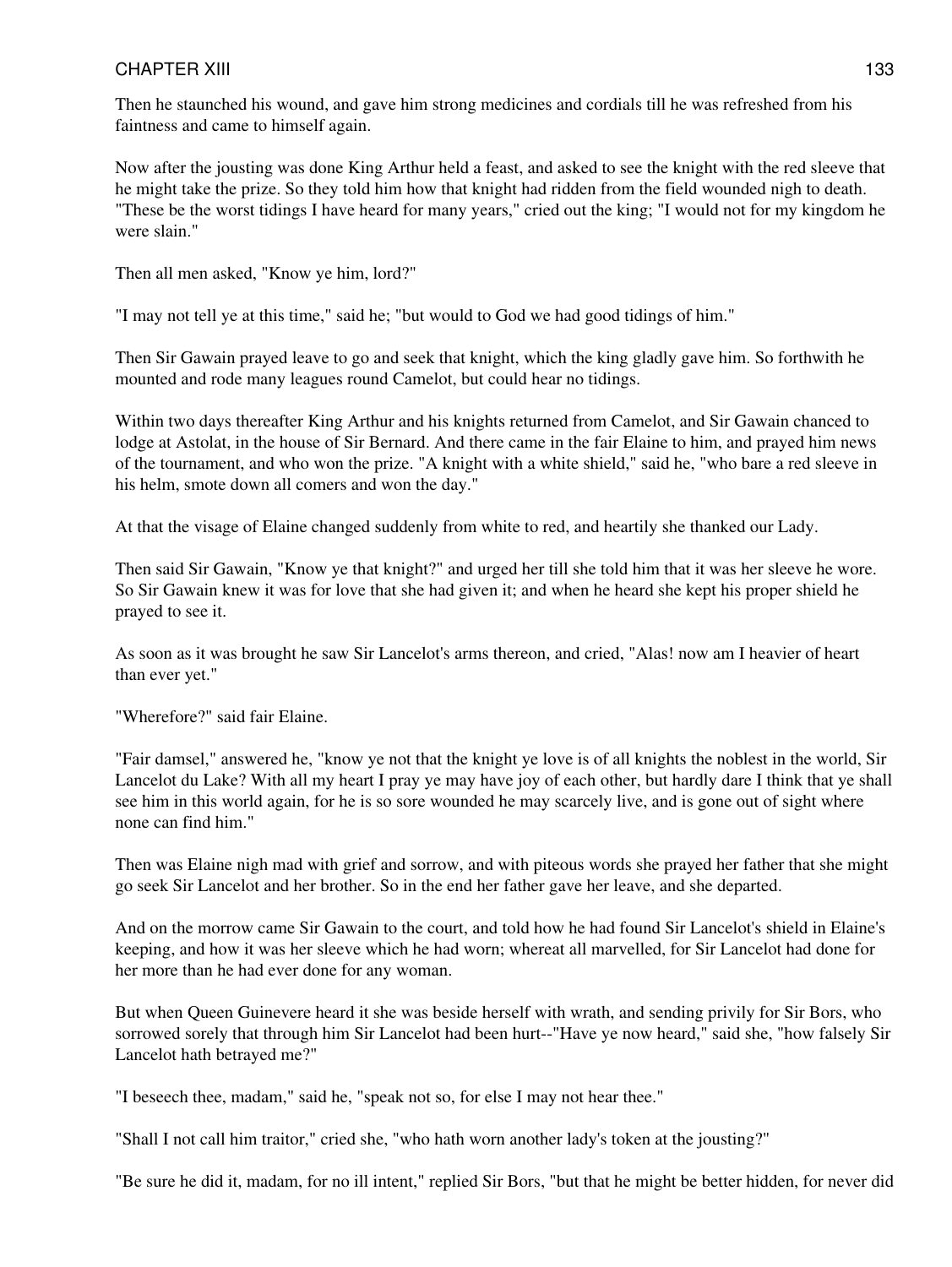he in that wise before."

"Now shame on him, and thee who wouldest help him," cried the queen.

"Madam, say what ye will," said he; "but I must haste to seek him, and God send me soon good tidings of him."

So with that he departed to find Sir Lancelot.

Now Elaine had ridden with full haste from Astolat, and come to Camelot, and there she sought throughout the country for any news of Lancelot. And so it chanced that Sir Lavaine was riding near the hermitage to exercise his horse, and when she saw him she ran up and cried aloud, "How doth my lord Sir Lancelot fare?"

Then said Sir Lavaine, marvelling greatly, "How know ye my lord's name, fair sister?"

So she told him how Sir Gawain had lodged with Sir Bernard, and knew Sir Lancelot's shield.

Then prayed she to see his lord forthwith, and when she came to the hermitage and found him lying there sore sick and bleeding, she swooned for sorrow. Anon, as she revived, Sir Lancelot kissed her, and said, "Fair maid, I pray ye take comfort, for, by God's grace, I shall be shortly whole of this wound, and if ye be come to tend me, I am heartily bounden to your great kindness." Yet was he sore vexed to hear Sir Gawain had discovered him, for he knew Queen Guinevere would be full wroth because of the red sleeve.

So Elaine rested in the hermitage, and ever night and day she watched and waited on Sir Lancelot, and would let none other tend him. And as she saw him more, the more she set her love upon him, and could by no means withdraw it. Then said Sir Lancelot to Sir Lavaine, "I pray thee set some to watch for the good knight Sir Bors, for as he hurt me, so will he surely seek for me."

Now Sir Bors by this time had come to Camelot, and was seeking for Sir Lancelot everywhere, so Sir Lavaine soon found him, and brought him to the hermitage.

And when he saw Sir Lancelot pale and feeble, he wept for pity and sorrow that he had given him that grievous wound. "God send thee a right speedy cure, dear lord," said he; "for I am of all men most unhappy to have wounded thee, who art our leader, and the noblest knight in all the world."

"Fair cousin," said Sir Lancelot, "be comforted, for I have but gained what I sought, and it was through pride that I was hurt, for had I warned ye of my coming it had not been; wherefore let us speak of other things."

So they talked long together, and Sir Bors told him of the queen's anger. Then he asked Sir Lancelot, "Was it from this maid who tendeth you so lovingly ye had the token?"

"Yea," said Sir Lancelot; "and would I could persuade her to withdraw her love from me."

"Why should ye do so?" said Sir Bors; "for she is passing fair and loving. I would to heaven ye could love her."

"That may not be," replied he; "but it repenteth me in sooth to grieve her."

Then they talked of other matters, and of the great jousting at Allhallowtide next coming, between King Arthur and the King of North Wales.

"Abide with me till then," said Sir Lancelot, "for by that time I trust to be all whole again, and we will go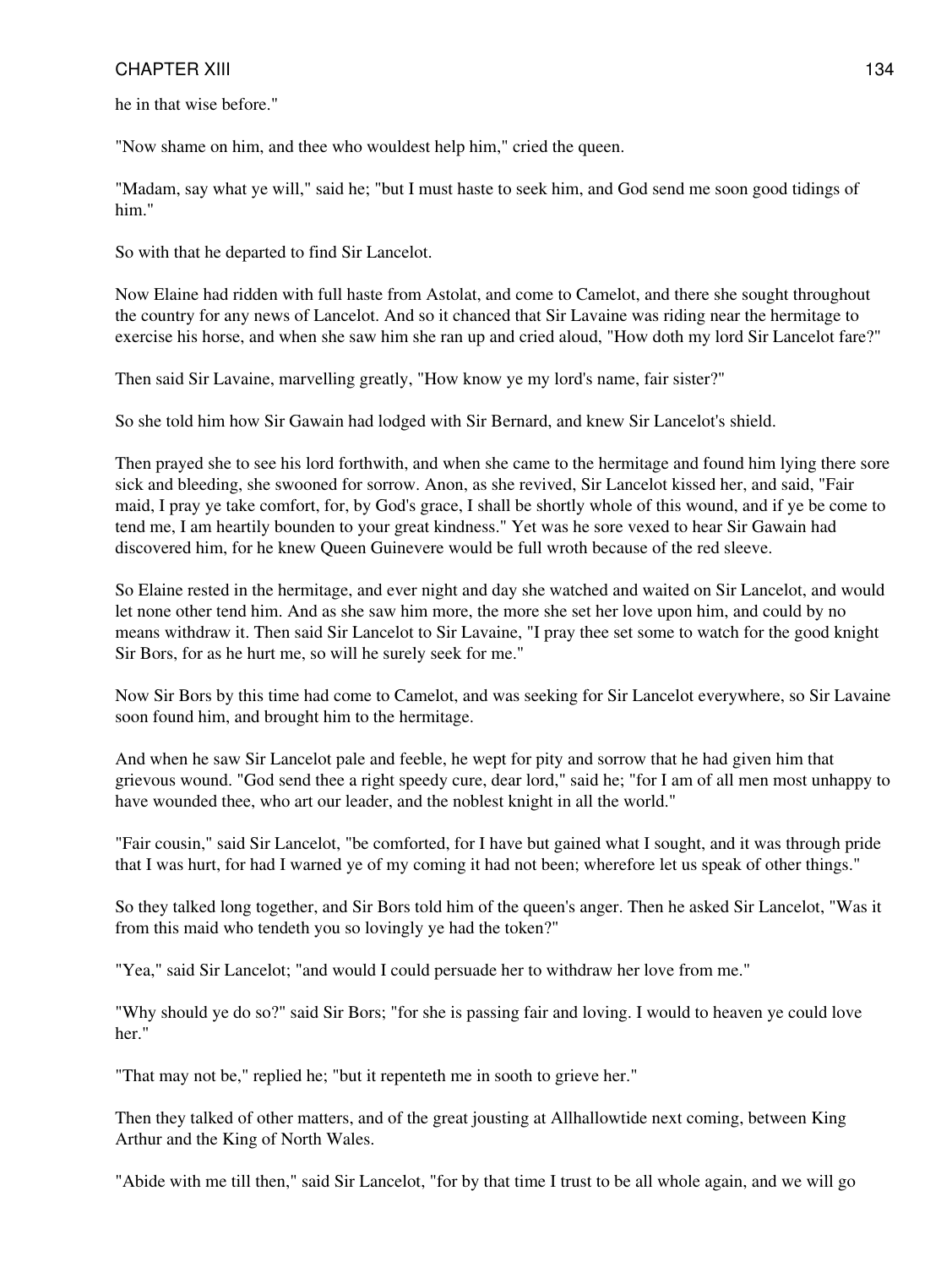together."

So Elaine daily and nightly tending him, within a month he felt so strong he deemed himself full cured. Then on a day, when Sir Bors and Sir Lavaine were from the hermitage, and the knight-hermit also was gone forth, Sir Lancelot prayed Elaine to bring him some herbs from the forest.

When she was gone he rose and made haste to arm himself, and try if he were whole enough to joust, and mounted on his horse, which was fresh with lack of labour for so long a time. But when he set his spear in the rest and tried his armour, the horse bounded and leapt beneath him, so that Sir Lancelot strained to keep him back. And therewith his wound, which was not wholly healed, burst forth again, and with a mighty groan he sank down swooning on the ground.

At that came fair Elaine and wept and piteously moaned to see him lying so. And when Sir Bors and Sir Lavaine came back, she called them traitors to let him rise, or to know any rumour of the tournament. Anon the hermit returned and was wroth to see Sir Lancelot risen, but within a while he recovered him from his swoon and staunched the wound. Then Sir Lancelot told him how he had risen of his own will to assay his strength for the tournament. But the hermit bad him rest and let Sir Bors go alone, for else would he sorely peril his life. And Elaine, with tears, prayed him in the same wise, so that Sir Lancelot in the end consented.

So Sir Bors departed to the tournament, and there he did such feats of arms that the prize was given between him and Sir Gawain, who did like valiantly.

And when all was over he came back and told Sir Lancelot, and found him so nigh well that he could rise and walk. And within a while thereafter he departed from the hermitage and went with Sir Bors, Sir Lavaine, and fair Elaine to Astolat, where Sir Bernard joyfully received them.

But after they had lodged there a few days Sir Lancelot and Sir Bors must needs depart and return to King Arthur's court.

So when Elaine knew Sir Lancelot must go, she came to him and said, "Have mercy on me, fair knight, and let me not die for your love."

Then said Sir Lancelot, very sad at heart, "Fair maid, what would ye that I should do for you?"

"If I may not be your wife, dear lord," she answered, "I must die."

"Alas!" said he, "I pray heaven that may not be; for in sooth I may not be your husband. But fain would I show ye what thankfulness I can for all your love and kindness to me. And ever will I be your knight, fair maiden; and if it chance that ye shall ever wed some noble knight, right heartily will I give ye such a dower as half my lands will bring."

"Alas! what shall that aid me?" answered she; "for I must die," and therewith she fell to the earth in a deep swoon.

Then was Sir Lancelot passing heavy of heart, and said to Sir Bernard and Sir Lavaine, "What shall I do for her?"

"Alas!" said Sir Bernard, "I know well that she will die for your sake."

And Sir Lavaine said, "I marvel not that she so sorely mourneth your departure, for truly I do as she doth, and since I once have seen you, lord, I cannot leave you."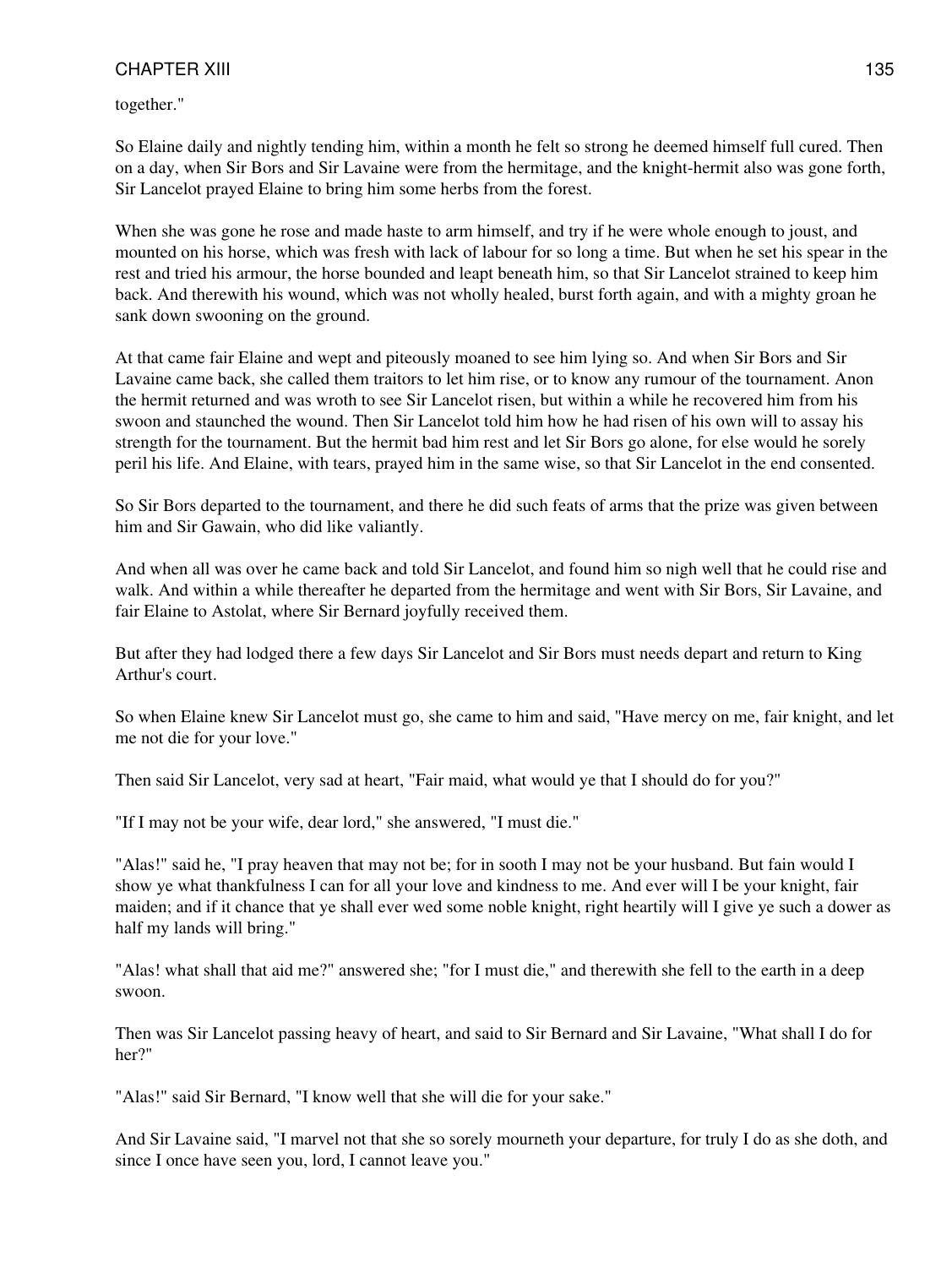So anon, with a full sorrowful heart, Sir Lancelot took his leave, and Sir Lavaine rode with him to the court. And King Arthur and the Knights of the Round Table joyed greatly to see him whole of his wound, but Queen Guinevere was sorely wroth, and neither spake with him nor greeted him.

Now when Sir Lancelot had departed, the Maid of Astolat could neither eat, nor drink, not sleep for sorrow; and having thus endured ten days, she felt within herself that she must die.

Then sent she for a holy man, and was shriven and received the sacrament. But when he told her she must leave her earthly thoughts, she answered, "Am I not an earthly woman? What sin is it to love the noblest knight of all the world? And, by my truth, I am not able to withstand the love whereof I die; wherefore, I pray the High Father of Heaven to have mercy on my soul."

Then she besought Sir Bernard to indite a letter as she should devise, and said, "When I am dead put this within my hand, and dress me in my fairest clothes, and lay me in a barge all covered with black samite, and steer it down the river till it reach the court. Thus, father, I beseech thee let it be."

Then, full of grief, he promised her it should be so. And anon she died, and all the household made a bitter lamentation over her.

Then did they as she had desired, and laid her body, richly dressed, upon a bed within the barge, and a trusty servant steered it down the river towards the court.

Now King Arthur and Queen Guinevere sat at a window of the palace, and saw the barge come floating with the tide, and marvelled what was laid therein, and sent a messenger to see, who, soon returning, prayed them to come forth.

When they came to the shore they marvelled greatly, and the king asked of the serving-men who steered the barge what this might mean. But he made signs that he was dumb, and pointed to the letter in the damsel's hands. So King Arthur took the letter from the hand of the corpse, and found thereon written, "To the noble knight, Sir Lancelot du Lake."

Then was Sir Lancelot sent for, and the letter read aloud by a clerk, and thus it was written:--

[Illustration: Then was Sir Lancelot sent for, and the letter read aloud by a clerk.]

"Most noble knight, my lord Sir Lancelot, now hath death for ever parted us. I, whom men call the Maid of Astolat, set my love upon you, and have died for your sake. This is my last request, that ye pray for my soul and give me burial. Grant me this, Sir Lancelot, as thou art a peerless knight."

At these words the queen and all the knights wept sore for pity.

Then said Sir Lancelot, "My lord, I am right heavy for the death of this fair damsel; and God knoweth that right unwillingly I caused it, for she was good as she was fair, and much was I beholden to her; but she loved me beyond measure, and asked me that I could not give her."

"Ye might have shown her gentleness enough to save her life," answered the queen.

"Madam," said he, "she would but be repaid by my taking her to wife, and that I could not grant her, for love cometh of the heart and not by constraint."

"That is true," said the king; "for love is free."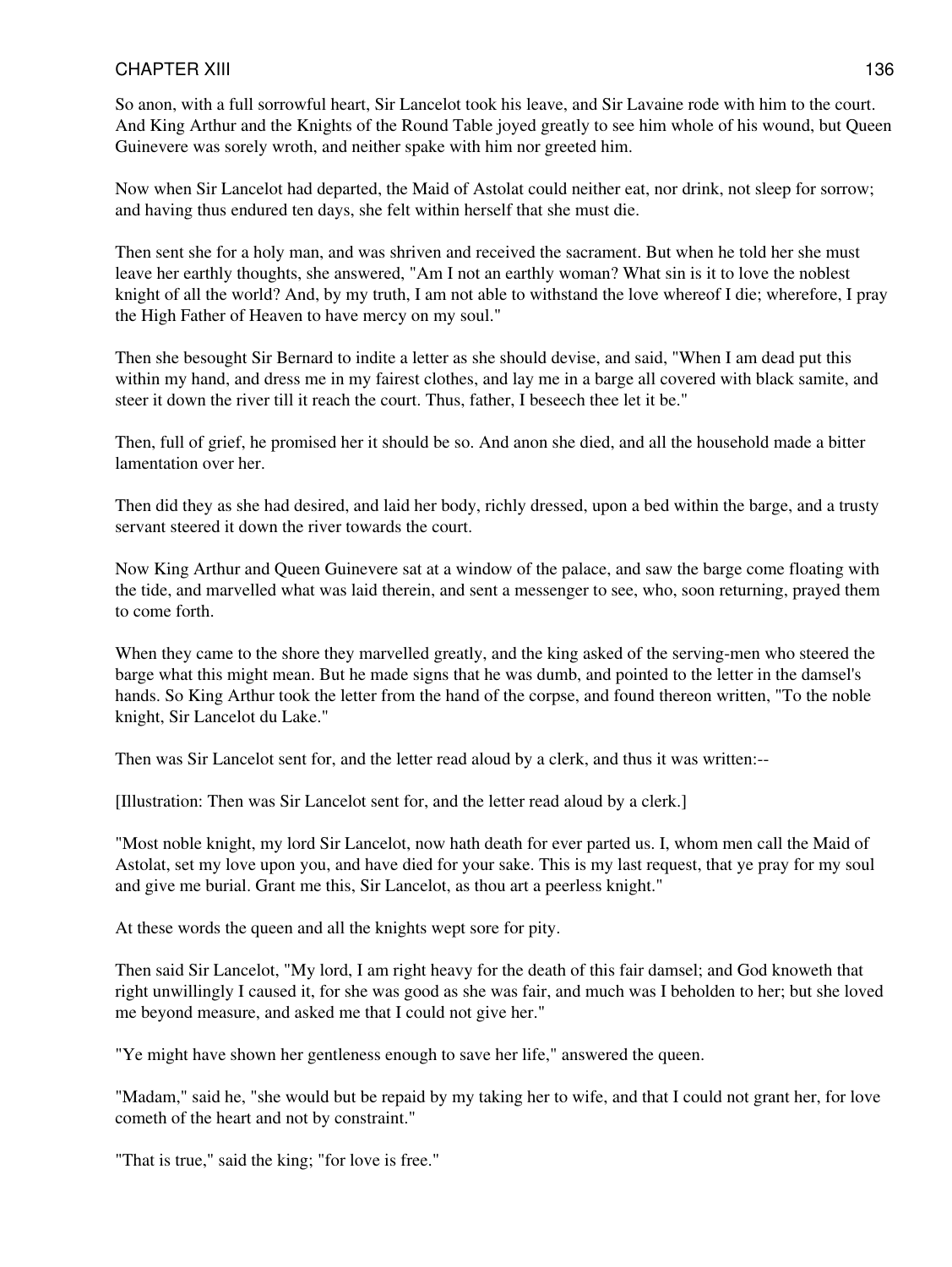"I pray you," said Sir Lancelot, "let me now grant her last asking, to be buried by me."

So on the morrow, he caused her body to be buried richly and solemnly, and ordained masses for her soul, and made great sorrow over her.

Then the queen sent for Sir Lancelot, and prayed his pardon for her wrath against him without cause. "This is not the first time it hath been so," answered he; "yet must I ever bear with ye, and so do I now forgive you."

So Queen Guinevere and Sir Lancelot were made friends again; but anon such favour did she show him, as in the end brought many evils on them both and all the realm.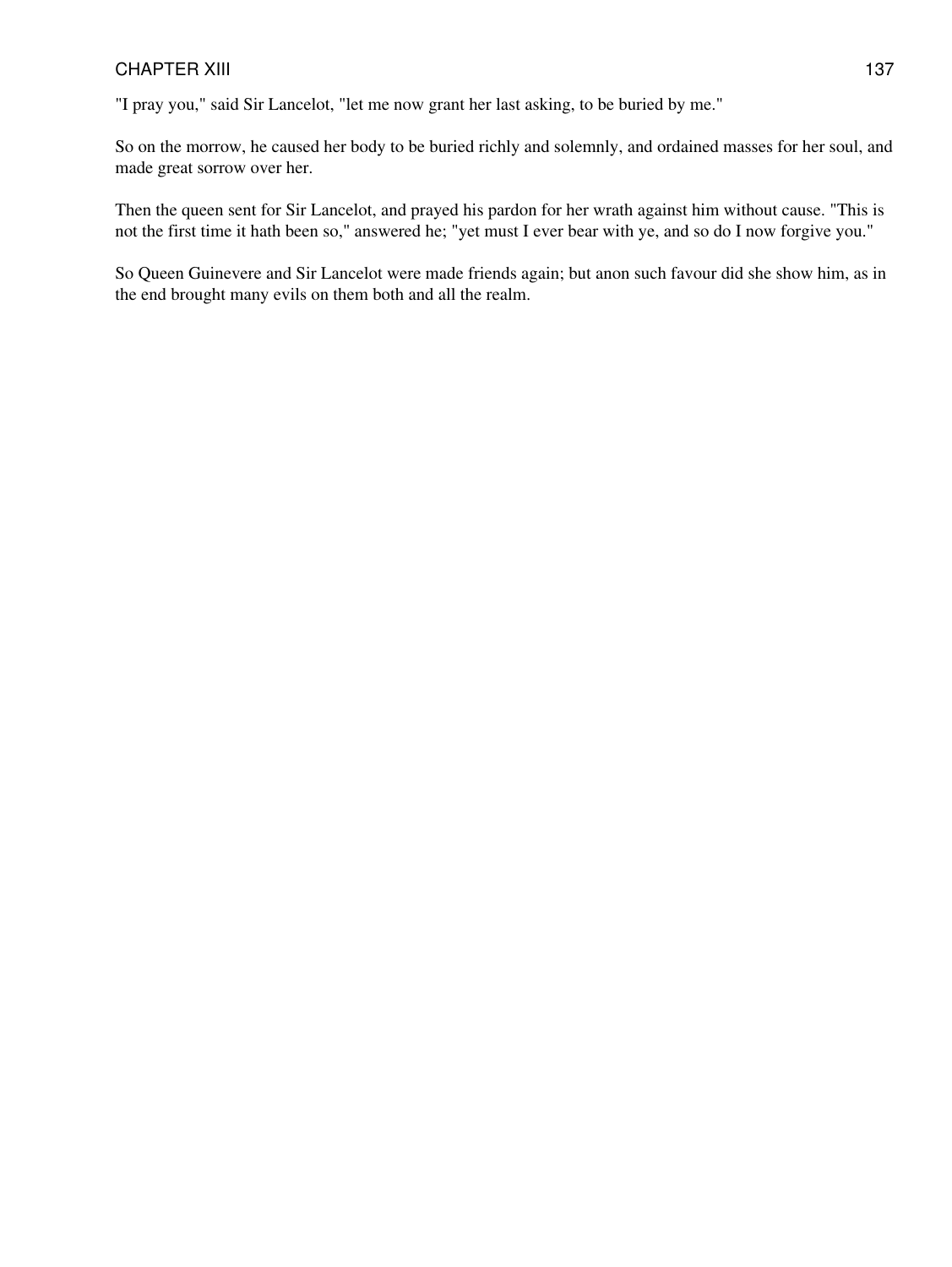# **CHAPTER XIV**

*The War between King Arthur and Sir Lancelot and the Death of King Arthur*

Within a while thereafter was a jousting at the court, wherein Sir Lancelot won the prize. And two of those he smote down were Sir Agravaine, the brother of Sir Gawain, and Sir Modred, his false brother--King Arthur's son by Belisent. And because of his victory they hated Sir Lancelot, and sought how they might injure him.

So on a night, when King Arthur was hunting in the forest, and the queen sent for Sir Lancelot to her chamber, they two espied him; and thinking now to make a scandal and a quarrel between Lancelot and the king, they found twelve others, and said Sir Lancelot was ever now in the queen's chamber, and King Arthur was dishonoured.

Then, all armed, they came suddenly round the queen's door, and cried, "Traitor! now art thou taken."

"Madam, we be betrayed," said Sir Lancelot; "yet shall my life cost these men dear."

Then did the queen weep sore, and dismally she cried, "Alas! there is no armour here whereby ye might withstand so many; wherefore ye will be slain, and I be burnt for the dread crime they will charge on me."

But while she spake the shouting of the knights was heard without, "Traitor, come forth, for now thou art snared!"

"Better were twenty deaths at once than this vile outcry," said Sir Lancelot.

Then he kissed her and said, "Most noble lady, I beseech ye, as I have ever been your own true knight, take courage; pray for my soul if I be now slain, and trust my faithful friends, Sir Bors and Sir Lavaine, to save you from the fire."

But ever bitterly she wept and moaned, and cried, "Would God that they would take and slay me, and that thou couldest escape."

"That shall never be," said he. And wrapping his mantle round his arm he unbarred the door a little space, so that but one could enter.

Then first rushed in Sir Chalaunce, a full strong knight, and lifted up his sword to smite Sir Lancelot; but lightly he avoided him, and struck Sir Chalaunce, with his hand, such a sore buffet on the head as felled him dead upon the floor.

Then Sir Lancelot pulled in his body and barred the door again, and dressed himself in his armour, and took his drawn sword in his hand.

But still the knights cried mightily without the door, "Traitor, come forth!"

[Illustration: But still the knights cried mightily without the door, "Traitor, come forth!"]

"Be silent and depart," replied Sir Lancelot; "for be ye sure ye will not take me, and to-morrow will I meet ye face to face before the king."

"Ye shall have no such grace," they cried; "but we will slay thee, or take thee as we list."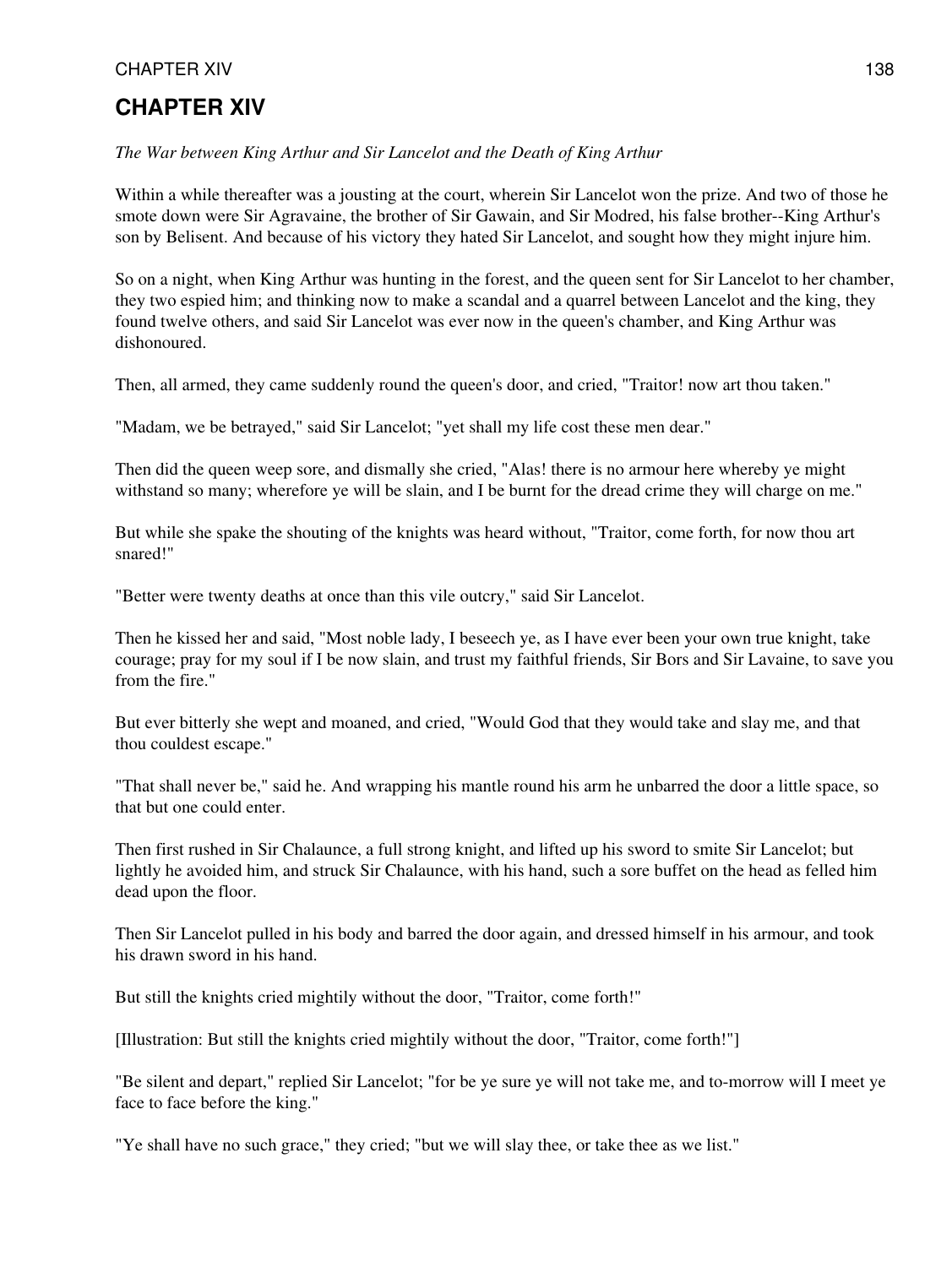"Then save yourselves who may," he thundered, and therewith suddenly unbarred the door and rushed forth at them. And at the first blow he slew Sir Agravaine, and after him twelve other knights, with twelve more mighty buffets. And none of all escaped him save Sir Modred, who, sorely wounded, fled away for life.

Then returned he to the queen, and said, "Now, madam, will I depart, and if ye be in any danger I pray ye come to me."

"Surely will I stay here, for I am queen," she answered; "yet if to-morrow any harm come to me I trust to thee for rescue."

"Have ye no doubt of me," said he, "for ever while I live am I your own true knight."

Therewith he took his leave, and went and told Sir Bors and all his kindred of this adventure. "We will be with thee in this quarrel," said they all; "and if the queen be sentenced to the fire, we certainly will save her."

Meanwhile Sir Modred, in great fear and pain, fled from the court, and rode until he found King Arthur, and told him all that had befallen. But the king would scarce believe him till he came and saw the bodies of Sir Agravaine and all the other knights.

Then felt he in himself that all was true, and with his passing grief his heart nigh broke. "Alas!" cried he, "now is the fellowship of the Round Table for ever broken: yea, woe is me! I may not with my honour spare my queen."

Anon it was ordained that Queen Guinevere should be burned to death, because she had dishonoured King Arthur.

But when Sir Gawain heard thereof, he came before the king, and said, "My lord, I counsel thee be not too hasty in this matter, but stay the judgment of the queen a season, for it may well be that Sir Lancelot was in her chamber for no evil, seeing she is greatly beholden to him for so many deeds done for her sake, and peradventure she had sent to him to thank him, and did it secretly that she might avoid slander."

But King Arthur answered, full of grief, "Alas! I may not help her; she is judged as any other woman."

Then he required Sir Gawain and his brethren, Sir Gaheris and Sir Gareth, to be ready to bear the queen to-morrow to the place of execution.

"Nay, noble lord," replied Sir Gawain, "that can I never do; for neither will my heart suffer me to see the queen die, nor shall men ever say I was of your counsel in this matter."

Then said his brothers, "Ye may command us to be there, but since it is against our will, we will be without arms, that we may do no battle against her."

So on the morrow was Queen Guinevere led forth to die by fire, and a mighty crowd was there, of knights and nobles, armed and unarmed. And all the lords and ladies wept sore at that piteous sight. Then was she shriven by a priest, and the men came nigh to bind her to the stake and light the fire.

At that Sir Lancelot's spies rode hastily and told him and his kindred, who lay hidden in a wood hard by; and suddenly, with twenty knights, he rushed into the midst of all the throng to rescue her.

But certain of King Arthur's knights rose up and fought with them, and there was a full great battle and confusion. And Sir Lancelot drave fiercely here and there among the press, and smote on every side, and at every blow struck down a knight, so that many were slain by him and his fellows.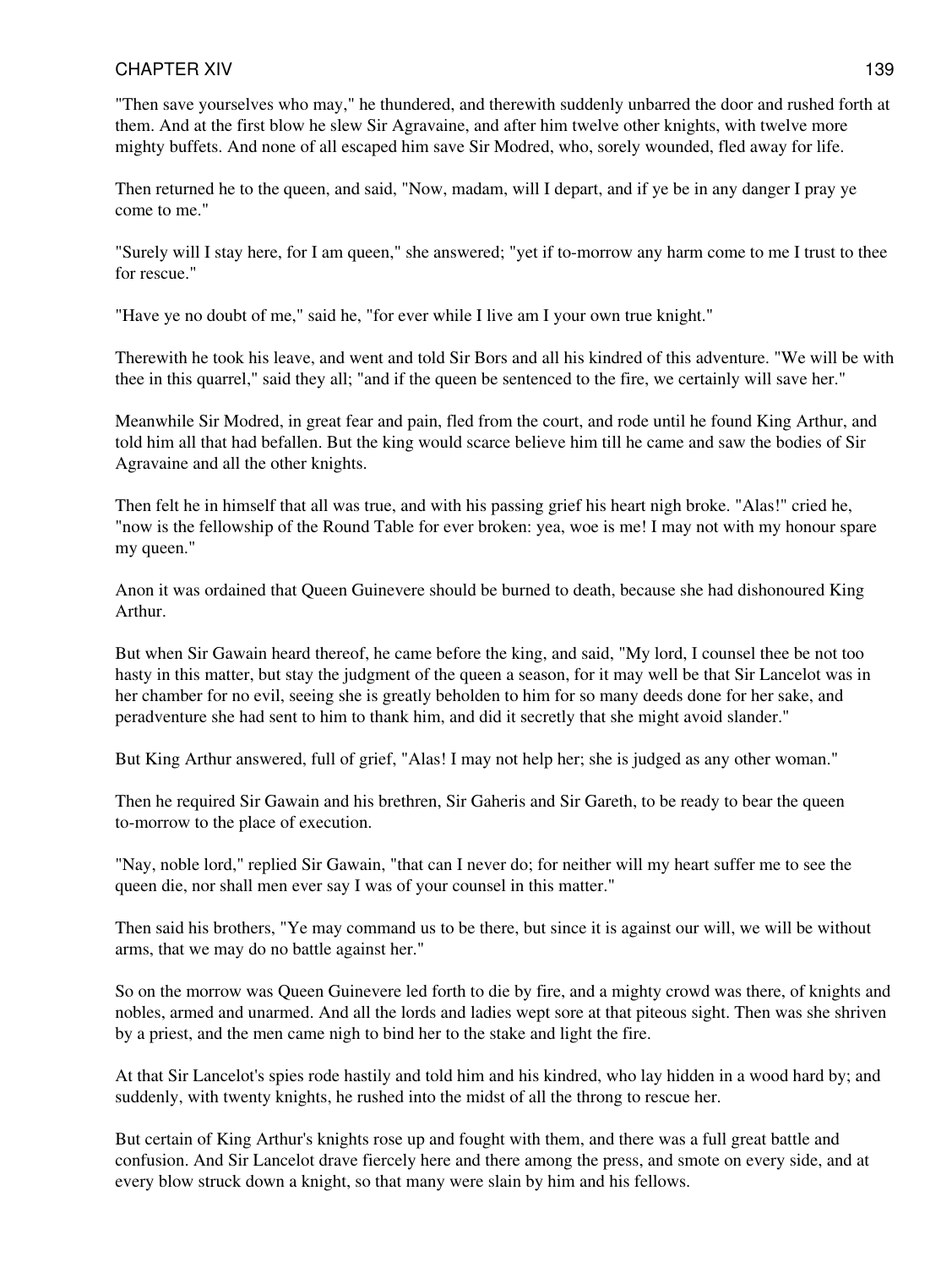Then was the queen set free, and caught up on Sir Lancelot's saddle and fled away with him and all his company to the Castle of La Joyous Garde.

Now so it chanced that, in the turmoil of the fighting, Sir Lancelot had unawares struck down and slain the two good knights Sir Gareth and Sir Gaheris, knowing it not, for he fought wildly, and saw not that they were unarmed.

When King Arthur heard thereof, and of all that battle, and the rescue of the queen, he sorrowed heavily for those good knights, and was passing wroth with Lancelot and the queen.

But when Sir Gawain heard of his brethren's death he swooned for sorrow and wrath, for he wist that Sir Lancelot had killed them in malice. And as soon as he recovered he ran in to the king, and said, "Lord king and uncle, hear this oath which now I swear, that from this day I will not fail Sir Lancelot till one of us hath slain the other. And now, unless ye haste to war with him, that we may be avenged, will I myself alone go after him."

Then the king, full of wrath and grief, agreed thereto, and sent letters throughout the realm to summon all his knights, and went with a vast army to besiege the Castle of La Joyous Garde. And Sir Lancelot, with his knights, mightily defended it; but never would he suffer any to go forth and attack one of the king's army, for he was right loth to fight against him.

So when fifteen weeks were passed, and King Arthur's army wasted itself in vain against the castle, for it was passing strong, it chanced upon a day Sir Lancelot was looking from the walls and espied King Arthur and Sir Gawain close beside.

"Come forth, Sir Lancelot," said King Arthur right fiercely, "and let us two meet in the midst of the field."

"God forbid that I should encounter with thee, lord, for thou didst make me a knight," replied Sir Lancelot.

Then cried Sir Gawain, "Shame on thee, traitor and false knight, yet be ye well assured we will regain the queen and slay thee and thy company; yea, double shame on ye to slay my brother Gaheris unarmed, Sir Gareth also, who loved ye so well. For that treachery, be sure I am thine enemy till death."

"Alas!" cried Sir Lancelot, "that I hear such tidings, for I knew not I had slain those noble knights, and right sorely now do I repent it with a heavy heart. Yet abate thy wrath, Sir Gawain, for ye know full well I did it by mischance, for I loved them ever as my own brothers."

"Thou liest, false recreant," cried Sir Gawain, fiercely.

At that Sir Lancelot was wroth, and said, "I well see thou art now mine enemy, and that there can be no more peace with thee, or with my lord the king, else would I gladly give back the queen."

Then the king would fain have listened to Sir Lancelot, for more than all his own wrong did he grieve at the sore waste and damage of the realm, but Sir Gawain persuaded him against it, and ever cried out foully on Sir Lancelot.

When Sir Bors and the other knights of Lancelot's party heard the fierce words of Sir Gawain, they were passing wroth, and prayed to ride forth and be avenged on him, for they were weary of so long waiting to no good. And in the end Sir Lancelot, with a heavy heart, consented.

So on the morrow the hosts on either side met in the field, and there was a great battle. And Sir Gawain prayed his knights chiefly to set upon Sir Lancelot; but Sir Lancelot commanded his company to forbear King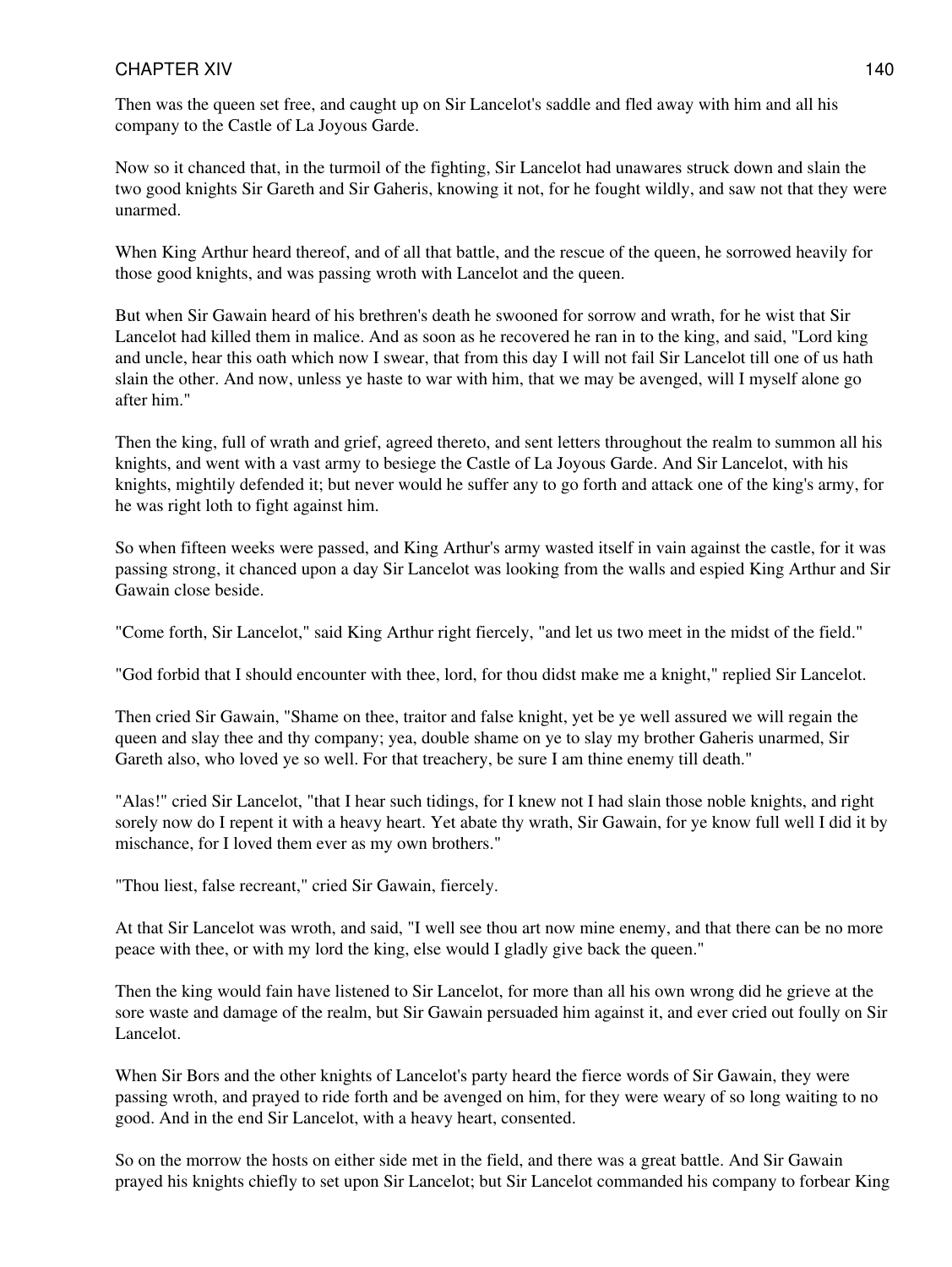Arthur and Sir Gawain.

So the two armies jousted together right fiercely, and Sir Gawain proffered to encounter with Sir Lionel, and overthrew him. But Sir Bors, and Sir Blamor, and Sir Palomedes, who were on Sir Lancelot's side, did great feats of arms, and overthrew many of King Arthur's knights.

Then the king came forth against Sir Lancelot, but Sir Lancelot forbore him and would not strike again.

At that Sir Bors rode up against the king and smote him down. But Sir Lancelot cried, "Touch him not on pain of thy head," and going to King Arthur he alighted and gave him his own horse, saying, "My lord, I pray thee forbear this strife, for it can bring to neither of us any honour."

And when King Arthur looked on him the tears came to his eyes as he thought of his noble courtesy, and he said within himself, "Alas! that ever this war began."

But on the morrow Sir Gawain led forth the army again, and Sir Bors commanded on Sir Lancelot's side. And they two struck together so fiercely that both fell to the ground sorely wounded; and all the day they fought till night fell, and many were slain on both sides, yet in the end neither gained the victory.

But by now the fame of this fierce war spread through all Christendom, and when the Pope heard thereof he sent a Bull, and charged King Arthur to make peace with Lancelot, and receive back Queen Guinevere; and for the offence imputed to her absolution should be given by the Pope.

Thereto would King Arthur straightway have obeyed, but Sir Gawain ever urged him to refuse.

When Sir Lancelot heard thereof, he wrote thus to the king: "It was never in my thought, lord, to withhold thy queen from thee; but since she was condemned for my sake to death, I deemed it but a just and knightly part to rescue her therefrom; wherefore I recommend me to your grace, and within eight days will I come to thee and bring the queen in safety."

Then, within eight days, as he had said, Sir Lancelot rode from out the castle with Queen Guinevere, and a hundred knights for company, each carrying an olive branch, in sign of peace. And so they came to the court, and found King Arthur sitting on his throne, with Sir Gawain and many other knights around him. And when Sir Lancelot entered with the queen, they both kneeled down before the king.

Anon Sir Lancelot rose and said, "My lord, I have brought hither my lady the queen again, as right requireth, and by commandment of the Pope and you. I pray ye take her to your heart again and forget the past. For myself I may ask nothing, and for my sin I shall have sorrow and sore punishment; yet I would to heaven I might have your grace."

But ere the king could answer, for he was moved with pity at his words, Sir Gawain cried aloud, "Let the king do as he will, but be sure, Sir Lancelot, thou and I shall never be accorded while we live, for thou has slain my brethren traitorously and unarmed."

"As heaven is my help," replied Sir Lancelot, "I did it ignorantly, for I loved them well, and while I live I shall bewail their death; but to make war with me were no avail, for I must needs fight with thee if thou assailest, and peradventure I might kill thee also, which I were right loth to do."

"I will forgive thee never," cried Sir Gawain, "and if the king accordeth with thee he shall lose my service."

Then the knights who stood near tried to reconcile Sir Gawain to Sir Lancelot, but he would not hear them. So, at the last, Sir Lancelot said, "Since peace is vain, I will depart, lest I bring more evil on my fellowship."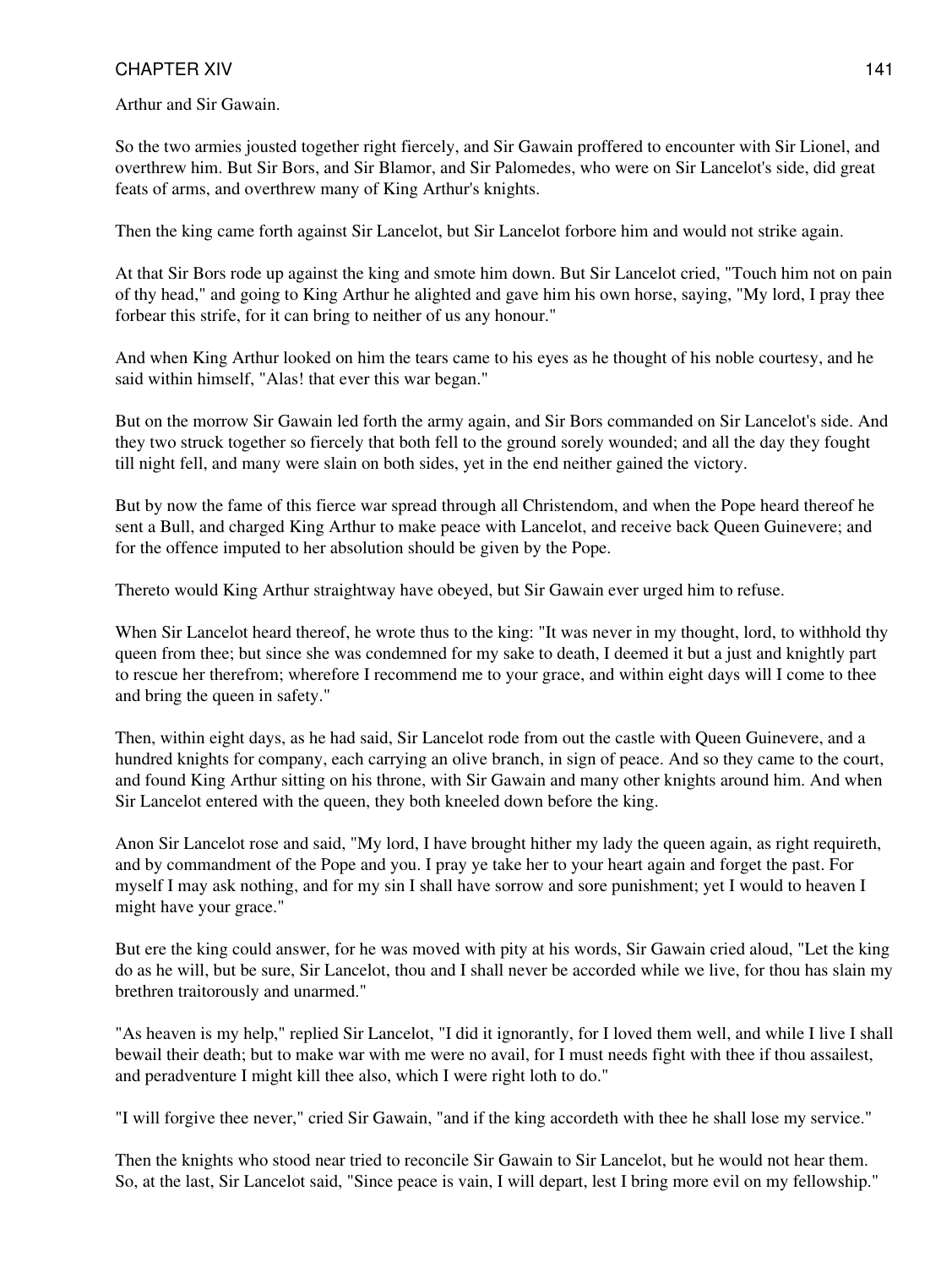And as he turned to go, the tears fell from him, and he said, "Alas, most noble Christian realm, which I have loved above all others, now shall I see thee never more!" Then said he to the queen, "Madam, now must I leave ye and this noble fellowship for ever. And, I beseech ye, pray for me, and if ye ever be defamed of any, let me hear thereof, and as I have been ever thy true knight in right and wrong, so will I be again."

With that he kneeled and kissed King Arthur's hands, and departed on his way. And there was none in all that court, save Sir Gawain alone, but wept to see him go.

So he returned with all his knights to the Castle of La Joyous Garde, and, for his sorrow's sake, he named it Dolorous Garde thenceforth.

Anon he left the realm, and went with many of his fellowship beyond the sea to France, and there divided all his lands among them equally, he sharing but as the rest.

And from that time forward peace had been between him and King Arthur, but for Sir Gawain, who left the king no rest, but constantly persuaded him that Lancelot was raising mighty hosts against him.

So in the end his malice overcame the king, who left the government in charge of Modred, and made him guardian of the queen, and went with a great army to invade Sir Lancelot's lands.

Yet Sir Lancelot would make no war upon the king, and sent a message to gain peace on any terms King Arthur chose. But Sir Gawain met the herald ere he reached the king, and sent him back with taunting and bitter words. Whereat Sir Lancelot sorrowfully called his knights together and fortified the Castle of Benwicke, and there was shortly besieged by the army of King Arthur.

And every day Sir Gawain rode up to the walls, and cried out foully on Sir Lancelot, till, upon a time, Sir Lancelot answered him that he would meet him in the field and put his boasting to the proof. So it was agreed on both sides that there should none come nigh them or separate them till one had fallen or yielded; and they two rode forth.

Then did they wheel their horses apart, and turning, came together as it had been thunder, so that both horses fell, and both their lances broke. At that they drew their swords and set upon each other fiercely, with passing grievous strokes.

Now Sir Gawain had through magic a marvellous great gift. For every day, from morning till noon, his strength waxed to the might of seven men, but after that waned to his natural force. Therefore till noon he gave Sir Lancelot many mighty buffets, which scarcely he endured. Yet greatly he forbore Sir Gawain, for he was aware of his enchantment, and smote him slightly till his own knights marvelled. But after noon Sir Gawain's strength sank fast, and then, with one full blow, Sir Lancelot laid him on the earth. Then Sir Gawain cried out, "Turn not away, thou traitor knight, but slay me if thou wilt, or else I will arise and fight with thee again some other time."

"Sir knight," replied Sir Lancelot, "I never yet smote a fallen man."

At that they bore Sir Gawain sorely wounded to his tent, and King Arthur withdrew his men, for he was loth to shed the blood of so many knights of his own fellowship.

But now came tidings to King Arthur from across the sea, which caused him to return in haste. For thus the news ran, that no sooner was Sir Modred set up in his regency, than he had forged false tidings from abroad that the king had fallen in a battle with Sir Lancelot. Whereat he had proclaimed himself the king, and had been crowned at Canterbury, where he had held a coronation feast for fifteen days. Then he had gone to Winchester, where Queen Guinevere abode, and had commanded her to be his wife; whereto, for fear and sore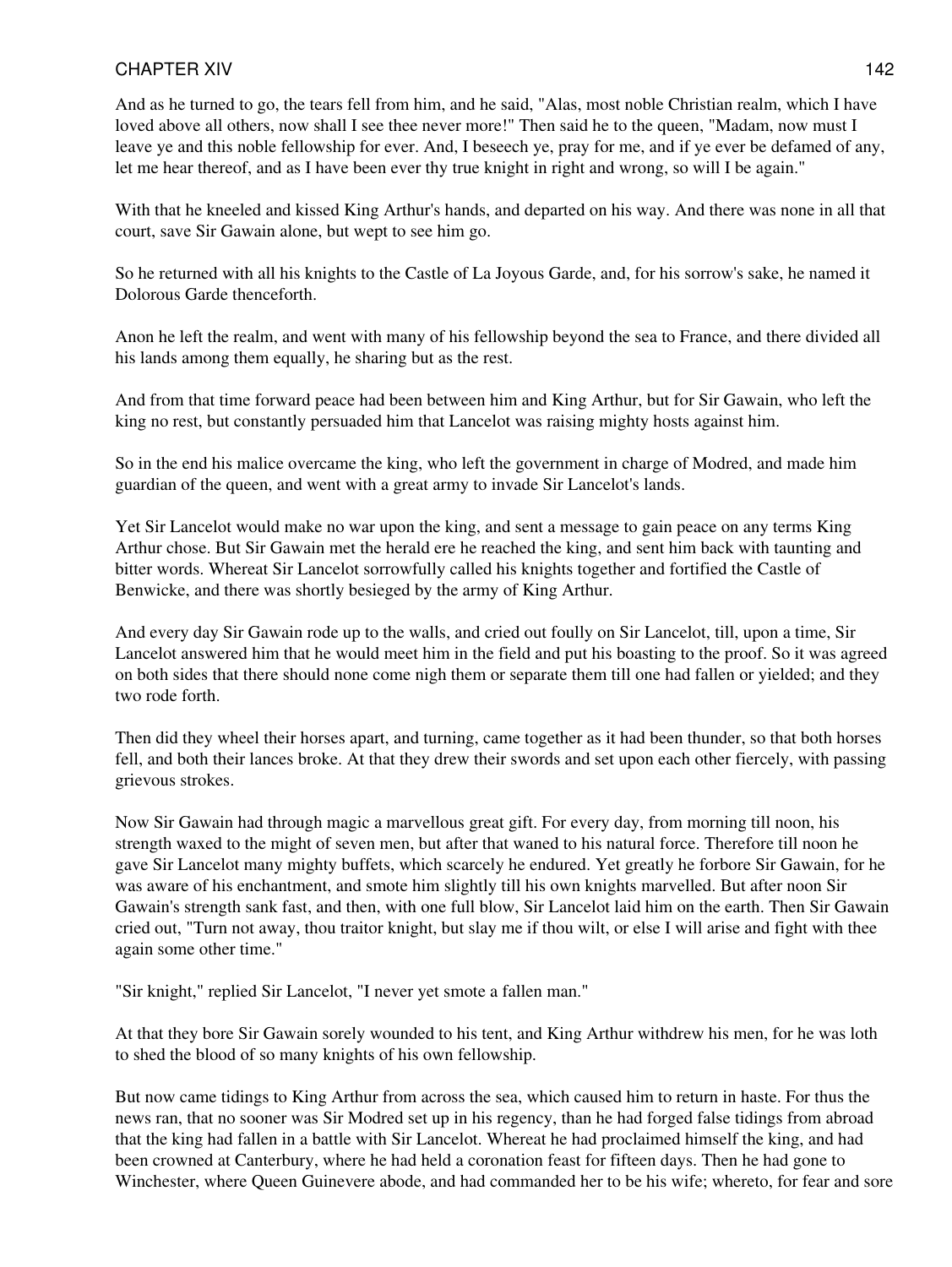perplexity, she had feigned consent, but, under pretext of preparing for the marriage, had fled in haste to London and taken shelter in the Tower, fortifying it and providing it with all manner of victuals, and defending it against Sir Modred, and answering to all his threats that she would rather slay herself than be his queen.

Thus was it written to King Arthur. Then, in passing great wrath and haste, he came with all his army swiftly back from France and sailed to England. But when Sir Modred heard thereof, he left the Tower and marched with all his host to meet the king at Dover.

Then fled Queen Guinevere to Amesbury to a nunnery, and there she clothed herself in sackcloth, and spent her time in praying for the king and in good deeds and fasting. And in that nunnery evermore she lived, sorely repenting and mourning for her sin, and for the ruin she had brought on all the realm. And there anon she died.

And when Sir Lancelot heard thereof, he put his knightly armour off, and bade farewell to all his kin, and went a mighty pilgrimage for many years, and after lived a hermit till his death.

When Sir Modred came to Dover, he found King Arthur and his army but just landed; and there they fought a fierce and bloody battle, and many great and noble knights fell on both sides.

But the king's side had the victory, for he was beyond himself with might and passion, and all his knights so fiercely followed him, that, in spite of all their multitude, they drove Sir Modred's army back with fearful wounds and slaughter, and slept that night upon the battle-field.

But Sir Gawain was smitten by an arrow in the wound Sir Lancelot gave him, and wounded to the death. Then was he borne to the king's tent, and King Arthur sorrowed over him as it had been his own son. "Alas!" said he; "in Sir Lancelot and in you I had my greatest earthly joy, and now is all gone from me."

And Sir Gawain answered, with a feeble voice, "My lord and king, I know well my death is come, and through my own wilfulness, for I am smitten in the wound Sir Lancelot gave me. Alas! that I have been the cause of all this war, for but for me thou hadst been now at peace with Lancelot, and then had Modred never done this treason. I pray ye, therefore, my dear lord, be now agreed with Lancelot, and tell him, that although he gave me my death-wound, it was through my own seeking; wherefore I beseech him to come back to England, and here to visit my tomb, and pray for my soul."

When he had thus spoken, Sir Gawain gave up his ghost, and the king grievously mourned for him.

Then they told him that the enemy had camped on Barham Downs, whereat, with all his hosts, he straightway marched there, and fought again a bloody battle, and overthrew Sir Modred utterly. Howbeit, he raised yet another army, and retreating ever from before the king, increased his numbers as he went, till at the farthest west in Lyonesse, he once more made a stand.

Now, on the night of Trinity Sunday, being the eve of the battle, King Arthur had a vision, and saw Sir Gawain in a dream, who warned him not to fight with Modred on the morrow, else he would be surely slain; and prayed him to delay till Lancelot and his knights should come to aid him.

So when King Arthur woke he told his lords and knights that vision, and all agreed to wait the coming of Sir Lancelot. Then a herald was sent with a message of truce to Sir Modred, and a treaty was made that neither army should assail the other.

But when the treaty was agreed upon, and the heralds returned, King Arthur said to his knights, "Beware, lest Sir Modred deceive us, for I in no wise trust him, and if swords be drawn be ready to encounter!" And Sir Modred likewise gave an order, that if any man of the king's army drew his sword, they should begin to fight.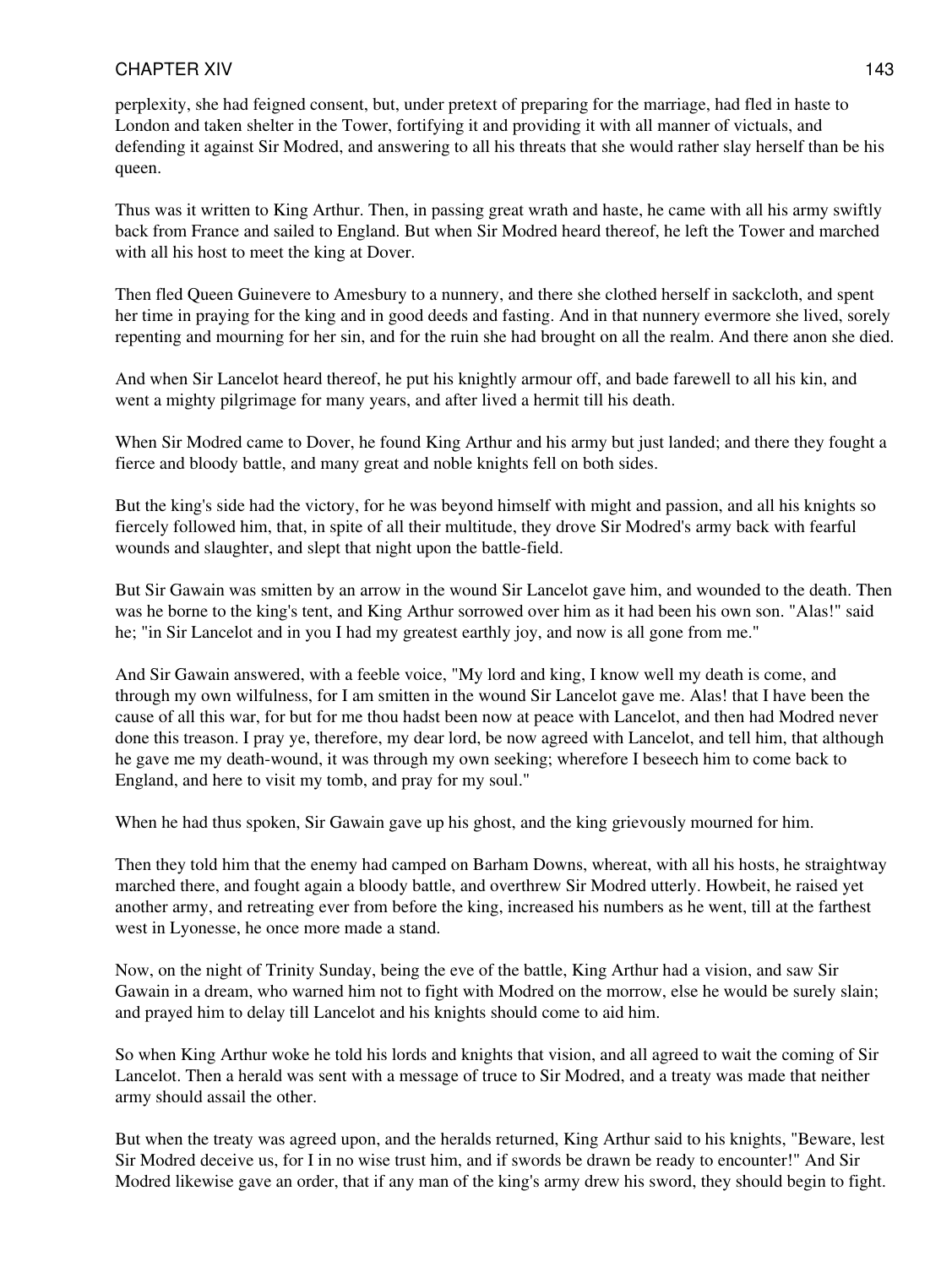And as it chanced, a knight of the king's side was bitten by an adder in the foot, and hastily drew forth his sword to slay it. That saw Sir Modred, and forthwith commanded all his army to assail the king's.

So both sides rushed to battle, and fought passing fiercely. And when the king saw there was no hope to stay them, he did right mightily and nobly as a king should do, and ever, like a lion, raged in the thickest of the press, and slew on the right hand and on the left, till his horse went fetlock deep in blood. So all day long they fought, and stinted not till many a noble knight was slain.

But the king was passing sorrowful to see his trusty knights lie dead on every side. And at the last but two remained beside him, Sir Lucan, and his brother, Sir Bedivere, and both were sorely wounded.

"Now am I come to mine end," said King Arthur; "but, lo! that traitor Modred liveth yet, and I may not die till I have slain him. Now, give me my spear, Sir Lucan."

"Lord, let him be," replied Sir Lucan; "for if ye pass through this unhappy day, ye shall be right well revenged upon him. My good lord, remember well your dream, and what the spirit of Sir Gawain did forewarn ye."

"Betide me life, betide me death," said the king; "now I see him yonder alone, he shall never escape my hands, for at a better vantage shall I never have him."

"God speed you well," said Sir Bedivere.

Then King Arthur got his spear in both his hands, and ran towards Sir Modred, crying, "Traitor, now is thy death-day come!" And when Sir Modred heard his words, and saw him come, he drew his sword and stood to meet him. Then King Arthur smote Sir Modred through the body more than a fathom. And when Sir Modred felt he had his death wound, he thrust himself with all his might up to the end of King Arthur's spear, and smote his father, Arthur, with his sword upon the head, so that it pierced both helm and brain-pan.

And therewith Sir Modred fell down stark dead to the earth, and King Arthur fell down also in a swoon, and swooned many times.

Then Sir Lucan and Sir Bedivere came and bare him away to a little chapel by the sea-shore. And there Sir Lucan sank down with the bleeding of his own wounds, and fell dead.

And King Arthur lay long in a swoon, and when he came to himself, he found Sir Lucan lying dead beside him, and Sir Bedivere weeping over the body of his brother.

Then said the king to Sir Bedivere, "Weeping will avail no longer, else would I grieve for evermore. Alas! now is the fellowship of the Round Table dissolved for ever, and all my realm I have so loved is wasted with war. But my time hieth fast, wherefore take thou Excalibur, my good sword, and go therewith to yonder water-side and throw it in, and bring me word what thing thou seest."

So Sir Bedivere departed; but as he went he looked upon the sword, the hilt whereof was all inlaid with precious stones exceeding rich. And presently he said within himself, "If I now throw this sword into the water, what good should come of it?" So he hid the sword among the reeds, and came again to the king.

"What sawest thou?" said he to Sir Bedivere.

"Lord," said he, "I saw nothing else but wind and waves."

"Thou hast untruly spoken," said the king; "wherefore go lightly back and throw it in, and spare not."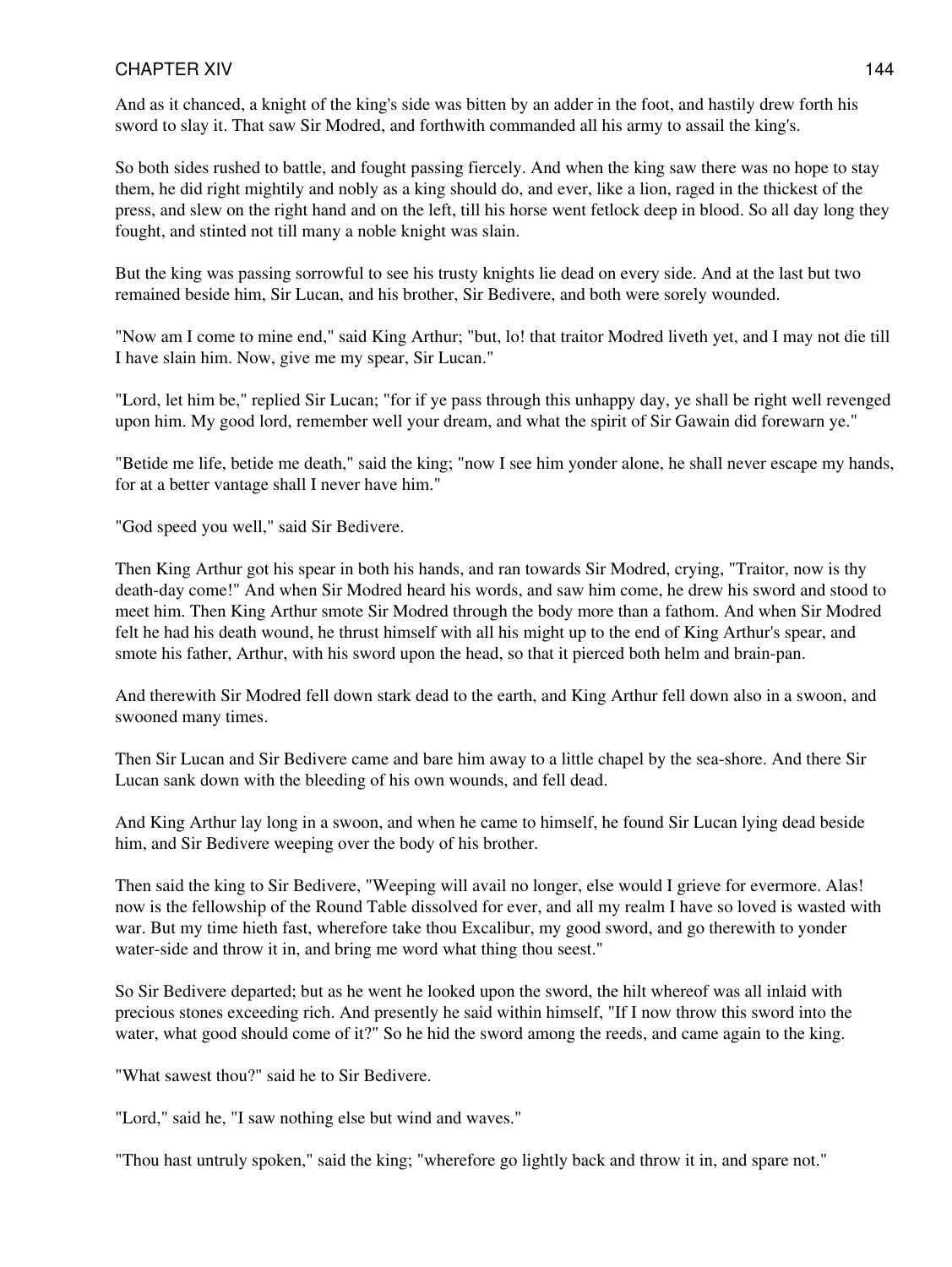Then Sir Bedivere returned again, and took the sword up in his hand; but when he looked on it, he thought it sin and shame to throw away a thing so noble. Wherefore he hid it yet again, and went back to the king.

"What saw ye?" said King Arthur.

"Lord," answered he, "I saw nothing but the water ebbing and flowing."

"Oh, traitor and untrue!" cried out the king; "twice hast thou now betrayed me. Art thou called of men a noble knight, and wouldest betray me for a jewelled sword? Now, therefore, go again for the last time, for thy tarrying hath put me in sore peril of my life, and I fear my wound hath taken cold; and if thou do it not this time, by my faith I will arise and slay thee with my hands."

Then Sir Bedivere ran quickly and took up the sword, and went down to the water's edge, and bound the girdle round the hilt and threw it far into the water. And lo! an arm and hand came forth above the water, and caught the sword, and brandished it three times, and vanished.

So Sir Bedivere came again to the king and told him what he had seen.

"Help me from hence," said King Arthur; "for I dread me I have tarried over long."

Then Sir Bedivere took the king up in his arms, and bore him to the water's edge. And by the shore they saw a barge with three fair queens therein, all dressed in black, and when they saw King Arthur they wept and wailed.

"Now put me in the barge," said he to Sir Bedivere, and tenderly he did so.

Then the three queens received him, and he laid his head upon the lap of one of them, who cried, "Alas! dear brother, why have ye tarried so long, for your wound hath taken cold?"

With that the barge put from the land, and when Sir Bedivere saw it departing, he cried with a bitter cry, "Alas! my lord King Arthur, what shall become of me now ye have gone from me?"

"Comfort ye," said King Arthur, "and be strong, for I may no more help ye. I go to the Vale of Avilion to heal me of my grievous wound, and if ye see me no more, pray for my soul."

Then the three queens kneeled down around the king and sorely wept and wailed, and the barge went forth to sea, and departed slowly out of Sir Bedivere's sight.

End of the Project Gutenberg EBook of The Legends Of King Arthur And His Knights, by James Knowles

#### \*\*\* END OF THIS PROJECT GUTENBERG EBOOK KING ARTHUR AND HIS KNIGHTS \*\*\*

\*\*\*\*\* This file should be named 12753-8.txt or 12753-8.zip \*\*\*\*\* This and all associated files of various formats will be found in: http://www.gutenberg.net/1/2/7/5/12753/

Produced by Zoran Stefanovic, GF Untermeyer and Distributed Proofreaders Europe, http://dp.rastko.net.

Updated editions will replace the previous one--the old editions will be renamed.

Creating the works from public domain print editions means that no one owns a United States copyright in these works, so the Foundation (and you!) can copy and distribute it in the United States without permission and without paying copyright royalties. Special rules, set forth in the General Terms of Use part of this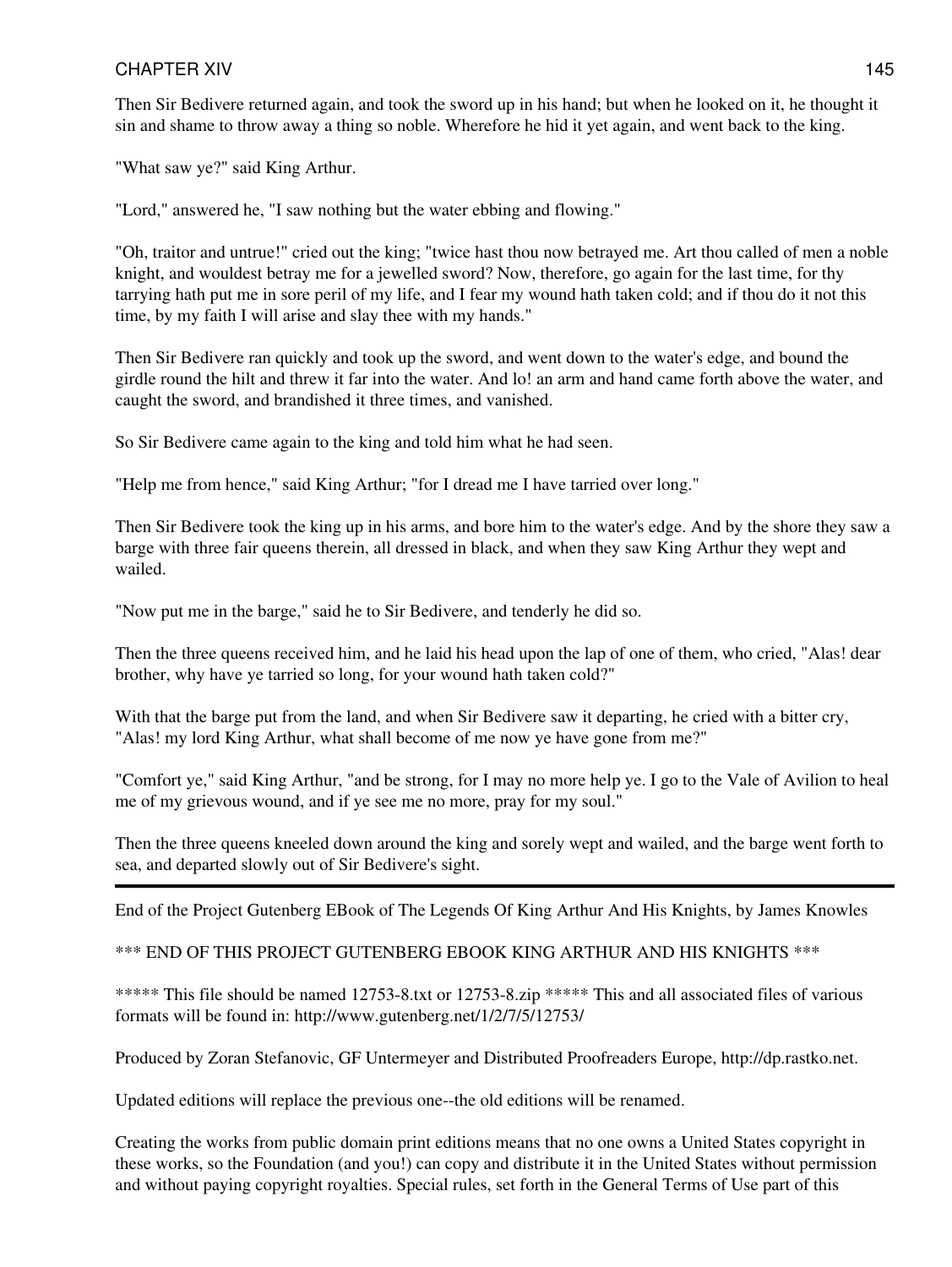license, apply to copying and distributing Project Gutenberg-tm electronic works to protect the PROJECT GUTENBERG-tm concept and trademark. Project Gutenberg is a registered trademark, and may not be used if you charge for the eBooks, unless you receive specific permission. If you do not charge anything for copies of this eBook, complying with the rules is very easy. You may use this eBook for nearly any purpose such as creation of derivative works, reports, performances and research. They may be modified and printed and given away--you may do practically ANYTHING with public domain eBooks. Redistribution is subject to the trademark license, especially commercial redistribution.

#### \*\*\* START: FULL LICENSE \*\*\*

#### THE FULL PROJECT GUTENBERG LICENSE PLEASE READ THIS BEFORE YOU DISTRIBUTE OR USE THIS WORK

To protect the Project Gutenberg-tm mission of promoting the free distribution of electronic works, by using or distributing this work (or any other work associated in any way with the phrase "Project Gutenberg"), you agree to comply with all the terms of the Full Project Gutenberg-tm License (available with this file or online at <http://gutenberg.net>/license).

Section 1. General Terms of Use and Redistributing Project Gutenberg-tm electronic works

1.A. By reading or using any part of this Project Gutenberg-tm electronic work, you indicate that you have read, understand, agree to and accept all the terms of this license and intellectual property (trademark/copyright) agreement. If you do not agree to abide by all the terms of this agreement, you must cease using and return or destroy all copies of Project Gutenberg-tm electronic works in your possession. If you paid a fee for obtaining a copy of or access to a Project Gutenberg-tm electronic work and you do not agree to be bound by the terms of this agreement, you may obtain a refund from the person or entity to whom you paid the fee as set forth in paragraph 1.E.8.

1.B. "Project Gutenberg" is a registered trademark. It may only be used on or associated in any way with an electronic work by people who agree to be bound by the terms of this agreement. There are a few things that you can do with most Project Gutenberg-tm electronic works even without complying with the full terms of this agreement. See paragraph 1.C below. There are a lot of things you can do with Project Gutenberg-tm electronic works if you follow the terms of this agreement and help preserve free future access to Project Gutenberg-tm electronic works. See paragraph 1.E below.

1.C. The Project Gutenberg Literary Archive Foundation ("the Foundation" or PGLAF), owns a compilation copyright in the collection of Project Gutenberg-tm electronic works. Nearly all the individual works in the collection are in the public domain in the United States. If an individual work is in the public domain in the United States and you are located in the United States, we do not claim a right to prevent you from copying, distributing, performing, displaying or creating derivative works based on the work as long as all references to Project Gutenberg are removed. Of course, we hope that you will support the Project Gutenberg-tm mission of promoting free access to electronic works by freely sharing Project Gutenberg-tm works in compliance with the terms of this agreement for keeping the Project Gutenberg-tm name associated with the work. You can easily comply with the terms of this agreement by keeping this work in the same format with its attached full Project Gutenberg-tm License when you share it without charge with others.

1.D. The copyright laws of the place where you are located also govern what you can do with this work. Copyright laws in most countries are in a constant state of change. If you are outside the United States, check the laws of your country in addition to the terms of this agreement before downloading, copying, displaying, performing, distributing or creating derivative works based on this work or any other Project Gutenberg-tm work. The Foundation makes no representations concerning the copyright status of any work in any country outside the United States.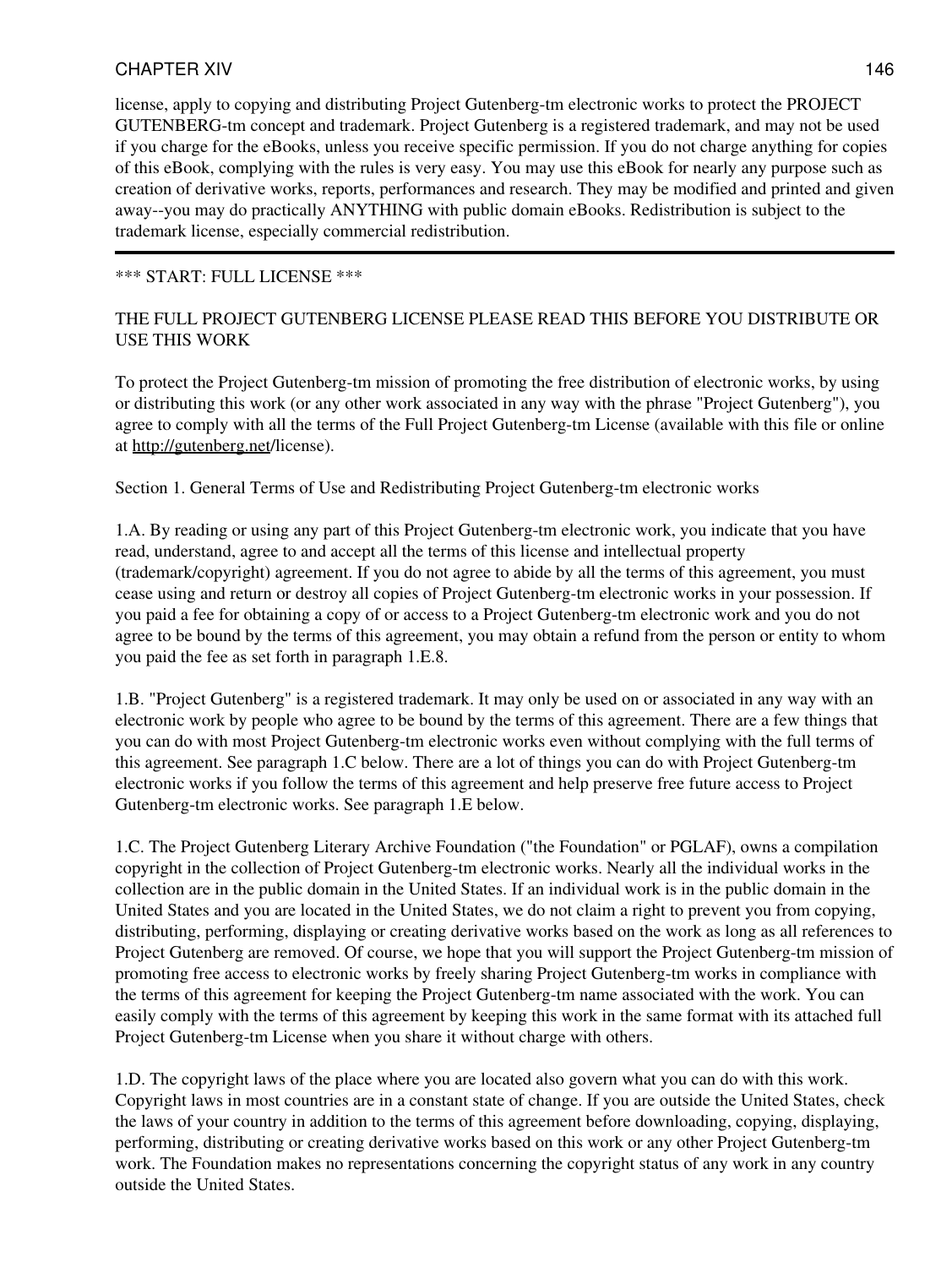1.E. Unless you have removed all references to Project Gutenberg:

1.E.1. The following sentence, with active links to, or other immediate access to, the full Project Gutenberg-tm License must appear prominently whenever any copy of a Project Gutenberg-tm work (any work on which the phrase "Project Gutenberg" appears, or with which the phrase "Project Gutenberg" is associated) is accessed, displayed, performed, viewed, copied or distributed:

This eBook is for the use of anyone anywhere at no cost and with almost no restrictions whatsoever. You may copy it, give it away or re-use it under the terms of the Project Gutenberg License included with this eBook or online at www.gutenberg.net

1.E.2. If an individual Project Gutenberg-tm electronic work is derived from the public domain (does not contain a notice indicating that it is posted with permission of the copyright holder), the work can be copied and distributed to anyone in the United States without paying any fees or charges. If you are redistributing or providing access to a work with the phrase "Project Gutenberg" associated with or appearing on the work, you must comply either with the requirements of paragraphs 1.E.1 through 1.E.7 or obtain permission for the use of the work and the Project Gutenberg-tm trademark as set forth in paragraphs 1.E.8 or 1.E.9.

1.E.3. If an individual Project Gutenberg-tm electronic work is posted with the permission of the copyright holder, your use and distribution must comply with both paragraphs 1.E.1 through 1.E.7 and any additional terms imposed by the copyright holder. Additional terms will be linked to the Project Gutenberg-tm License for all works posted with the permission of the copyright holder found at the beginning of this work.

1.E.4. Do not unlink or detach or remove the full Project Gutenberg-tm License terms from this work, or any files containing a part of this work or any other work associated with Project Gutenberg-tm.

1.E.5. Do not copy, display, perform, distribute or redistribute this electronic work, or any part of this electronic work, without prominently displaying the sentence set forth in paragraph 1.E.1 with active links or immediate access to the full terms of the Project Gutenberg-tm License.

1.E.6. You may convert to and distribute this work in any binary, compressed, marked up, nonproprietary or proprietary form, including any word processing or hypertext form. However, if you provide access to or distribute copies of a Project Gutenberg-tm work in a format other than "Plain Vanilla ASCII" or other format used in the official version posted on the official Project Gutenberg-tm web site (www.gutenberg.net), you must, at no additional cost, fee or expense to the user, provide a copy, a means of exporting a copy, or a means of obtaining a copy upon request, of the work in its original "Plain Vanilla ASCII" or other form. Any alternate format must include the full Project Gutenberg-tm License as specified in paragraph 1.E.1.

1.E.7. Do not charge a fee for access to, viewing, displaying, performing, copying or distributing any Project Gutenberg-tm works unless you comply with paragraph 1.E.8 or 1.E.9.

1.E.8. You may charge a reasonable fee for copies of or providing access to or distributing Project Gutenberg-tm electronic works provided that

- You pay a royalty fee of 20% of the gross profits you derive from the use of Project Gutenberg-tm works calculated using the method you already use to calculate your applicable taxes. The fee is owed to the owner of the Project Gutenberg-tm trademark, but he has agreed to donate royalties under this paragraph to the Project Gutenberg Literary Archive Foundation. Royalty payments must be paid within 60 days following each date on which you prepare (or are legally required to prepare) your periodic tax returns. Royalty payments should be clearly marked as such and sent to the Project Gutenberg Literary Archive Foundation at the address specified in Section 4, "Information about donations to the Project Gutenberg Literary Archive Foundation."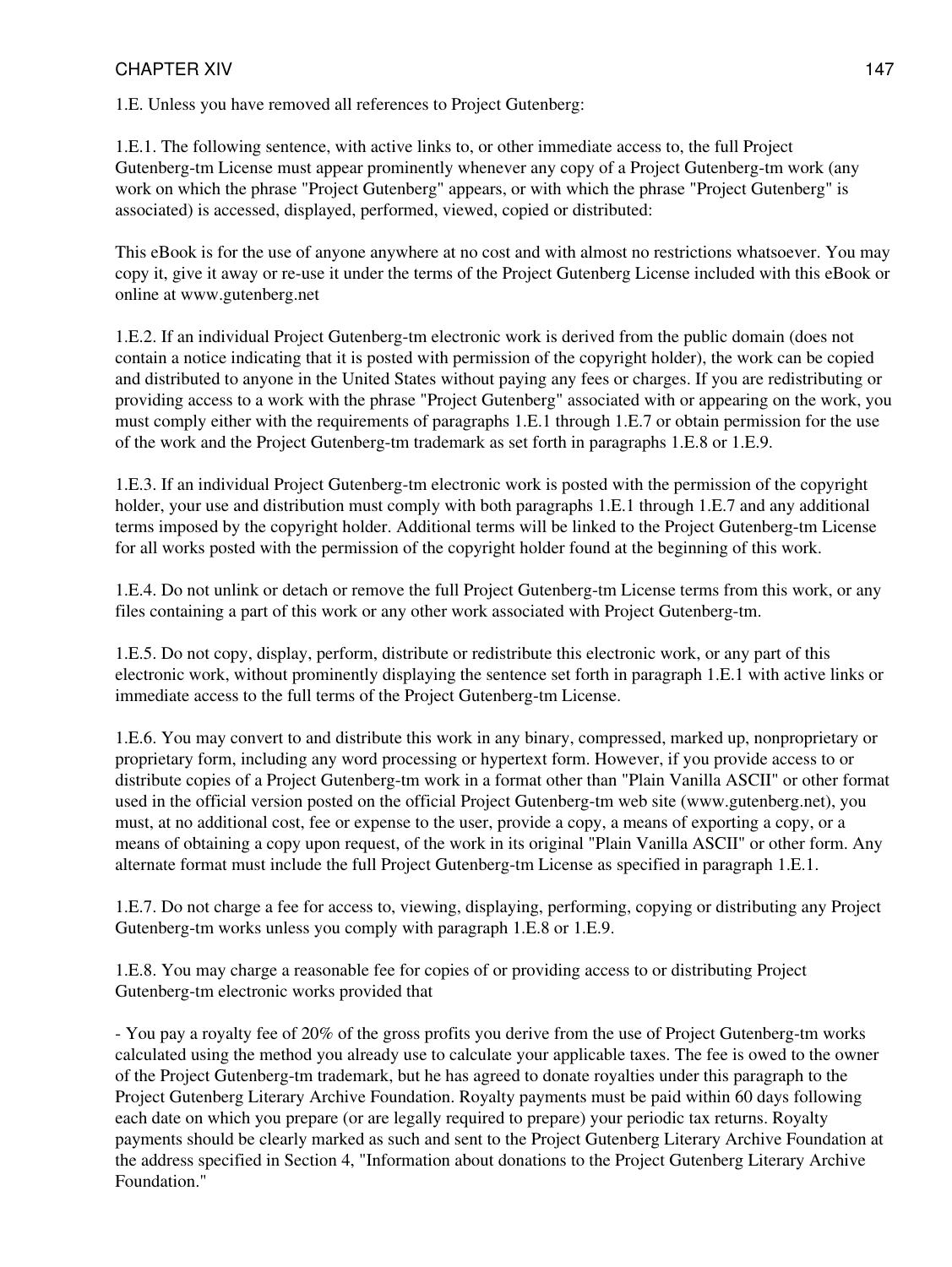- You provide a full refund of any money paid by a user who notifies you in writing (or by e-mail) within 30 days of receipt that s/he does not agree to the terms of the full Project Gutenberg-tm License. You must require such a user to return or destroy all copies of the works possessed in a physical medium and discontinue all use of and all access to other copies of Project Gutenberg-tm works.

- You provide, in accordance with paragraph 1.F.3, a full refund of any money paid for a work or a replacement copy, if a defect in the electronic work is discovered and reported to you within 90 days of receipt of the work.

- You comply with all other terms of this agreement for free distribution of Project Gutenberg-tm works.

1.E.9. If you wish to charge a fee or distribute a Project Gutenberg-tm electronic work or group of works on different terms than are set forth in this agreement, you must obtain permission in writing from both the Project Gutenberg Literary Archive Foundation and Michael Hart, the owner of the Project Gutenberg-tm trademark. Contact the Foundation as set forth in Section 3 below.

1.F.

1.F.1. Project Gutenberg volunteers and employees expend considerable effort to identify, do copyright research on, transcribe and proofread public domain works in creating the Project Gutenberg-tm collection. Despite these efforts, Project Gutenberg-tm electronic works, and the medium on which they may be stored, may contain "Defects," such as, but not limited to, incomplete, inaccurate or corrupt data, transcription errors, a copyright or other intellectual property infringement, a defective or damaged disk or other medium, a computer virus, or computer codes that damage or cannot be read by your equipment.

1.F.2. LIMITED WARRANTY, DISCLAIMER OF DAMAGES - Except for the "Right of Replacement or Refund" described in paragraph 1.F.3, the Project Gutenberg Literary Archive Foundation, the owner of the Project Gutenberg-tm trademark, and any other party distributing a Project Gutenberg-tm electronic work under this agreement, disclaim all liability to you for damages, costs and expenses, including legal fees. YOU AGREE THAT YOU HAVE NO REMEDIES FOR NEGLIGENCE, STRICT LIABILITY, BREACH OF WARRANTY OR BREACH OF CONTRACT EXCEPT THOSE PROVIDED IN PARAGRAPH F3. YOU AGREE THAT THE FOUNDATION, THE TRADEMARK OWNER, AND ANY DISTRIBUTOR UNDER THIS AGREEMENT WILL NOT BE LIABLE TO YOU FOR ACTUAL, DIRECT, INDIRECT, CONSEQUENTIAL, PUNITIVE OR INCIDENTAL DAMAGES EVEN IF YOU GIVE NOTICE OF THE POSSIBILITY OF SUCH DAMAGE.

1.F.3. LIMITED RIGHT OF REPLACEMENT OR REFUND - If you discover a defect in this electronic work within 90 days of receiving it, you can receive a refund of the money (if any) you paid for it by sending a written explanation to the person you received the work from. If you received the work on a physical medium, you must return the medium with your written explanation. The person or entity that provided you with the defective work may elect to provide a replacement copy in lieu of a refund. If you received the work electronically, the person or entity providing it to you may choose to give you a second opportunity to receive the work electronically in lieu of a refund. If the second copy is also defective, you may demand a refund in writing without further opportunities to fix the problem.

1.F.4. Except for the limited right of replacement or refund set forth in paragraph 1.F.3, this work is provided to you 'AS-IS' WITH NO OTHER WARRANTIES OF ANY KIND, EXPRESS OR IMPLIED, INCLUDING BUT NOT LIMITED TO WARRANTIES OF MERCHANTIBILITY OR FITNESS FOR ANY PURPOSE.

1.F.5. Some states do not allow disclaimers of certain implied warranties or the exclusion or limitation of certain types of damages. If any disclaimer or limitation set forth in this agreement violates the law of the state applicable to this agreement, the agreement shall be interpreted to make the maximum disclaimer or limitation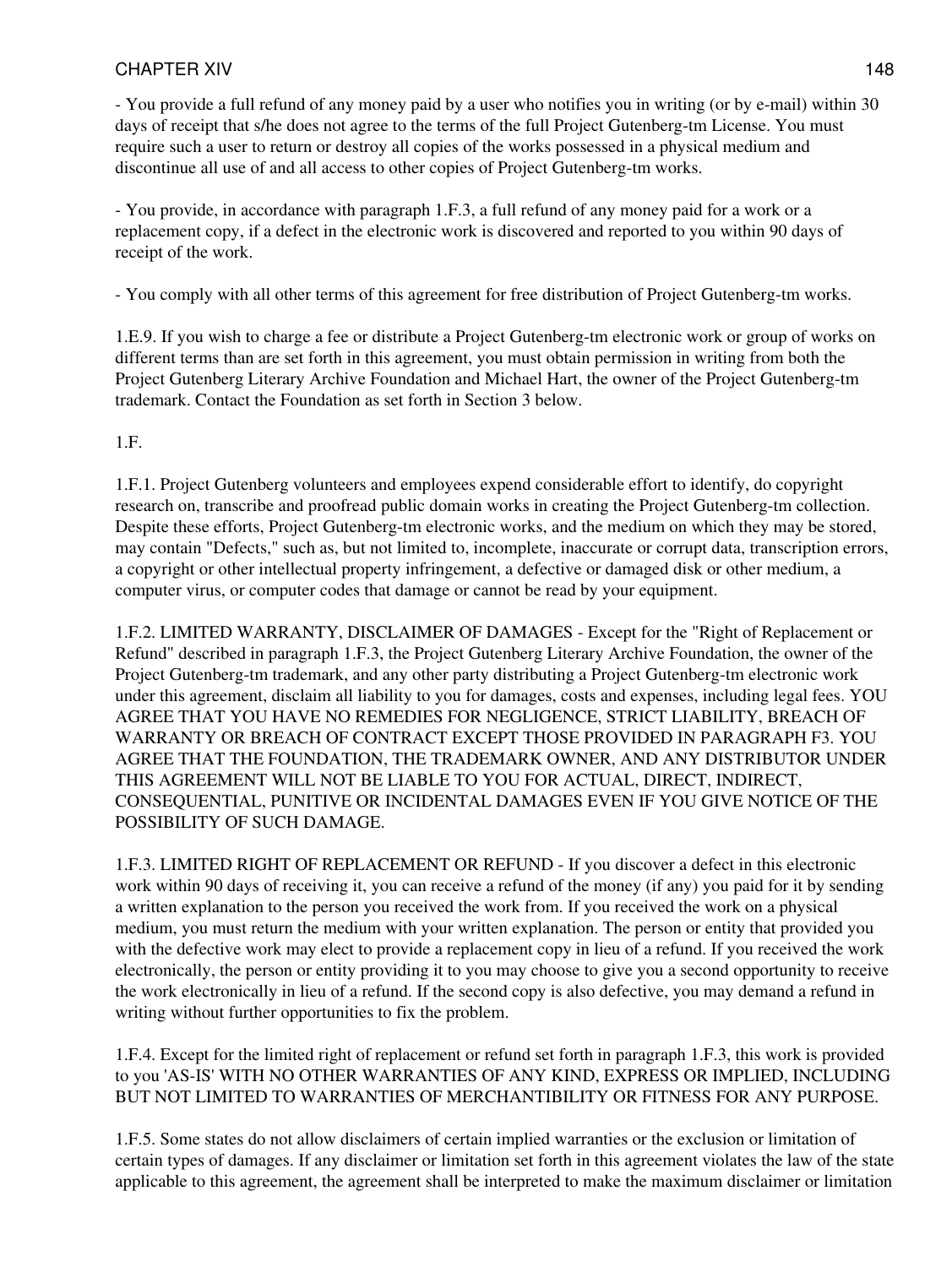# 1.F.6. **INDEMNITY**

- You agree to indemnify and hold the Foundation, the trademark owner, any agent or employee of the Foundation, anyone providing copies of Project Gutenberg-tm electronic works in accordance with this agreement, and any volunteers associated with the production, promotion and distribution of Project Gutenberg-tm electronic works, harmless from all liability, costs and expenses, including legal fees, that arise directly or indirectly from any of the following which you do or cause to occur: (a) distribution of this or any Project Gutenberg-tm work, (b) alteration, modification, or additions or deletions to any Project Gutenberg-tm work, and (c) any Defect you cause.

Section 2. Information about the Mission of Project Gutenberg-tm

Project Gutenberg-tm is synonymous with the free distribution of electronic works in formats readable by the widest variety of computers including obsolete, old, middle-aged and new computers. It exists because of the efforts of hundreds of volunteers and donations from people in all walks of life.

Volunteers and financial support to provide volunteers with the assistance they need, is critical to reaching Project Gutenberg-tm's goals and ensuring that the Project Gutenberg-tm collection will remain freely available for generations to come. In 2001, the Project Gutenberg Literary Archive Foundation was created to provide a secure and permanent future for Project Gutenberg-tm and future generations. To learn more about the Project Gutenberg Literary Archive Foundation and how your efforts and donations can help, see Sections 3 and 4 and the Foundation web page at http://www.pglaf.org.

Section 3. Information about the Project Gutenberg Literary Archive Foundation

The Project Gutenberg Literary Archive Foundation is a non profit  $501(c)(3)$  educational corporation organized under the laws of the state of Mississippi and granted tax exempt status by the Internal Revenue Service. The Foundation's EIN or federal tax identification number is  $64-6221541$ . Its  $501(c)(3)$  letter is posted at http://pglaf.org/fundraising. Contributions to the Project Gutenberg Literary Archive Foundation are tax deductible to the full extent permitted by U.S. federal laws and your state's laws.

The Foundation's principal office is located at 4557 Melan Dr. S. Fairbanks, AK, 99712., but its volunteers and employees are scattered throughout numerous locations. Its business office is located at 809 North 1500 West, Salt Lake City, UT 84116, (801) 596-1887, email business@pglaf.org. Email contact links and up to date contact information can be found at the Foundation's web site and official page at http://pglaf.org

For additional contact information: Dr. Gregory B. Newby Chief Executive and Director gbnewby@pglaf.org

Section 4. Information about Donations to the Project Gutenberg Literary Archive Foundation

Project Gutenberg-tm depends upon and cannot survive without wide spread public support and donations to carry out its mission of increasing the number of public domain and licensed works that can be freely distributed in machine readable form accessible by the widest array of equipment including outdated equipment. Many small donations (\$1 to \$5,000) are particularly important to maintaining tax exempt status with the IRS.

The Foundation is committed to complying with the laws regulating charities and charitable donations in all 50 states of the United States. Compliance requirements are not uniform and it takes a considerable effort, much paperwork and many fees to meet and keep up with these requirements. We do not solicit donations in